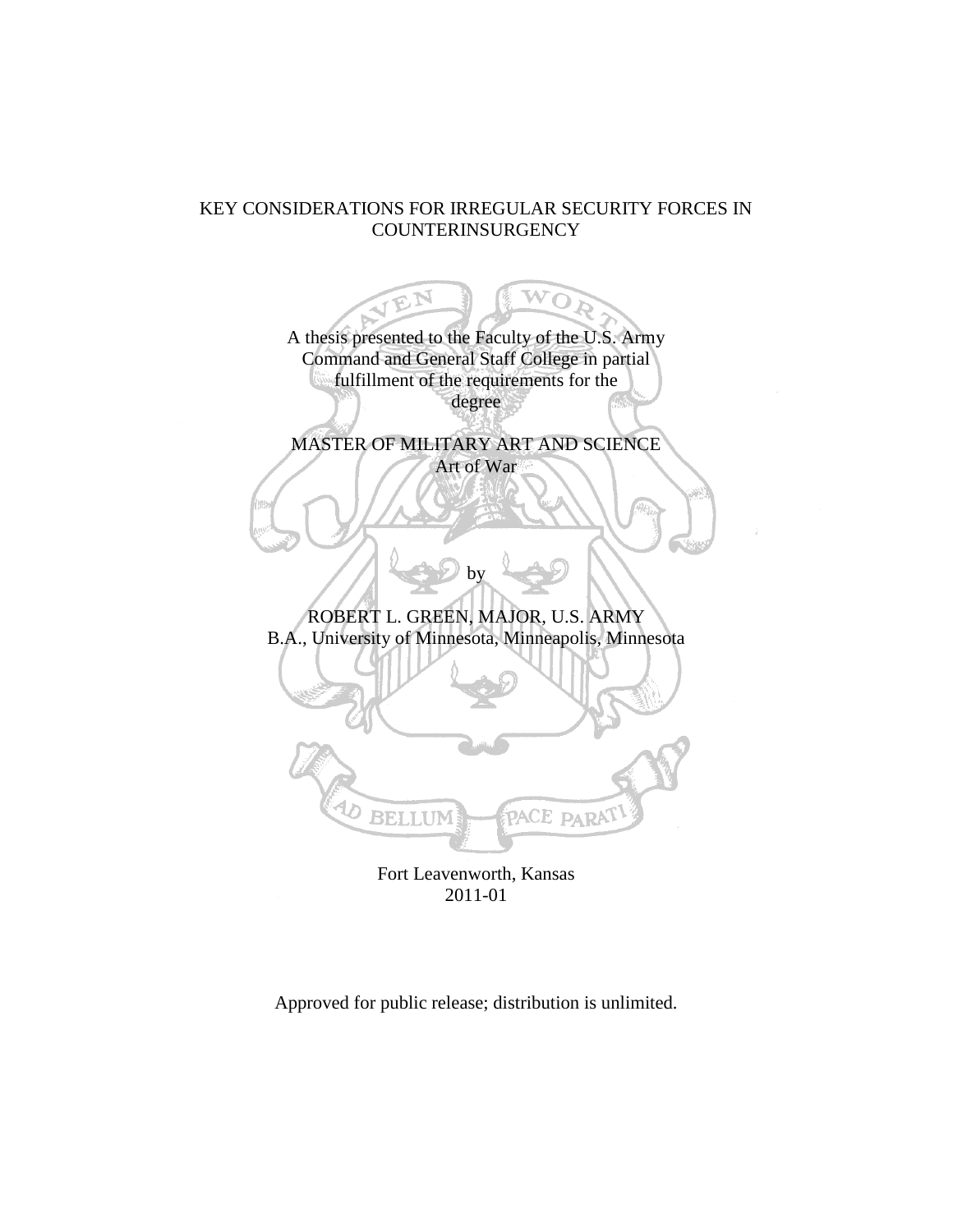|                                                                                                                                                                                                                                                                                                                                                                                                                                                                                                                                                                                                                                                                                                                                                                                                                                                                                                                                                                                                                                                                                                                                                                                                                                                                                                                                                                                          |                                                                                                                                                                  |                                           | <b>REPORT DOCUMENTATION PAGE</b>                          |     | Form Approved                                     |  |  |  |
|------------------------------------------------------------------------------------------------------------------------------------------------------------------------------------------------------------------------------------------------------------------------------------------------------------------------------------------------------------------------------------------------------------------------------------------------------------------------------------------------------------------------------------------------------------------------------------------------------------------------------------------------------------------------------------------------------------------------------------------------------------------------------------------------------------------------------------------------------------------------------------------------------------------------------------------------------------------------------------------------------------------------------------------------------------------------------------------------------------------------------------------------------------------------------------------------------------------------------------------------------------------------------------------------------------------------------------------------------------------------------------------|------------------------------------------------------------------------------------------------------------------------------------------------------------------|-------------------------------------------|-----------------------------------------------------------|-----|---------------------------------------------------|--|--|--|
|                                                                                                                                                                                                                                                                                                                                                                                                                                                                                                                                                                                                                                                                                                                                                                                                                                                                                                                                                                                                                                                                                                                                                                                                                                                                                                                                                                                          |                                                                                                                                                                  |                                           |                                                           |     | OMB No. 0704-0188                                 |  |  |  |
| Public reporting burden for this collection of information is estimated to average 1 hour per response, including the time for reviewing instructions, searching existing data<br>sources, gathering and maintaining the data needed, and completing and reviewing this collection of information. Send comments regarding this burden estimate or any other<br>aspect of this collection of information, including suggestions for reducing this burden to Department of Defense, Washington Headquarters Services, Directorate for<br>Information Operations and Reports (0704-0188), 1215 Jefferson Davis Highway, Suite 1204, Arlington, VA 22202-4302. Respondents should be aware that notwithstanding<br>any other provision of law, no person shall be subject to any penalty for failing to comply with a collection of information if it does not display a currently valid OMB control<br>number. PLEASE DO NOT RETURN YOUR FORM TO THE ABOVE ADDRESS.                                                                                                                                                                                                                                                                                                                                                                                                                        |                                                                                                                                                                  |                                           |                                                           |     |                                                   |  |  |  |
|                                                                                                                                                                                                                                                                                                                                                                                                                                                                                                                                                                                                                                                                                                                                                                                                                                                                                                                                                                                                                                                                                                                                                                                                                                                                                                                                                                                          | 1. REPORT DATE (DD-MM-YYYY)                                                                                                                                      |                                           | 2. REPORT TYPE                                            |     | 3. DATES COVERED (From - To)                      |  |  |  |
| 10-06-2011                                                                                                                                                                                                                                                                                                                                                                                                                                                                                                                                                                                                                                                                                                                                                                                                                                                                                                                                                                                                                                                                                                                                                                                                                                                                                                                                                                               |                                                                                                                                                                  |                                           | Master's Thesis                                           |     | AUG 2010 - JUN 2011                               |  |  |  |
| <b>4. TITLE AND SUBTITLE</b>                                                                                                                                                                                                                                                                                                                                                                                                                                                                                                                                                                                                                                                                                                                                                                                                                                                                                                                                                                                                                                                                                                                                                                                                                                                                                                                                                             |                                                                                                                                                                  |                                           |                                                           |     | <b>5a. CONTRACT NUMBER</b>                        |  |  |  |
| Key Considerations for Irregular Security Forces in<br>Counterinsurgency.                                                                                                                                                                                                                                                                                                                                                                                                                                                                                                                                                                                                                                                                                                                                                                                                                                                                                                                                                                                                                                                                                                                                                                                                                                                                                                                |                                                                                                                                                                  |                                           |                                                           |     | <b>5b. GRANT NUMBER</b>                           |  |  |  |
|                                                                                                                                                                                                                                                                                                                                                                                                                                                                                                                                                                                                                                                                                                                                                                                                                                                                                                                                                                                                                                                                                                                                                                                                                                                                                                                                                                                          |                                                                                                                                                                  |                                           |                                                           |     | <b>5c. PROGRAM ELEMENT NUMBER</b>                 |  |  |  |
| 6. AUTHOR(S)                                                                                                                                                                                                                                                                                                                                                                                                                                                                                                                                                                                                                                                                                                                                                                                                                                                                                                                                                                                                                                                                                                                                                                                                                                                                                                                                                                             |                                                                                                                                                                  | <b>5d. PROJECT NUMBER</b>                 |                                                           |     |                                                   |  |  |  |
|                                                                                                                                                                                                                                                                                                                                                                                                                                                                                                                                                                                                                                                                                                                                                                                                                                                                                                                                                                                                                                                                                                                                                                                                                                                                                                                                                                                          | Major Robert L. Green                                                                                                                                            | <b>5e. TASK NUMBER</b>                    |                                                           |     |                                                   |  |  |  |
|                                                                                                                                                                                                                                                                                                                                                                                                                                                                                                                                                                                                                                                                                                                                                                                                                                                                                                                                                                                                                                                                                                                                                                                                                                                                                                                                                                                          |                                                                                                                                                                  |                                           |                                                           |     | <b>5f. WORK UNIT NUMBER</b>                       |  |  |  |
|                                                                                                                                                                                                                                                                                                                                                                                                                                                                                                                                                                                                                                                                                                                                                                                                                                                                                                                                                                                                                                                                                                                                                                                                                                                                                                                                                                                          | 7. PERFORMING ORGANIZATION NAME(S) AND ADDRESS(ES)<br>U.S. Army Command and General Staff College<br><b>ATTN: ATZL-SWD-GD</b><br>Fort Leavenworth, KS 66027-2301 | 8. PERFORMING ORG REPORT<br><b>NUMBER</b> |                                                           |     |                                                   |  |  |  |
|                                                                                                                                                                                                                                                                                                                                                                                                                                                                                                                                                                                                                                                                                                                                                                                                                                                                                                                                                                                                                                                                                                                                                                                                                                                                                                                                                                                          |                                                                                                                                                                  |                                           |                                                           |     |                                                   |  |  |  |
|                                                                                                                                                                                                                                                                                                                                                                                                                                                                                                                                                                                                                                                                                                                                                                                                                                                                                                                                                                                                                                                                                                                                                                                                                                                                                                                                                                                          |                                                                                                                                                                  |                                           | 9. SPONSORING / MONITORING AGENCY NAME(S) AND ADDRESS(ES) |     | <b>10. SPONSOR/MONITOR'S</b><br><b>ACRONYM(S)</b> |  |  |  |
|                                                                                                                                                                                                                                                                                                                                                                                                                                                                                                                                                                                                                                                                                                                                                                                                                                                                                                                                                                                                                                                                                                                                                                                                                                                                                                                                                                                          |                                                                                                                                                                  |                                           |                                                           |     | 11. SPONSOR/MONITOR'S REPORT<br><b>NUMBER(S)</b>  |  |  |  |
| <b>12. DISTRIBUTION / AVAILABILITY STATEMENT</b><br>Approved for Public Release; Distribution is Unlimited                                                                                                                                                                                                                                                                                                                                                                                                                                                                                                                                                                                                                                                                                                                                                                                                                                                                                                                                                                                                                                                                                                                                                                                                                                                                               |                                                                                                                                                                  |                                           |                                                           |     |                                                   |  |  |  |
| <b>13. SUPPLEMENTARY NOTES</b>                                                                                                                                                                                                                                                                                                                                                                                                                                                                                                                                                                                                                                                                                                                                                                                                                                                                                                                                                                                                                                                                                                                                                                                                                                                                                                                                                           |                                                                                                                                                                  |                                           |                                                           |     |                                                   |  |  |  |
| <b>14. ABSTRACT</b><br>Counterinsurgents have raised and employed irregular security forces in many campaigns over the last<br>century. Irregular security forces are indigenous forces, not part of the regular police or military<br>organizations of the host nation, that are recruited locally to provide a basic level of security in a given<br>area. Irregular security forces, when used in conjunction with all other available capabilities, contribute<br>to, but do not in and of themselves ensure success. While irregular security forces can be effective in<br>conducting local security, intelligence gathering, surveillance and other tasks in their home areas, tasks<br>that may prove more difficult for regular security forces, irregular forces are no silver bullet to<br>achieving success. Counterinsurgency is a struggle for the support of the population against an active<br>and thinking enemy, and therefore, there are no hard and fast rules. Several counterinsurgency scholars<br>and theorists do however agree on several key principles that can aid counterinsurgents in prosecuting<br>their campaigns successfully. This paper seeks to add to the body of knowledge by examining the key<br>aspects that counterinsurgents should take into account when considering raising an irregular security<br>force.<br><b>15. SUBJECT TERMS</b> |                                                                                                                                                                  |                                           |                                                           |     |                                                   |  |  |  |
| Counterinsurgency, Irregular Security Force, Dhofar, Firqa, Sons of Iraq, Al Anbar<br>Awakening, Silver Bullet                                                                                                                                                                                                                                                                                                                                                                                                                                                                                                                                                                                                                                                                                                                                                                                                                                                                                                                                                                                                                                                                                                                                                                                                                                                                           |                                                                                                                                                                  |                                           |                                                           |     |                                                   |  |  |  |
| <b>16. SECURITY CLASSIFICATION OF:</b><br><b>17. LIMITATION</b><br>18. NUMBER<br>19a. NAME OF RESPONSIBLE PERSON<br>OF ABSTRACT<br>OF PAGES                                                                                                                                                                                                                                                                                                                                                                                                                                                                                                                                                                                                                                                                                                                                                                                                                                                                                                                                                                                                                                                                                                                                                                                                                                              |                                                                                                                                                                  |                                           |                                                           |     |                                                   |  |  |  |
| a. REPORT                                                                                                                                                                                                                                                                                                                                                                                                                                                                                                                                                                                                                                                                                                                                                                                                                                                                                                                                                                                                                                                                                                                                                                                                                                                                                                                                                                                | <b>b. ABSTRACT</b>                                                                                                                                               | c. THIS PAGE                              |                                                           |     | 19b. PHONE NUMBER (include area code)             |  |  |  |
| (U)                                                                                                                                                                                                                                                                                                                                                                                                                                                                                                                                                                                                                                                                                                                                                                                                                                                                                                                                                                                                                                                                                                                                                                                                                                                                                                                                                                                      | (U)                                                                                                                                                              | (U)                                       | (U)                                                       | 179 |                                                   |  |  |  |

**Standard Form 298 (Rev. 8-98) Prescribed by ANSI Std. Z39.18**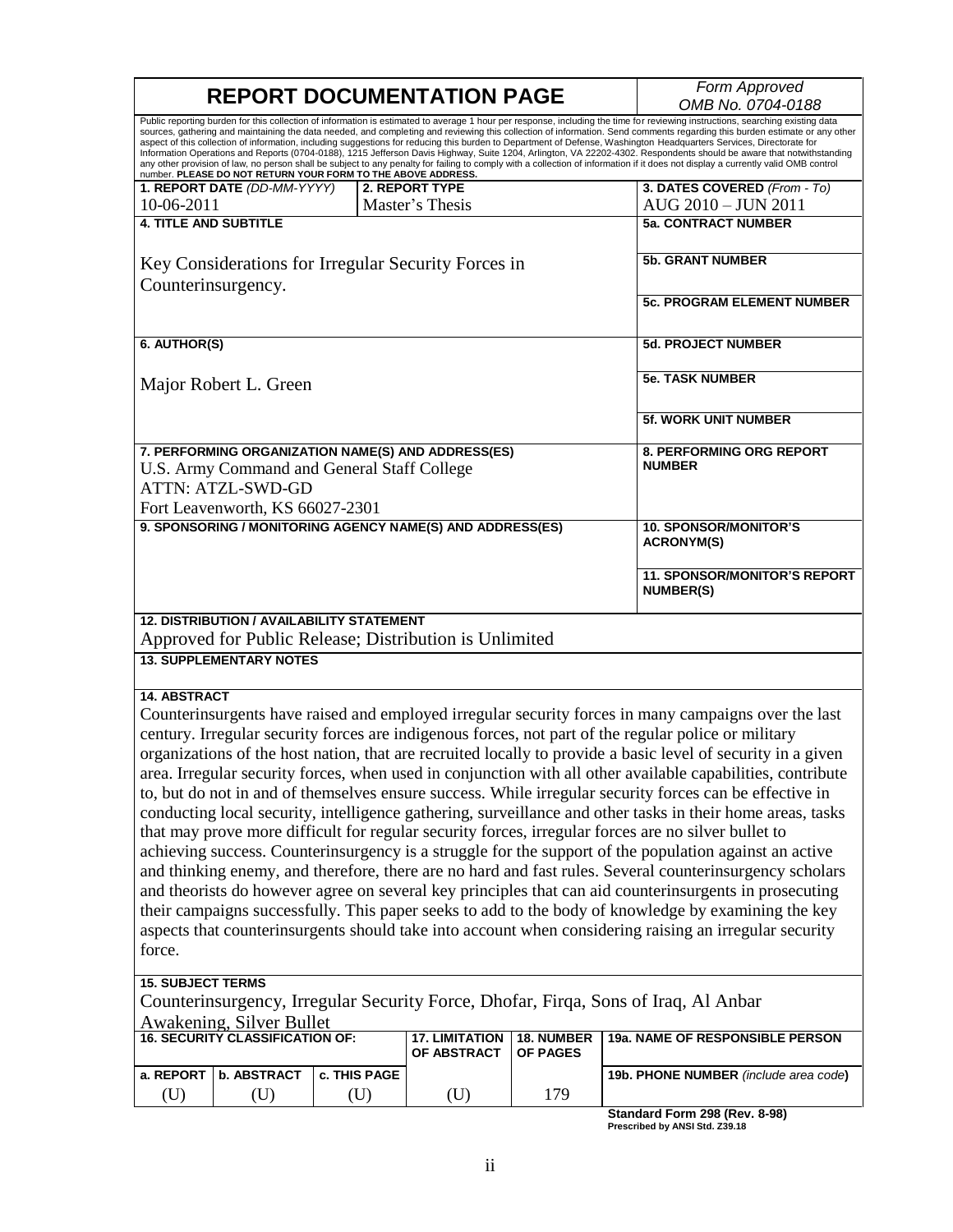## MASTER OF MILITARY ART AND SCIENCE

### THESIS APPROVAL PAGE

Name of Candidate: Major Robert Lewis Green

Thesis Title: Key Considerations for Irregular Security Forces in Counterinsurgency

Approved by:

, Thesis Committee Chair Daniel P. Marston, DPhil., FRHistS

, Member Mark M. Hull, Ph.D., J.D., FRHistS

Member Nicholas A. Murray, DPhil.

Accepted this 10th day of June 2011 by:

, Director, Graduate Degree Programs Robert F. Baumann, Ph.D.

The opinions and conclusions expressed herein are those of the student author and do not necessarily represent the views of the U.S. Army Command and General Staff College or any other governmental agency. (References to this study should include the foregoing statement.)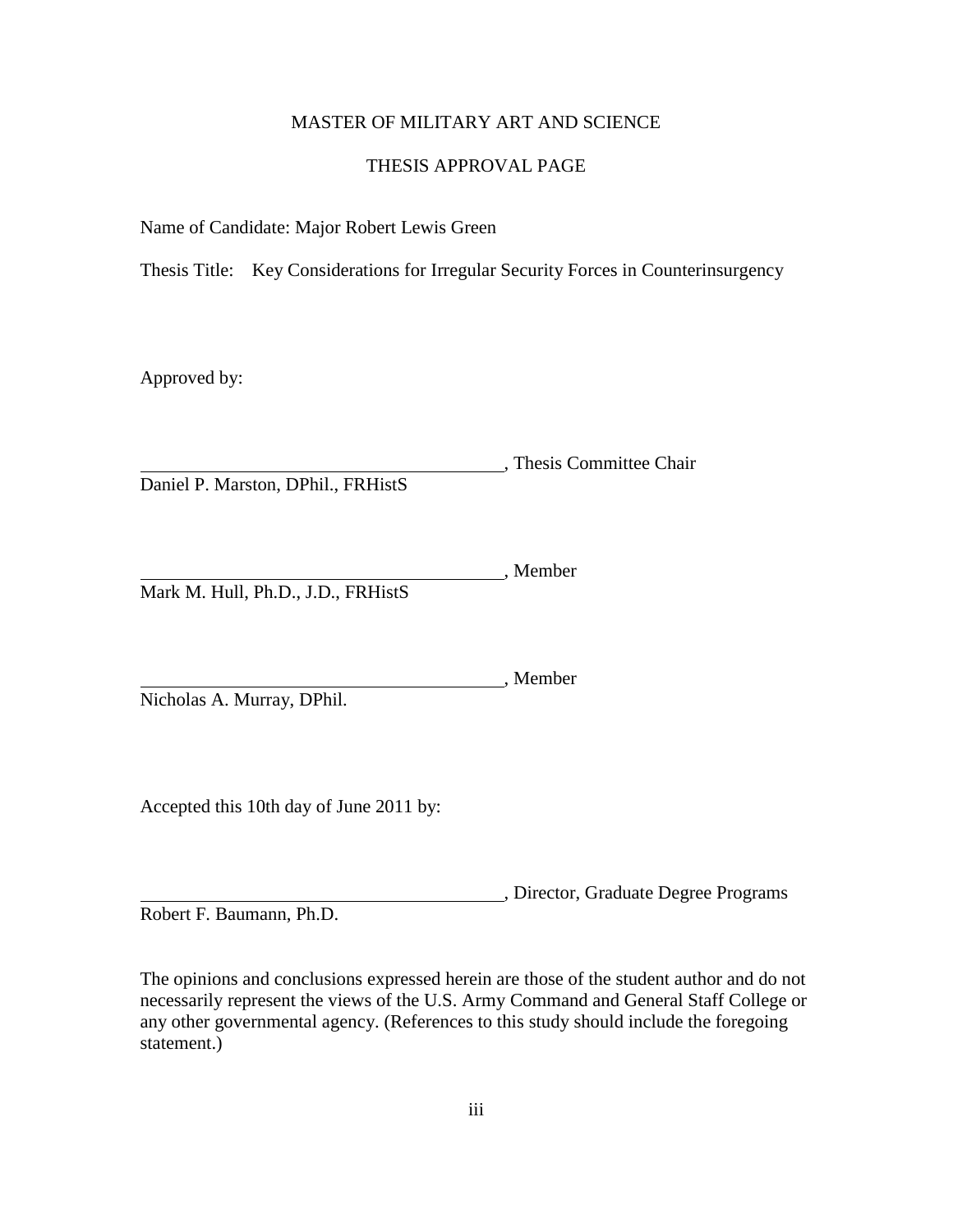## ABSTRACT

## KEY CONSIDERATIONS FOR IRREGULAR SECURITY FORCES IN COUNTERINSURGENCY, by Major Robert L. Green, 179 pages.

Counterinsurgents have raised and employed irregular security forces in many campaigns over the last century. Irregular security forces are indigenous forces, not part of the regular police or military organizations of the host nation, that are recruited locally to provide a basic level of security in a given area. Irregular security forces, when used in conjunction with all other available capabilities, contribute to, but do not in and of themselves ensure success. While irregular security forces can be effective in conducting local security, intelligence gathering, surveillance and other tasks in their home areas, tasks that may prove more difficult for regular security forces, irregular forces are no silver bullet to achieving success. Counterinsurgency is a struggle for the support of the population against an active and thinking enemy, and therefore, there are no hard and fast rules. Several counterinsurgency scholars and theorists do however agree on several key principles that can aid counterinsurgents in prosecuting their campaigns successfully. This paper seeks to add to the body of knowledge by examining the key aspects that counterinsurgents should take into account when considering raising an irregular security force.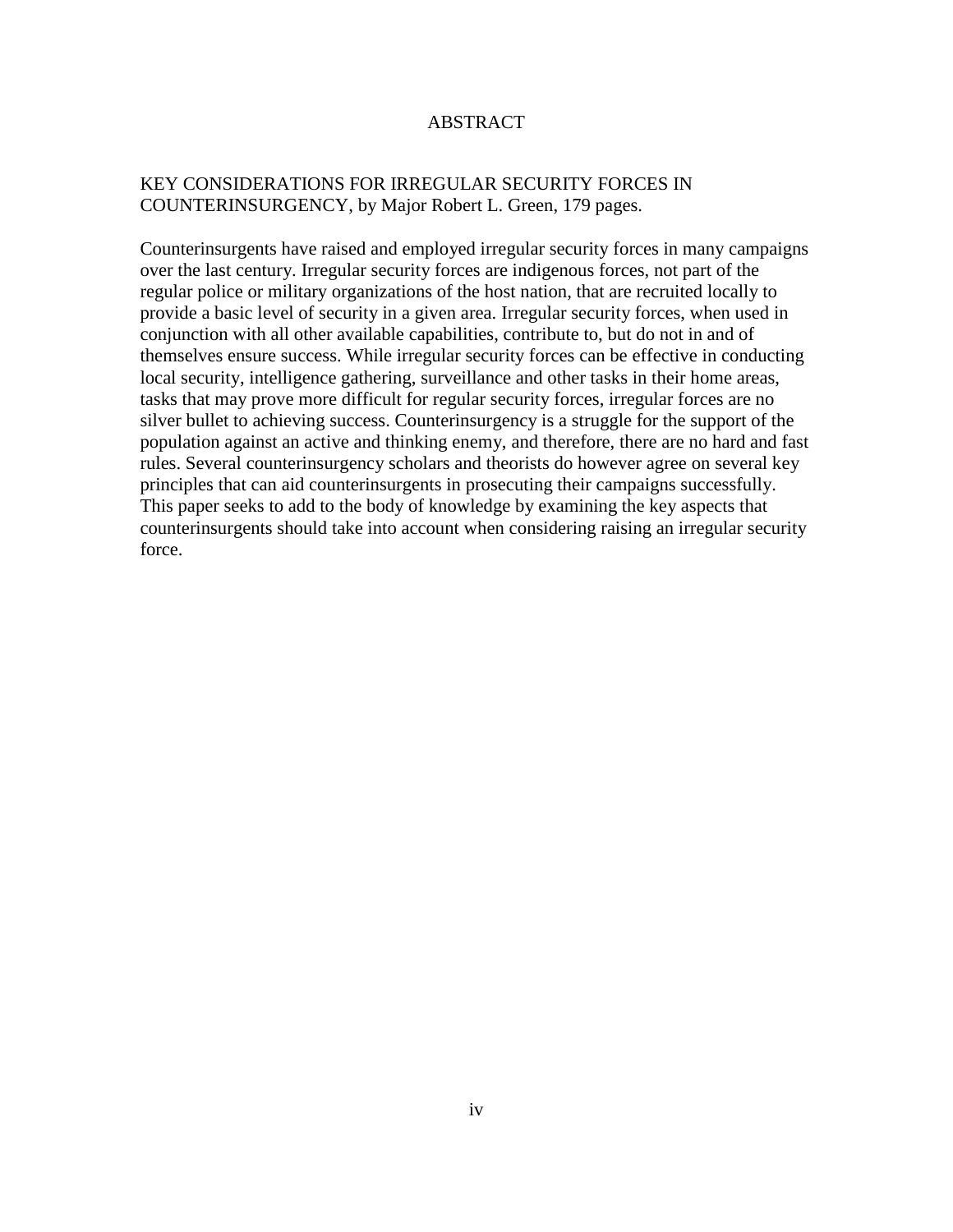### ACKNOWLEDGMENTS

This thesis represents the support of my family, the leadership of past mentors, the support of the college, and the guidance of Dr. Daniel Marston. I and the other scholars are indebted to the Army for the opportunity this program provided. Many people contributed their personal time and recollections to our program which was of great benefit to our research, and personally a great honor. I would like to thank in particular the men of the Special Air Service and the Sultan's Armed Forces who shared their experiences in Dhofar so many years ago. I would also like to thank Balliol College at Oxford for hosting us and allowing us the use of their facilities for part of our research.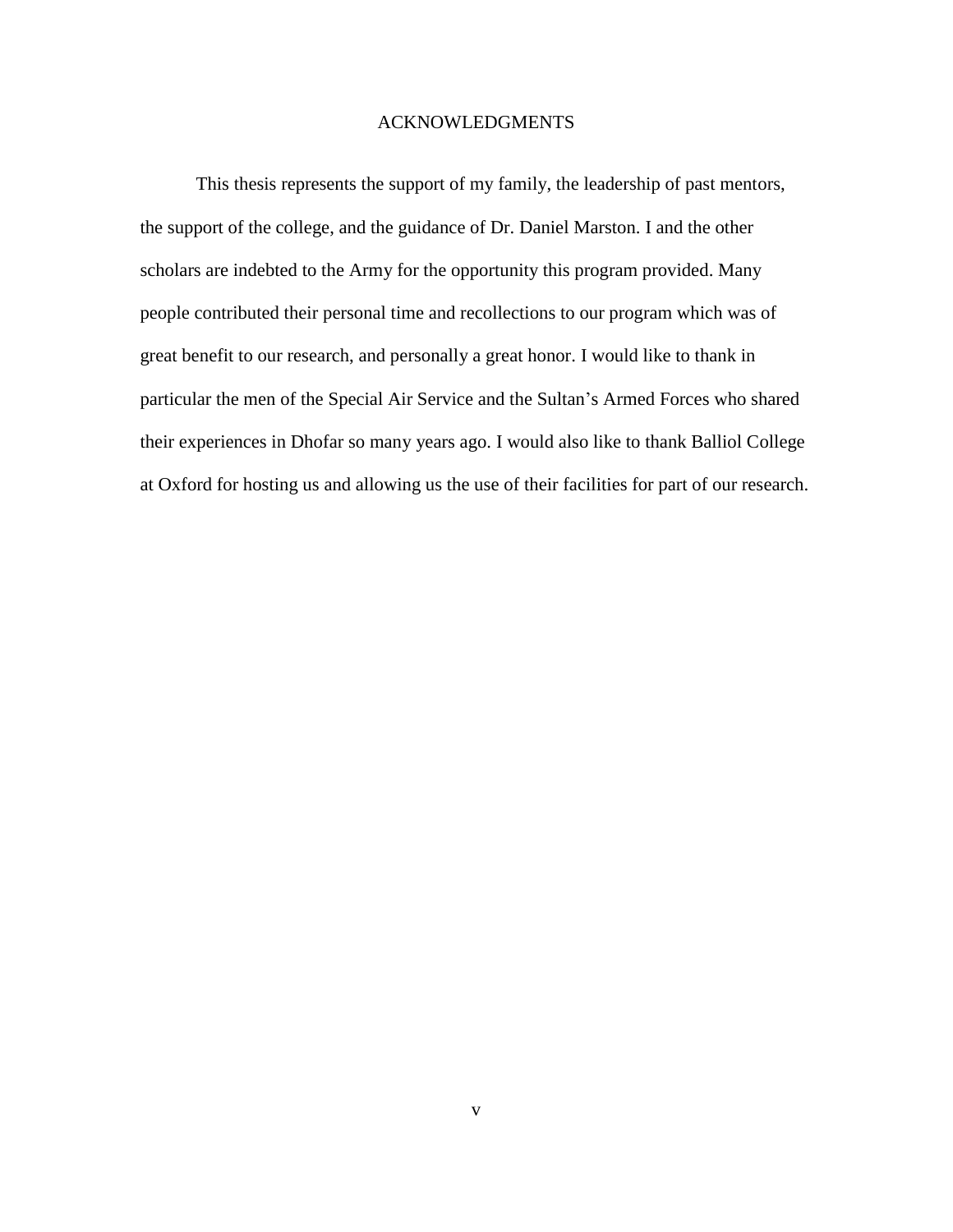## **TABLE OF CONTENTS**

|                                                              | Page |
|--------------------------------------------------------------|------|
| MASTER OF MILITARY ART AND SCIENCE THESIS APPROVAL PAGE  iii |      |
|                                                              |      |
|                                                              |      |
|                                                              |      |
|                                                              |      |
|                                                              |      |
|                                                              |      |
|                                                              |      |
|                                                              |      |
|                                                              |      |
|                                                              |      |
|                                                              |      |
|                                                              |      |
|                                                              |      |
|                                                              |      |
|                                                              |      |
|                                                              |      |
|                                                              |      |
|                                                              |      |
|                                                              |      |
|                                                              |      |
|                                                              |      |
|                                                              |      |
|                                                              |      |
|                                                              |      |
|                                                              |      |
|                                                              |      |
|                                                              |      |
|                                                              |      |
|                                                              |      |
|                                                              |      |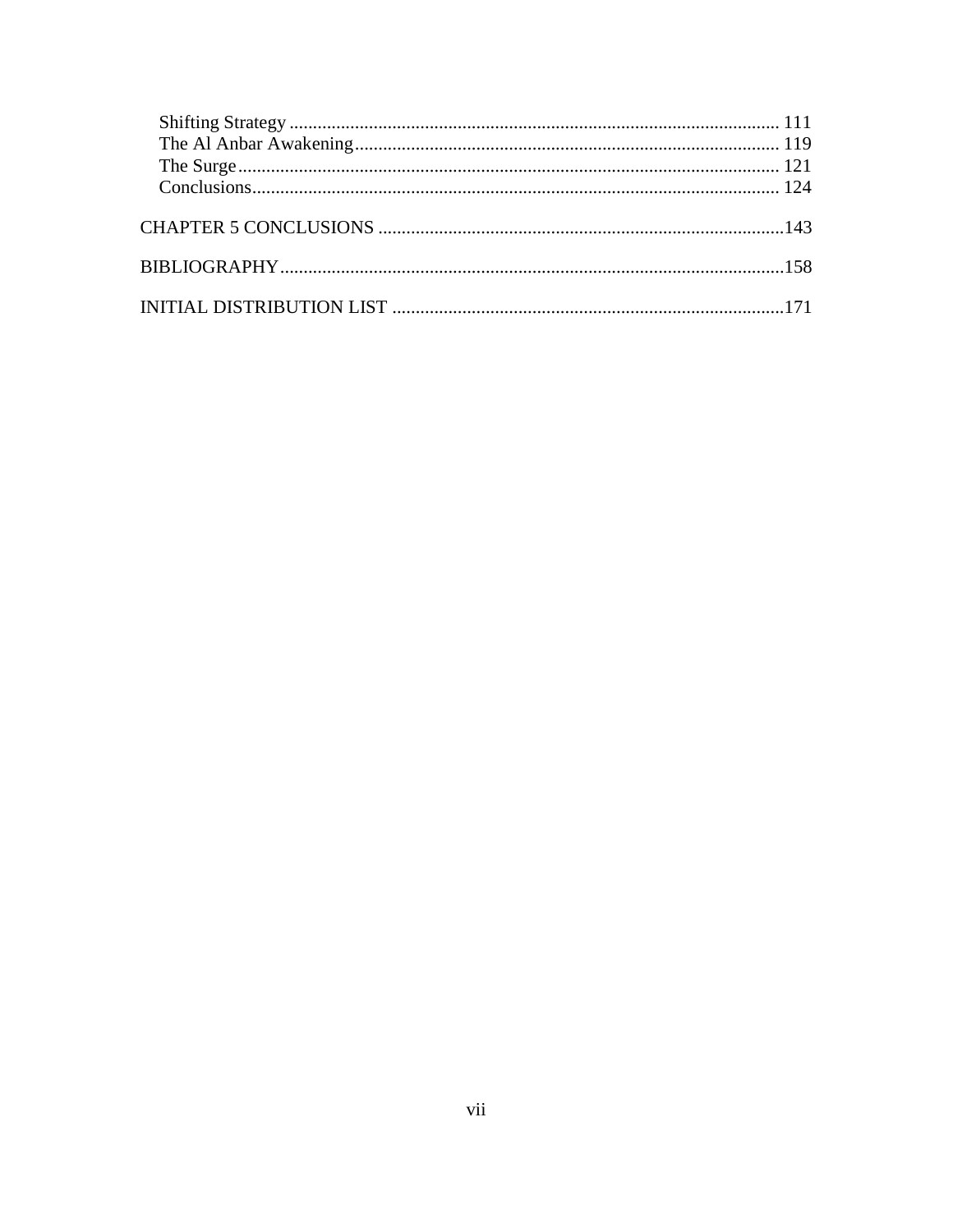## ACRONYMS

- AFM Army Field Manual
- ANM Arab Nationalist Movement
- AQI Al Qaeda in Iraq
- BATT British Army Training Team
- CENTCOM U.S. Central Command
- CSAF Commander, Sultan's Armed Forces
- DCA Dhofar Charitable Association
- DLF Dhofar Liberation Front
- MNSTC-I Multi-National Security Transition Command-Iraq
- NATO North Atlantic Treaty Alliance
- OMLT Operational Mentoring and Liaison Team
- OPLAN Operations Plan
- PFLOAG Popular Front for the Liberation of the Occupied Arabian Gulf
- PLA People's Liberation Army
- SAS Special Air Service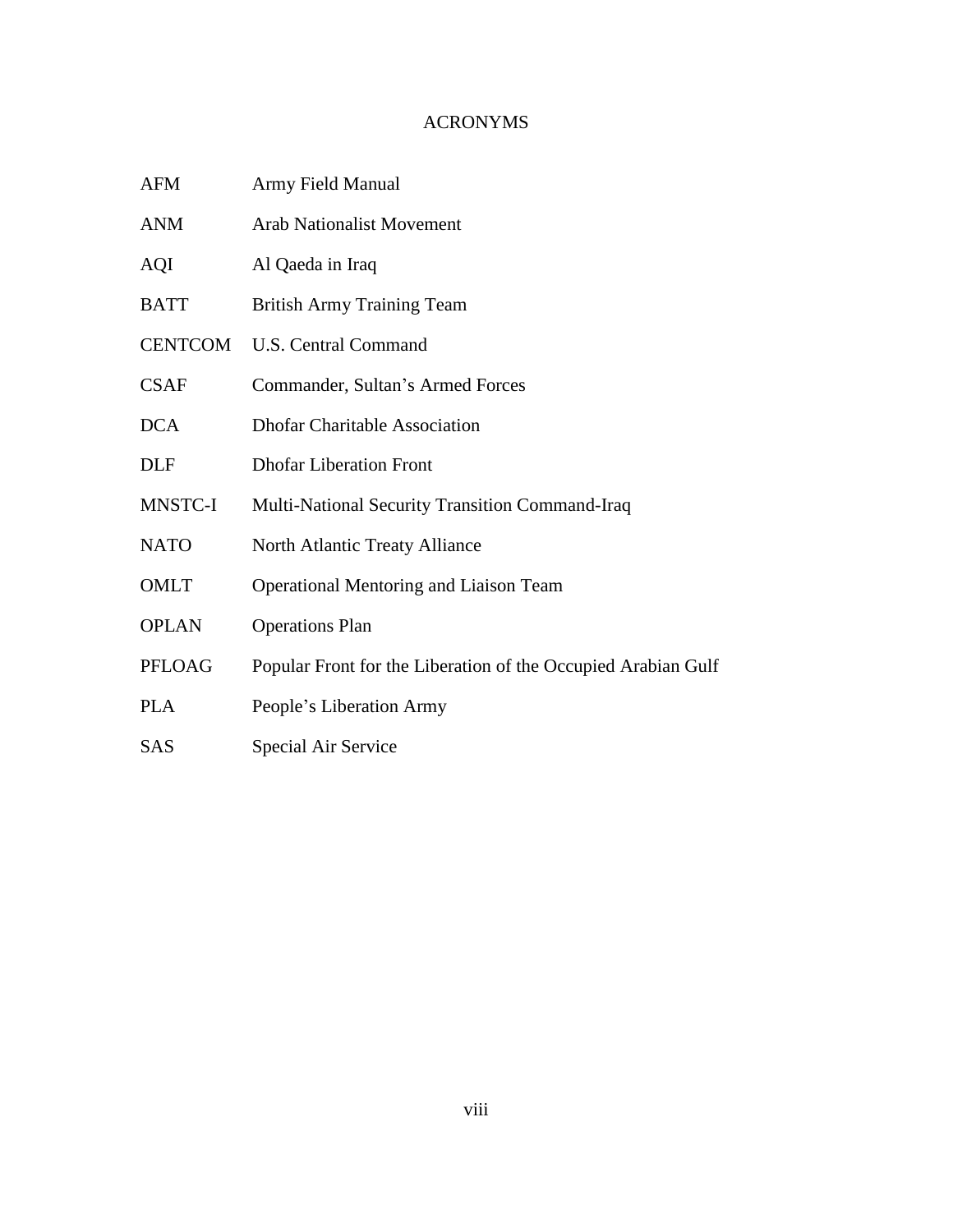#### CHAPTER 1

### **INTRODUCTION**

Mankind has waged insurgencies and counterinsurgencies throughout its history.<sup>1</sup> Despite the large volume of material available for the study of these forms of conflict, there yet remains a great deal of myth and confusion surrounding insurgency and counterinsurgency. Modern western militaries largely neglected the study of counterinsurgency prior to the attacks on the United States on 11 September 2001. Stung by the loss in Vietnam, the U.S. military chose to minimize counterinsurgency<sup>2</sup> and focused on the conventional warfare which it preferred and was better trained, organized, and equipped to conduct.

This choice was not merely academic, but impacted the way the Army trained, procured equipment, educated its leaders, and prepared for war. As Jonathan M. House wrote in *Combined Arms Warfare in the Twentieth Century*, "To meet the challenge of the wars of national liberation, Western armies had two choices–they could attempt to adapt their conventional forces to a style of war for which they were not intended, or they could neglect the development of new generations of armored weapons in favor of a renewed interest in light infantry forces."<sup>3</sup> Should the United States expend the bulk of its resources to prepare its forces to win proxy wars of insurgency and counterinsurgency, or should it remain prepared to win the less likely but more serious conventional conflict with the Soviet Union? After Vietnam the choice was clear, and counterinsurgency was mostly discarded by the conventional force as a task for Special Forces.<sup>4</sup>

As the United States focused more on the possible conventional fight between the North Atlantic Treaty Alliance (NATO) and the Soviet-backed Warsaw Pact, American

<sup>1</sup>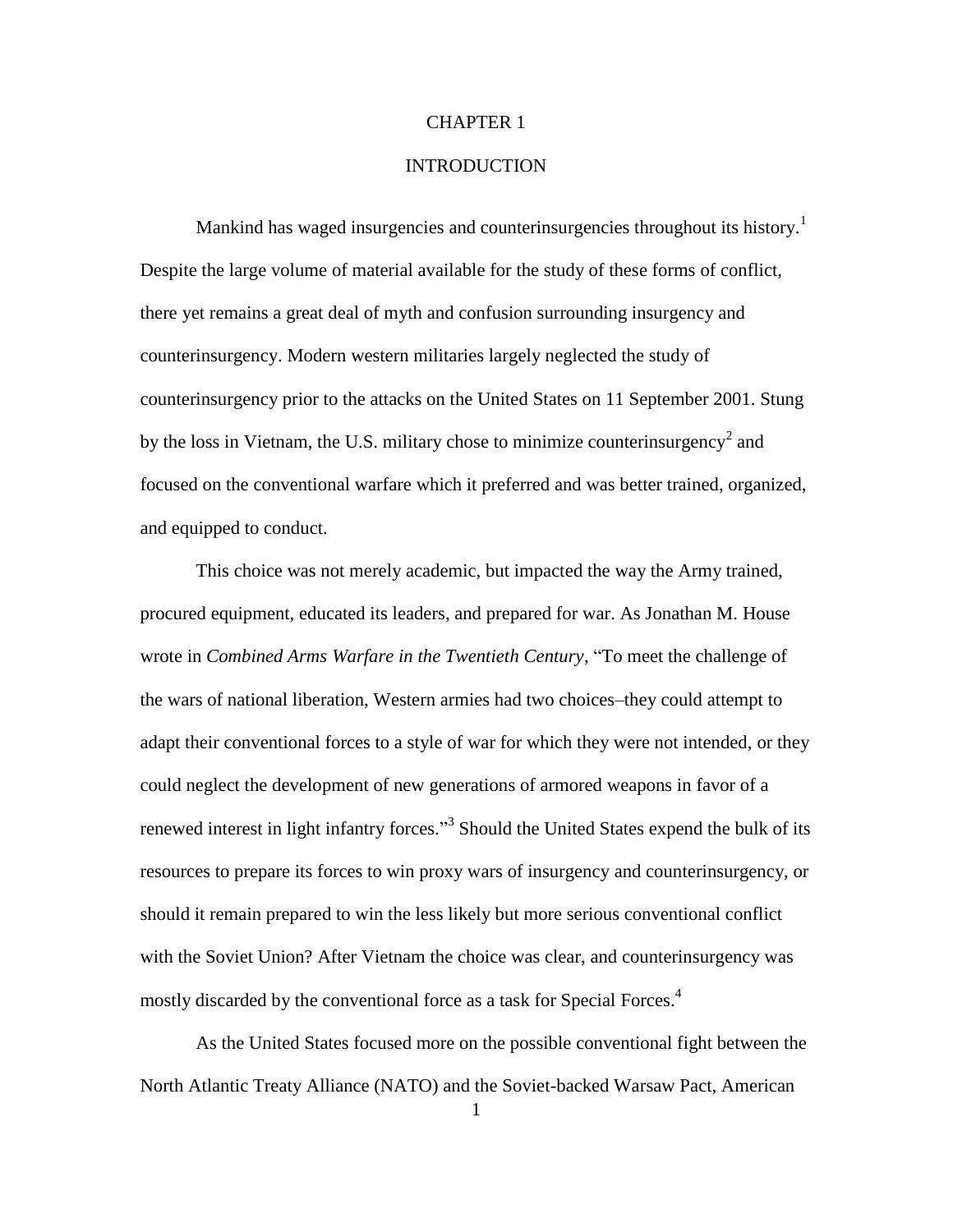strategy and doctrine envisaged a battle against numerically superior enemy forces<sup>5</sup> which required a defensive posture reliant more on firepower than maneuver.<sup>6</sup> In order to increase the odds of survival against a numerically superior enemy, American military leaders pressed for weapons systems with greater precision in an attempt to improve the Army's odds on the battlefield.<sup>7</sup>

While precision weapons provide certain advantages, reliance upon them and idealistic overestimation of their capabilities supported false impressions of the true capabilities of a force. The decisive defeat of Saddam Hussein's forces in the 1991 Gulf War bolstered and propelled the faith in technological silver bullets to ensure dominance in future armed conflict.<sup>8</sup> As LTC H.R. McMaster wrote in his War College research paper, "The prevailing explanation for victory in the Gulf War–technological superiority– led many to believe that America had already generated or now had the opportunity to craft a "revolution in military affairs" or RMA."<sup>9</sup>

If technology can provide silver bullets, all that remains is to determine what kind of threat must be eliminated. This leads to over-categorization of war as a necessary step in the process to develop silver bullet solutions.<sup>10</sup> As the former Army Chief of Staff, GEN George Casey, wrote in his October 2009 article in *ARMY* magazine, "Formerly, we could differentiate and categorize threats as conventional or unconventional; regular or irregular; high intensity or low intensity; traditional, terrorist or criminal. Such categorization was useful because each categorized threat had an associated counter."<sup>11</sup> The tendency to try to categorize warfare creates confusion, a muddled lexicon of catchphrases, and leads to the search for a silver bullet as the ‗associated counter' to each type of threat.

2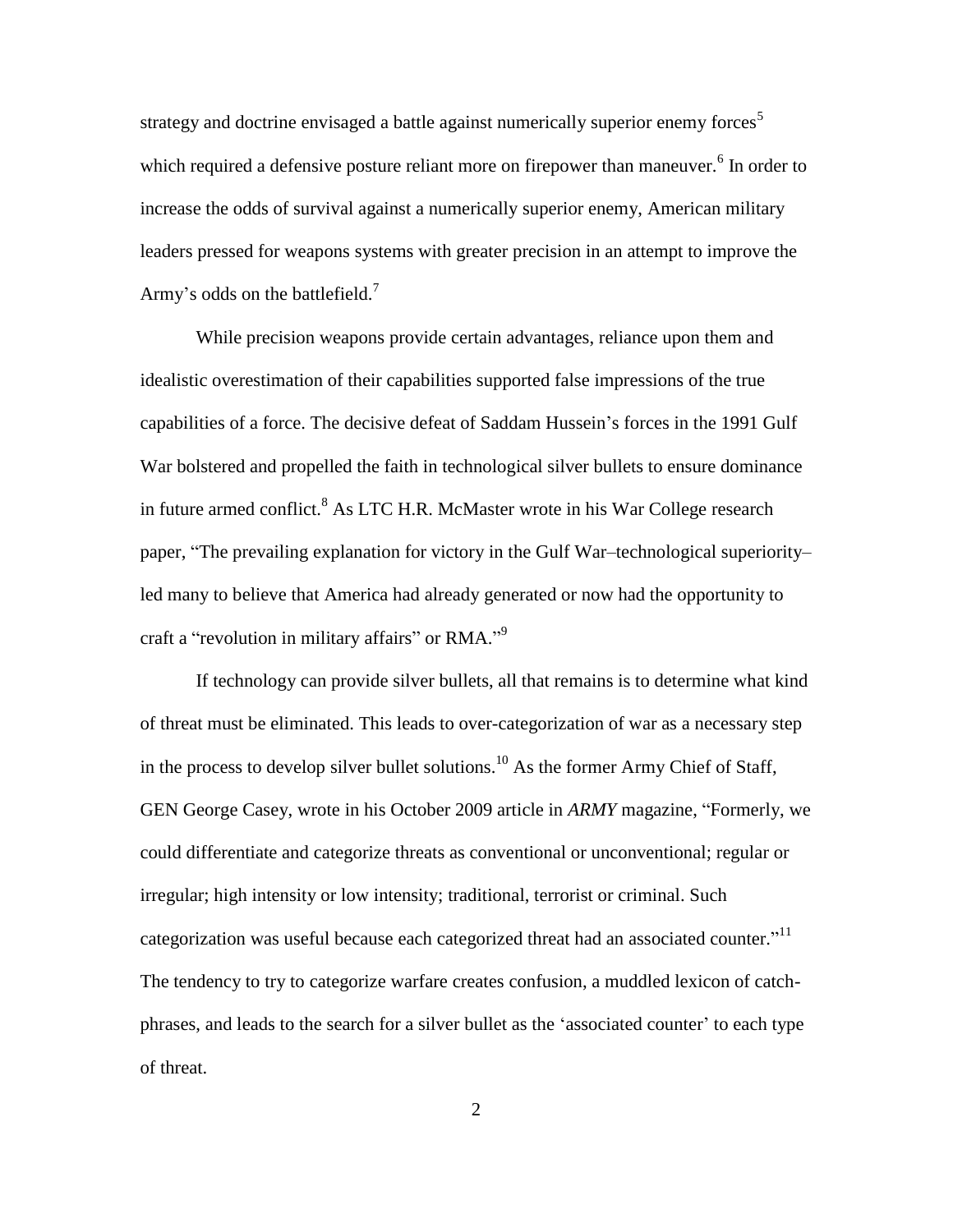The United States Army is not alone in its over-categorization of war. Frank Kitson<sup>12</sup> commented on the confusion created by the use of several different terms used to describe basically the same type of conflict (e.g. "Civil Disturbance, Insurgency, Guerilla Warfare, Subversion, Terrorism").<sup>13</sup> Despite the fact that the armies of the U.S. and U.K. have fought shoulder to shoulder in Iraq and Afghanistan for nearly a decade, and as a result each has revised its counterinsurgency doctrine with each manual citing Kitson's works, each force has similar but distinct definitions for counterinsurgency and insurgency.

The United States Army and Marine Corps field manual on counterinsurgency, FM 3-24, defines counterinsurgency as, "Those military, paramilitary, political, economic, psychological, and civic actions taken by a government to defeat insurgency."<sup>14</sup> The British counterinsurgency manual, Army Field Manual (AFM) Volume 1:10 (2010), defines counterinsurgency as, "Those military, law enforcement, political, economic, psychological and civic actions taken to defeat insurgency while addressing the root causes."<sup>15</sup> Counterinsurgency therefore is reactionary towards insurgency. The important question now becomes what are they countering? What is insurgency?

FM 3-24 defines insurgency as, "An organized movement aimed at the overthrow of a constituted government through the use of subversion and armed conflict."<sup>16</sup> The British AFM 1:10 defines insurgency as, "An organized, violent subversion used to effect or prevent political control, as a challenge to established authority."<sup>17</sup> U.S. and U.K. doctrine agree at least that insurgencies include violence and subversion.

3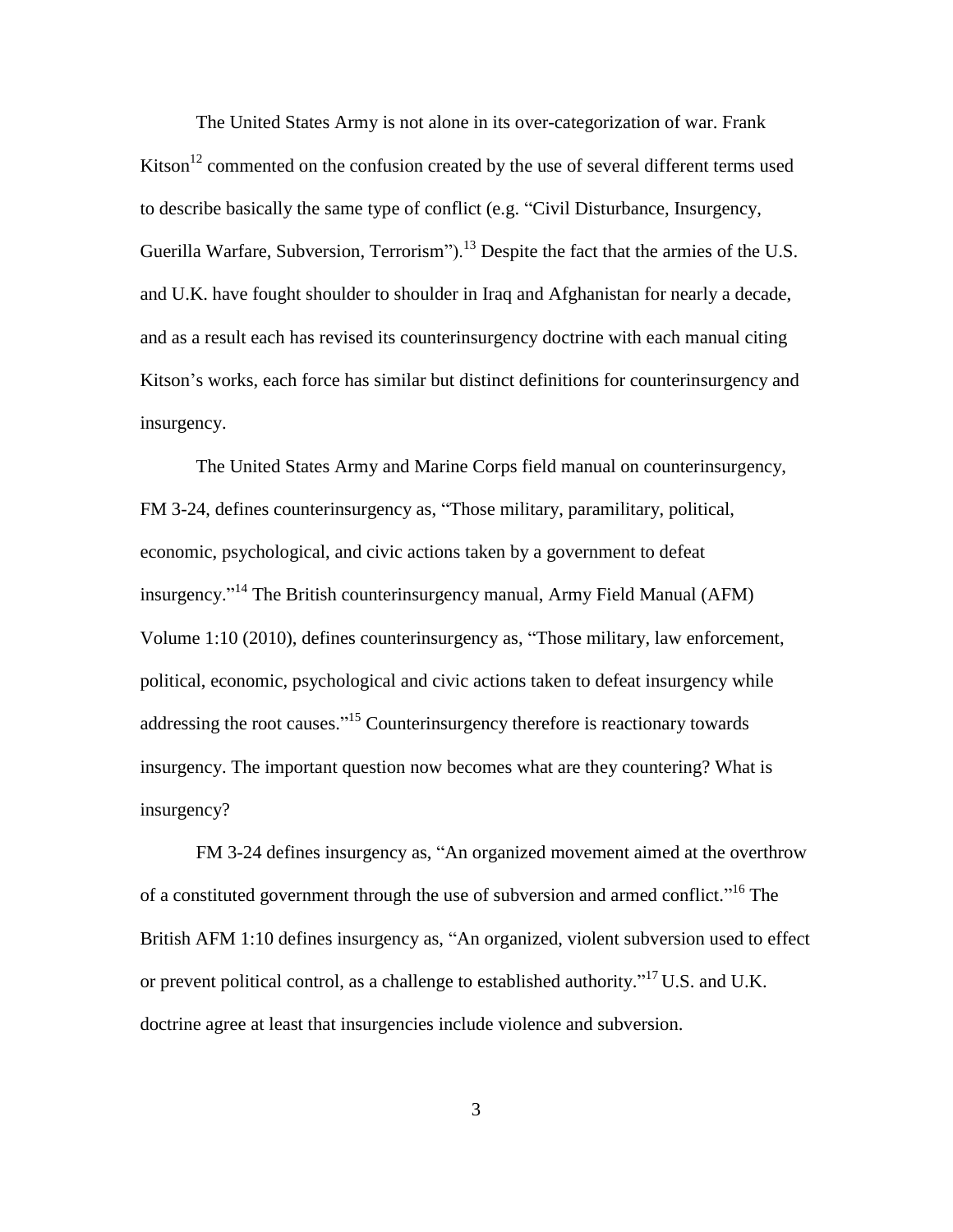King's College London, professor and author John Mackinlay's definition of insurgency found in his book, *The Insurgent Archipelago*, agrees with the U.S. and U.K. Army field manuals.

[G]roups which used bombing, assassination, hostage-taking and similar acts, but failed to combine these acts with a broader subversive campaign, quickly found themselves fastened in a cycle of violence that seldom succeeded in gaining the sympathy of a wider population; they could therefore be correctly regarded as terrorists. But a movement which in addition to committing acts of terrorism also had a political strategy to subvert the population to such an extent that it attracted a reciprocating political response from the government, amounted to something more than terrorism. By successfully involving a substantial element of the population they raised the game from terrorism to insurgency.<sup>18</sup>

According to Mackinlay insurgency includes both subversion and violence. David Kilcullen, a fellow contemporary author and counterinsurgency adviser, offers this definition of insurgency in his book, Counterinsurgency, "an insurgency is an organized, protracted politico-military struggle designed to weaken the control and legitimacy of an established government, or occupying power, or other political authority while increasing insurgent control."<sup>19</sup> While Kilcullen's definition doesn't address the violence and subversion elements as directly as the definitions found in the manuals, one can assume that an organized struggle combining political and military components included both subversion and violence.

While the field manuals and these two authors generally agree that insurgency is the combination of subversion and violence, well known counterinsurgency theorists of the Cold War<sup>20</sup> era were not so uniform in their definitions of insurgency. For example, Frank Kitson separated subversion from insurgency.

Subversion, then, will be held to mean all illegal measures short of the use of armed force taken by one section of the people of a country to overthrow those governing the country at the time, or to force them to do things which they do not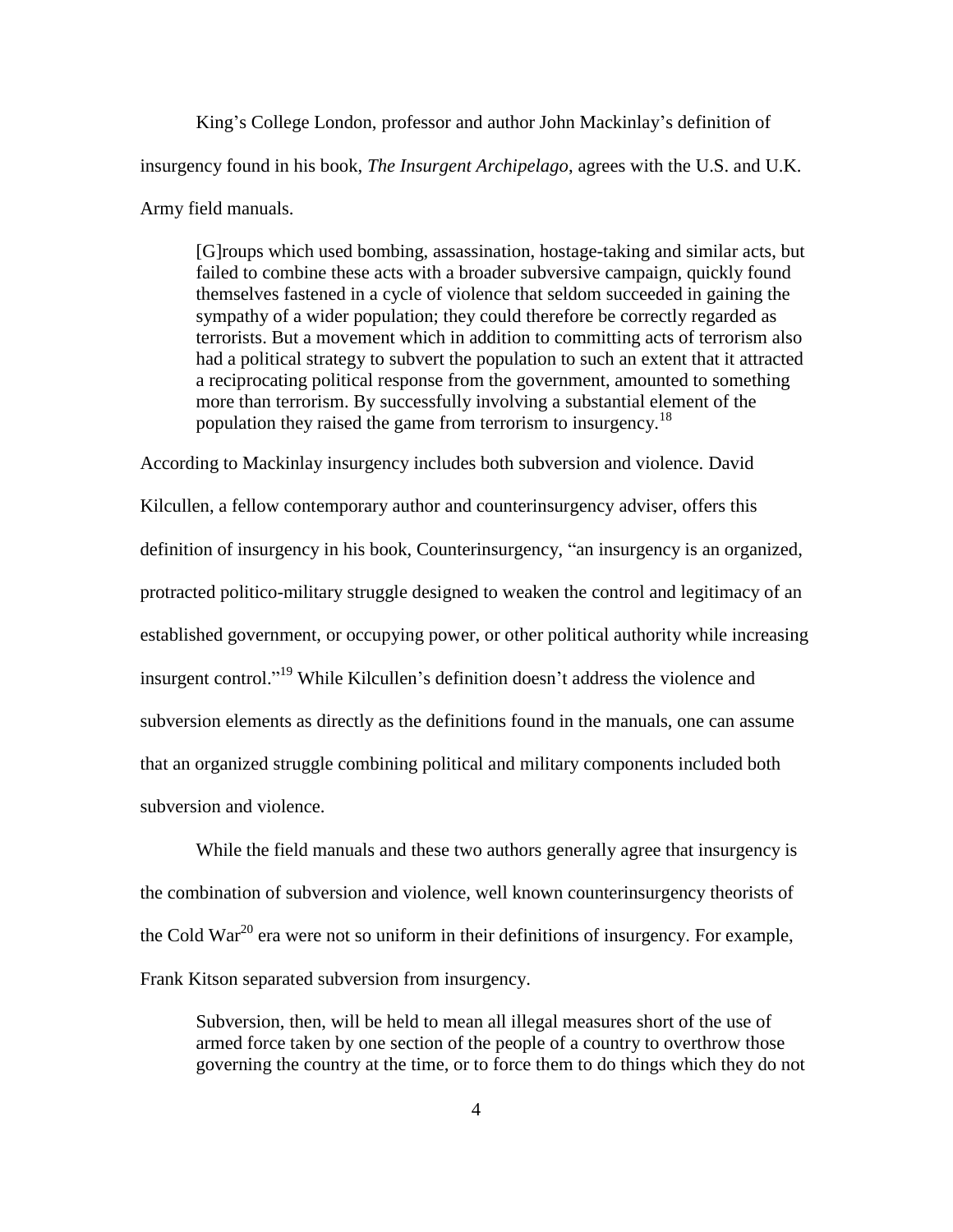want to do. Insurgency will be held to cover the use of armed force by a section of the people against the government for the purposes mentioned above.<sup>21</sup>

Robert Thompson<sup>22</sup> also saw a distinction between subversion and insurgency as well,

but placed them in order as natural progression of the conflict.

The stage has been reached when the communists are ready for, but still not quite committed to, open insurgency. The main prong of their attack, subversion supported by selective terrorism, has reached a point at which they have to decide whether they can bring the government down by this means alone, or whether they will have to use the second prong of their attack, "armed" struggle." Insurgency is a measure both of the success and of the failure of subversion. $23$ 

According to Thompson insurgency is the openly violent stage which follows subversion but only when subversion alone fails to bring down the government.

David Galula's<sup>24</sup> definition of insurgency did not use terms such as subversion or violence but dealt more with the process of overthrowing authority.<sup>25</sup> "On the other hand, an insurgency is a protracted struggle conducted methodically, step by step, in order to attain specific intermediate objectives leading finally to the overthrow of the existing order."<sup>26</sup> While Galula's definition did not directly address violence, terrorism, or subversion, he did describe the 'cold' and 'hot' phases of the insurgent's campaign which emphasize subversion and violence respectively.<sup>27</sup> Perhaps Galula's more general definition was due to the fact that his only counterinsurgency experience at the time he wrote his book was as a French tactical level commander during the Algerian War of Independence.

Roger Trinquier, another commander of French troops during the Algerian War of Independence, saw insurgency as a new form of warfare and called it modern warfare.<sup>28</sup> ―Warfare is now an interlocking system of actions–political, economic, psychological, military–that aims at the overthrow of the established authority in a country and its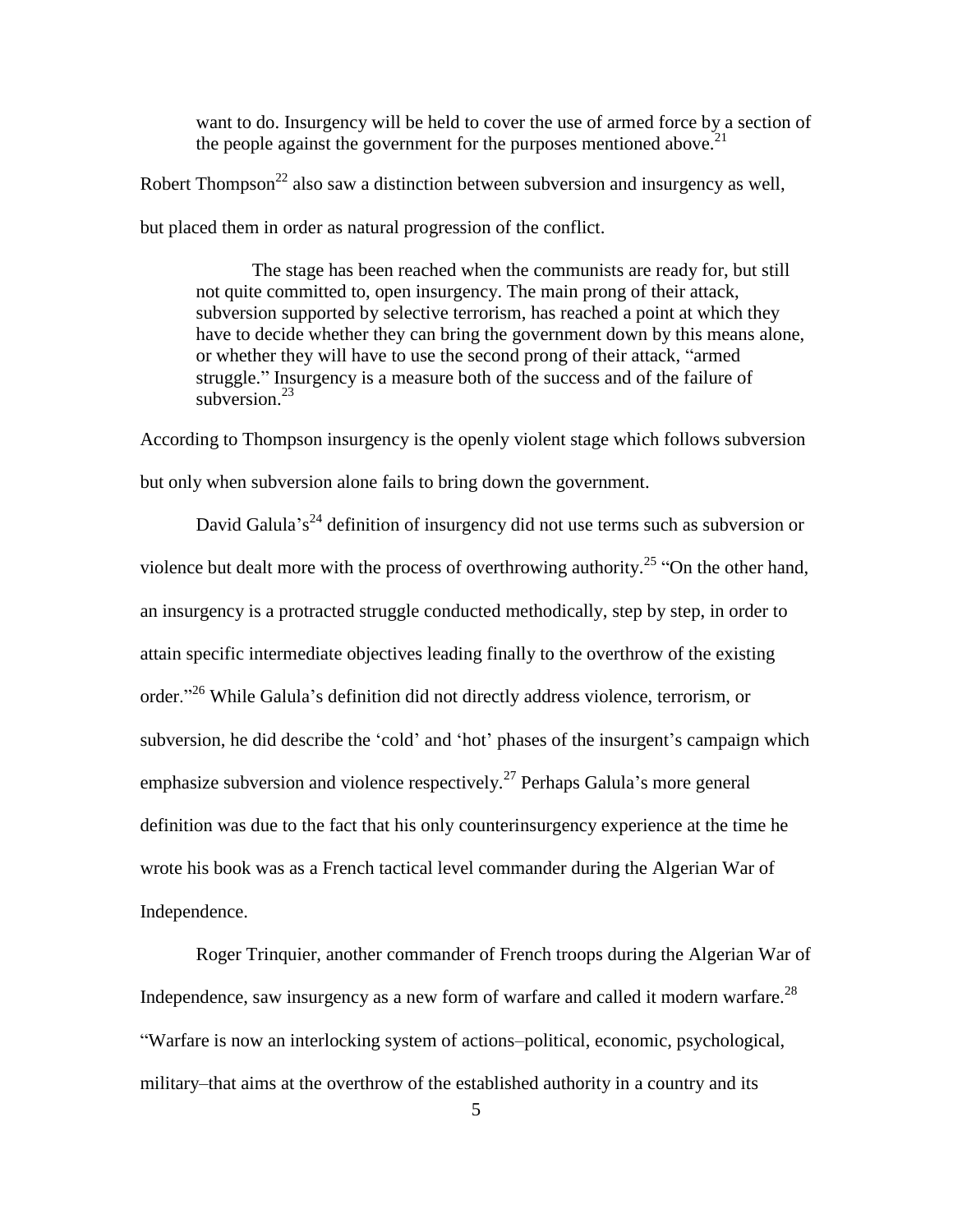replacement by another regime."<sup>29</sup> Perhaps, such as with Galula, Trinquier was commenting more broadly on nature of armed conflict in the modern era.

Trinquier was trying to articulate his vision of the future of armed conflict so that his nation could better prepare, hopefully avoiding another defeat. As Carl von Clausewitz famously advised,

As the first, the supreme, the most far reaching act of judgment that the statesman and commander have to make is to establish the kind of war on which they are embarking, neither mistaking it for, nor trying to turn it into something that is alien to its nature. This is the first of all strategic questions and the most comprehensive. 30

Although it is important to understand the nature of the conflict, it is equally important to recognize that warfare is characterized by uncertainty. As H. R. McMaster wrote in an article regarding the character of conflict, "Indeed, leaders must recognize that war on land will remain fundamentally in the realm of uncertainty due to the human, psychological, political and cultural dimensions of conflict as well as the immanent interaction with adversaries able to use terrain, intermingle with the population, and adopt countermeasures to technological capabilities.<sup>33</sup> This brings us back to the former Army Chief of Staff's comment regarding categorizing threats in order to develop appropriate counters. Superficially studying a campaign to identify one aspect or capability as the counter to the threat causes one to take a narrow view of conflict. After identifying the silver bullet, one then attempts to replicate not only the solution to the last conflict, but also the very nature of the last conflict as a comfortable problem frame.

The treatment of the Malayan Emergency in FM 3-24 provides an interesting example of the need for context. According to the manual, police reform and development were the keys to victory in the campaign. "The Malaya insurgency provides"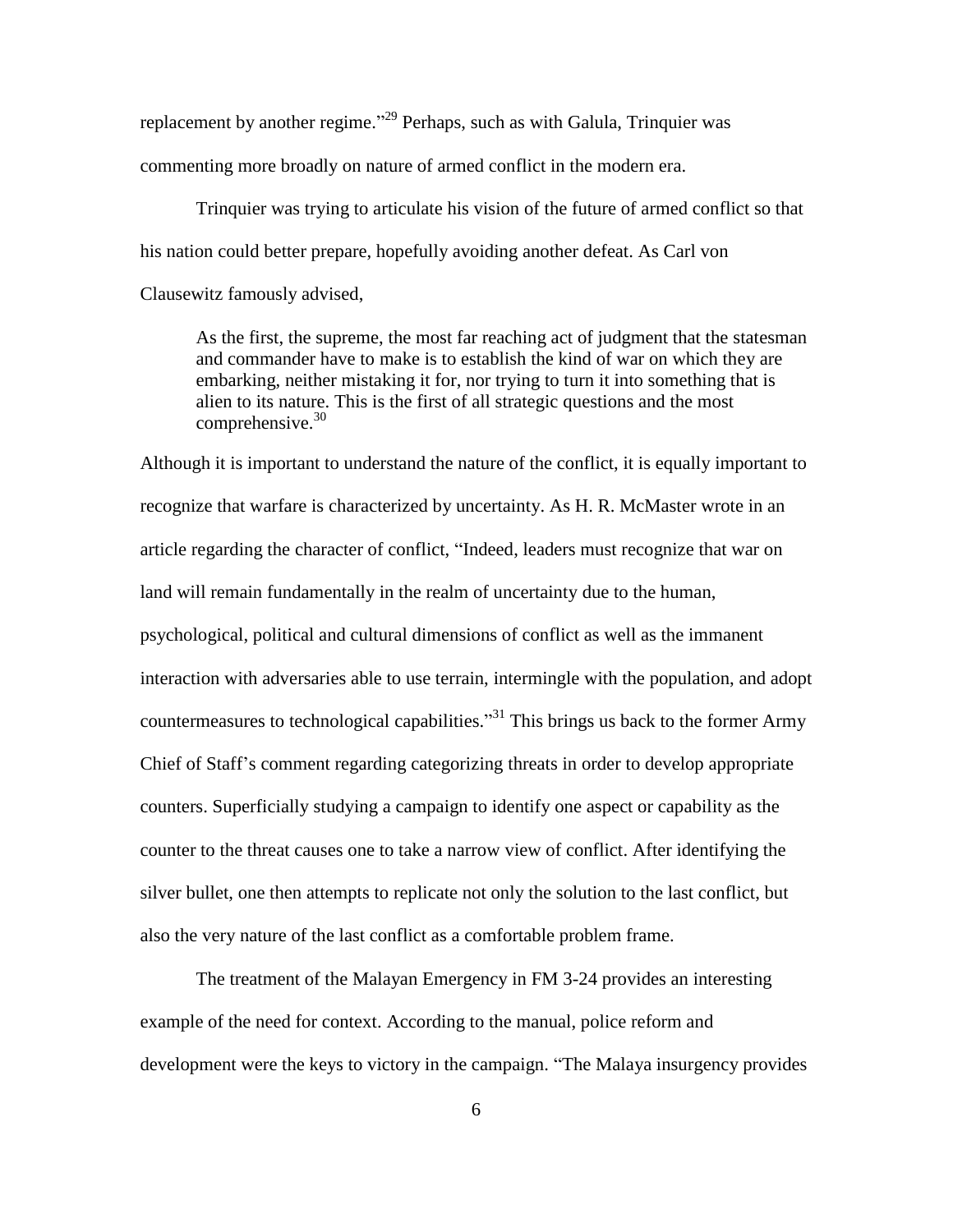lessons applicable to combating any insurgency. Manpower is not enough; well-trained and well-disciplined forces are required. The Malayan example also illustrates the central role that police play in counterinsurgency operations.<sup>33</sup> The first sentence in the quote above would be true if it began with, ‗Once the context of the campaign is understood. . . .' The second sentence is fairly obvious. Not until the third sentence do we begin to see the problem of looking for the silver bullet in a successful campaign. This broad generalization regarding the central role of police is not true. Police were not a major factor in the successful counterinsurgency campaign in Dhofar.<sup>33</sup>

The simple term "police" itself is vague. Were the authors referring to the Home Guards who were a form of police auxiliaries, the local uniformed police who handled minor crime and dealt with law and order issues in population centers, or the Police Field Force (police jungle squads) which conducted counter-guerrilla operations?<sup>34</sup> Additionally, the police were only one part of the security forces which were only one element of the campaign strategy.<sup>35</sup> Without exploring the details of the Malayan Emergency, it would be easy for one reading FM 3-24 to conclude that a successful counterinsurgency strategy must include indigenous police forces as its centerpiece, or as the "associated counter" to the insurgent threat.

The value of FM 3-24 and AFM 1:10 is in their discussion of general principles of counterinsurgency warfare.<sup>36</sup> While some principles included in these manuals were the result of examinations of the conflicts in Iraq and Afghanistan, most of the principles were developed by many of the authors mentioned thus far (e.g. Galula, Thompson, and Kitson). Because these past authors, and some modern ones, developed their principles based on an in depth examination of various counterinsurgency campaigns, they have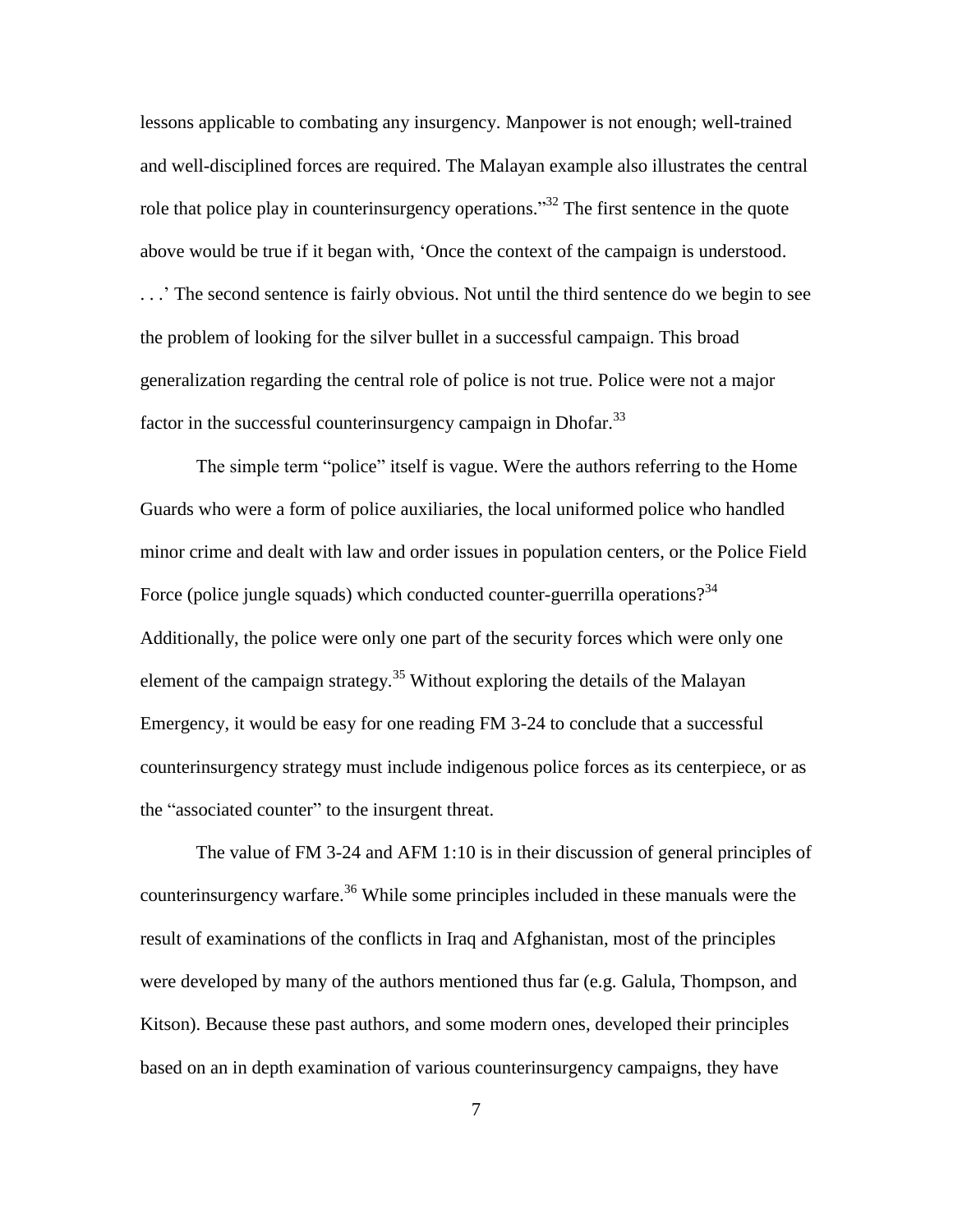proven to be of value in understanding the nature of counterinsurgency operations. Indeed most modern theorists use many of the same principles derived from the study of the last 200 years of counterinsurgency experience.

Unlike strategists who seek victory through, and advocate for, silver bullets (e.g. advanced command and control networks and information dominance $37$ ), classic counterinsurgency theorists such as Thompson, Kitson, and Galula acknowledge the unpredictable nature of conflict. These theorists describe what worked in specific campaigns and how the general principles of those successful components could apply without attempting to portray their ideas as guarantees of success. A brief discussion of the key principles developed by classic and modern counterinsurgency authors follows.

Galula's most influential contributions to the study and practice of counterinsurgency were the importance of protecting the population, and the primacy of political power over military power.<sup>38</sup> In his own words,

Destroying or expelling from an area the main body of the guerrilla forces, preventing their return, installing garrisons to protect the population, tracking the guerrilla remnants–these are predominantly military operations.<sup>39</sup>

That the political power is the undisputed boss is a matter of both principle and practicality. What is at stake is the country's political regime, and to defend it is a political affair. Even if this requires military action, the action is constantly directed toward a political goal. Essential though it is, the military action is secondary to the political one, its primary purpose being to afford the political power enough freedom to work safely with the population.<sup>40</sup>

Galula further stated that the political and military aspects of the counterinsurgency campaign are multiplied and not added to reach a product and not a sum, and that if any of the factors is zero, the product, or results of the campaign will also be zero.<sup>41</sup>

In addition to these tenets, Galula offered four laws. The first law stated that the

support of the population is as necessary for the counterinsurgent as for the insurgent.<sup>42</sup>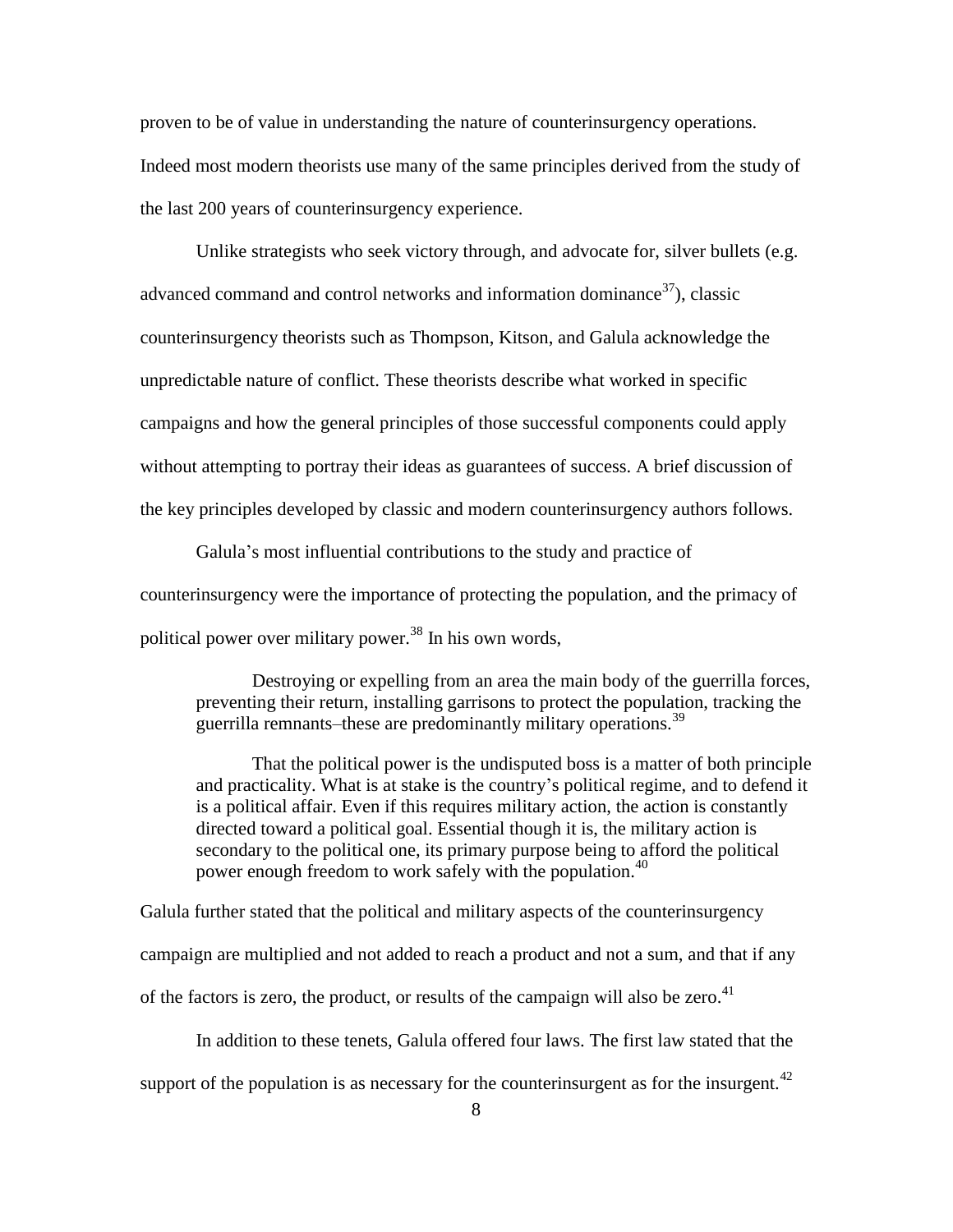His second law stated that support is gained through an active minority, which requires those supporting the counterinsurgents to assist in gaining the support of the neutral minority against the minority which supports the insurgents.<sup>43</sup> Galula's third law cautioned that support from the population is conditional based on the perception of the counterinsurgents' strength, will and capability to win, and demonstrated success against the insurgents.<sup>44</sup> Galula's fourth and final law advised against diluting efforts and resources across the entire area of operations but rather concentrating them area by area to relieve the population and convince them of the counterinsurgents' viability.<sup>45</sup>

Thompson also developed a set of five principles to guide future counterinsurgents based on his experiences in various campaigns. As with Galula, Thompson emphasized the role of politics in counterinsurgency as well as the importance of protecting the population while also advocating for a clear political aim and plan for the campaign.<sup>46</sup> As the predecessor to the contemporary term "clear, hold, build," Thompson coined the term "clear and hold" as part of his four stage operational concept.<sup>47</sup>

For 'clear' operations the . . . area itself should be selected as an extension of an area already securely held, and should first be subjected to an intense intelligence effort before any operations start . . . the first essential is to saturate it with joint military and police forces. This will force the insurgent units either to disperse within the area or possibly to withdraw to neighbouring areas still under their control or disputed. The government's forces should then be so deployed as to make it impossible for the insurgent forces to reconcentrate within the area or to re-infiltrate from outside. Clear operations will, however, be a waste of time unless the government is ready to follow them up immediately with 'hold' operations. . . . The objects of a hold operation are to restore government authority in the area and to establish a firm security framework. . . . This hold period of operations inevitably takes a considerable time.... It never really ends.<sup>48</sup>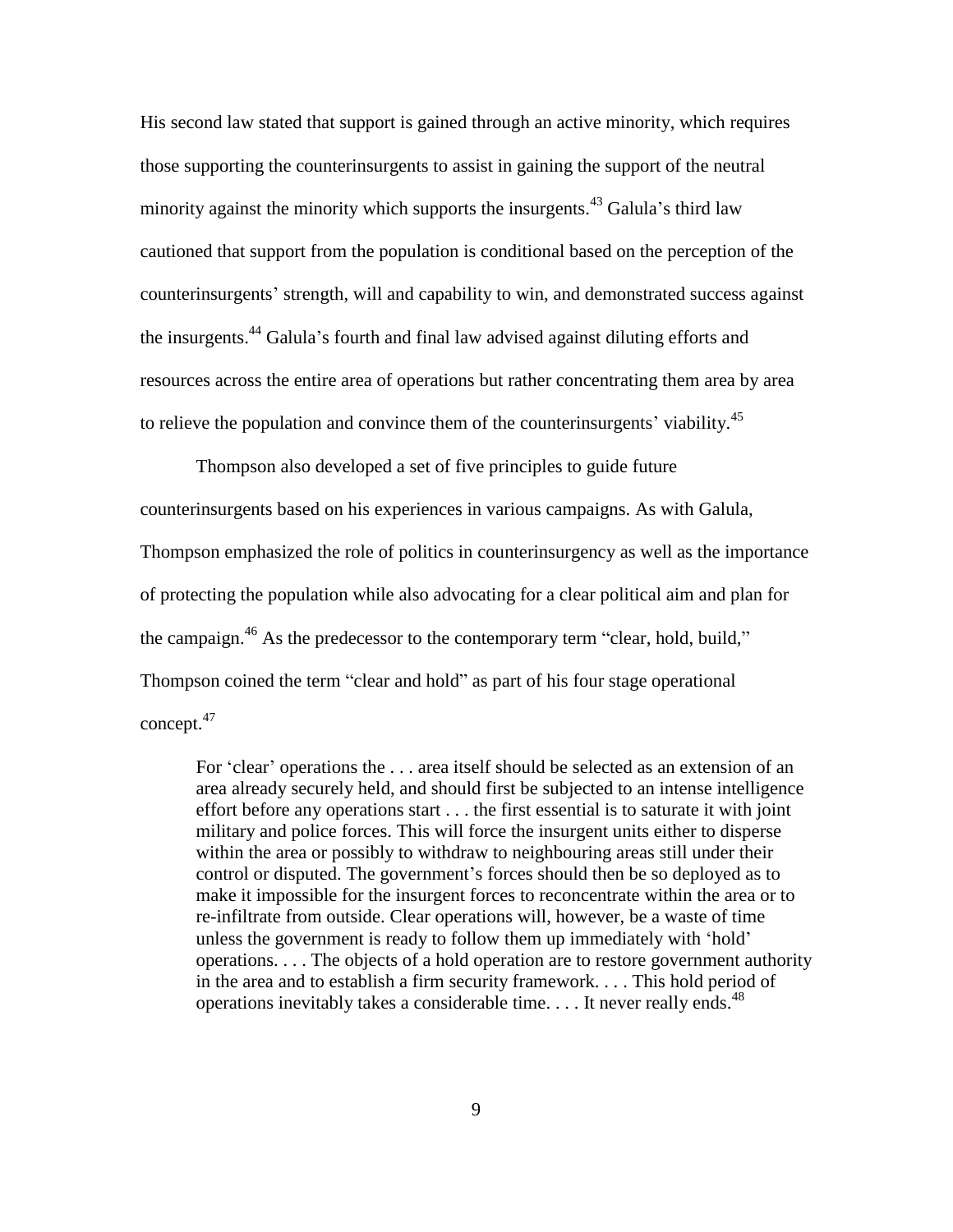Thompson's concept was put to good use in the Iraqi city of Tal Afar in 2005 by the 3d Armored Cavalry Regiment<sup>49</sup> whose commander was well versed in the works of Galula, Thompson, and Kitson.<sup>50</sup>

The final classic theorist discussed is Frank Kitson who wrote *Low Intensity Operations: Subversion, Insurgency and Peacekeeping* which encapsulated his experiences in campaigns in Malaya, Kenya, and Cyprus. While Kitson provided a detailed and comprehensive examination of counterinsurgency, his most profound contribution centered on intelligence collection. According to General Sir Michael Carver<sup>51</sup> "The necessity for the intimate integration of intelligence and operations is his most important lesson and the one least appreciated by the conventional soldier.<sup> $52$ </sup> As noted in *Counterinsurgency in Modern Warfare*, "More than any other theorist, he explained the importance and methods of intelligence collection and training. Indeed, he is the first to articulate intelligence collection as key to success, rather than assuming it to be an unstated and integral aspect of other principles."<sup>53</sup>

Kitson regarded intelligence as consisting of two main functions–collection of background information, and development of actionable intelligence.<sup>54</sup> The whole purpose of these intelligence functions was to put troops in contact with the insurgents.<sup>55</sup> Kitson offered, "To over-simplify the full process it could be said that it is the responsibility of the intelligence organization to produce background information and that it is then up to operational commanders to develop it to the extent necessary for their men to make contact with the enemy, using their own resources."<sup>56</sup>

Frank Kitson placed a great deal of emphasis on the role of the commander in the intelligence function of a counterinsurgency campaign. He acknowledged the fact that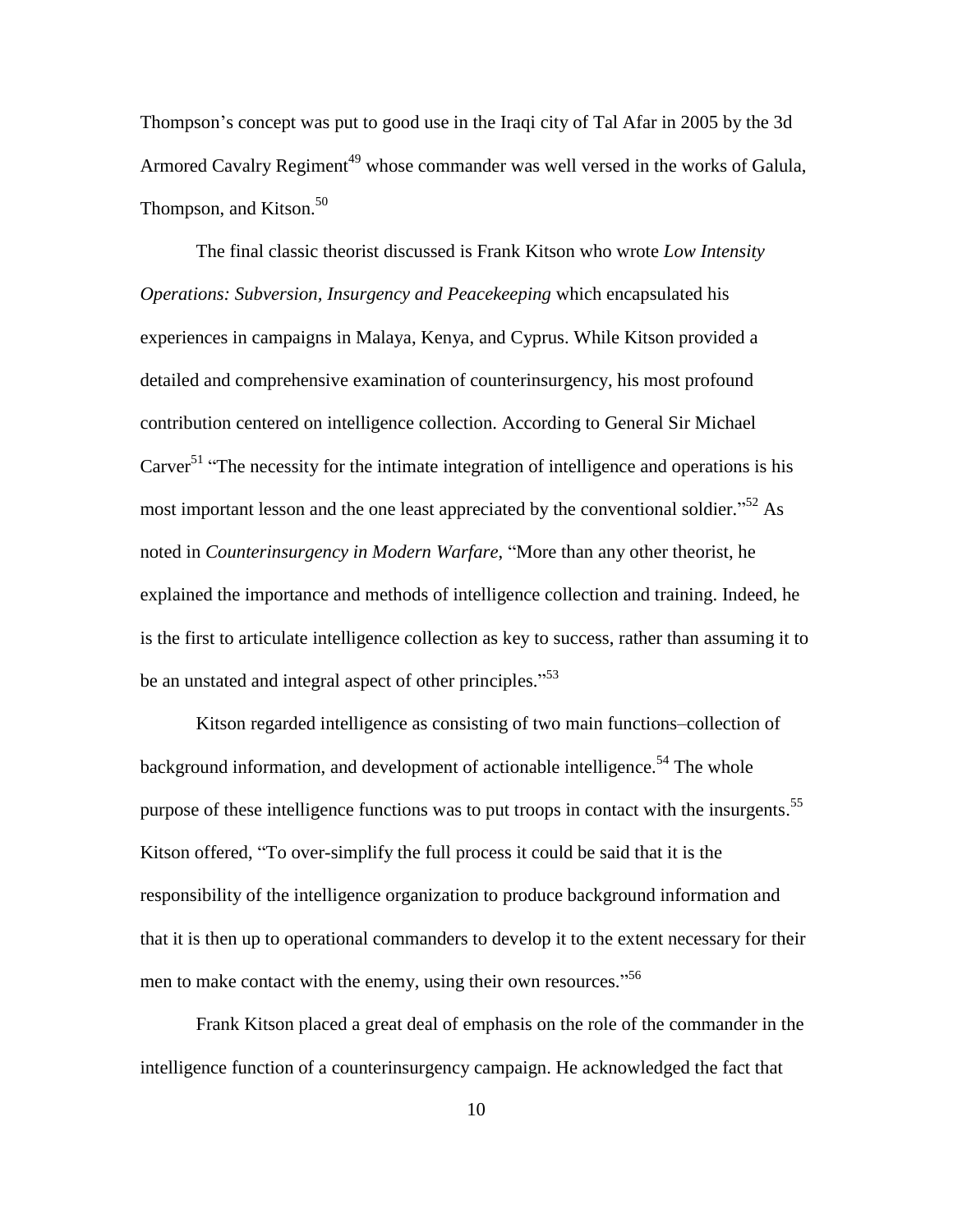fulfilling this role would require a great deal of the commander's time and focus.<sup>57</sup> Kitson justified commanders' devotion of time and energy to the intelligence function against criticism that acting in this manner would cause commanders to neglect the other duties associated with command.

But the point has already been made that the main problem in fighting insurgents lies in finding them . . . a tactical commander should concentrate on it, and in any case the business cannot be delegated, because the process of absorbing the background information and making plans for the use of the troops based on it is inseparable from the function of command. Either the commander does it or it is not done at all.<sup>58</sup>

Kitson concluded his 200-plus page book on counterinsurgency by cautioning the reader that, "Although such a cursory examination can not be expected to lead to any fundamental conclusions, it might at least serve to provide a stepping stone for a further study."<sup>59</sup> This type of humility underscores the classic counterinsurgency theorists' understanding that there are no associated counters to insurgency, only general principles which emerge only after in-depth examination of multiple conflicts.

David Kilcullen continued this sentiment stating, "there are no standard templates or universal solutions in counterinsurgency. Fundamentals and principles exist, but they require judgment in application, and there is no substitute for studying the environment in detail, developing locally tailored solutions, and being prepared to adjust them in an agile way as the situation develops."<sup>60</sup> Kilcullen offered his views in the form of "Twenty-Eight Articles<sup>"61</sup> a distillation of his observations of company level counterinsurgency best practices.<sup>62</sup>

Another set of fourteen counterinsurgency fundamentals offered by contemporary authors is included in the introduction of *Counterinsurgency in Modern Warfare*. <sup>63</sup> Key among these fundamentals are "Comprehension of existing history and doctrine. . . .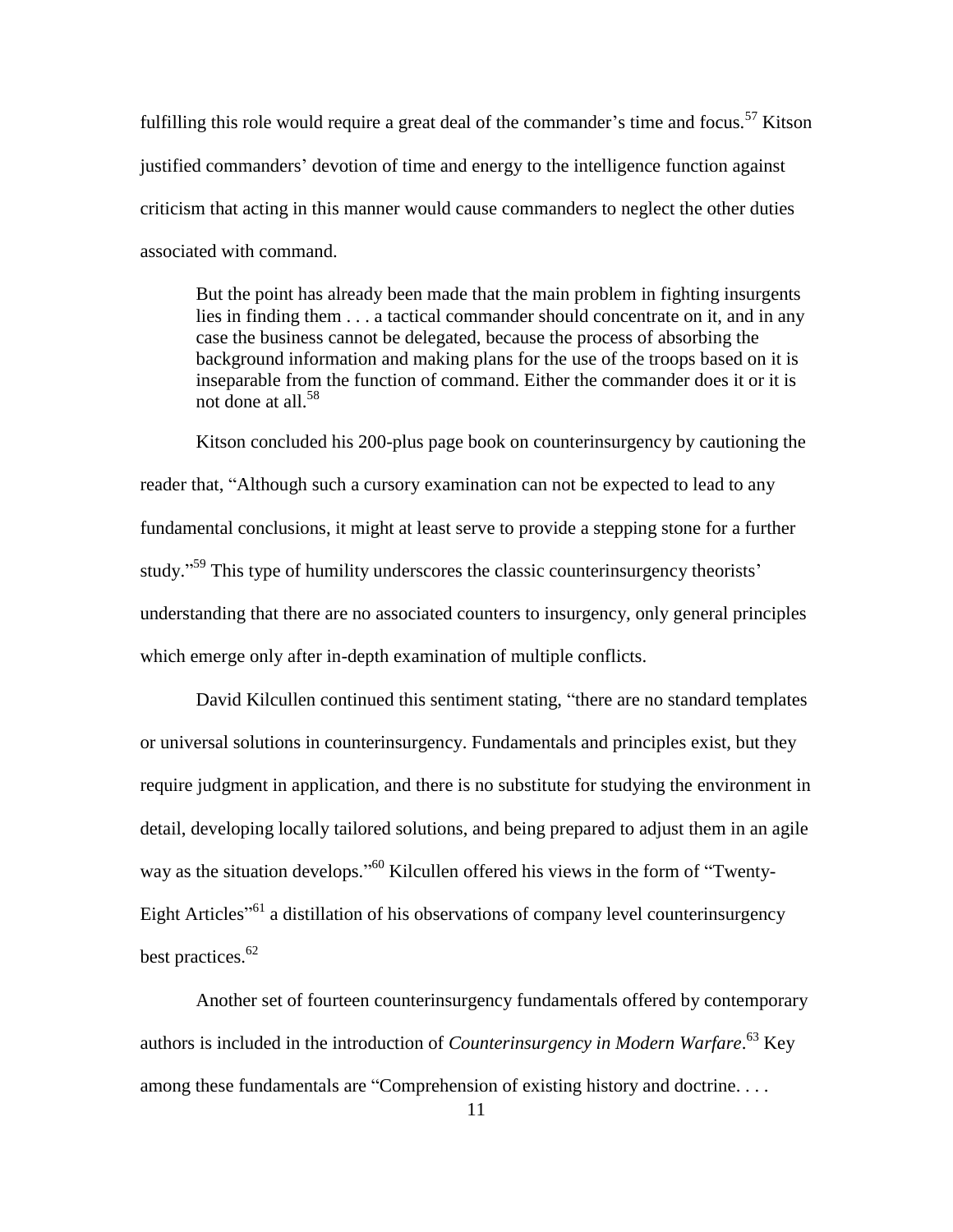Adaptation to local situations and learning from mistakes. . . . Population security . . . and Raise, mentor, and fight alongside host nation forces."<sup>64</sup> Developed from an examination of selected counterinsurgency campaigns from 1898 to present, and ongoing campaigns in Iraq and Afghanistan, the list of fundamentals "attempts to capture some of the elements which are present in successful COIN campaigns."<sup>65</sup> As with Kitson and Kilcullen, the authors emphasize the complex nature of counterinsurgency operations which confounds any attempts to rely on a 'silver bullet' solution.<sup>66</sup>

Despite the long period of neglect in the U.S. military's study of counterinsurgency, the results of past campaigns have once again emerged to be studied. This is evident in the first revision of U.S. Army and Marine Corps counterinsurgency doctrine in decades as well as a thorough revision of the U.K. Army's counterinsurgency doctrine. Additional evidence includes the guidance issued by commanders at the highest level in the ongoing war in Afghanistan such as the following from the former senior U.S. commander in Afghanistan, GEN Stanley McCrystal. "1. Protect and Partner with the People. 2. Conduct a Comprehensive Counterinsurgency Campaign. 3. Understand the Environment. 4. Ensure Values Underpin our Effort. 5. Listen Closely—Speak Clearly. 6. Act as One Team. 7. Constantly Adapt. 8. Act with Courage and Resolve."<sup>67</sup> This guidance reflects many of the principals, rules, and themes identified by past and contemporary students of counterinsurgency.

Recognition of the need to discard unrealistic aspirations of "silver bullets" to counter security threats now resides in the office of the senior U.S. Army officer, newly appointed Army Chief of Staff General Martin E. Dempsey. During a speech on 25 February 2010, General Dempsey made the following statement,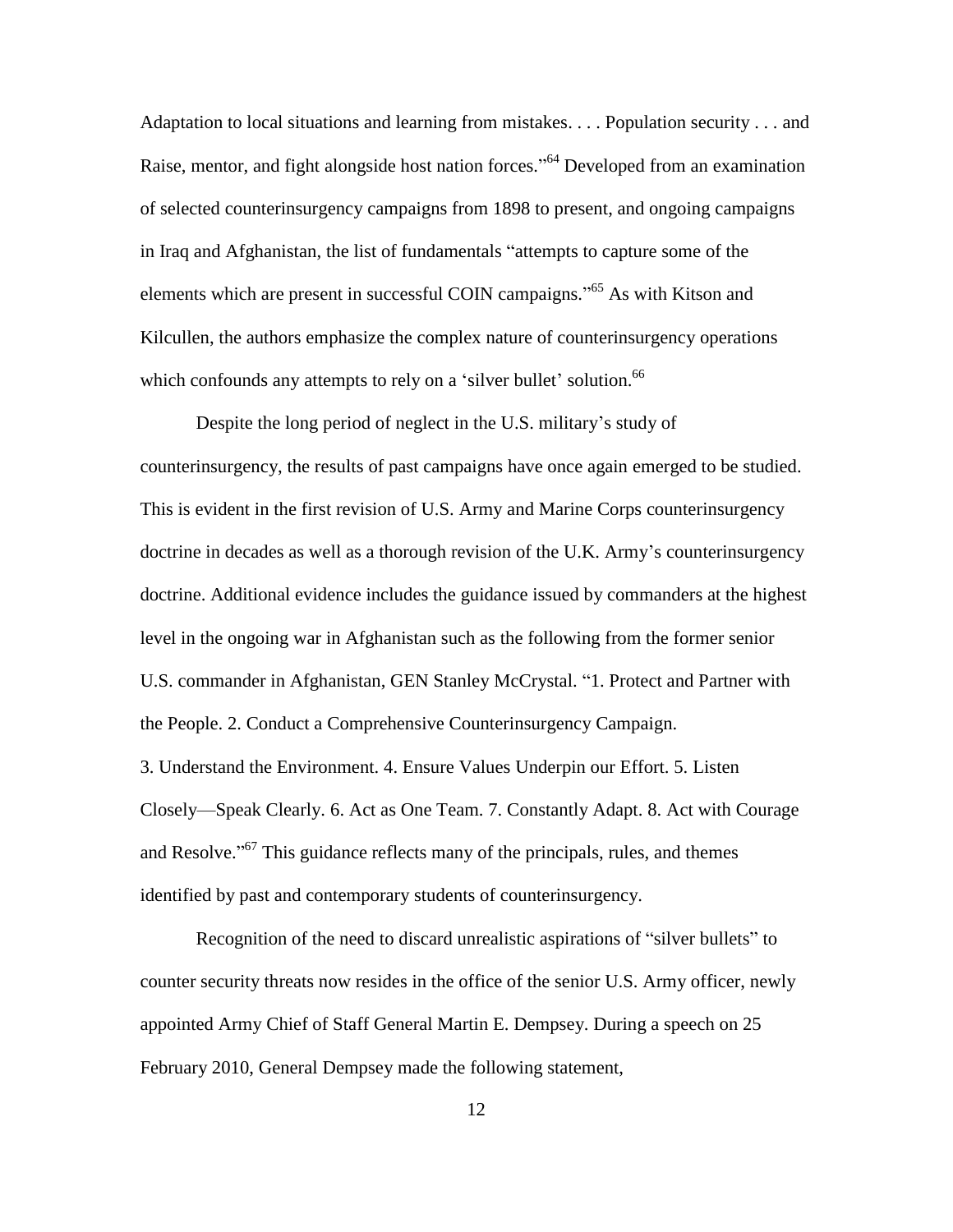Technology will never deliver everything we need to know about our adversaries. Army forces must first strive to understand the situation in depth, width and context, then develop the situation through action, adjusting the approach over time as needed. To understand our enemies' capabilities, intentions, morale and level of support among the civilian population, we have to think, act, learn and then adapt. $68$ <sup>-</sup>

Despite General Dempsey's comments and guidance issued by senior commanders engaged in counterinsurgency operations, there remains a tendency to attempt to extrapolate solutions developed at lower levels across the operational area in a ‗cookie-cutter' manner. This may be due in part to intense pressure to produce results, or a fundamental lack of understanding of the principals of counterinsurgency described thus far. It may also stem from thinking such as that expressed by Trinquier which advocated for a single hand guiding the ship.

The struggle against the guerrilla is not, as one might suppose, a war of lieutenants and captains. The number of troops that must be put into action, the vast areas over which they will be led to do battle, the necessity of coordinating diverse actions over these vast areas, the politico-military measures to be taken regarding the populace, the necessarily close cooperation with various branches of the civil administration - all this requires that operations against the guerrilla be conducted according to a plan, established at a very high command level.<sup>69</sup>

Trinquier's comment has merit, especially in a campaign lacking much diversity across the operational area (e.g. ethnic, tribal, political, religious). In more complex environments such as Afghanistan and Iraq, Trinquier's vision of centralized control becomes more difficult as the conditions change dramatically from one valley to another, indeed from one neighborhood to the next. As stated in the *2009 Army Capstone Concept*, "The uniqueness of local conditions and uncertainty associated with the interaction of Army forces with the enemy and complex environments will confound efforts to develop an aggregated common operational picture as a basis for centralized decision making or control of forces."<sup>70</sup>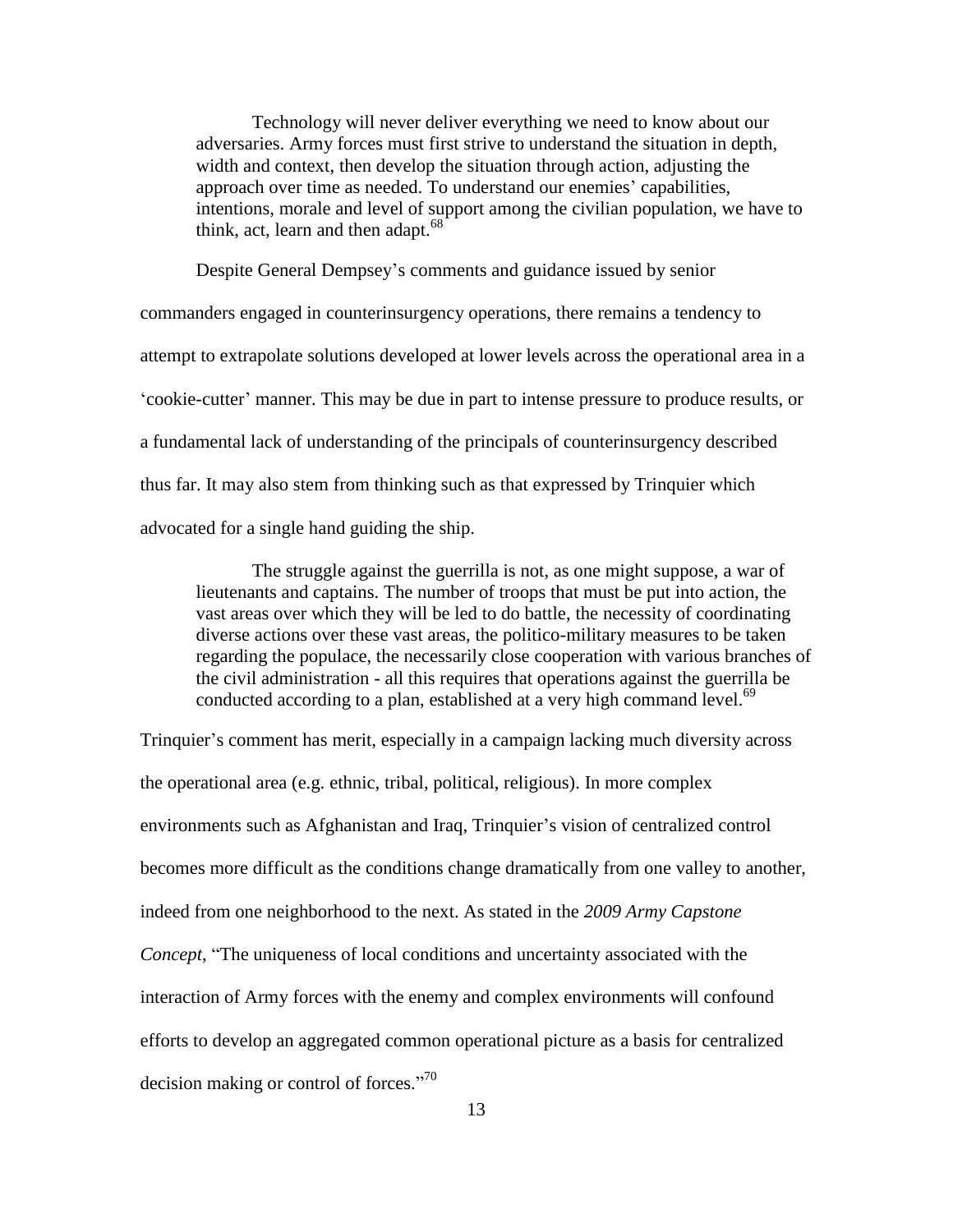The attempt to replicate the Al Anbar Awakening<sup>71</sup> through the Sons of Iraq<sup>72</sup> was an example of this ongoing issue. In Al Anbar province, a predominantly Sunni area of Iraq, the traditional leaders and the people of the resident tribes saw Al Qaeda as the greater evil over the American troops and sought assistance in ousting Al Qaeda.<sup>73</sup> It signaled a tectonic shift in the will of the people of Al Anbar province. Unlike the Anbar Awakening, the Sons of Iraq program sought to replicate the product of the Awakening, irregular forces securing their areas against Al Qaeda activity and influence, without the unity of the communities to bind them together and support them.

What lead U.S. senior commanders to believe such a shallow replication of events in Al Anbar could work? Perhaps the true reasons for the shift in Sunni attitude in Al Anbar were misunderstood. One side of the debate discussed by Najim al Jabouri, a former Iraqi Army and Iraqi Police officer, and former mayor of Tal Afar, believed that the Anbar Awakening was a result of successful coalition operations resulting in the confidence of the people. "Contrary to a growing U.S. narrative about the Sunni Awakening being mainly the fruit of U.S. counterinsurgency tactics, in Ramadi having the U.S. forces in the neighborhoods was not what made the people feel safe. They felt safe when their men could join the police force and secure their areas by themselves. $^{774}$ 

Certainly it appears that the Sons of Iraq, in conjunction with other efforts during the period of the Surge, had a positive impact and contributed to the success of the campaign.<sup>75</sup> If nothing else, the Sons of Iraq initiative tied local Iraqis and their families to the U.S.-led coalition and the Iraqi government while creating a local security force able to hold cleared areas against re-infiltration of insurgents.<sup>76</sup> The fact that a locally raised security force was effective in supporting the government against insurgents is not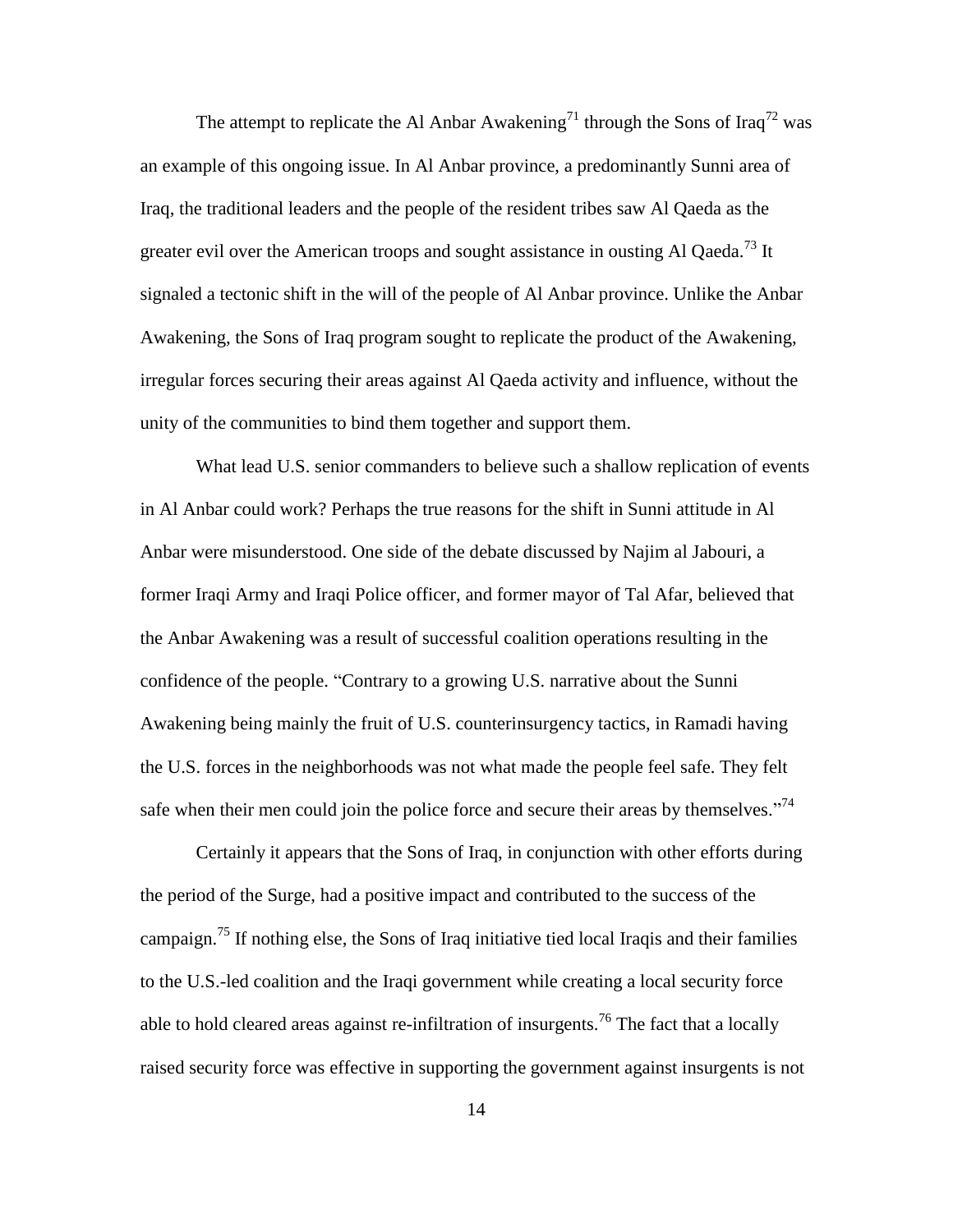surprising given the examination of classic and modern counterinsurgency theorists who all agree such forces are vital to success.

Raising conventional security forces is fairly straightforward forward but takes a long time and often fails to produce forces able to gather intelligence critical in counterinsurgency operations. As author James Corum concluded in *Training Indigenous Forces in Counterinsurgency: A Tale of Two Insurgencies*, regarding counterinsurgency campaigns in Malaya and Cyprus,

What determined government success or failure in counterguerrilla operations was not force size or firepower, but intelligence. . . . In counterinsurgency campaigns, military units and special police strike units, such as the police jungle companies in Malaya, are routinely shifted around to different sectors, according to the needs of the moment, while police remain on the ground dealing with civilians on a daily basis and, hopefully, building a detailed intelligence picture of the insurgent strength, organization, and support in each local sector. Effective counterinsurgency relies on good human intelligence, and no military unit can match a good police unit in developing an accurate human intelligence picture of their area of operations.<sup>77</sup>

The Sons of Iraq were not police though many among them aspired to one day join the police.<sup>78</sup> The Sons of Iraq shared many characteristics with the police forces described by Corum as they were from the community in which they operated, were not employed outside of their communities,  $^{79}$  and were therefore able to provide additional intelligence. As Greg Bruno of the Washington Post wrote, "In April 2008, Petraeus echoed those gains in testimony before U.S. lawmakers. Tips from Sunni volunteers have "reduced significantly" al-Qaeda in Iraq's ability to strike, the general said, and have increased the number of weapons caches uncovered and confiscated."

In view of the volume of analysis provided by past and contemporary counterinsurgency scholars, and in light of recent and ongoing counterinsurgency operations, this thesis explores the key considerations for irregular security forces in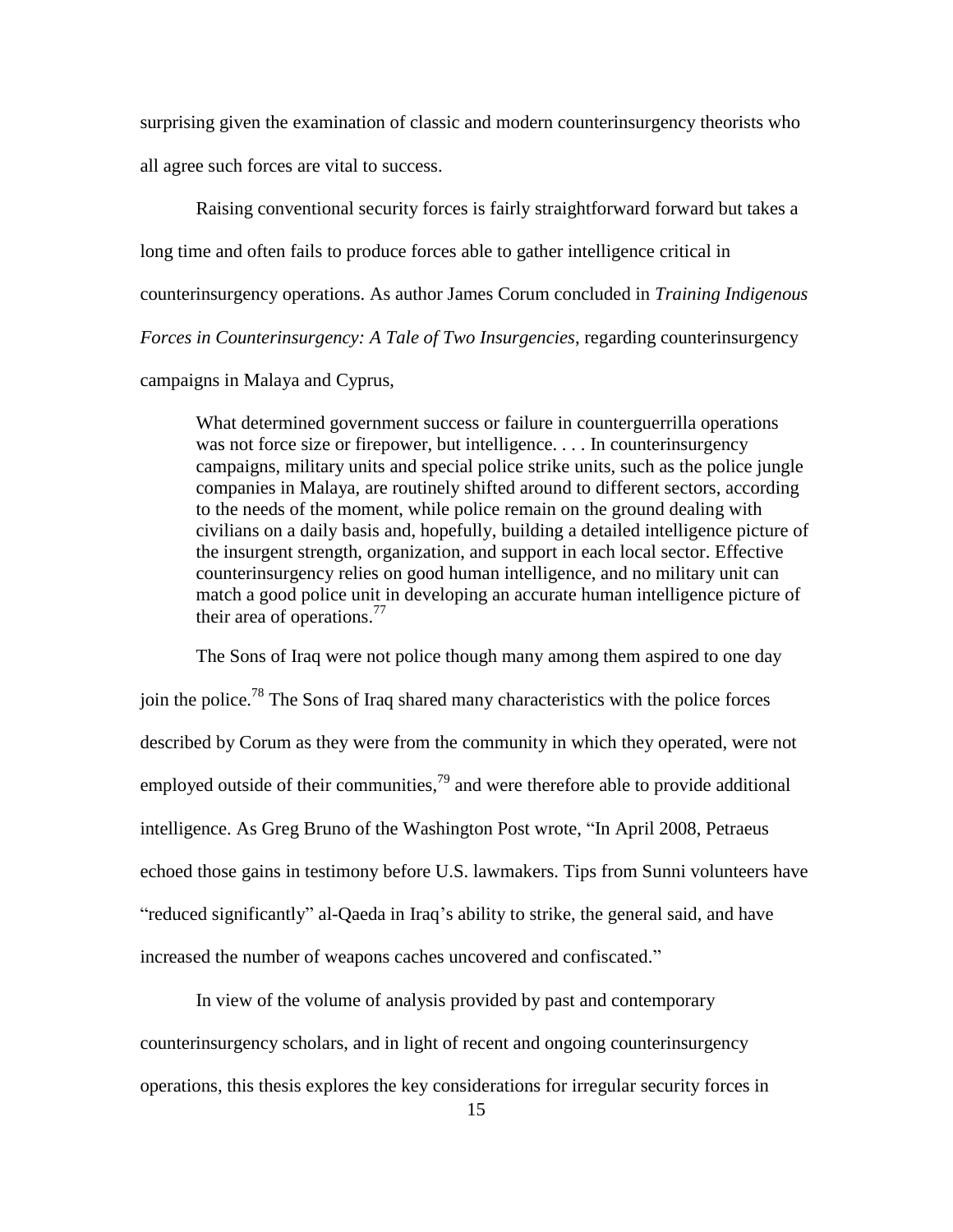counterinsurgency. Using the theme discussed above, this thesis examines two conflicts and presents case studies of the campaigns in Dhofar, Oman from 1965 to 1975 and in Iraq during Operation Iraqi Freedom. This body of work will attempt to demonstrate the value of irregular security forces while also dispelling any ideas that such forces in themselves constitute a silver bullet or an associated counter to insurgent threats.

 $\overline{a}$ 

<sup>2</sup>Daniel Marston and Carter Malkasian, eds., *Counterinsurgency in Modern Warfare* (Oxford: Osprey Publishing, 2010), 13. "After being neglected in the aftermath of the Vietnam War, the study of counterinsurgency returned to prominence in the early years of the  $21<sup>st</sup>$  century as a result of the wars in Iraq and Afghanistan."

3 Jonathan M. House, *Combined Arms Warfare in the Twentieth Century* (Lawrence, KS: University Press of Kansas, 2001), 190. "Moreover, nuclear deterrence made it seem suicidal for two nuclear powers to fight directly; instead, the United States and the Soviet Union fought a series of proxy conflicts, in which one or both sides provided aid to lesser allies while maintaining the fiction that the two superpowers were at peace with each other."

<sup>4</sup>Department of the Army, Field Manual 3-24, *Counterinsurgency* (Washington, DC: Government Printing Office, 2006), vii. "Counterinsurgency operations generally have been neglected in broader American military doctrine and national security policies since the end of the Vietnam War over 30 years ago."

<sup>5</sup>House, 239. "The West German government's desire to protect every kilometer of its shallow territory obligated the U.S. Army to defend along the interzonal border established in 1945, with little opportunity for delaying or maneuver tactics. At least during the first battles of such a war, the U.S. Army would have to fight outnumbered and outgunned by a superior Soviet foe."

 ${}^{6}$ House, 240. "The How-to-Fight manuals described offensive operations as well as maneuver when on the defensive, but they seemed to emphasize a desperate struggle against overwhelming odds, much like that fought by Israeli tankers on the Golan Heights at the start of the 1973 war. Using the ROAD divisional structure, cross-attached task

<sup>&</sup>lt;sup>1</sup> Frank Kitson, *Low Intensity Operations* (London: Faber and Faber, 1972), 15. ―The important point to notice is that guerilla war is described as a traditional form of conflict, and that it has been used throughout history either independently or in conjunction with orthodox operations. In fact, comments on the conduct of such operations were included in a book written as long ago as the fourth century B.C. by the Chinese general Sun Tzu, which still makes sense and which Mao Tse Tung is known to have studied when formulating his own ideas on the subject."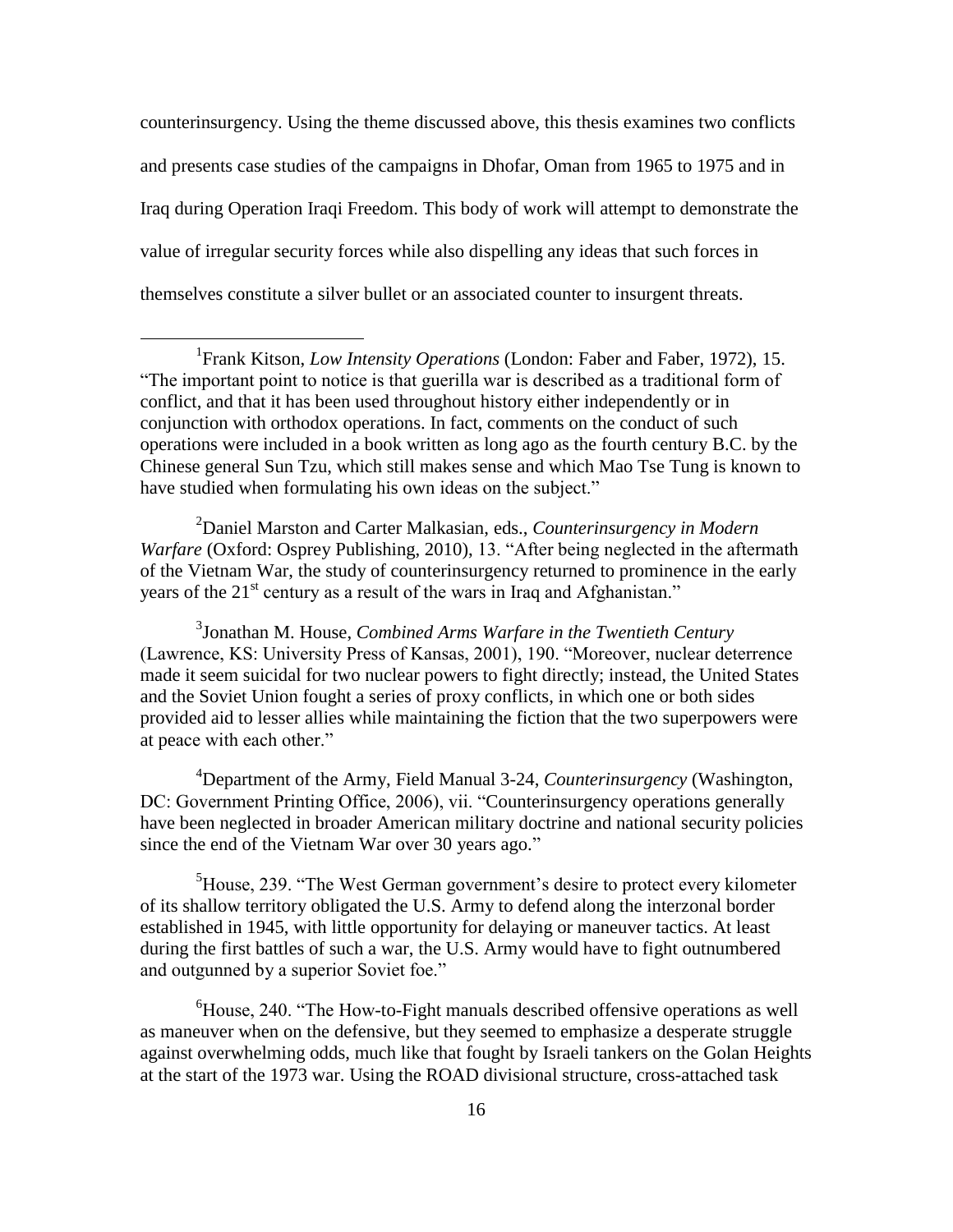forces and teams of infantry and armor would fight from hull-down positions. Minefields would slow down the enemy advance, after which antitank guided missiles at long range and faster firing tank guns at short range would whittle down a huge attacking force. The defenders would rely on firepower more than on maneuver or initiative."

 $\mu$ <sup>7</sup>House, 246. "For centuries, tactics had been based on firing a huge volume of shells at the enemy, even though only a small percentage ever found their targets. In the late twentieth century, however, the advent of guided bombs, cruise missiles, and individually fired missiles changed this equation fundamentally, making a few, relatively inexpensive, weapons far more effective than thousands of dumb bombs and shells."

8 Training and Doctrine Command, TRADOC PAM 525-3-0, *The Army Capstone Concept: Operational Adaptability—Operating Under Conditions of Uncertainty and Complexity in an Era of Persistent Conflict* (Fort Monroe, VA: Government Printing Office, 2009), 6. "In the 1990s, many argued that United States' (U.S.) competitive advantages in communications, information, and precision strike technologies had brought about a revolution in military affairs (RMA). RMA advocates, however, neglected many of the continuities of armed conflict and did not recognize the limitations of new technologies and emerging military capabilities. In particular, concepts that relied mainly on the ability to target enemy forces with long range precision munitions separated war from its political, cultural, and psychological contexts. Some of this work focused on how U.S. forces might prefer to fight and then assumed that preference was relevant to the problem of future war. Literature describing the RMA and the movement known as―defense transformation was rooted in the belief that surveillance, communications, and information technologies would dramatically improve―battlespace knowledge, eliminate surprise, and permit U.S. forces to achieve―full spectrum dominance through the employment of precision-strike capabilities. Concepts and ideas with labels such as network-centric warfare, rapid decisive operations, and shock and awe, entailed the application of leap-ahead capabilities that would enable small ―networked forces to win wars quickly and at low cost. RMA and defense transformation-related thinking influenced Army doctrine, organization, and modernization."

 ${}^{9}$ LTC Herbert R. McMaster, "Crack in the Foundation: Defense Transformation and the Underlying Assumption of Dominant Knowledge in Future War" (Research Projects, U.S. Army War College, Carlisle Barracks, Pennsylvania, 2003), 9.

<sup>10</sup>For a rich debate on this topic, visit the *Small Wars Journal* "On War" Modifiers" debate posted 6 March 2009, http://smallwarsjournal.com/blog/2009/03/ print/on-war-modifiers/ (accessed 27 April 2011).

 $11$ <sup>11</sup>GEN George W. Casey Jr., "The Army of the 21st Century," *ARMY* (October 2009): 28.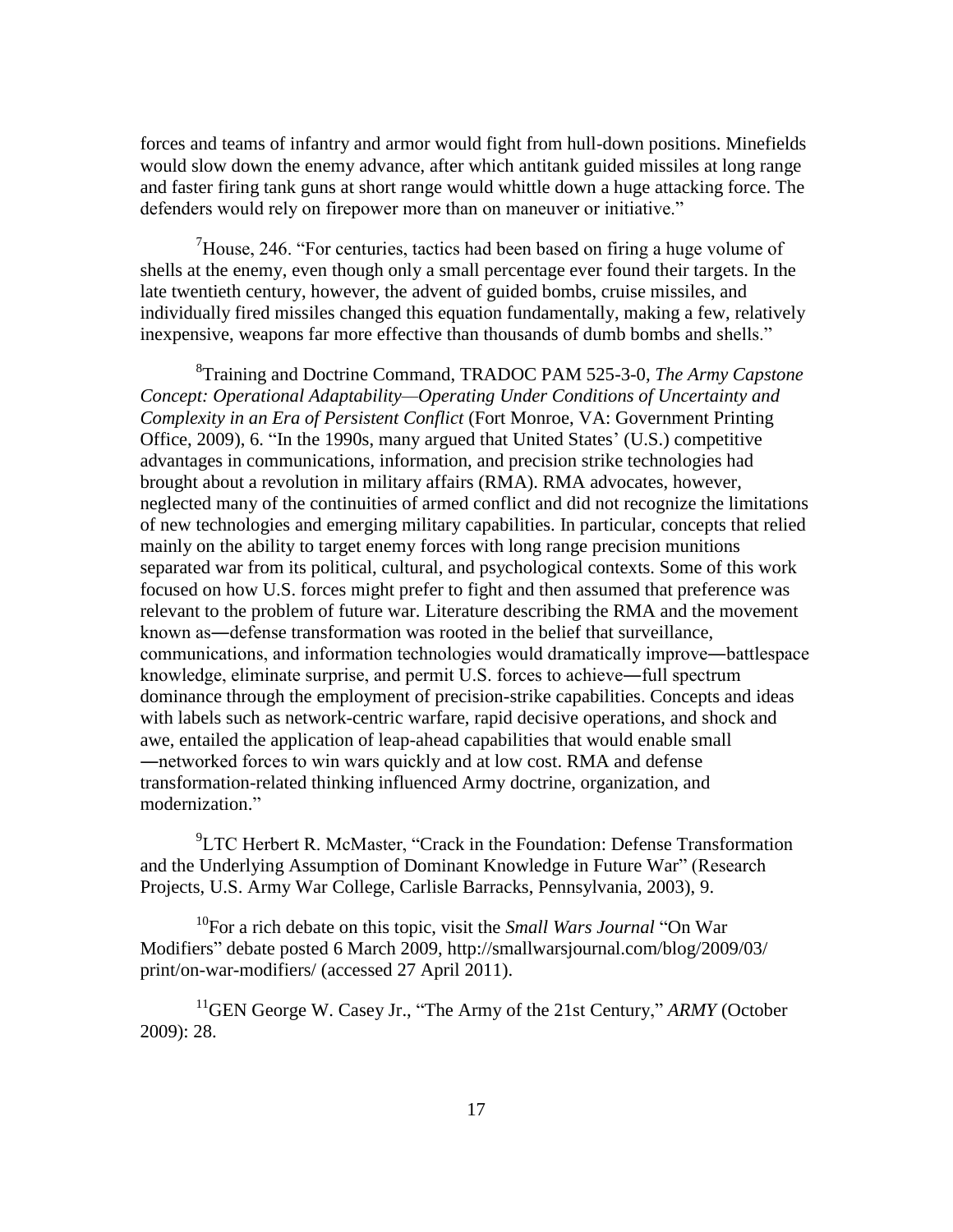$12$ Marston and Malkasian, 15. "General Sir Frank Kitson (British Army) wrote *Low Intensity Operations* in 1971. Kitson served in the anti-Mau-Mau, Malayan Emergency, Oman, Cyprus, and Northern Ireland operations."

 $13$ Kitson, 2. "In writing on this subject one of the most difficult problems concerns the matter of terminology. The British Army gives separate definitions of Civil Disturbance, Insurgency, Guerilla Warfare, Subversion, Terrorism, Civil Disobedience, Communist Revolutionary Warfare, and Insurrection on the one hand and of Counter Insurgency, Internal Security, and Counter Revolutionary Operations on the other. Elsewhere conflicts are variously described as Partisan, Irregular or Unconventional Wars, and the people taking part in them have an even wider selection of labels attached to them. Furthermore, although a particular author will use one of these terms to cover one aspect of the business and another to cover another, a different author will use the same two terms in a totally different way."

<sup>14</sup>FM 3-24, Glossary-4.

<sup>15</sup>Ministry of Defence, British Army Field Manual Volume 1 Part 10, *Countering Insurgency* (London: Ministry of Defense, 2010), 1-4.

<sup>16</sup>FM 3-24, Glossary-5.

<sup>17</sup>British Army Field Manual Volume 1 Part 10, 1-4.

<sup>18</sup>John Mackinlay, *The Insurgent Archipelago* (London: C. Hurst and Co. Ltd., 2009), 70-71.

<sup>19</sup>David Kilcullen, *Counterinsurgency* (New York: Oxford University Press, 2010), 1. On page 2, Kilcullen further defines counterinsurgency, "Indeed, if you cut the qualifying adjectives out of the field manual's [FM 3-24] definition of counterinsurgency, you are left only with "actions taken by a government to defeat insurgency." This truncated definition shows that there is no template, no single set of techniques, for countering insurgencies. Counterinsurgency is, simply, whatever governments do to defeat rebellions. Thus, the character of any particular conflict is impossible to understand without reference to three defining factors: the nature of the insurgency being countered, the nature of the government being supported, and the environment–especially the human environment–in which the conflict takes place."

<sup>20</sup>Marston and Malkasian, 13. "There are three "key" theorists from this period, whose works are still influential: Colonel David Galula, Sir Robert Thompson, and General Sir Frank Kitson."

 $^{21}$ Kitson, 3.

<sup>22</sup>Marston and Malkasian, 14. "Sir Robert Thompson wrote *Defeating Communist Insurgency* in 1966, outlining the lessons of his experiences in the Malayan Emergency."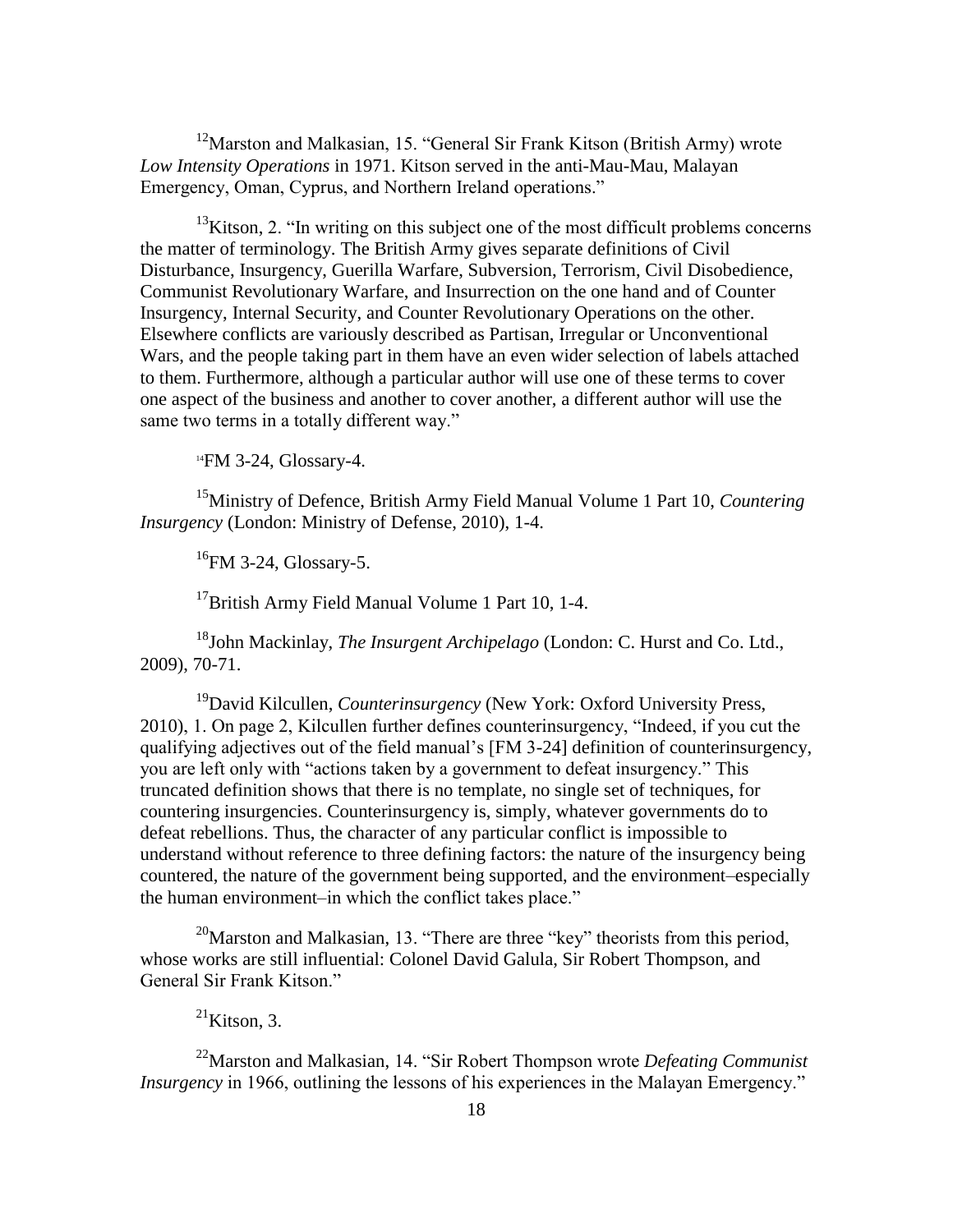<sup>23</sup>Sir Robert Thompson, *Defeating Communist Insurgency The Lessons of Malaya and Vietnam* (New York: Frederick Praeger, 1967), 28.

 $24$ Marston and Malkasian, 13. "Colonel David Galula was a French officer who served from 1965-58 in the Algerian War of Independence. His book, *Counterinsurgency Warfare: Theory and Practice*, was written in 1964, based upon his experiences in Algeria."

<sup>25</sup>David Galula, *Counterinsurgency Warfare Theory and Practice* (Florida: Hailer, 2005), 44-58. Galula describes the orthodox or communist pattern for revolutionary warfare as a five step process. The first step is the creation of a political party. The second step is to build up support for the party. In the third step, guerrilla warfare, armed struggle continues the political struggle when political action and subversion have failed to allow the insurgents to seize power. Movement warfare is the fourth step. It is required to defeat the counterinsurgents' conventional forces. In the final step, the annihilation campaign, the insurgents conduct offensive operations to complete the destruction of the counterinsurgents.

# $26$ Galula, 4.

 $^{27}$ Galula, 63. "From the counterinsurgent's point of view, a revolutionary war can be divided into two periods: 1. The "cold revolutionary war," when the insurgent's activity remains on the whole legal and nonviolent  $\dots$  2. The "hot revolutionary war," when the insurgent's activity becomes openly illegal and violent  $\ldots$ "

<sup>28</sup>Roger Trinquier, *Modern Warfare A French View of Counterinsurgency* (New York: Frederick Praeger, 1964), 8-9. "In *modern warfare*, we are not actually grappling with an army organized along traditional lines, but with a few armed elements acting clandestinely within a population manipulated by a special organization. . . In seeking a solution, it is essential to realize that in *modern warfare* we are not up against just a few armed bands spread across a given territory, but rather against an *armed clandestine organization* whose essential role is to impose its will upon the population. Victory will be obtained only through the complete destruction of that organization. This is the master concept that must guide us in our study of *modern warfare*."

 $29$ Trinquier, 6.

<sup>30</sup>Carl von Clausewitz, *On War*, ed. and trans. Michael Howard and Peter Paret (Princeton, NJ: Princeton University Press, 1976), 88-9.

<sup>31</sup>H. R. McMaster, "On War: Lessons to be Learned," *Survival: Global Politics and Strategy* 50, no. 1 (2008): 27.

<sup>32</sup>FM 3-24, 6-22.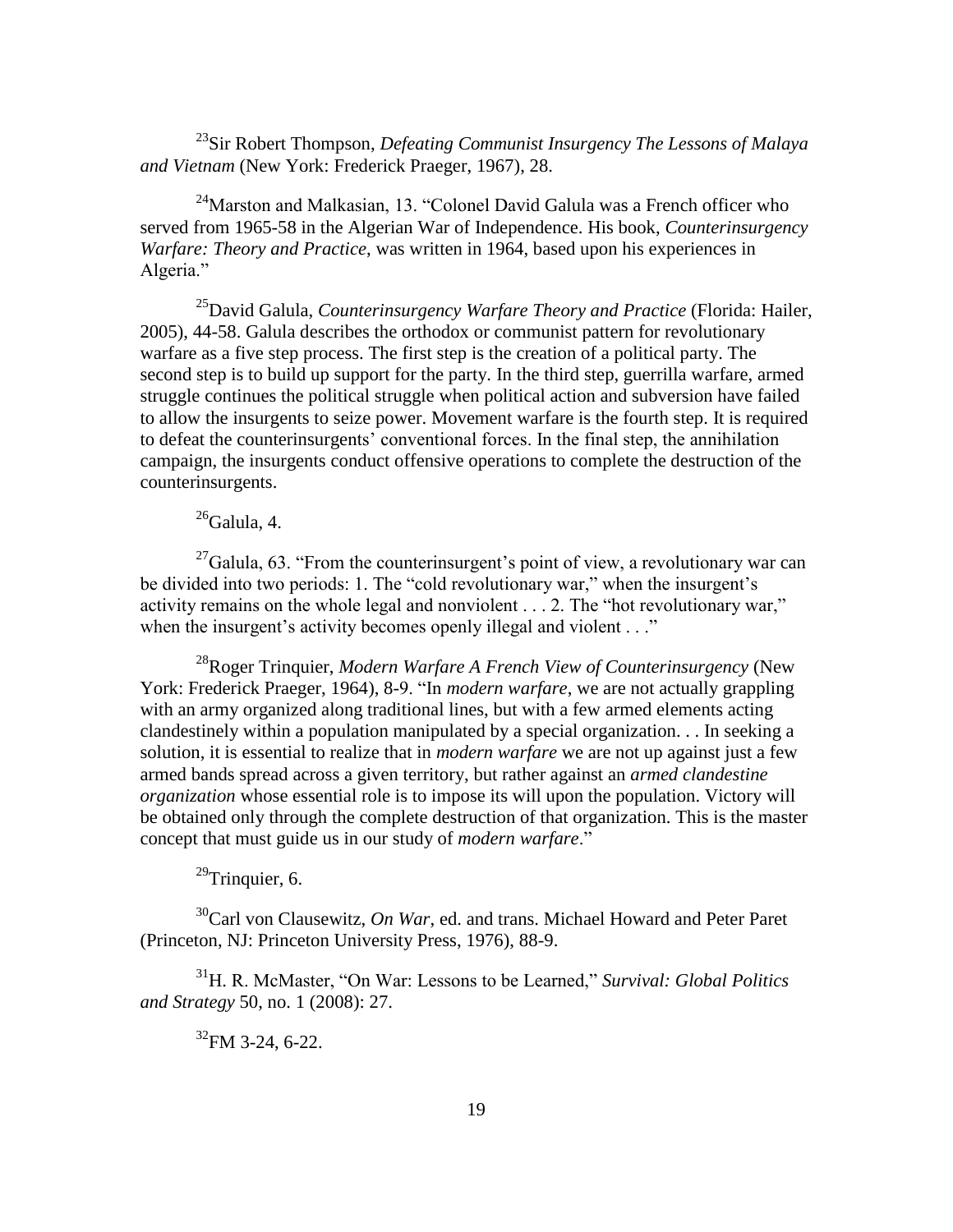$33$ For a detailed description of the Dhofar campaign, refer to the Dhofar case study in this paper.

<sup>34</sup>Robert Komer, *The Malayan Emergency in Retrospect: Organization of a Successful Counterinsurgency Effort* (Santa Monica: RAND, 1972), 38-41.

<sup>35</sup>For a detailed description of the Malayan Emergency and the elements of the successful strategy, see Daniel Marston, "The Indian Army, Partition, and the Punjab Boundary Force, 1945-1947," *War in History* 16, no. 4 (2009): 469-505; Richard Stubbs, ―From Search and Destroy to Hearts and Minds: The Evolution of British Strategy in Malaya 1948-60," in *Counterinsurgency in Modern Warfare*, ed. Daniel Marston and Carter Malkasian (Oxford: Osprey Publishing, 2010), 101-118; Robert Komer, *The Malayan Emergency in Retrospect: Organization of a Successful Counterinsurgency Effort* (Santa Monica: RAND, 1972), http://www.rand.org/pubs/reports/R957/ (accessed 23 April 2011), 25-68; John Coates, *Suppressing Insurgency* (Boulder, CO: Westview Press, 1992), 77-108; James Corum, *Training Indigenous Forces in Counterinsurgency: A Tale of Two Insurgencies,* http://www.strategicstudiesinstitute.army.mil/ pubs/display.cfm?PubID=648 (accessed 23 April 2011), 1-24, 34-54.

 ${}^{36}$ FM 3-24 discusses the principles and paradoxes of counterinsurgency on pages 1-20 thru 1-28, and in AFM 1:10 (2010) on pages 3-1 thru 3-16.

<sup>37</sup>McMaster, *Crack in the Foundation*, 61. "Enthusiasm for impressive new technologies connected by the network into a "system of systems" led many to conclude prior to Operation Iraqi Freedom that those capabilities represented a "silver bullet" solution to the complex problem of war."

<sup>38</sup>Marston and Malkasian, 13-14.

 $39$ Galula, 87.

 $40$ Galula, 89.

 $^{41}$ Galula, 87. "The expected result–final defeat of the insurgents–is not an addition but a multiplication of these various operations; they are all essential and if one is nil, the product will be zero."

 $^{42}$ Galula, 75. "The population, therefore, becomes the objective for the counterinsurgent as it was for his enemy. Its tacit support, its submission to law and order, its consensus - taken for granted in normal times - have been undermined by the insurgent's activity. And the truth is that the insurgent, with his organization at the grass roots, is tactically the strongest of opponents where it counts, at the population level. This is where the fight has to be conducted, in spite of the counterinsurgent's ideological handicap and in spite of the head start gained by the insurgent in organizing the population."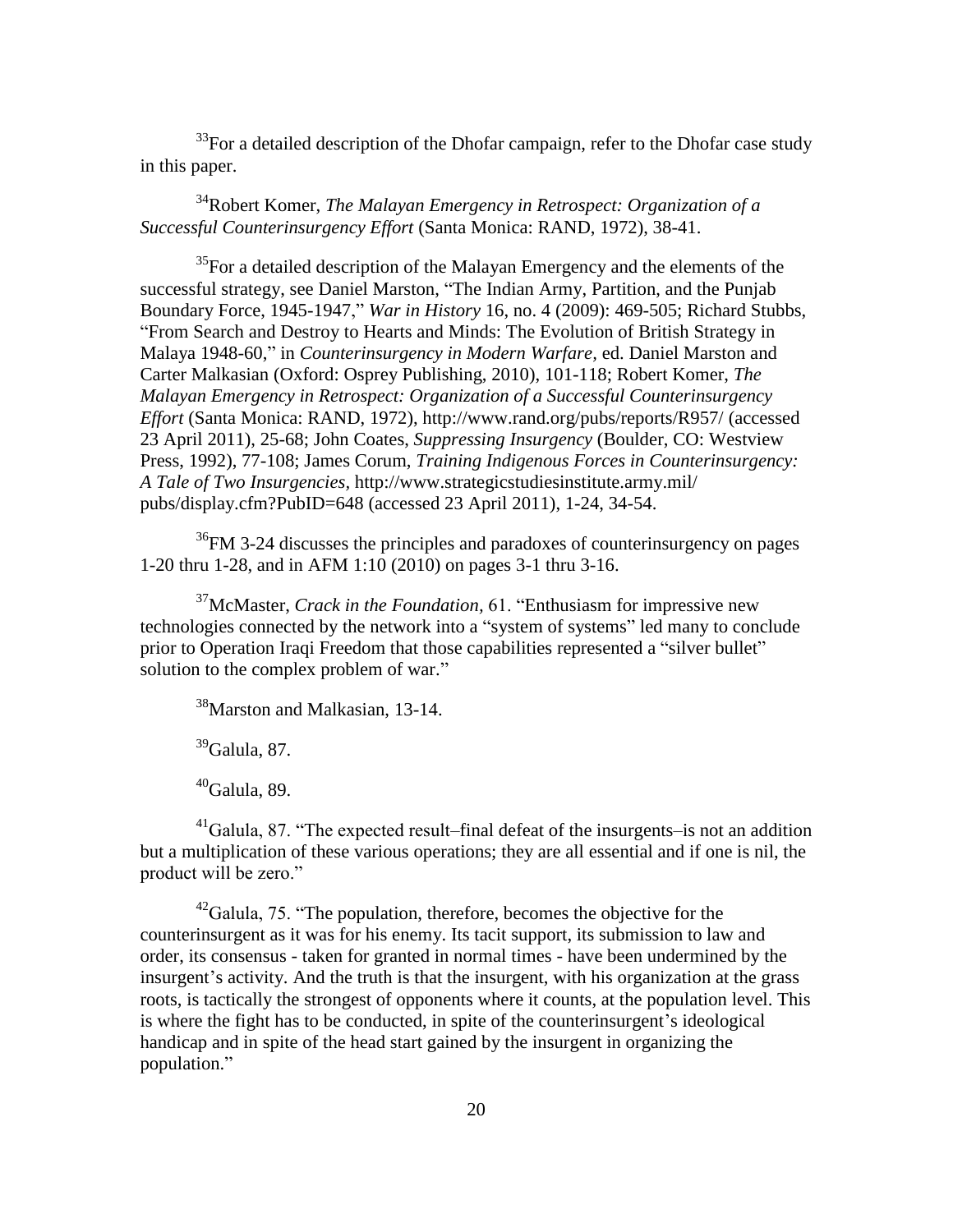$43$ Galula, 75-76.

 $44$ Galula, 78-79.

<sup>45</sup>Galula, 79. Galula's fourth law is "Intensity of efforts and vastness of means are essential."

<sup>46</sup>Thompson, 50-58. Thompson's principles are: "*First principle*. The government must have a clear political aim: to establish and maintain a free, independent and united country which is politically and economically stable and viable. . . *Second principle*. The government must function in accordance with law. . . *Third principle*. The government must have an overall plan. . . *Fourth principle*. The government must give priority to defeating the political subversion, not the guerillas. . . *Fifth principle*. In the guerilla phase of an insurgency, a government must secure its base areas first."

 $47$ Thompson, 111. "As already state in the basic principles, the government must have an overall plan to co-ordinate all military and civil effort and to lay down priorities. The plan must also take into account the fourth and fifth principles that the main emphasis should be given to defeating subversion, not the guerillas, and that the government must secure its base areas first. When applying this to action and operations on the ground, there will be four definite stages which can be summed up as clearing, holding, winning, and won."

<sup>48</sup>Thompson, 111-112.

 $^{49}$ FM 3-24, 5-22 thru 5-23.

 $50$ This is based on the author's personal experience as the plans officer for the 3d ACR during the pre-deployment training period which included seminar discussions between the Regimental Commander and his subordinate commanders, as well as a reading list which included several of the counterinsurgency classics.

 $<sup>51</sup>$ Chief of the General Staff in the U.K. at the time of publication</sup>

 $52$ Kitson, xi. Included in the foreword by General Carver.

<sup>53</sup>Marston and Malkasian, 15.

 $54$ Kitson, 96. "A cow can turn grass into milk but a further process is required in order to turn the milk into butter. Two separate functions are therefore involved in putting troops into contact with insurgents. The first one consists of collecting background information, and the second involves developing it into contact information."

 $55K$ itson, 96. "Two separate functions are therefore involved in putting troops into contact with insurgents."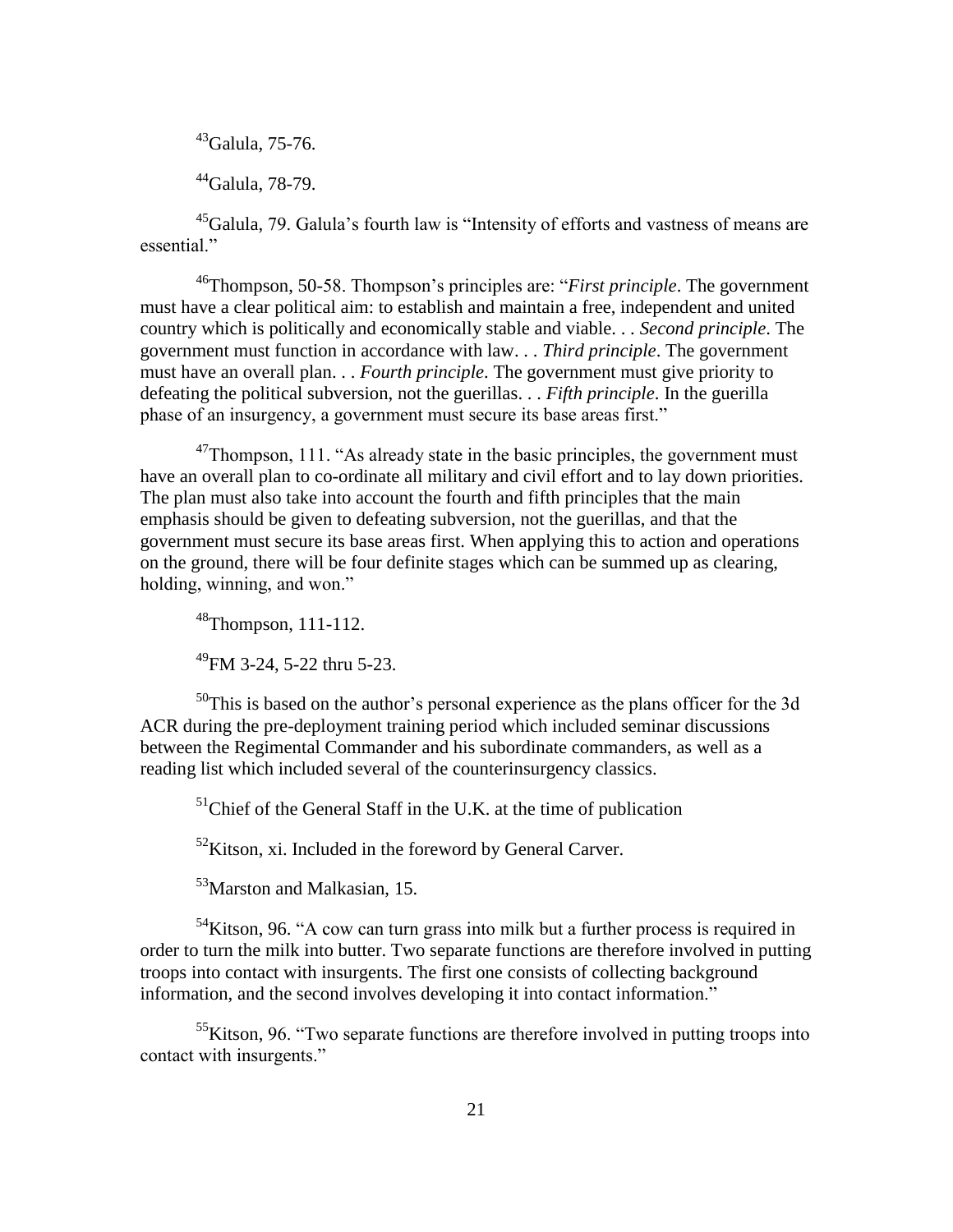$56$ Kitson, 96.

 $57$ Kitson, 98-99. "Clearly, if a commander is going to operate in this way it means that he must be prepared to devote an immense amount of his time, thought, and energy to handling information."

 $58$ Kitson, 99.

<sup>59</sup>Kitson, 200.

 $60$ Kilcullen, 26-27.

 $<sup>61</sup>$ Kilcullen, 26. "Twenty-Eight Articles" has been published numerous times in</sup> periodicals such as *Military Review,* the *Marine Corps Gazette,* and FM 3-24.

 $62A$  newly annotated version of "Twenty-Eight Articles" is included in David Kilcullen, *Counterinsurgency* (New York: Oxford University Press, 2010), 30-49.

<sup>63</sup>Marston and Malkasian, 18.

<sup>64</sup>Marston and Malkasian, 18.

<sup>65</sup>Marston and Malkasian, 18.

 $^{66}$ Marston and Malkasian, 19. "This book does not endorse any single explanation for success in counterinsurgency. As this list shows, the whole process of waging a successful counterinsurgency campaign is delicate and complex, requiring nuanced understanding and flexibility on the part of all involved."

 $^{67}$ GEN Stanley A. McChrystal, U.S. Army, Commander, U.S. Forces-Afghanistan, Commander, International Security Assistance Force-Afghanistan, "Eight Imperatives for Success in Afghanistan From "Commander's Initial Guidance," 13 June 2009," *Military Review* (July-August 2009): 136. "1. Protect and Partner with the People. We are fighting for the Afghan people—not against them. Our focus on their welfare will build the trust and support necessary for success. 2. Conduct a Comprehensive Counterinsurgency Campaign. Insurgencies fail when root causes disappear. Security is essential, but I believe our ultimate success lies in partnering with the Afghan Government, partner nations, NGOs, and others to build the foundations of good government and economic development. 3. Understand the Environment. We must understand in detail the situation, however complex, and be able to explain it to others. Our ability to act effectively demands a real appreciation for the positive and negative impact of everything we do—or fail to do. Understanding is a prerequisite for success. 4. Ensure Values Underpin our Effort. We must demonstrate through our words and actions our commitment to fair play, our respect and sensitivity for the cultures and traditions of others, and an understanding that rules of law and humanity do not end when fighting starts. Both our goals and conduct must be admired. 5. Listen Closely—Speak Clearly.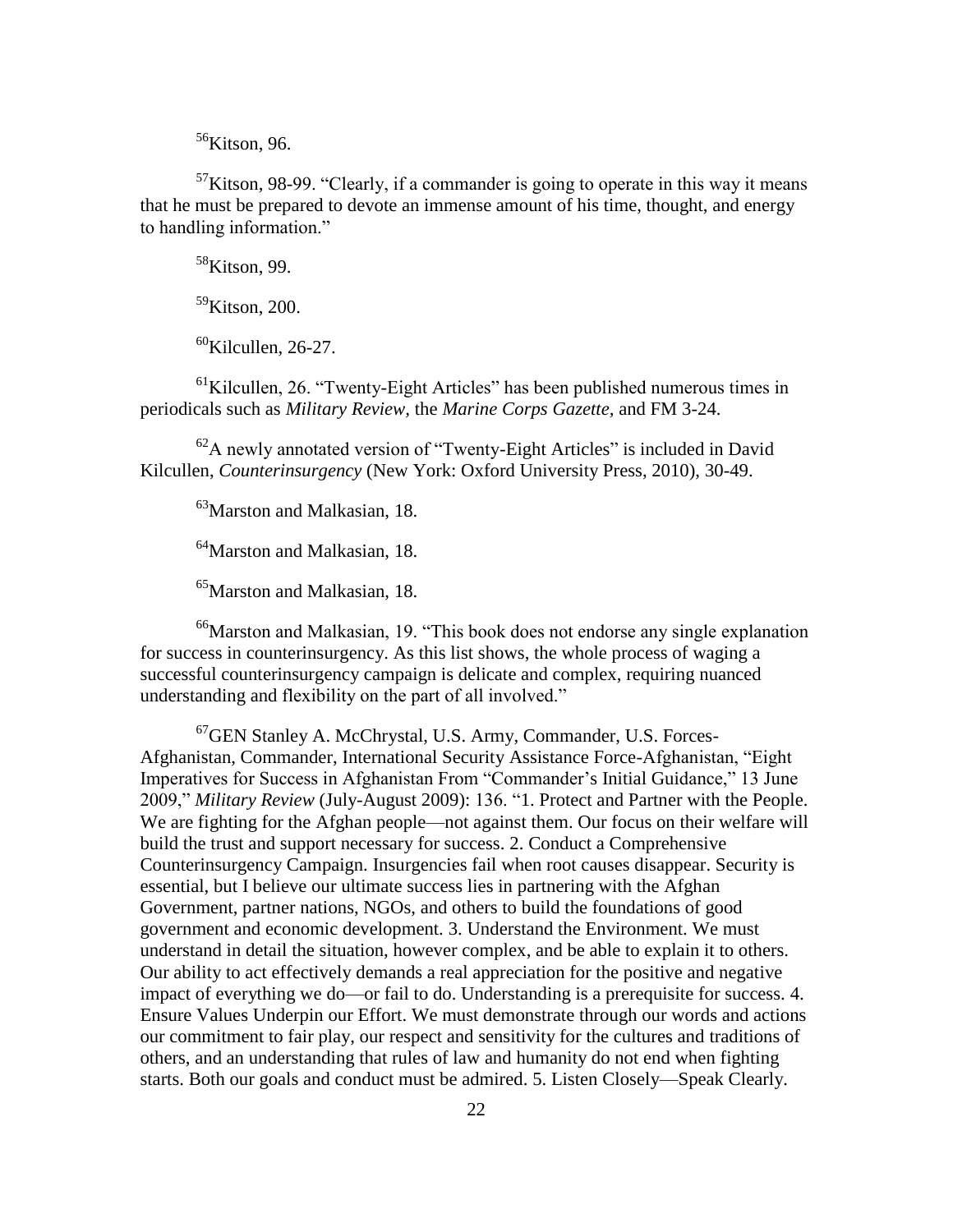We must listen to understand—and speak clearly to be understood. Communicating our intentions and accurately reflecting our actions to all audiences is a critical responsibility—and necessity. 6. Act as One Team. We are an alliance of nations with different histories, cultures, and national objectives—united in our support for Afghanistan. We must be unified in purpose, forthright in communication, and committed to each other. 7. Constantly Adapt. This war is unique, and our ability to respond to even subtle changes in conditions will be decisive. I ask you to challenge conventional wisdom and abandon practices that are ingrained into many military cultures. And I ask you to push me to do the same. 8. Act with Courage and Resolve. Hard fighting, difficult decisions, and inevitable losses will mark the days ahead. Each of us, from our most junior personnel to our senior leaders, must display physical, mental, and moral courage. Our partners must trust our commitment; enemies must not question our resolve."

68 GEN Martin E. Dempsey, "The Army Capstone Concept and Institutional Adaptation,‖ *Landpower Essay* 10-1 (March 2010): 3, http://www.ausa.org/ publications/ilw/Documents/LPE10-1.pdf (accessed 31 May 2011).

 $^{69}$ Trinquier, 92.

<sup>70</sup>Training and Doctrine Command, TRADOC PAM 525-3-0, 28.

 $71$ Najim Abed Al-Jabouri and Sterling Jensen, "The Iraqi and AQI Roles in the Sunni Awakening," *PRISM* 2, no. 1 (2010): 11. "The people were hoping for someone to take a stand against AQI. Abdul Sattar started stating openly what people were thinking (but did not dare to say publicly): that al Qaeda and Iran were the real occupiers in Iraq, not the Americans. Then, on September 9, 2006, Abdul Sattar and Faisal Gaoud—a former governor of Anbar and representative of the tribal elite residing in Amman who had been soliciting U.S. support for an Awakening since 2004—announced the Anbar Awakening. In his guestroom, in the presence of the 1–1 AD commander as well as over a dozen of his tribal peers, Abdul Sattar boldly declared that the American troops were "friendly forces" and guests in Anbar." This topic is discussed in detail in the Iraq case study.

 $^{72}$ Najim and Jensen, "The Iraqi and AQI Roles in the Sunni Awakening," 14. "In an effort to expand the influence of the Awakening, General Petraeus started the Sons of Iraq program for operations in Diyala and Baghdad, usually paying Sunni tribesmen in al Qaeda– infested areas to work as paramilitaries with the hope that someday they would be integrated into the Ministry of the Interior."

 $^{73}$ Najim and Jensen, "The Iraqi and AQI Roles in the Sunni Awakening," 12. "As Sheikh Sattar was successful in gaining U.S. support in police recruitment, his popularity and influence grew."

 $^{74}$ Najim and Jensen, "The Iraqi and AQI Roles in the Sunni Awakening," 11.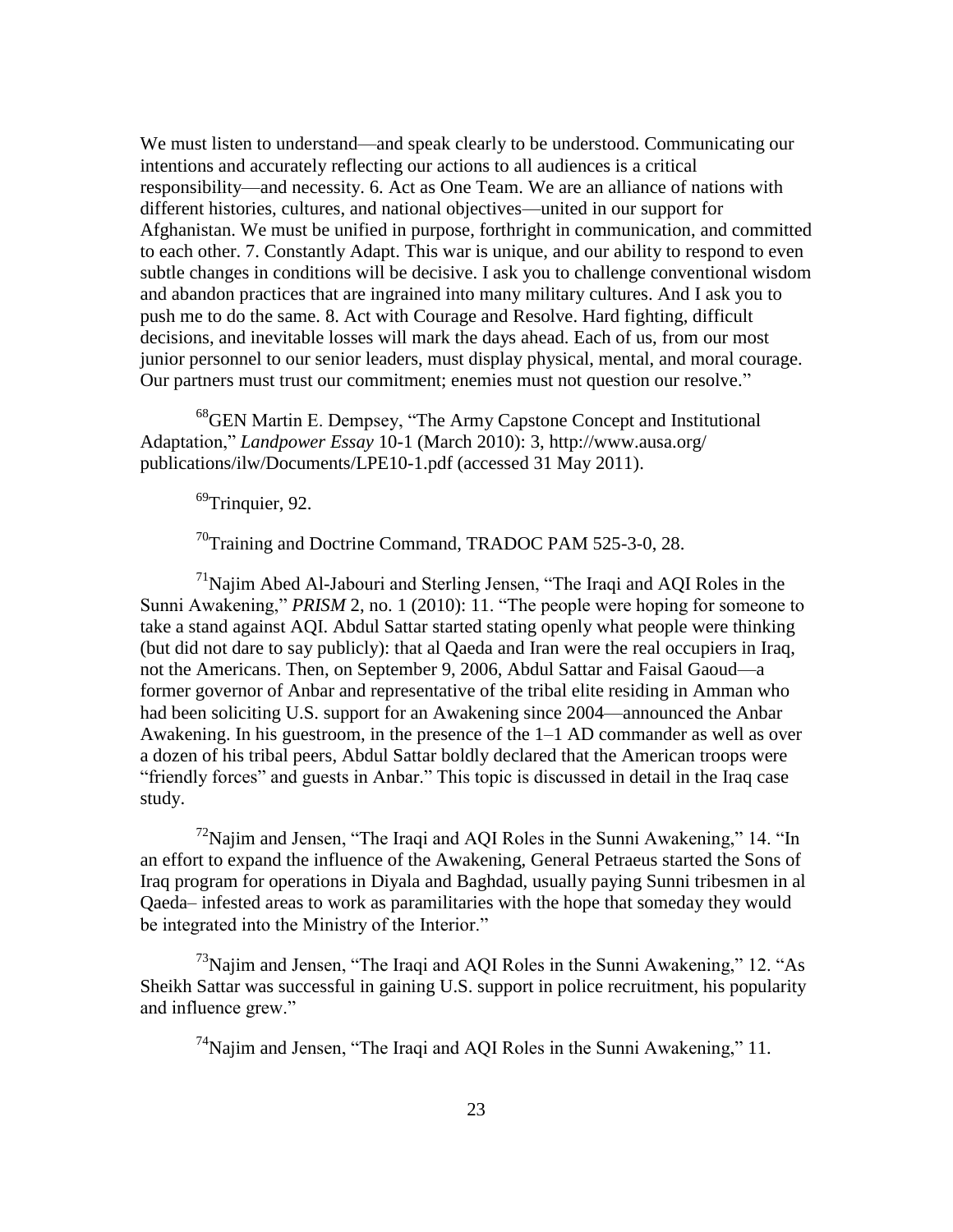<sup>75</sup>COL Wayne Grigsby, DefenseLink News Transcript: DoD News Briefing with COL Grigsby from Iraq, https://digitalndulibrary.ndu.edu/cdm4/document.php? CISOROOT=/merln&CISOPTR=7324&REC=1 (accessed 13 May 2011). As an example, Sons of Iraq are noted in this quote as assisting in holding and controlling areas cleared of insurgents. "For instance, where al Qaeda and other Sunni extremist groups had their run in the southern portion of our battlespace, now we estimate there are three Sunni extremist groups of no more than 10 personnel per group in our battlespace, disrupted and not able to synchronize operations. We killed or captured their leaders, denied them use of safe houses and support zones and with our Sons of Iraq allies we are sitting in the former resupply lines, holding the terrain, not letting the extremists come back in."

 $76$ CPT Pete Hegseth, "Sons of Iraq: A grassroots surge against al-Qaeda," *National Review Online*, http://www.nationalreview.com/articles/223811/sons-iraq/petehegseth (accessed 13 May 2011). "The importance of these forces can hardly be overstated. After American and national Iraqi forces clear an area of insurgents, the Sons of Iraq remain to *hold* the neighborhood and protect the population, driving out the final remnants of resistance."

<sup>77</sup>James Corum, *Training Indigenous Forces in Counterinsurgency: A Tale of Two Insurgencies,* http://www.strategicstudiesinstitute.army.mil/pubs/ display.cfm?PubID=648 (accessed 13 March 2011): 36.

 $78$ Hegseth, 3. "The Sons are not nearly as well trained as their Iraqi army and police counterparts, but to a man, they *expect* to eventually become formally recognized as trained Iraqi police. They want to serve their country in uniform and—as soon as conditions permit—without consideration of sectarian background."

<sup>79</sup>Hegseth, 2. "All Sons of Iraq and their leadership are required to be residents of the neighborhoods they protect and are not allowed to enforce law outside their assigned area or to conduct offensive operations."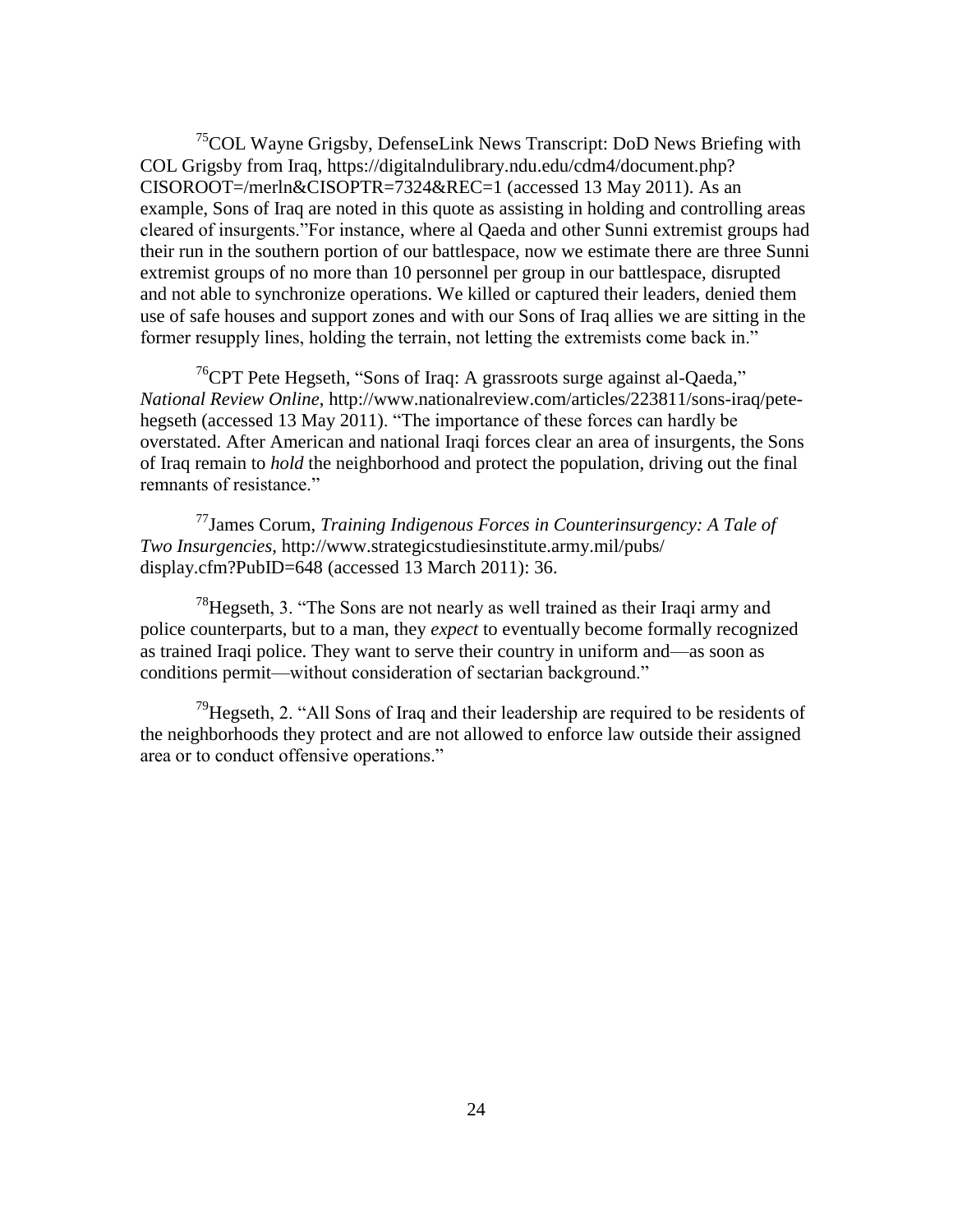### CHAPTER 2

#### RAISING IRREGULAR SECURITY FORCES

A victory is not the destruction in a given area of the insurgent's forces and his political organization. . . . A victory is that plus the permanent isolation of the insurgent from the population, isolation not enforced upon the population but maintained by and with the population.

― David Galula, *Counterinsurgency Warfare*

This paper explores the key considerations for irregular security forces in counterinsurgency. These factors include purpose, strategy, threat, composition, legitimacy, training, location of employment, leadership, partnership, advisory, and scope. The remainder of this chapter defines irregular security forces and discusses the factors listed above.

U.S. Army doctrine defines irregular forces as "Armed individuals or groups who are not members of the regular armed forces, police, or other internal security forces."<sup>1</sup> For the purpose of this paper, the term irregular security forces refers to indigenous security forces, not part of the regular police or military organizations of the host nation. Irregular security forces recruit from the local population to provide a basic level of security in a given area. Examples of irregular security forces include the Philippine Constabulary, ${}^{2}$  the Firqat in Dhofar, ${}^{3}$  and the Sons of Iraq.<sup>4</sup> Other common terms for irregular security forces include militias, auxiliaries, and paramilitary forces.

Irregular security forces generally do not clear areas of insurgents, but rather conduct security operations to hold an area after regular forces (e.g.  $\text{army},^5$  police) have cleared it in order to prevent the insurgents from regaining control.<sup>6</sup> Irregular security forces operate where they live to secure their own clansmen, tribesmen, families, or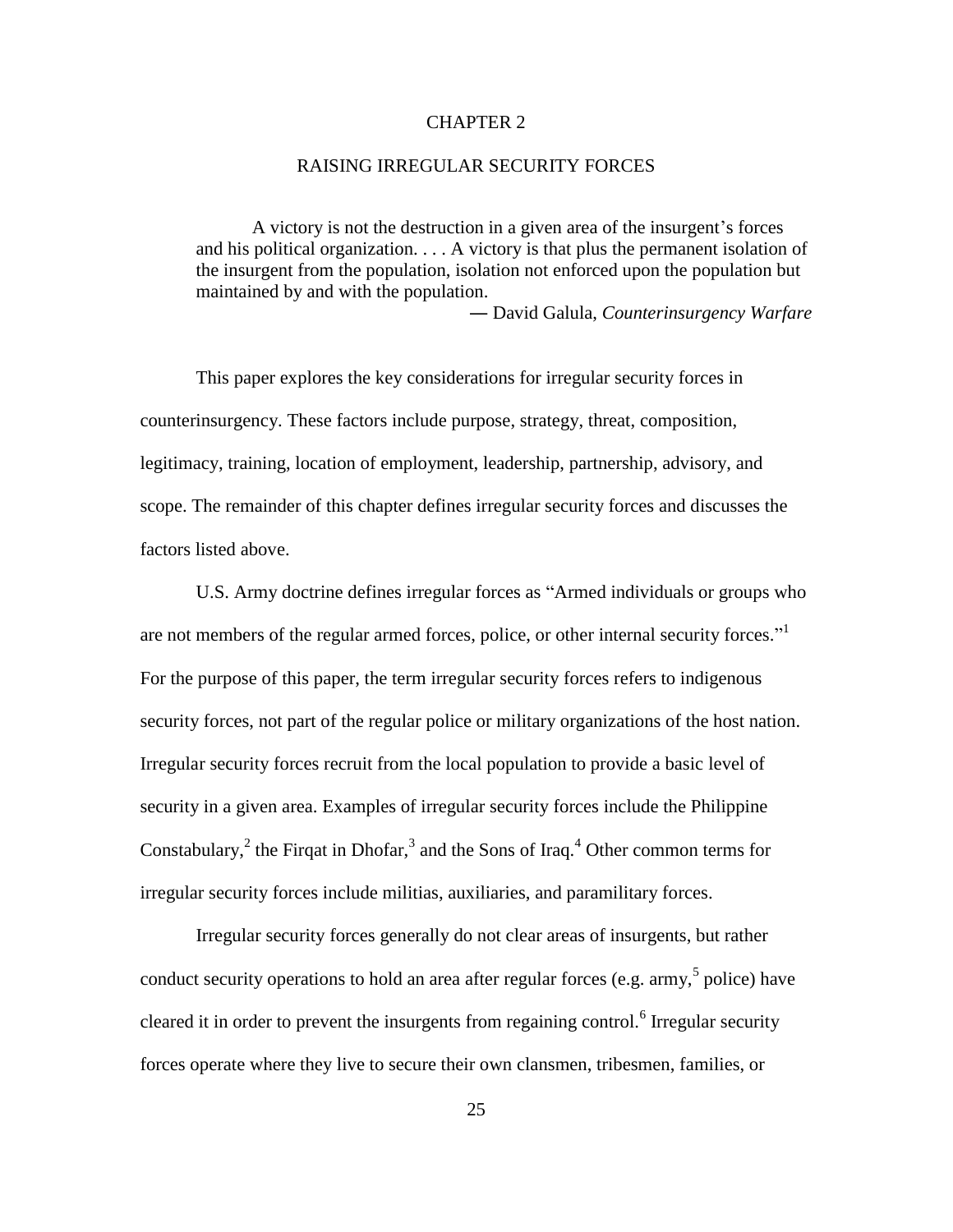communities. Irregular security forces generally do not conduct operations outside of the local area from the host nation or intervening power recruits them.

Because irregular security forces usually operate where they live, they are the first line of defense against insurgent attempts to infiltrate, re-infiltrate, intimidate, or recruit members of the population to support the insurgency. Although army forces can provide this first line of defense, they are not the force best suited to the task. Army forces train to locate, close with, and destroy enemy forces. Army approaches often involve ample use of firepower and may result in collateral damage. For example, Major General C. H. Boucher, General Officer Commanding at the outset of the Malayan Emergency, initially saw the campaign as a conventional war, and subsequently directed soldiers to respond to violence with greater violence, shoot to kill, and conduct large-scale sweeps to locate and destroy enemy persons, factions, and supporters.<sup>7</sup>

Because they are a national force versus a local force, army forces often operate outside their home areas and therefore lack any connection to the local population.<sup>8</sup> When army forces operate in a particular area, it is usually for a short-term operation which, when contrasted to irregular security forces that operate in the area permanently, creates a more limited level of situational understanding. Additionally, employing army forces in local security duties consumes offensive capabilities possibly needed elsewhere.<sup>9</sup> Because army forces take longer to train and equip than irregular security forces, a host nation may give development of army forces a lower priority when battling an insurgency. This is especially likely when the host nation faces no external conventional threats, or when a capable interventionist power is present to assist the host nation and deter external aggression.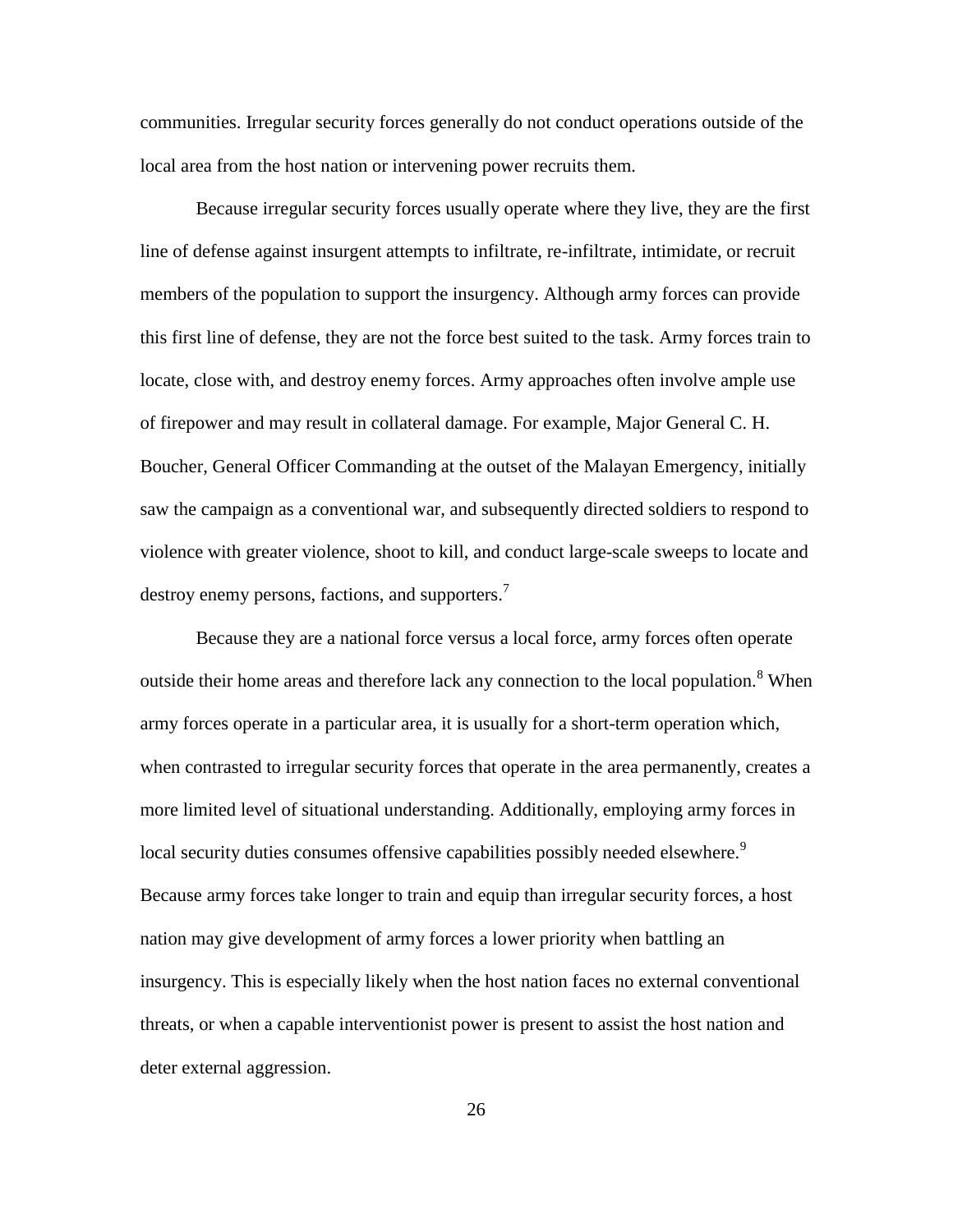Police forces<sup>10</sup> are generally better suited to local security than are army forces.<sup>11</sup> Police seek to prevent violence if possible and, because they generally live in the area where they operate, are in constant contact with the local populace. As with army forces, police also require extensive training, equipment, and infrastructure (e.g. headquarters or precinct buildings, vehicles, communications equipment), and therefore require more time and resources to form. When counterinsurgents form improperly trained police forces, these forces often tend to exacerbate the situation through heavy-handed tactics and corruption. $^{12}$ 

When drawn from the population, irregular security forces have several inherent advantages over other types of security forces (e.g. knowledge of local terrain, normal patterns of life and social structure, and shared interests in the welfare of the community), which combine to make them effective sources of intelligence.<sup>13</sup> In contrast with army or police units, counterinsurgents can raise irregular forces relatively quickly. These rapidly raised irregular security forces can be effective without extensive training or a large amount of materiel support. This reduces the amount of resources that counterinsurgents must divert from regular security forces, and allows the regular security forces to focus on offensive operations versus static security duties.<sup>14</sup> Because of the unique capabilities and characteristics of irregular security forces, the host nation may choose to raise them even if it has the capability and capacity to raise regular forces.

It is important to note at this point that while irregular security forces can potentially fill a security gap more quickly than regular forces can, this is only a shortterm solution. Defeating insurgencies often requires a long-term approach involving development or expansion of regular forces.<sup>15</sup> The development of regular security forces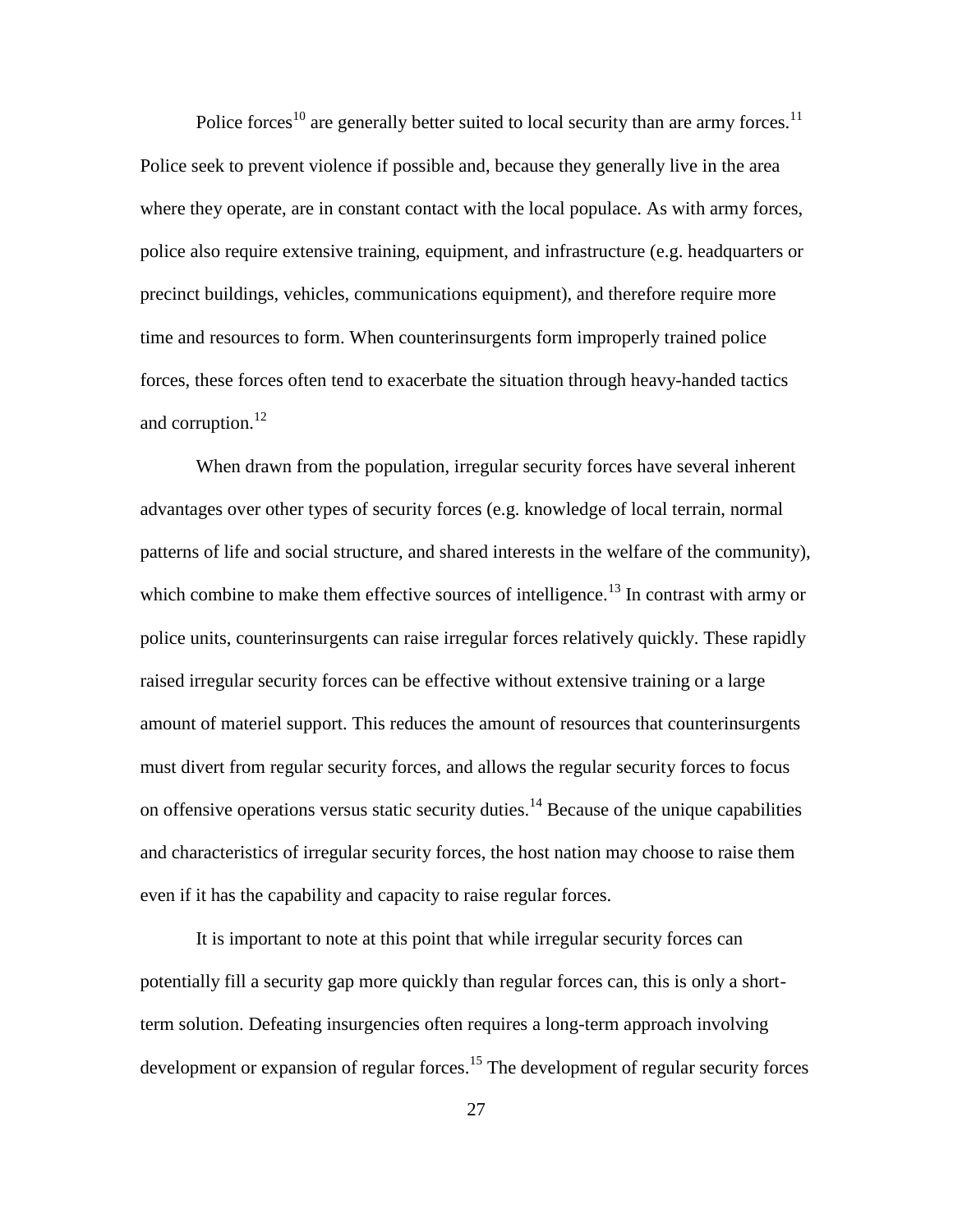may involve the incorporation of some of the irregular forces into the regular security forces or the formalization of the irregular forces as was the case in the Philippines<sup>16</sup> and Malaya<sup>17</sup> respectively. The government of Iraq initially overlooked the benefits of transitioning irregular security forces to regular security forces after the formation of the Sons of Iraq, many of whom sought inclusion into a more long-term security force.<sup>18</sup>

#### Purpose

In order to develop appropriate irregular security forces, host nations and/or intervening powers must understand and clearly articulate the security requirements that irregular security forces will address. For example, if the purpose of irregular security forces is to deny insurgent access to the population by conducting patrols around a secured population center at night, as was the case with the Home Guard in the Malayan Emergency,  $19$  then the level of training required for irregular security forces may be low. Other potential purposes for irregular forces may include assisting in population control,<sup>20</sup> intelligence gathering, fixed site security,<sup>21</sup> performing surveillance of local areas, or augmenting regular forces during limited offensive operations. Without a clear purpose for irregular security forces, the host nation or intervening power cannot apply the appropriate resources to train, equip, and employ those forces.

To develop a clear purpose for irregular security forces, the host nation must first understand several aspects of the campaign such as the enemy situation, and the availability of regular forces to support and advise irregular forces on a daily basis.<sup>22</sup> Other aspects include the drivers of conflict fueling the insurgency, the sentiments of the population in the area of employment, the composition of the society among which the irregular forces will operate, and the capacity of the host nation to train, equip, and

28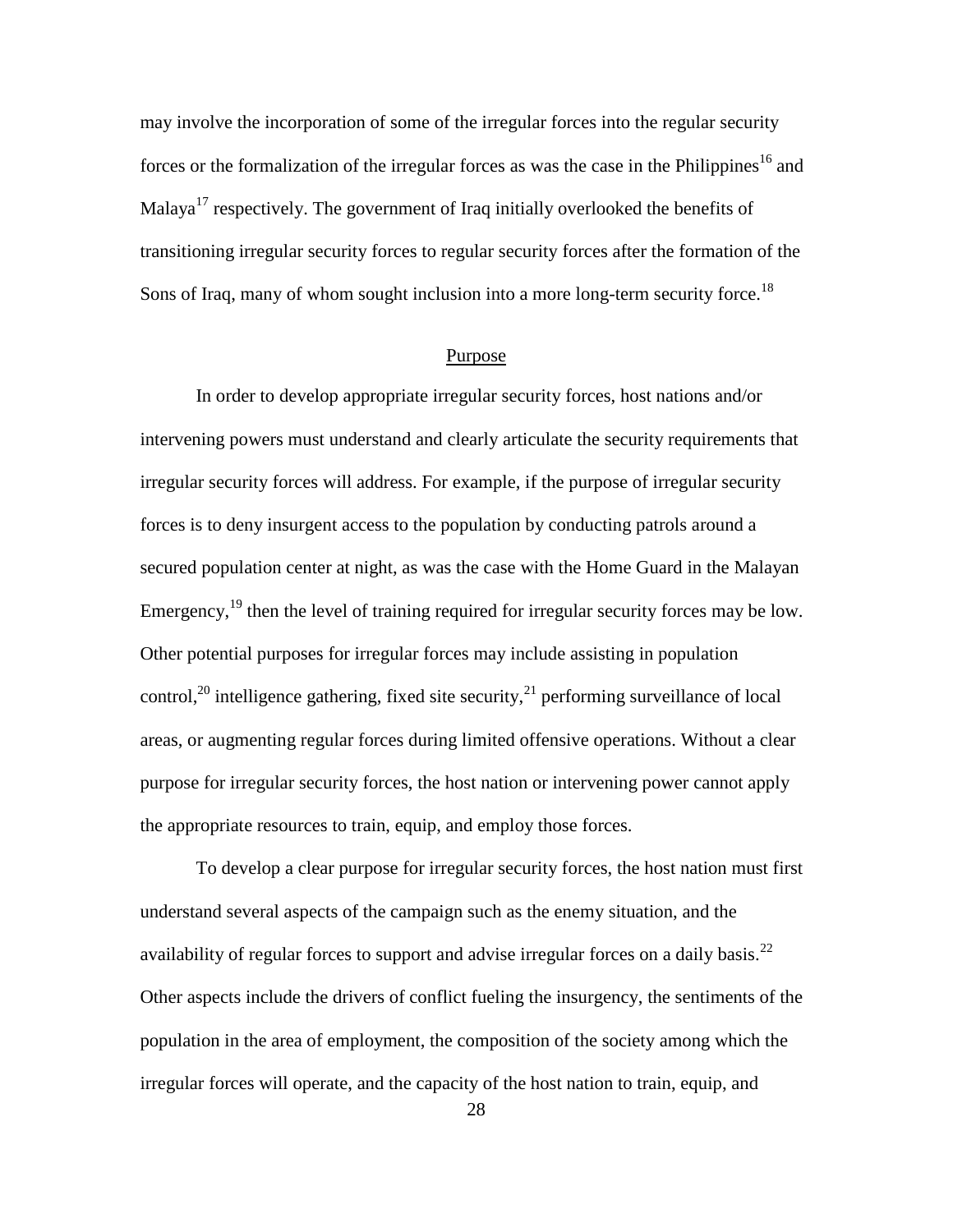control the irregular force. Each localized area within a counterinsurgency campaign has unique conditions–what works in one situation may not work in another. Understanding these key aspects will enable the host nation to raise the right kind of force for each unique set of conditions in each local area of employment.

#### Strategy

The overall strategy of the counterinsurgency campaign, which shifts as the campaign unfolds, weighs heavily in making the determination between quality and quantity. In the Malayan Emergency, the initial response to the insurgency was to recruit large numbers (quantity) of security forces (to include both regular and irregular forces).<sup>23</sup> In the case of the Home Guards in Malaya, the government action to raise a massive number of irregular security forces provided temporary stability, but did not stop the insurgency from swelling its ranks.<sup>24</sup> A similar effort to expand rapidly host nation security forces is currently underway in Afghanistan.<sup>25</sup>

As the counterinsurgency campaign in Malaya progressed, the need to reform and retrain the rapidly raised and poorly trained security forces became apparent. The quality security forces became more important than quantity.<sup>26</sup> As James Corum stated in *Training Indigenous Forces in Counterinsurgency: A Tale of Two* Insurgencies, regarding police forces in Malaya,

It is better to suffer from a shortage of officers than to have sufficient numbers, but many of those incompetent or corrupt. A corrupt police and military culture is of enormous benefit to the insurgents. . . . In the long run, it is cheaper to spend the money up front to build effective police and security forces than to spend less and end up with corrupt and abusive forces that alienate the population.<sup>2</sup>

The development of irregular security forces must be flexible and adaptable to changes in the campaign. The host nation must recognize that the type of forces required in the early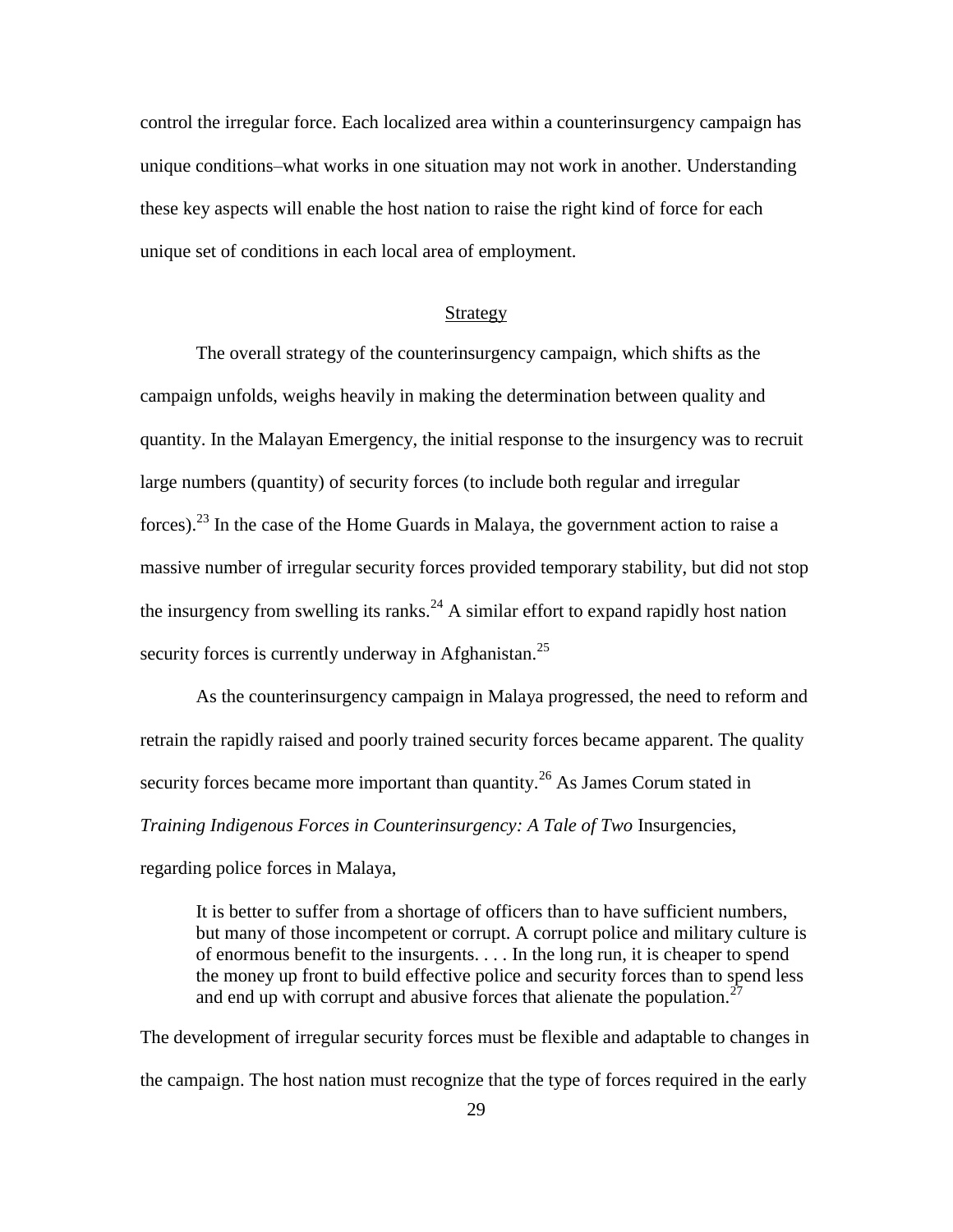stages of the campaign may not be the same as those needed later. The host nation institutions that generate security forces require both short-term and long-term capacities to meet early requirements while still building toward end-state security capability goals.

In the French counterinsurgency campaign in Algeria from 1954 to 1962 for example, the contemporary strategy, known as *quadrillage* meaning framework or grid, was to employ static forces to secure populated areas as well as mobile reserves that could conduct operations between the secured populated areas as well as reinforce the static forces as required.<sup>28</sup> In order to employ this strategy, the French forces would require 120,000 irregular forces recruited from the population to augment security operations. To gain sufficient popular support to enable recruitment of such a large number of forces would require the French first to secure the populated areas.<sup>29</sup> As David Galula observed in *Counterinsurgency Warfare: Theory and Practice*, "If the counterinsurgent is so strong as to be able to saturate the entire country with garrisons, military operations along conventional lines will, of course work. The insurgent, unable to grow beyond a certain level, will slowly wither away. But saturation can seldom be afforded."30

In contrast to the French strategy in Algeria, a recommended approach devised in Vietnam known as the oil blot or oil spot approach was to establish security in one local area and then extend the control of security forces outward gradually.<sup>31</sup> Once regular security forces clear an area, and the host nation establishes irregular security forces to hold the area, regular security forces can then continue offensive operations to clear additional areas. Where *quadrillage* envisions gaining influence over all of the critical areas simultaneously,  $32$  the oil blot or oil spot approach seeks a slow expansion of

30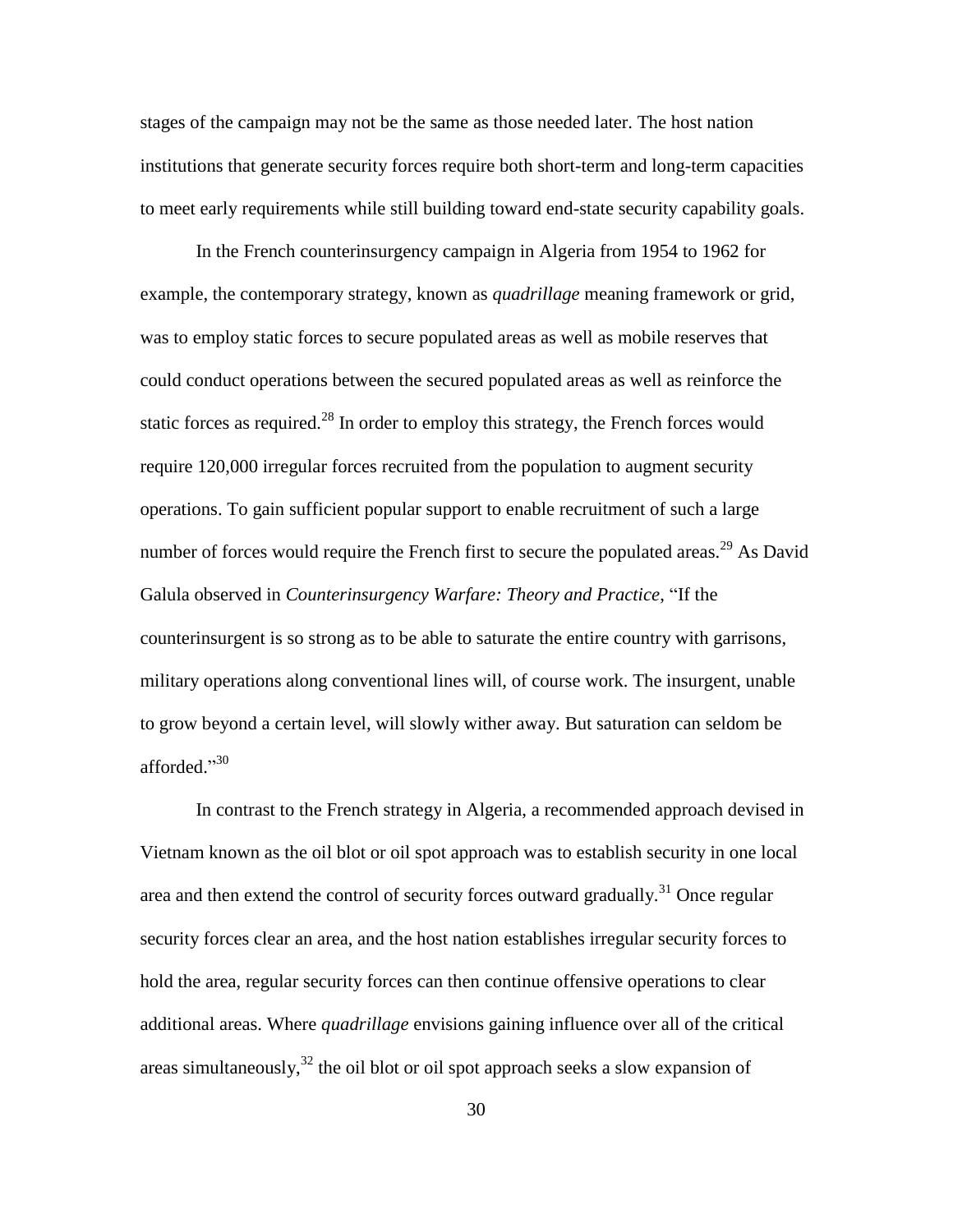control, or in modern parlance, clear-hold-build. In these two brief examples, the impact of strategy on the scope of irregular security force development becomes readily apparent, as a *quadrillage*-like approach requires a large amount of forces throughout where an oil spot approach requires a steady increase in forces over time.

#### Threat

Irregular security forces must be able to survive encounters with the insurgents in their area of operations. This requires some level of training, equipping, and force protection.<sup>33</sup> Based on the local conditions, irregular security forces may require different types of equipment to include small arms, heavy weapons, communications equipment, and vehicles. Irregular security forces may be easier to intimidate or drive away if the insurgents have significantly greater firepower. In rural areas, irregular security forces may require vehicles in order to patrol large open areas or to post and support personnel at checkpoints. In urban areas where vehicular traffic is high, irregular security forces may require greater force protection measures to counter car bombs and suicide attacks. The use of small arms by irregular security forces requires training to instill confidence and proficiency. As additional types of equipment become necessary based local conditions, the training requirements increase.

When irregular security forces make contact with enemy forces, they may also require the means to request and receive responsive support from regular forces depending upon the capabilities of the insurgents.<sup>34</sup> As discussed later, partnership between regular and irregular security force units or embedding trained advisors with irregular forces may better enable irregular forces to access capabilities normally found only in regular forces (e.g. aviation support, fire support).

31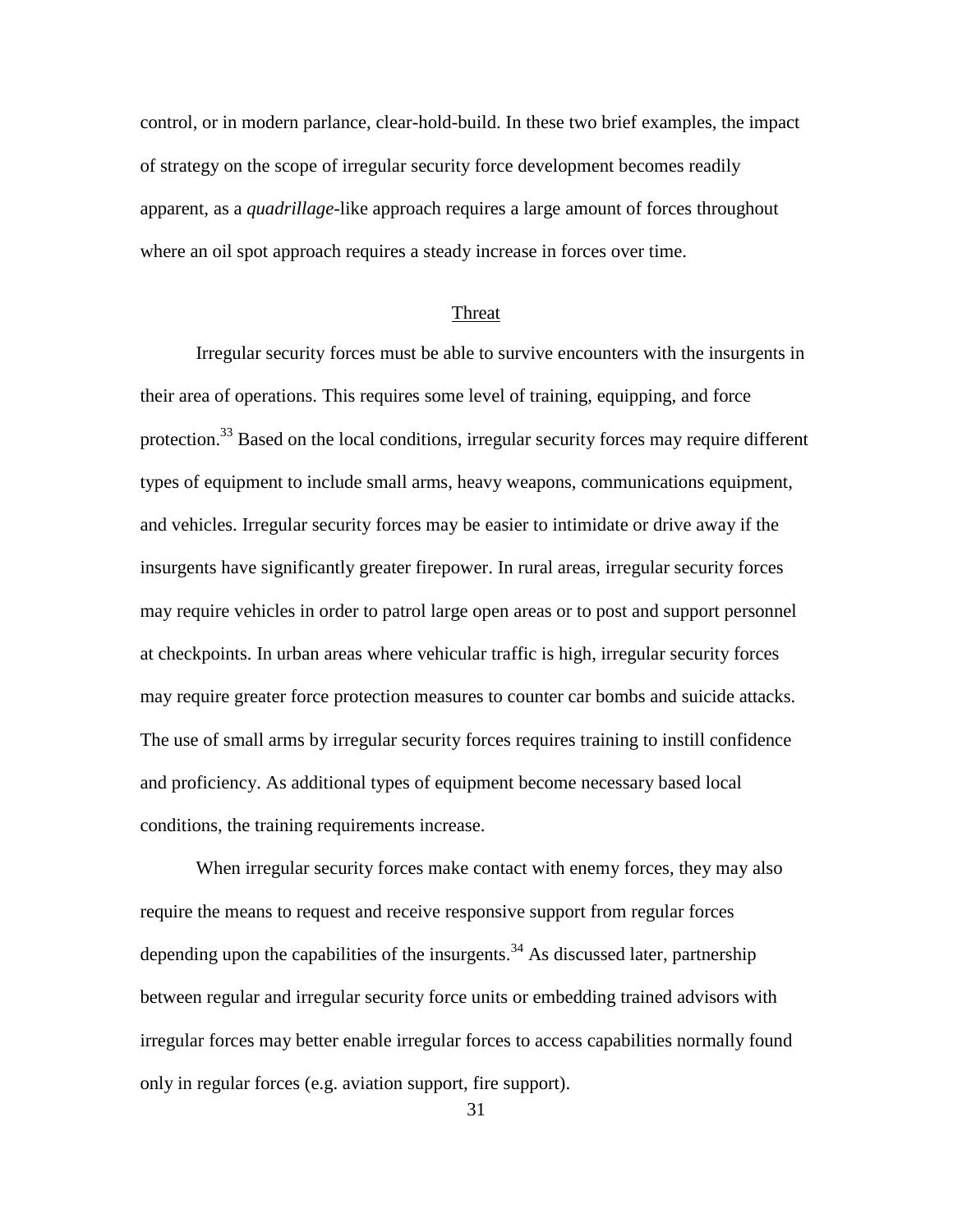### **Composition**

Forces drawn from the local population best secure cleared areas.<sup>35</sup> Drawing forces from local areas not only ties the local population to the government, but also increases the effectiveness of the irregular force in intelligence gathering<sup>36</sup> as they are familiar with the local area and population. Additionally, when the host nation recruits irregular forces representative of the local population (e.g. ethnic, tribal, religious), it creates opportunities for disaffected segments of the population.<sup>37</sup>

Failing to develop forces representative of the population can result in greater resistance to government control. As a case in point, the Catholic minority in Northern Ireland saw itself as the target of security forces predominately of Protestant composition and sympathy.<sup>38</sup> The highly sectarian Iraqi Security Forces provides another example. As Najim Abed al Jabouri, the former mayor of Tal Afar noted, Sunnis seeking assistance in raising irregular security forces "were generally from the mixed cities in Salah al-Din, Diyala, and Baghdad, where the Iraqi Police were already well established but were heavily sectarian. . . . In these heterogeneous areas, the Iraqi Police were often an instrument for sectarian violence where Sunnis sought a means to defend themselves legally."<sup>39</sup>

# Legitimacy

Irregular security forces are important not only for the added security capability they provide to the counterinsurgent's forces, but also because they demonstrate a connection of the will of the people to the government<sup>40</sup> and away from the insurgents.<sup>41</sup> This does not imply that the formation of irregular security forces equates to wholehearted support of the entire population for the government. It does signal that the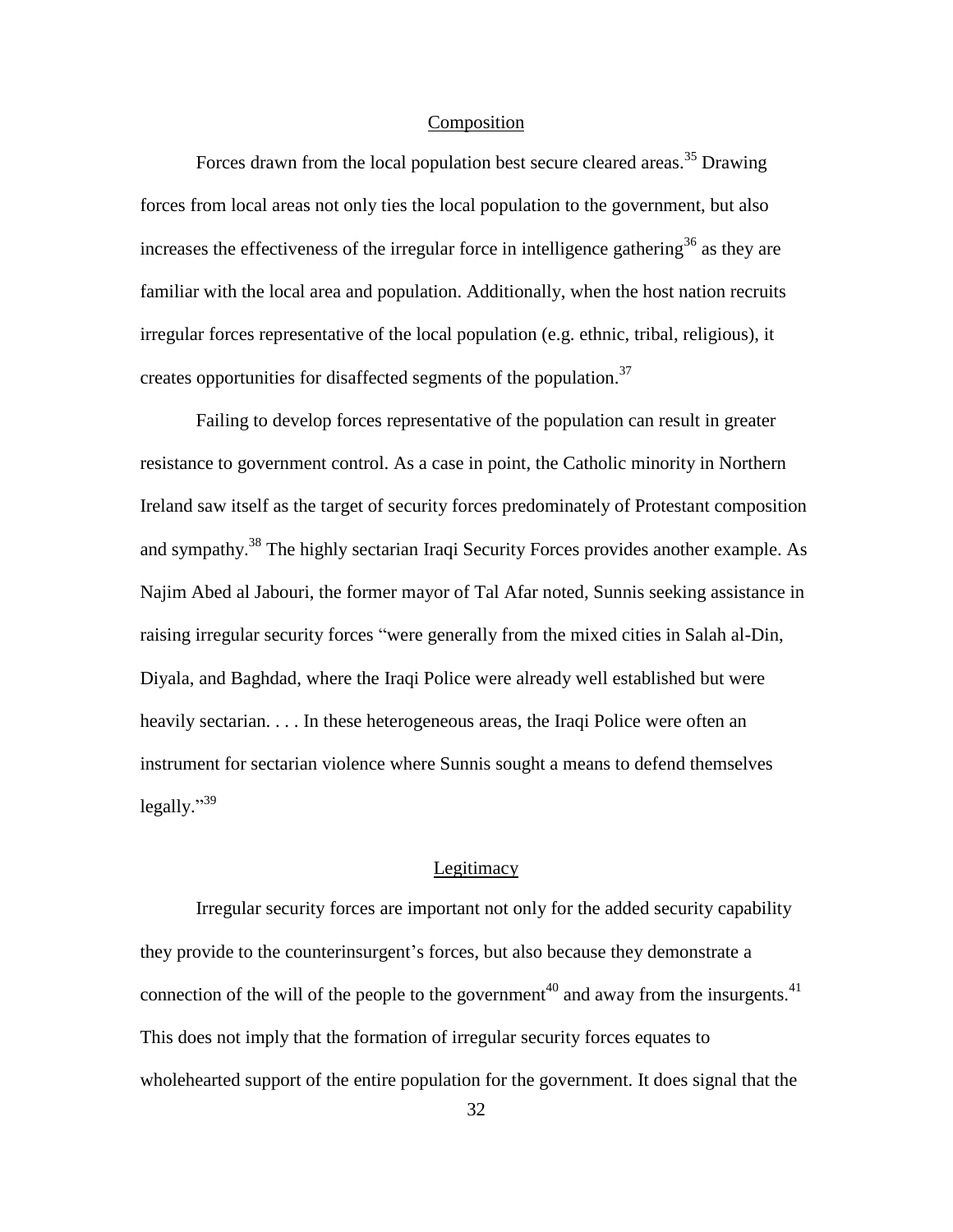population has taken a step away from the insurgents and toward the government. David Galula's principle of irreversibility applies here.

When troops live among the population and give it protection until the population is able to protect itself with a minimum of outside support, the insurgent's power cannot easily be rebuilt, and this in itself is no mean achievement. But the turning point really comes when leaders have emerged from the population and have committed themselves on the side of the counterinsurgent. They can be counted upon because they have proved their loyalty in deeds and not in words, and because they have everything to lose from a return of the insurgents.  $42$ 

Local populations must see irregular security forces as legitimate and

representative of the social and ethnic groups that comprise those populations. This requires consultation with local leaders, ethnic and racial representation, and possibly some level of control over the local security forces wielded by the community. Failure to create security forces representative of the local community will likely alienate segments of the population, which may encourage their support to the insurgency. As seen in Malaya, recruiting from disaffected groups of the population can result in broader support for the government, thus limiting the undecided pool of potential recruits for the insurgency.<sup>43</sup> As stated in a 2007 study by RAND, "The use of indigenous forces, especially forces from the particular area in question, increases the legitimacy of the counterinsurgents and can also help to divide and weaken the insurgency by psychologically unhinging the insurgents."<sup>44</sup> Support of the local population is also critical to irregular security forces as they serve as a source of information on insurgent activity in the local area<sup>45</sup> and can provide irregular forces with early warning of an impending attack or the emplacement of an improvised explosive device or ambush.<sup>46</sup>

By allowing a local population to raise irregular security forces, the host nation government provides an outlet for the natural desire of the people to respond to the threat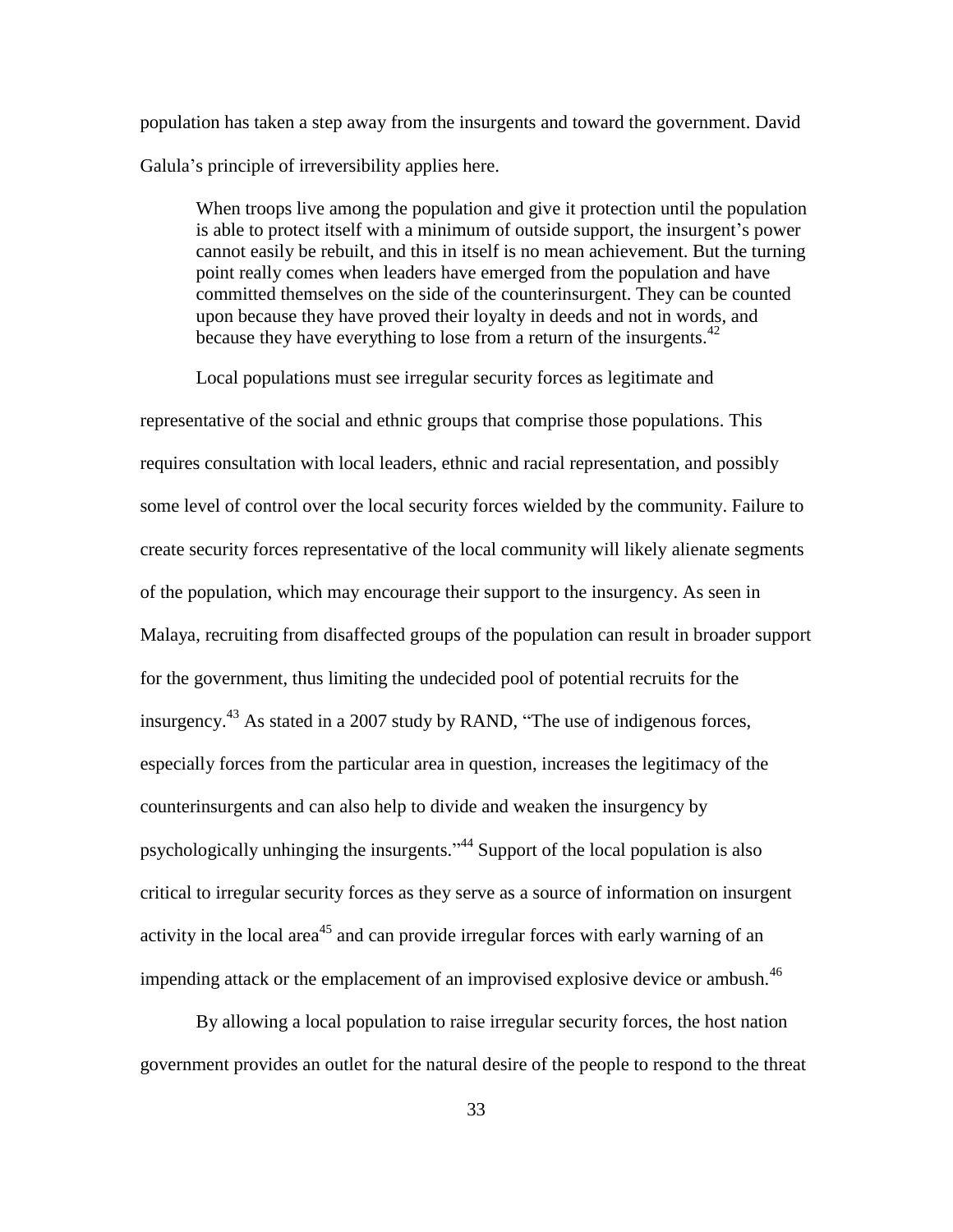posed by insurgents by providing for the defense of their own interests (e.g. family, business, tribe, ethnic group).<sup>47</sup> Another aspect of legitimacy is the desire or willingness of the local population to support the host nation government and join the security forces.<sup>48</sup> Sources of such desire to participate vary based on the nature of the conflict, the grievances of the population, the local perceptions of the government and the insurgent organization, and the likelihood of one side or the other to prevail in the conflict. Sir Robert Thompson described the natural desire to end up on the victorious side: "What the peasant wants to know is does the government mean to win the war because if not, he will have to support the insurgent."<sup>49</sup>

In Dhofar for example, the tribesmen of the *Jebel* fought on both the insurgent and host nation sides in varying degrees over the course of the campaign. Once Qaboos, the son of the Sultan of Oman, overthrew his father and assumed the throne, Qaboos enacted sweeping reforms that addressed many of the grievances fueling support for the insurgency to include amnesty for those willing to join the Sultan's forces against the insurgents. As the new Sultan addressed the grievances and began to show greater aptitude and resolve to defeat the insurgency, many of the *Jebeli* tribesmen quit the insurgency and joined with the Sultan. $50$ 

Among the reforms enacted by Sultan Qaboos after deposing his father were lifting of sanctions against education, technology (e.g. modern medicine, movies, radios), and movement within Oman and to other countries. One of the key reforms that contributed to increased popular support for the Sultan was recruitment of irregular forces from within Dhofar, especially from among the tribes living on the *jebel*. The recruitment effort was initially indirect and involved dispatching Civil Aid Teams<sup>51</sup> that included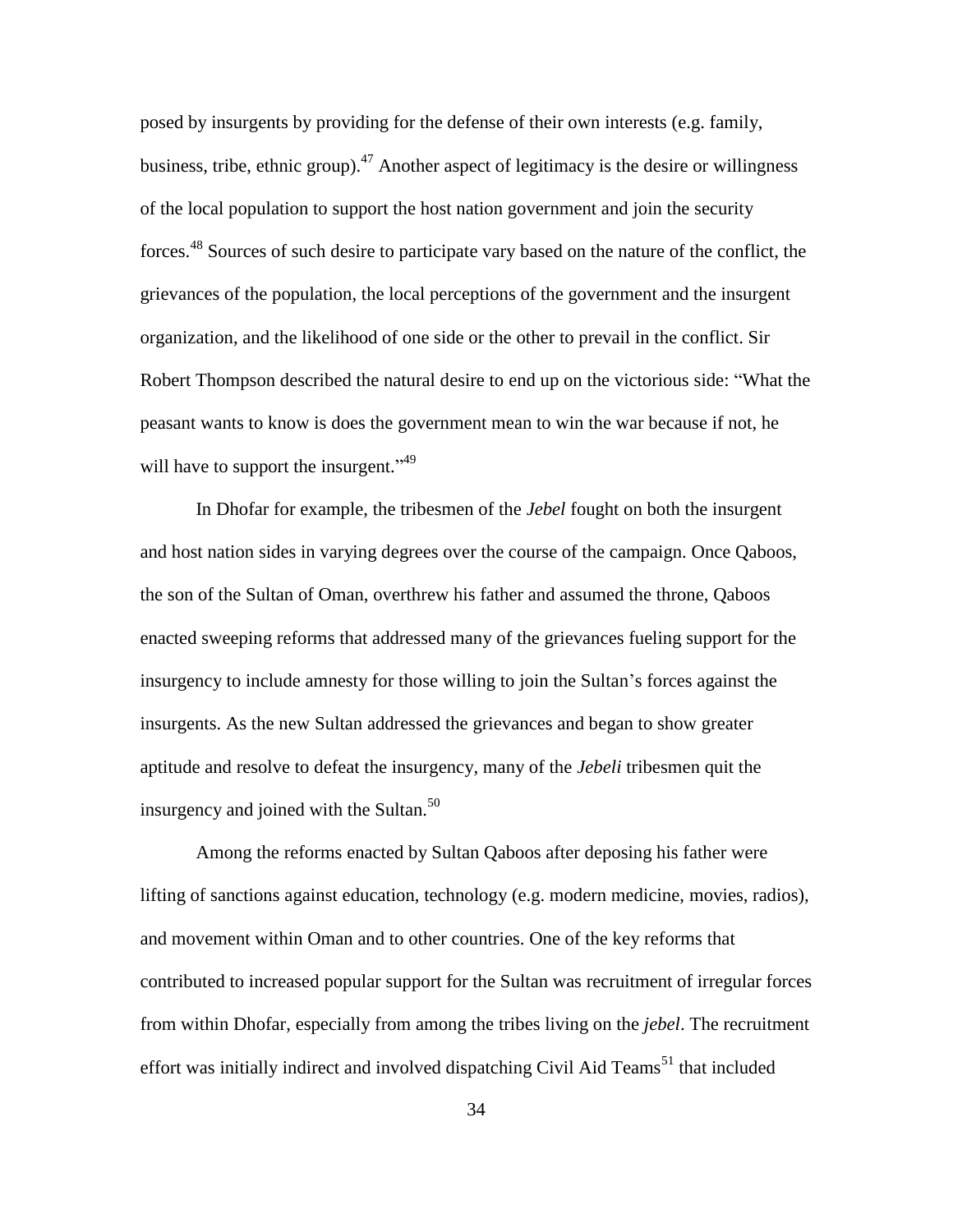medical personnel to provide care for the local populace in Taqa and Mirbat. Initially, only women and children came forth to receive treatment for chronic ailments. As word of effective treatment spread, men from the local tribes began to appear seeking treatment, which created opportunities for the Sultan's representatives to engage and recruit for the *firqats*. 52

As the inclusion of Dhofaris in the Sultan's Armed Forces in the form of triballybased *firqats* expanded, the local perceptions of these forces improved. No longer did Dhofaris view the Sultan's forces as an army of occupation as they had opportunity to join.<sup>53</sup> Although the *firqats* were irregular forces with dubious utility in the eyes of traditional military observers, the Sultan paid and supplied them like any other military force, which increased their legitimacy in the eyes of the population.<sup>54</sup>

Despite outward appearances and the difficulties of employing *firqats*, they were invaluable to the Sultan's Armed Forces for their abilities in "reconnaissance, gathering intelligence and communicating with the nomadic population."<sup>55</sup> Indeed, Ian Gardiner, who operated with various *firqat* in the Dhofar campaign stated the following regarding the value of these irregular forces, "For all their limitations, I do not believe we could have won the war without the Firqat."<sup>56</sup>

# Location of Employment

In addition to the purpose and scope, it is important to determine where irregular security forces will operate as part of the plan to develop them. While the counterinsurgency strategy may require irregular security forces in several locations throughout the area of operations, the host nation must prioritize these locations based on the enemy situation and the host nation's ability, and potential interventionist ability to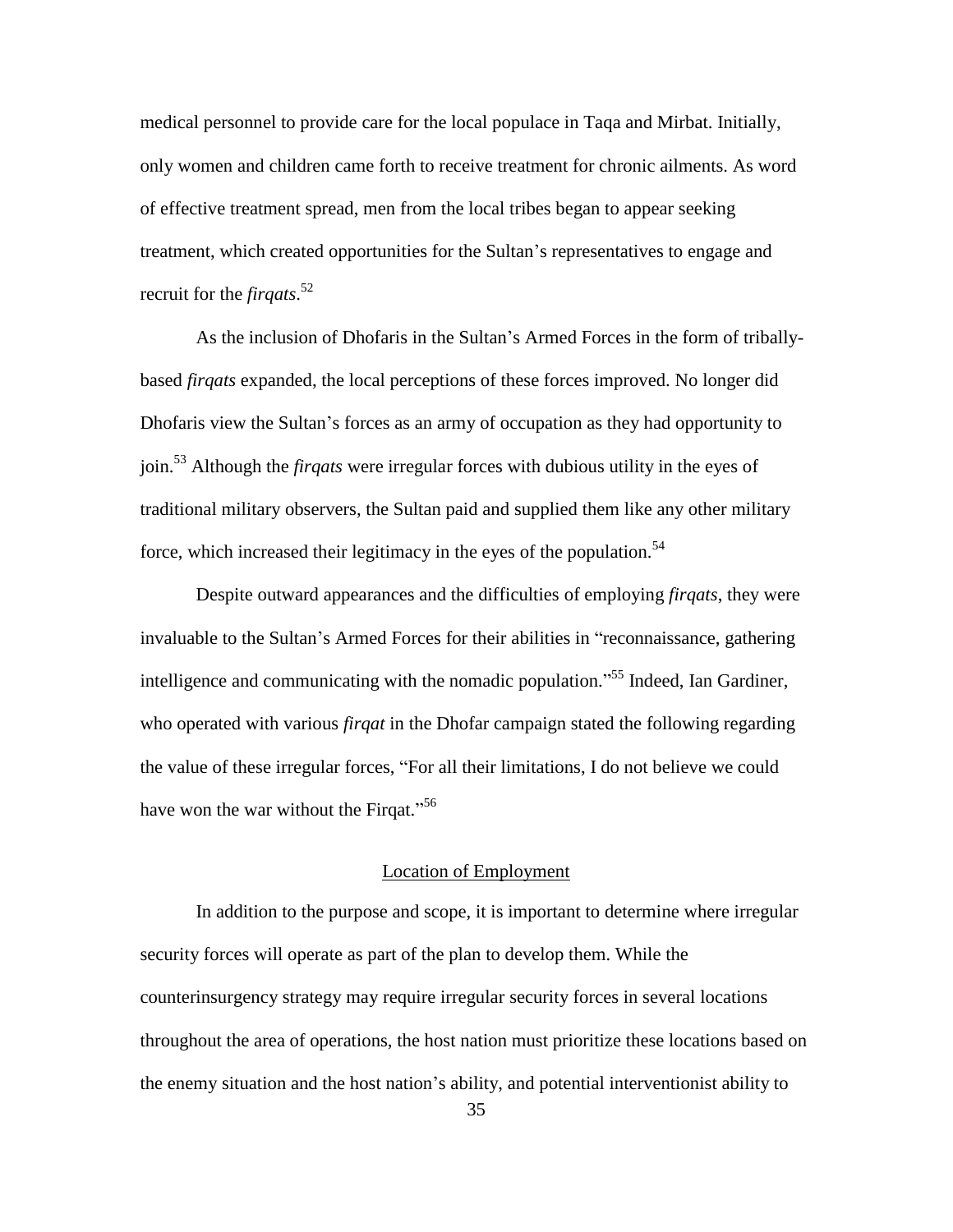provide support, in order to raise irregular security forces appropriate to the situation. David Galula's Fourth Law in counterinsurgency operations dictates that the counterinsurgent cannot dilute his forces and hope to gain sustainable progress, but must ―[concentrate] efforts, resources, and personnel‖ in order to secure the population and gain support by providing the population with confidence that the counterinsurgent side will prevail.<sup>57</sup>

With Galula's Fourth Law in mind, the host nation must determine where initial success is most likely. If the counterinsurgent force has sufficient strength it may focus initially on the most difficult areas where the insurgents enjoy strong support and freedom to operate, and then move on to areas less contested. If the counterinsurgent force is relatively weak, the host nation may choose to consolidate the areas it controls and move gradually toward the more difficult areas.<sup>58</sup> When determining the relative strength of the opposing sides, the host nation must look beyond the military aspects (e.g. number of troops, types of equipment, mobility), and factor in the political and social dimensions (e.g. is the population in a particular area more likely to sympathize with the government or the insurgency).<sup>59</sup> Determining the most viable approach should factor into the size, quality, and location of employment of irregular and regular forces.

The host nation must also consider the willingness of the population to join and support irregular forces. This willingness is often dependent upon where the forces will conduct operations. Popular support and willingness on the part of the population to join irregular security forces increase when irregular forces operate in their local area. In Vietnam for example, drafted recruits were often required to operate far from their home areas, which went against the cultural norms of the rural population and caused many

36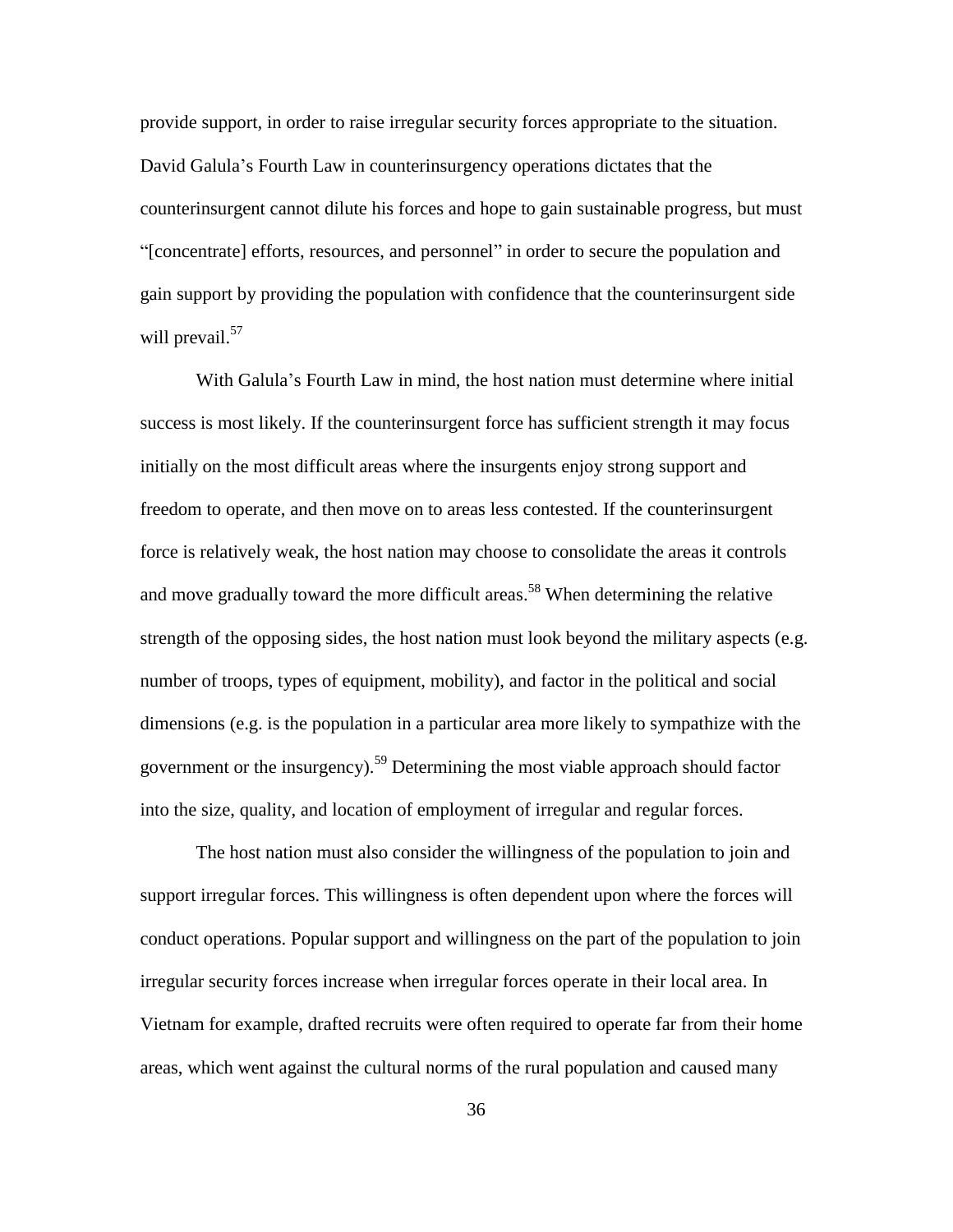potential draftees to seek refuge among the insurgent camps to avoid service.<sup>60</sup> Aside from cultural considerations such as those in Vietnam, local communities want their efforts, their blood and treasure, to go toward providing security locally.

#### **Training**

As Dr. Daniel Marston wrote, "Proper training and build-up of local indigenous forces is key to clearing and holding any contested region in a successful counterinsurgency campaign."<sup>61</sup> Irregular security force training requirements vary based on the local conditions of the area in which they will operate. To determine the appropriate skills and corresponding training requirements of irregular security forces, counterinsurgents must understand the other factors mentioned at the beginning of this chapter–purpose, strategy, threat, composition, legitimacy, location of employment, leadership, partnership, advisory, and scope. As FM 3-24 advises, counterinsurgents must employ irregular security forces in limited roles initially to build confidence and avoid politically costly defeat.

Committing poorly trained and badly led forces results in high casualties and invites tactical defeats. While defeat in a small operation may have little strategic consequence in a conventional war, even a small tactical defeat of HN forces can have serious strategic consequences in a COIN. Insurgent warfare is largely about perceptions. Effective insurgent leaders can quickly turn minor wins into major propaganda victories. Defeat of one government force can quickly degrade the morale of others. If a HN force fails, the local populace may begin to lose confidence in the government's ability to protect them.<sup>62</sup>

Regardless of the exact capabilities that irregular security forces require,

counterinsurgents must enforce some key elements of their training. Irregular security forces must have common standards to improve their effectiveness<sup>63</sup> and allow them to operate in harmony with regular forces. This does not mean that all irregular security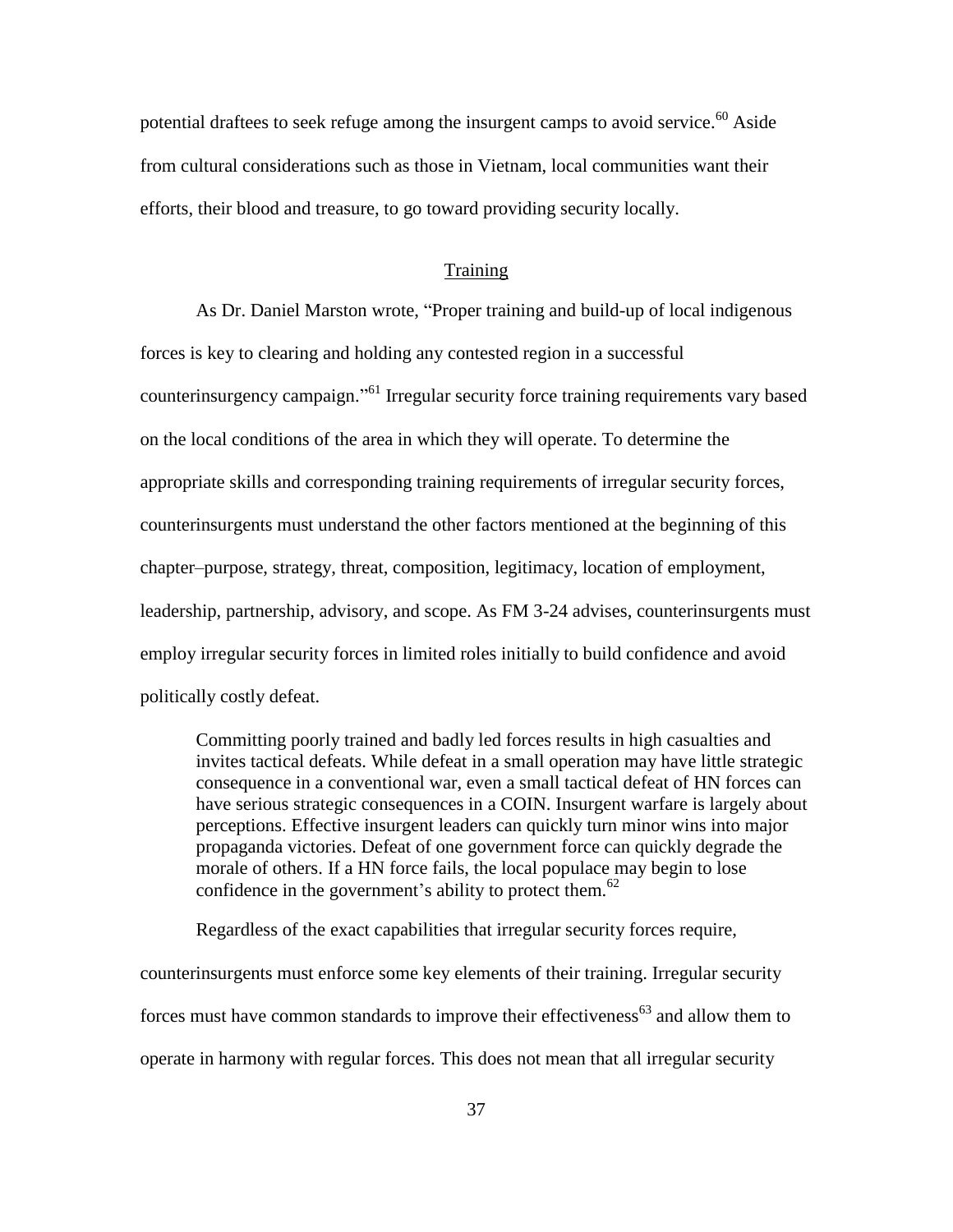forces should be the same in each area, but rather that their capabilities, basic skills, and organization should be uniform. Irregular security forces also require strict standards for interacting with the local population to develop trust and gain access to intelligence. Additionally, irregular security forces must be able to report intelligence and changes in the local situation in a timely and accurate manner to enable effective coordination with other forces in the area.

When training irregular forces it is important to remember that they are not American forces. To paraphrase T. E. Lawrence, irregular forces must figure out for themselves the best way to achieve the objectives of the host nation in their local area.<sup>64</sup> Too much influence in tactics and techniques can lead to a dependence on interventionist capabilities that the host nation cannot replicate,<sup>65</sup> thus creating false capacities and hidden weaknesses in the irregular force. David Kilcullen, a contemporary counterinsurgency theorist, reinforces T. E. Lawrence's advice to avoid forming irregular security forces in the interventionist's image. Kilcullen advises counterinsurgents to develop irregular security forces that mirror the insurgents' organization, equipment, and mobility.<sup>66</sup>

The task of training irregular security forces is not an easy one, or one that most regular forces are well suited to undertake. As Gardiner wrote, "Regular soldiers could find the Firqat infuriating. The SAS, who themselves were somewhat irregular, and were trained to train irregular soldiers, were mostly pretty well adjusted to the task."<sup>67</sup> Recognizing that special operations forces such as the British SAS may not be available to train irregular security forces, at a minimum, the officers employed in training indigenous forces must be highly trained and specially selected for the task.<sup>68</sup>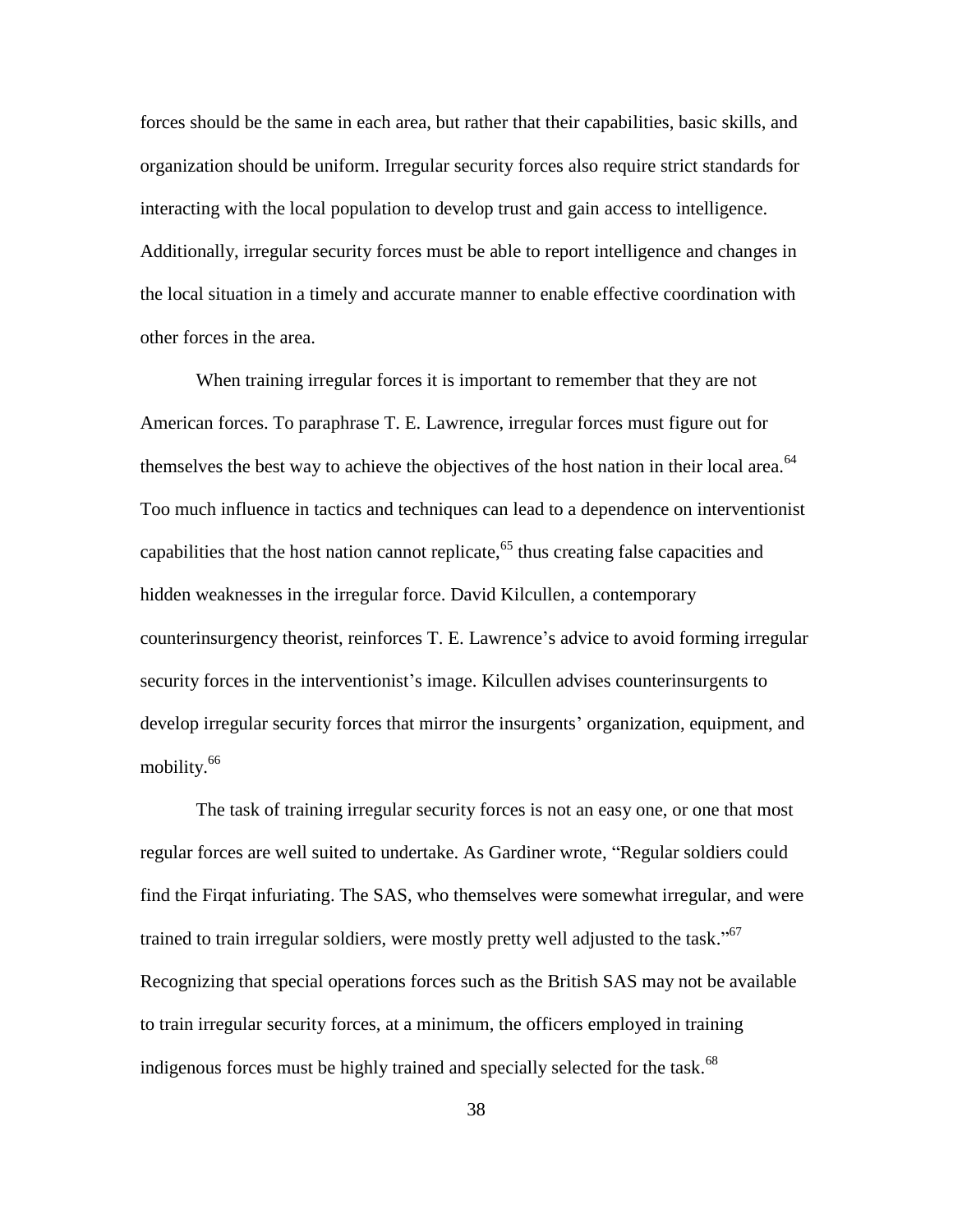While highly trained professionals of irregular warfare such as the British SAS may best accomplish training irregular forces, they are not the only option available to counterinsurgents. For example, in 2004 the British Argyll and Sutherland Battalion took on the task of training local security forces in southern Iraq.<sup>69</sup> Partnership of regular counterinsurgent forces comes later in this paper. It is important to note at this point however, that in Iraq and more recently in Afghanistan, regular forces work together with indigenous forces of all types with positive results.

Other methods proven effective in building indigenous forces include sending elements of those forces to train in established overseas institutions and combining training programs of both regular and irregular security forces. Corum argues that by sending indigenous forces to overseas training institutions, the host nation creates a more capable professionally trained cadre, those trained overseas return with enhance prestige, and builds stronger bonds between the host nation and the overseas nation sponsoring the training.<sup>70</sup> In Afghanistan, the counterinsurgents train the Afghan National Police alongside the Afghan National Army. This enables a more efficient training program as both forces can train basic skills at the same facilities. Additionally, as the populace views the Afghan National Army as more legitimate than the police due to a history of police corruption, by training these forces together, the counterinsurgents produce a more professional police force. $^{71}$ 

When counterinsurgents begin to consider developing irregular security forces, they must predicate the training plan on long-term solutions that create viable security institutions. In the early stages of a counterinsurgency campaign, quantity may trump quality. While meeting the immediate security requirements with rapidly raised irregular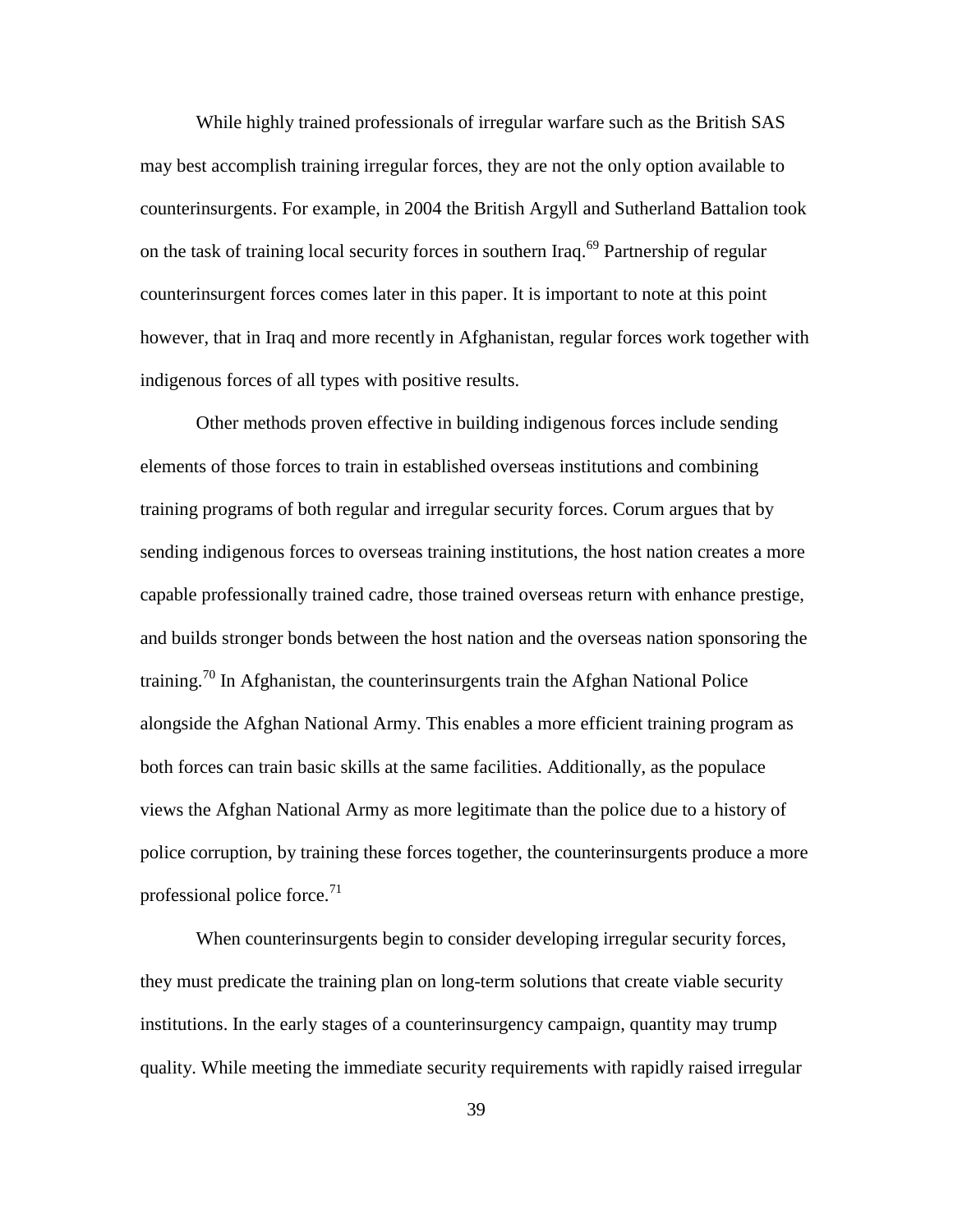security forces, counterinsurgents must devise development plans that look to the future in order to incorporate elements of 'quantity' forces into the future 'quality' forces.<sup>72</sup>

In the Malayan Emergency, the counterinsurgents raised hundreds of thousands of irregular security forces known as Home Guards. Home Guards began as a very basic irregular security force with very few weapons and little to no training. By the end of the campaign, the counterinsurgents developed the Home Guards into a centrally controlled force with common doctrine, improved weapons, and training institutions at the national and state level. The duties performed by the Home Guards increased from basic security guard type duties to augmentation of regular security forces conducting offensive operations.<sup>73</sup>

To re-train irregular security forces either to assume a greater role in the campaign, or to become part of the regular security forces, may require pulling large numbers of forces out of the fight to conduct training. To avoid creating a security vacuum, regular counterinsurgent forces may be required to assume a greater role temporarily while the irregular forces receive additional training. The ability of regular security forces to take on a greater role will influence the speed and scope of irregular security force retraining programs.<sup>74</sup>

# Leadership

James Corum noted, "The effectiveness of the indigenous security forces in Cyprus and Malaya was directly related to the quality of the officer leadership.<sup> $.75$ </sup> Corum further stated that it is not possible to have effective forces without effective leaders.<sup>76</sup> While developing indigenous security force leaders takes time, the investment is worthwhile to both the host nation and to an interventionist power. The host nation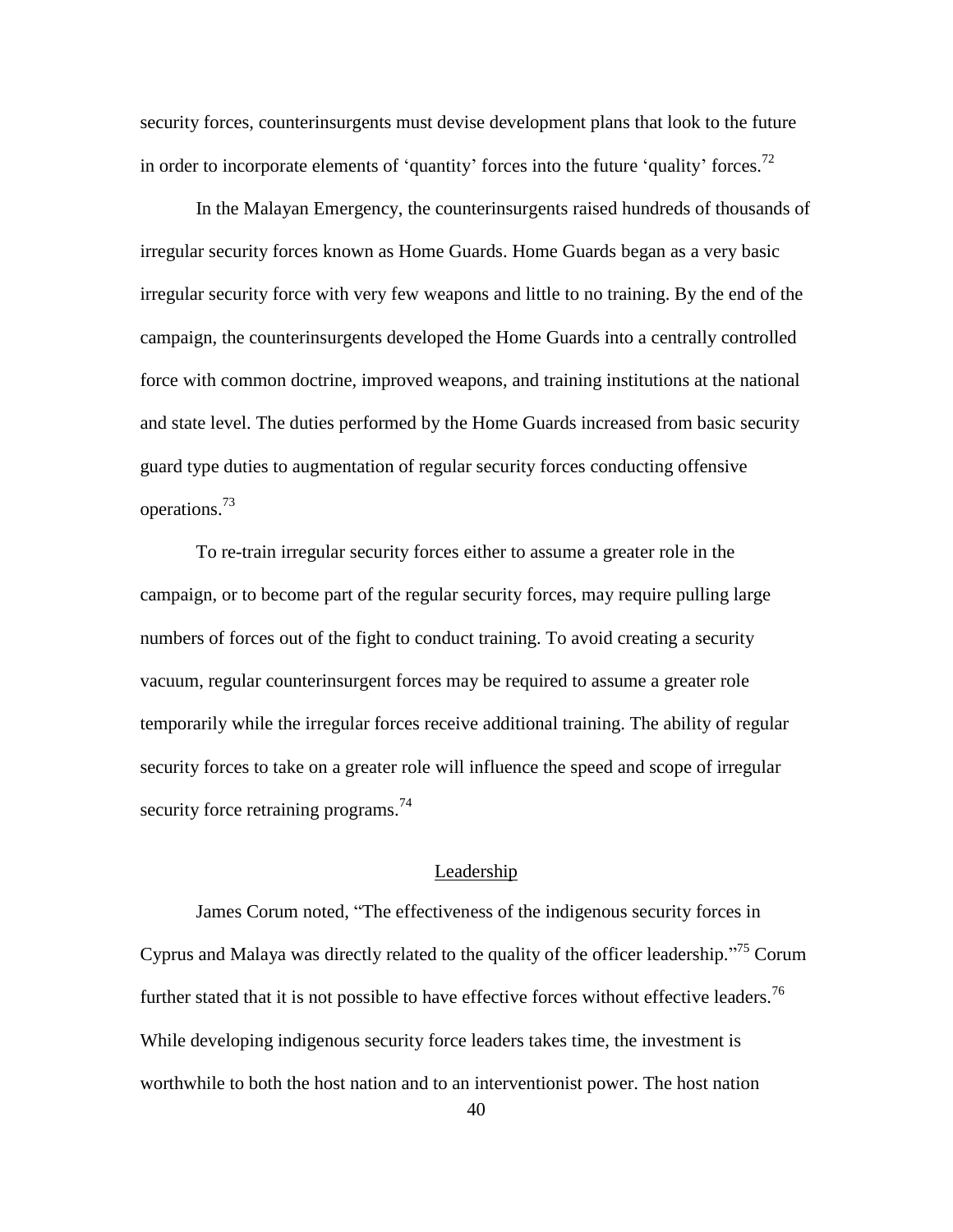benefits from indigenous security forces with increased capability because of quality leadership. More capable indigenous security forces potentially reduce the requirements for interventionist forces in terms of quantity and duration.<sup>77</sup>

Developing leaders takes time in any security force under the best of conditions. Leader development efforts may take longer depending upon the culture, experience, and education of the pool of potential leadership candidates. Culture can affect leader development in societies that do not reward merit over status. It is important to weigh the cultural implications against westernized ideal leadership characteristics. Recall T.E. Lawrence's advice to allow the locals to develop local solutions. If the irregular security force does not accept "ideal" leader candidates, they become irrelevant at best and can lead to the collapse of the irregular force.

If the pool of candidates has little or no previous military or leadership experience, the task of developing leaders may be more difficult. It may be possible to mitigate the lack of experienced leaders if sufficient development time does not exist. The unclassified version of the 2009 Afghan assessment suggests increased partnership between coalition forces and indigenous forces with poor leadership as a means to minimize the negative effects of poor leadership and to develop those leaders over time.<sup>78</sup>

If literacy rates are low, communication skills poor, or problem solving capacity low, training leaders becomes a greater challenge. During the counterinsurgency campaign in Dhofar, Oman, the host nation incorporated reading instruction as a component of basic training for the Sultan's Armed Forces to address the low literacy level of the population.<sup>79</sup> Similar education programs for irregular security force leaders could address issues of literacy if needed. Another possible approach would be to provide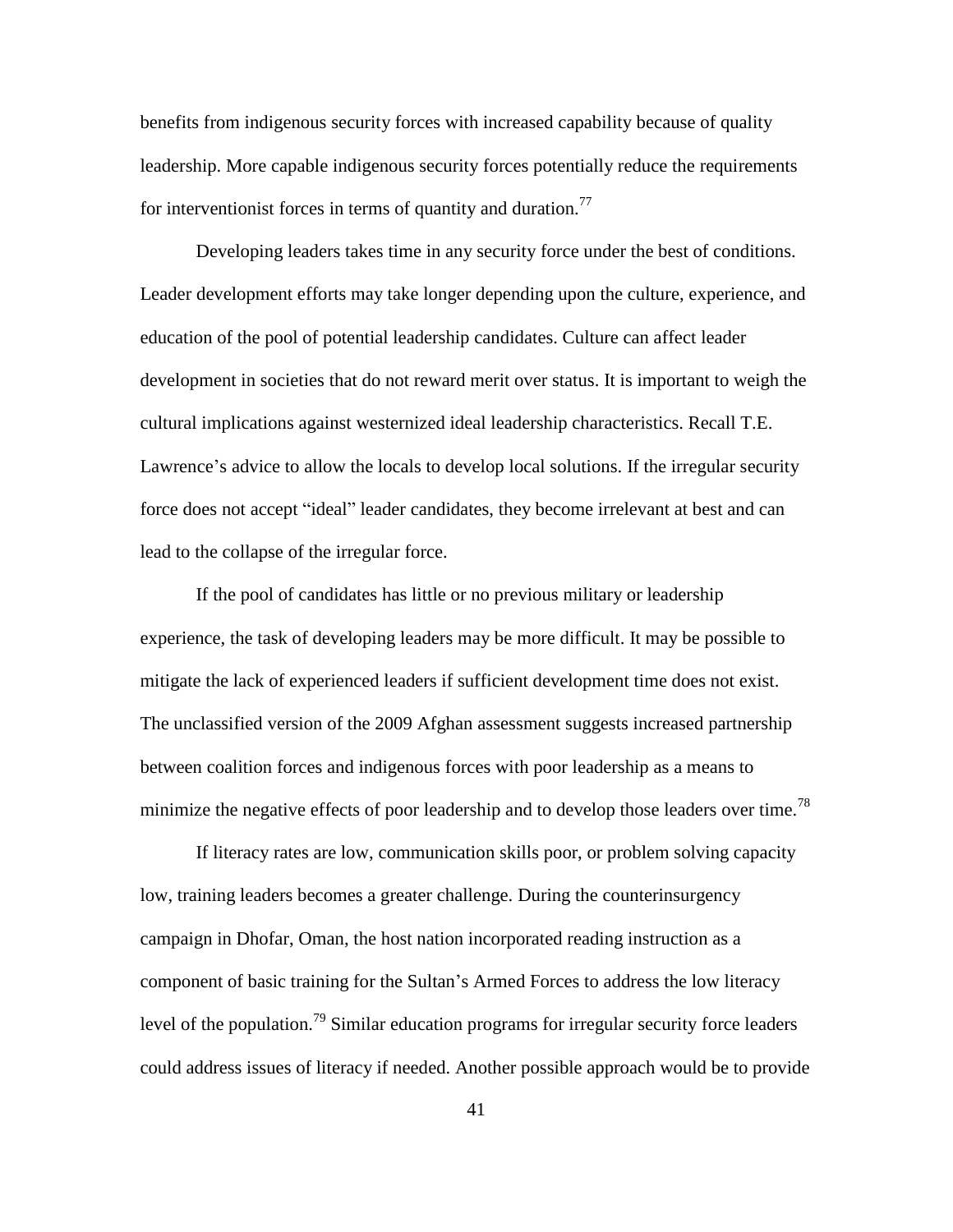quality officer leadership from either host nation regular forces or interventionist forces to lead irregular forces temporarily.<sup>80</sup> This approach would allow additional time to train indigenous leadership, ${}^{81}$  but requires acceptance on the part of the local forces and sufficient leadership capacity from the donor force to provide temporary leadership.

### Partnership

Partnering regular security forces with irregular security forces has the potential to increase the competence, professionalism, and confidence of irregular security forces. Regular security forces can partner with irregular security forces after they have been formed and trained, or can participate in their formation and development. David Kilcullen suggests starting at the lowest level with platoons building an indigenous squad that becomes a partnered platoon over time. He further suggests that company level leadership should develop the leadership of their indigenous partner. $82$ 

Historical examples demonstrate the positive effects of partnership while also showing that it is not a panacea. In Vietnam, the United States Marine Corp partnership program known as combined action platoons or CAPs was partically successful.<sup>83</sup> As Andrew Krepinevich wrote in *The Army and Vietnam*, "there was a direct correlation between the time a CAP [combined action platoon] stayed in a village and the degree of security achieved, with CAP-protected villages progressing twice as fast as those occupied by the PFs [popular forces] alone.<sup>384</sup> A downside to partnership in Vietnam was the fact that South Vietnamese forces became too much like U.S. forces and relied on American firepower and airpower. When U.S. support dissipated, the South Vietnamese forces collapsed, as they had not developed their own solutions within their means.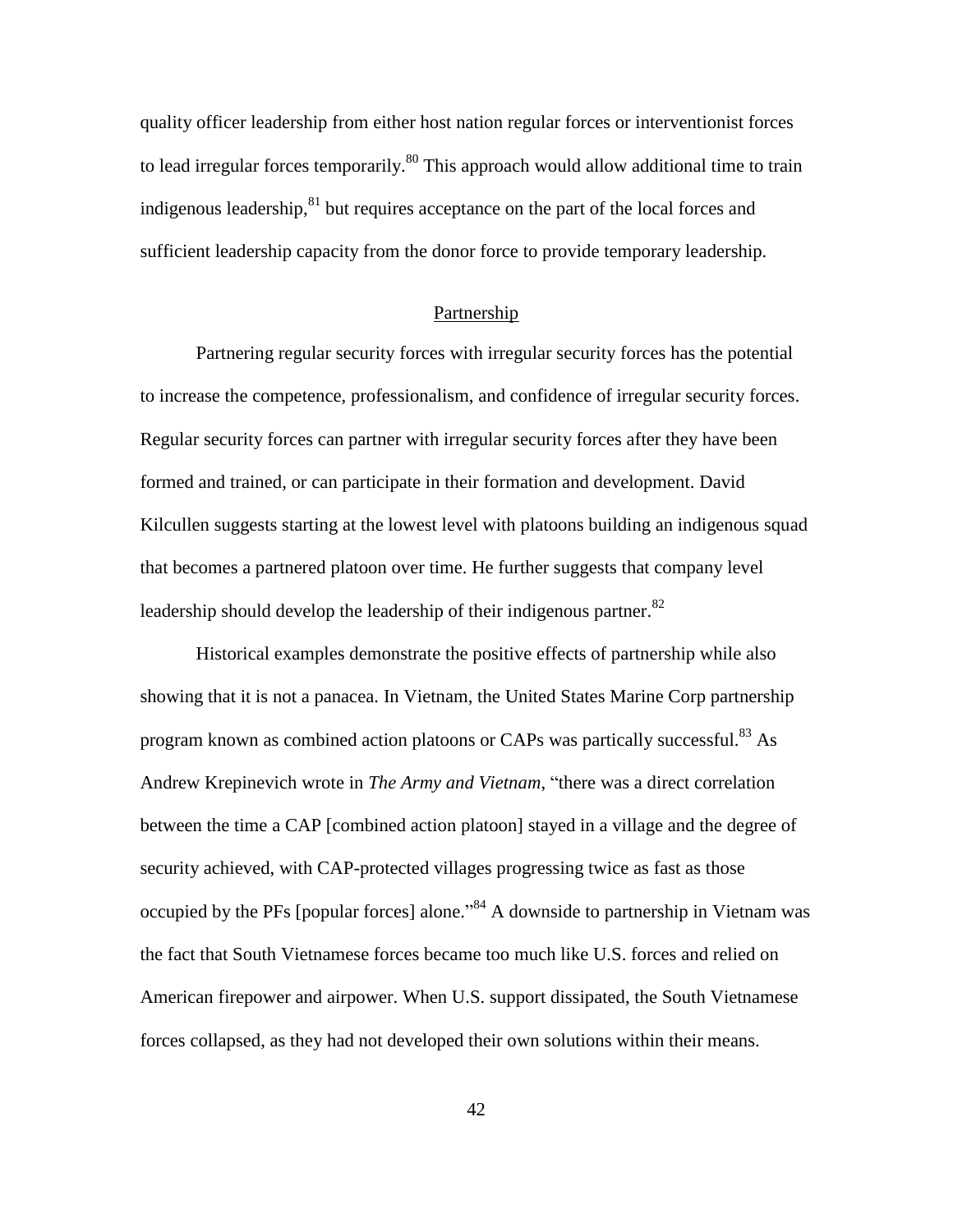In Dhofar, British Special Air Service (SAS) troopers partnered with the *firqa* in support of the Sultan of Oman's campaign against communist backed insurgents. The partnership combined the small unit skills and access to modern military capabilities of the SAS (called British Army Training Teams or BATTs during the conflict) with the knowledge of local terrain, ability to communicate with the local population, and understanding of enemy tactics to create a force indispensible to the success of the campaign. According to John Akehurst, commander of the Dhofar Brigade during the conclusion of the Dhofar campaign, "BATT's contribution in raising and training the *Firqats* had been of inestimable importance in the winning of the war.<sup>85</sup> Despite this glowing praise, the SAS/*firqa* combined teams were only part of the forces employed in the strategy to defeat the insurgents, and could not have prevailed alone. As noted by MG Tony Jeapes, "The *firqats'* understanding of ground and their speed of manoeuvre were both superior to SAF troops', but when it came to straight military tactics, the SAF's discipline told every time. The two forces were complementary; neither could have won the war alone."<sup>86</sup>

During Operation Iraqi Freedom, British forces operating in southern Iraq committed a battalion to train Iraqi forces to conduct counterinsurgency operations based on lessons learned from previous British counterinsurgency experience.<sup>87</sup> The approach included small patrols, limited use of force, and an emphasis on gathering intelligence. The British efforts paid off initially. According to Carter Malkasian, "Some of the first effective Iraqi units appeared in the British operating area."<sup>88</sup> This initial success in developing Iraqi Security Forces in 2003 did not ensure success in southern Iraq. By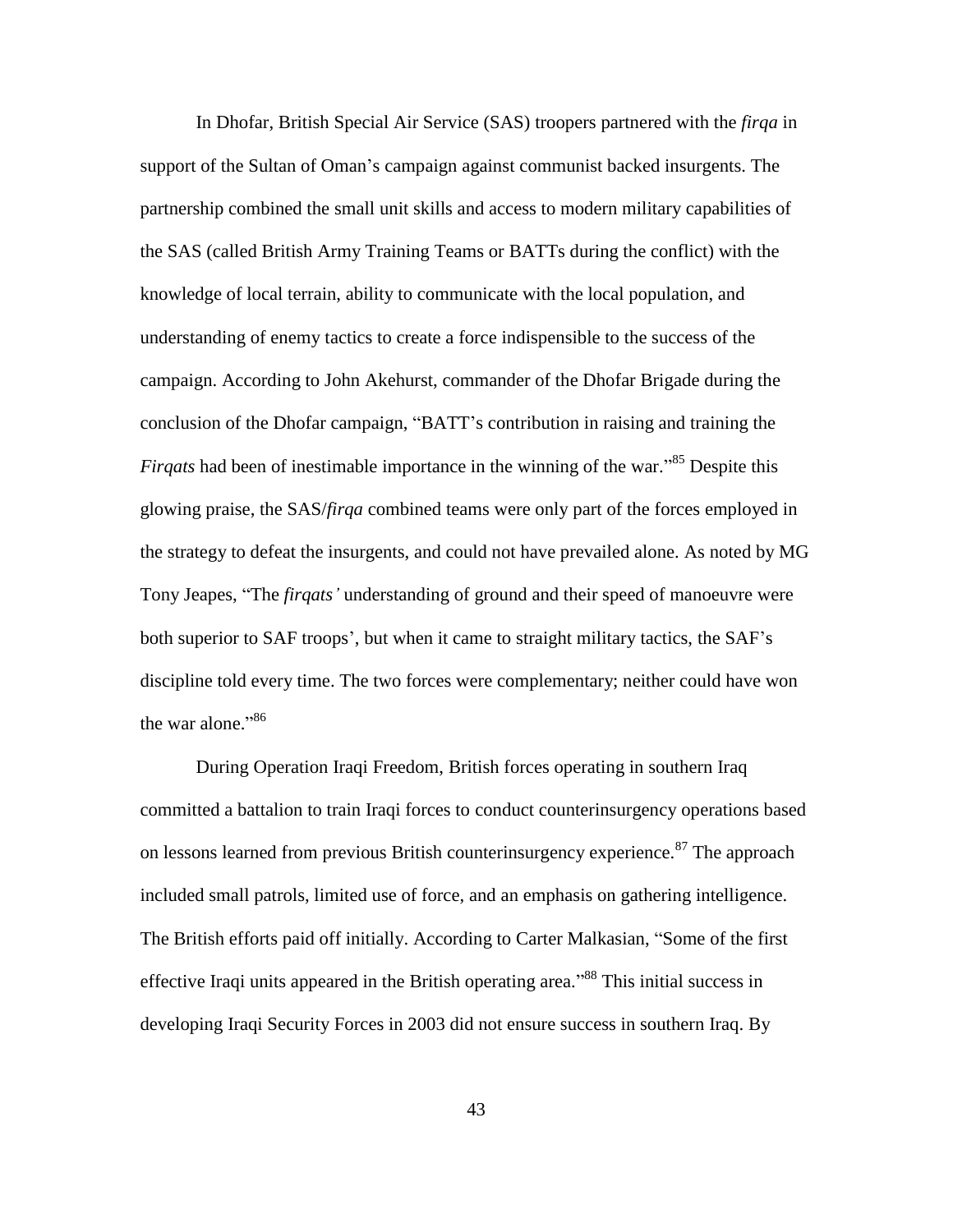2006, British forces had lost control of the area to Shia militias, and had lost the political will to continue in earnest.<sup>89</sup>

# Advisory

Advisers can have a great effect on the development of security forces, either positively or negatively. In Dhofar, BATTs advised *firqa* and seconded or contracted British officers were attached to SAF units as commanders. Attaching British officers to Omani units made the SAF more effective. Because the British officers were assigned to the Sultan's forces and under his command, their presence did not overshadow the efforts and leadership of SAF.<sup>90</sup> In contrast, U.S. advisors in Vietnam often stifled the development of Vietnamese commanders. As James Willbanks noted,

According to one ARVN general, "The power and influence of US advisers in the field did tend to overshadow the role of Vietnamese unit commanders. For example, activities of a unit tended to follow along the lines recommended by the adviser. In many instances, it was the adviser who won the battle by calling effective tactical air or firepower support from US resources. This gradually produced overreliance and sometimes total dependence on US advisers. As a consequence, the initiative, responsibility, and prestige that the unit commander usually wielded were greatly affected and, over the long run, the presence of advisers resulted in reduced opportunity for ARVN cadres to develop their command capabilities and leadership."<sup>51</sup>

Advisers must be able to improve their indigenous partners without overshadowing and

undercutting them.

Not all good officers and soldiers make good advisors. As Richard Hunt noted

regarding advisors in Vietnam,

John Paul Vann, who would during the course of the war run the CORDS program in III and IV Corps, expected an adviser to become within thirty days of his arrival "the world's leading expert" on the functional and geographical areas of his assignment. At a minimum, Vann expected a district adviser to know in detail the district's political, social, educational, and demographic structure; the local economy; the strengths and effectiveness of all components of friendly and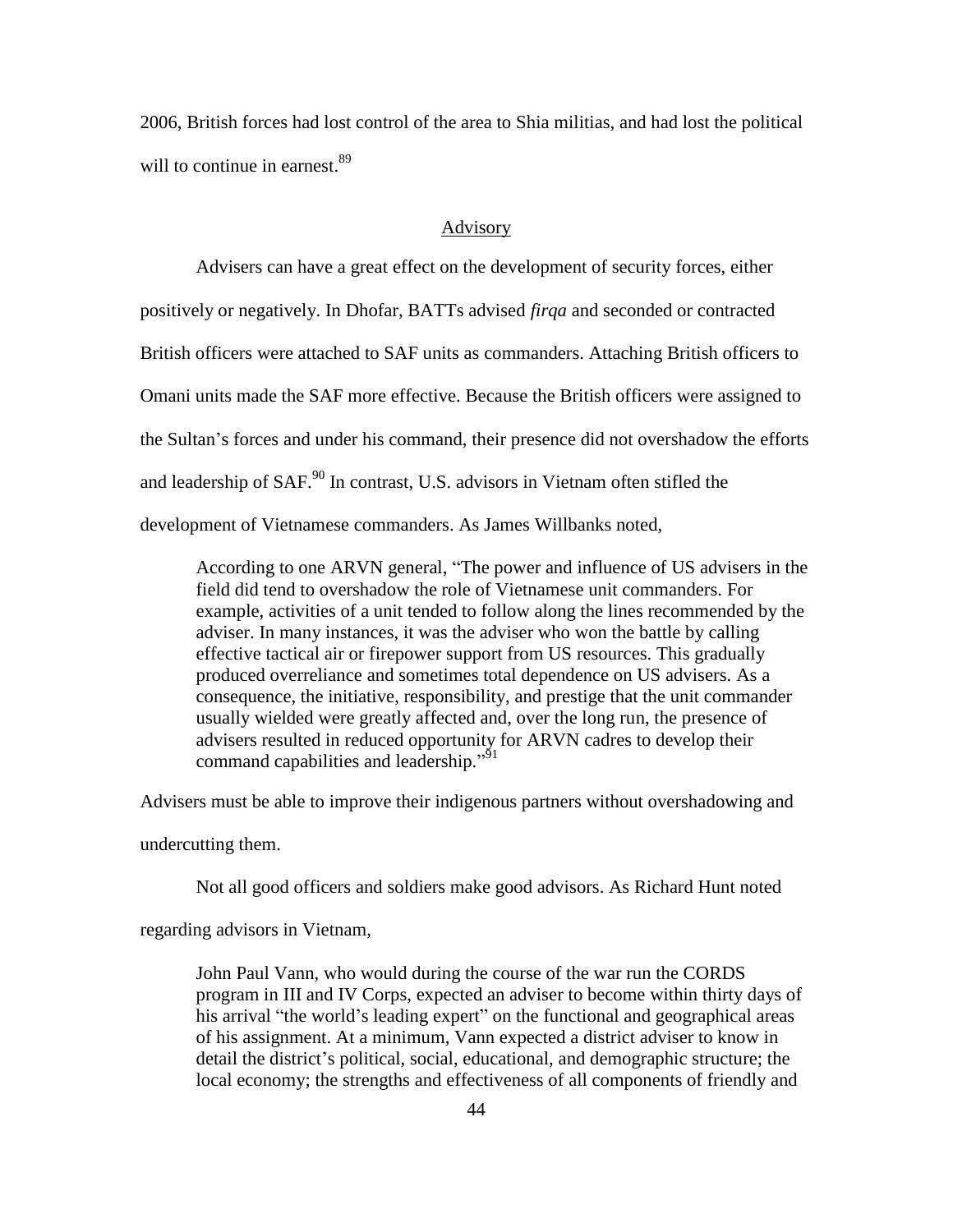enemy forces; the strengths and weaknesses of local political and military leaders; the training and equipment of South Vietnamese forces (ARVN to police); the steps being taken to improve those forces; and the location of all friendly, contested, and enemy-controlled hamlets. Vann's list went even further, but he regarded it as representing "only a fraction of the knowledge' an effective district adviser would need to have at his fingertips." $92$ 

Despite Vann's demands for high caliber personnel to serve as advisers, the U.S. military

did not make the advisory mission in Vietnam a top priority. As Willbanks wrote,

By early 1970 . . . the MACV Training Directorate . . . responsible for providing advisers to RVNAF training facilities, was at only 70 percent of assigned strength, and the U.S. training advisory detachments in the field were likewise shortstaffed. Another issue was the quality of advisory personnel. . . . It was clear that top professionals were not being assigned to training advisory duties.  $93$ 

Those serving as advisers must be dedicated to the task. An example illustrated by

Daniel Marston regarding the U.K. experience in Afghanistan underscores the point that

advisory duty should not be an additional duty. He described the 7th Royal Horse

Artillery of the 16 Air Assault Brigade. Not only was this artillery unit not trained for

advisory duties, it was required to provide indirect fire support while conducting the

advisory mission, which resulted in poor performance.<sup>94</sup> Marston described how the

British Army changed its approach to better advise their Afghan partners.

This experience led senior command in the UK to assign a dedicated infantry battalion to train and embed as an OMLT (Operational Mentoring and Liaison Team) in subsequent deployments with the 205 Corps. The subsequent deployments have seen 45 Royal Marines, Grenadier Guards, 2 YORKS, 1 Royal Irish, 1 RIFLES and 2 MERCIANS serving in the OMLT role. ANA actions and reports over the last four years have demonstrated their increased ability.<sup>95</sup>

Finally, those serving as advisers should want to be there among the indigenous

troops. Fewer advisers, dedicated to the task and equipped with the requisite skills, will

accomplish more than mass levees of the unwilling. As Field Marshal Slim wrote,

This I know is rank heresy to many very experienced ‗coasters.' I was constantly told that, far from being too many, with the rapidly expanded African forces, more British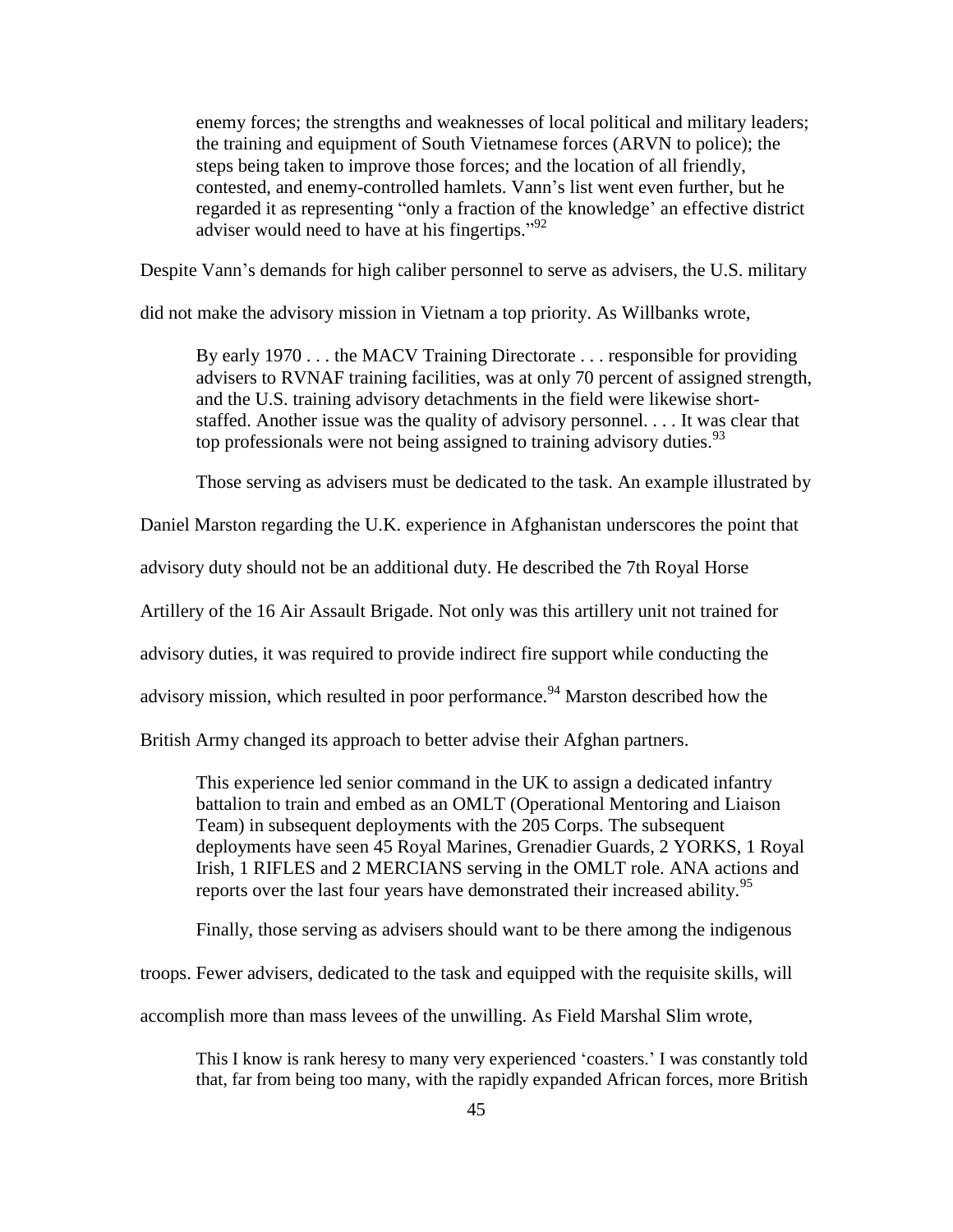officers and N.C.O.s were needed. But these large British establishments in African units had great drawbacks. The only way to fill them was to draft officers and N.C.O.s willy-nilly to them, and this did not always give the right kind. The European who serves with native troops should be, not only much above average in efficiency and character, as he must accept greater responsibility, but he should serve with them because he wants to, because he likes them.<sup>96</sup>

#### Scope

The host nation or intervening power must also consider the number of irregular

security forces required to achieve the stated purpose.<sup>97</sup> All of the aspects discussed thus

far affect the others. For example, should the situation call for a large number of forces,

the host nation must weigh quality and quantity, and adjust the training, advisory,

partnership, etc accordingly. Other factors will likely dictate the pace of the host nation in

reaching a goal of a certain number of irregular security forces. In Dhofar, the expansion

of the *firqa* corresponded largely to the progress of SAF across the *jebel*. <sup>98</sup> In Iraq, the

expansion of the Sons of Iraq was more rapid, occurring nearly simultaneously in areas

across the country.<sup>99</sup>

 $\overline{a}$ 

<sup>1</sup>Department of the Army, U.S. Army Field Manual 1-02, *Operational Terms and Graphics* (Washington, DC: Government Printing Office, September 2004), 1-105.

<sup>2</sup>Angel Rabasa, Lesley Anne Warner, Peter Chalk, Ivan Khilko, and Paraag Shukla, *Money in the Bank Lessons Learned from Past Counterinsurgency (COIN) Operations* (Washington, DC: National Defense Research Institute, RAND Corporation, 2007), 13. "The Constabulary was semi-autonomous paramilitary forces set up to fight insurgents." The Philippine Constabulary is not discussed in detail in this paper. For more information on this irregular force, review the RAND study cited above, pages 7-17.

<sup>3</sup> Ian Gardiner, *In the Service of the Sultan A First Hand Account of the Dhofar Insurgency* (South Yorkshire, England: Pen and Sword Books Limited, 2007), 156. "The word *firqat* means a military unit or group. The Firqat Forces units were made up of Dhofari Jebeli tribesmen, many of whom had been fighting on the other side but who had been persuaded to come over to the Sultan."

<sup>4</sup>Najim and Jensen, "The Iraqi and AQI Roles in the Sunni Awakening," 3. "The Sons of Iraq program was a U.S.-led and -funded initiative to spread the success of the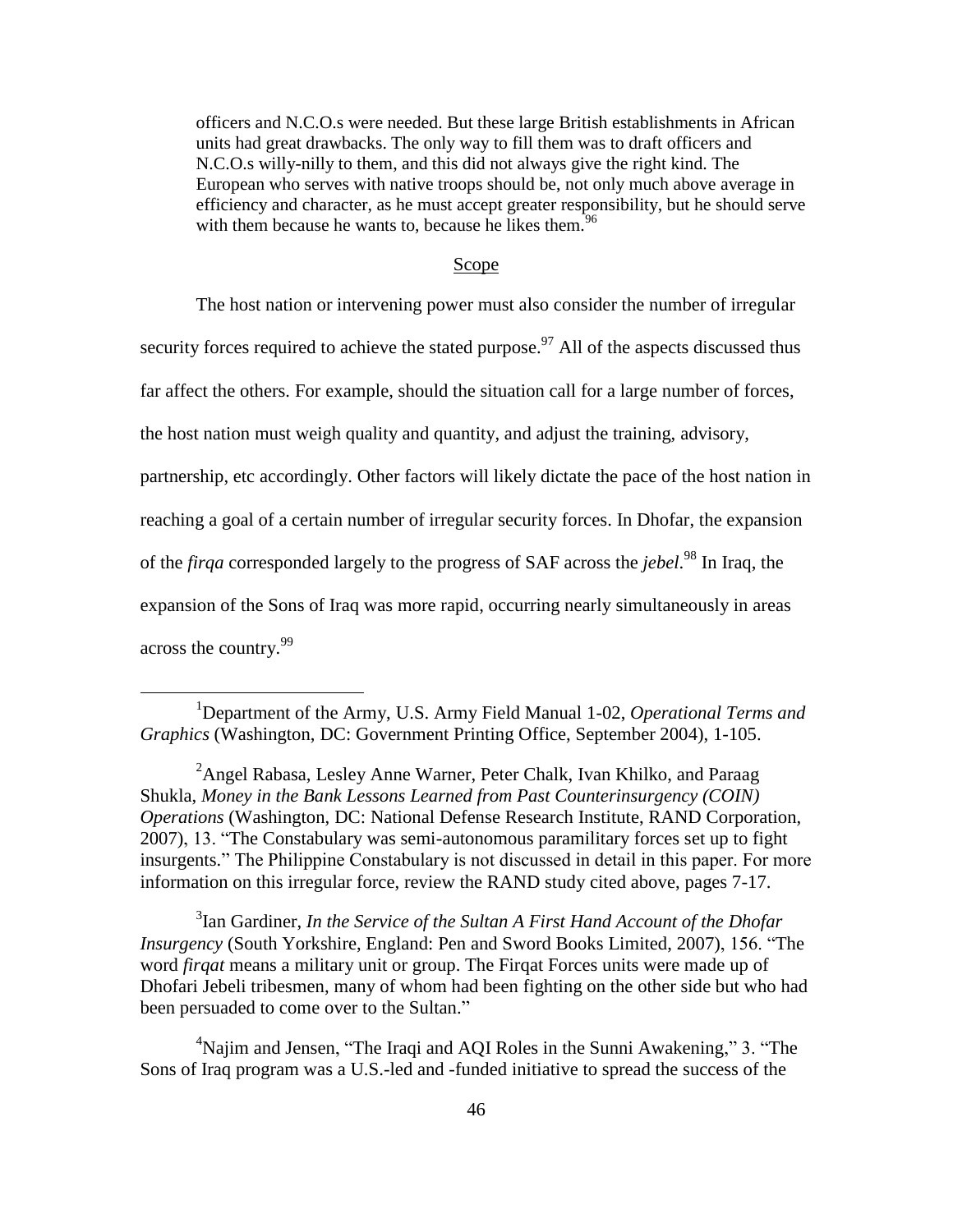Anbar Awakening into other Sunni areas, particularly heterogeneous areas, and was not fully supported by the Iraqi government."

 ${}^{5}$ References to army include all regular ground forces that are part of the host counterinsurgent military forces. In the U.S., this would include both Army and Marine forces.

 ${}^{6}$ LTC William E. Rieper, "Irregular Forces in Counterinsurgency Operations: Their Roles and Considerations" (Monograph School of Advanced Military Studies, United States Army Command and General Staff College, Fort Leavenworth, Kansas, 2010), 7. "Militias are most useful in security roles closely tied to their homes to safeguard them against insurgent reprisals. Surrogates are quite effective in neighborhood watch programs, occupying checkpoints or access points to markets or other public activities. Their presence reassures civilians and dissuades insurgent attempts to infiltrate population centers. Their actions drive a wedge between the civilian population and the insurgents denying them the opportunity to coerce the population."

<sup>7</sup>Richard Stubbs, "From Search and Destroy to Hearts and Minds The Evolution of British Strategy in Malaya 1948-60," in *Counterinsurgency in Modern Warfare*, ed. Daniel Marston and Carter Malkasian (Oxford: Osprey Publishing, 2010), 103.

<sup>8</sup>Locally raised and employed security forces provide a great source of human intelligence, and create a sense of connection to the government and esprit de corps, as well as employment opportunities within their communities.

 $\rm{PCorum}$ , 23. "Though the home guards saw little action in Malaya, they were still of enormous value in suppressing the insurgency. The home guards were able to assume many routine security duties, freeing up thousands of regular police and military personnel for offensive operations."

 $10P$ olice forces include regular "law and order" police, paramilitary police such as the Italian Carabinieri, and intelligence focused police such as the British Special Branch. In the U.S., there are no equivalents to the Carabinieri (paramilitary) or Special Branch (intelligence gathering) forces. These types of police forces are effective in counterinsurgency campaigns and must not be overlooked when assisting a host nation in developing security forces.

 $11R$ abasa et al., 74. "By no means should the military do police work, because the military is trained to capture and kill, whereas the police are trained to detain and interrogate."

<sup>12</sup>John Newsinger, *British Counterinsurgency from Palestine to Northern Ireland* (London: Palgrave, 2002), 48. "Rapid recruitment and the lack of trained police leadership afforded many new policemen the opportunity to abuse their power and use their status to extort money from the population."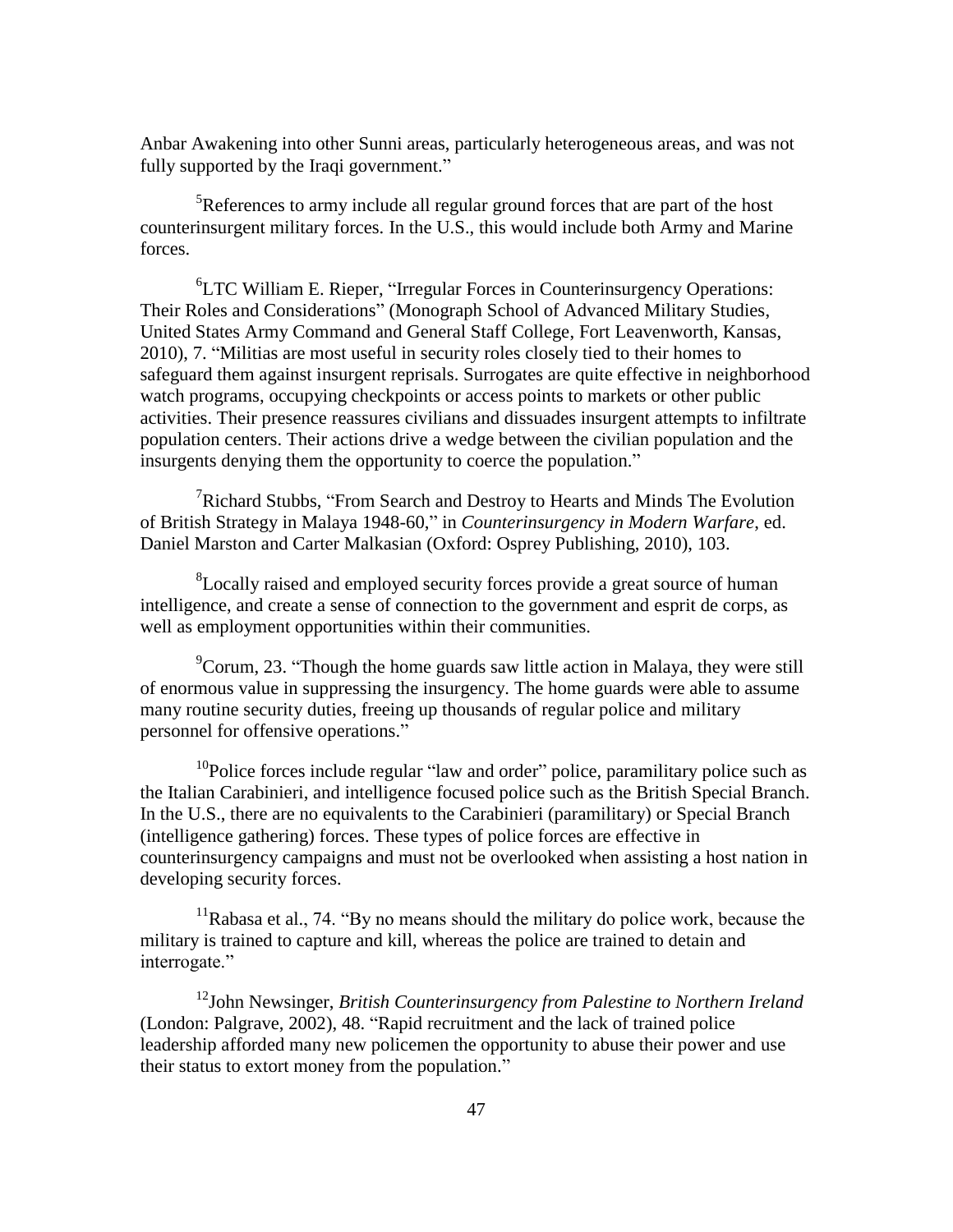$13$ Rieper, 45-46. "In each conflict [Malaya, Vietnam, and Operation Iraqi Freedom], the irregulars were an excellent source of intelligence especially the invaluable Human Intelligence on insurgent activities in and around their homes."

 $14^{\circ}$ Corum, 47. "The Malayan Campaign illustrates the important role irregular, part-time security forces can play in supporting the government campaign. In Malaya, over 200,000 villagers eventually were enrolled and organized into home guard units that served primarily to guard the villages at night. The home guards, with only basic arms and minimal equipment, were very useful in freeing up a large number of regular police and military personnel from basic security and guard duties, which enabled the bettertrained and equipped forces to concentrate on the complex operational tasks."

 $15$ Corum, 35. "Despite political pressure to accomplish a quick fix that would enable the British military to remove forces from Malaya, the Colonial Office had the moral courage to support the long-term strategy proposed by Templer and Young. In Malaya, Templer and Young understood that they were fighting a prolonged war that required a long-term commitment."

<sup>16</sup> Brian Linn, *The Philippine War, 1899-1902* (Lawrence: University of Kansas Press, 2000), 204. General Arthur MacArthur, the commanding officer beginning in 1900, issued General Order 87 which directed the arming of the police and creation of mounted constabulary bodies for operations within the boundaries of towns and barrios. In December of 1900, with the imminent departure of US volunteers, MacArthur ordered the arming of these forces and transferred much of the pacification duties to them. "in 1901 local police [constabularies] proved some of the more effective counterinsurgency forces the army raised."

 $17$ Corum, 47. "Templer took an eclectic mix of loosely-organized local forces and quietly instituted some centralized control and supervision. He brought in a team of experience officers and set up district and state home guard organization with a small training center in each state. The central home guard command issued doctrine, provided training guidance, and set standards. The state and district commands ensured that some rudimentary training was provided, and that local commands performed to standard."

<sup>18</sup>Rieper, 37. "The most glaring weakness in the program was its failure to develop a coherent plan to transition SOIs after they had secured the environment . . . What the SOIs wanted was inclusion in the ISF, which GOI resisted."

 $19$ Komer, 39. "Gradually the local security force in each Chinese village came to be a police post of ten to twelve Malay constables, supported by a part-time Home Guard of about thirty-five men, of whom normally five were on duty patrolling the perimeter at night."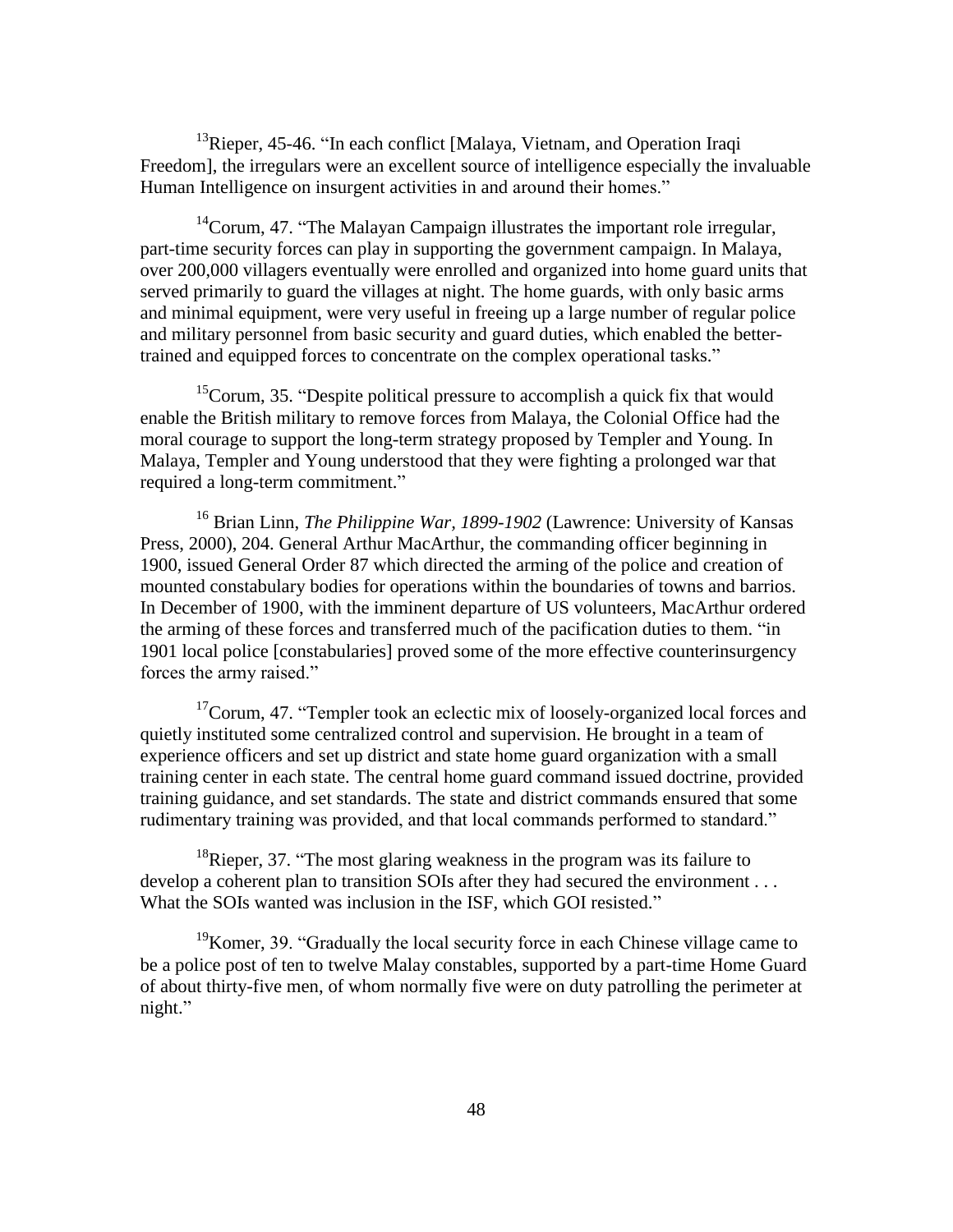$20P$ opulation control measures include census taking, controlling access to secured population centers, curfew enforcement, rationing commodities, and searching persons, dwellings, and vehicles for contraband.

 $^{21}$ Fixed security points include traffic control points (both vehicular and foot traffic), securing critical infrastructure, and other static guard duties.

 $^{22}$ Rieper, 51 "Sponsors [e.g. host nation or intervening power in support of the host nation] should note that militias could falter if left unsupported and conventional forces should closely monitor their activities to ensure compliance."

 $^{23}$ Stubbs, 106. LTG Briggs took over the campaign in Malaya in 1950 with a plan to "dominate the populated areas" and build up "a feeling of complete security" so that people would provide the government with information about the communists, break up the Min Yuen and thereby isolate the MRLA from their supplies of food and information, and force the MRLA to attack "us on our own ground."

 $^{24}$ Corum, 13. "The massive application of largely untrained manpower worked to stabilize the situation. Despite an overwhelming advantage in manpower and resources, this policy made no headway. Indeed, the insurgency continued to grow, with the active insurgent military force reaching its peak of 8,000 in 1951."

 $^{25}$ Raymond A. Millen, "Time for a Strategic and Intellectual Pause in Afghanistan," Parameters 40, no. 2 (Summer 2010): 38. "Worse, the corresponding rapid increase of the Afghan National Army (ANA) to 134,000 soldiers (and perhaps 240,000) as part of an exit strategy lacks a logical rationale."

 $^{26}$ Corum, 18-19. The police force in Malaya was cut by 10,000 between 1952 and 1953 in order to shed those police who were corrupt or incompetent.

 $^{27}$ Corum, 39-40.

 $^{28}$ Galula, 24.

 $^{29}$ Galula, 24-25. "Allowing one platoon for every hamlet, 400,000 men would have been required for the static forces. Fifty thousand were needed for the mobile reserves, taking into account the threat posed by the borders. Seventy thousand were required to protect the six or seven thousand vulnerable points. The total bill came to 520,000 men, not counting the support services and the Navy and Air Force. Not until August 1956 did we reach our greatest strength, and that was only 400,000 men. The rest clearly would have to be provided by the population itself, but not before we could get the people to commit themselves on our side. This in turn required that we first give them security, which we could not provide because we were understrength. We were apparently caught in a vicious circle from which only strategy could free us." 24-25

 $30$ Galula, 72-73.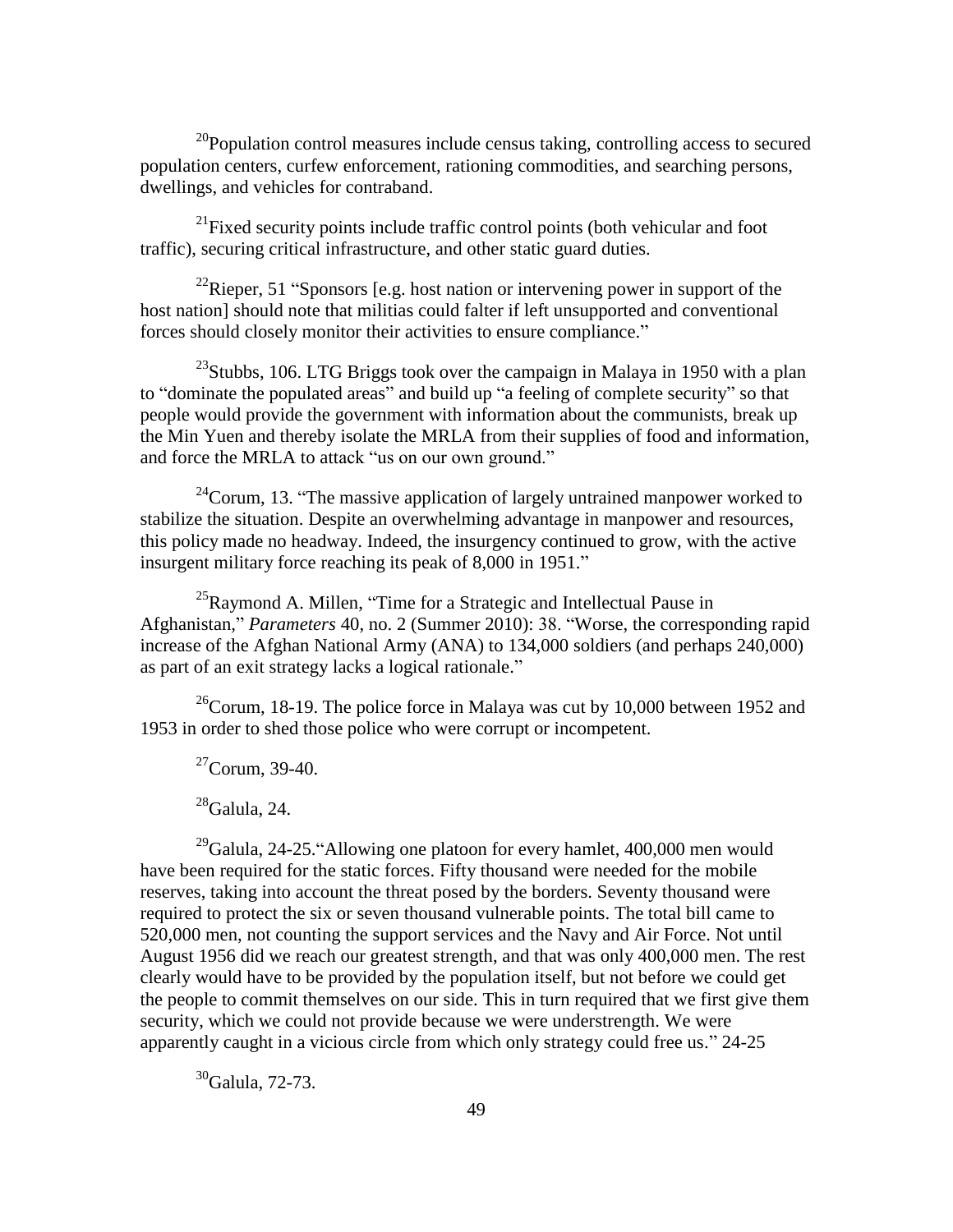<sup>31</sup>Robert Komer, *Bureaucracy at War: U.S. Performance in the Vietnam Conflict*  (Boulder, CO: Westview Press, 1986), 135. Assistant Secretary Roger Hilsman's final memorandum to the Secretary of State in March 1964 called for, "primary emphasis on giving security to the villagers. The tactics are the so-called oil-blot approach, starting with a secure area and extending it slowly. . . . This calls for the use of military forces in a different way from that of orthodox, conventional war. Rather that chasing Viet Cong, the military must put primary emphasis on clear-and-hold operations and on rapid reinforcement of villages under attack. It is also important of course, to keep the Viet Cong regular units off balance by conventional offensive operations, but these should be secondary to the major task of extending security."

 $32$ This is an oversimplification of the strategy which was intended to attack the insurgent network and organization versus the insurgent forces. For a complete discussion of the French strategy in Algeria, see David Galula, *Pacification in Algeria 1956-1958* (Santa Monica: RAND, 2006), 5-25 and 243-270; Roger Trinquier, *Modern Warfare: A French View of Counterinsurgency* (Ft Leavenworth: CSI, 1985), 67-93.

 $33$ Force protection can include barriers or berms to provide cover or to make approach by vehicle difficult, and personal equipment such as body armor and helmets.

<sup>34</sup>British Army Tactical Doctrine Retrieval Cell, "CSAF Assessment in Dhofar" (Oman: CSAF, 16 February 1972), 11. "There will be major problems to overcome in respect of resupply, casualty evacuation and morale, but I believe that the reduced visibility will offer great opportunities for offensive action to the side which is the best trained and most aggressive. Firqats supported by 22 SAS should achieve a lot: Firqats supported by a small party from SAF or unsupported will achieve little. They might even decamp to the Coastal Plain. Thus I recommend that 22 SAS be permitted to remain in Dhofar at one Squadron strength until at least the end of the monsoon, with the primary task of supporting the Firqats on the Jebel in the Eastern Area."

<sup>35</sup>Andrew F. Krepinevich, Jr., *The Army and Vietnam* (Maryland:The John Hopkins University Press, 1986), 13. "Paramilitary forces should be drawn from among the inhabitants and trained in counterinsurgency operations such as small unit patrolling, night operations, and the ambush."

 $36$ Corum, 11. "At the start of the insurgency, the police faced other daunting problems that severely limited their ability to collect intelligence. There were very few police personnel of Chinese ethnic background, and almost no Malayan or British intelligence personnel who knew Chinese. This greatly limited the amount and quality of intelligence that the police could collect on the insurgents."

 $37$ Angel Rabasa et al., 74. "In recruiting indigenous security forces, the counterinsurgents should seek to create a force that reflects the ethnic, religious, and socioeconomic makeup of the local population and should make a special effort to recruit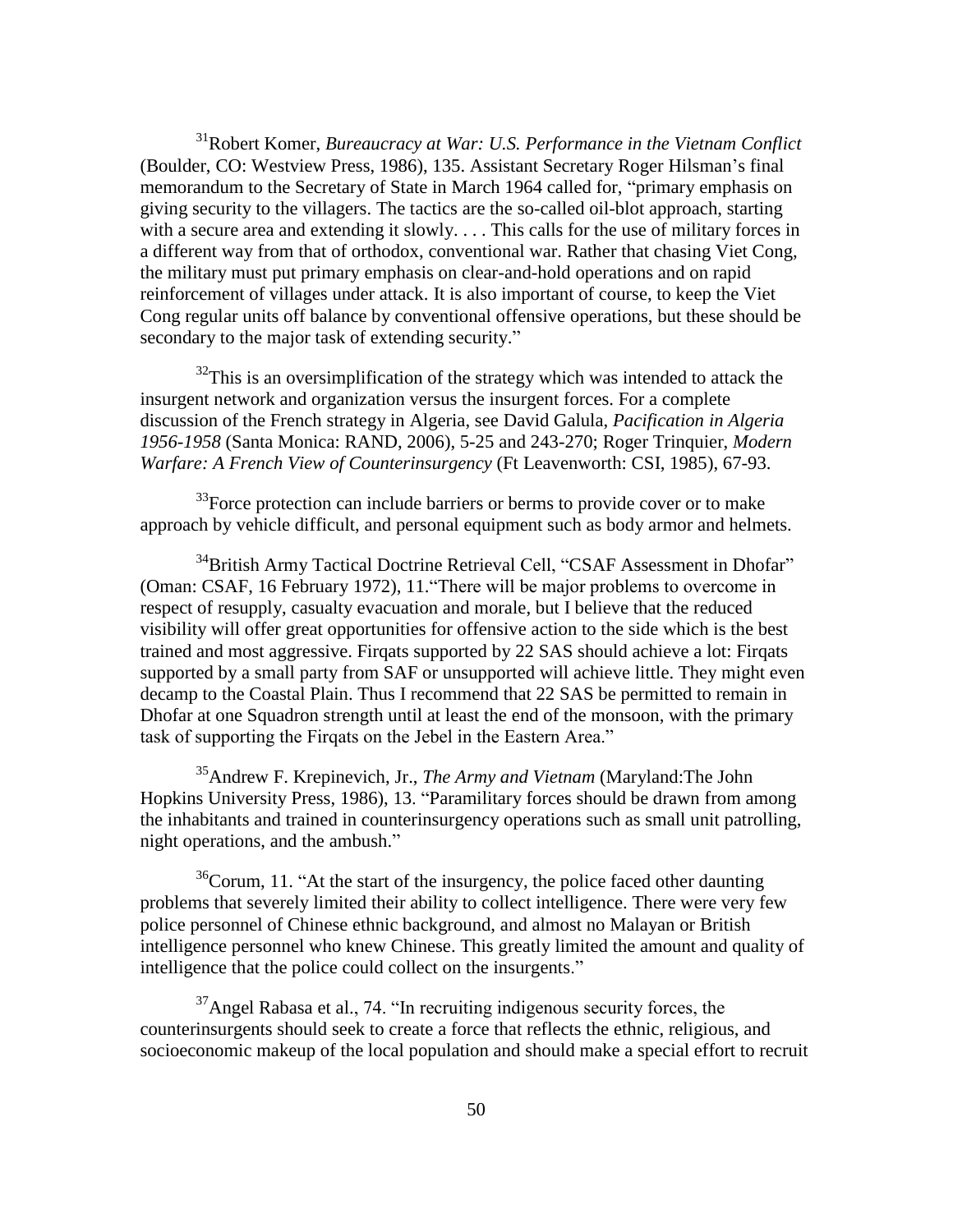a reasonable number of potentially oppressed ethnic minorities to increase their stake in fighting the insurgency."

<sup>38</sup>COL Richard Iron, *Britain's Longest War: Northern Ireland 1967-2007*, in *Counterinsurgency in Modern Warfare*, ed. Daniel Marston and Carter Malkasian (Oxford: Osprey Publishing, 2010), 158. "By mid-1970, the great majority of the Catholic minority saw itself under attack not just from the Protestant majority but from the British Army as well. Recruitment into the newly formed PIRA grew dramatically."

 $39$ Najim and Jensen, "The Iraqi and AQI Roles in the Sunni Awakening," 13-14.

 $^{40}$ Rieper, ii. "Militias also provide a means for the government to garner local support against the insurgency through inclusion. They can facilitate reconciliation with disaffected groups and provide a unifying force for these groups in politics."

 $^{41}$ Corum, 23. "As the security forces became more representative of the population, the attitude of the Chinese population towards the government became more positive."

 $42$ Galula, 57.

 $43^{\circ}$ Corum, 23. "Moreover recruiting the Chinese into the home guard had the very positive political effect of bringing a large number of the Chinese into the government process and making them part of the solution to the insurgency."

 $44$ Rabasa et al., 72.

<sup>45</sup>Carter Malkasian, "The Role of Perceptions and Political reform in Counterinsurgency: The Case of Western Iraq, 2004-2005," *Small Wars and Insurgencies* 17, no. 3 (September 2006): 384. "Some insurgents feared to operate within the city because the tight security environment allowed people to inform on them with little fear of retribution."

<sup>46</sup>Malkasian, "The Role of Perceptions and Political reform in Counterinsurgency," 383-384. "The insurgents could no longer mount major attacks, such as assaulting police stations or conducting car bombings, to impress the population of their strength. People interacted with Iraqi and Coalition forces freely."

 $^{47}$ Corum, 48. "When a nation is faced with instability and disorder, there is an inevitable response for local citizens to establish militias and irregular forces for their own security. It is politically unwise, perhaps even impossible, for any national government to ignore the issue of local militias, which are based on the natural desire for local security."

 $48^{\circ}$ Corum, 1. "Success in counterinsurgency depends on a number of major elements, to include establishing the legitimacy of the government in the eyes of the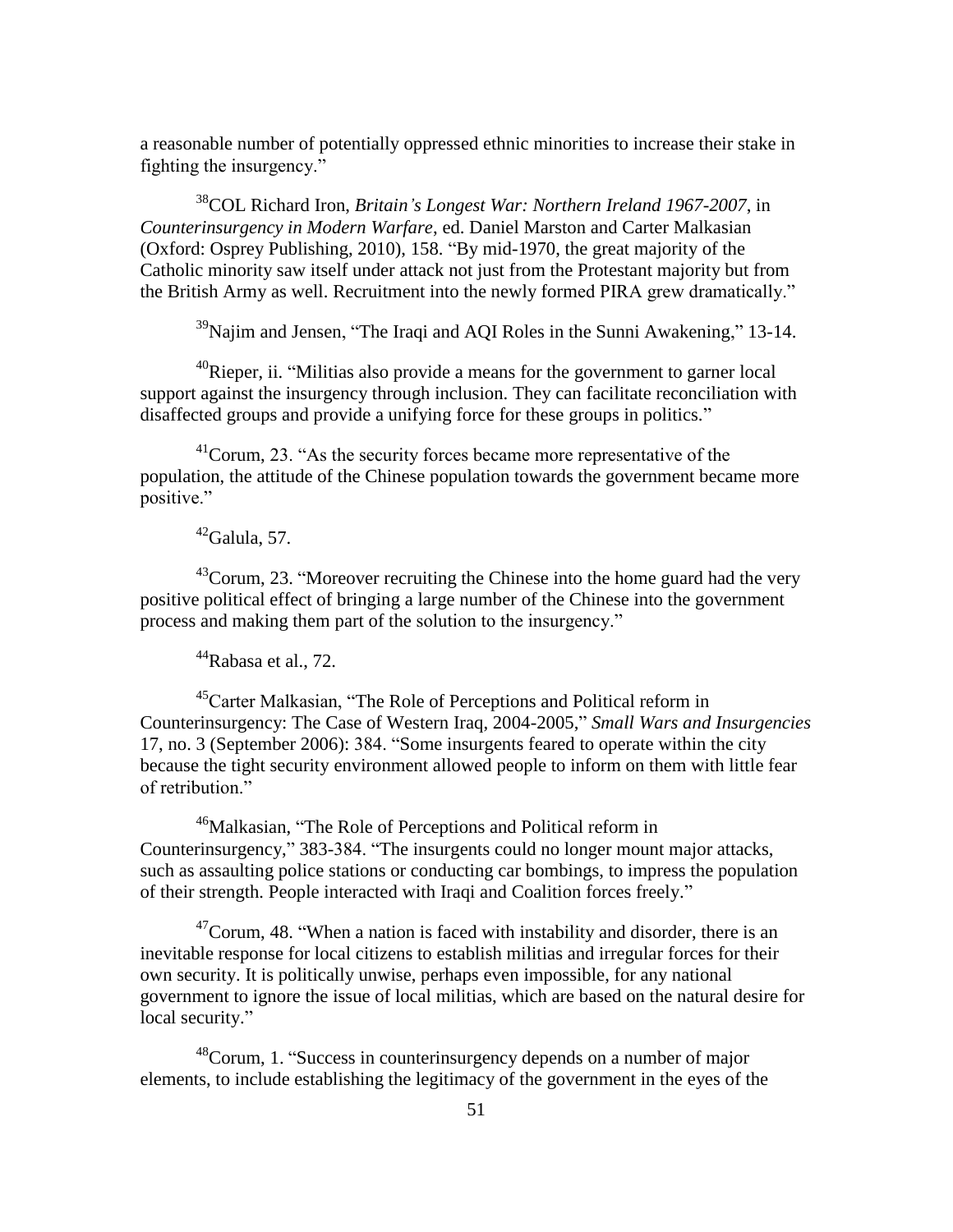people, defeating the insurgent forces, providing a basic level of security for the population, and creating the conditions for economic growth. Underpinning these tasks is the establishment of an effective security force."

# $49$ Thompson, 19.

 $50$ Gardiner, 156. "It must also be said that many Jebelis recognized the Sultan had won their hearts and minds by removing the causes of their original rebellion, and by meeting more closely their needs and aspirations. But perhaps the greatest incentive was that most human of instincts, the wish to be on the winning side when the war stopped. There could be no more unambiguous indicator that the Sultan was winning than the flow of these people to his side."

 $<sup>51</sup>$ Civil Aid Teams were developed to bring the benefits of governance to</sup> disaffected areas in order to tie the community to the Sultan, gather intelligence, and address the underlying grievances of Dhofaris.

 $52$ Gardiner, 159. "... the concept of recruiting the Firqat and keeping them alongside was a courageous masterstroke, generally attributed to John Watts in 1970 when he was the Commanding Officer of the SAS. . . It started with the placing of Civil Aid Teams with medics in the towns of Taqa and Mirbat. They treated all-comers but mostly the women and children. As the miracle of penicillin gradually banished hitherto chronic afflictions, the word began to spread to the men folk on the *jebel*. They too would come in with their ailments, and so on; and thus the tide of war had imperceptibly but indubitably turned."

 $^{53}$ Gardiner, 159. "Hitherto, there had been virtually no Dhofaris in the Army, and the Sultan's forces in Dhofar had looked suspiciously like an army of occupation. By bringing the Jebelis on board in substantial numbers in the form of Firqats, that could no longer be said."

 $54$ Gardiner, 157. "They were supplied and paid like any other military formation. It was best not to be too rigorous with the arithmetic when counting them as there were always ghosts on the payroll and it was not easy to see what the Sultan was getting for his money. They were intensely tribal and would only work in their own tribal area and so, to the orderly military eye, they had limited utility."

 ${}^{55}$ Gardiner, 159. "As our former enemies they knew the ground and the tactics of their former friends intimately, and they were good at things that we were poor at, namely reconnaissance, gathering intelligence and communicating with the nomadic population. They were of that population after all. They were, therefore, extremely useful in retaining the peace in an area which had been cleared of *adoo*, thereby leaving conventional forces to get on with prosecuting the war elsewhere."

 $56$ Gardiner, 159.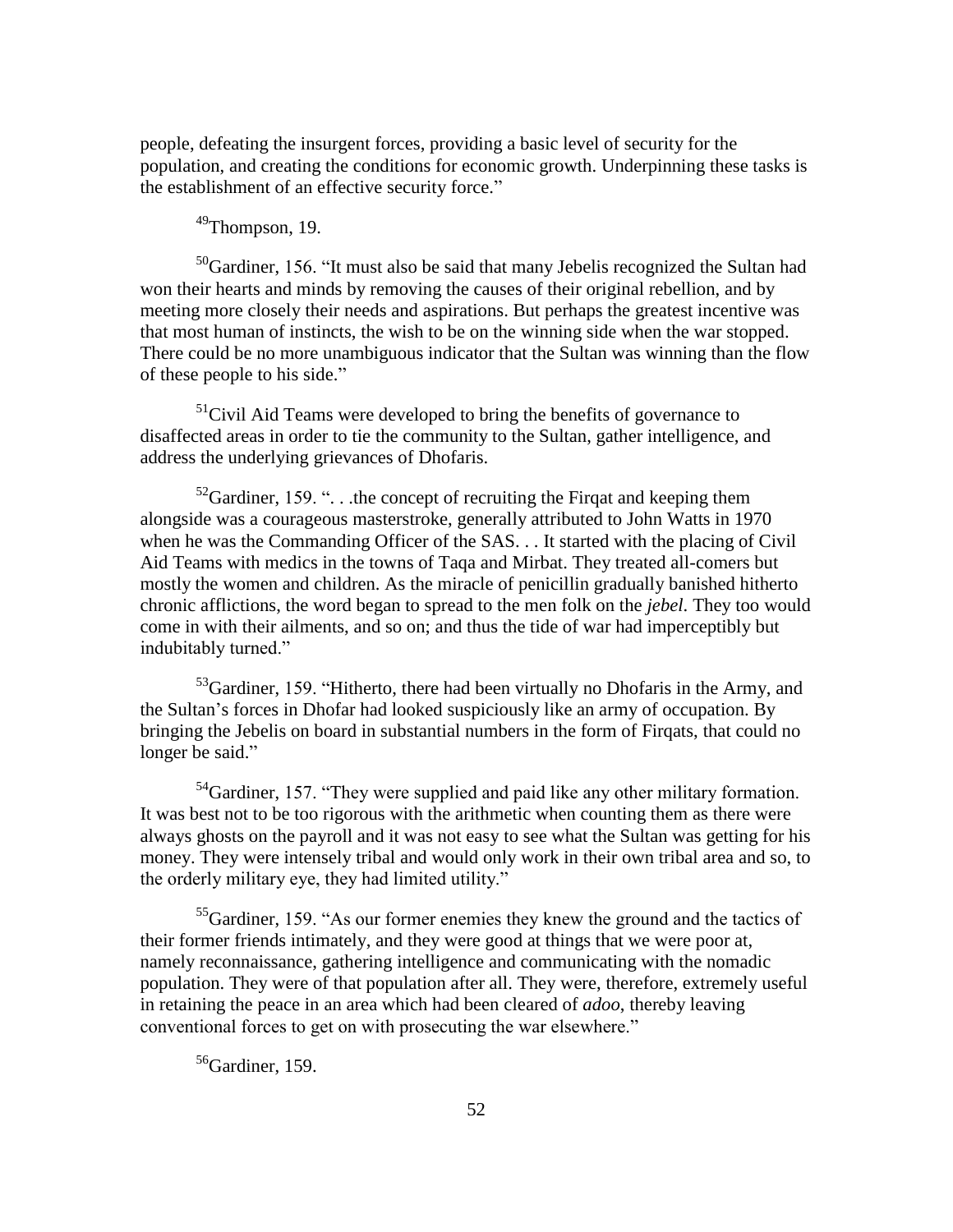$57$ Galula, 79. "The operations needed to relieve the population from the insurgent's threat and to convince it that the counterinsurgent will ultimately win are necessarily of an intensive nature and of long duration. They require a large concentration of efforts, resources, and personnel. This means that the efforts cannot be diluted all over the country but must be applied successively area by area."

 $58$ Galula, 97. "According to the first approach, one proceeds from the difficult to the easy. . . It is the fastest way, if it succeeds. The other approach, from the easy to the difficult, requires fewer means at the outset, but is slower and gives more opportunity for the insurgent to develop and to consolidate . . . The choice between the approaches depends essentially on the relative strength of the opponents."

<sup>59</sup>General Chang Tien-chen, Chief of the South China Service Corps, member of the Central Committee, as quoted in *The New York Times*, 4 July 1949, "A revolutionary war is 20 per cent military action and 80 per cent political."

<sup>60</sup>Jeffrey Race, *War Comes to Long An* (California: UC Press, 1972), 164.

 $<sup>61</sup>$ Daniel Marston, "Realizing the Extent of Our Errors and Forging the Road</sup> Ahead Afghanistan 2001-2010," in *Counterinsurgency in Modern Warfare*, ed. Daniel Marston and Carter Malkasian (Oxford: Osprey Publishing, 2010), 271.

<sup>62</sup>FM 3-24, *Counterinsurgency*, 6-16.

 $^{63}$ Corum, 47. "The central home guard command issued doctrine, provided training guidance, and set standards. The state and district commands ensured that some rudimentary training was provided, and that local commands performed to standard. The efficiency of the home guards was improved without sacrificing their local character."

<sup>64</sup>LTC T. E. Lawrence, "Twenty-Seven Articles," The Arab Bulletin, Article Number 8, 27 August 1917. "Do not try to do too much with your own hands. Better the Arabs do it tolerably than that you do it perfectly. It is their war, and you are to help them, not to win it for them."

<sup>65</sup>James Willbanks, *Abandoning Vietnam* (Lawrence, KS: University of Kansas Press, 2004), 281. "In many instances, it was the adviser who won the battle by calling effective tactical air or firepower support from US resources. This gradually produced overreliance and sometimes total dependence on US advisers."

<sup>66</sup>LTC David Kilcullen, "Twenty-Eight Articles," *Military Review* (May-June 2006): 107. Article 22 states, "The natural tendency is to build forces in the U.S. image, with the aim of eventually handing our role over to them. This is a mistake. Instead, local indigenous forces need to mirror the enemy's capabilities and seek to supplant the insurgent's role."

 ${}^{67}$ Gardiner, 156.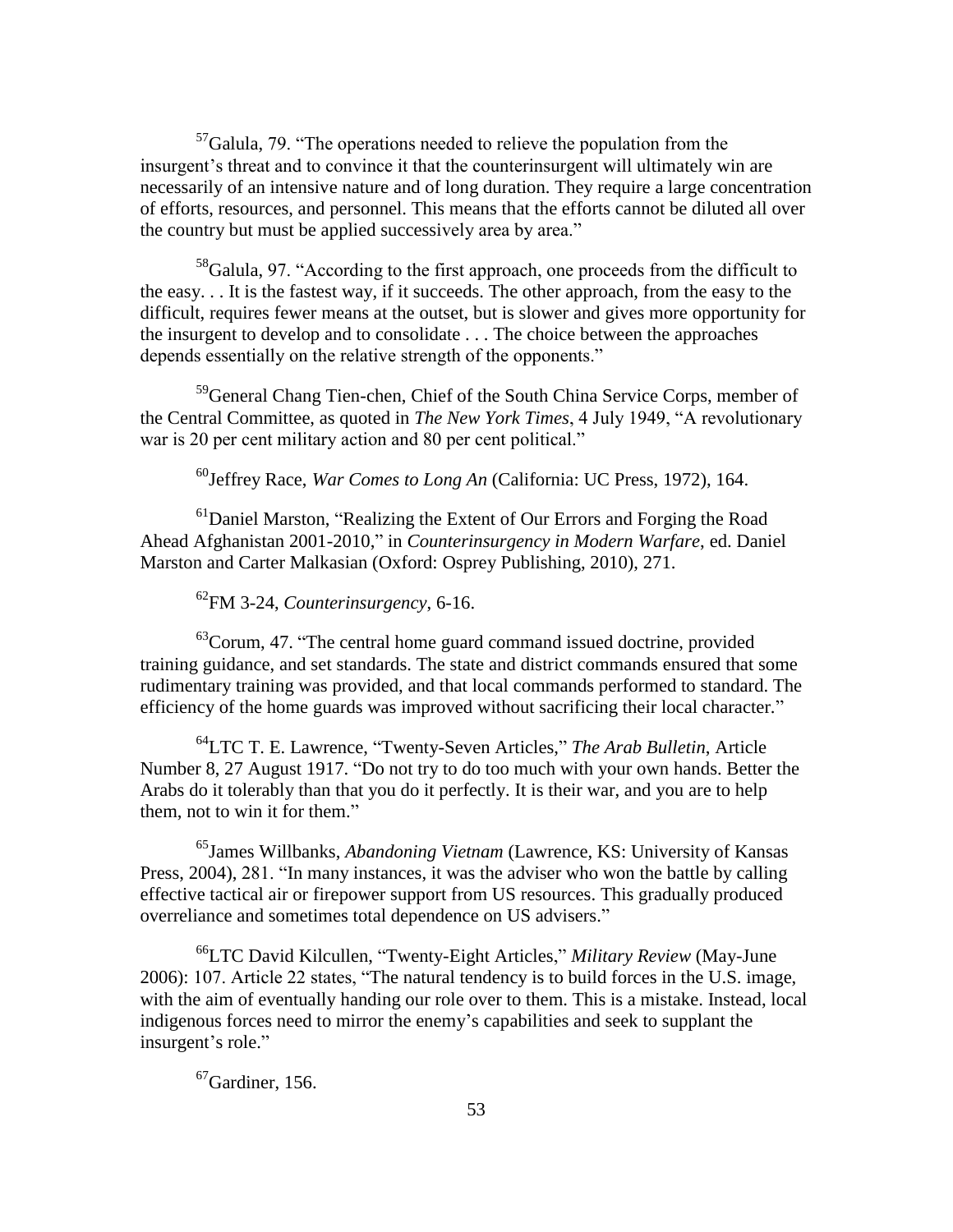$^{68}$ Ian Beckett, "The British Counter-insurgency Campaign in Dhofar, 1965-1975," *Counterinsurgency in Modern Warfare*, ed. Daniel Marston and Carter Malkasian (Oxford: Osprey Publishing, 2010), 186.

<sup>69</sup>Carter Malkasian, "Counterinsurgency in Iraq," in *Counterinsurgency in Modern Warfare*, ed. Daniel Marston and Carter Malkasian (Oxford: Osprey Publishing, 2010), 290.

 $70$ Corum, 44.

 $17$ <sup>1</sup>David Barno, "Fighting the other war: counterinsurgency strategy in Afghanistan 2003-2005," *Military Review* 87, no. 5 (September-October 2007): 39.

 $^{72}$ Corum, 39. "While it might be necessary to stand up ad hoc security forces at the start of an emergency, U.S. policy should be to institute a comprehensive program of police and security training as quickly as possible . . . should have a comprehensive plan for police training before intervention begins, as well as ample funds and specialist personnel allocated for the task . . . [envisioning] a several-year program to systematically build police institutions and leadership."

 $^{73}$ Corum, 47-48.  $74$ Corum, 43.  ${}^{75}$ Corum, 42.  ${}^{76}$ Corum, 42.  $\mathrm{^{77}Corum}$ , 44.

<sup>78</sup>GEN Stanley McCrystal, COMISAF Initial Assessment (UNCLASSIFIED) (Kabul, Afghanistan: Headquarters International Security Assistance Force, 30 August 2009), G-2

<sup>79</sup>Walter Ladwig III, "Supporting Allies in COIN: Britain and the Dhofar Rebellion," *Small Wars and Insurgencies* 19, no. 1 (March 2008): 72.

 ${}^{80}$ Ladwig, 71. "the British provided assistance in four key areas: developing a plan for victory; training and expanding the Sultan's Armed Forces; providing experienced leadership and technical skills; and equipping the SAF for counterinsurgency."

 $81$ Beckett, 185.

<sup>82</sup>Kilcullen, "Twenty-Eight Articles," 107. Article 22 states, "Platoons should aim to train one local squad, then use that squad as a nucleus for a partner platoon. Company headquarters should train an indigenous leadership team."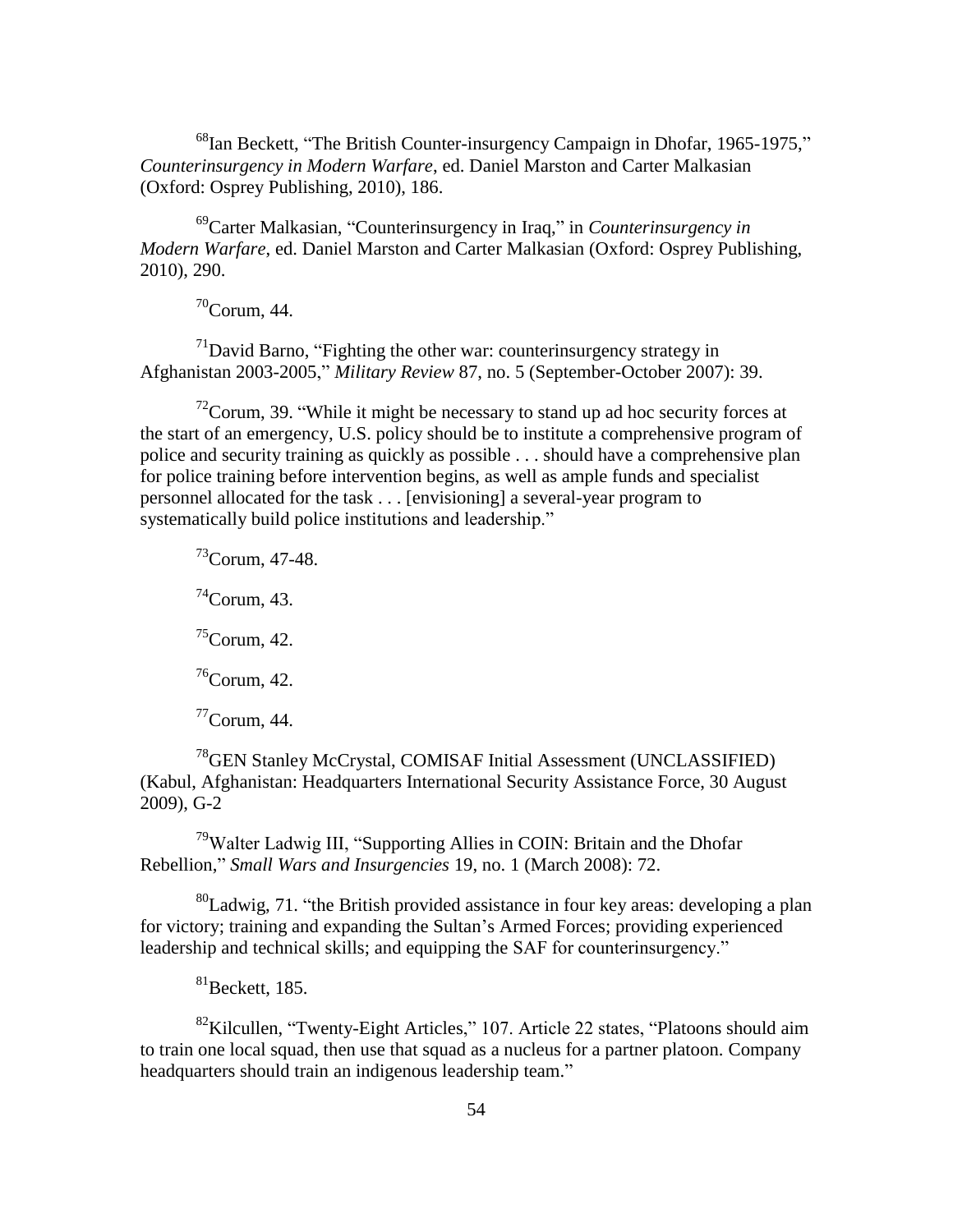<sup>83</sup>Michael Hennessy, *Strategy in Vietnam: The Marines and Revolutionary Warfare in I Corps, 1965-1972* (Westport, CT: Praeger, 1997) for more details on CAPs.

<sup>84</sup>Krepinevich, 174.

<sup>85</sup>John Akehurst, *We Won a War, The Campaign in Oman 1965-1975* (Great Britain: Biddles Ltd., 1982), 177.

<sup>86</sup>Tony Jeapes, *SAS: Secret War* (Surrey: Harper Collins, 1996), 237.

 $87$ Malkasian, "Counterinsurgency in Iraq," 290. "Applying the lessons of a halfcentury of counterinsurgency, the British patrolled in small units, rigorously collected intelligence, and used firepower sparingly. . . As early as September 2003, British generals made the development of local Iraqi forces a priority. For example, in 2004, the entire Argyll and Sutherland Battalion was dedicated to training them."

 $88$ Malkasian, "Counterinsurgency in Iraq," 290.

 $89$ Malkasian, "Counterinsurgency in Iraq," 306.

 $^{90}$ Ladwig, 79. "Attaching officers directly to the host nation's service provides an alternative to the standard 'advisor model.' . . . Making themselves part of the SAF's force structure, and therefore ultimately under the Sultan's command, sent a strong message to Omanis that the government in Muscat, not London, was calling the shots"

<sup>91</sup>Willbanks, 281. "Buu Vien, a close personal adviser to President Thieu, said after the war: "The presence of American advisers at all levels of the military hierarchy created among the Vietnamese leadership a mentality of reliance on their advice and suggestions." $\ldots$  According to one ARVN general,  $\ldots$  "The power and influence of US advisers in the field did tend to overshadow the role of Vietnamese unit commanders. For example, activities of a unit tended to follow along the lines recommended by the adviser. In many instances, it was the adviser who won the battle by calling effective tactical air or firepower support from US resources. This gradually produced overreliance and sometimes total dependence on US advisers. As a consequence, the initiative, responsibility, and prestige that the unit commander usually wielded were greatly affected and, over the long run, the presence of advisers resulted in reduced opportunity for ARVN cadres to develop their command capabilities and leadership."

<sup>92</sup>Richard Hunt, *Pacification: The American Struggle for Vietnam's Hearts and Minds* (Colorado: Westview Press, 1995), 94-95.

 $^{93}$ Willbanks, 37. "By early 1970, the U.S. authorities were so disturbed by the situation [the state of training in GVN forces] that the army chief of staff dispatched a fact-finding team led by Brig. Gen. Donnelly Bolton to tour RVNAF training facilities in Vietnam . . . Bolton's team found the efforts of both the South Vietnamese and the U.S. military training advisers in Vietnam to be insufficient . . . the MACV Training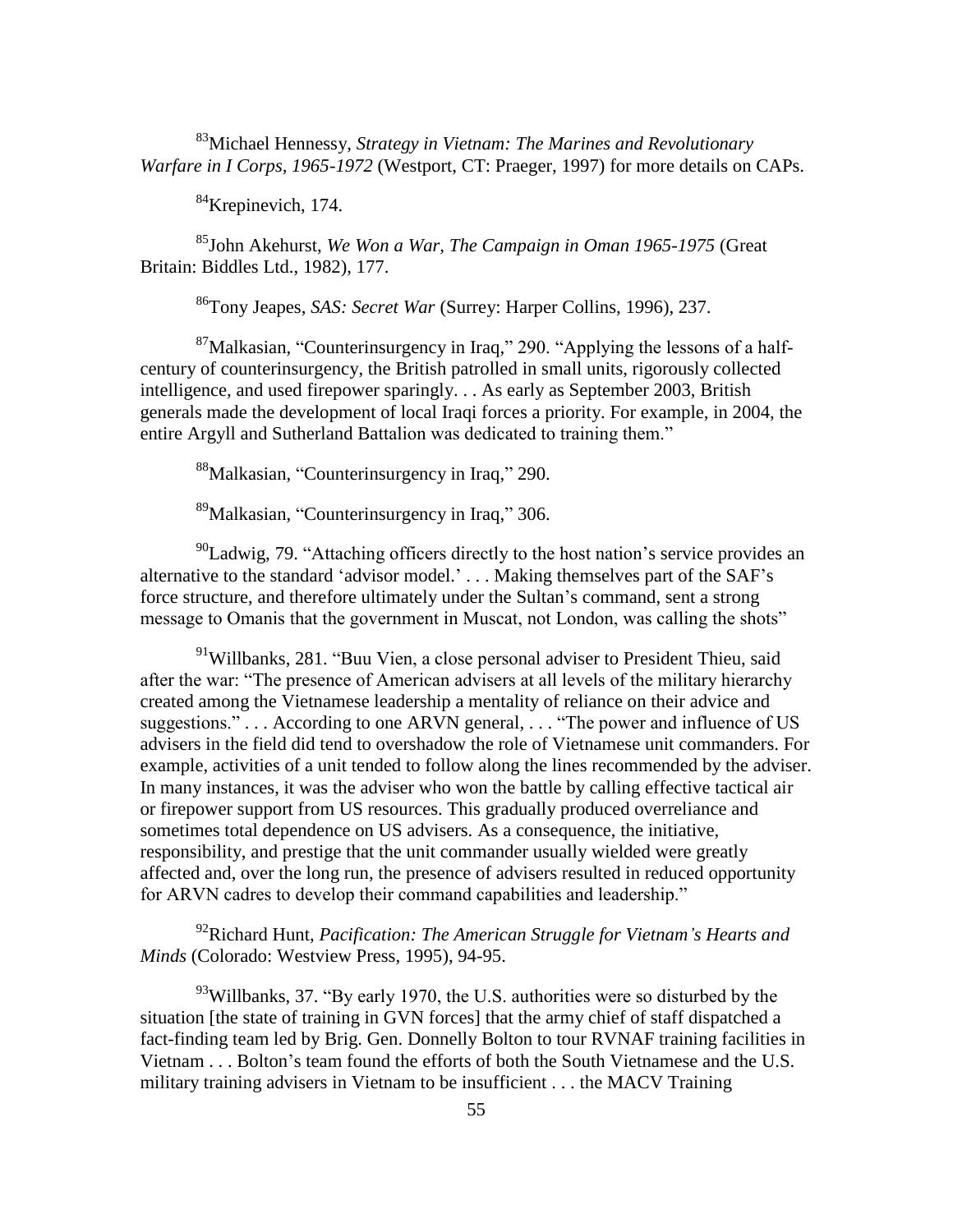Directorate . . . responsible for providing advisers to RVNAF training facilities, was at only 70 percent of assigned strength, and the U.S. training advisory detachments in the field were likewise short-staffed. Another issue was the quality of advisory personnel." It was clear that top professionals were not being assigned to training advisory duties."

<sup>94</sup>Daniel Marston, "Realizing the extent of our errors and forging the road ahead: Afghanistan 2001-2010," in *Counterinsurgency in Modern Warfare*, ed. Daniel Marston and Carter Malkasian (Oxford: Osprey Publishing, 2010), 281. "One key aspect of the campaign in Helmand (as in the rest of Afghanistan) is the establishment of a viable indigenous security apparatus. The British were assigned to work with the 3/205 Kandak on *Herrick IV*. Initially, due to the paucity of troops on the first operational tour, the 16 Air Assault Brigade could only assign their artillery detachment, 7th Royal Horse Artillery, as advisers to the Kandak, something they had not been trained for. Hence there was much scrambling to get systems up and running. It must be remembered that this regiment, in addition to fulfilling this role, was also providing artillery support for the brigade during the deployment. They did their best, but it is evident that execution of the mission was more or less ad hoc."

<sup>95</sup>Daniel Marston, "Realizing the extent of our errors and forging the road ahead: Afghanistan 2001-2010," in *Counterinsurgency in Modern Warfare*, ed. Daniel Marston and Carter Malkasian (Oxford: Osprey Publishing, 2010), 281.

<sup>96</sup>William Slim, Viscount, *Defeat into Victory* (London: MacMillan Publisher Limited, 1986), 166.

 $^{97}$ Factors that help estimate the appropriate size include the capabilities of the enemy, the area of employment (e.g. number of areas to secure, the dispersion of these areas, and terrain), a reasonable projection of the capabilities of the irregular security forces, and the overall strategy of the campaign.

<sup>98</sup>See chapter 3 for a discussion of the *firqa* in Dhofar.

 $^{99}$ See chapter 4 for a discussion of the Sons of Iraq.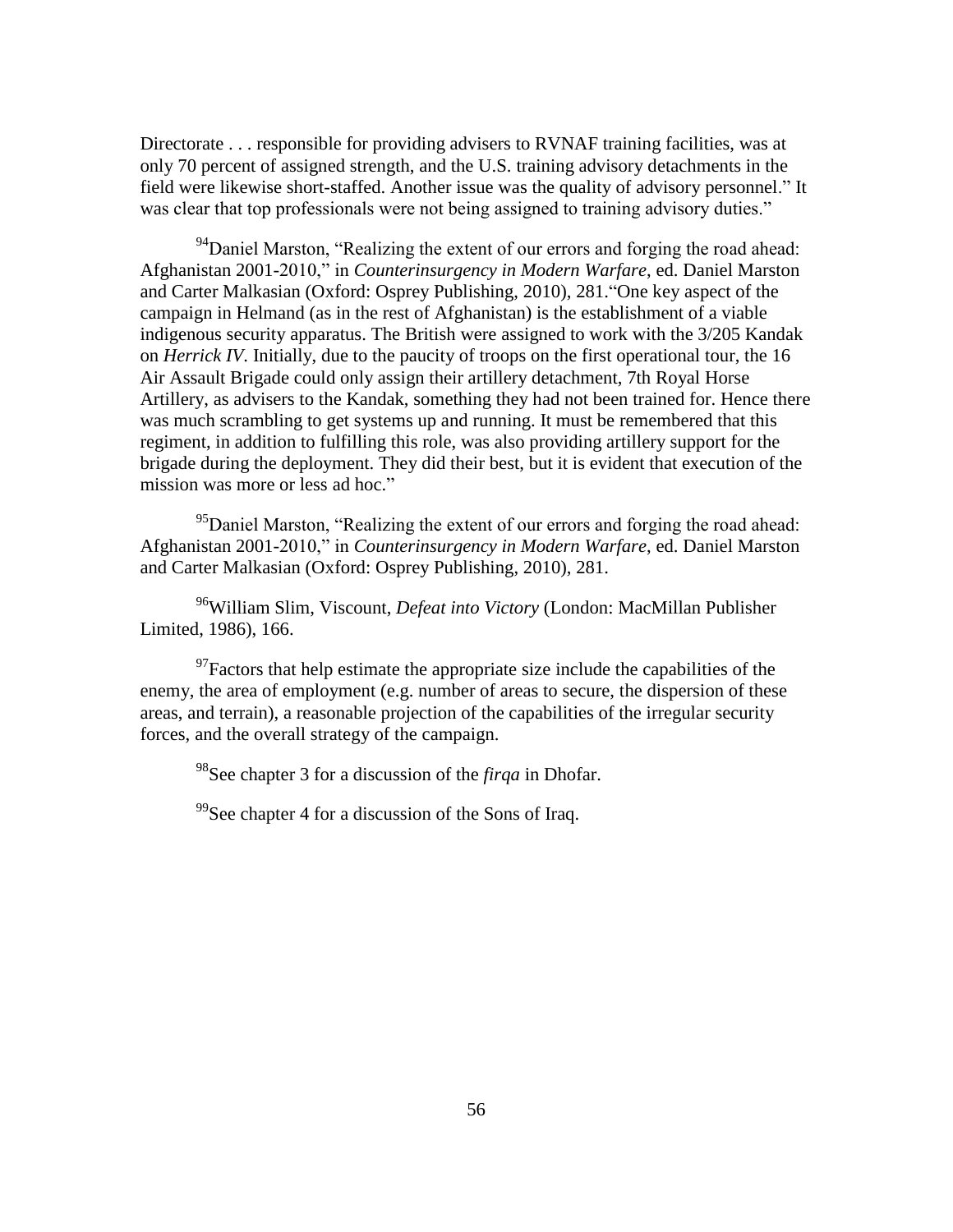# CHAPTER 3

### DHOFAR CASE STUDY

The officers whom Britain sent to Oman, both contracted and regular, were highly trained volunteers. . . . The patience and tolerance to live harmoniously in an unfamiliar culture; the fortitude to be content with less than comfortable circumstances for prolonged periods; and understanding of and sympathy for a foreign history and religion; a willingness to learn a new language; the flexibility, imagination and humility necessary to climb into the head of the people who live by a very different set of assumptions; none of these are to be found automatically in our modern developed Euro-Atlantic culture.

— Ian Beckett, "The British Counter-insurgency Campaign in Dhofar"

The campaign in Dhofar from 1965 to 1975 is widely considered a successful execution of counterinsurgency warfare.<sup>1</sup> LTC John McKeown captured the significance of the victory in his dissertation on the campaign. "It was a rare victory in a period when the combination of real grievance and Communist exploitation of it proved irresistible in many countries with vastly greater Western support."<sup>2</sup> What are not as widely understood are the reasons for success in Oman against a well-organized and equipped insurgency which enjoyed strong popular support.

Just as there were several factors which contributed to the insurgency, there were several factors which contributed to its defeat. In his book *We Won a War*, John Akehurst described what he believed to be the reasons for the Sultan of Oman's victory over the insurgents.<sup>3</sup> Chief among these was winning the support of the population. In Oman this support manifested in the form of fighters changing sides to support the Sultan of Oman against their former insurgent comrades. While Sultan Said bin Taimur nearly lost the campaign due to his alienation of the population, his son, Sultan Qaboos bin Said quickly turned the war around and won decisively once he had the population on his side. Ian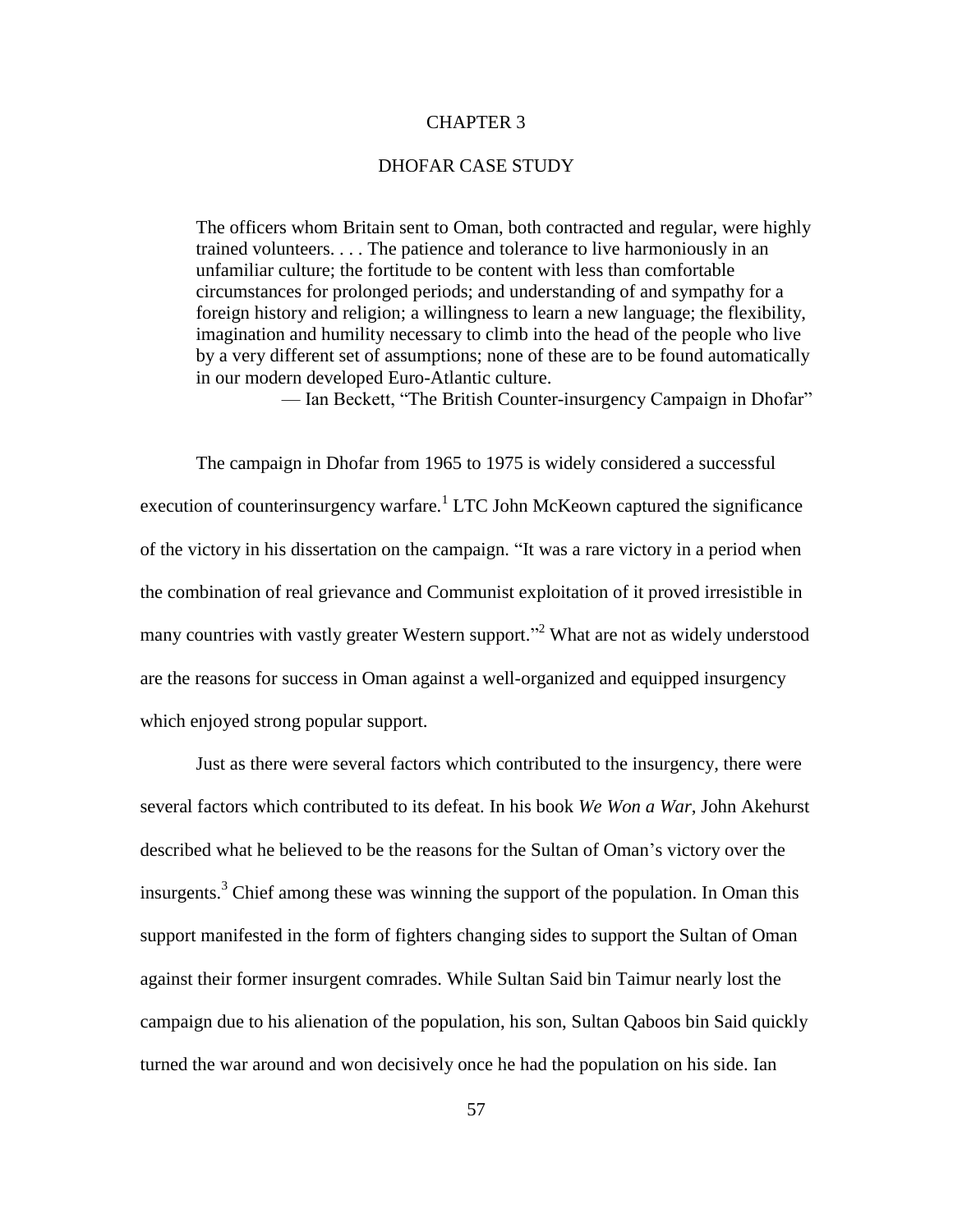Gardiner captured this sentiment succinctly. "It must also be said that many Jebelis recognized the Sultan had won their hearts and minds by removing the causes of their original rebellion, and by meeting more closely their needs and aspirations. . . . There could be no more unambiguous indicator that the Sultan was winning than the flow of these people to his side."<sup>4</sup> The flow of people to the side of the Sultan, to fight for the Sultan against the remaining insurgents, is one of the unique aspects of the campaign in Oman, and relates most directly to the topic of this research, irregular security forces.

Known as firqa, the fighters that joined the Sultan against their former comrades turned the tide against the insurgents in many ways. Their shift in allegiance resulted in a large change in the balance of power in the Sultan's favor. By gaining the support of the former enemy fighters, the Sultan also gained the support of the families and tribes of those fighters which helped reduce insurgent support and freedom of maneuver. Although the firqa had weaknesses as a fighting force, their strengths compensated for the weaknesses of the Sultan's conventional forces, known as the Sultan's Armed Forces or SAF, and vice versa. While both the firqa and the SAF each played vital roles in the campaign, neither would likely have won without the other.

#### Background

The Sultanate of Oman is on the southern end of the Arabian Peninsula along the coast of the Arabian Sea. Oman is roughly the size of England and Wales combined.<sup>5</sup> Adjacent to Oman are Yemen to the west, Saudi Arabia and the United Arab Emirates to the north, and across the Strait of Hormuz, Iran. Although at the time of the insurgency which began in 1965 Oman had no significant oil production, its location at the mouth of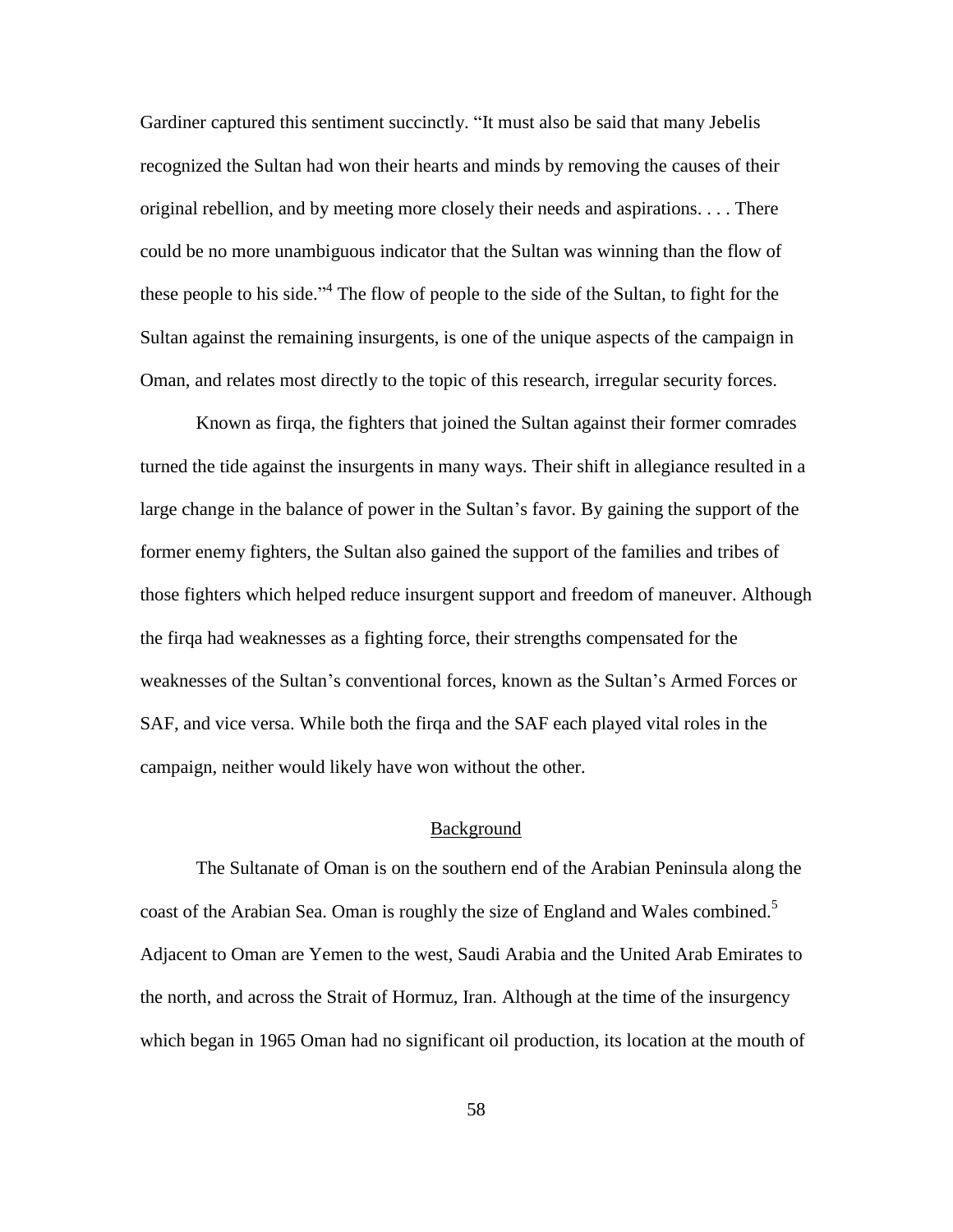the Strait of Hormuz was of strategic interest based on the flow of oil to the west and Japan through the strait. $<sup>6</sup>$ </sup>

The Sultan of Oman rules Oman as a patrimonial monarchy.<sup>7</sup> Sultan Said bin Taimur ruled Oman at the outset of the 1965-1975 insurgency, followed by his son Qaboos who deposed Sultan Said and became Sultan of Oman on 23 July 1970. Sultan Qaboos bin Said rules Oman to the present day.

Dhofar is a region within the Sultanate of Oman, and is geographically $^8$  and ethnically<sup>9</sup> divided from the rest of the nation. Dhofaris are distinct from other Omanis due to their physical features and language which more closely resemble East Africans than Arabs.<sup>10</sup> Under Sultan Said Bin Taimur, most Omanis viewed Dhofaris as inferior even though the Sultan's wife was Dhofari and his son Qaboos was half Dhofari.<sup>11</sup> A common saying among Northern Omanis was, 'If your path is blocked by a snake and a Dhofari, kill the Dhofari first.<sup>'12</sup> While the origin of this saying is unknown, it may have come from the numerous rebellions in Dhofar since the Sultan of Oman annexed Dhofar in  $1879.13$ 

Dhofar itself is internally divided by geography and ethnicity. Geographically, Dhofar consists mainly of a coastal plain and a high plateau known as the Jebel. The Jebelis or the peoples that occupy the Jebel are nomadic cattle herdsmen with a distinct dialect "closer to Aramaic than Arabic."<sup>14</sup> The Jebel runs west to east just north of Oman's coastal plain in the western part of the country. South of the Jebel is the Salalah plain between the Jebel and the Arabian Sea. North of the Jebel lies a vast expanse of open desert of sand and gravel. For most of the year the Jebel is barren, but during the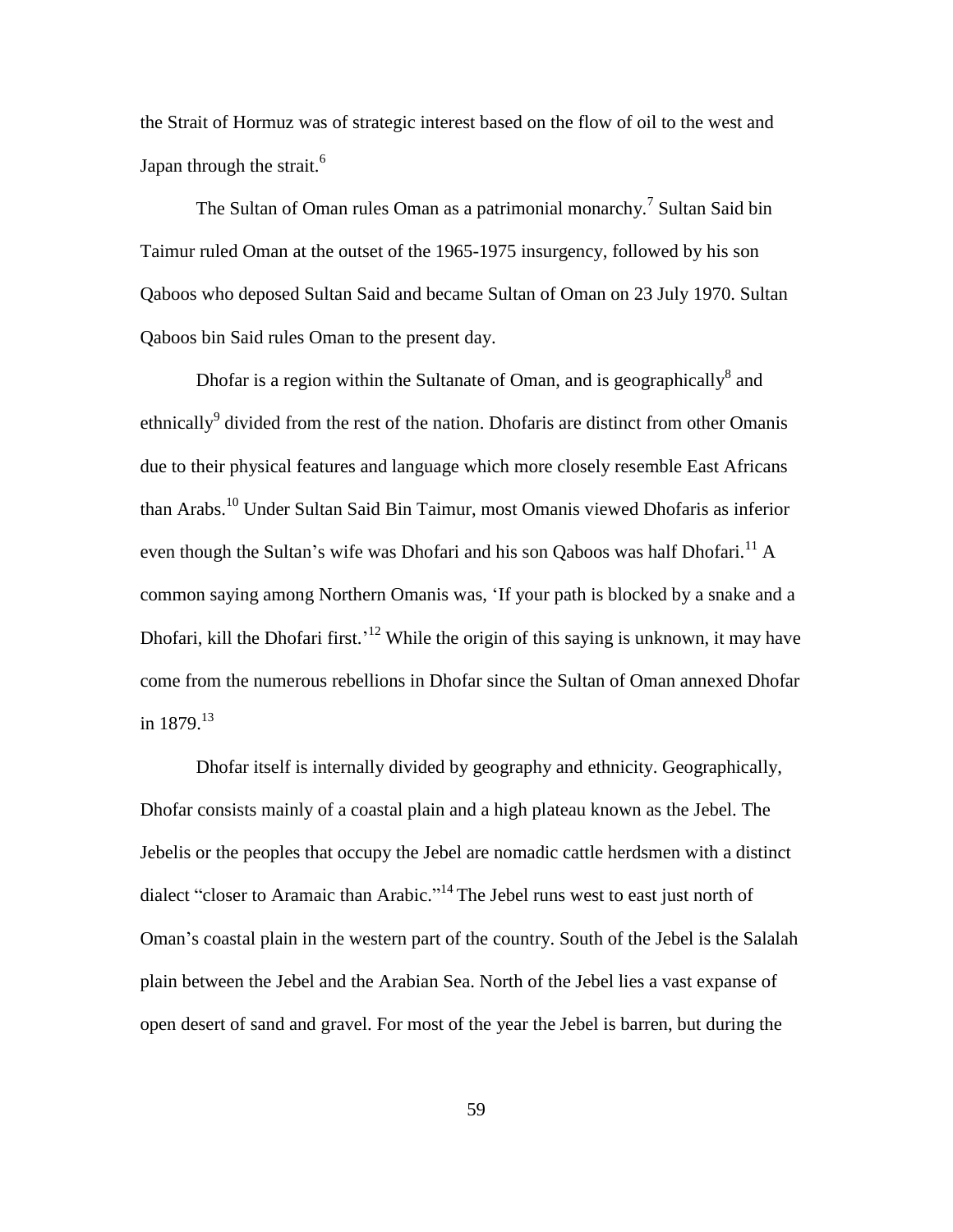monsoon season it becomes green with vegetation and is covered in a heavy low lying fog.

# Prelude to War

In 1959, the Sultan of Oman defeated an uprising that spawned from strife between the Sultan of Oman and the Imam of the Interior. The campaign unfolded on the Jebel Akhdar, which means Green Mountain, in the northern part of Oman.<sup>15</sup> Prior to the rebellion, Saudi Arabia claimed much of Omani territory and occupied portions of it, most likely motivated by the discovery of oil. During the rebellion, the Saudis lent support to the Imam of the Interior against the Sultan of Oman.<sup>16</sup> The Sultan's Armed Forces, commanded by seconded and contracted British officers, was born of an agreement made in 1958 between Sultan Said and the Parliamentary Under-Secretary of State at the Foreign Office in the British Government, Julian Amery.<sup>17</sup> In addition to this beneficial arrangement, Britain sent SAS forces to Oman to support the Sultan in defeating the insurgents in what came to be referred to as the Jebel Akdar, or 'Green Mountain,' campaign. $^{18}$ 

Sultan Said Bin Taimur attempted to preserve and protect traditional Omani society from corrupting western influences by banning not only education, modern medicine, internal and external migration, and technology, but also trousers, smoking, eyeglasses, bicycles, and any other vestiges of modern society.<sup>19</sup> Sultan Said bin Taimur misguidedly believed that he could shield Dhofari culture from external corrupting influences.<sup>20</sup> Sultan Said made no exceptions in his policies, and confined his son Qaboos to house arrest upon his return from the British Royal Military Academy at Sandhurst,<sup>21</sup>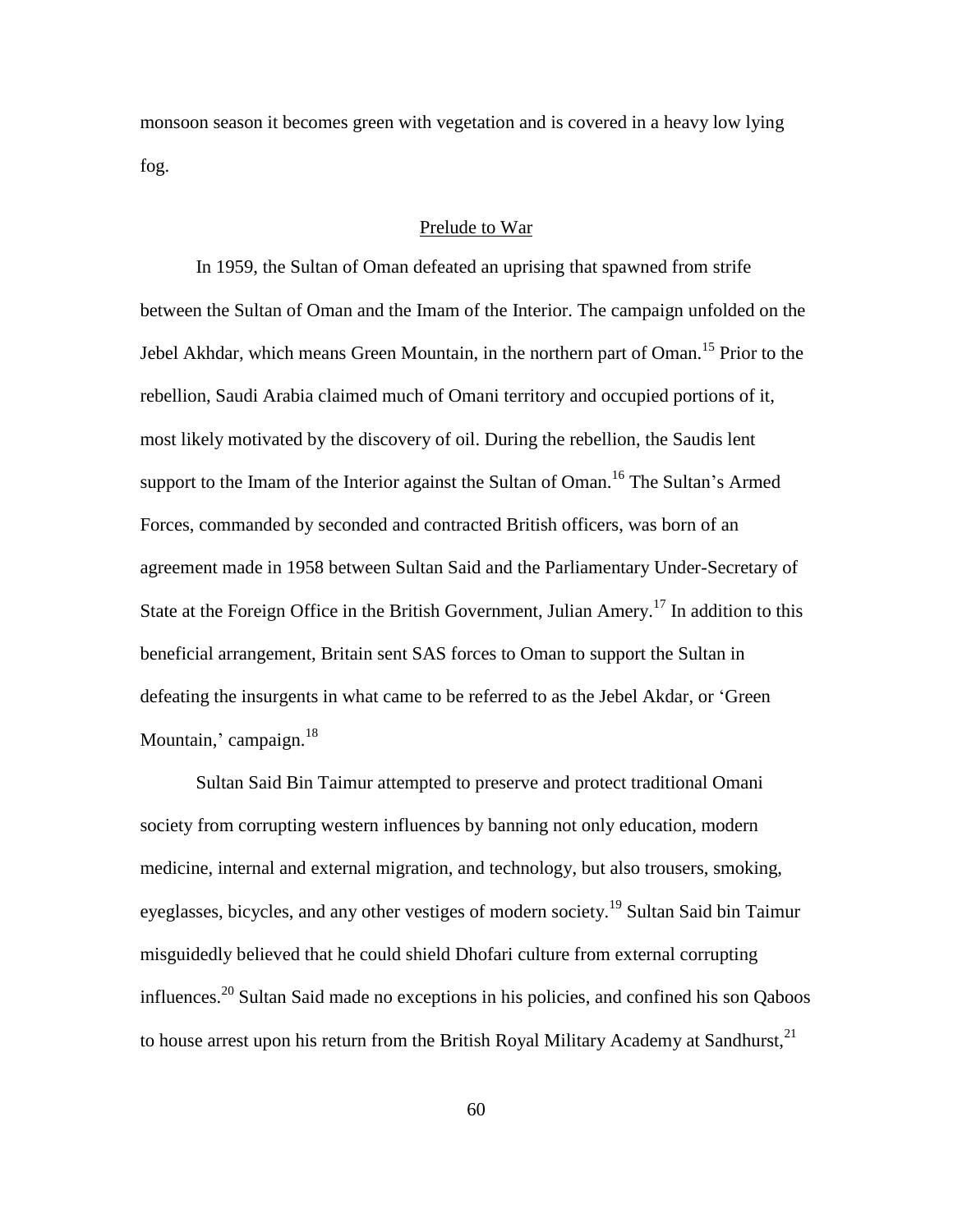and a tour in Germany with the British Army's Cameronians.<sup>22</sup> Sultan Said also remained reclusive himself<sup>23</sup> and effectively isolated himself from his people.

Additionally, Sultan Said refused to invest in developing the country until he had cash in hand from oil production. While it was apparent that Oman would soon profit from the discovery of oil, Sultan Said was unwilling to borrow money against future profits as he believed this was against the teachings of the Quran.<sup>24</sup> Sultan Said's reluctance to invest in improving infrastructure combined with repressive edicts meant to protect Oman from western corruption resulted in rebellion among the Dhofari tribes who were hardest hit by Sultan Said's policies.

#### 1963-1969

The Sultan of Oman and the SAF battled an insurgency from 1965 to 1975 which began based on dissatisfaction among Dhofaris over the repressive edicts of the Sultan,  $^{25}$ and the fact that Dhofaris were mistrusted and mistreated by the Sultan and by many within Oman. The roots of the insurgency formed in 1962 with the creation of the Dhofar Charitable Association (DCA) by disaffected members of the Arab Nationalist Movement (ANM) in Dhofar. While the DCA's claimed purpose was to improve the lot of Dhofaris, its true purpose was to prepare for an uprising against the British backed Sultanate in Oman.<sup>26</sup> The DCA formed the roots of the organization that would eventually oppose Sultan Said known as the Dhofar Liberation Front  $(DLF)$ .<sup>27</sup>

The uprising began in 1963 with attacks led by Musselim bin Nufl formerly in the employment of the Sultan. These attacks were made against a relatively soft target consisting of some assets of a foreign oil company and resulted in several vehicles destroyed and one of the Sultan's askars killed. Nufl fled to Saudi Arabia and then to Iraq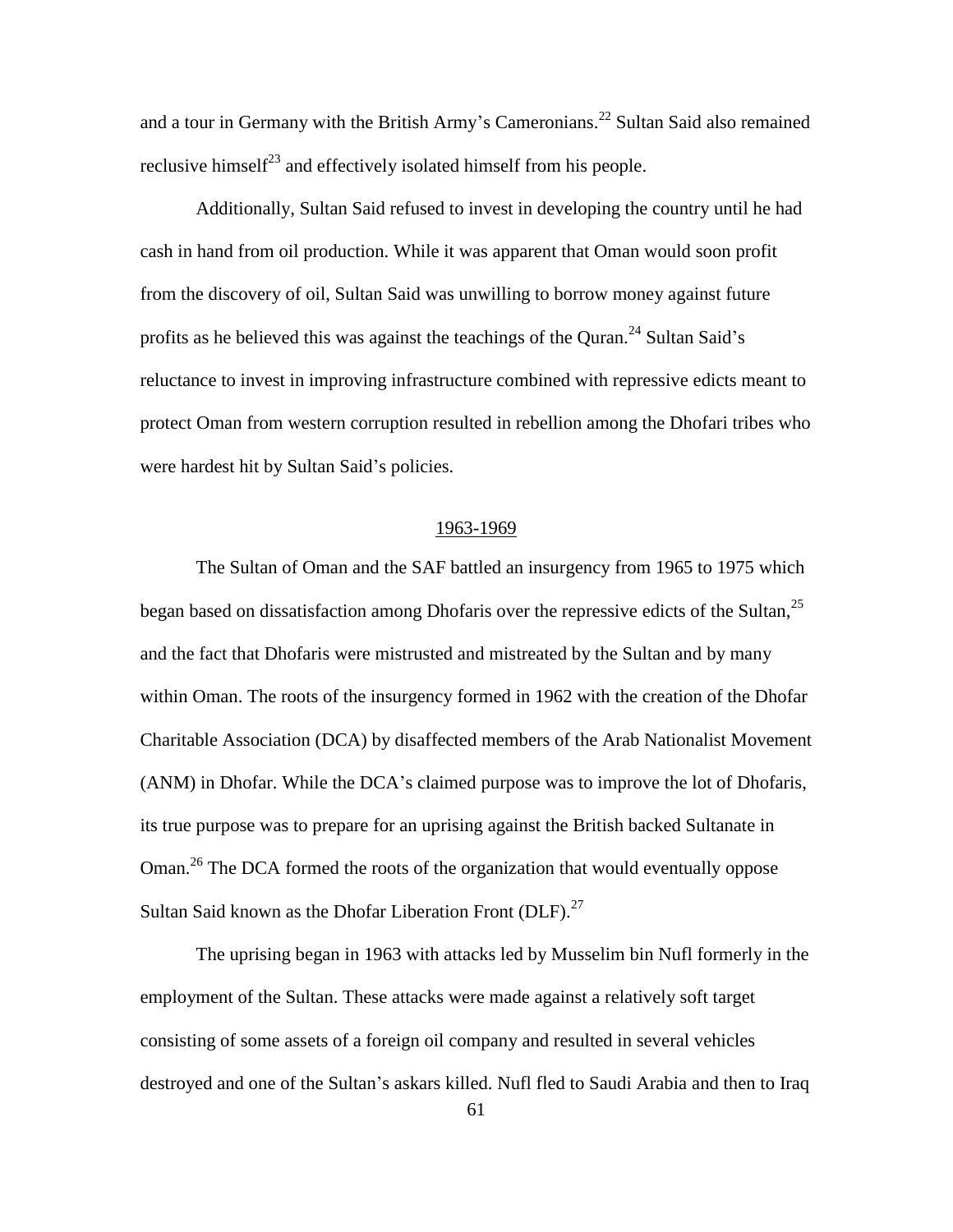where he trained in guerilla warfare and gathered others to return to fight against the Sultan. Nufl's group incorporated other dissident groups to include the ANM, the DCA, and members of the Dhofar Soldiers' Organization<sup>28</sup> to form the core of the DLF in 1964.<sup>29</sup>

Because the Sultan offered no terms to negotiate a settlement or address grievances, and no hope of amnesty, the only way to end the fighting was for one side to destroy the other. In fact, in 1966 Colonel Anthony Lewis, Commander of SAF felt the war was stalemated and recommended increased military pressure paired with political concessions to break the stalemate.<sup>30</sup> In his dissertation on the Dhofar campaign published in 1981, LTC McKeown quotes from the COL Lewis' papers, "Rebel movements have only been finally destroyed by leniency. A rebel who has no prospect of surrender terms will fight to the bitter end once he is committed to the movement. If there is some opportunity of pardon, this thought when his morale is low will weaken his resistance and lead him to capitulate. $^{31}$  According to a former senior intelligence officer at the time, many of the people and sheikhs on the jebel felt the conflict would have ended in late '66 or early '67 had Sultan Said offered reasonable terms.<sup>32</sup>

The DLF began to receive support in the form of Soviet and Chinese weaponry, and an influx of ideological rebels. Both the materiel and personnel came through Yemen, then a communist supported safe haven created in part due to the withdrawal of British forces. The influx of new ideologues supplanted the DLF leadership.<sup>33</sup> In 1968 the DLF held its second conference where communist hardliners took control.<sup>34</sup> DLF then changed its name to the Popular Front for the Liberation of the Occupied Arabian Gulf,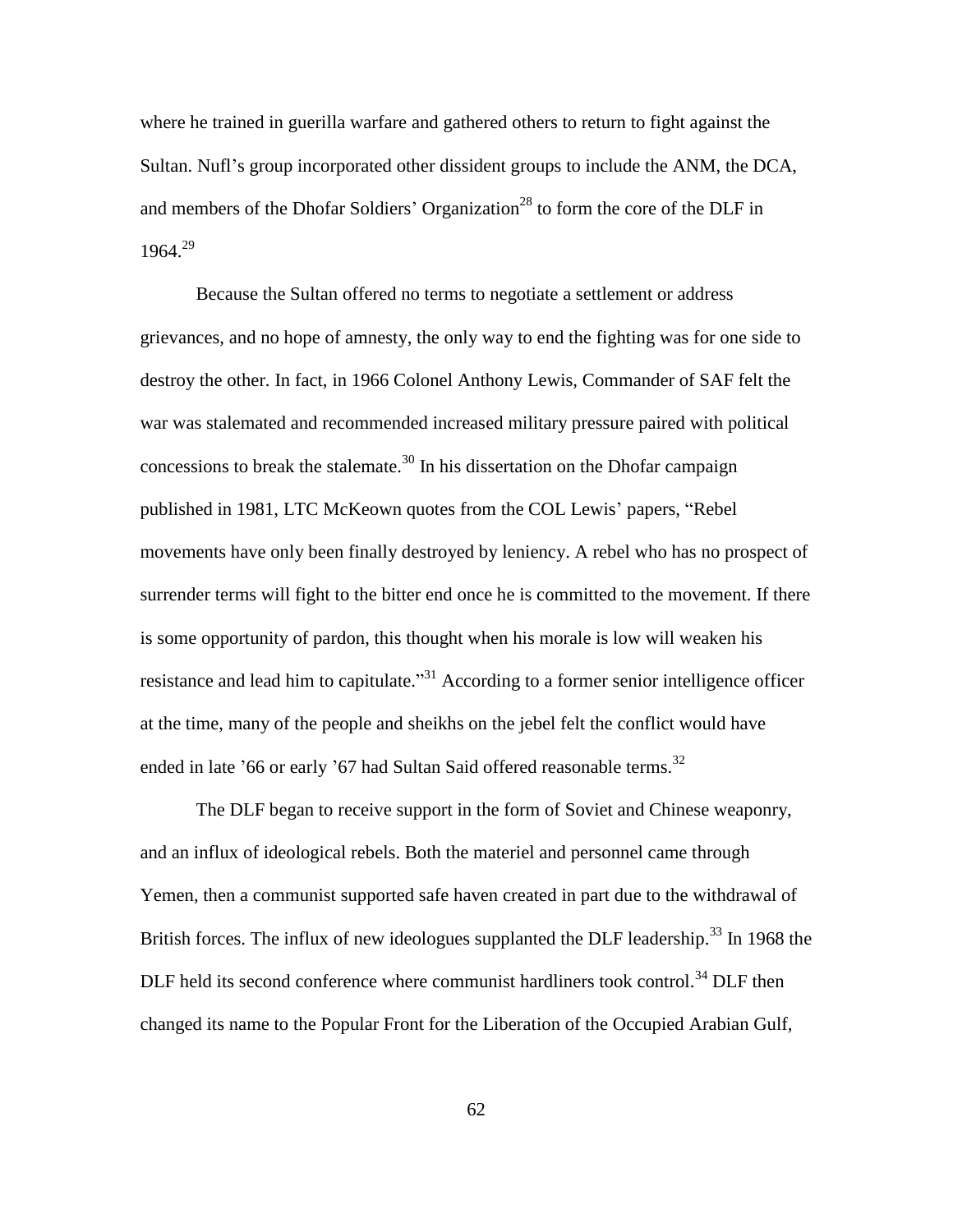or PFLOAG.<sup>35</sup> PFLOAG's ideology was Marxist versus DLF's nationalist ideology.<sup>36</sup> Ian Beckett described the adoo gain in strength under PFLOAG,

Its new manifesto called for the breaking of tribalism, the end of Western imperialism and the institution of a Marxist republic. With an estimated hard core of 2,000 active insurgents in the People's Liberation Army (PLA), dedicated death-squads known as idaarat, and 3,000 part-time jebali militia, PFLOAG had become a formidable opponent. It comfortably outnumbered the single battalion of the SAF now stationed in Dhofar.<sup>37</sup>

While the SAF had some tactical success, no meaningful progress could be obtained due to the sultan's firm stance against concessions. PFLOAG increased its activity resulting in a rise in contacts with SAF from about one per week to several per day. This increased pressure caused SAF to abandon western Dhofar and cede control of lines of communication and the population to PFLOAG.<sup>38</sup>

From 1964 to 1969, the Sultan's efforts to defeat the insurgency struggled to make any meaningful progress. The SAF consisted of three battalions of infantry consisting primarily of Baluchi recruits, with some supporting personnel (e.g. armored cars, artillery). These units were led by seconded or contracted British officers, but had no familiarity with the Dhofar region, nor any connection with the Dhofari peoples, and were seen as a foreign army by the Dhofaris.<sup>39</sup> In essence, Sultan Said was attempting to counter a foreign backed insurgency fueled by legitimate grievances in a geographically and ethnically separated part of his country with a small force comprised of foreign troops unfamiliar with the terrain or the people of Dhofar, and unable to hold ground in the contested area.

In addition to the advantage of knowledge of the local terrain and population, examination of past campaigns indicate several other advantages of recruiting forces from within the contested area. Commenting on operations in Vietnam, noted author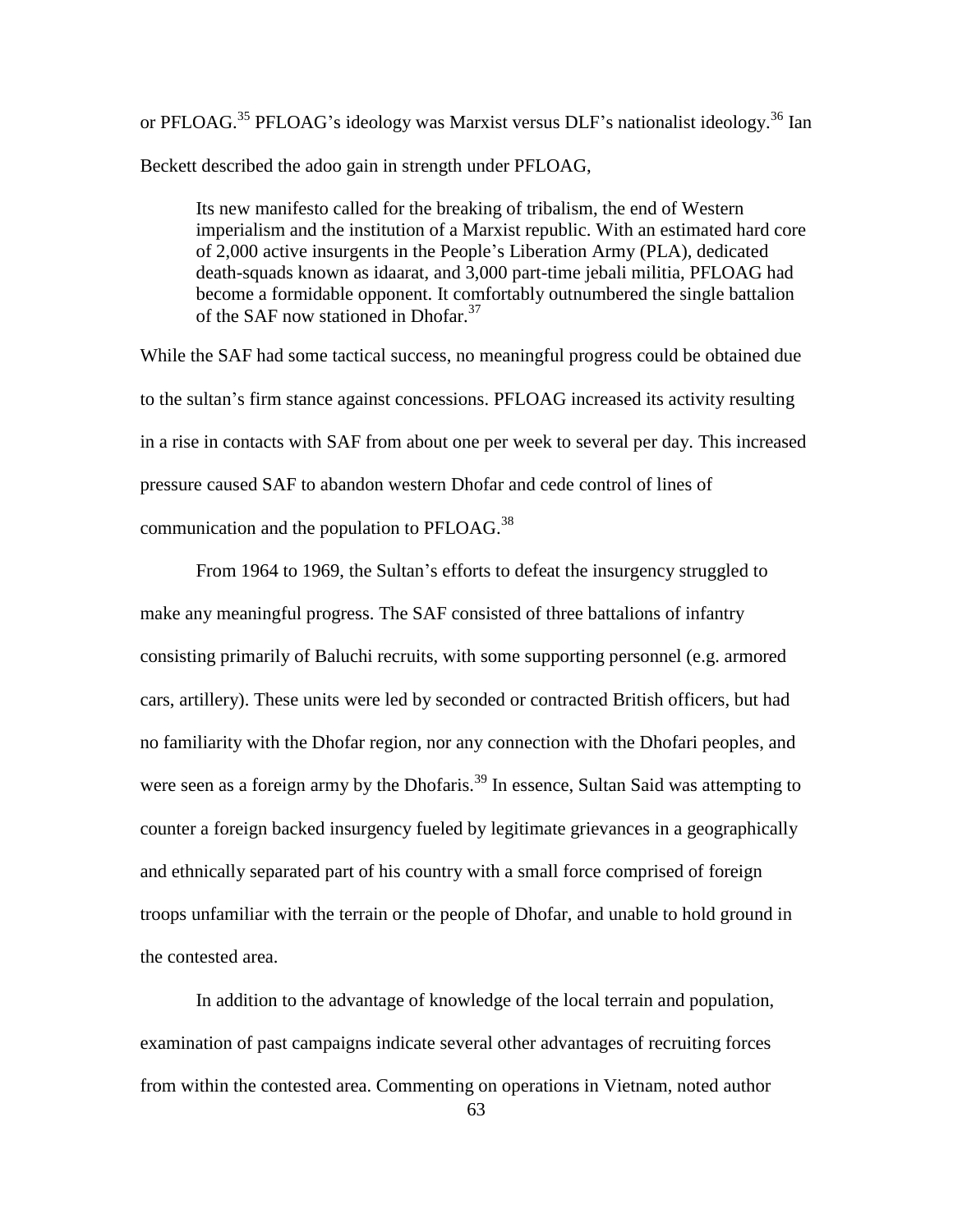Andrew Krepinevich advised, "Paramilitary forces should be drawn from among the inhabitants and trained in counterinsurgency operations such as small unit patrolling, night operations, and the ambush."<sup>40</sup> The lack of forces with an understanding of the local area negatively impacts intelligence collection as noted by James Corum in his examination of the Malayan Emergency, "There were very few police personnel of Chinese ethnic background, and almost no Malayan or British intelligence personnel who knew Chinese. This greatly limited the amount and quality of intelligence that the police could collect on the insurgents..."<sup>41</sup> Finally, possibly of greatest importance, local recruiting contributes to representative security forces that are more legitimate in the eyes of the local population.<sup>42</sup> As representative recruiting in local areas includes all ethnic, religious, and tribal groups, it creates ties between the government and all of the people.<sup>43</sup>

The Sultan's small force, unfamiliar and unconnected to the population, had no ability to retain any ground taken from the adoo.<sup>44</sup> In fact, most of the incursions into Dhofar by SAF from '64 to '69 were short-term raids aimed at killing or capturing adoo.<sup>45</sup> During the monsoon season, SAF would withdraw from the jebel entirely.

Although many of the SAF's difficulties stemmed from its lack of resources, the adoo fighters they faced were a formidable and capable force. Tony Jeapes, an SAS commander during the campaign, described the adoo's capabilities.

They were good fighters, that I certainly knew. They had cleared SAF off the jebel and it was over a year since SAF had spent more than 24 hours up there. . . . I had plenty of evidence as to the *adoo's* fighting capability. They were brave men, not afraid to push home an attack if SAF made a blunder. They were skillful at using ground to provide covered approaches and their brown skins and dull clothing gave them natural camouflage. Whereas the SAF tended to stay in one place, the *adoo* were constantly moving, probing the SAF flanks, working around them to cut off their withdrawal, and using every dip and fold of the ground to advantage.<sup>46</sup>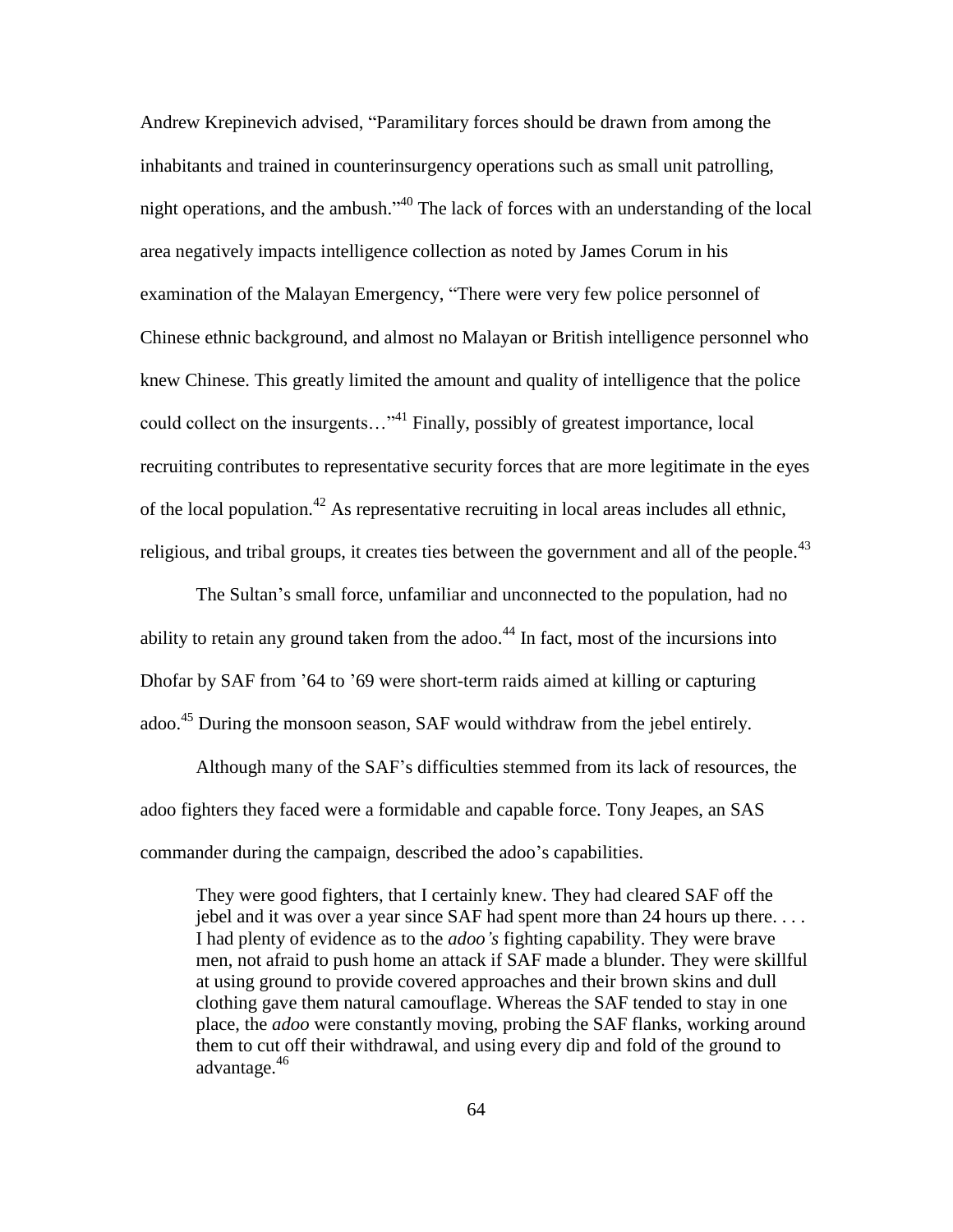Additionally, the *adoo* knew the terrain and how to maximize it in conducting ambushes and sniping attacks. The *adoo* had great mobility which they used to their advantage against the Sultan's force which were less mobile and tended to try to hold ground. The *adoo* were well equipped, but often poorly trained resulting in inconsistent results with mortars and recoilless rifles. Using traditional tactics of the guerilla facing a stronger conventional force, the *adoo* sought to use hit and run tactics to harass and wear down the  $SAF<sup>47</sup>$ 

Insurgent gains against the Sultan's forces included control over most of the jebel by 1969. The coastal town of Rakhyut and the Thumrait road fell to the insurgents.<sup>48</sup> By the end of 1969, there were no SAF operating in the western part of Dhofar.<sup>49</sup> The assessment of the situation during the 1969 monsoon was that "SAF could hold Salalah" and contain the enemy, but not suppress them."<sup>50</sup>

To further complicate matters, the Sultan required a contingent of his troops, at least one full battalion, $51$  to remain in Northern Oman to conduct training, prepare for future rotations in Dhofar, and keep the peace.<sup>52</sup> While this may seem an excessive demand for forces away from the fight in Dhofar, the threat of attack in Northern Oman was real. $53$ 

### 1970

The long dreaded threat of attack in Northern Oman became reality in June of 1970 when a group of rebel leaders conducted an attack on the military encampments at Ziki and Nizwa.<sup>54</sup> The attack on Ziki was intended to allow the rebel leaders to gain experience which they would take back to their separate groups. Each group would then conduct attacks against pre-determined military and civil targets in Northern Oman. The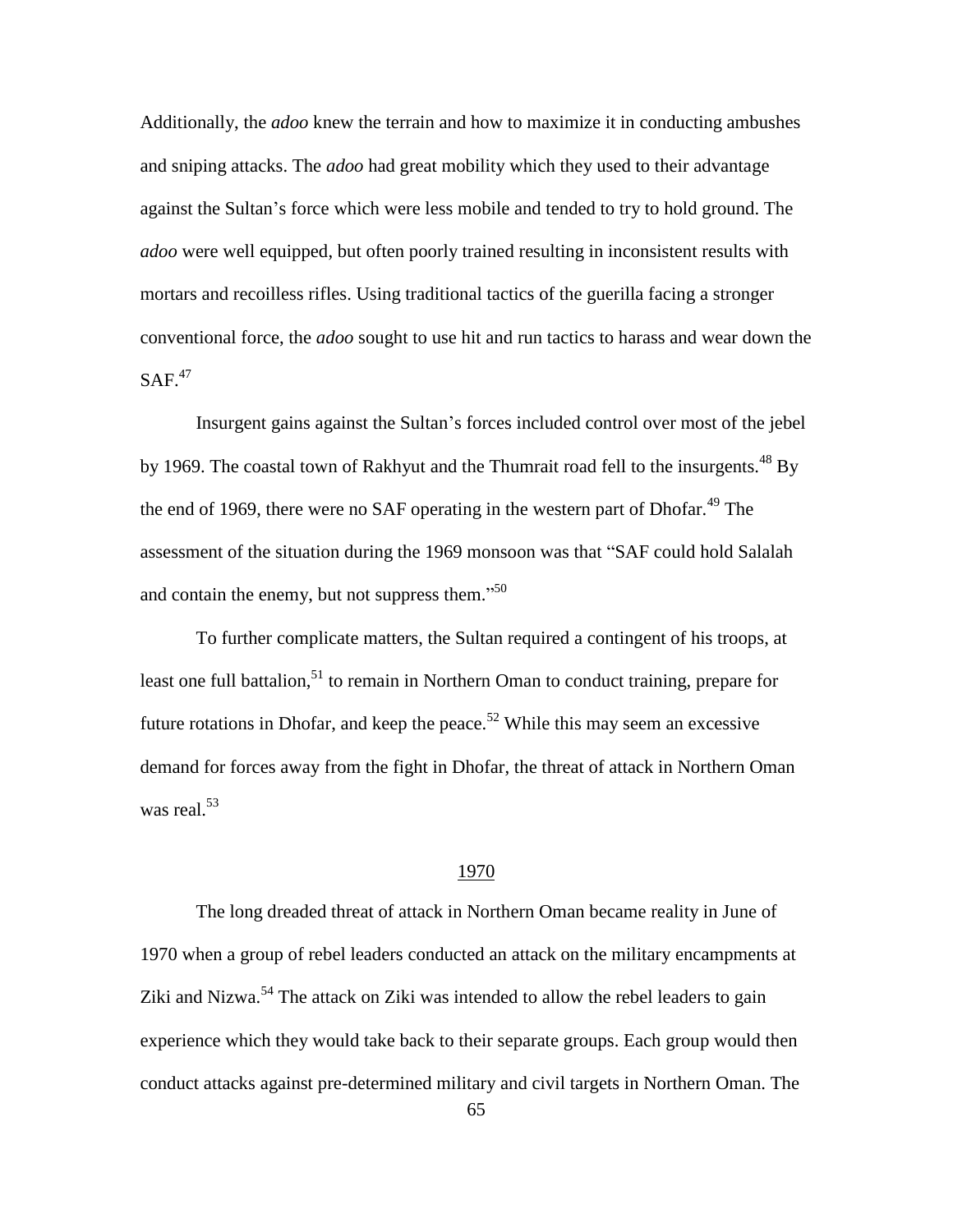attack was a success in the fact that all of the leaders gained experience and walked away unharmed. Unfortunately for the adoo leaders, the SAF Commander at Ziki pursued them and killed or captured the lot, thus decimating the leadership of the insurgency in the north.<sup>55</sup>

Although the uprising in Northern Oman was quickly crushed, the fact that it happened at all underscored the level of dissatisfaction of Omanis with the Sultan who still refused to change his policies, made only minor investments in his armed forces, and showed no signs of altering his course.<sup>56</sup> As Walter Ladwig III states in his examination of the conflict, "By 1970 it had become clear to London that Sultan Said was an obstacle to victory in Dhofar . . . At the same time, it was recognized that no change of government would occur without the acquiescence of the British officers seconded to the Sultan's service."<sup>57</sup> Sultan Said had to go.

Sultan Qaboos overthrew his father in a largely bloodless palace coup on 23 July 1970.<sup>58</sup> Although the exact details remain unclear, Sultan Qaboos obviously had some assistance from the British government. Indeed at the time of the coup, a British Royal Air Force transport aircraft happened to be parked at RAF Salalah and was used to transport the deposed Sultan Said out of Oman. It was the only time such an aircraft was seen at RAF Salalah during the course of the war.<sup>59</sup>

Sultan Qaboos wasted no time. Soon after deposing his father, Sultan Qaboos enacted a series of broad reforms aimed at addressing the grievances which fueled the insurgency as well as modernizing and increasing the size of the armed forces. He recalled Omani exiles that were unable to return previously due to his father's policies against migration. Among those recalled was Sultan Qaboos' uncle, Tariq bin Taimur,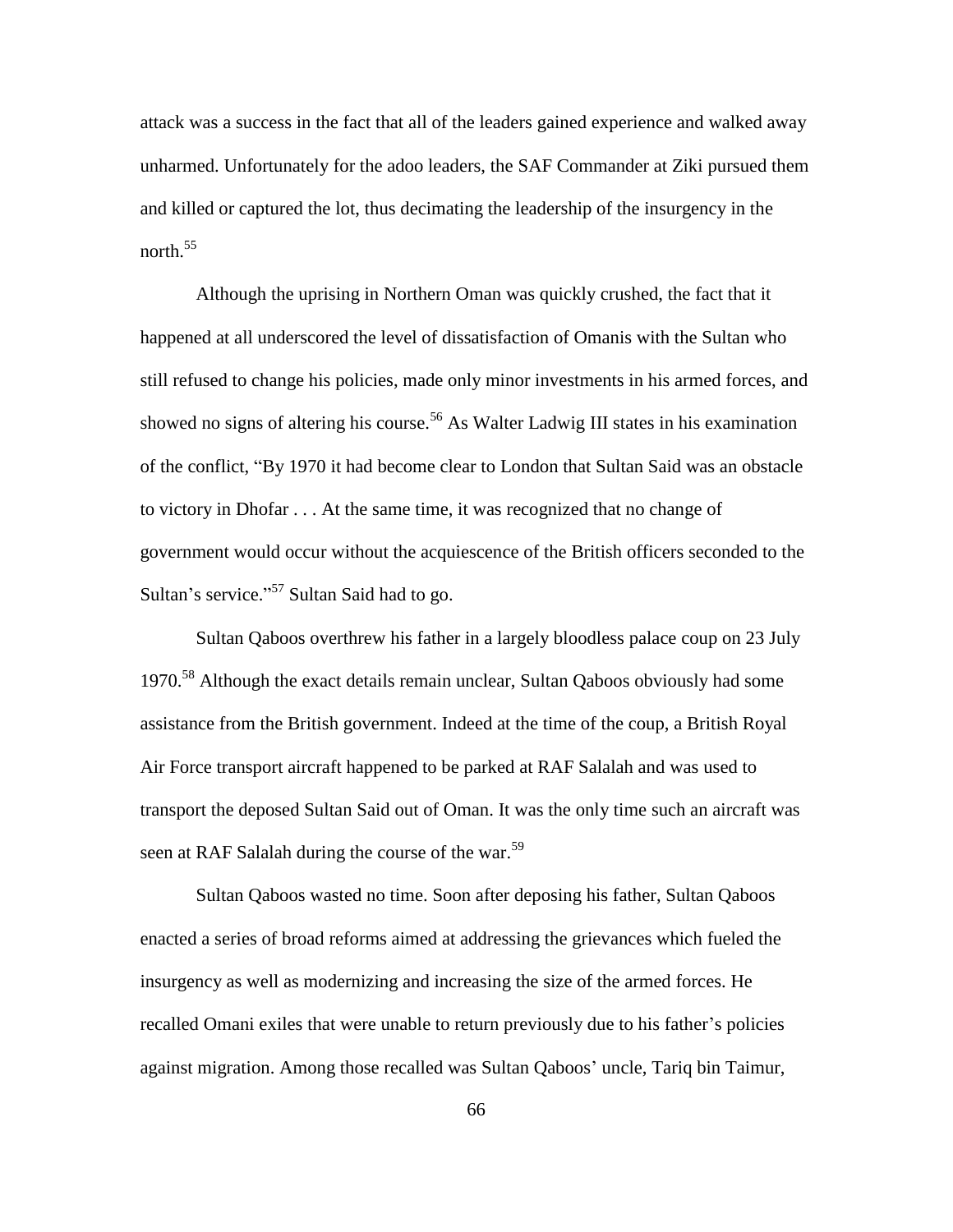whom Qaboos made the prime minister. Other reforms included the release of political prisoners, lifting bans on internal movement and travel between Oman and certain foreign countries, and creation of four new ministries of education, health, justice, and interior. Sultan Qaboos created an Interim Advisory Council, which enacted a development plan to address many of the social issues fueling dissent among Dhofaris.<sup>60</sup>

Under Sultan Qaboos, one month after the coup, Oman joined the Arab League and the United Nations<sup>61</sup> which signaled the new regime's desire to modernize the country.<sup>62</sup> Britain now had a viable ally in Sultan Qaboos, and quickly developed a plan to assist the Sultan to include the following described by Ladwig, "...the British provided assistance in four key areas: developing a plan for victory; training and expanding the Sultan's Armed Forces; providing experienced leadership and technical skills; and equipping the SAF for counterinsurgency.<sup> $163$ </sup>

Just before the coup, LTC John Watts, the CO of 22 SAS, took a small team to Oman to make an assessment of the situation in order to determine what could be done to assist the Sultan in defeating the insurgency.<sup>64</sup> Watts' assessment recommended SAS participation along five fronts: intelligence, information, medical support, veterinary support, and "When possible, the raising of Dhofari soldiers to fight for the Sultan."  $65$ The first SAS team was replaced by a second team led by Tony Jeapes, at which point the SAS were operating on the first four of the five fronts, but without success on the fifth front of raising Dhofaris to fight for the Sultan.<sup>66</sup>

Many of Sultan Qaboos reforms addressed the grievances which sparked the insurgency. Arguably the most important reform enacted by Sultan Qaboos was adopting a policy of amnesty. As a result, members of the *adoo* began to surrender to the Sultan's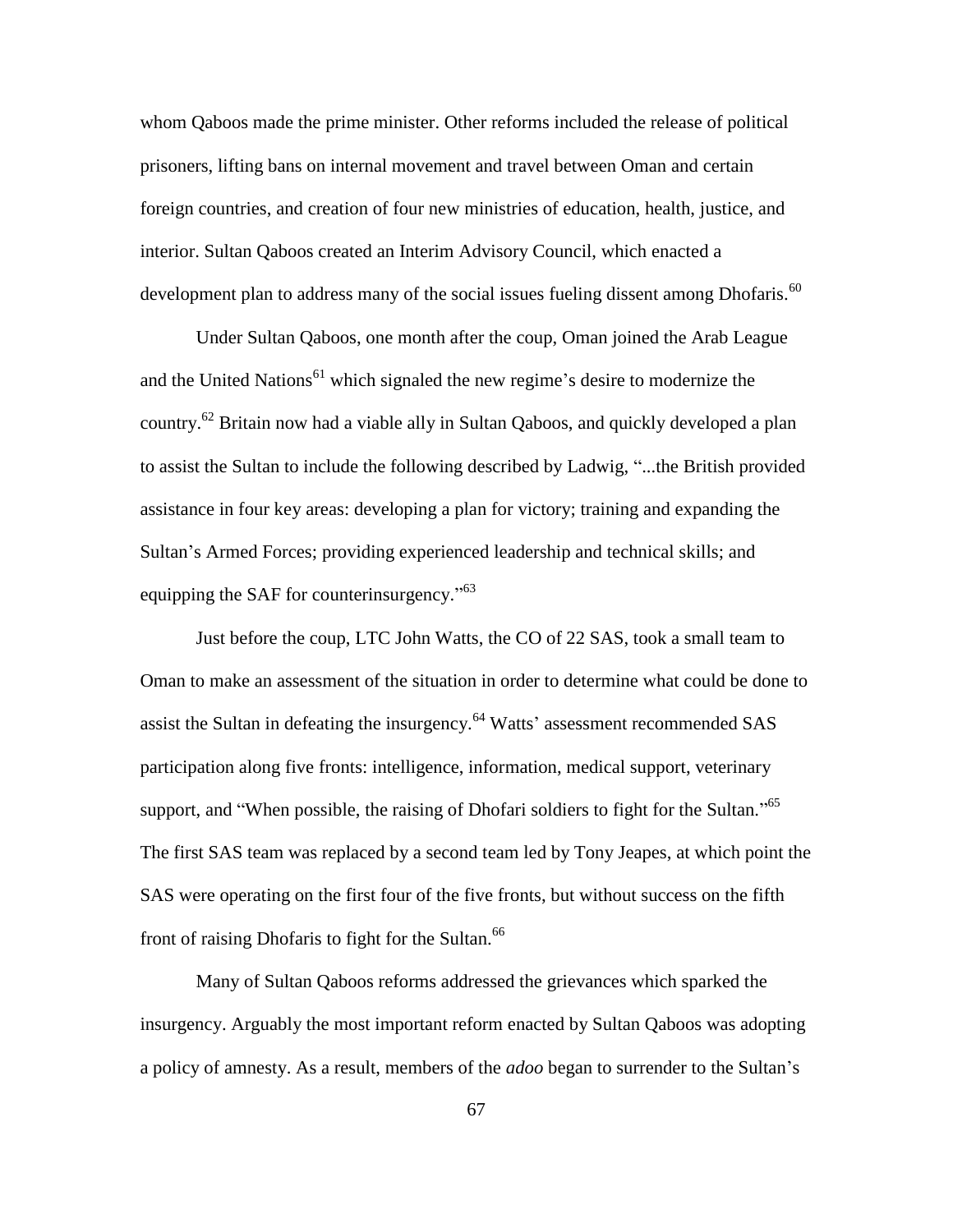forces, and some acted in support of Sultan Qaboos against the *adoo*. In order to retain support, PFLOAG leadership threatened to execute any *adoo* attempting to surrender. The combination of the Sultan's reforms and the PFLOAG leadership's growing repression came to a head on September 12, 1970 when fighting erupted between PFLOAG hardliners and other *adoo* elements no longer satisfied with the communist agenda.<sup>67</sup>

The heavy-handed tactics and practices of the communists and their forced takeover of the DLF triggered an internal battle in which Salim Mubarak and his core of fighters resisted the communist takeover. Mubarak then led his men off the mountain to surrender to the Sultan's forces.<sup>68</sup> As a result of the internal conflict and the attractive reforms of Sultan Qaboos, Salim Mubarak, the second in command of the Eastern Area of the DLF, and  $24^{69}$  of his best fighters defected to the side of the Sultan.<sup>70</sup>

Although a few former insurgent fighters had previously changed sides, they were few and of little influence as most of the insurgents inclined to change sides were skeptical of Sultan Qaboos' promised reforms.<sup>71</sup> Mubarak was the first *adoo* leader of great influence to surrender. Indeed Mubarak is credited with the idea of forming a *firqa* loyal to the Sultan to not only fight the *adoo*, but also to recruit them to switch sides and support the Sultan.<sup>72</sup>

The arrival of Mubarak and the formation of the *firqa* Saladdin was a turning point in the campaign, but also a learning point. Initial thinking was to mix the tribes within each *firqa* to as a natural check on any one tribe becoming too powerful. After the death of Mubarak, BATT placed Mubarak's second in command as the new leader.<sup>73</sup>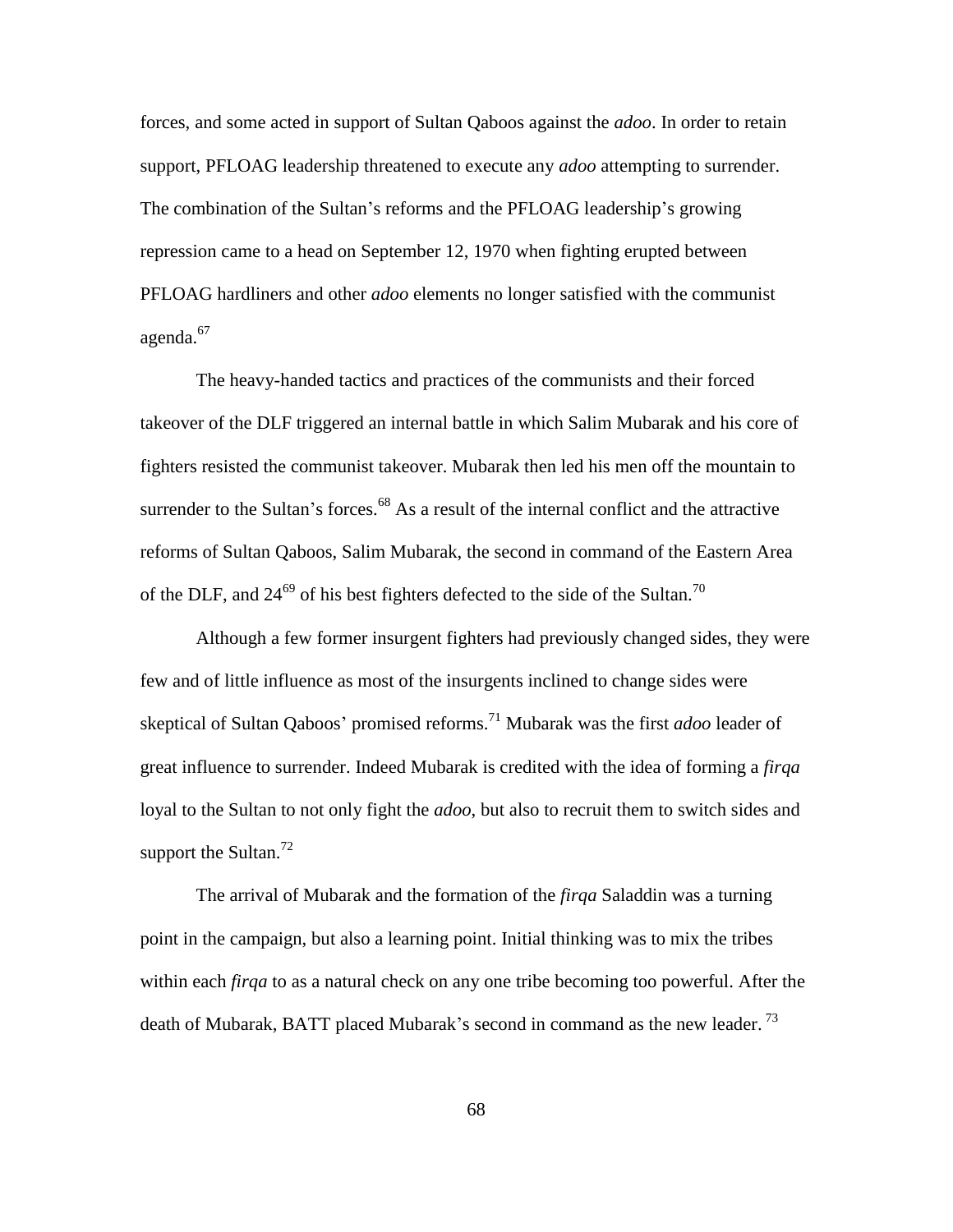Unfortunately, Mubarak's second in command was rejected by the men of the various tribes, and the *firqa* Saladdin collapsed under tribal rivalries and distrust.<sup>74</sup>

While Mubarak's defection was significant, it was only the beginning. In a seven month period, from September of '70 to March of '71, over 200 enemy fighters surrendered to the Sultan's forces.<sup>75</sup> In early 1972 there were 11 *firqas* varying in size from 40 to 140 members in each.<sup>76</sup> By the middle of '74 the *firqa* had grown to about 1,000 members,<sup>77</sup> and by the end of the campaign about 20 different *firqas* were formed totaling approximately 3,000 fighters.<sup>78</sup> In the battle for the will of the people, Sultan Qaboos outpaced both his father and the insurgents.

The *firqa* were not only a visible indication of the Sultan's growing support among the population, but also the preferred means of reducing the enemy's ranks. Killing an *adoo* might reduce the enemy by one, but might also create a tribal blood feud that could add to the conflict. If however the Sultan's forces could convince an *adoo* to surrender and join the Sultan's *firqa*, the gain would be a 'plus two,' as the *adoo* lose one, and the Sultan gains one.<sup>79</sup> A former SAF officer Ian Gardiner describes the mindset of the former *adoo* joining the *firqas*,

The *Firqat* Forces units were made up of Dhofari Jebeli tribesmen, many of whom had been fighting on the other side but who had been persuaded to come over to the Sultan. These people were called Surrendered Enemy Personnel - SEPs - but it was a misnomer because it implied that they had been beaten. As soldiers, they were not beaten, but the political system which had recruited them  $was.80$ 

By the end of 1970, the situation in Oman had changed dramatically over the past year. Sultan Qaboos deposed his father and instituted long overdue reforms to include amnesty. Sultan Qaboos pushed for Omanis to join the SAF while Britain sent SAS to serve as British Advisory Training Teams (BATTs) to assist the Sultan. The BATTs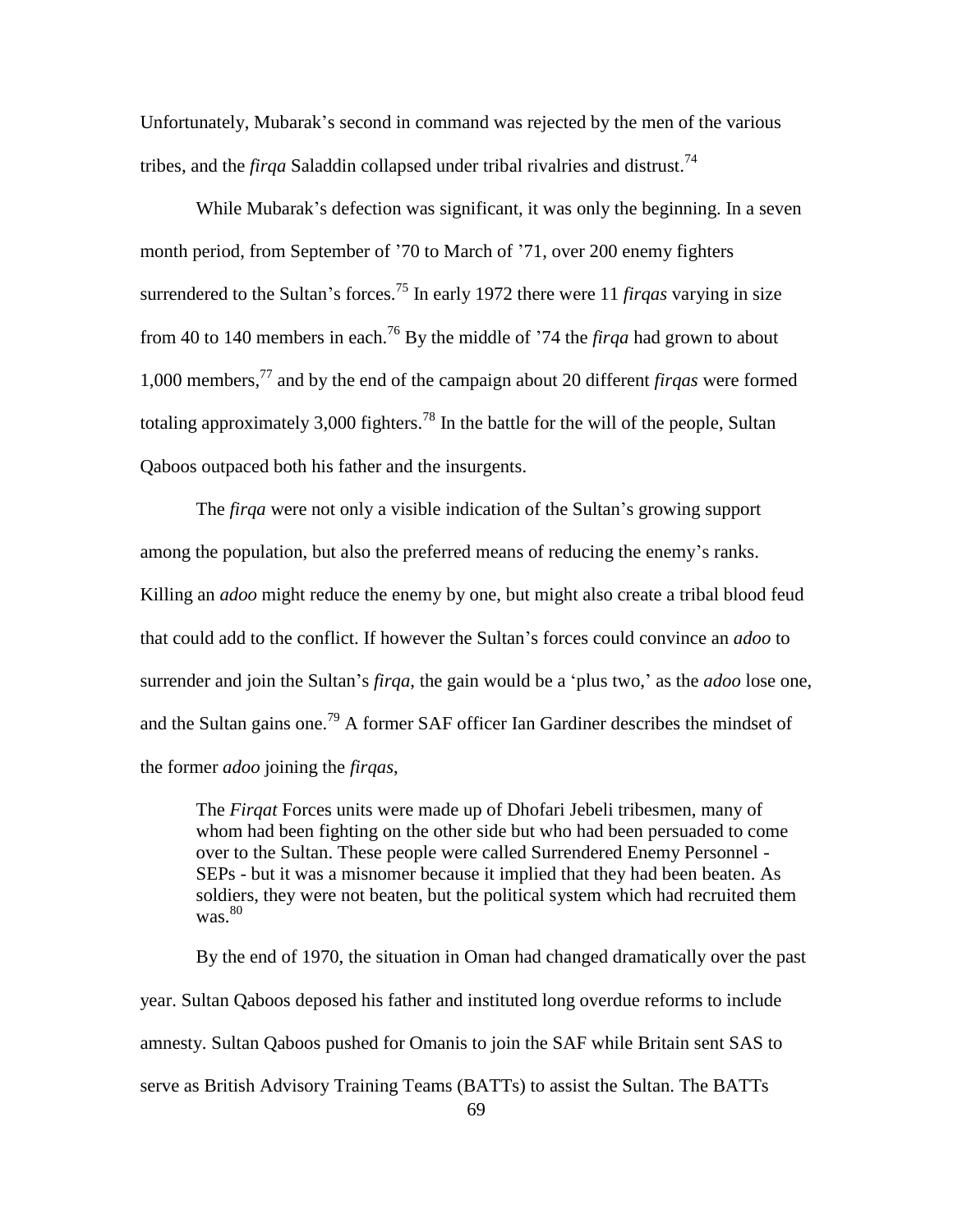began training the first *firqa*, Saladdin, at Mirbat. Sultan Qaboos ordered the formation of the Dhofar Brigade $81$  in 1970 to provide a permanent presence in Dhofar as opposed to the constant rotation of forces in and out of Dhofar under his father's reign.<sup>82</sup> Headquartered at RAF Salalah, the Dhofar Brigade encompassed all of the Sultan's forces in Dhofar regardless of service.<sup>83</sup>

With so many changes occurring in such a short period of time it is difficult to determine the level of impact of any one change. Many veterans of the campaign credit the *firgas* as being critical to the success of the campaign. As Ian Gardiner put it, "For all their limitations, I do not believe we could have won the war without the  $Firqat.^{84}$ Similarly, John Akehurst described the role of the *firga*, "I must reiterate how vitally important the *Firqats* were in the struggle. Their knowledge of the ground and their influence with the civilians were indispensible, and worth all the time, trouble and money spent to secure and retain their goodwill and allegiance."<sup>85</sup>

# 1971

Over the next year, BATT continued to develop *firqas* as the Sultan's reforms continued to attract additional *adoo* surrenders. By assisting the Sultan in raising, training, and employing the surrendered enemy personnel as *firqa*, the SAS/BATT were acting along Watts' fifth front, raising Dhofaris to fight for the Sultan. Operation Jaguar began in 1971 with the aim of re-establishing a foothold on the *jebel*. Operation Jaguar involved two SAS Squadrons (B and G), and three newly raised *firqas*. The end result of the operation was the establishment of a foothold on the *jebel* from which the Sultan's forces could patrol, signaling the determination to remain permanently. From the foothold established during Operation Jaguar, SAF, SAS, and *firqa* began moving slowly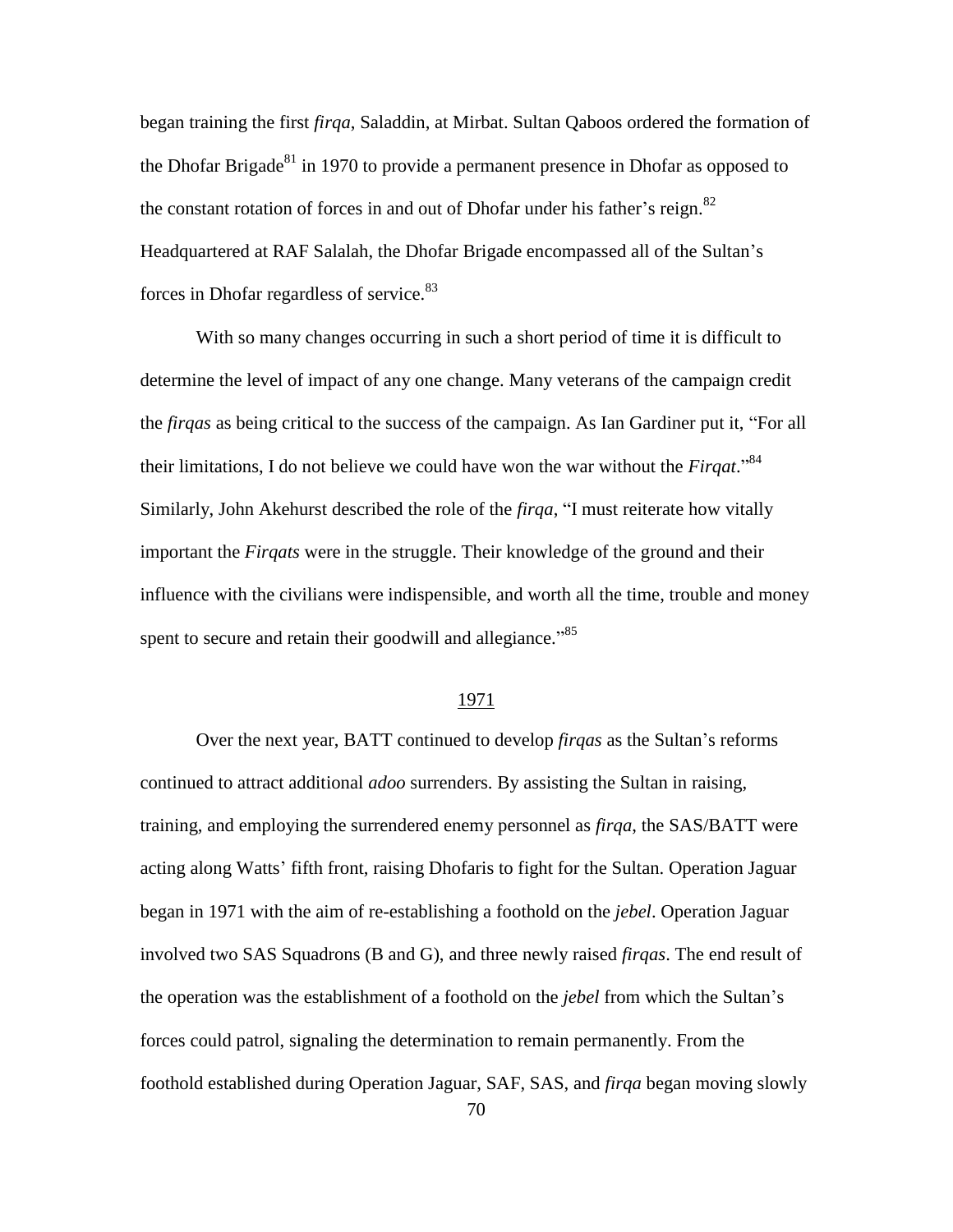but steadily westward across the *jebel* to clear away the *adoo* and establish the Sultan's control in Dhofar.<sup>86</sup>

From the beginning of 1971 with Operation Jaguar, the general strategy was to clear an area of *adoo*, establish *firqa* to hold their tribal areas once cleared, and continuously push the *adoo* west. The enemy was strongest in the Western Area of Dhofar and as such, SAF would require a large force to deal with them in the difficult terrain of the *jebel*. To this end, the decision was made to employ the *firqa* to hold the Eastern and Central Areas once cleared to allow regular SAF and allied $^{87}$  units to mass in the west.<sup>88</sup>

The use of the *firqa* to hold cleared areas was a slight change in the original vision for the irregular force. The original concept was to raise a small force of specially selected<sup>89</sup> recruits numbering no more than 100 to conduct ambushes, interdiction of enemy supply routes, pre-planned raids, raising and leading their tribes against the *adoo*, and to conduct diversionary actions in support of  $SAF$  operations.<sup>90</sup> As the numbers of *adoo* changing sides to fight for the Sultan grew, the plan was modified to allow for a maximum of 700 total fighters.<sup>91</sup> Eventually this figure was thrown out as well as the Sultan ended the campaign with about 3,000 fighters in his *firqas*.

While there was motivation to accept all comers into the *firqa* as a means of keeping the Dhofaris on side,  $92$  there were some screening criteria. As recorded in BATT Notes on the Raising and Training of Irregular Forces in Dhofar, "The most important factor in selecting an irregular indigenous force is to establish their true motive for fighting and to use this as a bait as much as possible. In this way a force will be created using its own motivation which will hold it together and keep it going in difficult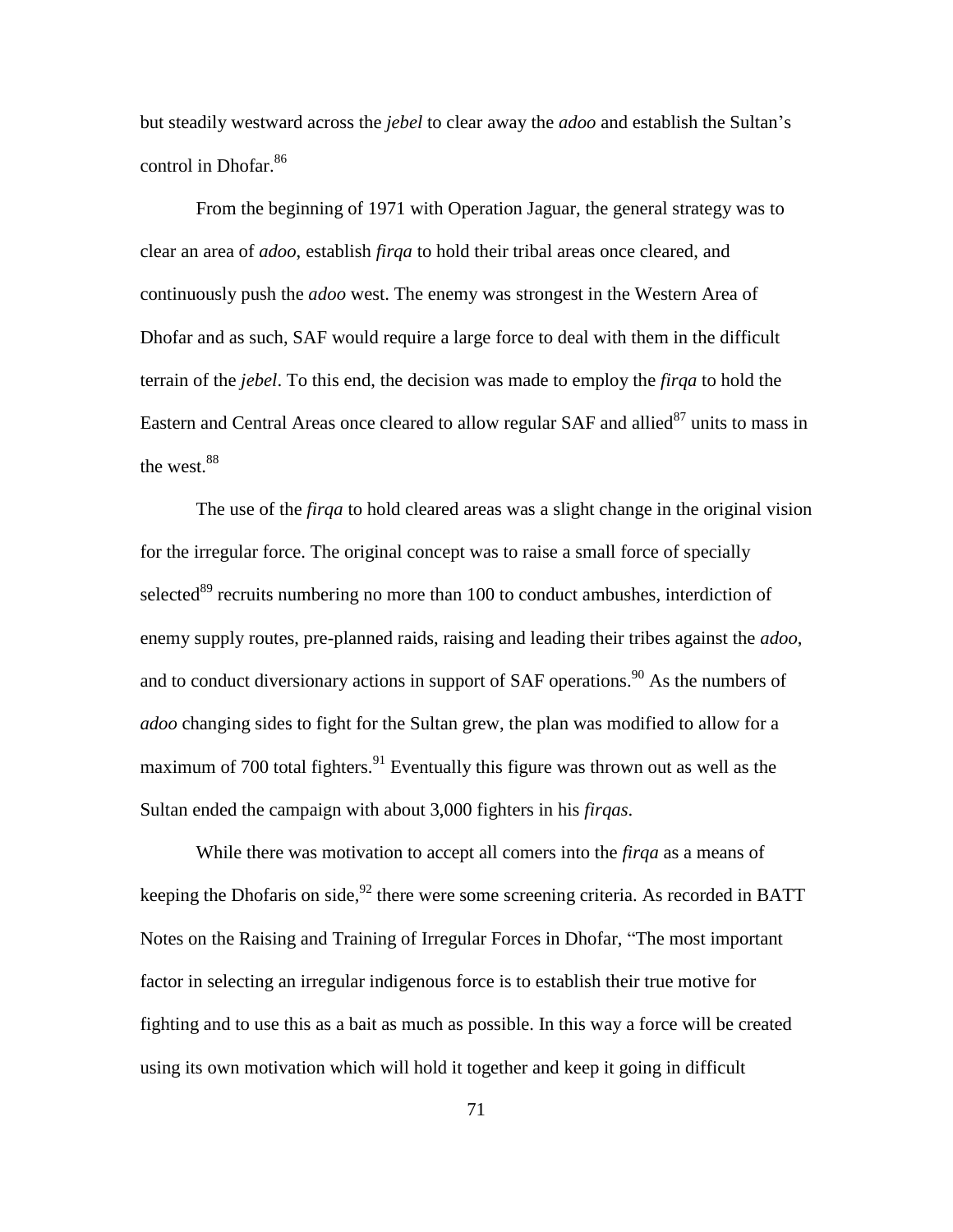times."<sup>93</sup> Other criteria used in Dhofar include age and overall health. Recruits that were too old, too young, or in very sick were rejected as unfit for the rigors of combat.  $94$ 

While Operation Jaguar had some success in establishing permanent SAF and *firqa* bases in the Central Area, it failed to achieve its original aim which was to clear the Eastern Area of enemy. Retention of the base areas on the *jebel* did signal a renewed strength and resolve on the part of the Sultan's forces, and enabled patrolling in the area by SAF and *firqa* forces. Previous attempts to establish a permanent base on the *jebel* met with failure and eventual withdrawal. Operation Jaguar was different and the base established at Medinat Al Haq, known as "White City" to the SAS, remained throughout the campaign.<sup>95</sup>

#### 1972

In 1972 PFLOAG attacked from inside Yemen across the border to seize the town of Habarut which is just inside the Omani border. The Sultan responded by sending his air force to attack the Yemeni town of Hauf a few weeks later. PFLOAGs next move was an attack on the outpost at Mirbat on 19 July.<sup>96</sup> Mirbat defenders, 30 men altogether, included local town guards, *firqa*, an eight man BATT from B Squadron, Dhofar Gendarmerie, and a 25 pound field gun.<sup>97</sup> PFLOAG massed over 200 fighters to attack the outpost.<sup>98</sup>

The PFLOAG force made one critical mistake in that they opened fire with indirect weapons too soon which alerted the assembled defenders of the attack before the ground troops could press home the assault.<sup>99</sup> Additionally, G Squadron was armed and on their way to conduct ranges when the attack went in and were able to quickly conduct a counter attack against the PFLOAG fighters. The BATT also made good use of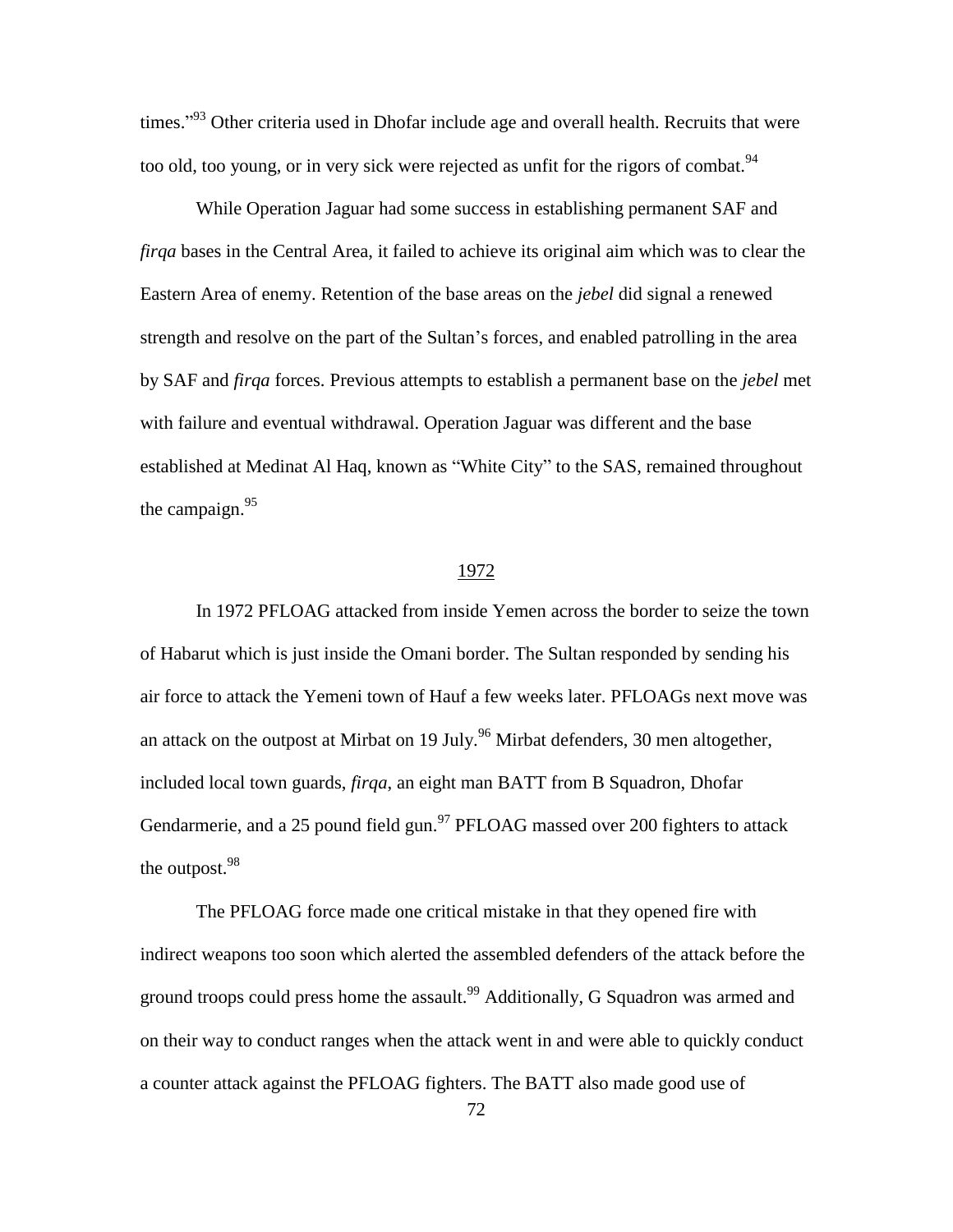Strikemaster attack aircraft from the Sultan of Oman's Air Force in breaking up the PFLOAG assault. $100$ 

PFLOAG lost 30 percent of their attacking force as killed in action during the assault on Mirbat, and never tried such a large scale direct assault again.<sup>101</sup> Instead, in order to relieve pressure on PFLOAG forces in Dhofar, PFLOAG tried to renew their attacks in Northern Oman. As described previously, the plot was uncovered and thwarted.

Also in 1972, as SAF pressure increased, the PFLOAG attempted another coordinated attack in the north to cause SAF to draw resources northward thus relieving some of the pressure in the Center Area and Eastern Area (PFLOAG had divided Dhofar into three areas, Western, Center, and Eastern).<sup>102</sup> Arms were smuggled, recruiting increased, and a plan was formed. *Adoo* misfortune again, the SAF uncovered the plot and thwarted the plan. This led to the capture of the *adoo* leaders as well as other collaborators. In the end, 77 people involved in the plot were convicted and sentenced either to life in prison or death by firing squad.<sup>103</sup>

Other operations in 1972 built upon the gains of Operation Jaguar, and included Operations Hornbeam, Sycamore, and Hawk. The aim of these operations was to interdict enemy supplies going to the Eastern Area to support destruction of the enemy operating there. As with Operation Jaguar, these operations failed to eliminate the enemy in the Eastern Area but did result in the capture of 80 fighters and smuggled arms as well as an overall disruptive effect on PFLOAG.<sup>104</sup>

## 1973

The long-term impact of Operation Jaguar and the permanent bases on the *jebel* became more evident in 1973. Operating from these bases throughout the monsoon, SAF,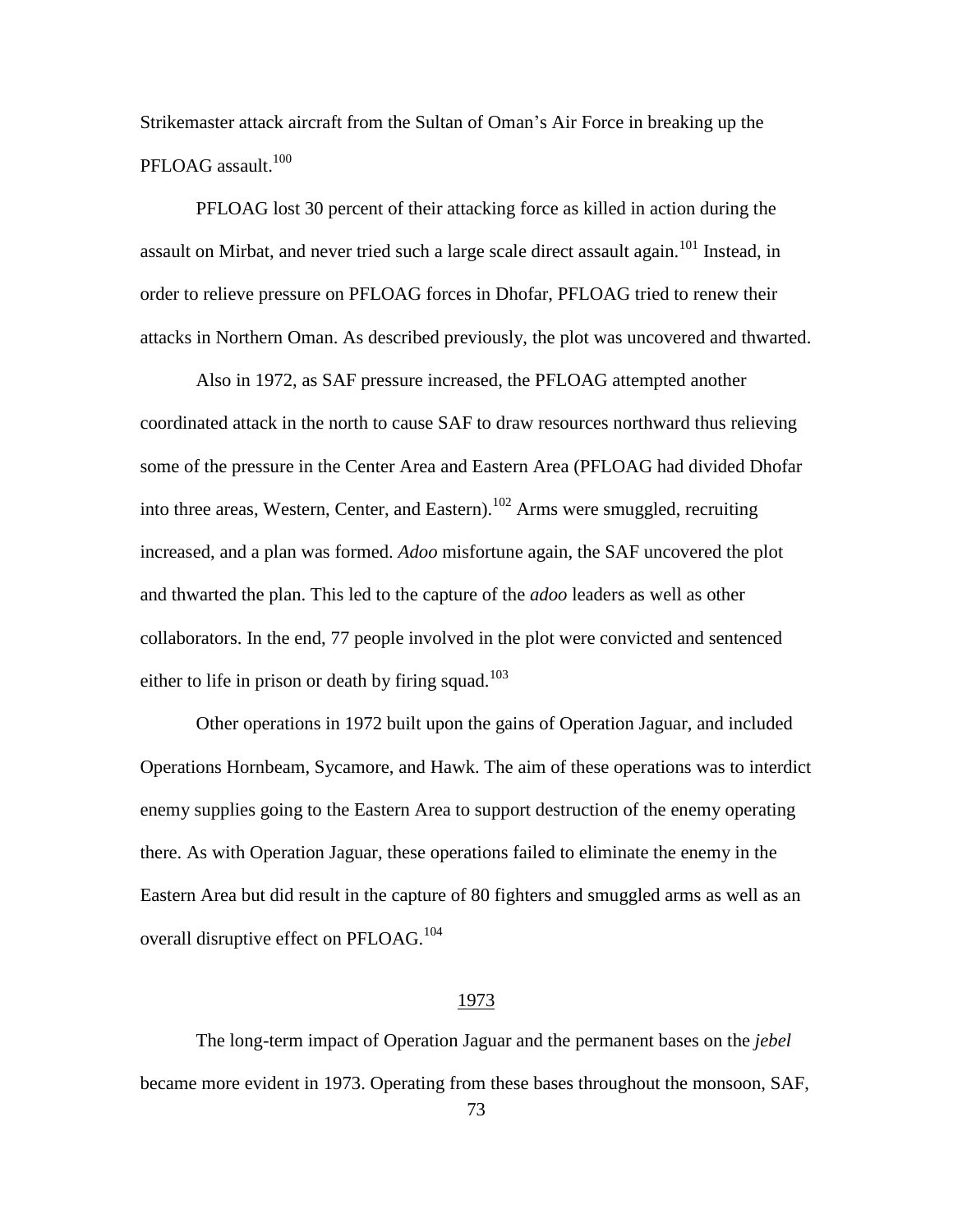*firqa*, and allied forces made significant strides towards controlling the Eastern Area. These gains include the opening of the Midway Road by the Iranian contingent, the beginning and completion of the Hornbeam Line, as well as the civil aid activities by the Royal Engineers on the *jebel*. In addition to the permanent bases on the *jebel*, deployment of an Abu Dhabi Defence Force battalion to Northern Oman to relieve SAF forces operating there enabled SAF to increase the number of troops operating in Dhofar.<sup>105</sup>

The Midway Road was a vital line of communication as it was the only link between Salalah and Northern Oman overland. Until the Iranian forces reopened the Midway Road in 1973, all movement between Northern Oman and Salalah had to be conducted by air.<sup>106</sup> With limited air transport assets, control of the Midway Road greatly improved the mobility and sustainability of the Sultan's forces in Dhofar.

The Hornbeam Line was the first major obstacle emplaced to disrupt *adoo* movement from the Western Area eastward. The line consisted of wire and mines and included base areas at regular intervals to enable patrolling. While the line did not prevent enemy personnel from crossing, the crossing points where the line was breached were easy to identify. The Sultan's forces would follow up crossings with air reconnaissance and/or ground trackers to locate the intruders. The Hornbeam Line did prevent the *adoo* from transporting large quantities of materiel as it could not be crossed by camels or other pack animals. $107$ 

Civil aid on the *jebel* was given top priority among civil aid projects by Sultan Qaboos.<sup>108</sup> This was part of the Sultan's priorities for the fighting season of '72-'73 which also included securing the Oman-Yemen border and defending the Salalah plain.<sup>109</sup> Newly formed Civil Action Teams augmented the civil aid efforts by coordinating aid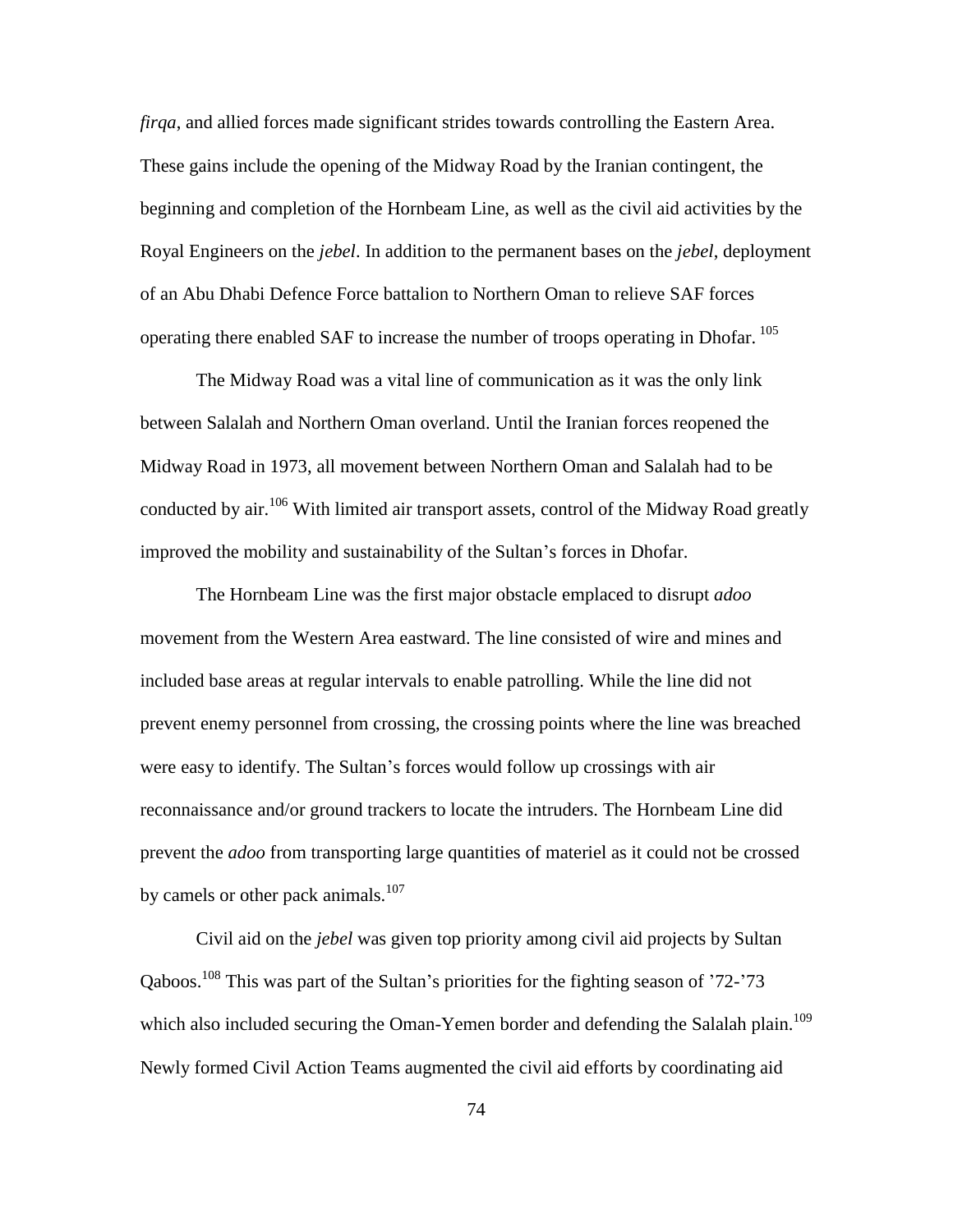efforts such as drilling wells, building schools, and medical assistance visits in an effort to establish governance and address the local grievances fueling the insurgency.<sup>110</sup>

All of these efforts, the Hornbeam Line, opening the Midway Road, increasing civil aid, were components of Sultan Qaboos' plan, but were coordinated under the Commander of the Sultan's Armed Forces (CSAF) at the time, Major General Timothy Creasy. MG Creasy took Sultan's Qaboos' priorities and developed a plan to achieve them which focused on interdicting the movement of *adoo* from west to the Eastern Area in order to clear the Eastern Area.<sup>111</sup> While PFLOAG had previously divided Dhofar into Western, Central, and Eastern Areas for coordination purposes, the Sultan's forces under CSAF Creasy were physically dividing Dhofar to impede *adoo* freedom of maneuver, interdict *adoo* logistics, and systematically clear the *adoo* from east to west.

#### 1974

In 1974 CSAF Creasy directed the Dhofar Brigade, which was then commanded by Brigadier John Akehurst, to clear the Eastern Area and continue to push west*.* <sup>112</sup> The Dhofar Brigade in 1974 was approximately 10,000 strong and included Omani forces, and foreign forces from Britain, Iran, and Jordan.<sup>113</sup> The Dhofar Brigade included four infantry battalions, two Omani and two Baluch.<sup>114</sup> The brigade also included the Oman Artillery Regiment which had a variety of guns from 5.5 inch medium guns to 4.2 inch mortars, an Armoured Car Squadron (half of which remained in Northern Oman) equipped with forty-eight armored cars mounting 76mm guns, and a mobile patrol unit called Z Company mounted in Land Rovers carrying .50 caliber machine guns.<sup>115</sup> Last but not least, in 1974 the Dhofar Brigade had about 1,000 fighters in its *firqas* with more joining every week. $116$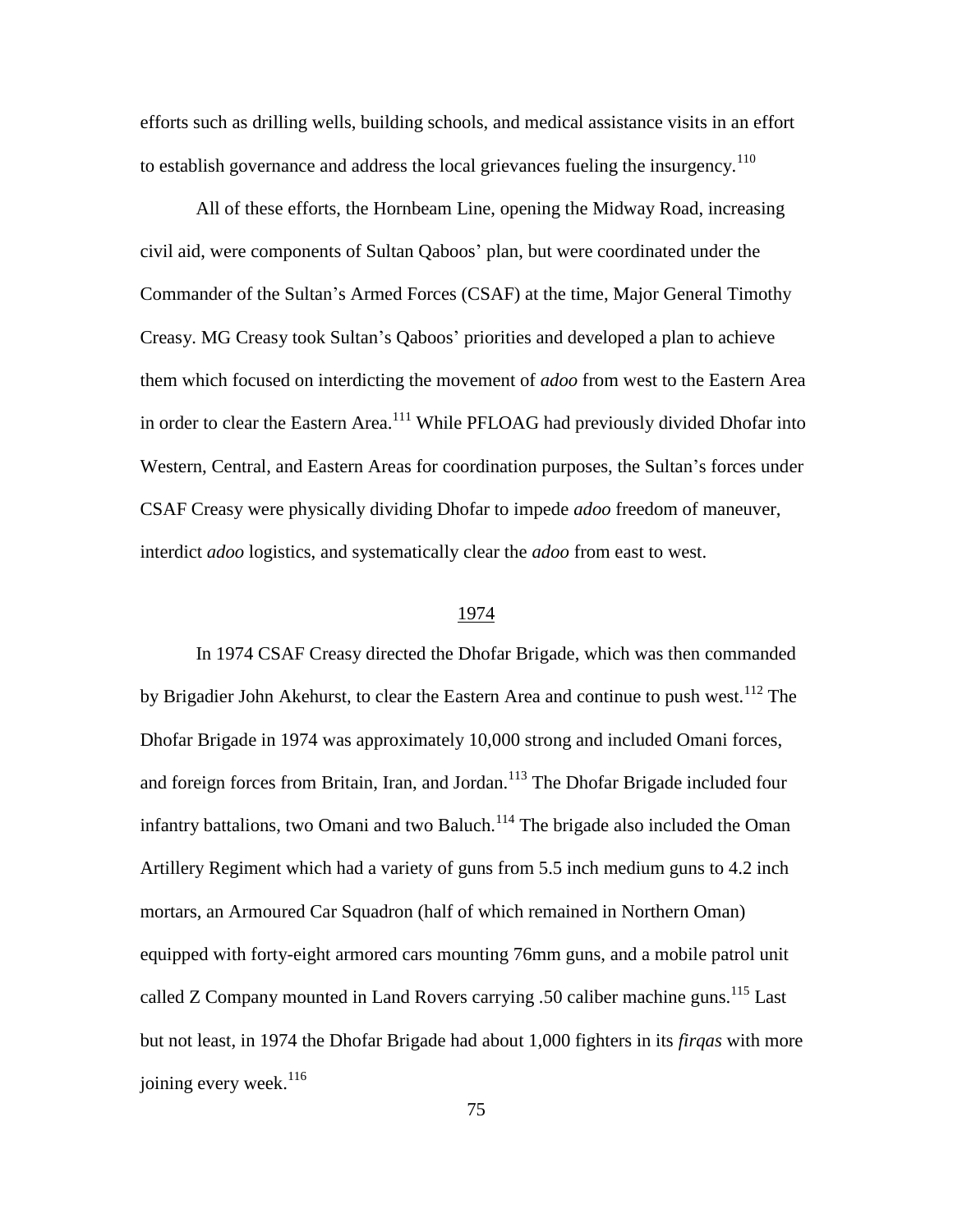In order to carry out his instructions from CSAF Creasy, Brigadier Akehurst created his battle plan.

The *Firqats* at that time were about 1,400 strong and were the key to the centre and east. Considerable strength would be needed to take on the enemy in the west and it could only be amassed at the expense of the centre and east. Either the enemy must be cleaned out altogether, an impossible task in the short term, or the securing must be taken over by the *Firqats*. If roads could be built to those places now supplied by air, especially helicopters, more resources still would be made available for the west.  $117$ 

*Firqas* had grown since Mubarak led his band down from the mountain, and had certainly contributed to the Sultan's campaign. Beginning in 1974, the *firqa* would play a larger role in the defeat of the *adoo*.

Brigadier Akehurst, building on the successes of the previous years (e.g. regaining control of the Midway Road, completion of the Hornbeam Line, permanent bases on the *jebel*), combined the military capabilities at his disposal (e.g. Omani battalions, Iranian forces, supporting arms), the civil aid resources (e.g. the Civil Aid Department, Civil Action Teams), and the *firqa* to clear the Eastern Area of *adoo*, hold it to prevent *adoo* return, and improve the civil infrastructure to consolidate support for the Sultan. The *firqa* played a key role in the execution of Akehurst's plan.

The Jebali people were intensely tribal and very jealous of their own tribe's lands and customs. . . . Several *Firqats* were formed from surrendered enemy but had to live on the Salalah Plain or in other secure areas not their own because the enemy prevented occupation of their tribal areas. From conversations with their leaders and their SAS advisers I learned of their intense desire to reoccupy their own land. All of them promised instant security if they could be established in positions of their own choosing. . . If good and constant water could be provided at a central point, most civilians could be expected to come into that point and there be persuaded that the Government was offering the better deal.<sup>118</sup>

Akehurst saw a way to use the *firqas* natural motivation to return to and secure their tribal areas to support his campaign. Akehurst describes the first step in his 10 point pattern as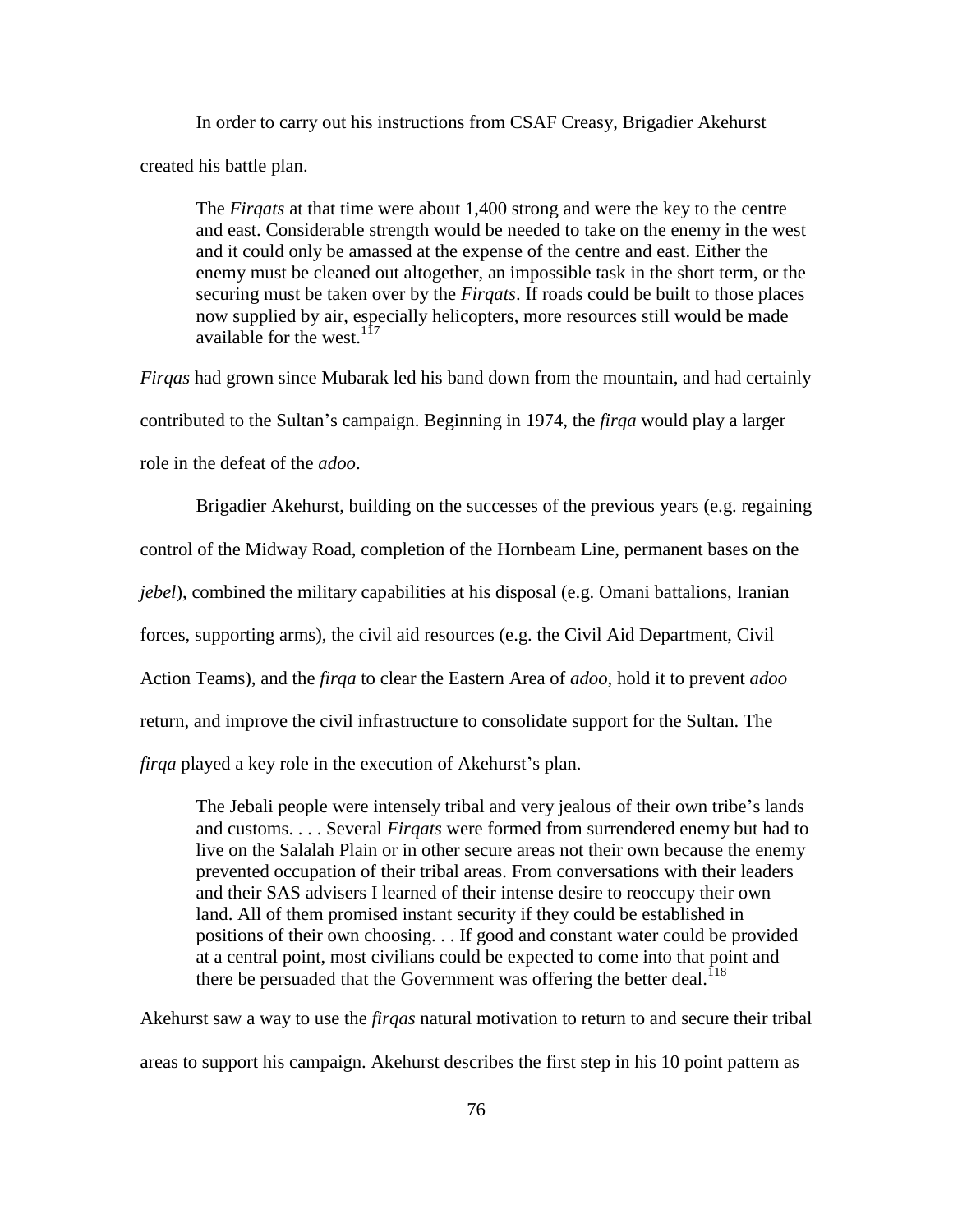―A SAF operation in strength supported by a *Firqat* secures a position of the *Firqat's* choice which dominated its tribal area."<sup>119</sup>

The first operation to establish *firqas* in their tribal areas on the *jebel* took place in October of 1974<sup>120</sup> and involved the *firqa* Abu Bakar Sadeeq establishing a position at Jebel Kaftawt.<sup>121</sup> To further support disruption of enemy movement east on the *jebel,*  SAF constructed a supplementary line called the Hammer Line which ran for about five kilometers near Jebel Kaftawt. In addition to the establishment of *firqa* Abu Bakar Sadeeq, additional *firqa* established positions at Hagleet, Zeak, Ashinhaib, Ayun, and Burg Haluf.  $^{122}$ 

Although the positive benefits of placing *firqa* in their tribal areas began to show in less than a month (e.g. increased surrenders, vital intelligence on the enemy situation),<sup>123</sup> the Sultan was unsure what to do with the *firqa* once the war ended.<sup>124</sup> Some advocated for the *firqa* to be developed and organized into a National Guard, but this plan was rejected for two main reasons. First, the tribesmen of the *jebel* were not accustomed to discipline and training, and would likely spend a good deal of time absent. Second, the Sultan did not trust the *firqa* completely as they were recently fighting against him.<sup>125</sup> Providing them better weapons, training, and organization was too great a risk to take. In the end, the Sultan determined to keep the *firqa* as tribal forces which would secure their own areas with small arms. $126$ 

A third and final attempt to open a new front in Northern Oman involved a member of PFLOAG's central committee from Beirut who was killed at a checkpoint by a SAF soldier on 29 October 1974. In the committee member's vehicle were money, weapons, explosives, and evidence planned attacks. Due to rapid exploitation of the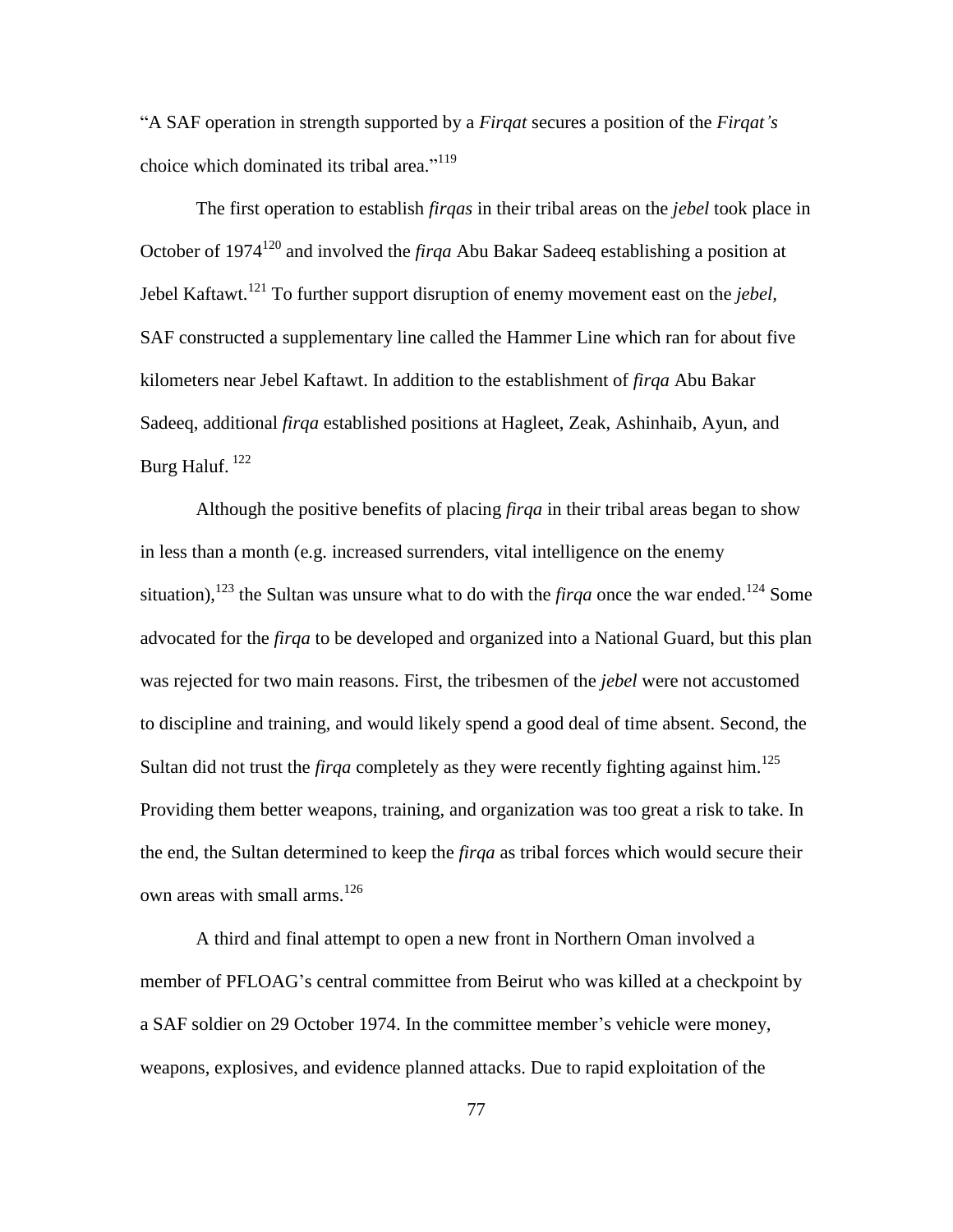information found in the vehicle, Omani security forces were able to make additional arrests and foil the plot. $127$ 

#### 1975

The next major operation in the Dhofar campaign involved an assault to destroy the very large *adoo* arms cache in the Sherishitti cave complex west of the Damavand Line. Beginning in January 1975, Operation Dharab originally called for the Iranian contingent to seize the Sherishitti caves, but CSAF later gave the task to the Dhofar Brigade commanded by Akehurst.<sup>128</sup> The plan called for a SAF battalion supported by 40 men from the Tariq Bin Zeead and Southern Mahra *firqas* along with their BATTs.<sup>129</sup>

Apparently forgetting the lesson of the first *firqa* Saladdin which disintegrated under tribal friction,<sup>130</sup> a mixed *firga* was formed to lead the SAF companies into their planned positions for the assault on the caves at Sherishitti. The mixed *firqa* had no cohesion, and thus no confidence, especially as the lead element against what was believed to be a very hard target.<sup>131</sup> Bryan Ray describes the effect of the mixed *firqa* during Operation Dharab. "Disastrously, however, surprise for the operation was lost because of the heavy supporting fire insisted on by the *firqas* before moving forward. Thus alerted, the *adoo* were ready and waiting in excellent ambush positions which dominated the line of the SAF advance."<sup>132</sup> Operation Dharab, although not well executed, eventually achieved the overall aim of removing the Sherishitti caves as an *adoo* supply depot.

The next major operation, called Operation Himaar, would mark one of the last operations conducted to gain control of the Central and Eastern Areas. SAF operations between the Hornbeam and Damavand Lines, such as Operation Himaar, resulted in the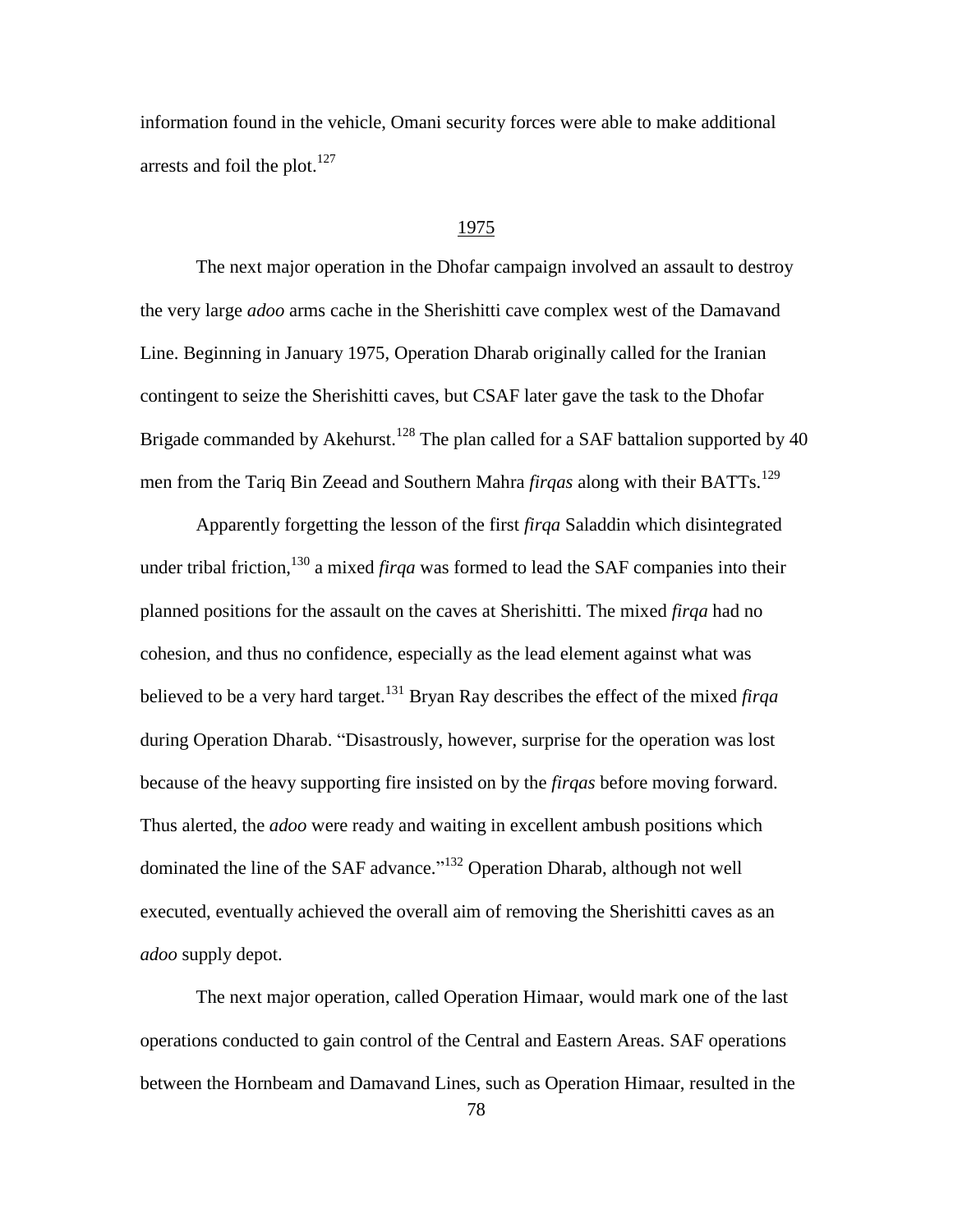destruction of the 9th June Regiment of the *adoo*, <sup>133</sup> and left only the Western Area to clear of *adoo*. The Sultan would gain control over all Dhofar at the conclusion of the next and final major operation, Operation Hadaf.

The overall aim of Operation Hadaf was to establish a new defensive line to continue to increase pressure on the Western Area while remaining out of range of indirect fire originating from Yemen. Operation Hadaf included deception operations to confuse and disintegrate the *adoo* operating in the objective area. The deceptions included tactical movements, false communications, and other means intended to convince the *adoo* that the objectives of the pending operation were the coastal pass below the Sarfait position and the Sherishitti cave complex.<sup>134</sup>

The *adoo* were not fooled by the deception involving Sarfait as they believed any operations there were for deception only, and not sustainable. Because of the *adoo* lack of reaction and the resultant success at Sarfait, as well as the adamant insistence of the *firqa*<sup>135</sup> involved to hold onto the ground gained, Akehurst requested CSAF support a change in the operation.<sup>136</sup> The new CSAF, Major General Ken Perkins, agreed and approved the change. $137$ 

The final major operation would sweep the remaining *adoo* and Yemeni troops from the Western Area. The success of the operation not only placed all of Dhofar under the Sultan's control, but also resulted in 222 surrenders between mid-October and the end of the year 1975.<sup>138</sup> Akehurst sent Sultan Qaboos a message on behalf of CSAF, "I have the honour to inform your Majesty that Dhofar is now secure for civil development."<sup>139</sup> Sultan Qaboos announced the end of the war on 11 December 1975.<sup>140</sup>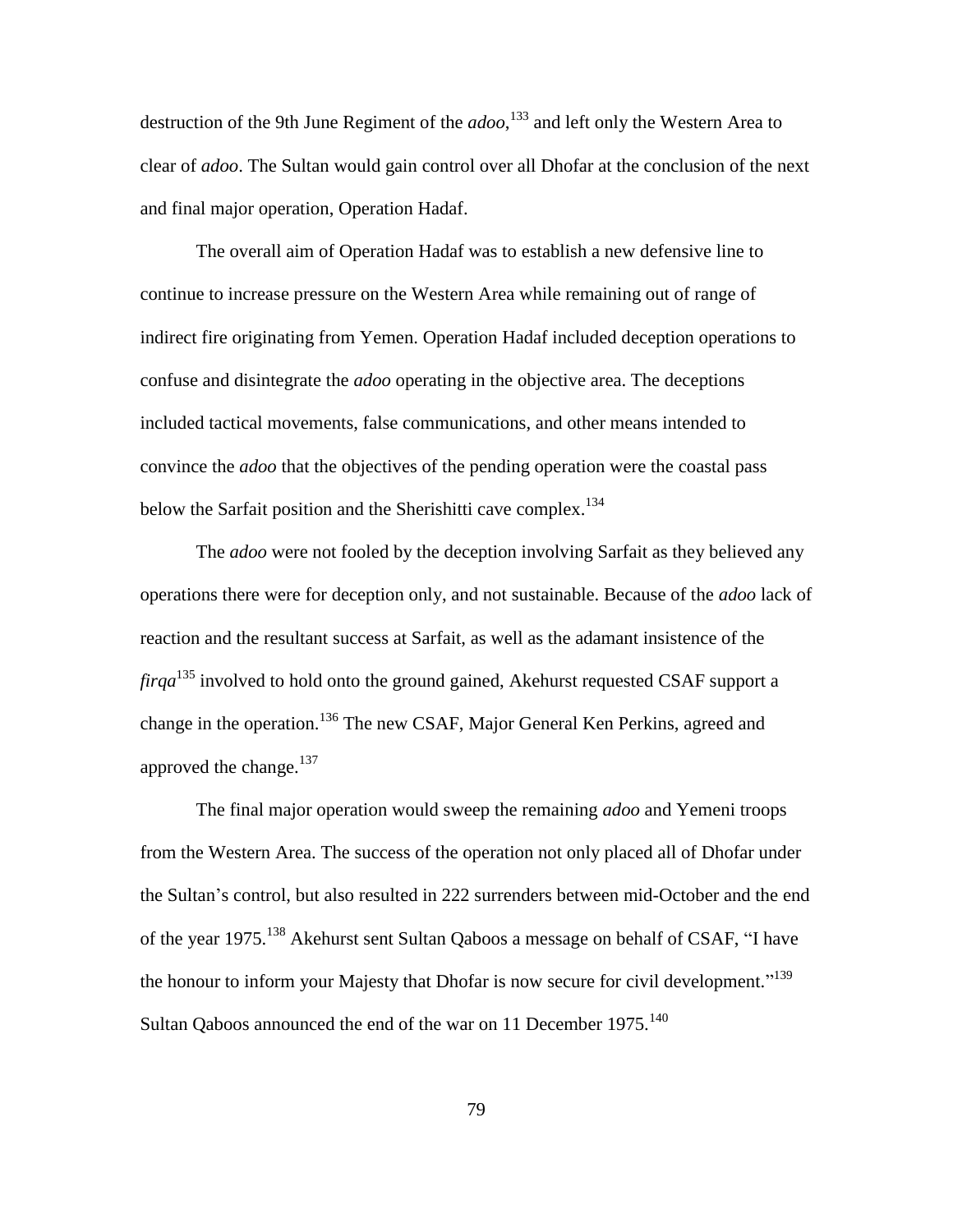#### **Conclusions**

The role of the *firqa* in the campaign was vital, but is often over-blown. The *firqa* filled a gap in capability that SAF could never fill. The *firqa* were Dhofaris and Jebalis who knew the land and had the trust of the people. By the same token, the *firqa* alone could never have achieved success against PFLOAG. The interdependence of the forces involved in the campaign was illustrated by Jeapes.

The *firqats'* understanding of ground and their speed of manoeuvre were both superior to SAF troops', but when it came to straight military tactics, the SAF's discipline told every time. The two forces were complementary; neither could have won the war alone. If the *firqats* were the most important Government department to be created to win the war, Civil Aid must run them a close second. The Civil Aid department was, I believe, the one new lesson the Dhofar Campaign provided in the study of counter-revolutionary war, yet it came about almost by default.<sup>141</sup>

SAF and BATT both recognized the *firqa* as critical to success, but had different

views of the purpose of these irregular forces. While generically the Watts Plan called for

recruiting indigenous forces to the side of the Sultan–"When possible, the raising of

Dhofari soldiers to fight for the Sultan<sup> $142$ </sup> this does not truly capture the purpose of the

*firqa*. General Sir Peter De La Billiere, who served in multiple campaigns from the

Korean War to the Gulf War of 1991 to include campaigns in Malaya, Aden, Borneo, and

Dhofar offered his insights.

As in Malaya and Borneo, our aim was to help local people help themselves. . . . From the beginning the key element in our plans were the *firqats* . . . we began to recruit and train irregular soldiers loyal to the Sultan. . . Our aim was that they should defend the settlements on the plain, and also lure rebels down off the *jebel*. ... Only by training native soldiers could we build up a force large enough to defeat the rebels.  $^{143}$ 

According to Sir Peter, the purpose of the *firqa* was to increase the strength of the

Sultan's forces by holding cleared areas and enticing their fellow tribesmen to quit the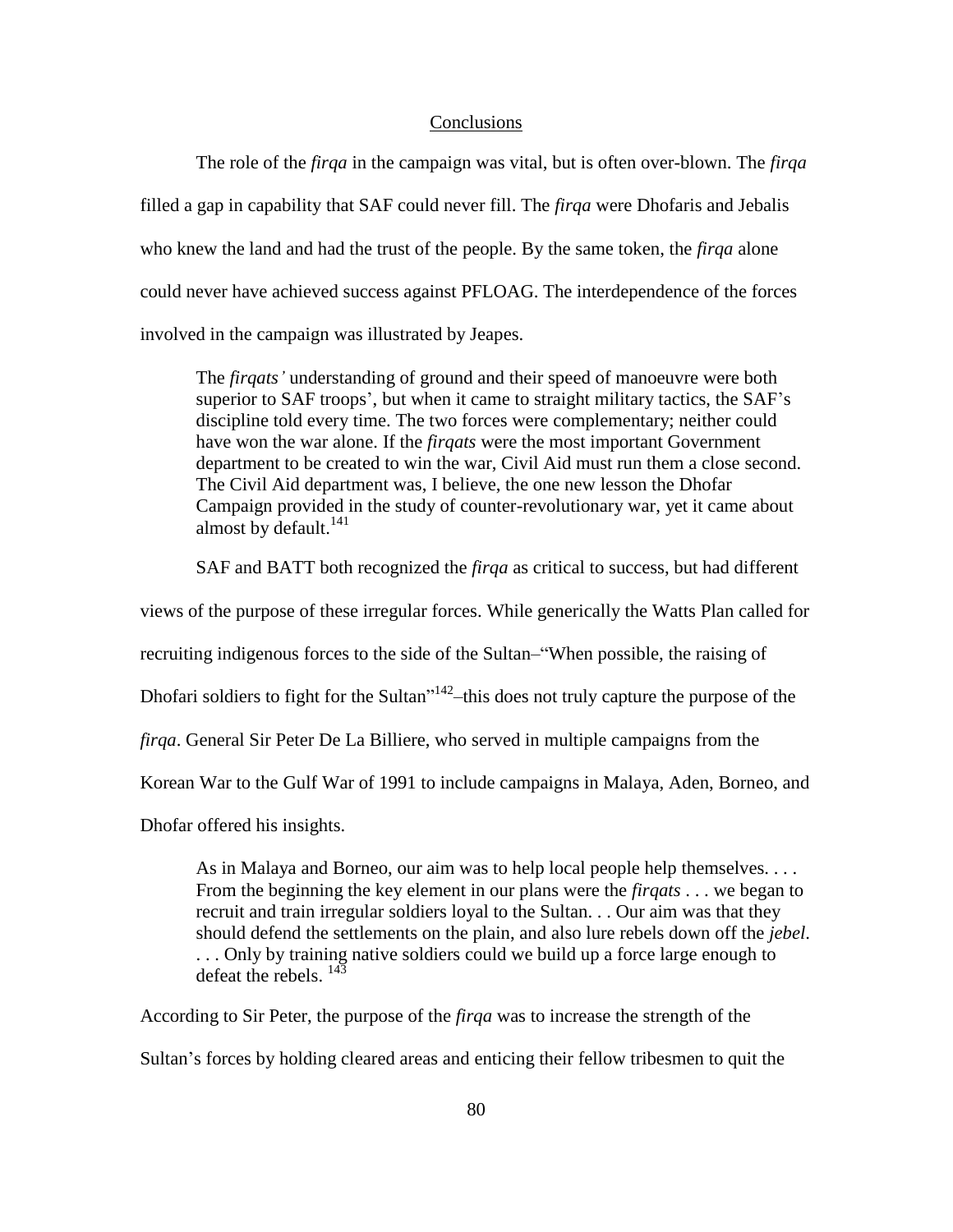adoo and join with the Sultan. To achieve a victory that would last, the peoples of Oman had to help themselves.<sup>144</sup>

Continuing in this vein, Major General Tony Jeapes offered his philosophy on recruiting irregular security forces from the ranks of the enemy.

Persuading a man to join you is far cheaper than killing him. Words are far, far less expensive than bullets, let alone shells and bombs. Then, too, by killing him you merely deprive the enemy of one soldier. If he is persuaded to join the Government forces the enemy again becomes one less, but the Government forces become one more, a gain of plus two. $145$ 

Jeapes saw the role of the *firqa* as gaining a victory over the insurgents by winning over their membership through persuasion and example while reducing the level of violence. Jeapes saw increased defections to the side of the Sultan as a psychological blow to the *adoo*. Jeapes related an account which demonstrated the impact of *firqa* on the psyche of the *adoo*.

One thinks again of the political commissar of the *adoo firqat* defending Shershitti who surrendered during Operation Badree. . . . If ever a man was a Communist, it was surely he, but when asked why he had come across to the Government he replied, 'Because you are here–and you could not be here in the West unless the loyal *firqats* were with you. You would not have any *firqats* unless the people supported them you would only have that support if the rumours of progress and development I have heard are true. If they are true, then the Front has told me lies. If they lied on that, they have probably lied on other things. Therefore I have surrendered to you.<sup>146</sup>

As Akehurst mentioned in his book, by assuming a local security role in less-

contested areas in the east the *firqa* created the opportunity for SAF to concentrate more

forces for offensive operations as early as  $1971$ .<sup>147</sup> As the commander of the Dhofar

Brigade, Akehurst was more focused on the *firqa* as increased manpower which would

enable him to focus his conventional forces on the conventional fight. Akehurst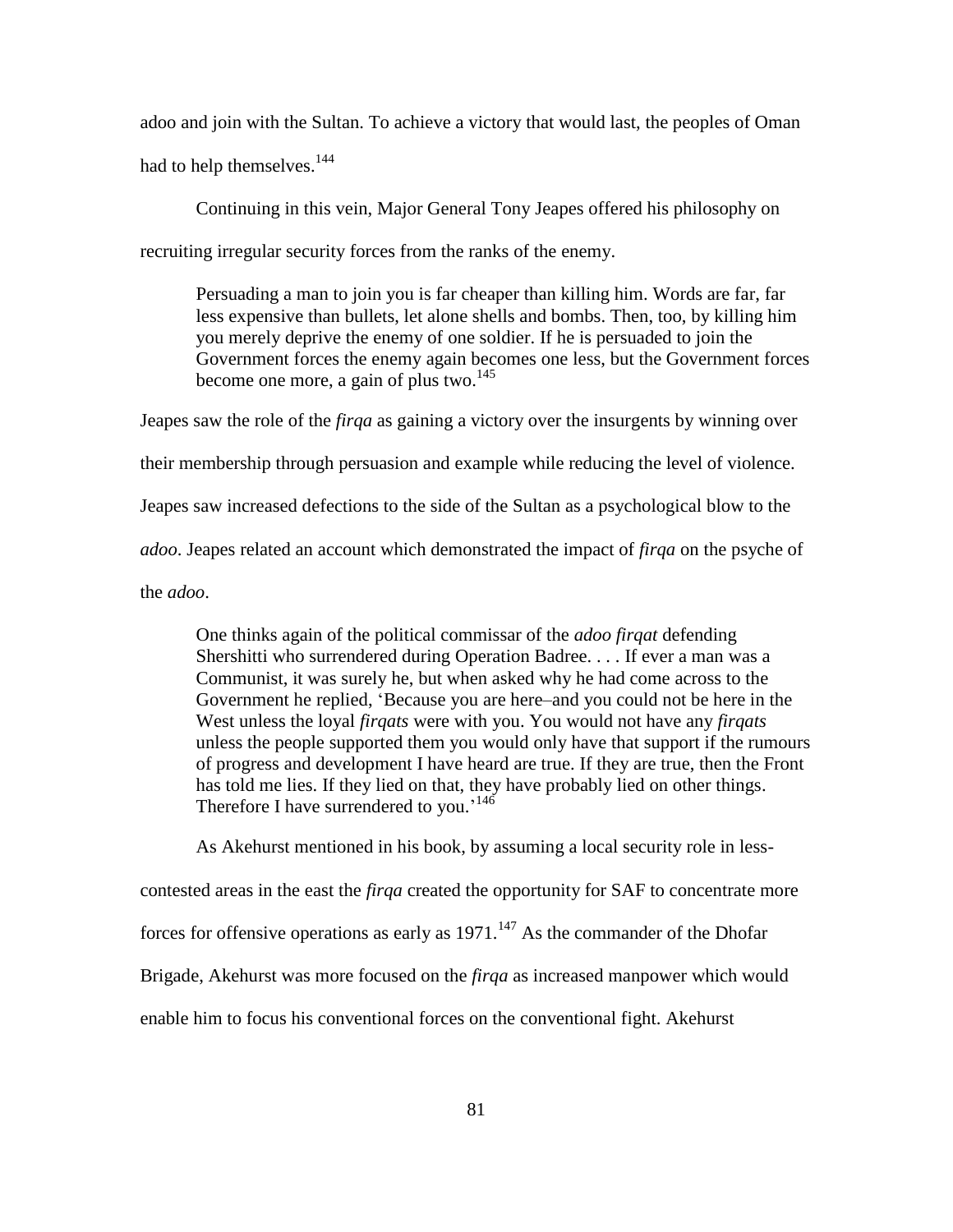recognized the strengths and the weaknesses of the *firqa* and incorporated them into his plan accordingly.<sup>148</sup>

Both the SAF and BATT views of the purpose of the *firqa* were complementary. It is important to note as well that the *firqa* themselves understood and accepted their role, and had a voice in shaping operations and how they were employed.<sup>149</sup> The overriding aim of the *firqa* was to regain control over their tribal lands.<sup>150</sup>

The combined purposes of the *firqa* (e.g. SAF, BATT, *firqa*) fit into, and indeed helped shape the Sultan's strategy over time. Watt's five point plan constituted more of an assessment and identification of lines of operation than an actual strategy.<sup>151</sup> Although Watts is credited with the idea of raising indigenous forces to fight for the Sultan,  $152$  the plan did not reach any level of detail or result in any concrete steps toward forming an indigenous force prior to the defection of Salim Mubarak and his followers.<sup>153</sup> The surrender of Salim Mubarak was not only unexpected, but also caught the Sultan's forces without a plan to deal with surrendered enemy personnel. As one SAS veteran of Dhofar related the surrender of Mubarak, "First of all the surrender of Mubarak took us all by surprise. Nobody knew he was coming in. He was a *firqa* leader with the *adoo*, so his position was known . . . His actual arrival surprised everybody. Nobody knew what to do with him or where to put him."<sup>154</sup> Despite the slow start, once BATT and others recognized the potential of forming *firqa* from surrendered enemy personnel, recruiting *adoo* became a key part of the campaign and operations.<sup>155</sup>

Because the *adoo* outnumbered the SAF, and in many cases had better equipment, reversing the gains of PFLOAG in Dhofar required greater combat power to clear the *adoo* from the *jebel*. Increased combat power came after Sultan Qaboos authorized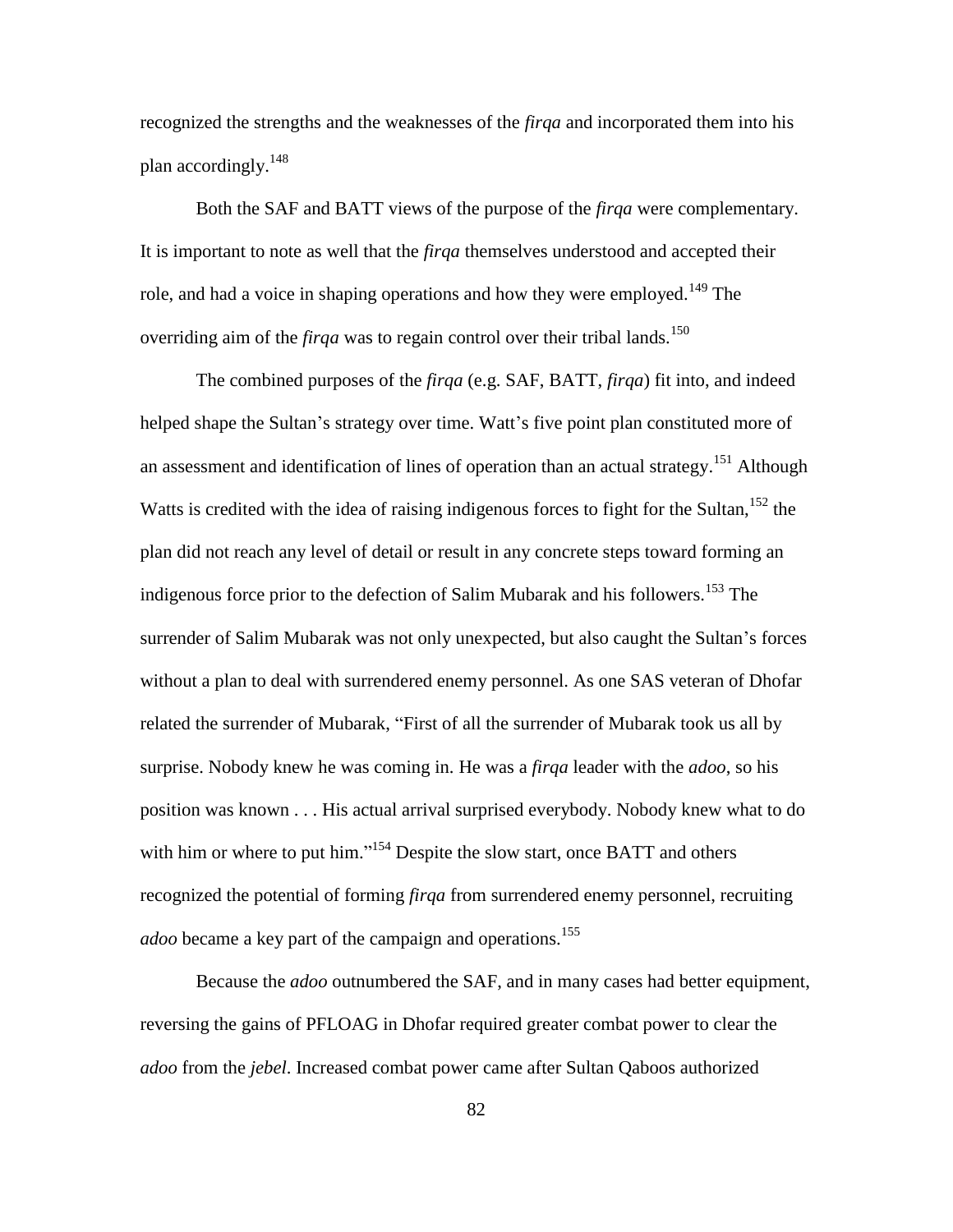increases in his conventional forces, and the *firqa* assumed the local security role in their tribal lands in the Eastern Area,<sup>156</sup> thus releasing SAF forces for offensive operations.<sup>157</sup> As SAF regained footholds on the *jebel* and slowly pushed west, BATT and *firqa* supported SAF operations by conducting reconnaissance and security operations ahead of SAF, and communicated with the local population to gain support for the Sultan and to recruit *adoo* to join the *firqa*. 158

In addition to increasing the combat power of the Sultan, formation of *firqa* from surrendered enemies greatly reduced the combat power available to PFLOAG. McKeown's research estimates the PFLOAG strength at the end of 1969 as 2,000 organized fighters and 3,000 militia fighters which constituted nearly the entire population of the *jebel*. <sup>159</sup> Assuming the population of the *jebel* remained fairly constant, this gave the PFLOAG approximately 5,000 fighters. By the end of March 1971 over 200 *adoo* surrendered to the Sultan's forces,<sup>160</sup> which would put PFLOAG strength at about 4,800. This shift in combat power continued and by the end of the campaign, with approximately 3,000 fighters in the Sultan's *firqas*, <sup>161</sup> PFLOAG strength would have been approximately 2,000. This constituted a significant shift in combat power directly from one side to the other, and demonstrated the effectiveness of the strategy.

Although the *firqa* in this campaign did not exist until 1970, they played a vital role in the successful outcome. Those involved in the campaign provided several insights into raising, training, and employing the Dhofari irregular security forces known as *firqa*, or as Tony Jeapes humorously put it, "the SAS did not always talk of the *firqats*, they called them the firkins or the firks or even, in moments of stress, both. $162$  The composition of the *firqa* was based on tribal affiliation and the number of fighters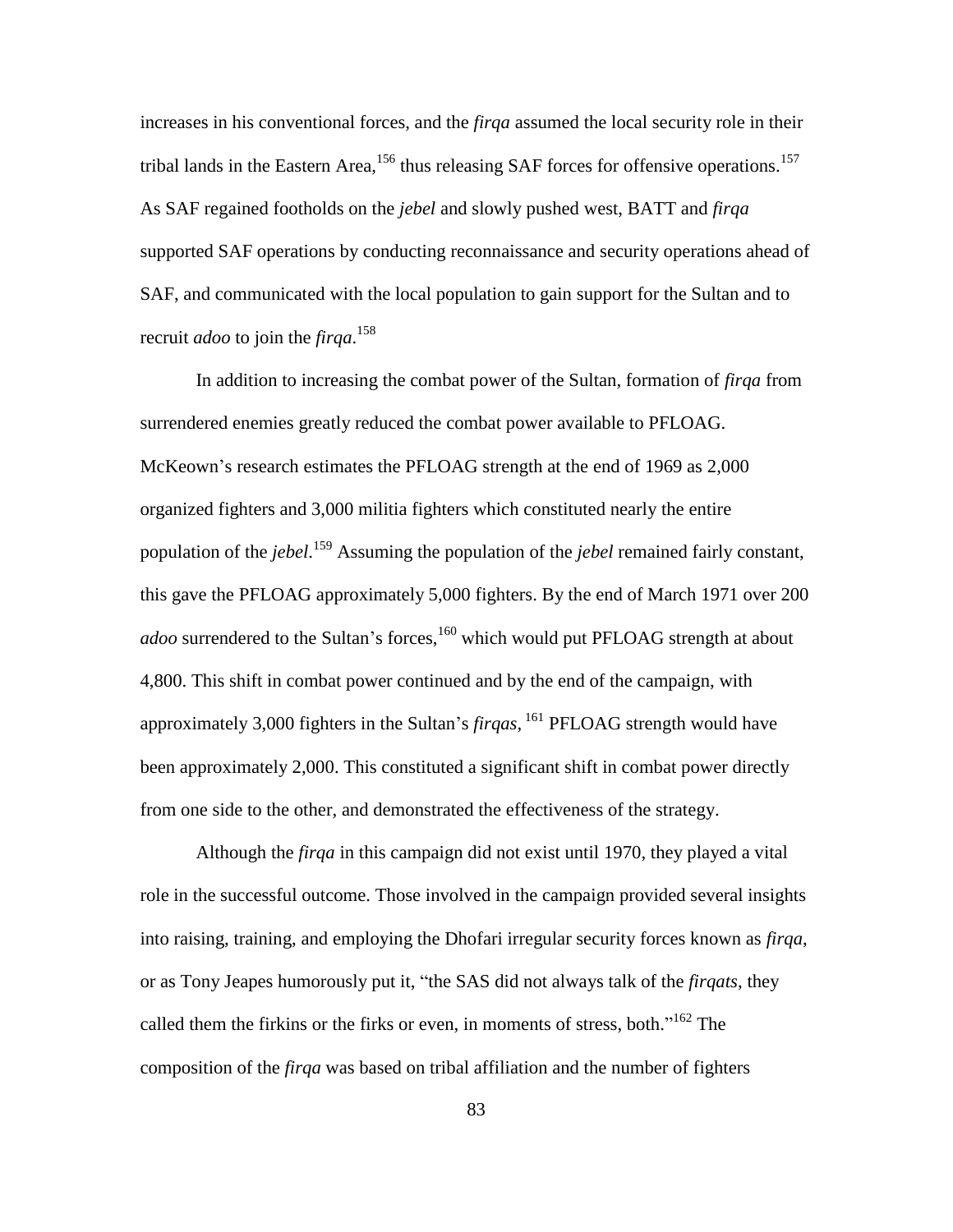available. For example, in 1972 there were 11 f*irqas* which varied in size from 40 to 140 fighters.<sup>163</sup> *Firqas* were armed with small arms, but did not receive heavy machine guns or mortars.<sup>164</sup> Each *firqa* had at a minimum a four-man BATT assigned to it which conducted training, joined the *firqa* on operations,<sup>165</sup> and served as the link between the *firqa* and SAF.

Indeed, without BATT the success of the *firqa* may have been out of reach due to the unique requirements for effective *firqa* advisers. As Ian Gardiner pointed out, SAS soldiers were better suited than most to working with the *firqa*. "Regular soldiers could find the *Firqat* infuriating. The SAS, who themselves were somewhat irregular, and were trained to train irregular soldiers, were mostly pretty well adjusted to the task."<sup>166</sup> In one of many compliments to the SAS who worked with the *firqa*, Akehurst concluded, ―BATT's contribution in raising and training the *Firqats* had been of inestimable importance in the winning of the war." $167$ 

The *firga* members elected their leaders, one military and one political.<sup>168</sup> BATT commanders would coordinate with the *firqa* leaders, but the BATT commanders were also in command of the *firqa* itself.<sup>169</sup> While BATT served as effective advisers and commanders of the Sultan's *firqa*, they also learned from the *firqa* fighters<sup>170</sup> and adapted their tactics accordingly.

The *firqa* were uniquely familiar with the capabilities and tactics of their enemies as they previously defected from the ranks of the enemy to join the Sultan. The key enemy advantages in the Dhofar campaign were legitimate grievances with Sultan Said which they could exploit to gain support of the population, numerical superiority over SAF, and superior equipment. Once Sultan Qaboos seized power and enacted reforms,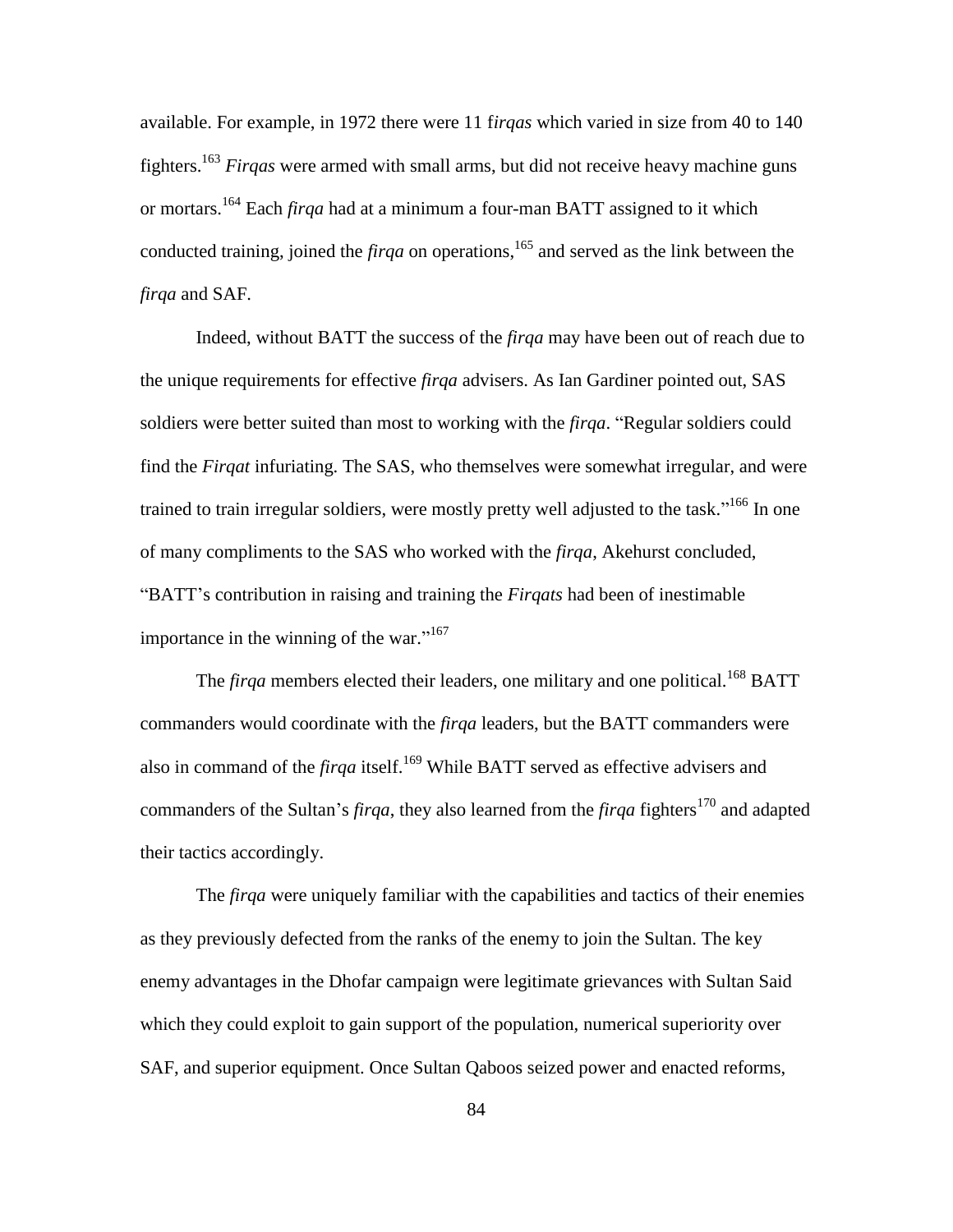the enemy advantage of the support of the population was contested, and finally lost to the Sultan. $171$ 

As mentioned above, the PFLOAG had approximately 5,000 fighters on the *jebel* at its high water mark at the end of 1969. Defections to the Government side were costly in terms of manpower, but possibly more costly psychologically. As fighters left the *adoo* to join the Sultan's *firqa*, they brought with them and shared their knowledge of enemy tactics and tricks, one instance of which was described by a former SAS Dhofar veteran.

What he said they used to do was come in quite close under the cover of darkness, they would put down a volley of fully automatic fire at about ten feet, and they would send what they called their commandos in under the tracer and used to find the Iranians all cowering in their sangars. And they just used to put their AK-47s over the top of the sangars and they just used to spray them. On that particular night they tried it with us, and fortunately we were ready for them and they lost casualties that night rather than ourselves. We had a couple of lightly wounded. That process of how the *adoo* used to do with the Iranians was explained to me by one of our surrendered enemy personnel.<sup>172</sup>

Due to support from Communist China and the Soviet Union,<sup>173</sup> PFLOAG was well equipped, often having better small arms and mortars than  $SAF<sup>174</sup> As the Sultan$ committed additional resources to modernizing his forces, the enemy advantages in small arms diminished. As most *firqa* operated with BATT support,  $175$  the SAF were usually able to overmatch enemy firepower with SAF artillery or attack aviation support.<sup>176</sup>

PFLOAG also benefited from training support, with a select few receiving training in China<sup>177</sup> consisting of six months of training on political and military topics.<sup>178</sup> Jeapes described an operation to capture of the coastal town of Sudh in February 1971. During this operation, Salim Mubarak used his Communist supplied training to great effect. After a daring nighttime landing from the sea, the *Firqa* Saladdin and their BATT took control of the city without violence. After raising the Omani flag over the fort in the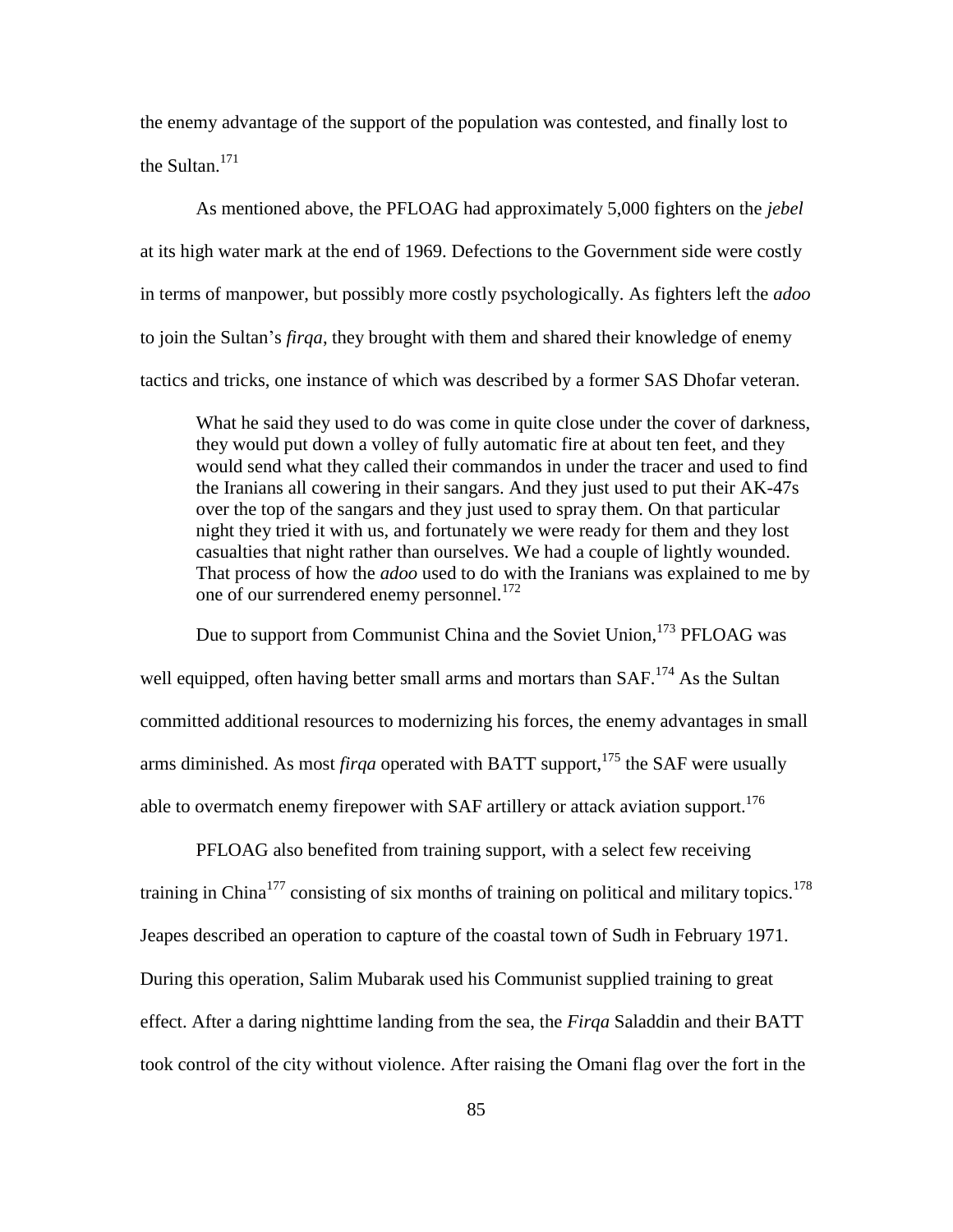center of the town, the *firqa* leader Salim Mubarak shouted to the city that the *firqa* were here to stay, the communists were defeated, and that all of the men should assemble at 10:00am that morning. Once all of the men were gathered from their homes, Mubarak put his training under the communists to good work.<sup>179</sup> As Jeapes recounted in his book *SAS Secret War*, "I realized that what I had witnessed was a Communist takeover in reverse. Salim had used the methods he had been taught in China. It was a perfectly executed example of indoctrination such as no SAF or British troops could possibly have achieved."<sup>180</sup>

The campaign in Dhofar against the DLF and PFLOAG was a success. Many factors contributed to the successful outcome. Sultan Qaboos was an enlightened ruler who understood the grievances of his people and was willing to make concessions to alleviate their grievances. The Communists supporting the PFLOAG pushed the Dhofaris too far in their assault on tribalism and Islam.<sup>181</sup> Sultan Qaboos pursued a policy of amnesty which was accepted by many whose previous reasons for fighting had been removed by Sultan Qaboos' other reforms. Iran and Jordan agreed to support Sultan Qaboos in his fight and provided resources vital to the overall success of the campaign.

The success of Sultan Qaboos was not a foregone conclusion upon his assumption of power. From 1965 to 1970, Sultan Said lost most of Dhofar to DLF and PFLOAG, failed to increase his security force's capabilities, and continued to alienate the people of Dhofar and the *Jebel*. Despite the constant presence of security forces in Northern Oman, Sultan Said's enemies were emboldened enough by his weakness to attack outposts in Northern Oman as training operations.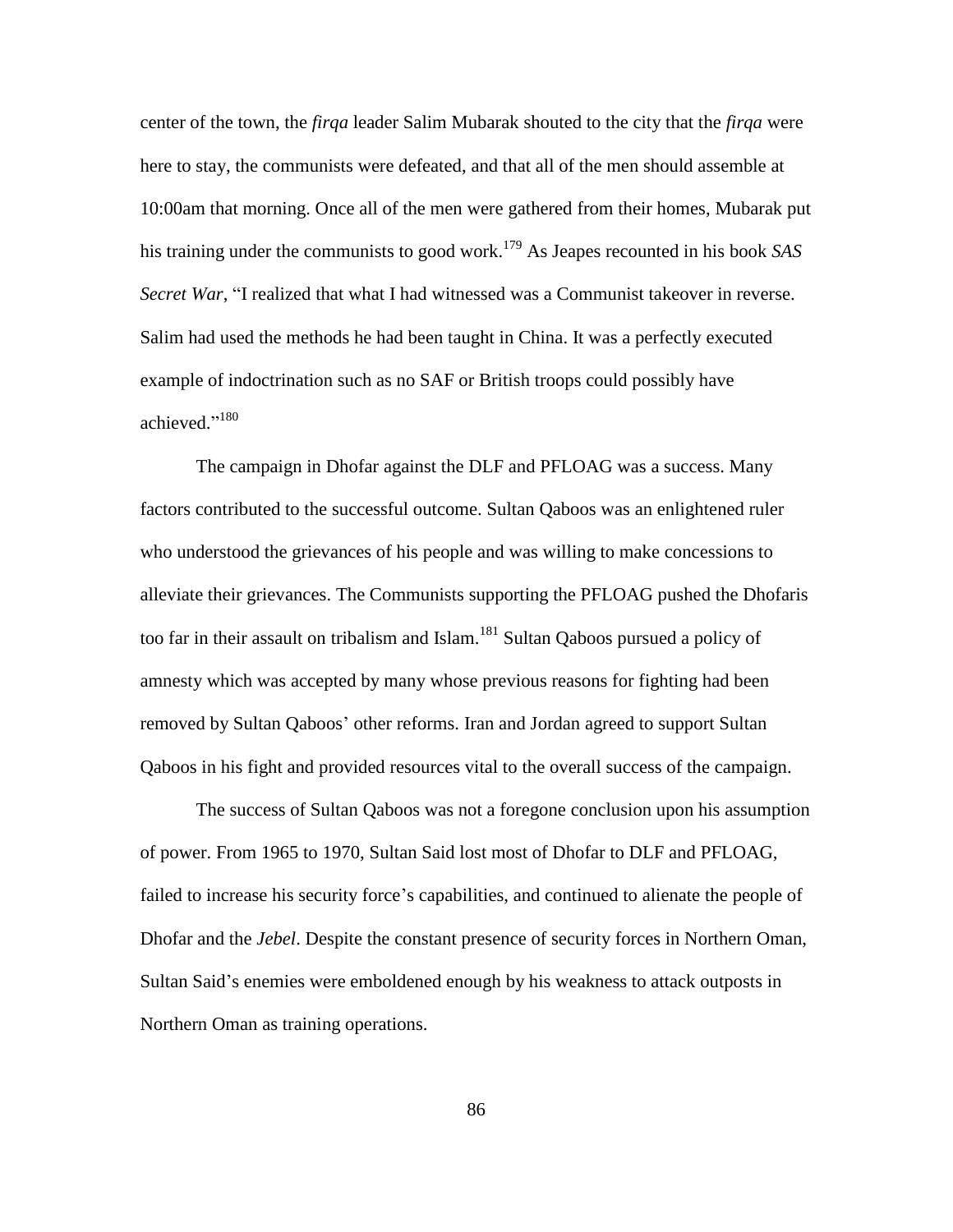Sultan Qaboos did not win through superior forces–he was outnumbered and outgunned in 1970. He did not win because he raised irregular security forces–there were none when he took power. Sultan Qaboos did not prevail due to overwhelming external support–the SAS 'were never there,' only British Army Training Teams and seconded and contracted officers. Sultan Qaboos won because he was willing and able to regain the support of the people through a combination of reforms to address legitimate grievances, security operations to remove enemy forces and secure his people, and civil aid projects to demonstrate his resolve and concern for the wellbeing of his people.

 ${}^{1}$ Beckett, 175. "Indeed, it has often been described as a model counterinsurgency campaign, displaying both the fruits of the operational experience gained by the British Army since 1945, and also the flexible British approach to such things."

 ${}^{2}$ LTC John McKeown, "Britain and Oman: The Dhofar War and Its Significance" (Diss. Master of Philosophy, University of Cambridge, Cambridge, UK, 1981), 96.

*Enemy Mistakes*

 $\overline{a}$ 

3. A cumbersome command and communications structure.

4. Reliance on a single supply line.

*Features of the Sultan's Success*

3. Joint civil/military control.

4. Interrupting the enemy's supply line.

5. Air power, especially helicopters.

6. Intelligence."

# <sup>4</sup>Gardiner, 156.

<sup>5</sup>D. L. Price, *Oman: Insurgency and Development* (London: Institute for the Study of Conflict, 1975), 1.

 $3$ Akehurst, 183. "I think the Sultan's success came mainly from four mistakes by the enemy and six things that he and his Armed Forces got right.

<sup>1.</sup> Trying to replace the simple but deep Islamic faith of the Jebalis with Communist atheism.

<sup>2.</sup> Trying to break down tribalism before the people were ready for it.

<sup>1.</sup> The coup and the reforms which followed it.

<sup>2.</sup> Concentrating attention on winning the support of the population away from the enemy.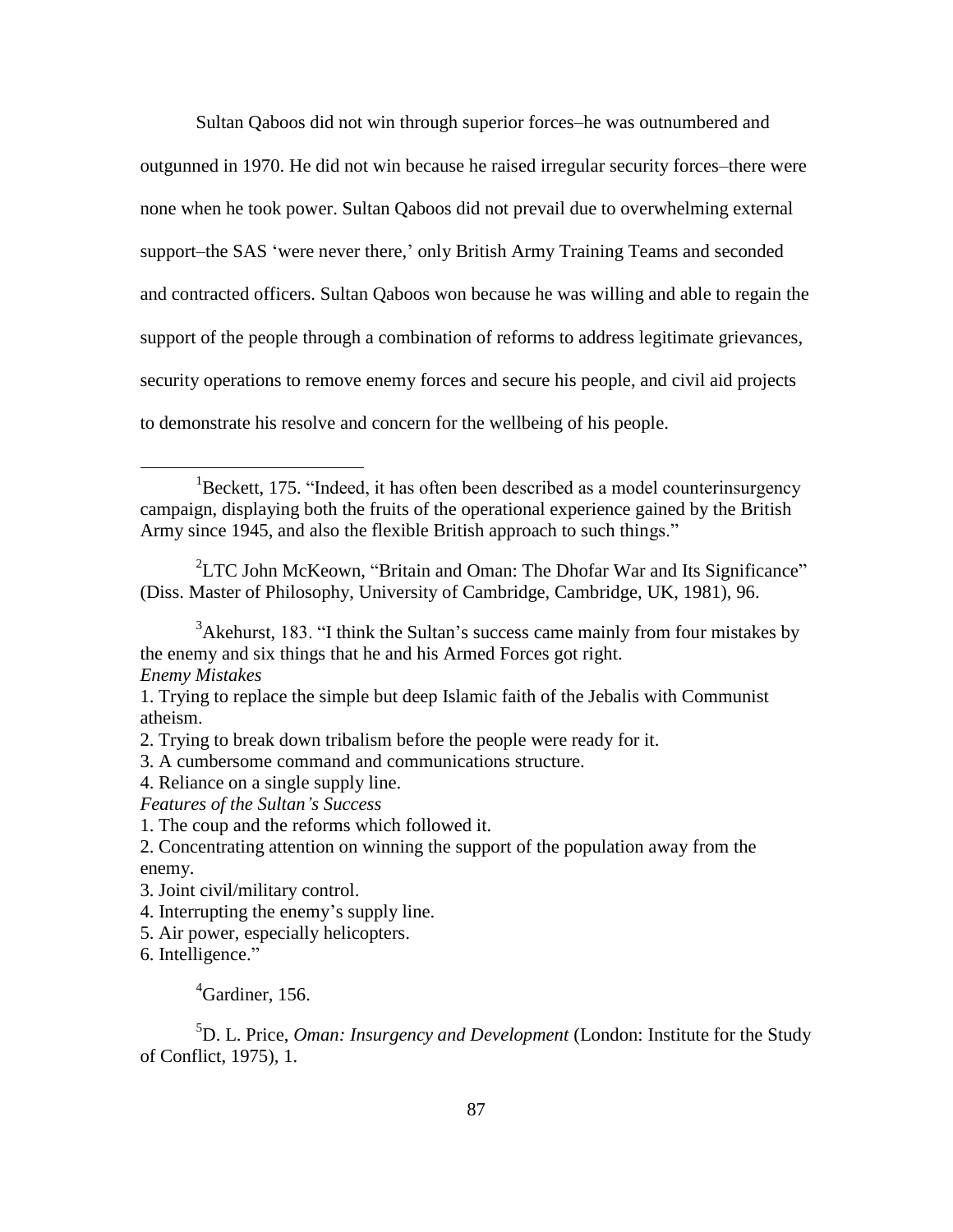${}^{6}$ Beckett, 175.

<sup>7</sup>Bard O'Neill, "Revolutionary War in Oman," *Insurgency in the Modern World* (Boulder, CO: Westview Press, 1980), 213.

 ${}^{8}$ Beckett, 175.

<sup>9</sup>Cited from notes taken during a lecture by Dr. Daniel Marston, 18 January 2011.

<sup>10</sup>Marston lecture, 18 January 2011.

 $11$ Ladwig, 66.

 $12$ Ladwig, 64.

 $13$ McKeown, 17-18. "Sultan Said bin Sultan despatched a force from Muscat to annex the province but the force was soon withdrawn. A second annexation took place in 1879 at the invitation of a leader of a revolution against a Moplah priest who had fled India and established personal leadership in Salalah. From 1879, Dhofar remained continuously under the Sultan's rule through his appointed wali. Rebellions were frequent. In 1880 and 1883, there were risings which the small local garrison could contain. In 1885 and 1887, more serious rebellions needed forces from Muscat to restore the situation. The most serious rebellion, in 1895, was ended only when British assistance was accepted and an Anglo-Omani force sent by sea in 1897. There were minor uprisings until 1900, when the end of foreign intrigue by the displaced Moplah in Constantinople, and the permanent transfer of the unpopular wali "whose proceedings were generally characterized by energy rather than discretion," led to peace."

 $14$ Ladwig, 64.

<sup>15</sup>GEN Sir Peter De La Billiere, *Looking for Trouble, SAS to Gulf Command, The Autobiography* (London: Harper Collins, 1995), 132. "Three rebel leaders–Sheikh Ghalib bin Ali, his younger brother Talib bin Ali, and Sheikh Suleiman bin Himayer–had established themselves on top of the Jebel Akhdar–literally Green Mountain–a massif with a flat top 8000 feet above sea level, and all efforts to evict them had been in vain. The prime mover of the revolt appeared to be Ghalib, an imam, or religious leader, who had defied the Sultan; but Talib had had military experience, and was thought to be in command of the dissident army. Suleiman was Paramount Sheikh of the Bani Riyam, the principal mountain tribe. All three were being financed and armed by Saudi Arabia, who had sent them arms, mines, and gold."

<sup>16</sup>British Army Tactical Retrieval Cell (Notes from Dhofar presentations, Alanbrooke Hall, Staff College, UK, 30 June 1982), 4.

<sup>17</sup>Akehurst, 31. "SAF was born of an exchange of letters in 1958 between Julian Amery, then Parliamentary Under-Secretary of State at the Foreign Office in the British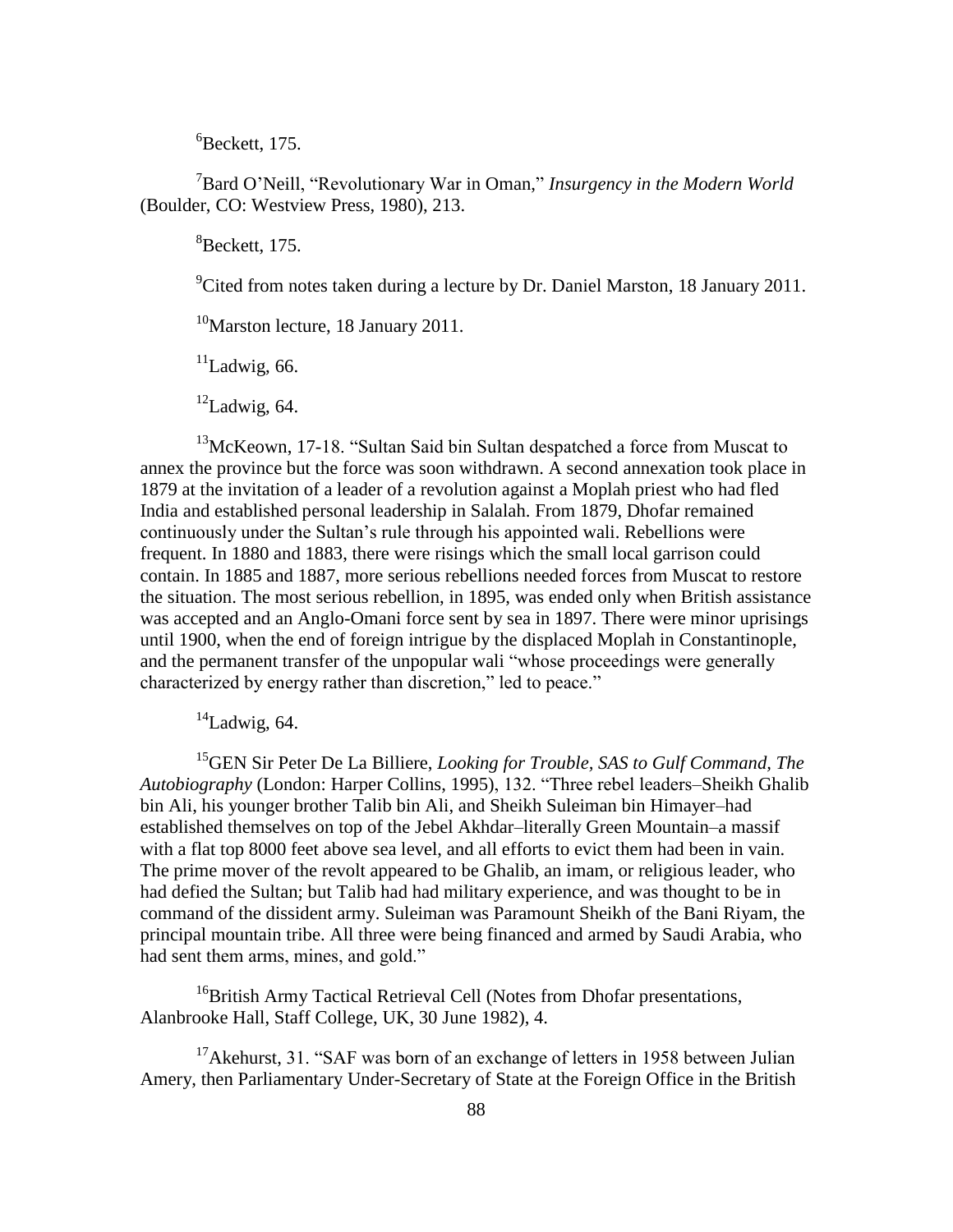Conservative Government, and Sultan Said bin Taimur. It was one of the moves that in 1959 enabled the Sultan, with substantial British help, quickly to put down a rebellion in the Jebel Akhdar. For the next ten years British officers and NCOs continued to be seconded to SAF, but money, arms and equipment - even uniforms - remained in short supply. Soldiers, especially those who drove or maintained vehicles, became masters of improvisation."

 $18$ For a more detailed discussion of the campaign, see General Sir Peter De La Billiere, *Looking for Trouble, SAS to Gulf Command, The Autobiography* (London: Harper Collins, 1995), chapter nine.

 $19$ Beckett, 176.

 $^{20}$ BI330, Interview with SAS Dhofar veteran, United Kingdom, 28 March 2011. "My understanding, and this is from talking to members of the firqa, and talking to some of the more senior people in Salalah, it was felt that he, as I said the main aim of the Sultan was to keep the Dhofari unspoiled, and keep the worst aspects of civilization out of Dhofar basically."

 $^{21}$ Beckett, 179.

<sup>22</sup>Paul Sibley, *A Monk in the SAS* (London: Spiderwise Publishing, 2011), 299.

 $^{23}$ Beckett, 176.

<sup>24</sup>Akehurst, 13. "Until 1967 Said could plead poverty to support his denial of development, but then oil revenues began and despite a declaration of intent no development occurred. He claimed that he must wait until the cash built up before taking any action. Investment was the same as borrowing; borrowing meant usury; and usury was expressly forbidden by the Koran. He held an unshakable belief in a cash economy and eventually suffered the fate of Canute as the tide of progress rolled in."

<sup>25</sup>Beckett, 176. "The insurgency was primarily a result of the feudal and increasingly authoritarian style of Sultan Said bin Taimur, who had ruled Oman since 1932. No one was allowed to leave the country (nor, indeed, to move from one area to another) without permission, and this was rarely granted. There were only three state-run schools in the whole of Oman, their exclusively male pupils chosen by the sultan and denied education beyond primary level. The only hospital was run, under sufferance, by an American mission, and diseases such as malaria, trachoma, and glaucoma were endemic. All symbols of modernity were banned, from medical drugs to spectacles, radios, bicycles, cigarettes, trousers, music, and dancing. . . . Matters were exacerbated by the failure to use any of the growing oil revenues for the benefit of the Omani people."

 $^{26}$ Price, 3-4. Referring to the Dhofar Charitable Association, "Its politics were mixed–nationalist, Marxist, Nasserite–but primarily it was opposed to the Sultan's rule and to the British connection. Its purpose was, ostensibly, to build mosques and sid the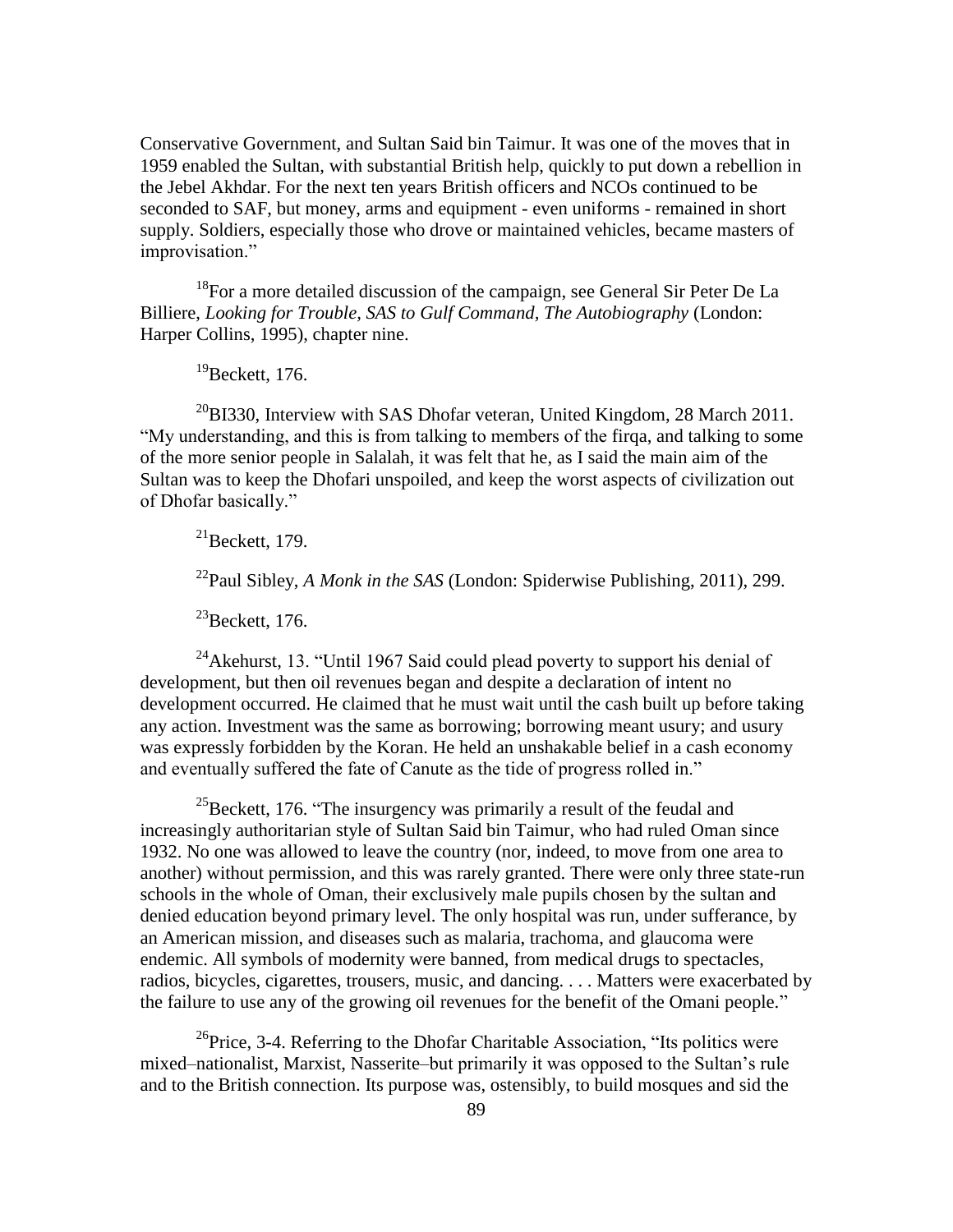poor; in reality it collected funds, recruited members and established political contacts for the purpose of armed rebellion against the Al Bu Said dynasty and British influence in the region."

# $27$ Sibley, 293.

<sup>28</sup>This was a loose organization of Dhofari members of police or military forces of the various Gulf States.

 $29$ Sibley, 293-294.

 $30$ McKeown, 33. "At the end of 1966, Colonel Lewis considered there was military stalemate. Because of manpower and equipment shortages SAF was unable to destroy the rebel movement, though it was in a poor moral and physical state. He recommended increased military measures such as collective punishments against tribes and evacuation of free-fire zones. He also pressed for political moves."

 $31$ McKeown, 33.

 $32$ McKeown, 34. Citing a 1981 interview with a source who was a senior intelligence officer during the time in question, "We were talking to people on the jebel, particularly the sheikhs,' recalled the senior intelligence officer at the time. 'They said if His Highness would give some reasonable terms they could pull most people out of the conflict."

 $33$ Beckett, 178.

 $34$ McKeown, 40. "In August, the change from tribal rebellion to Communist revolution culminated at a congress in the Wadi Hamrin. The newly elected 25-man General Command included only three of the original 18-man DLF executive. The Front was renamed the Popular Front for the Liberation of the Occupied Arabian Gulf (PFLOAG), with the aim of spreading armed struggle throughout the Gulf."

 $35$ Sibley, 297.

 $36$ McKeown, 40. "The ideology was officially changed from nationalism to Marxism-Leninism and the revolutionary transformation of Dhofar planned."

<sup>37</sup>Beckett, 178.

 $38$ Beckett, 178. "In the course of 1968, indeed, contacts between the SAF and the insurgents increased from one to two per week, to two to three per day. In the end, SAF was compelled to withdraw from western Dhofar, leaving rebel supply lines untouched and the jebalis unprotected."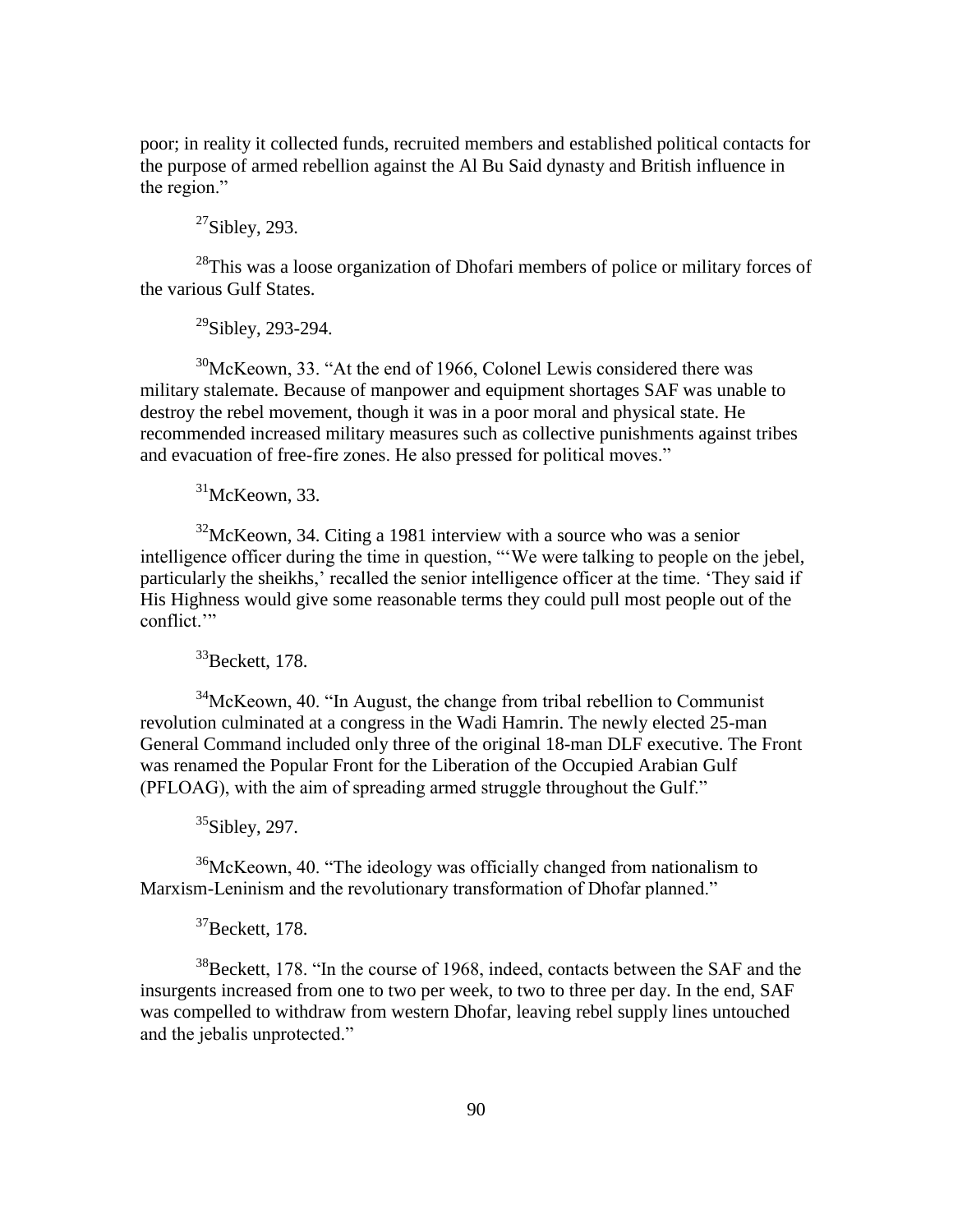$39$ Beckett, 177. "The sultan's response to the DLF proved weak and ineffective, the SAF comprising only two British-officered battalions . . . neither battalion was stationed in Dhofar, nor were they recruited from Oman; most came from Baluchistan, a province once ruled by Oman . . . A third battalion was raised in 1966 as the Desert Regiment. Initial operations were made difficult by the unfamiliarity of SAF personnel with the area and its inhabitants."

<sup>40</sup>Andrew F. Krepinevich, Jr., *The Army and Vietnam* (The John Hopkins University Press, 1986), 13.

 $^{41}$ Corum, 11.

<sup>42</sup>Angel Rabasa, Lesley Anne Warner, Peter Chalk, Ivan Khilko, and Paraag Shukla, *Money in the Bank Lessons Learned from Past Counterinsurgency (COIN) Operations* (Santa Monica, CA: National Defense Research Institute, RAND Corporation, 2007), 72. "The use of indigenous forces, especially forces from the particular area in question, increases the legitimacy of the counterinsurgents and can also help to divide and weaken the insurgency by psychologically unhinging the insurgents."

 $43Rabasa$  et al., 74. "In recruiting indigenous security forces, the counterinsurgents should seek to create a force that reflects the ethnic, religious, and socioeconomic makeup of the local population and should make a special effort to recruit a reasonable number of potentially oppressed ethnic minorities to increase their stake in fighting the insurgency."

<sup>44</sup>Adoo was the common term used by SAF, BATT, and the Sultan's Firgas to refer to the enemy fighters.

<sup>45</sup>SAF Report, 'Dhofar Ops as of January 70, 'Thwaites Collection GB 0099, Box 1/2 LCHMA. "SAF OVERALL AIM Purely military: TO KILL THE ENEMY. No political aim aside from unconditional surrender, therefore no political or civil aids to the war. None of the established civil measures for counterinsurgency exist. a. No police or special branch; b. no resettlement of the population; c. scant food control; d. no surrender or amnesty terms; e. no psyops or propaganda; f. no hearts and minds; g. no civil govt on the Jebel; h. comparatively little intelligence."

<sup>46</sup>Jeapes, *SAS: Secret War*, 23-24.

 $^{47}$ Beckett, 186-187. "The field craft, ambush skills, and sniping of the insurgents…[adoo] . . . were generally excellent. They were wholly familiar with the terrain, and were highly mobile. Increasingly, too, they had become supplied with modern Soviet and Chinese weapons . . . The standard of insurgent training, however, varied, and the adoo's performance with mortars and recoilless rifles could be erratic . . . they much preferred a stand-off encounter . . . in daylight…[using] darkness for movement or laying mines . . . rarely capable of holding ground . . . seeking instead to dominate the jebel by their mobility."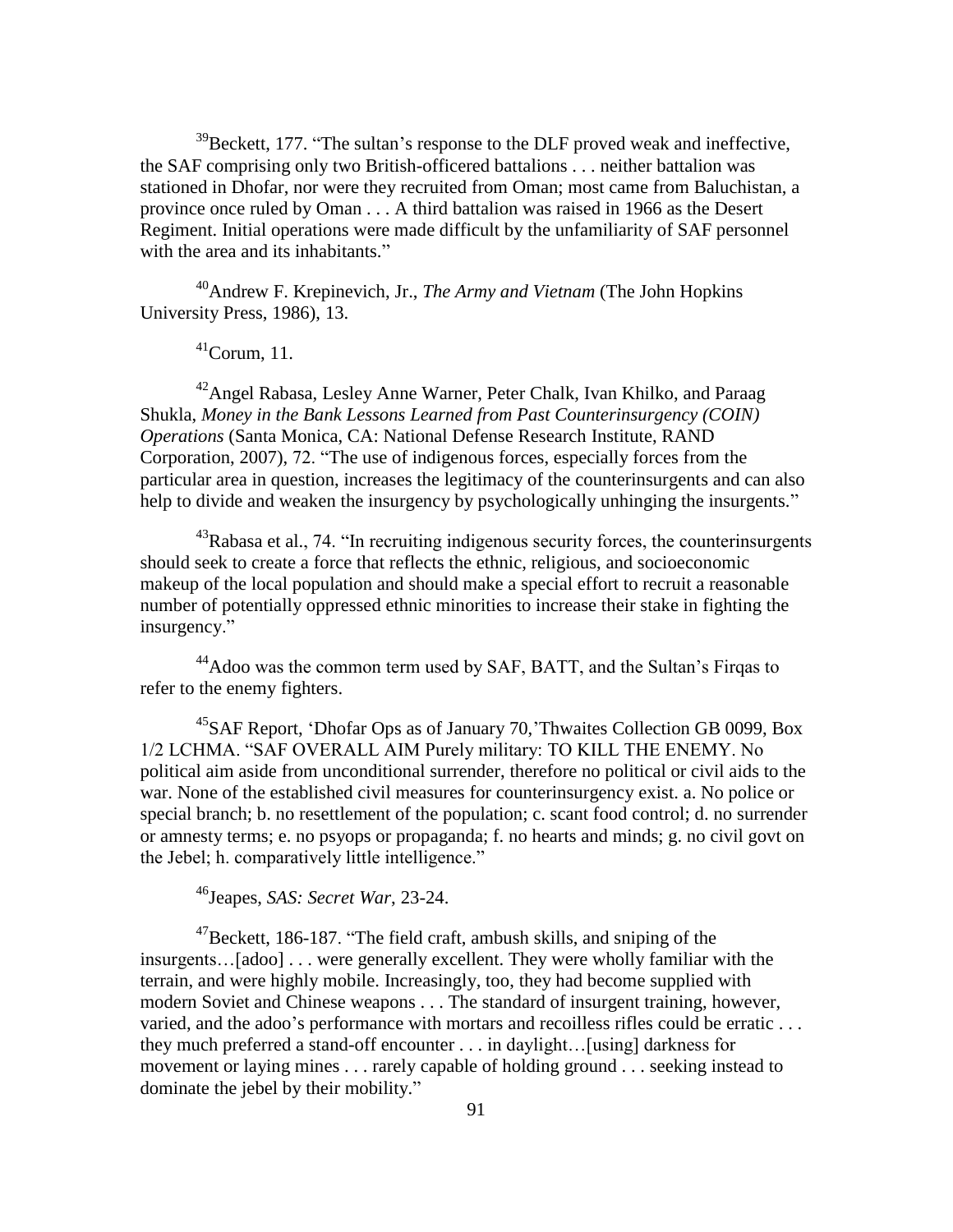<sup>48</sup>McKeown, 44. After a failed operation to capture the caves at Shershitti, the Muscat Regiment under the command of Colonel Peter Thwaites abandoned the western area to the enemy. This left Rakhyut open to attack and overrun.

 $49$ Sibley, 297-298.

 $50$ McKeown, 44.

 $<sup>51</sup>$ Ladwig, 70. "Paranoid about the prospect of another uprising in Northern Oman,</sup> he [Sultan Taimur] mandated that at least one battalion of the SAF remain in the north at all times."

 $52$ Akehurst, 33-34. "There were four Omani infantry battalions, the Muscat Regiment . . ., the Northern Frontier Regiment . . ., the Desert Regiment . . ., and the Jebel Regiment . . . Two of these would be in Dhofar at any one time, on nine month tours, while the other two would be in their permanent bases at Bid-Bid and Nizwa in Northern Oman, recruiting and retraining for their next Dhofar tour."

 $53$ The Sultan's enemies tried three separate attempts to shift focus and forces from Dhofar to Northern Oman by conducting or plotting to conduct attacks in the north in 1970, 1972, and 1974 (as discussed later in this chapter).

 $54$ Sibley, 298.

<sup>55</sup>Bryan Ray, *Dangerous Frontiers, Campaigning in Somaliland and Oman* (South Yorkshire: Pen and Sword, 2008), 127-128.

 $56$ Ladwig, 71. "Sultan Said's fears of a northern uprising proved justified. In June 1970, a group of Omani exiles calling itself the National Democratic Front for the Liberation of Oman and the Arabian Gulf attacked several northern towns. Although they were quickly defeated, the revolt made it clear how isolated and unpopular Sultan Said was."

<sup>57</sup>Ladwig, 84-85. Found in endnote 59.

 $58$ Ladwig, 71.

<sup>59</sup>BL070, Interview.

 $^{60}$ Beckett, 179. "Within 24 hours, Qaboos established an Interim Advisory Council, which invited Qaboos's exiled uncle, Sayyid Tariq bin Taimur, to become prime minister. Other exiled Omanis were also recalled. Restrictions on movements within the state and to selected foreign countries were lifted, political prisoners were released, and a development plan was announced."

 ${}^{61}$ Beckett, 179.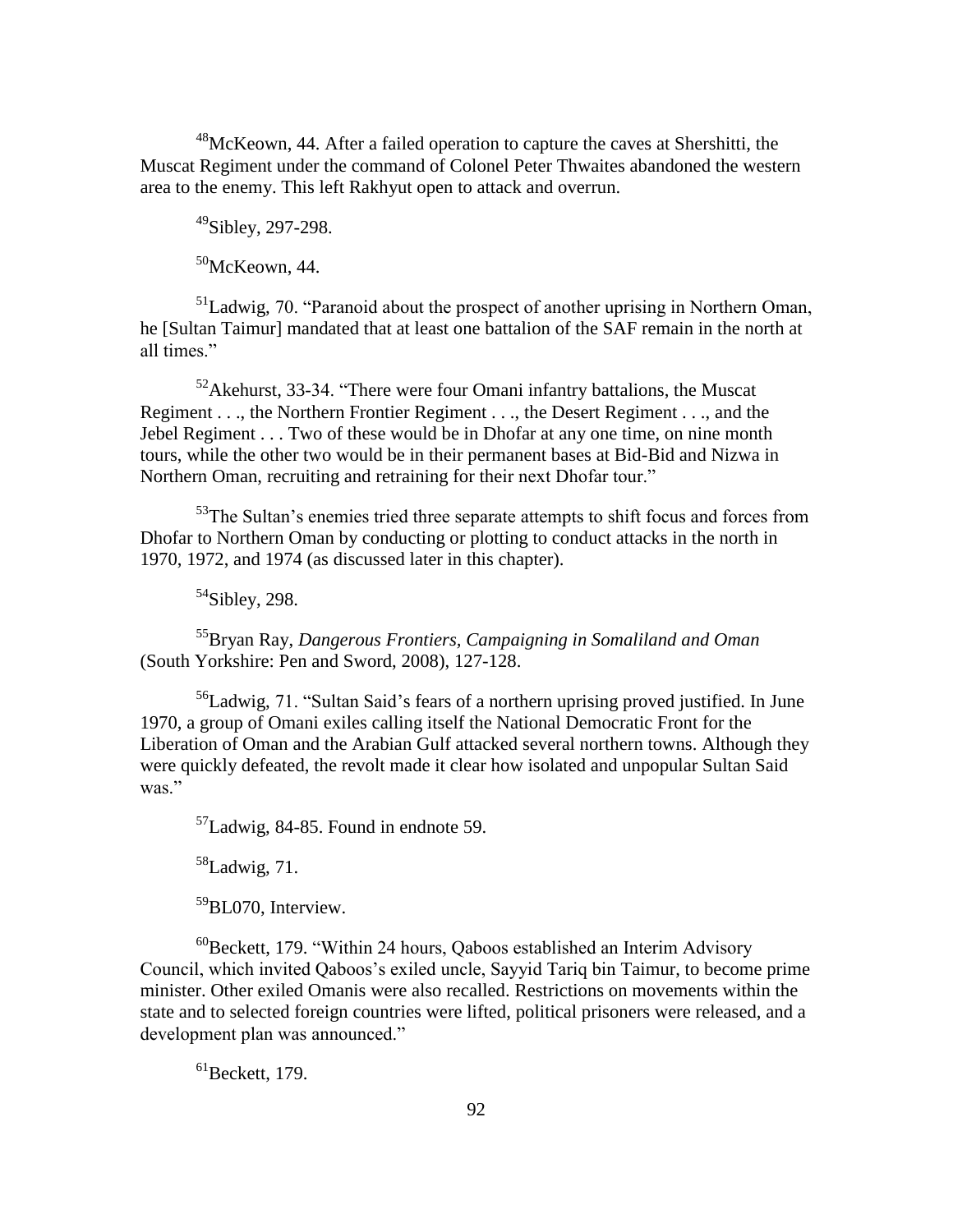<sup>62</sup>Ken Perkins, *A Fortunate Soldier* (London: Brassey's Defence Publishers Limited, 1988), 119. "With the advent of Sultan Qaboos, civil development was begun in earnest and the oil revenues, hitherto unused, were deployed to hustle Oman into the twentieth century."

 $^{63}$ Ladwig, 71.

<sup>64</sup>BL070, Interview.

<sup>65</sup>Tony Jeapes, *SAS: Operation Oman* (London: William Kimber, 1980), 31.

<sup>66</sup>BL070, Interview.

 $67$ Sibley, 299.

<sup>68</sup>Jeapes, *SAS: Operation Oman*, 28.

 $^{69}$ Beckett, 182. "The shift to Marxism within PFLOAG undermined the two fundamental principles of jebeli life-Islam and tribalism. This occurred to such an extent that 24 of the most experienced former DLF insurgents, led by Salim Mubarak, surrendered to the SAF following a gun battle with hard line elements."

 $^{70}$ BL 330, Interview. According to an SAS Dhofar veteran present at the time of Mubarak's surrender, Mubarak could not surrender to the army and therefore surrendered to a British Army Training Team with about 100 men. The difference may be that among the approximately 100 men, 24 were his some of his most experienced fighters. "He couldn't surrender to Jaysh [army] so he surrendered to BATT, British Army Training Team. While arrangements were being made for his, if you like, more formal type of reception, he stayed the night with me . . . he surrendered with this whole firqa, a group of about a hundred, and he'd left them at memorial gardens which was about ten miles away, and walked in himself."

<sup>71</sup>Jeapes, *SAS: Operation Oman*, 28.

 $72$ BL070. Interview. Cites Salim Mubarak as saying, "We are going to form a firqa of all the people coming down [from the Jebel to join the Sultan] . . . and then we will sweep them [adoo] off the Jebel!"

<sup>73</sup>BL070, Interview.

 $^{74}$ Akehurst, 61. "The first Firgat to be formed was multi-tribal and failed for this reason. The Jebali people were intensely tribal and very jealous of their own tribe's lands and customs. Subsequent Firqats were therefore always tribal."

 $^{75}$ Sibley, 299.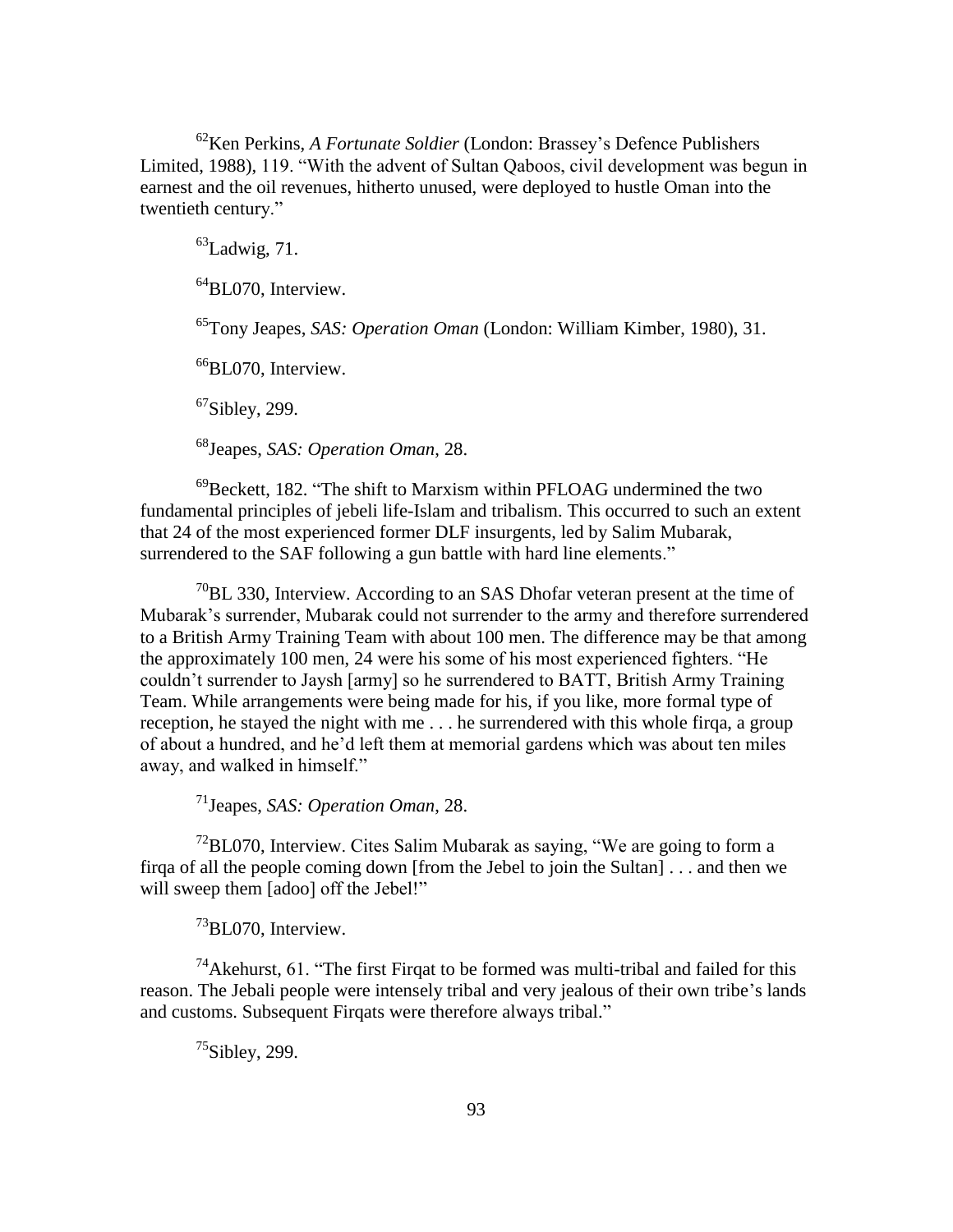<sup>76</sup>Irregular Forces–SAF View, Annex A to Section 10 of unknown report (Middle East Centre, St. Anthony's College, Oxford, UK), 2.

 $77$ Akehurst, 42. "Finally, in the Dhofar Brigade, there were the Firqats. In mid-1974 there were about 1,000 of them, and more joined every week. Mostly they were surrendered enemy who after interrogation (a relaxed and friendly process in the company of former colleagues) were given a cooling-off period of perhaps a month and then, if they wished, allowed to join their tribal Firqat."

 $^{78}$ BL050, Interview.

 $^{79}$ BL070, Interview.

<sup>80</sup>Gardiner, 156.

 $81$ Beckett, 185. "A key ingredient to this expansion was the recruitment of seconded and contracted British military officers with the correct background and mindset."

 ${}^{82}$ Beckett, 185. <sup>83</sup>Akehurst, 32.  ${}^{84}$ Gardiner, 159

 $85$ Akehurst, 43.

 $86$ BL330, Interview. "The next year was about, if you like, establishing the firqas, and then in '71 was OPERATION JAGUAR which was the first operation for two years for the jaysh to re-establish a presence on the Jebel. That was led by two squadrons of SAS and certainly the three original firqas . . . with B Squadron coming in with FKW from the north, and G Squadron coming up from Marbat . . . That was achieved basically, and a foot hold was established on the Jebel. We then split into two groups, one to the west and one to the east of Wadi Darbat. The jaysh came in and consolidated the positions, and then we just sat there for the next few months while the adoo came and threw everything they could at us to try and dislodge us. Every night there were pitched battles and contacts which really made a lot of noise but achieved very little as far as the adoo were concerned. I think we took a few casualties but nothing major. And then of course we used to patrol out during the day with the firqa, and the jaysh used to hold the ground. That was the pattern if you like for the next year. So, I can't remember exactly when it was in '71, but OPERATION JAGUAR was the big operation to re-establish a presence, a government presence, right on the Jebel, and that was successful. And the next seven years we spent moving slowly west-wards."

<sup>87</sup>Another significant event in 1971 was the arrival of the first element of Iranian forces fighting in support of the Sultan. The Iranian forces would play a key role in the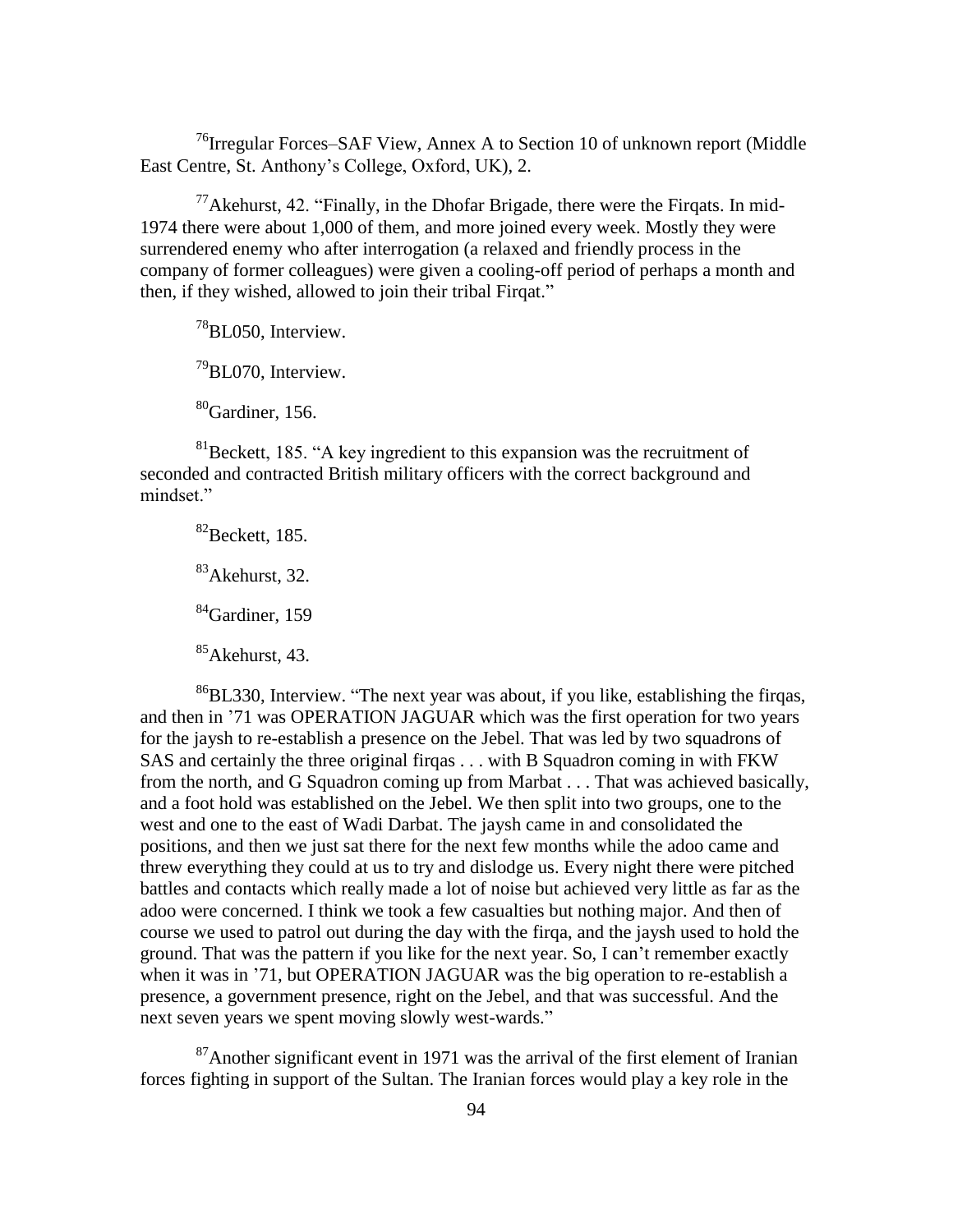campaign. Not only did their presence signal international support for the Sultan of Oman, they also assumed static defensive positions in the Western Area of Dhofar which allowed SAF to concentrate in the Eastern and Central Areas. Iranian forces would reopen the Midway Road and recapture the coastal town of Rakhyut. Part of their defensive efforts included constructing the Damavand Line which ran north from the coastal town of Rakhyut.

<sup>88</sup>Akehurst, 61. "The Firqats at that time were about 1,400 strong and were the key to the centre and east. Considerable strength would be needed to take on the enemy in the west and it could only be amassed at the expense of the centre and east. Either the enemy must be cleaned out altogether, an impossible task in the short term, or the securing must be taken over by the Firqats. If roads could be built to those places now supplied by air, especially helicopters, more resources still would be made available for the west."

<sup>89</sup>Irregular Forces–SAF View, Annex A to Section 10 General Graham Papers (Middle East Centre, St. Anthony's College, Oxford, UK), 4. "In the early days when a small highly selective force was envisaged it was agreed to pay Firqats SAF pay plus ten Rivals per month."

<sup>90</sup>Irregular Forces–SAF View, 1.

<sup>91</sup>Irregular Forces–SAF View, 1.

 $^{92}$ Akehurst, 81. "It was felt to be a wiser policy to keep the Firgats in the smaller tribal groups responsible for the security of their own homes and tribal areas but without integral heavy weapons or support weapons. Although this would mean up to 3,000 of them being paid for not much work, and in some cases no work at all, it represented good security at reasonable cost, besides being a very satisfactory means of distributing some of the national wealth among the jebel tribes-an interesting form of social security."

 $^{93}$ BATT Notes on Raising and Training of Irregular Forces in Dhofar, Annex B to Section 10 of unknown report (Middle East Centre, St. Anthony's College, Oxford, UK), 1.

 $94$ BATT Notes, 1.

 $95$ Beckett, 187.

<sup>96</sup>British Army Tactical Doctrine Retrieval Cell (Notes from a group of presentations on Dhofar, Alanbrooke Hall, Staff College, UK, 30 June 1982), 2.

 $^{97}$ Beckett, 188.

 $98$ Sibley, 301.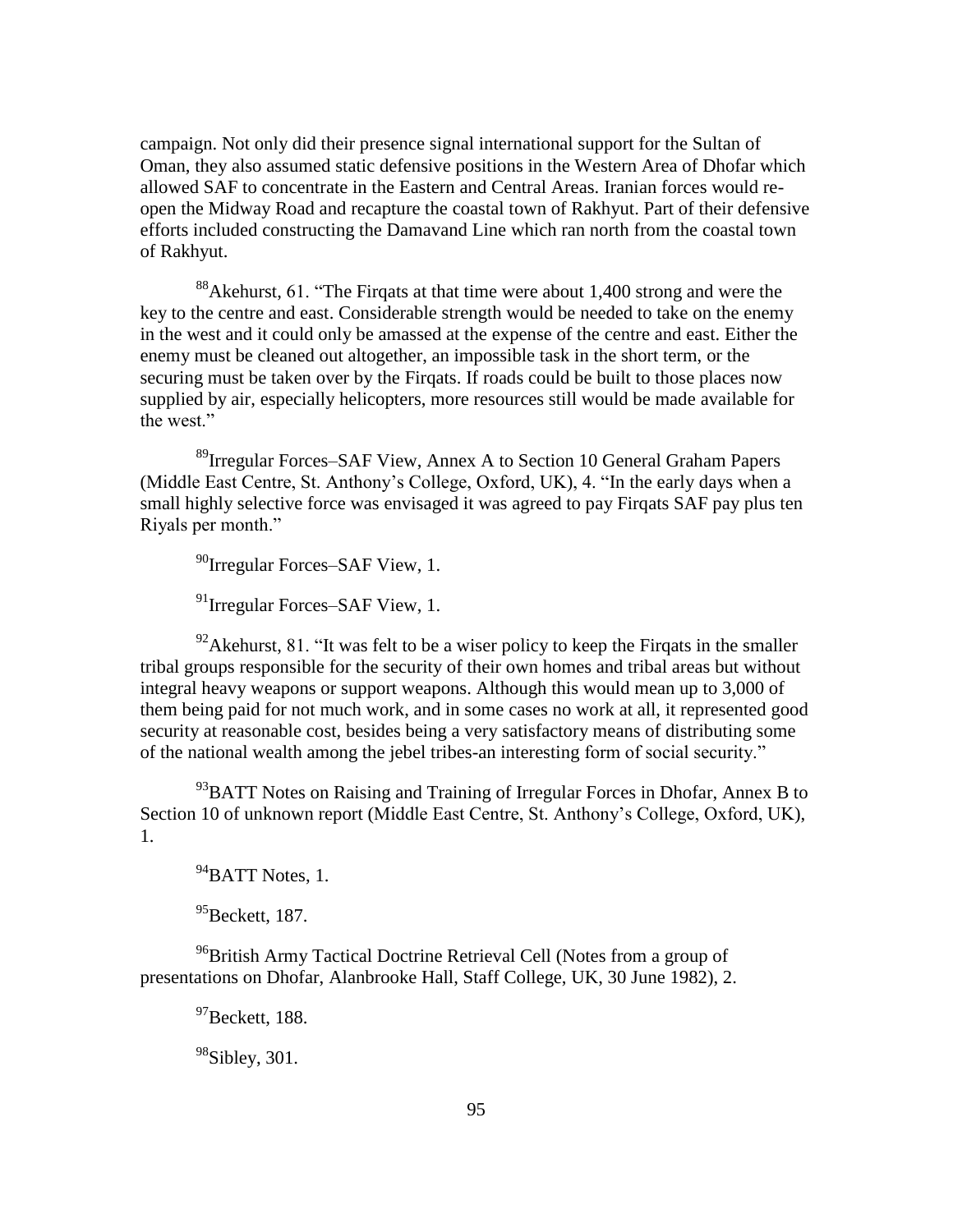<sup>99</sup>BL070, Interview.  $100$ Sibley, 301.

 $101$ Sibley, 301.

 $102$ Price, 4. "From 1965 to 1967 the DLF's main objective was to consolidate and establish its presence in Dhofar. Dividing the province into three sections–eastern, western, and central–it recruited volunteers on an individual basis."

<sup>103</sup>Ray, 128-129.

<sup>104</sup>Sibley, 301.

<sup>105</sup>British Army Tactical Doctrine Retrieval Cell (Notes from a group of presentations on Dhofar, Alanbrooke Hall, Staff College, UK, 30 June 1982), 3.

<sup>106</sup>British Army Tactical Doctrine Retrieval Cell (Notes from a group of presentations on Dhofar, Alanbrooke Hall, Staff College, UK, 30 June 1982), 4.

<sup>107</sup>British Army Tactical Doctrine Retrieval Cell (Notes from a group of presentations on Dhofar, Alanbrooke Hall, Staff College, UK, 30 June 1982), 6-7.

<sup>108</sup>British Army Tactical Doctrine Retrieval Cell (Notes from a group of presentations on Dhofar, Alanbrooke Hall, Staff College, UK, 30 June 1982), 7.

<sup>109</sup>Beckett, 188.

<sup>110</sup>O'Neill, 225.

 $111$ Beckett, 188.

 $112$ Beckett, 188.

 $113$ Akehurst, 36.

 $114$ Akehurst, 33.

<sup>115</sup>Akehurst, 35-36.

<sup>116</sup>Akehurst, 42.

<sup>117</sup>Akehurst, 61.

<sup>118</sup>Akehurst, 61-62.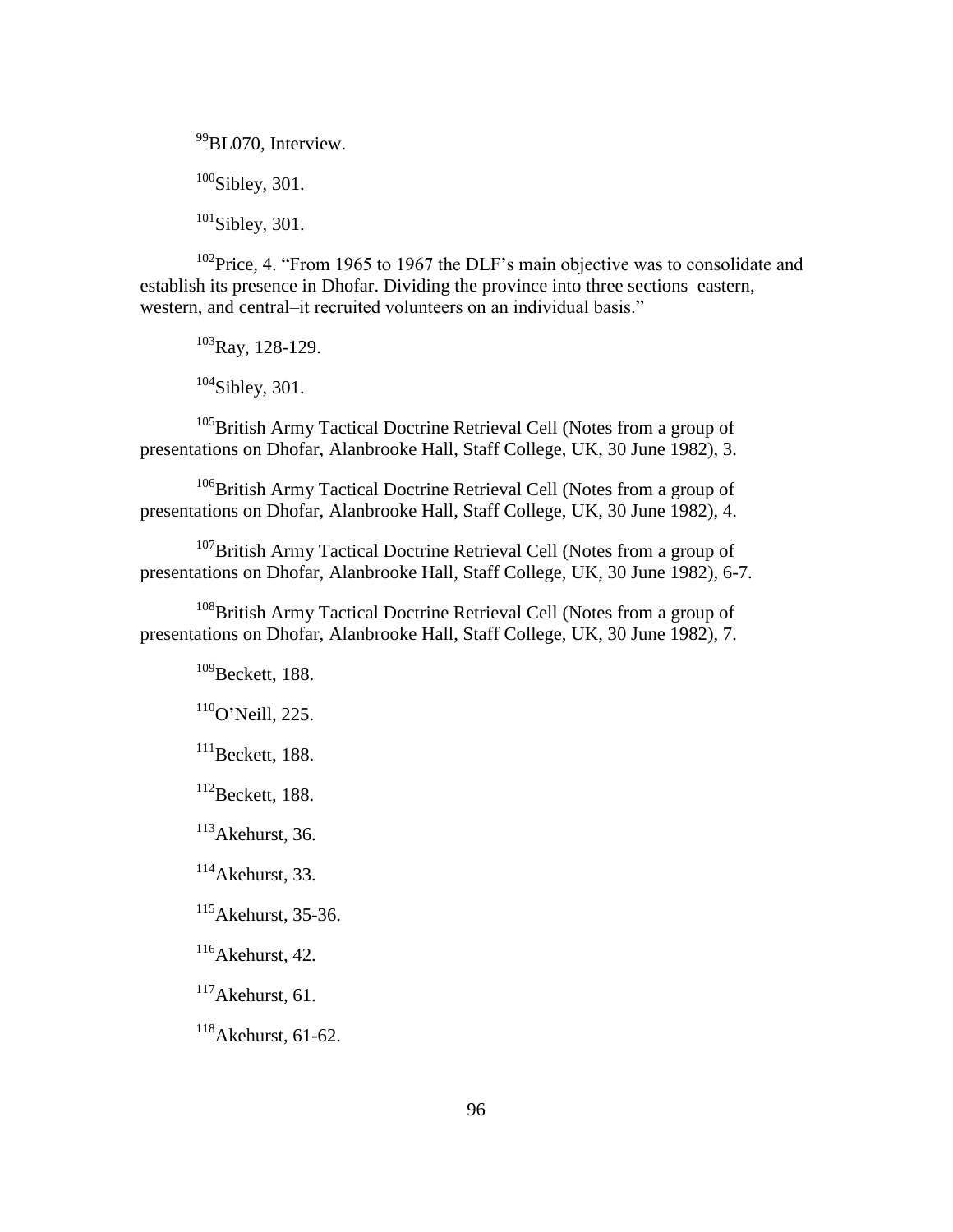$119$ Akehurst, 63-64. The full pattern devised by Brigadier Akehurst was, "1. A SAF operation in strength supported by a Firqat secures a position of the Firqat's choice which dominated its tribal area. 2. Military engineers build a track to the position giving road access, followed by an airstrip if possible. 3. A drill is brought down the track followed by a Civil Action Team with shop, school, clinic, and mosque. 4. SAF thins out to the minimum needed to provide security. 5. Water is pumped to the surface and into the distribution system prepared by military engineers to offer storage points for humans, and troughs for animals. 6. Civilians come in from miles around and talk to Firqat, SAF and Government representatives. They are told that enemy activity in the area will result in the water being cut off. 7. Civilians move out in surrounding area and tell the enemy not to interfere with what is obviously 'a good thing.' 8. Enemy, very dependent on civilians, stop all aggressive action and either go elsewhere or hide. 9. Tribal area is secure. 10. All SAF withdrawn."

<sup>120</sup>Akehurst, 75. "During October [1974] the policy of installing Firqats in their tribal areas really got under way. One of the first, and most difficult, was at Hagleet, near Ayun, just north of the monsoon-affected jebel. This had been a beleaguered defensive position in the early days of the war from which SAF had eventually withdrawn. As always happened, the enemy laid anti-personnel mines in and around the sangars but here they were more prolific and better hidden than usual. In the first two days three Jebel Regiment soldiers were badly wounded and one slightly. It was decided to move to virgin ground two miles away. The other moves went without a hitch and both Firqats and civilians were delighted. New positions were established at Zeak, Ashinhaib, Ayun, Burg Haluf, and Jebel Khaftawt, where a five-kilometre line to interrupt enemy movement was constructed by the Jebel Regiment and called 'Hammer'. It was almost due north of Raysut and a major blow to the enemy who had been using the area for years as a sort of holiday camp for rest and recuperation."

 $121$ Sibley, 304.

 $122$ Akehurst, 75. "New positions were established at Zeak, Ashinhaib, Ayun, Burg Haluf, and Jebel Khaftawt, where a five-kilometre line to interrupt enemy movement was constructed by the Jebel Regiment and called "Hammer." It was almost due north of Raysut and a major blow to the enemy who had been using the area for years as a sort of holiday camp for rest and recuperation."

 $123$ Akehurst, 77. "The Frontier Force mounted a major operation at the end of October [1974] to tackle the enemy south and east of Tawi Atair, with the bonus of opening the road from Taqa to Marbat which had been closed for so long. . . . The installation of the Firqats in their tribal areas was beginning to pay off already, with the number of surrenders increasing dramatically and the flow of information from both Firqats and civilians providing invaluable intelligence. This confirmed that lack of supplies was causing severe morale problems among the enemy in the centre. The new positions also made valuable patrol bases deep in what had been enemy-held areas. These successes led to more ambitious plans to expand the track network on the jebel."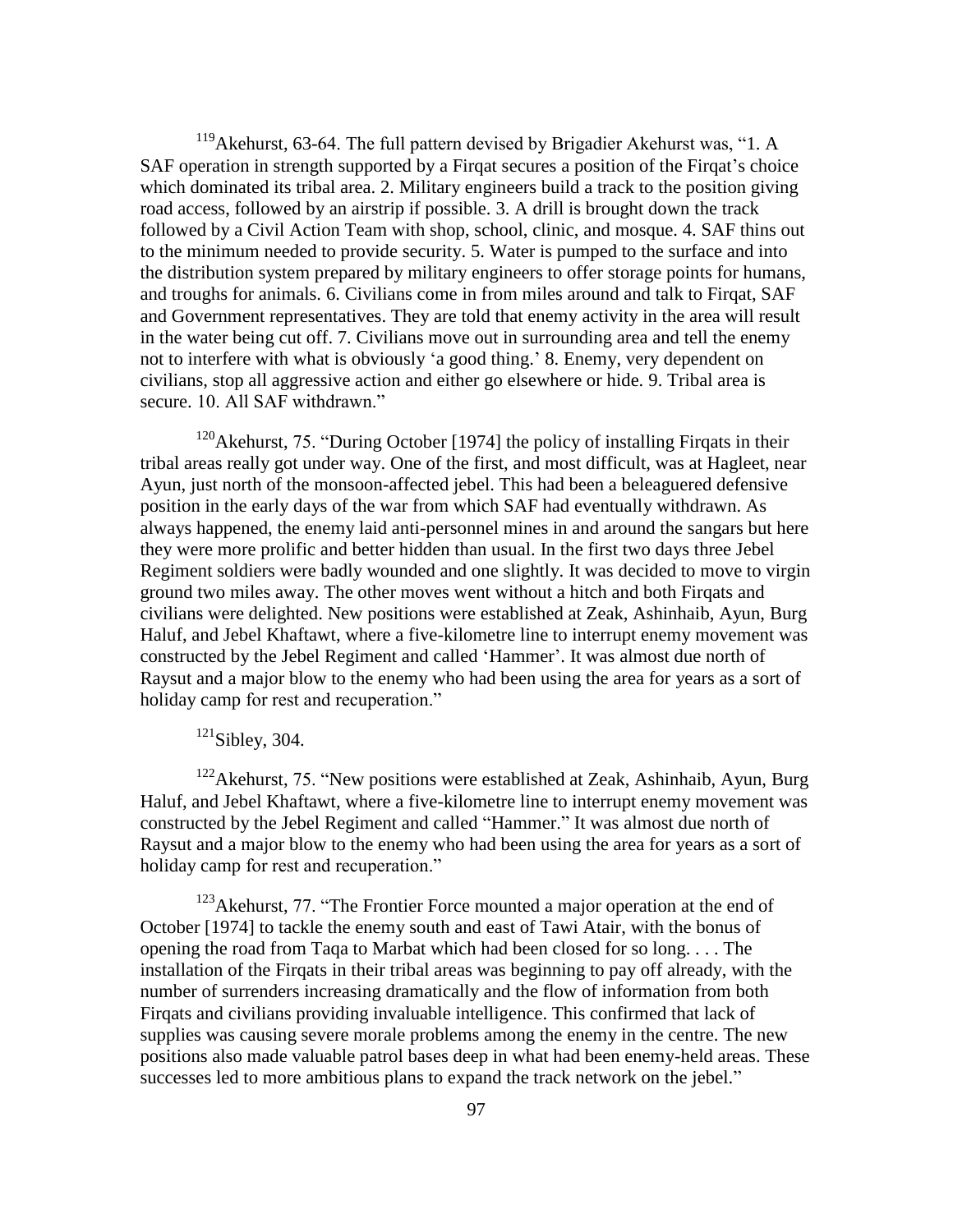$124$ Akehurst, 80. "In November, at the Sultan's invitation, Sir Gawain Bell and Mr. Tony Ashworth, a British Government official, came to Dhofar to study the longterm needs of the province." Part of their report included recommendations on what to do with the firqa.

 $125$ Akehurst, 81. "The report suggested that Firqats should be formed into a National Guard which would be multi-tribal and firmly under discipline. This plan was examined in great detail during the following months, and retained its adherents, but was shelved for the time being because of the practical difficulties of selling it to the Firqats and of arranging the expensive and intensive training for such a force. The Jebali is not easily dragooned into anything and would not take kindly to being taken far from home for disciplined military training. But far from home it would have to be or the disruption and absenteeism would be intolerable. There might also be a potential security risk in creating a force of this kind with modern training and weapons when in the previous year or two many of the tribesmen involved had been fighting against the Government and had been subject to Communist indoctrination."

 $126$ Akehurst, 81. "It was felt to be a wiser policy to keep the Firqats in the smaller tribal groups responsible for the security of their own homes and tribal areas but without integral heavy weapons or support weapons. Although this would mean up to 3,000 of them being paid for not much work, and in some cases no work at all, it represented good security at reasonable cost, besides being a very satisfactory means of distributing some of the national wealth among the jebel tribes - an interesting form of social security." p. 81

<sup>127</sup>British Army Tactical Doctrine Retrieval Cell (Notes from a group of presentations on Dhofar, Alanbrooke Hall, Staff College, UK, 30 June 1982), 4.

 $128$ Akehurst, 88. General Creasy, CSAF, visited the Dhofar Brigade on his way to meet with the Iranians, and to discuss options for how the Dhofar Brigade could take on the mission at Sherishitti. CSAF believed the Iranians would succeed in their ongoing operation to capture the town of Rakhyut, but still had a great deal of work to do. After two hours of planning, Akehurst and his staff determined that the task would have to fall on the Jebel Regiment of the Dhofar Brigade.

<sup>129</sup>Jeapes, *SAS: Secret War*, 200.

 $130$ BL070, Interview. The original intent behind raising firqas was to create multitribal units in order to create a balance of power and avoid tribal based units. Although the firqa Saladdin was multi-tribal, they were held together by their leader Salim Mubarak. Upon his death, a BATT officer appointed Mubarak's second in command to lead the firqa. This person was rejected by the firqa, which lead to its disintegration.

 $131$ <sup>131</sup>Akehurst, 91. "Now began an appalling and frustrating delay from which we learned a valuable lesson for the rest of the campaign. Quite wrongly as it turned out, but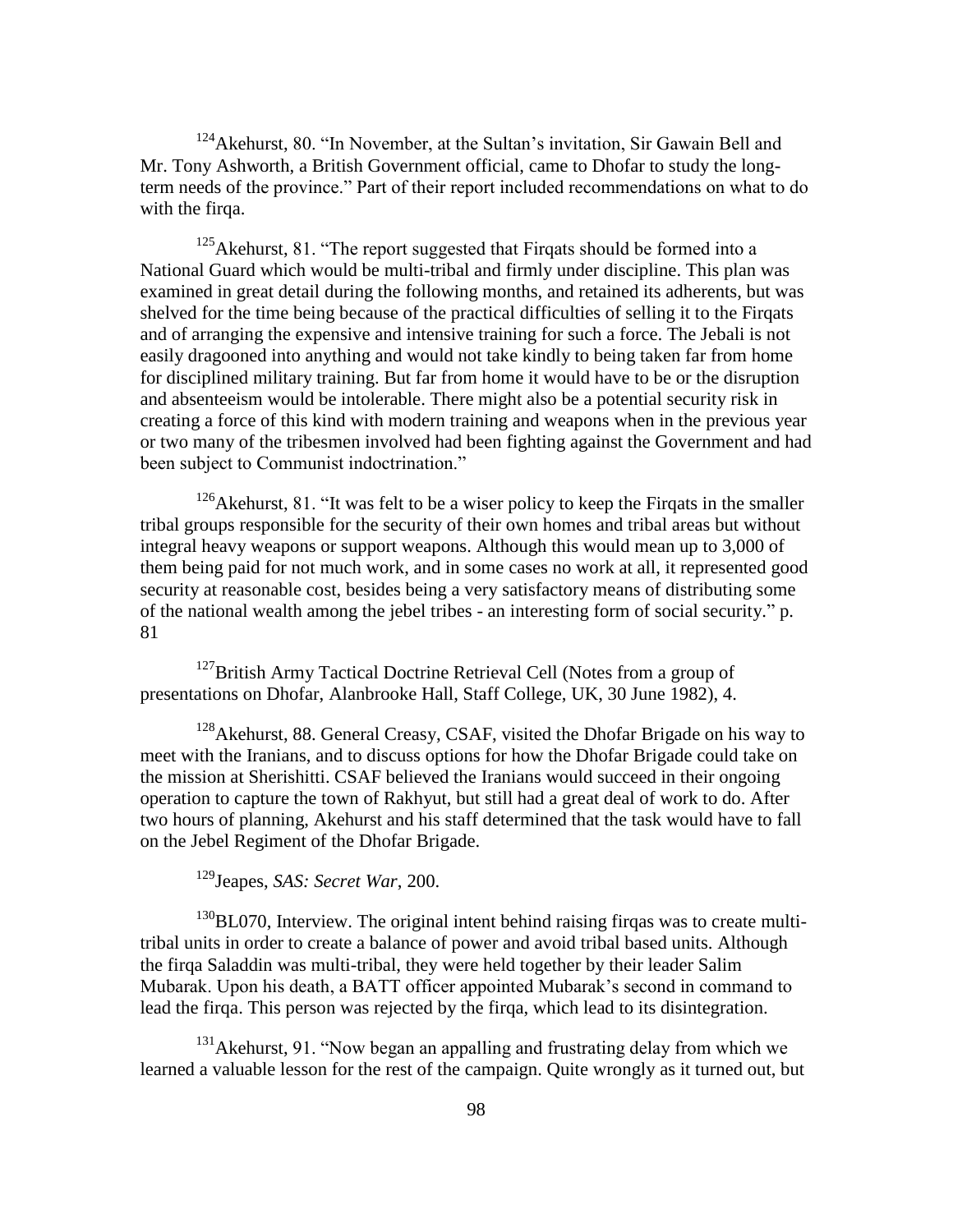for what seemed sensible reasons at the time, it had been decided to lead the advance with a mixed group of Firqats. . . They had been assembled hurriedly from different Firqats which made for a lack of cohesion and they now applied deliberate delaying tactics."

 $132$ Ray, 190.

<sup>133</sup>British Army Tactical Retrieval Cell (Notes from a group of presentations on Dhofar, Alanbrooke Hall, Staff College, UK, 30 June 1982), 5.

 $134$ Akehurst, 139.

<sup>135</sup>Akehurst, 69. Probably the South Mahra Firqa. "An important early move was to install thirty men of the South Mahra Firqat at Sarfait. This was their tribal area and they made a significant contribution to the pioneering of routes off the position, which was required of the battalion by my first operational order. They knew them intimately and behaved with commendable courage and aggression as they picked their way through the minefields."

 $136$ Akehurst, 157-158. "The prize was great. If we moved down to the bottom and held on we could stop all enemy supplies and movement of men and material, which would quickly end the war. . . As we talked about these things and were approaching a decision there was a call from Ian on the National radio from down below: ‗I've just told the Firqats that we are only staying for two or three days and they are very mush mabsoot [unhappy]. They say we must stay and we can make it very difficult for the enemy. If we try to withdraw I think there may be a rebellion.' If the scales needed tipping this tipped them. If the Firqats wanted to stay it was likely to be all right."

<sup>137</sup>Ken Perkins, *A Fortunate Soldier* (London: Brassey's Defence Publishers Limited, 1988), 147. "On the morning of the 16th, still with five days to go to the main operation, I arrived at Salalah en route to visit Ian's company, anticipating that I might have to fly in between shot and shell. I was met by John Akehurst who reported that while the enemy were still making life hazardous on Sarfait, they had so far ignored our diversion. He thought we should reinforce success and, in anticipation of my approval, had scratched together an ad hoc force as there would not be time to assemble the intended D-Day battalions which were still deployed in the Salalah area. As we drove the few hundred yards to John Akehurst's headquarters I made the decision to switch the main operation to Sarfait that night and out of the window went months of planning . . ."

<sup>138</sup>Sibley, 306.

 $139$ Akehurst, 173.

<sup>140</sup>Jeapes, *SAS: Secret War,* 230.

<sup>141</sup>Jeapes, *SAS: Secret War,* 237.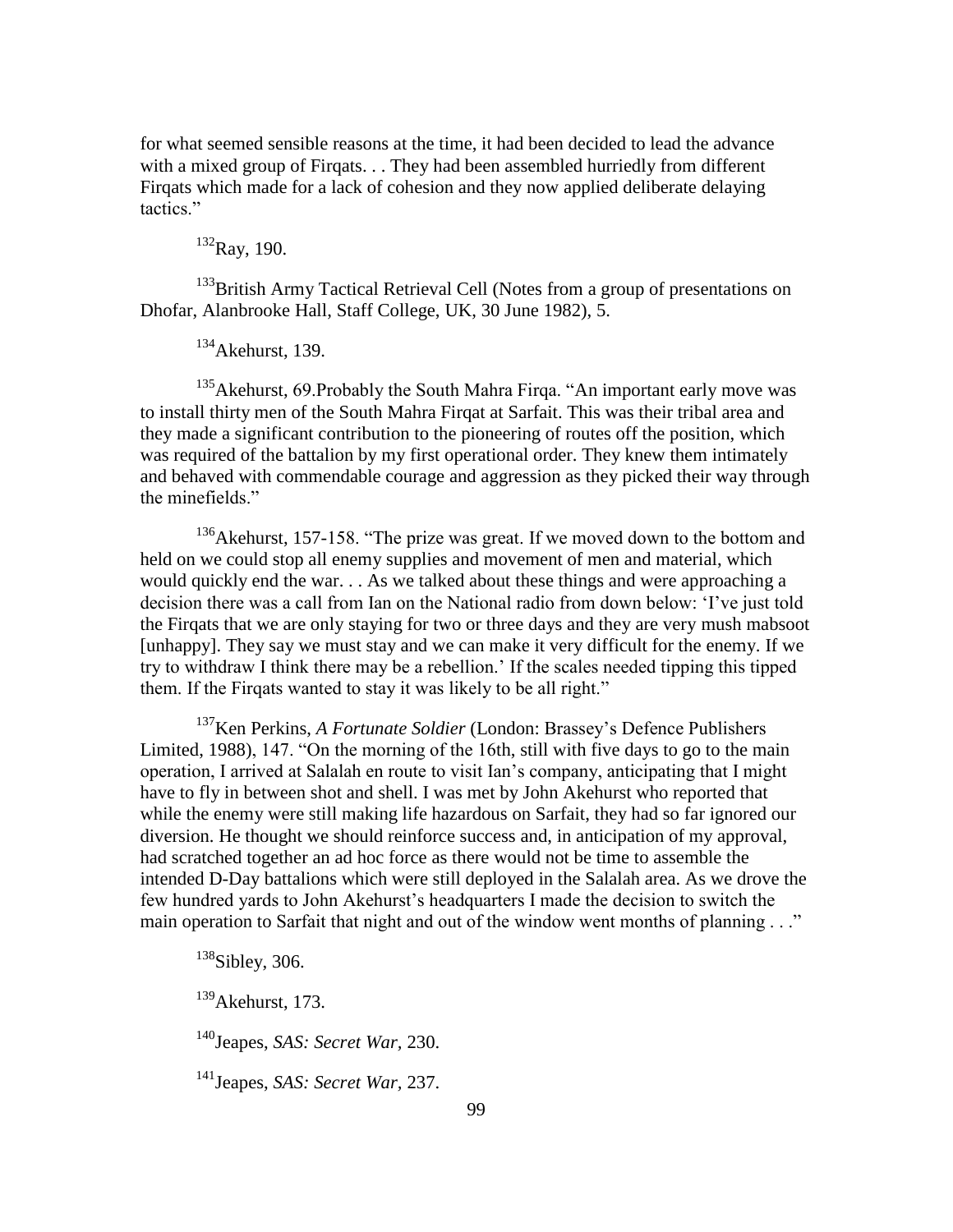<sup>142</sup>Jeapes, *SAS: Operation Oman*, 31.

 $143$ De La Billiere, 266-267.

 $144$ Ladwig, 80. "In a counterinsurgency, the armed forces of the host nation should bear the brunt of the fighting. In providing personnel, the British kept that point in mind as they focused on supplying capabilities and expertise lacked by the Omanis. Despite the need for large numbers of combat troops, the British declined to provide regular soldiers for combat operations in Oman. This had two effects. First, it required Oman to provide its own soldiery, which it did by tripling the size of the SAF between 1970 and 1972. Second, when this proved insufficient, Oman reached out to regional allies. The deployment of combat troops from a Muslim country like Iran was far more politically acceptable than British troops would have been. Tangible support from Jordan and Iran also helped deflect criticism, particular from the Soviets and the political left in Britain, that the British were engaged in a neo-colonial enterprise or that Oman was simply a puppet state."

<sup>145</sup>Jeapes, *SAS: Secret War,* 14.

<sup>146</sup>Jeapes, *SAS: Secret War*, 239-240. "Before becoming commissar of this unit, he had taught political affairs at the Lenin School at Al Ghayda and before that he had been in charge of political broadcasting on Radio Aden."

 $147$ Akehurst, 61. "The Firqats at that time were about 1,400 strong and were the key to the centre and east. Considerable strength would be needed to take on the enemy in the west and it could only be amassed at the expense of the centre and east. Either the enemy must be cleaned out altogether, an impossible task in the short term, or the securing must be taken over by the Firqats. If roads could be built to those places now supplied by air, especially helicopters, more resources still would be made available for the west."

 $148$ Akehurst, 43. "I have described the Jebali as fierce, independent and unruly and these qualities were much in evidence in the Firqats, who were very difficult indeed to control. . . . Properly motivated, and with the prospect of financial or other gain, they could be splendid fighters, as good for us as they had been against us; but equally they could, if the mood took them, be intransigent and uncooperative, sometimes aggressively so. . . . Again, however, I must reiterate how vitally important the Firqats were in the struggle. Their knowledge of the ground and their influence with the civilians were indispensible, and worth all the time, trouble and money spent to secure and retain their goodwill and allegiance."

<sup>149</sup>BI330, Interview with SAS Dhofar veteran, United Kingdom, 28 March 2011, ―The firqa leaders used to come into the BATT conference. We used to run a firqa leader conference. The CO from Hereford used to come out and we would have a conference with the firqa leaders. . . It was a regular thing. Probably towards the end of each four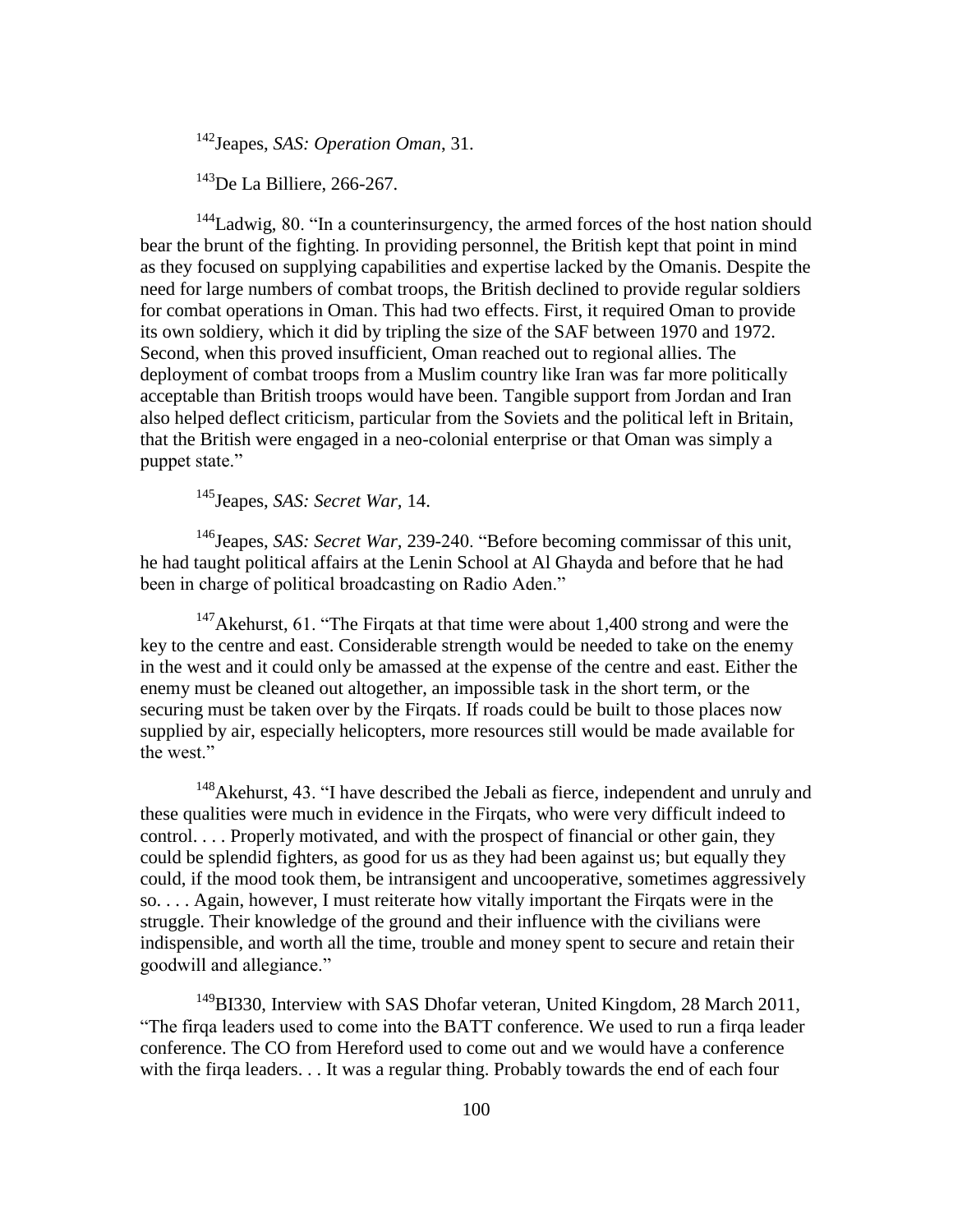month tour I suspect. [Did those influence operations in any way?] Oh I think so, yes. It was a one to one with the CO of the Regiment, I don't think any jaysh were present, but it was a one to one thing with the firqa and the BATT. We would say what we wanted and they would say what they wanted."

 $150$ Akehurst, 61-62. "The first Firqat to be formed was multi-tribal and failed for this reason. The Jebali people were intensely tribal and very jealous of their own tribe's lands and customs. Subsequent Firquats were therefore always tribal. Several Firqats were formed from surrendered enemy but had to live on the Salalah Plain or in other secure areas not their own because the enemy prevented occupation of their tribal areas. From conversations with their leaders and their SAS advisers I learned of their intense desire to reoccupy their own land. All of them promised instant security if they could be established in positions of their own choosing."

<sup>151</sup>While the Watt's plan called for raising indigenous forces to fight for the Sultan, there was no clear plan of how to do this or what the indigenous force would look like. The surrender of Salim Mubarak and his firqa came as a surprise to all. As mentioned earlier, the formation of firqa to fight for the Sultan was Mubarak's idea.

 $152$ Gardiner, 159.  $\degree$ ... the concept of recruiting the Firqat and keeping them alongside was a courageous masterstroke, generally attributed to John Watts in 1970 when he was the Commanding Officer of the SAS."

<sup>153</sup>There was at the time a psychological operations campaign which emphasized the Sultan's offer of amnesty.

 $^{154}$ BI330, Interview.

<sup>155</sup>BI330, Interview. "On an operation, branching out from our main base to see first of all what the lay of the land was, and what we could establish, and again whether we could get SEPs in. They came in in a steady trickle."

 $156$ Akehurst, 61-62.

 $157$ Gardiner, 159. "They were, therefore, extremely useful in retaining the peace in an area which had been cleared of adoo, thereby leaving conventional forces to get on with prosecuting the war elsewhere. For all their limitations, I do not believe we could have won the war without the Firqat."

<sup>158</sup>Gardiner, 159. "As our former enemies they knew the ground and the tactics of their former friends intimately, and they were good at things that we were poor at, namely reconnaissance, gathering intelligence and communicating with the nomadic population. They were of that population after all."

<sup>159</sup>McKeown, 45.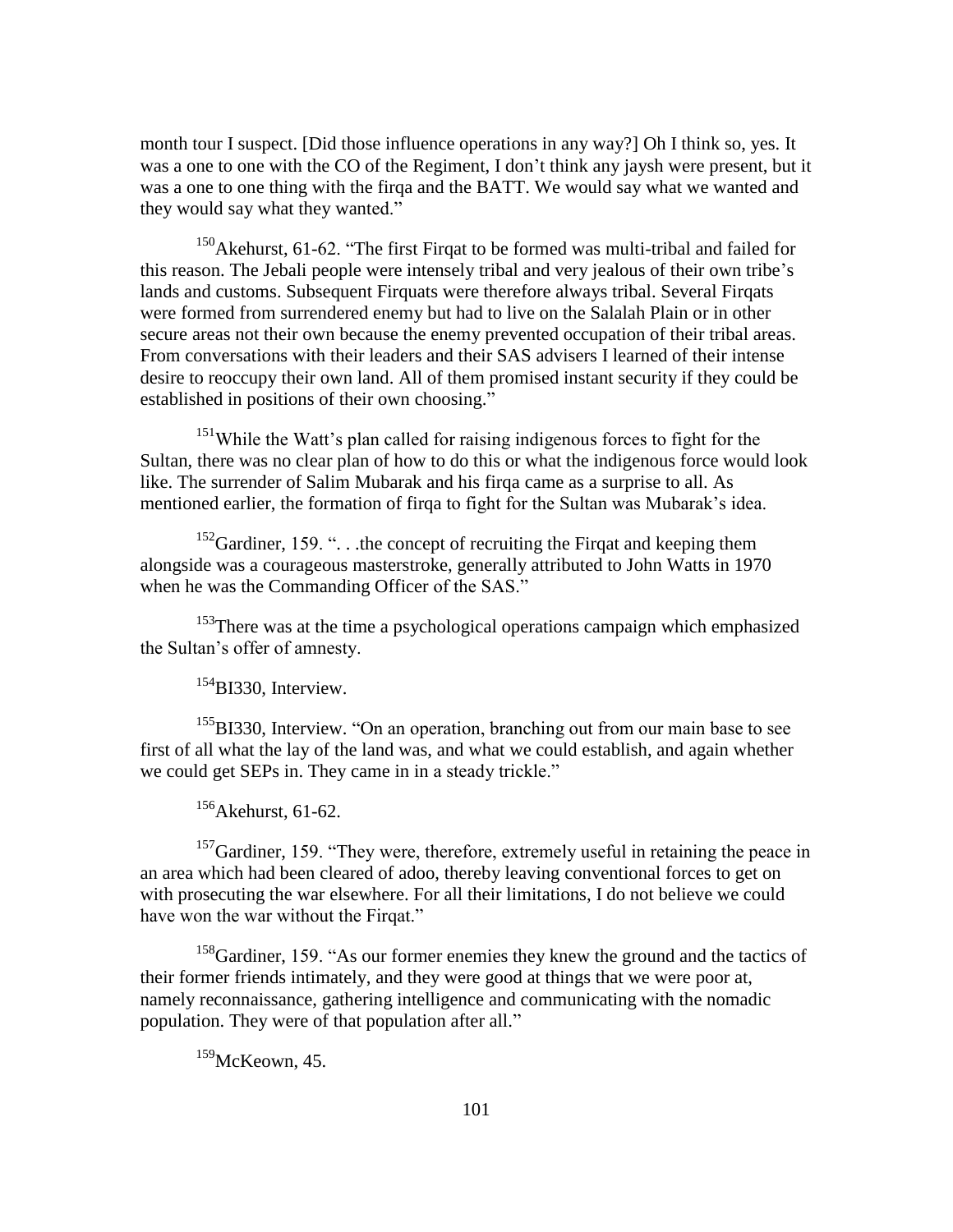<sup>160</sup>Sibley, 299.

<sup>161</sup>BI050, Interview.

<sup>162</sup>Jeapes, *SAS: Secret War,* 14.

<sup>163</sup>Irregular Forces–SAF View, 2.

 $164$  Irregular Forces–SAF View, 3. "Firqats have weapons similar to SAF rifle platoons. They are not armed with GPMGs or 81mm mortars as a matter of principle." The firqa relied on BATT for these types of supporting weapons.

<sup>165</sup>Irregular Forces–SAF View, 3.

 $166$ Gardiner, 156.

 $167$ Akehurst, 177.

<sup>168</sup>Irregular Forces–SAF View, Annex A to Section 10 General Graham Papers (Middle East Centre, St. Anthony's College, Oxford, UK), 3. "Each Firqat usually elects two leaders: a military leader to lead them in the field, and a tribal political leader who is the more powerful to decide all major matters."

<sup>169</sup>BI330, Interview. "Basically because, I didn't make this point earlier but, you had a firqa leader, an Arab firqa leader who was from the tribe but when BATT was with the firqa it was the BATT commander who was the firqa leader. So when I was with the firqa I was the firqa leader, and that was true of all the BATT/firqa relationships. So you were actually in command, and what you said was an order even though perhaps there was some negotiation before you would go firm on that."

<sup>170</sup>Jeapes, *SAS: Secret War*, 41. Jeapes referring to Salim Mubarak, "I was naively surprised and impressed by the speed with which he understood the reasoning behind information services, not yet knowing that in the coming months I was to learn more from him that I could teach."

 $171$ McKeown, 97-99. "The first, and fundamental, factor in winning the Dhofar War was the change of Sultan in 1970." "The policy of welcoming back former enemy without fear of punishment was very important in giving members of the PLA a way out. . . This led to a constant drain of defectors from the Front which increased where government military pressure reduced their morale."

<sup>172</sup>BI330, Interview.

 $173$ Akehurst, 29. "Until 1972 China had provided a good deal of support, but was then persuaded by the Shah to desist, agreeing because of its economic and cultural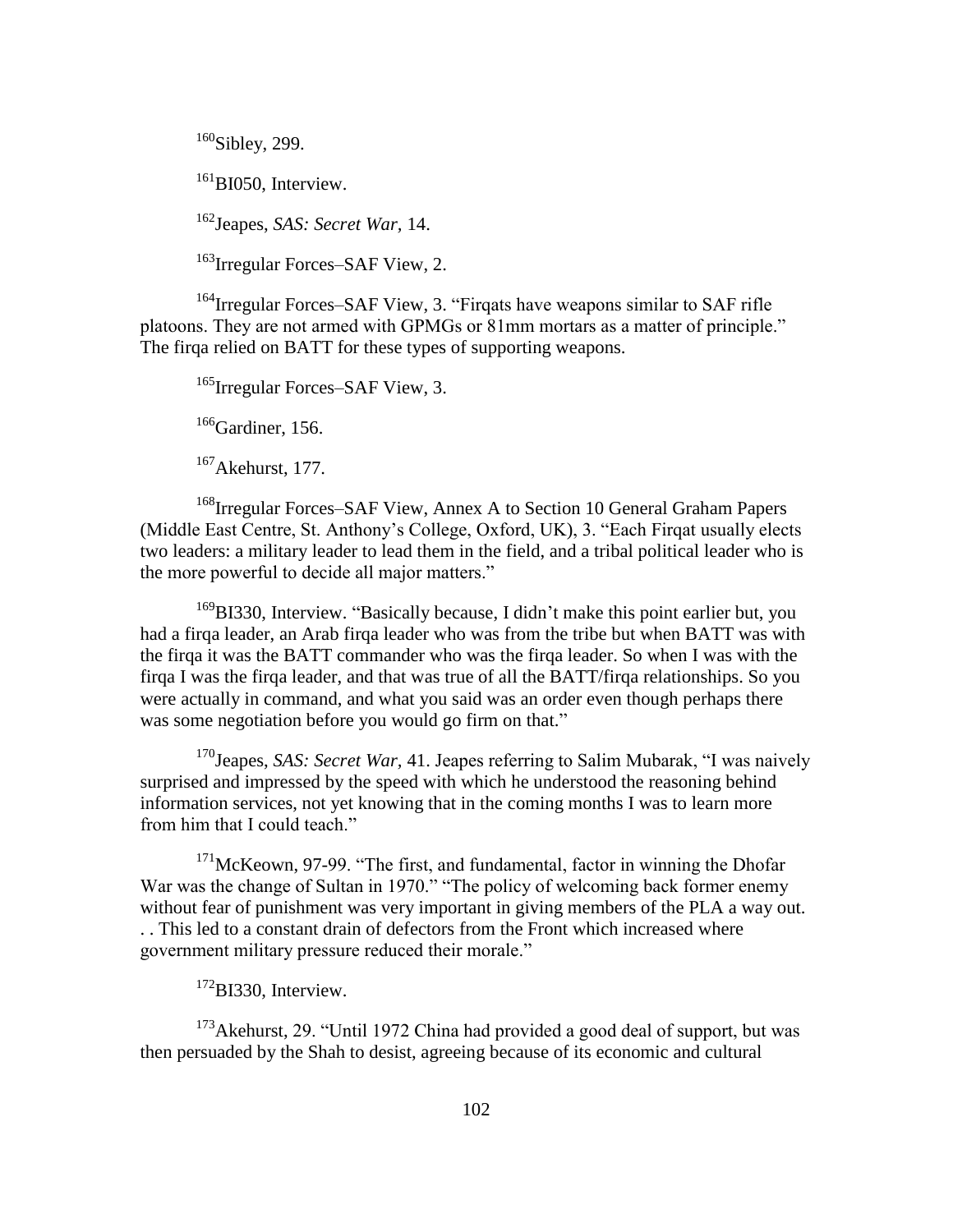interests in Iran. Russia then became the dominant supporter, although Libya and Cuba also sent money, supplies and training staff."

<sup>174</sup>Jeapes, *SAS: Secret War*, 24. "Whereas SAF, too, were still largely armed with the old .303 bolt-action British Enfield rifle and only just beginning to re-equip with automatic FNs, the hard-core adoo all had modern, fully automatic Soviet Kalashnikov assault rifles and machine guns, and even the soft-core had Simonov semi-automatic. Nor did their weapons stop at small arms. The Chinese 82-mm mortar, for instance, is not only very effective, but cleverly designed too. It will fire the bombs of the British 81-mm mortar besides its own, whereas Chinese bombs will not fit into the British barrel. The 60-mm mortar is smaller, but outranges by far its British equivalent."

 $175B1330$ , Interview. "FTZ were in the west without BATT and they asked for BATT, which I translated at the time. We were extended two weeks in our tour in order to go down to the west to conduct an operation with the firqa, FTZ, Tariq bin Zaid, which then led on to the disastrous operation in the Shershitti area. They had operated without BATT for some time, and they particularly wanted BATT."

 $176$ Akehurst, 36. "Fire response was always quick and accurate, and often very close indeed; it gave SAF an important advantage."

 $177$ Ladwig, 67. "The best among them [PFLOAG members] were sent to China for specialized military training at the Anti-Imperialist School in Beijing."

<sup>178</sup>British Army Tactical Doctrine Retrieval Cell, Anti-Guerrilla Operations in Dhofar Lessons Learned, 23-24. This document describes the PFLOAG course of instruction at the Anti-Imperialist School in Peking, China. "The course is of 6 months duration. It alternates between one month's Political Instruction, the next Military Instruction." The document includes the titles of the courses for both political and military instruction as well as a daily routine for students.

<sup>179</sup>Jeapes, *SAS: Secret War*, 71-76.

<sup>180</sup>Jeapes, *SAS: Secret War*, 76.

<sup>181</sup>BL330, Interview. "There was a clash between communism and Islam. And also, as I said earlier, the communists overplayed their hand. They thought they had control, and they did. They had about a 90+ percent control over the people on the Jebel. But they'd just overplayed that extra 5% perhaps, and started intimidating and bullying, and I think they tried to remove the tribal structure, and they put in place a typically Russian-type political hierarchy which is unacceptable to the Dhofaris."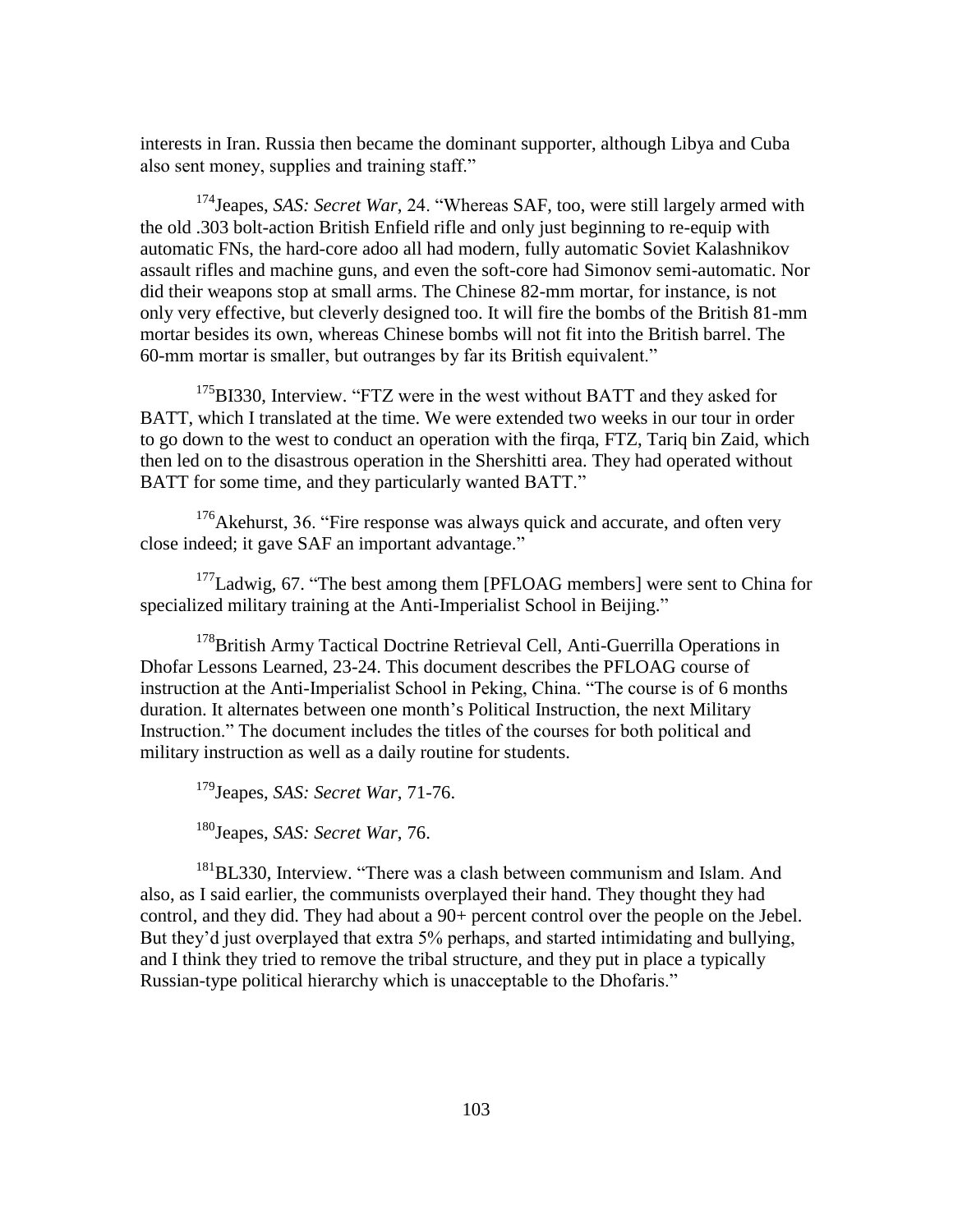### CHAPTER 4

#### OPERATION IRAQI FREEDOM CASE STUDY

A coalition led and predominately composed of U.S. forces invaded Iraq in 2003 to enforce United Nations Security Council Resolutions<sup>1</sup> which required Iraq to provide full disclosure of its weapons of mass destruction program.<sup>2</sup> The aim of the operation was to topple the regime of Saddam Hussein, hopefully engendering a popular uprising which would take control from the Baath Party and pursue a democratic form of government.<sup>3</sup> The war began on 19 March 2003 with an air campaign two days after President Bush issued an ultimatum for Saddam and his sons to leave Iraq or face military action.<sup>4</sup>

During this conflict, the U.S. military and coaltion partners raised several different types of security forces to include army, police, national guard, and irregular security forces. While the various Iraqi security forces affected the outcome of the campaign, the manner in which the U.S. led coalition raised them was haphazard reflecting the poor planning and preparation for post combat operations. One key example from the Iraq campaign was the Sons of Iraq movement which attempted to replicate a popular uprising against the insurgency, the Al Anbar Awakening. $\frac{5}{5}$ 

### Plans and Strategy

Since the defeat of Saddam Hussein's forces in the 1991 Persian Gulf War, United Nations members maintained no-fly zones in the northern and southern portions of Iraq to limit Saddam's brutality against minority groups within the country.<sup>6</sup> No-fly zones supported the U.S. strategy to contain Saddam's regime versus toppling it, which would possibly draw the U.S. into a lengthy internal struggle.<sup>7</sup> The Clinton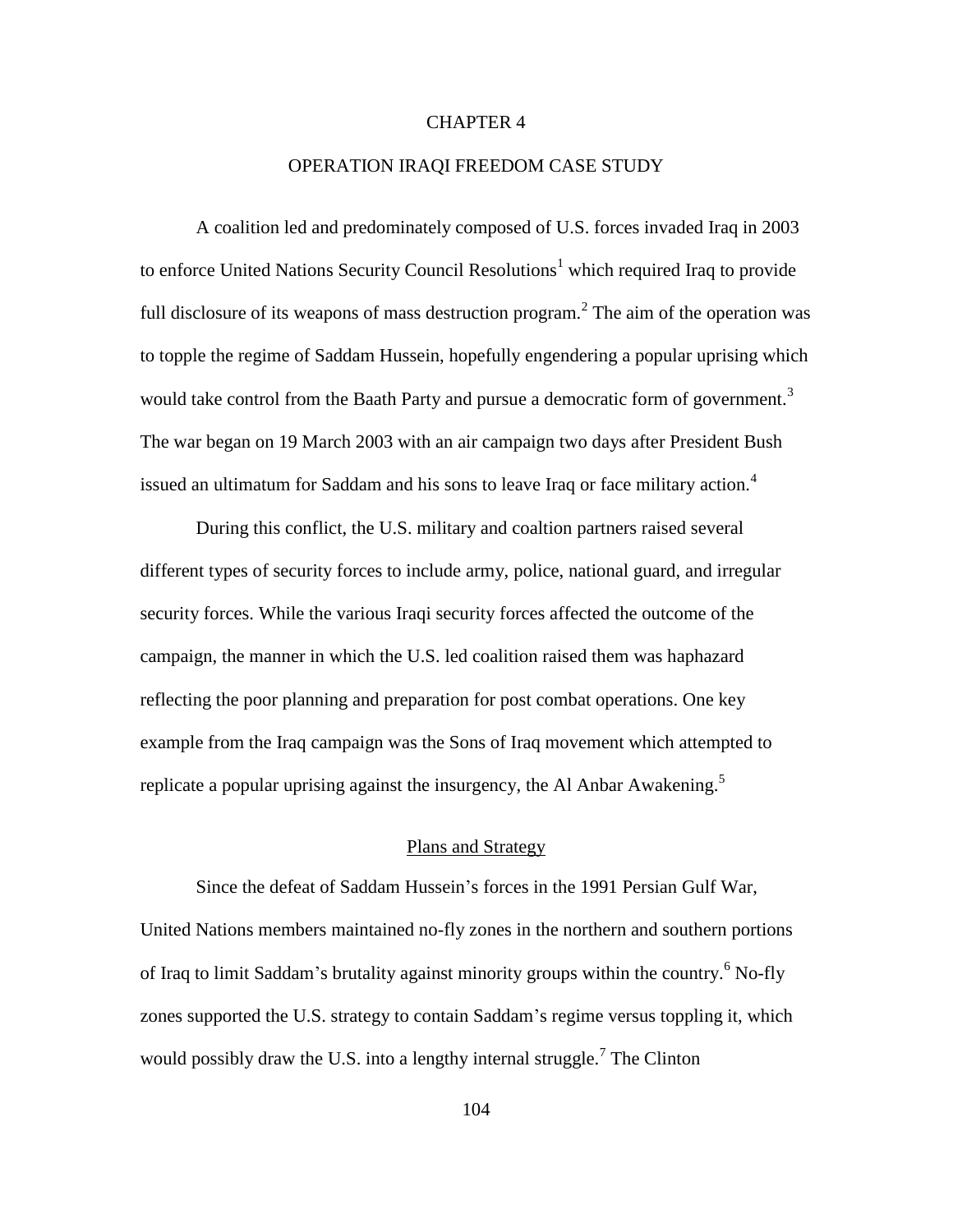administration continued the Bush policy of containing Saddam, and ordered a massive airstrike against suspected weapons storage locations after tension over Saddam's lack of compliance with United Nations' weapons inspectors grew beyond an acceptable level.<sup>8</sup>

With a defiant Saddam Hussein still in power, the U.S. military developed contingency plans as a preparation for possible future hostile action by Iraqi forces. General Binford Peay, Commander of U.S. Central Command (CENTCOM), developed an operations plan (OPLAN) to counter what he termed a 'Basra breakout' in which Saddam would mass five divisions in southern Iraq and overwhelm the forces defending Kuwait, requiring basically a replay of the 1991 campaign to oust Iraqi forces from Kuwait.<sup>9</sup>

Known as CENTCOM OPLAN 1003-98, successive CENTCOM Commanders including U.S. Marine Corps General Anthony Zinni and U.S. Army General Tommy Franks updated the plan for war with Iraq. Citing an interview with Zinni, Gordon and Trainor offer the following insight regarding refinement of OPLAN 1003-98.

If I had to point to one person who was deeply involved in 1003-98 it was Tommy Franks," Zinni recalled. "He was the major contributor to the force levels and the planning and everything else. He was more involved in it than just about anybody else. That was his life. He and his planning staff seemed to be committed to the plan. $^{10}$ 

OPLAN 1003-98, updated by Franks as the commander of Third Army (the Army portion of CENTCOM), $^{11}$  and endorsed by Zinni, focused more on the aftermath of the collapse of Saddam's regime than on the conventional fight required to defeat Saddam's forces.<sup>12</sup> With the security, stability, and reconstruction seen as the more difficult part of the problem, OPLAN 1003-98 called for more than 400,000 troops. Although Franks moved from command of Third Army to command of CENTCOM,<sup>13</sup> he later found his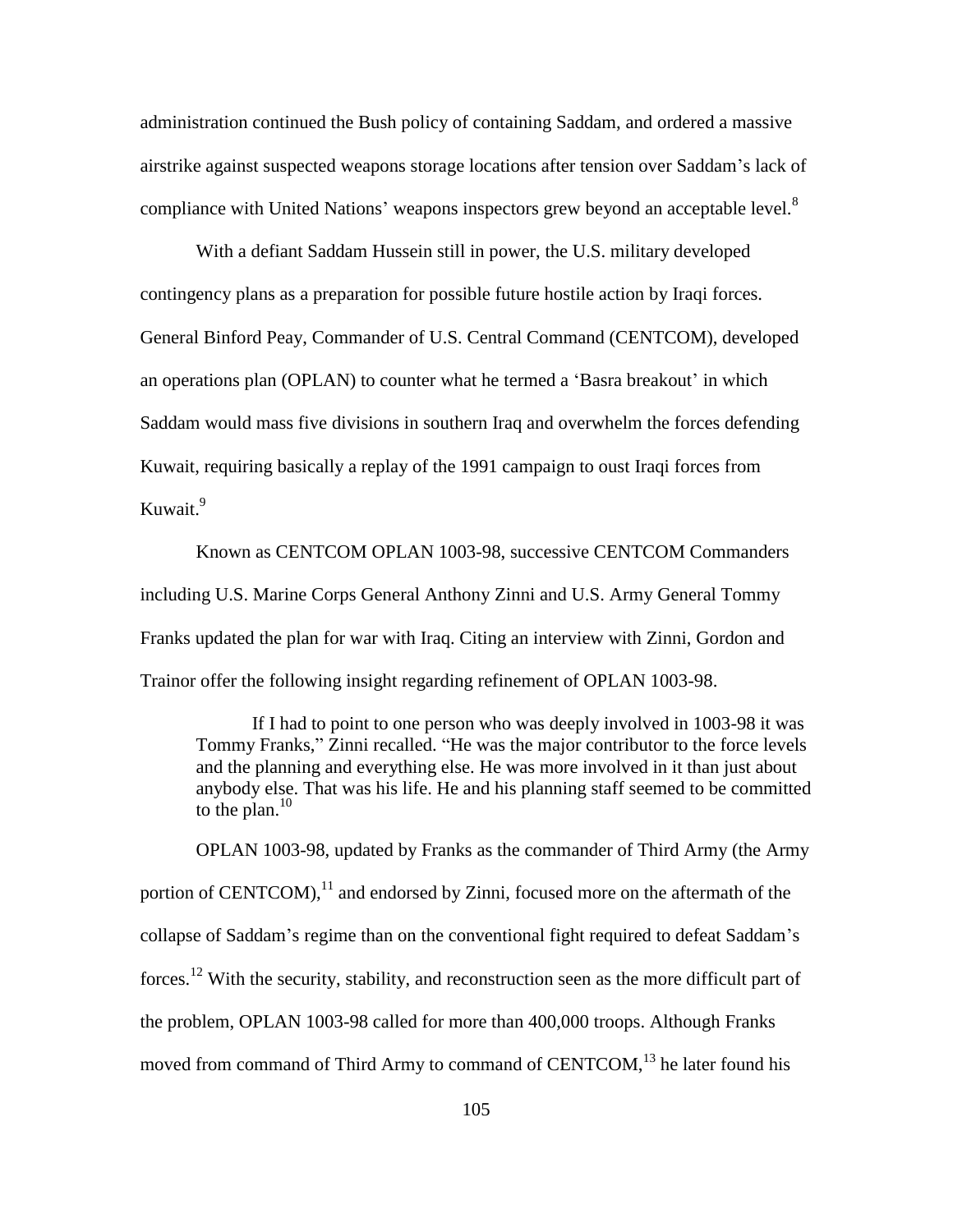own plan inadequate when briefing the Secretary of Defense, Donald Rumsfeld.<sup>14</sup> At some point it appeared that Franks' focus shifted from the requirements for post regime collapse to the requirements to cause the regime to collapse.

As planning and preparations progressed to support a possible conflict with Iraq, OPLAN 1003-98 became OPLAN 1003V, no longer a conceptual plan but an active one.<sup>15</sup> Although the interaction between Secretary Rumsfeld and General Franks was described as "constant negotiation,"<sup>16</sup> Rumsfeld got what he wanted in the way of decreased troop commitments (he wanted a plan for 125,000 troops) for operations in Iraq.<sup>17</sup> In the end, counting Gulf State Coalition allied contributions, the coalition invaded Iraq with 292,000 troops, 170,000 of which were ground troops.<sup>18</sup> As a former battalion commander in Iraq commented that the U.S. led coalition lost control because efficiency trumped effectiveness, "We would have saved ourselves a number of years and lives if we had committed the large force early vice doing it on the cheap."<sup>19</sup>

Many have criticized the invasion of Iraq as having neglected planning and preparation for post regime collapse. Although Franks' self-proclaimed grand strategy based on "lines" of operation and "slices" or elements of Saddam's power and control included non-kinetic considerations such as infrastructure, civilian population, politicalmilitary, and civil-military lines and slices, it amounted to little in the way of actual preparation for the post-combat phase.<sup>20</sup> Ultimately the job of planning for post-combat phase operations fell to retired Army Lieutenant General Jay Garner whom Rumsfeld appointed as "... our senior man in charge of Iraqi occupation and reconstruction..."

Franks acknowledges that appointing Garner to lead the post-combat phase was important, but not enough. In order to succeed in his mission, Garner would require a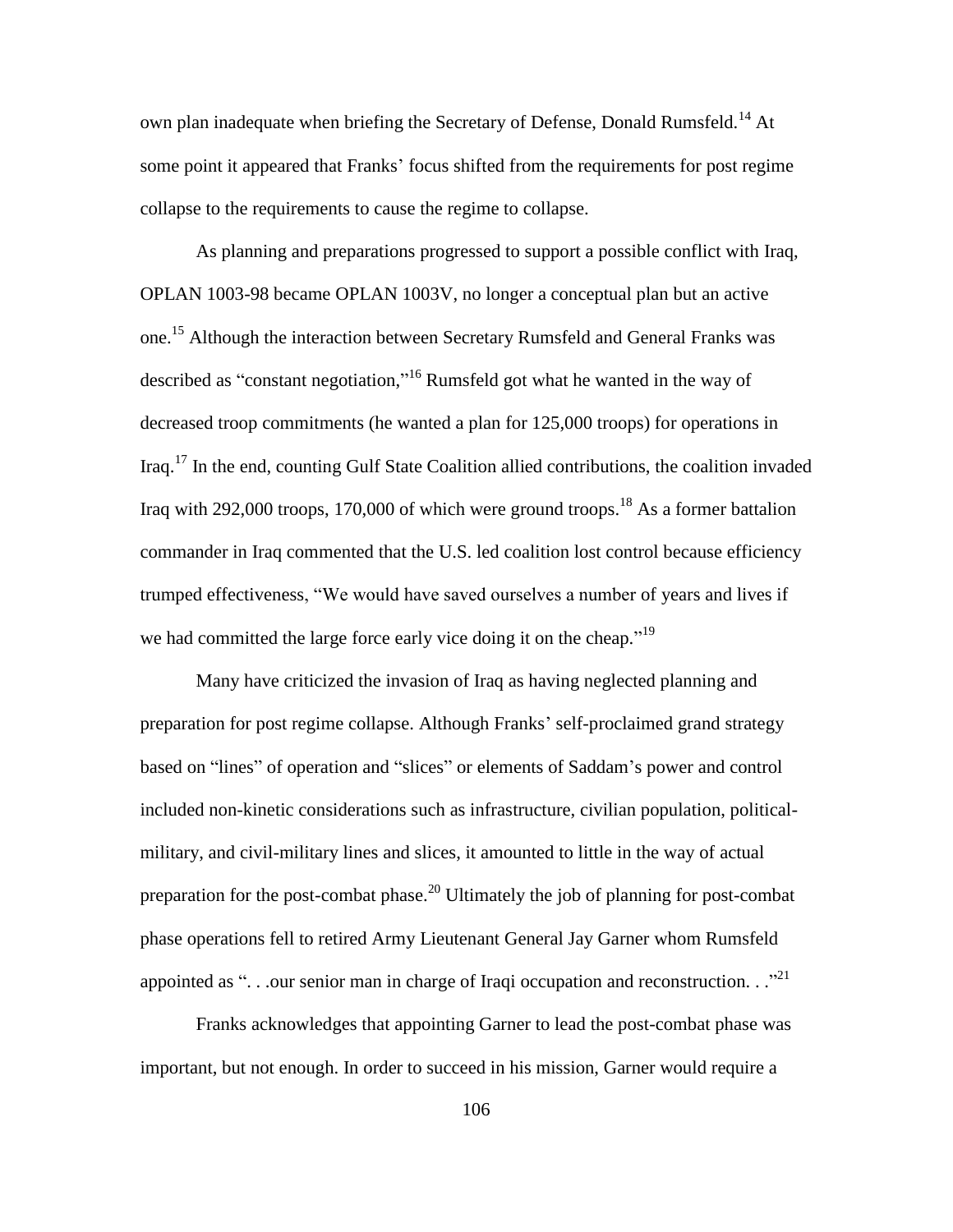secure environment in order to conduct civil action. Additionally Franks noted,

―Washington would be responsible for providing the policy–and, I hoped, sufficient resources–to win the hearts and minds of the Iraqi people.  $\cdot$   $\cdot$   $\cdot$   $\cdot$   $\cdot$  In the end, possibly the greatest challenge Garner faced was unity of command. As Bing West noted in his book *The Strongest Tribe,*

Once the war was over, he [Franks] and Secretary of Defense Rumsfeld had agreed that retired Army Lt. Gen. Jay Garner would serve as the Central Command deputy for Phase IV–the occupation of Iraq. Yet when fighting petered out in late April, the Phase III commander for combat operations, Lt. Gen. David McKiernan, kept control over all units. Central Command never passed control from Phase III to Phase IV. Garner was supposedly in charge, but the 173,000 soldiers in the invincible coalition did not work for him. He was stranded in Baghdad, his tiny staff out of touch and having to hitch rides to meetings. Garner was a deputy commander with no one to command. $^{23}$ 

Although it had been the stated policy of the U.S. to "seek to remove the Saddam Hussein

regime from power in Iraq and to replace it with a democratic government" since 1998,

the focus of planning and preparation for OPLAN 1003V seemed to emphasize the

removal of Saddam and neglect the formation of a democratic government part of the

policy. $^{24}$ 

Perhaps part of the problem U.S. planners had in preparing for post combat or

Phase IV operations was the prevailing sentiment that the associated tasks were *postwar*

issues. As Nadia Schadlow argued in "War and the Art of Governance,"

The root of Washington's failure to anticipate the political disorder in Iraq rests precisely in the characterization of these challenges as "postwar" problems, a characterization used by virtually all analysts inside and outside of government. The Iraq situation is only the most recent example of the reluctance of civilian and military leaders, as well as most outside experts, to consider the establishment of political and economic order as *a part of war itself*. 25

Franks wrote, "Throughout our planning of 1003V, we discussed Phase IV–"the Day

After." A postwar Iraq might be modeled on post-World War II Japan or Germany."<sup>26</sup>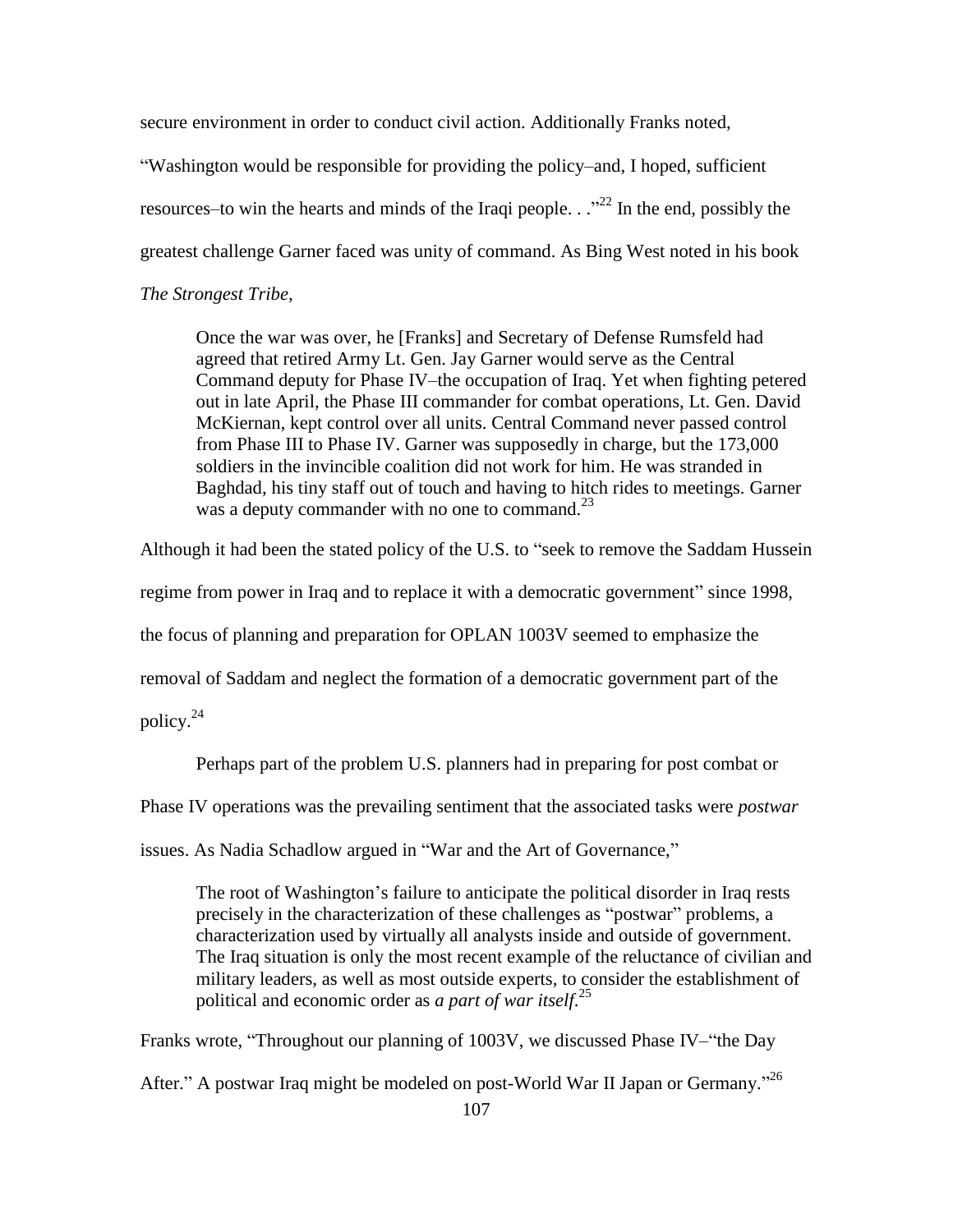Franks plan for Phase IV was called Eclipse II after the postwar Eclipse plan for Germany.<sup>27</sup> In postwar Japan and Germany, the economic and political recovery tasks fell to the Army as it was the only entity with the capacity to accomplish them.<sup>28</sup> If postwar occupation of Japan and Germany were the models Franks used for his Phase IV plan, it seems odd that he accepted a force cap so far below his own estimates of the number required to secure a post-Saddam Iraq.

Another potential cause for the lack of planning and preparation for Phase IV was an institutional bias toward fighting at the expense of post-combat operations. As Bing West described it, "For decades, the military had designed force-planning guidance that emphasized fighting and swiftly winning a major war, then withdrawing quickly to ready to fight somewhere else. This planning method ensured that the budget went to the fighting forces, while ignoring the forces needed for an occupation.<sup> $29$ </sup>

Regardless of the causes of the lack of planning and preparation for Phase IV, the results were chaos, inaction, and confusion.<sup>30</sup> As noted in *Cobra II*, "There was a vicious circularity to the military and civilian planning. CENTCOM was hoping that the success of Garner's team would speed the withdrawal of U.S. troops; Garner was hoping that CENTCOM would provide the security he needed<sup>331</sup> To make matters worse, Jay Garner, who had developed a plan for Phase IV operations but was not supported in his efforts, was replaced by L. Paul Bremer III only three weeks after arriving in Iraq.<sup>32</sup> Bremer made two key decisions shortly thereafter. The first decision was to remove all senior government officials with ties to the Baath party. The second decision was to disband all security forces.<sup>33</sup> As noted in *On Point II*,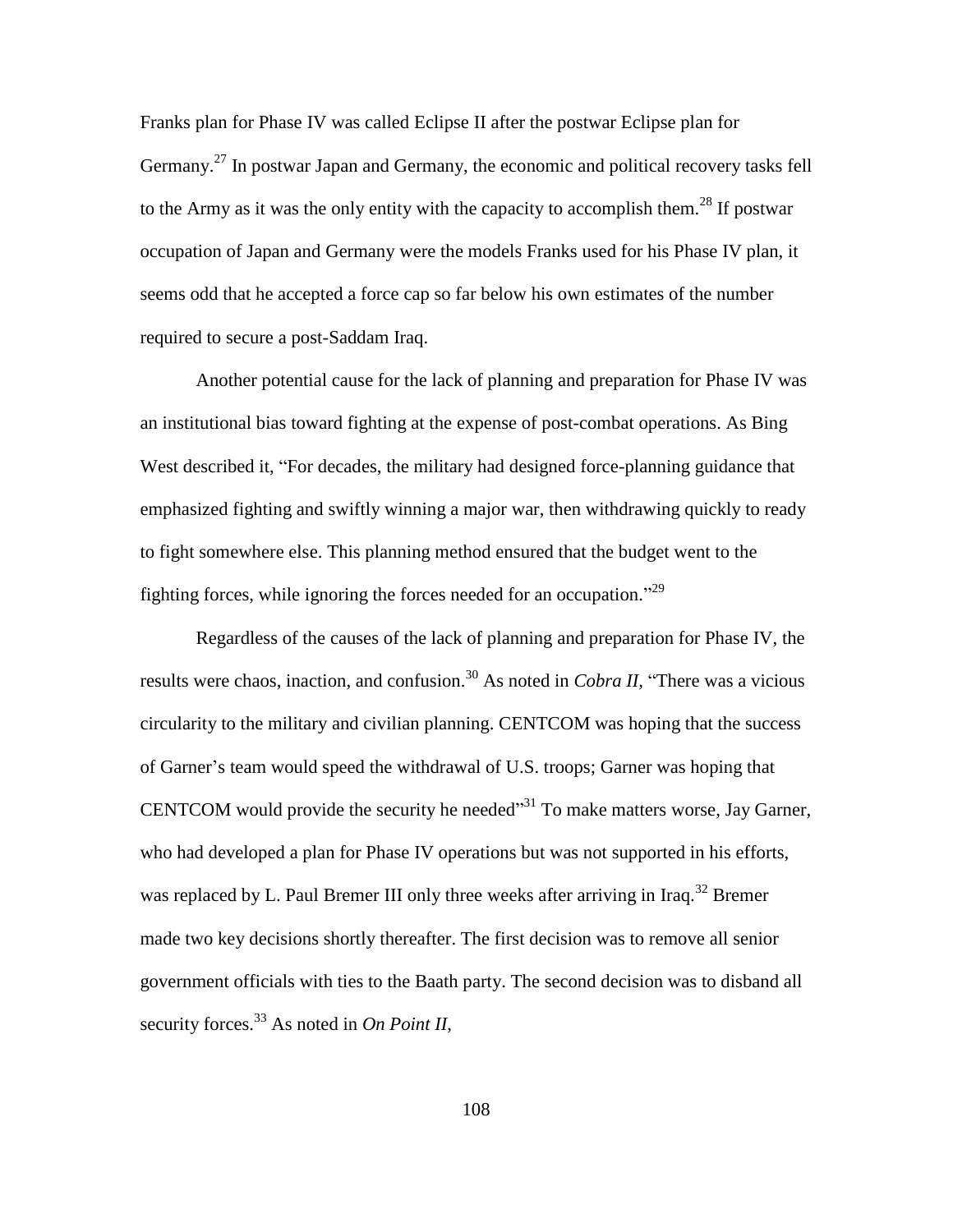These orders, designed to signal the end of Saddam's tyranny and the beginning of a new era, removed thousands of Sunni Arab Iraqis from political power, creating the perception that Sunni Arabs would have limited power in a new Iraq, fostering a huge unemployment problem, and leaving Iraqi institutions without bureaucratic or technical leadership.<sup>34</sup>

Bremer's vision for the future of Iraq seemed disconnected from the CENTCOM Commander's vision for turning over control to the Iraqis. Franks recalled, "At some point," I said, "we can begin drawing down our force . . . our troop reductions should parallel deployment of representative, professional Iraqi security forces. Our exit strategy will be tied to effective governance by Iraqis, not to a timeline.<sup>35</sup> Neither of these orders contributed to the establishment of effective governance or professional Iraqi security forces. Indeed, many believed that these decisions help fan the flames of insurgency.<sup>36</sup> Najim al Jabouri, the former mayor of Tal Afar, offered his understanding of the impact of Bremer's orders.

When Paul Bremer replaced Jay Garner, the Coalition Provisional Authority's first two orders were the de-Ba'athification laws and disbanding the Iraqi security services. While many in the security services were not working after the invasion, these surprising mandates agitated the Sunni community and increased the momentum to organized insurgency.<sup>37</sup>

Secretary Rumsfeld did not see an insurgency growing in Iraq and explained away the growing violence as the work of "dead-enders."<sup>38</sup> Not until July did the new CENTCOM Commander, General John Abizaid, identify the resistance as "a classical guerrilla-type campaign."<sup>39</sup> The military commander in Iraq, Lieutenant General Ricardo Sanchez, presided over a broad array of approaches to the problems in Iraq. These approaches included the 3rd Infantry Division's firm but even approach in Al Anbar, the 4th Infantry Division's targeting and raiding approach to eliminate insurgents, the 101st Air Assault Division's focus on restoring normalcy in Mosul through projects and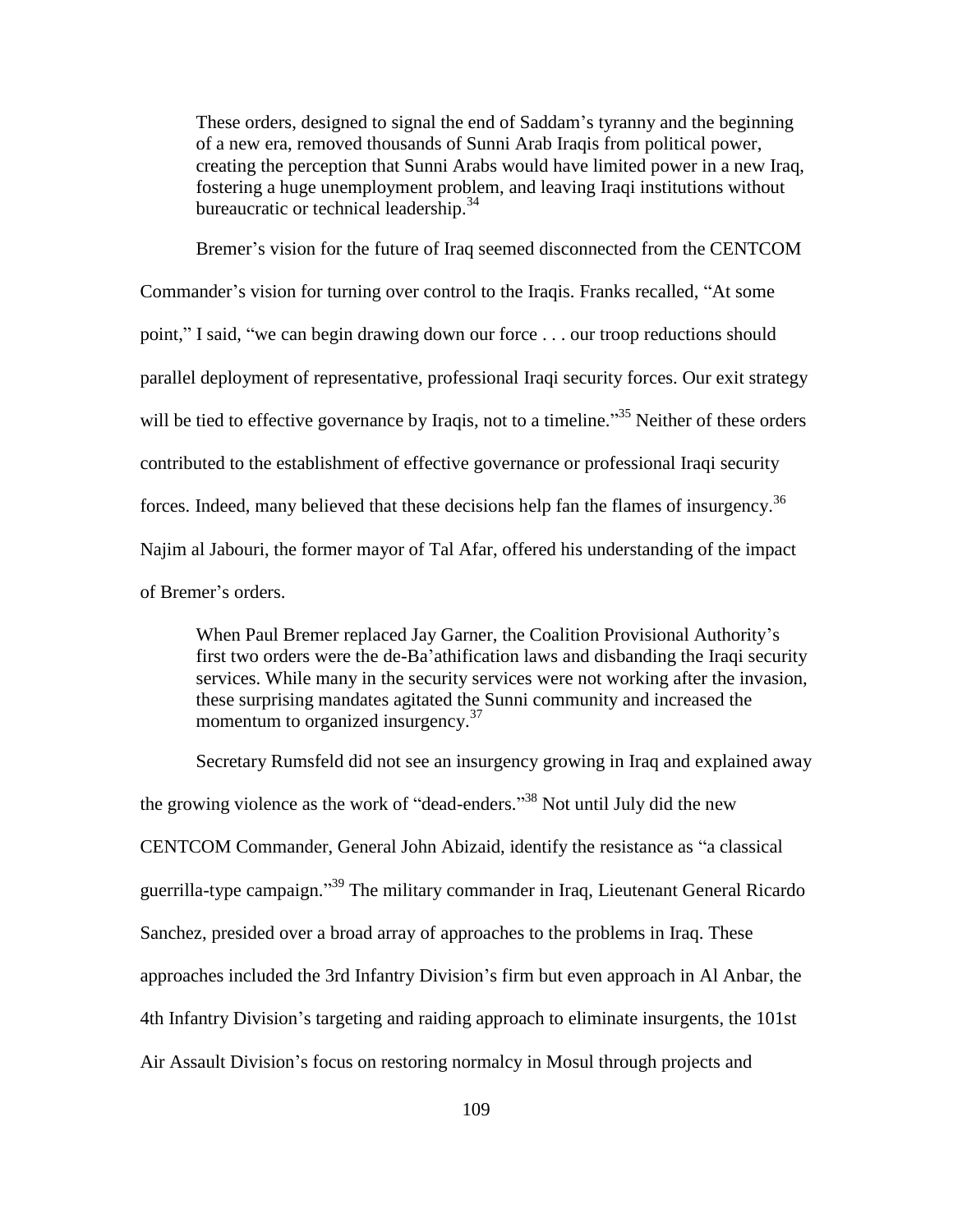engagement with local leaders and former military officers,<sup>40</sup> and a more traditional tactical counterinsurgency approach in southern Iraq by the British.<sup>41</sup> From the tactical (division) level to the strategic (Secretary of Defense) level there was no coherent plan or strategy to guide the efforts of the coalition forces.

David Galula described this kind of circumstance as an "*accidental* mosaic"<sup>42</sup> brought about by an absence of control over the campaign. Galula argued that control and progress go hand in hand in counterinsurgency operations using a planned execution of logical steps to guide the actions at tactical level to achieve intermediate objectives.<sup>43</sup> Galula emphasized the role of commanders in assessing the situation and making adjustments to adapt.

With the step-by-step approach, the counterinsurgent provides himself with a way of assessing at any time the situation and the progress made. He can thus exert his control and conduct the war by switching means from an advanced area to a retarded one, by giving larger responsibilities to the subordinate leaders who have proved successful, and by removing those who have failed. In other words, he can command because he can verify.<sup>44</sup>

Without a coherent plan to apply and adapt, Sanchez was unable to grasp the situation or devise a strategy to deal with the growing violence and unrest and to guide and unify the actions of his subordinate commanders.

As violence increased across most of Iraq, the majority of coalition forces responded with blunt force,  $45$  perhaps in the belief that if they could crush the insurgents just a little more they would cease to be a threat. In the absence of a coherent strategy, the coalition was vulnerable to overreaction and excessive use of force which was the most readily available tool (if not the only one). For example, after the killing and mutilation of four American contractors in Fallujah, the Bush administration ordered an assault on the city against the recommendations of the CENTCOM Commander.<sup>46</sup> Lieutenant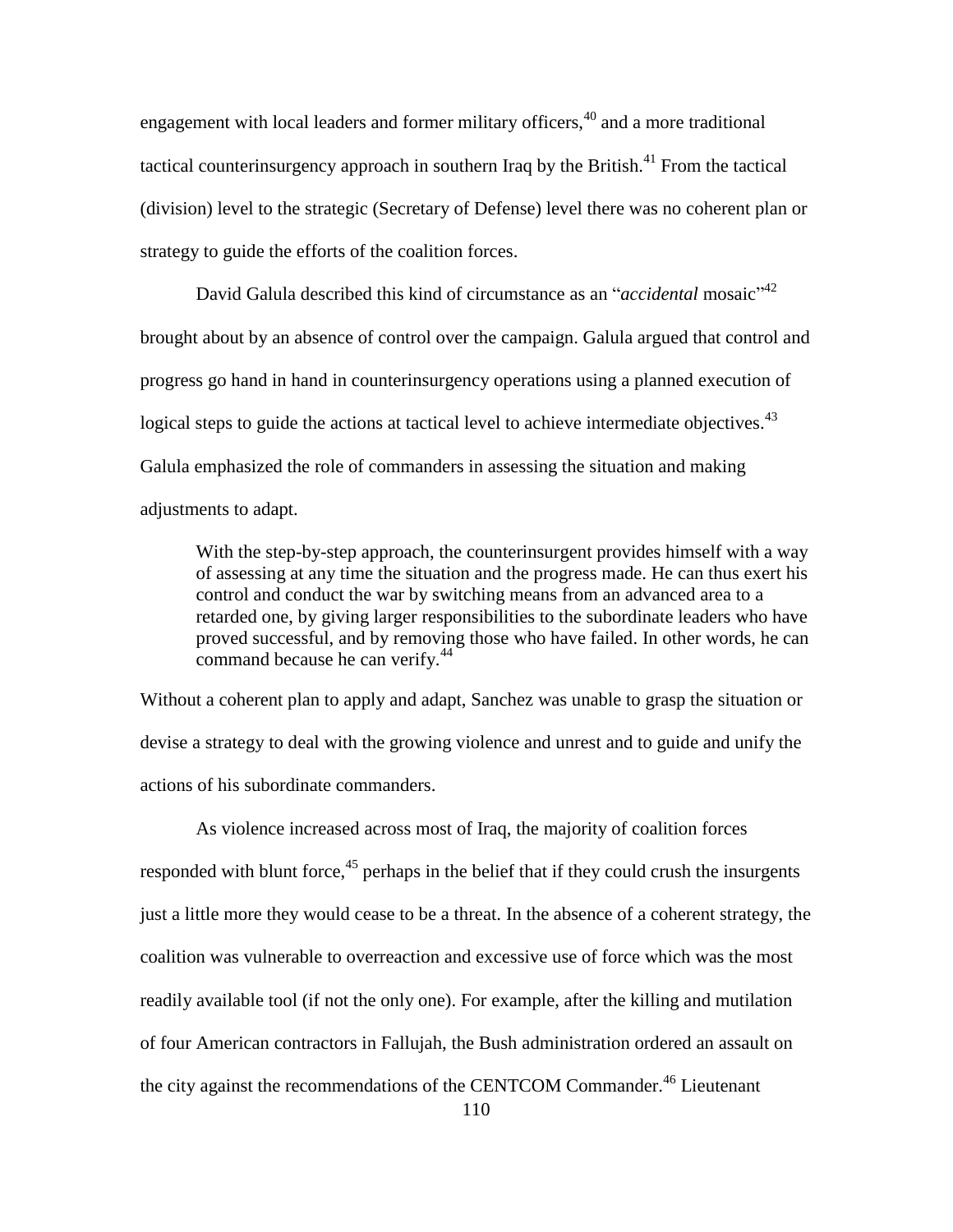General James Conway, the commander of the Marine Expeditionary Force in Iraq commented, "By attacking frontally, we unified the city against us."<sup>47</sup> In fact, the attack on Fallujah united the greater Sunni population against the coalition forces as they saw the offensive not as an effort to bring the perpetrators of the attack on the contractors to justice but as an assault on Sunni society.<sup>48</sup>

The offensive, begun on 4 April 2004, ended on 9 April after two members of the Iraqi Governing Council resign in protest of the attack.<sup>49</sup> Coinciding with the offensive in Fallujah was an uprising of disaffected Shia, predominately poor males, led by Muqtada al Sadr who fanned the flames against the presense of U.S. forces in Iraq.<sup>50</sup> In light of the growing unrest and violence, the need for a new strategy became increasingly clear.<sup>51</sup>

## Shifting Strategy

As Secretary of State Condoleezza Rice testified to Congress in October 2005, the U.S. strategy in 2003 was to enforce the United Nations' resolutions against Iraq and overthrow Saddam Hussein. In 2004 the strategy shifted to executing a plan to end the occupation and establish Iraqi sovereignty. In 2005 the strategy shifted to emphasize transition, both military and political, to an Iraqi-led campaign. In 2006 U.S. strategy would shift to clear, hold, build to create lasting stability in Iraq.<sup>52</sup> As Galula pointed out, ―All wars are theoretically fought for a political purpose, although in some cases the final political outcome differs greatly from the one intended initially.<sup>553</sup> These shifts in strategy could be indicative of the administration's reaction to changing circumstances on the ground. Based on the lack of post-conflict planning it is difficult to give the administration credit for adapting the strategy based on an evolving situation. More likely it was a result of short-sighted efforts to plan the way ahead.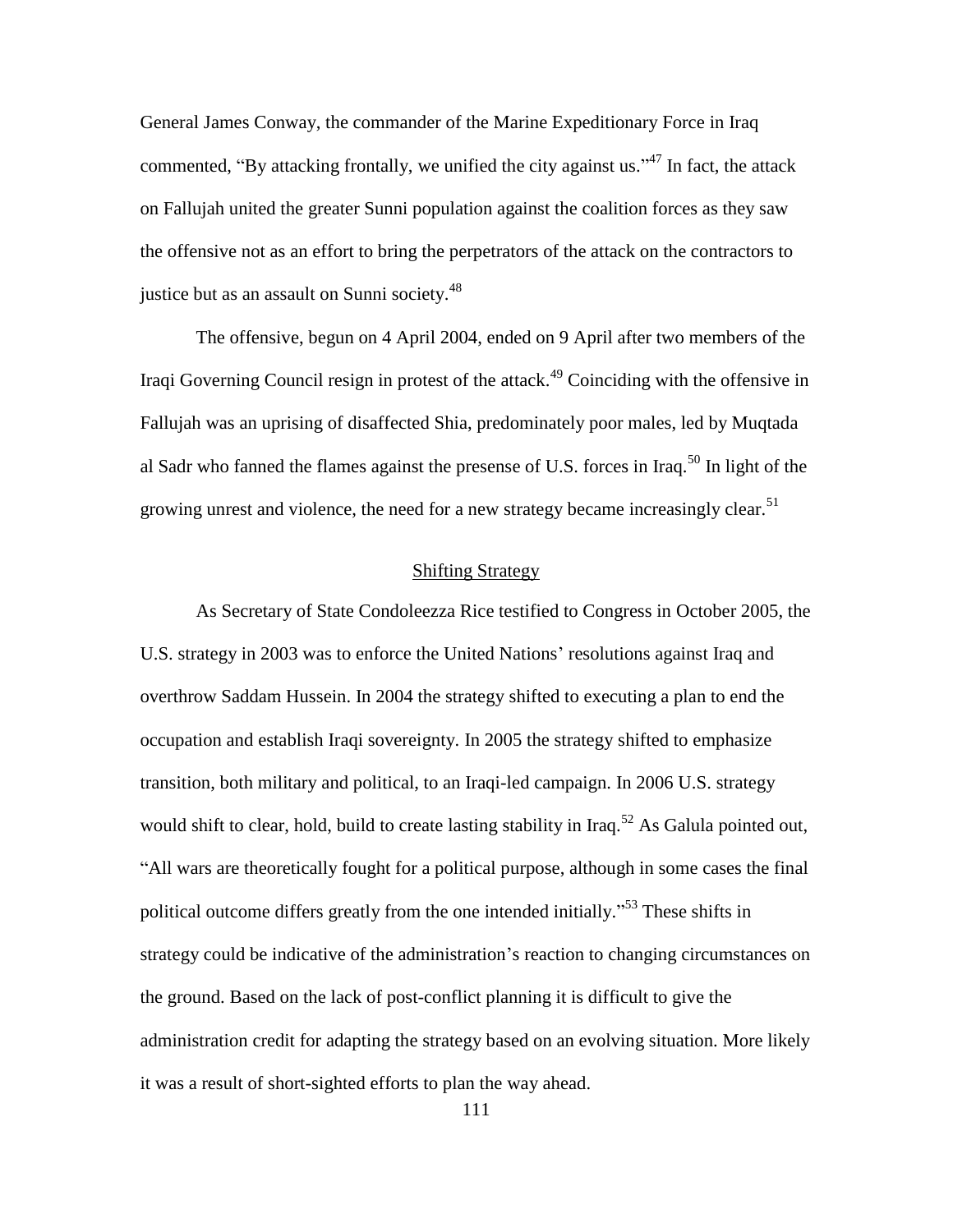As discussed earlier, Franks saw the development of Iraqi security forces as the path to success in Iraq. Although Franks did not include countering an insurgency in his post-combat planning, all of the counterinsurgency theorists and authors discussed to this point also identified indigenous security forces as a key component of a sound counterinsurgency strategy.<sup>54</sup> Bremer's CPA Orders No.1 and No. 2 made this path more difficult as they eliminated a huge portion of the Iraqi population that was fit for military service, and the majority of the population with military experience (the size of the Iraqi Army which Bremer officially dissolved was estimated to have been as many as  $400,000$ <sup>55</sup> Additionally, as it became clear that the campaign in Iraq would take longer than one year requiring a rotation of troops to replace those already in country, huge gaps in the U.S. military force structure emerged. $56$ 

Even if the U.S. could replace one for one the forces deployed in the invasion to continue operations through the subsequent year, the coalition force structure would have been inadequate. Carter Malkasian described the situation, "The breadth of violence" made it abundantly clear that the coalition could not secure Iraq without more numbers."<sup>57</sup> Indeed LTG Sanchez determined additional forces were required to cope with the security situation in Iraq, "but at all levels of command it was acknowledged that there were no additional forces available."<sup>58</sup>

The only viable option to increase the size of the force in Iraq to stem the tide of the growing unrest and violence was Iraqi security forces. According to Malkasian,

Abizaid and the American commanders had been looking to the Iraqis to supply those numbers, rather than request US reinforcements, which was not considered politically feasible and might deepen the perception of occupation among the Iraqi population. Since the dissolution of the old Iraqi Army, the coalition had focused on creating locally based forces, known as the Iraqi Civil Defense Corps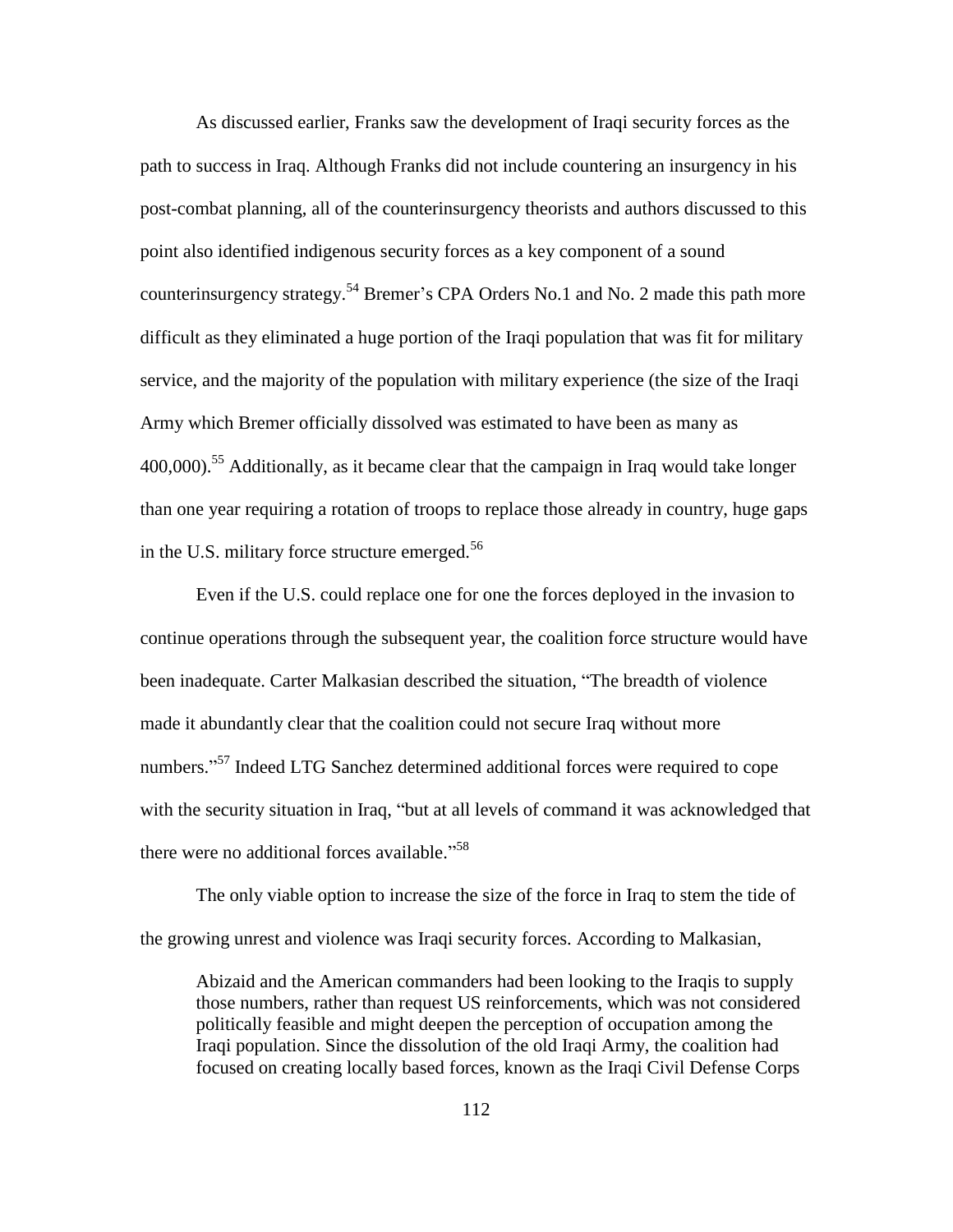(renamed the Iraqi National Guard after June 2004), to help provide security within Iraq while a new Iraqi Army was built.<sup>59</sup>

Unfortunately, the Iraqi Civil Defense Corps/Iraqi National Guard produced mixed results, largely dependent on the population from which they were drawn.<sup>60</sup> In addition to the social pressures and perceptions, the lack of effective training and advisors contributed to the collapse of the majority of these units in the Sunni dominated areas.<sup>61</sup>

The stop-gap measure of locally raised security forces had failed, at least in the Sunni dominated areas. Franks had predicted that the success of the campaign required professional Iraqi Army forces.<sup>62</sup> As LTG Conway remarked in late 2004, "The situation will change when Iraqi Army divisions arrive. They will engender people with a sense of nationalism. Together with an elected government, they will create Stability."<sup>63</sup> These predictions of success based on the arrival of professional Iraqi Army divisions would prove to be false as the Sunnis refused to cooperate<sup> $64$ </sup> (especially against fellow Sunnis in the insurgency),<sup>65</sup> and Iraqi Army units of predominately Shia ethnicity were unwelcome, ineffective, and hesitant to operate in Sunni dominated areas.<sup>66</sup>

Perhaps the first adjustment to the strategy in Iraq could be described as accelerated democracy. As Bing West noted referring to President Bush, "Addressing the Army War College in May of 2004, he shifted the rationale for the war from removing the Saddam regime to bringing democracy to the Middle East . . . He clung to the belief that an election and an Iraqi government would reduce the insurgency and improve security by unifying the country.<sup> $267$ </sup> As President Bush described it,

Our agenda, in contrast, is freedom and independence, security and prosperity for the Iraqi people. And by removing a source of terrorist violence and instability in the Middle East, we also make our own country more secure. Our coalition has a clear goal, understood by all--to see the Iraqi people in charge of Iraq for the first time in generations. America's task in Iraq is not only to defeat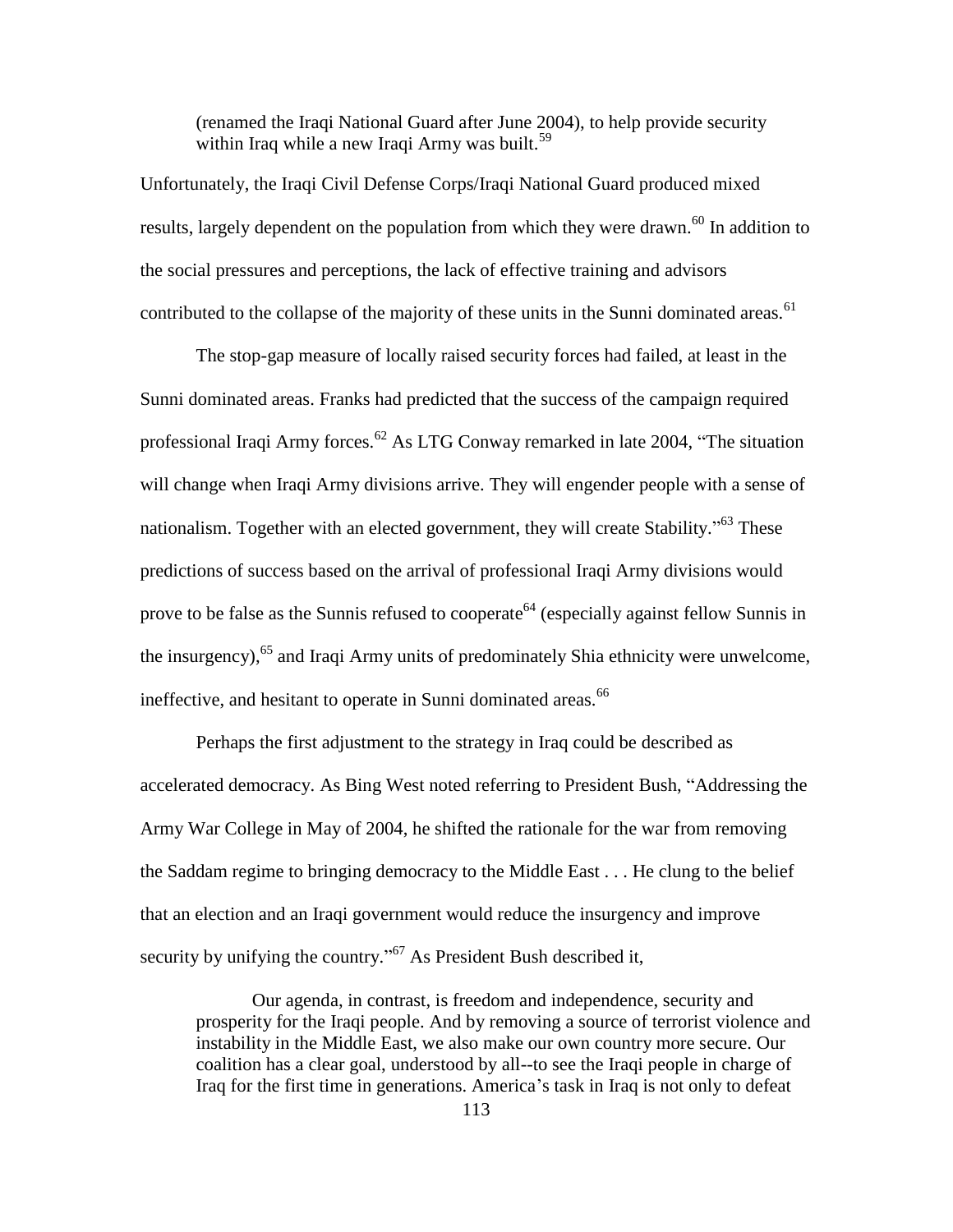an enemy, it is to give strength to a friend - a free, representative government that serves its people and fights on their behalf. And the sooner this goal is achieved, the sooner our job will be done.<sup>68</sup>

The first round of elections had the opposite effect as the Sunnis, who felt they had been cut out of Iraq's future, boycotted the elections. $69$ 

As the minority in Iraq when compared with the Shiites, the Sunnis saw popular elections as a sure path to Shia dominance in the government.<sup>70</sup> Additionally, the Sunnis believed they would be called upon by the U.S.-led coalition to form the post-Saddam government as they held the majority of people with government and administrative experience, and because a Shia dominated Iraqi government would give Iran greater influence.<sup>71</sup> The Sunnis formed their own local governments to maintain order and to position themselves favorably for participation in the future national government,  $^{72}$  but these bottom-up initiatives at governance were cast aside by Bremer,  $^{73}$  further alienating Sunnis.

On 8 June 2004 the United Nations Security Council Resolution 1546 mandated a series of elections and votes to reach a democratically elected government in Iraq.<sup>74</sup> Key elements of the planned path to democracy included a vote in January 2005 to elect an interim National Assembly to draft the Iraqi constitution. The people of Iraq would vote to approve or reject the constitution in October of 2005. If accepted, then the next vote in December 2005 would select the first permanent democratic Iraqi government.<sup>75</sup>

Several other significant events unfolded in the latter half of 2004. The Coalition Provisional Authority returned sovereignty to Iraq under the Iraqi Interim Government on 28 June 2004, ending the occupation.<sup>76</sup> GEN George W. Casey Jr. assumed command of Multi-National Forces Iraq from LTG Sanchez the next month, $^{77}$  and conducted an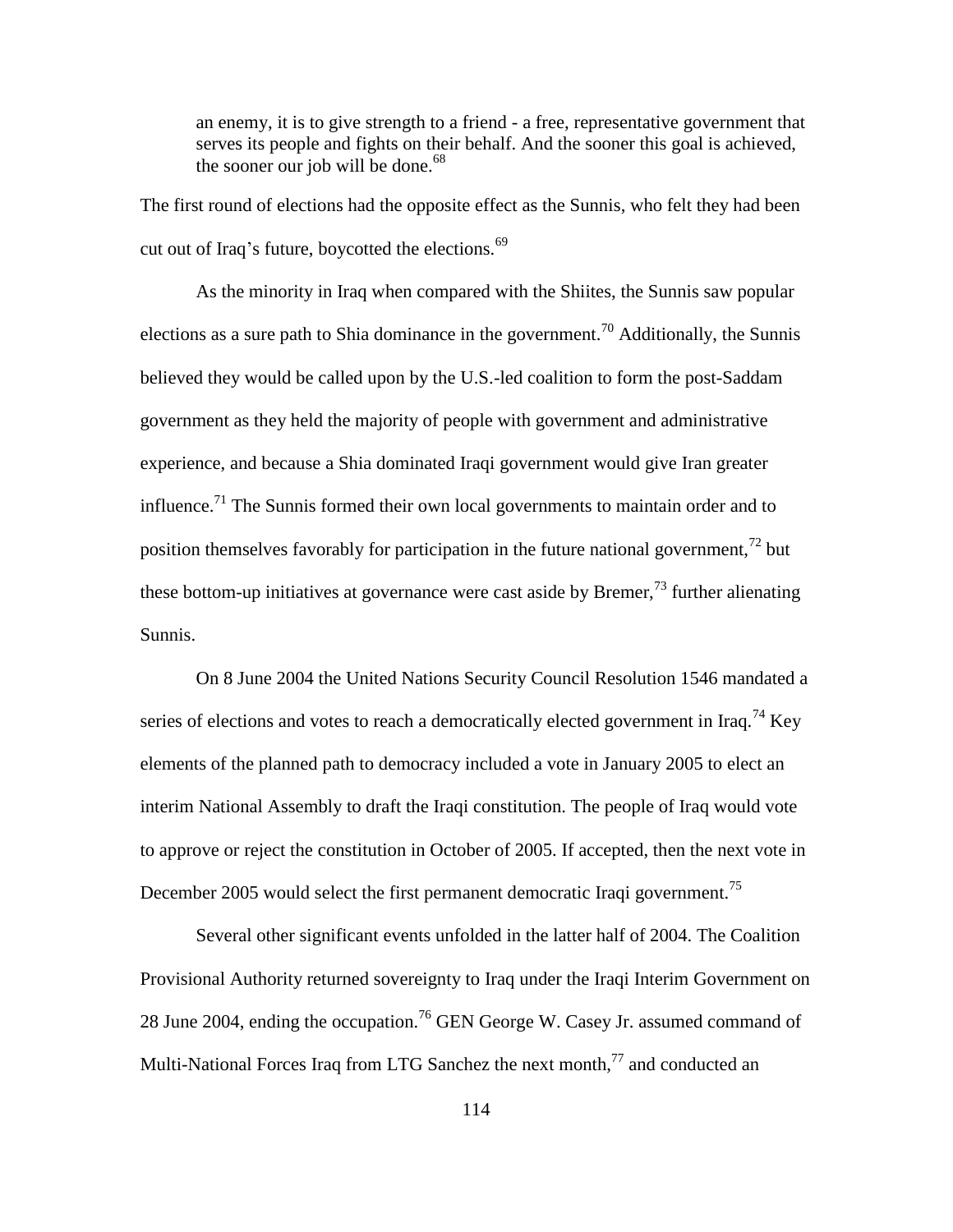assessment of the campaign in order to refine the strategy, determining that "Iraqi Army formation needed to be accelerated."<sup>78</sup> To this end, LTG David Petraeus who commanded the  $101<sup>st</sup>$  Air Assault Division during the invasion and first year of occupation was assigned as the commander of the Multi-National Security Transition Command-Iraq (MNSTC-I) which had the task of training Iraqi Security Forces.<sup>79</sup> As Malkasian noted, ―Petraeus returned to oversee the creation of 300,000 Iraqi security forces which included 120,000 men for 10 Iraqi Army divisions."<sup>80</sup>

Coalition and Iraqi forces conducted operations in Najaf, Baghdad, and Samarra to quell violent uprisings, but the second assault on Fallujah drew the most attention. Casey took the time to build political will and legitimacy for the offensive to which was designed rid the city of the 3,000-6,000 insurgents then controlling Fallujah. Once the Iraqi Interim Government gave its full support for the operation know as *Al Fajr*, the combined U.S. and Iraqi force commenced operations on 7 November 2004 and killed or captured 2,000 insurgents. $81$ 

Following up the offensive with reconstruction and governance initiatives and resources paid dividends in Fallujah. Indicative of the success of the operation–planned and resourced through all phases–was the 65-80 percent turn-out of the population of Fallujah for three separate elections in 2005. After the combat ended, U.S. and Iraqi security forces patrolled the city together to prevent the return of insurgents. As further evidence of the success of the operation, Malkasian observed, "When sectarian violence broke out in Baghdad in 2006, Sunnis fled to Fallujah because they considered it the safest city in Iraq.<sup>382</sup> Contributing to this perception of security was the presence of a police force raised by the Marines comprised of local Sunnis from Fallujah.<sup>83</sup> Although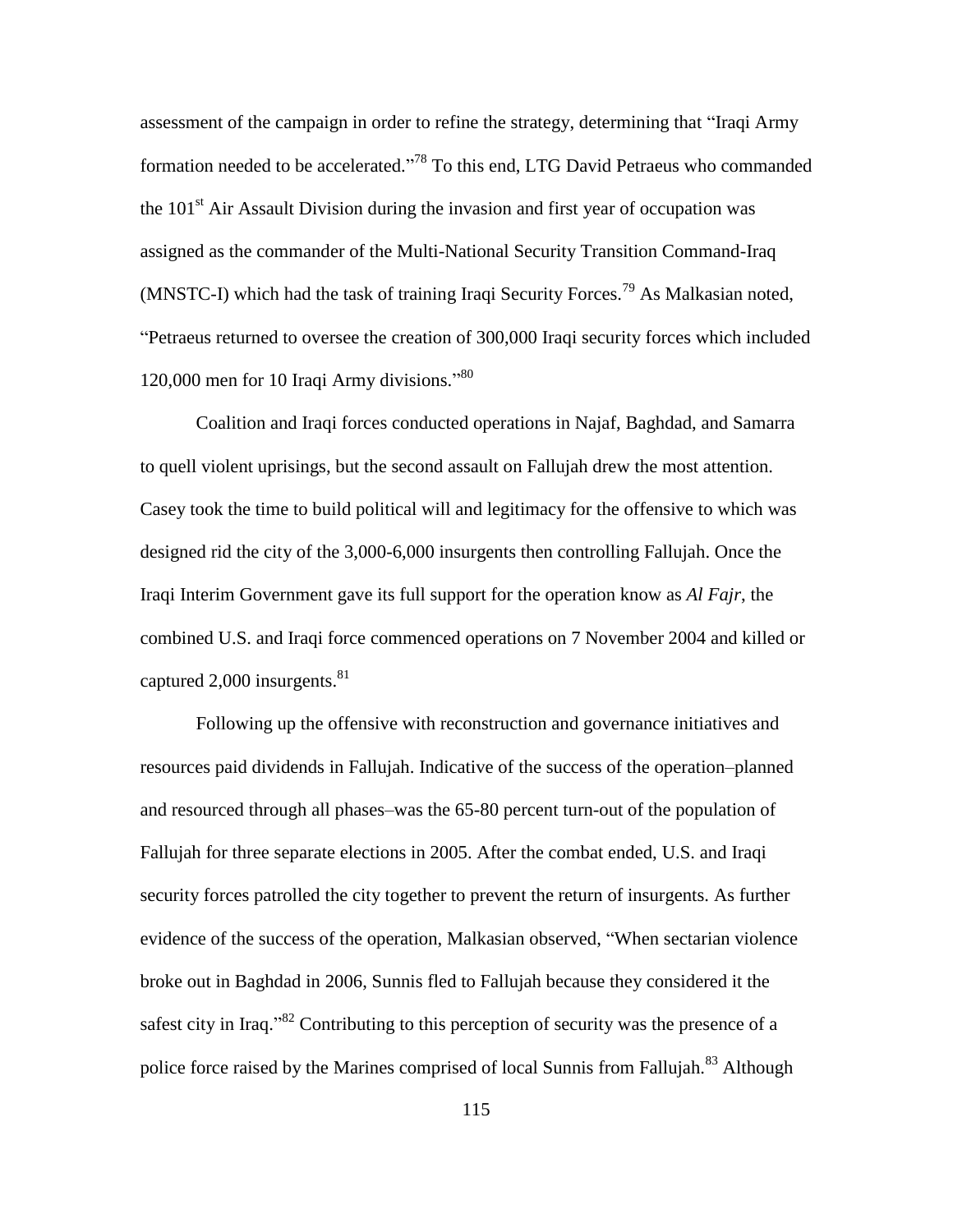not officially the strategy at the time, Operation *Al Fajr* was a clear example of clear, hold, build.

Casey's campaign plan emphasized the fact that the coalition was battling an insurgency, not executing the final stages of the invasion plan. Additionally, Casey's plan acknowledged the shift from occupying power to one of supporting the Interim Iraqi Government. The wording of the plan was different from previous plans in that it replaced the terms "offensive operations" and "stability operations" with "full spectrum counterinsurgency operations."<sup>84</sup> Understanding the nature of the fight he was faced with, <sup>85</sup> Casey was able to articulate a strategy that could produce meaningful gains toward defeating the insurgency, shepherding along the Iraqi political process, and eventually withdrawing U.S. forces.

Recognizing the threat as an insurgency was only the beginning. According to Bing West, Casey had basically three options to choose from to deal with the insurgency: offensive operations to wipe out the insurgents; classic counterinsurgency operations using a clear and hold method; or "the third option: transition security responsibility to Iraqis. . . Casey chose the transition strategy. The main effort was to build the Iraqi forces."<sup>86</sup> Malkasian explained,

The planners viewed the Iraqi Army as the lynchpin of effective counterinsurgency. From their perspective, the Iraqi Army could both provide vital manpower and gather intelligence better than coalition forces. Plus, Iraqi soldiers would not be perceived as occupiers, undercutting a major cause of the insurgency. It was thought that the Iraqi Army could eventually shoulder the burden of counterinsurgency operations, allowing the coalition to withdraw. Accordingly, Casey directed coalition forces to shift their focus from fighting insurgents to training Iraqis. $^{87}$ 

In addition to the creation of MNSTC-I to take over training Iraqi Security Forces, Casey envisioned transition teams of 10-12 personnel each assigned at battalion through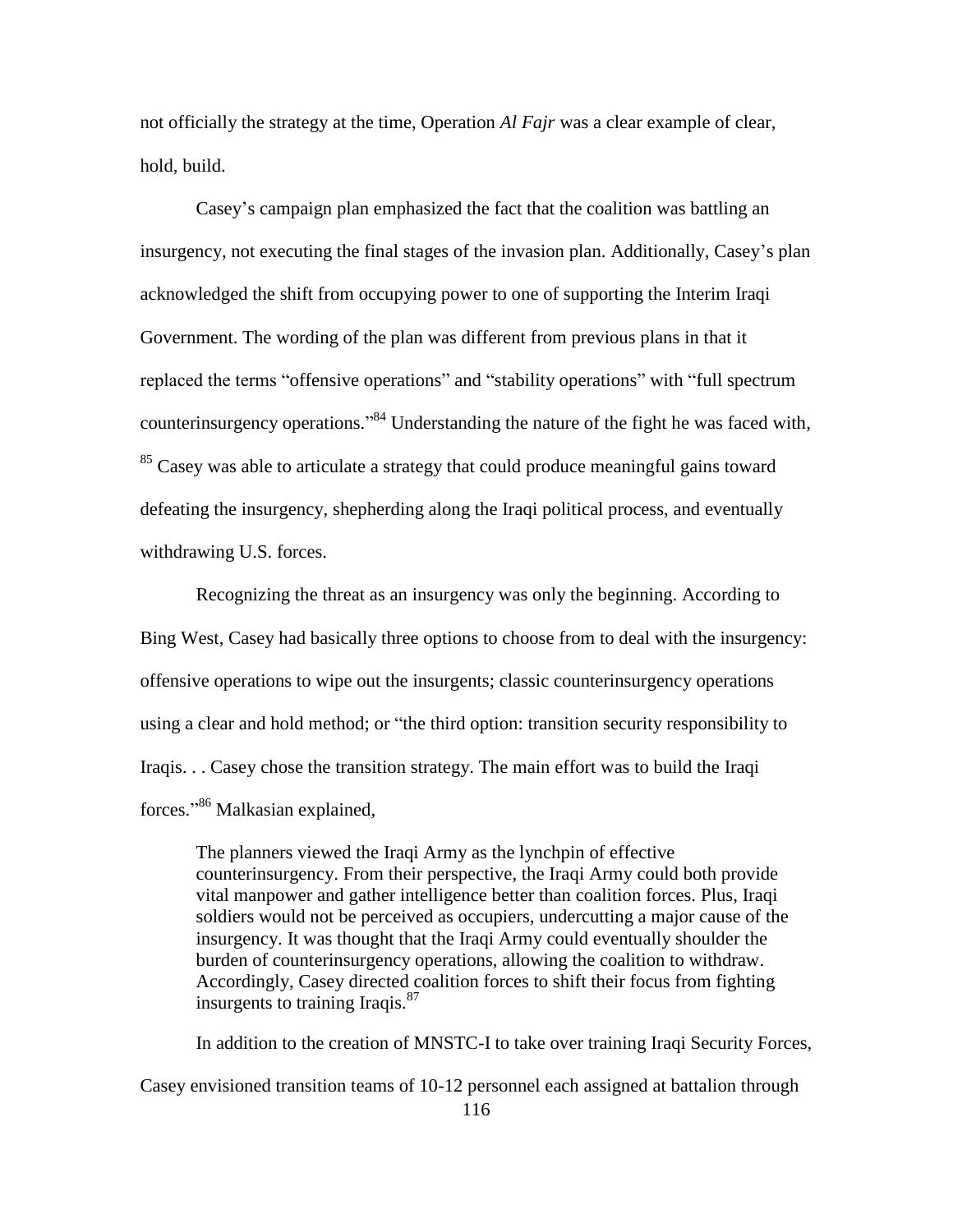division level in every Iraqi Army formation.<sup>88</sup> This signaled a dramatic increase in advisory capacity, about 1,200 total, compared to the 350 advisors at the beginning of the campaign.<sup>89</sup> Coalition units also partnered with Iraqi units as a means of improving Iraqi forces' training and confidence. These were all steps taken in support of Casey's strategy of developing Iraqi forces to assume security responsibilities. The focus had shifted from killing insurgents to developing Iraqi Security Forces better suited to the task of securing Iraq from internal threats.<sup>90</sup>

Although development of the Iraqi security forces became the centerpiece to the U.S. led coalition strategy, the coalition and Iraqi military leaders were not operating in unison at the highest levels. The senior Iraqi military leadership's strategy was completely enemy focused while the U.S. led coalition strategy was more broad.<sup>91</sup> Describing the interaction between the Iraqi Ground Forces Command the and U.S. led Multi-National Corps-Iraq during the surge, a senior adviser to the Iraqi Ground forces Command noted, "Only in one short period of time did we ever bring the staffs together and develop a coherent plan together, and then it just kind of fell apart. It was a bit of a facade." $^{92}$ 

Despite the perceived progress toward democracy on the political front (as Iraqis turned out to vote and all of the planned steps toward an Iraqi elected government were met), Iraq began to disintegrate into chaos as sectarian violence pushed the country into civil war, partly due to Sunni perceptions of continued disaffection<sup>93</sup> and partly due to insurgents fomenting sectarian attacks. Bing West marks the start of the civil war,

On February 22 [2006], al Qaeda blew up the al-Askariya Golden Mosque in Samarra, a sacred Shiite shrine. With that sacrilege, the Jordanian-born terrorist Zarqawi succeeded in touching off the civil war he had murdered so many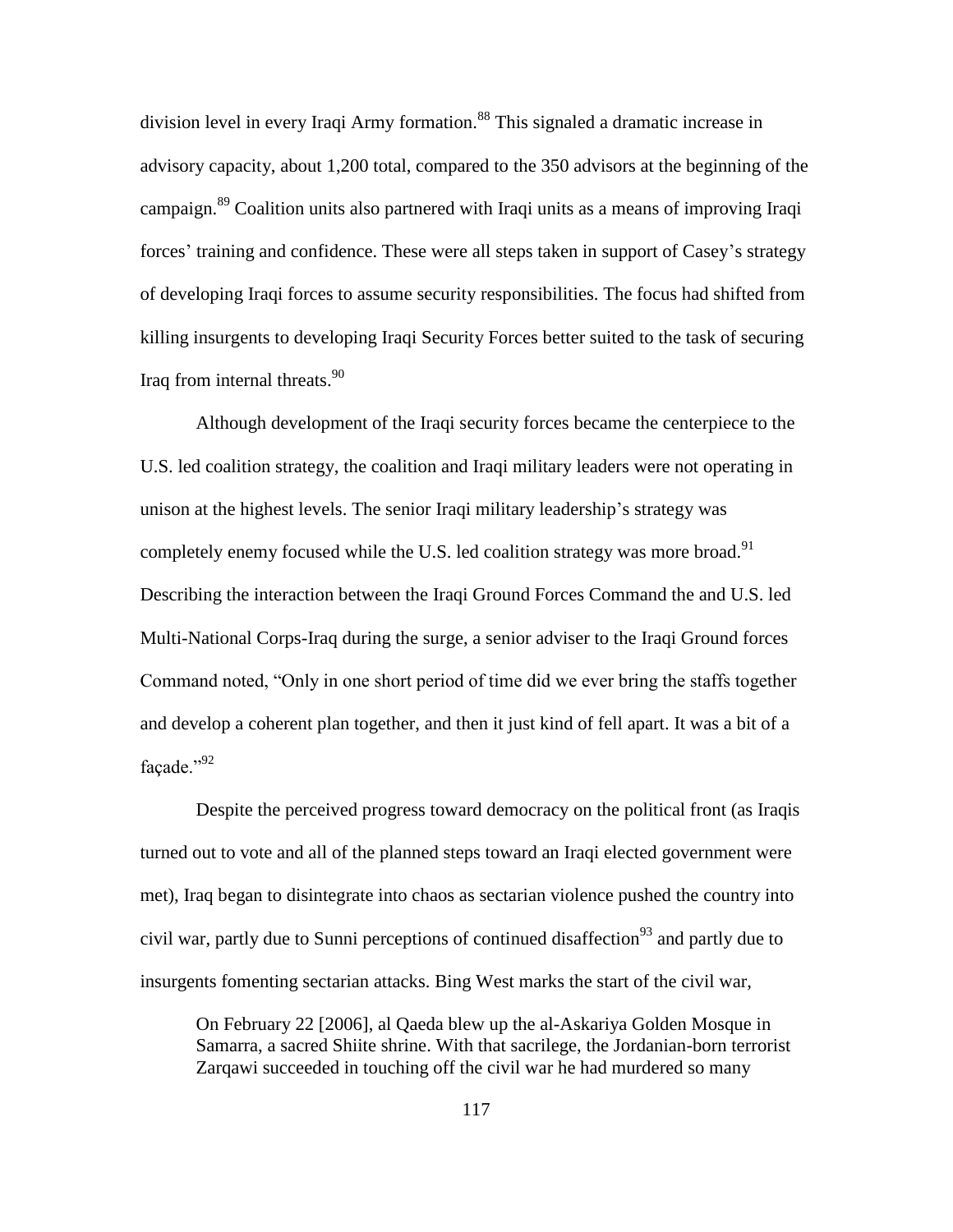thousands to consummate. Urged on by Sadr, impassioned militiamen leaped into cars, vans, and minitrucks and sped out of Sadr City in east Baghdad to ransack Sunni neighborhoods and mosques. Both Sadr's Jesh al Mahdi and the Badr Corps militia launched attacks.<sup>94</sup>

In Baghdad the coalition was unable to quell the violence or secure the population as up to 100 civilians died as a result of sectarian attacks per day.<sup>95</sup> Coalition forces conducted two major operations in Baghdad in attempts to regain control. These efforts failed, as acknowledged on 19 October by the coalition.<sup>96</sup> The unraveling of Iraqi society amid sectarian violence required another shift in strategy.<sup>97</sup> In fact, sectarian attacks increased significantly during the course of the coalition operations.<sup>98</sup>

The Sunnis in Al Anbar found themselves in a difficult position. The Iraqi security forces were predominately Shia because, believing the Sunni insurgency would prevail, the Sunnis had refused to participate in the political process or to send their sons to join the army or police. As Malkasian observed, "many Sunnis refused to compromise, regardless of Coalition efforts to redress Sunni inequality, because they believed the insurgency would succeed militarily.<sup>999</sup> Although Sunnis had long rebuffed coalition efforts to gain Sunni support to stabilize Iraq, once the coalition and Iraqi government began to gain ground politically and militarily, Sunnis were forced to re-evaluate their position.<sup>100</sup>

118 As the traditional tribal leadership in Al Anbar was fractured, $101$  third tier sheiks led efforts to change course against the insurgency in the province, starting with the Albu Mahals and the Albu Nimr tribes in Al Qaim. $102$  To oust the insurgents, these two tribes joined together and formed their own local militia called the Hamza battalion, which actively resisted Al Qaeda in Iraq. In response, the insurgents recruited two rival tribes and drove the Albu Mahals and Albu Nimr tribes from the city. Once the Marines finally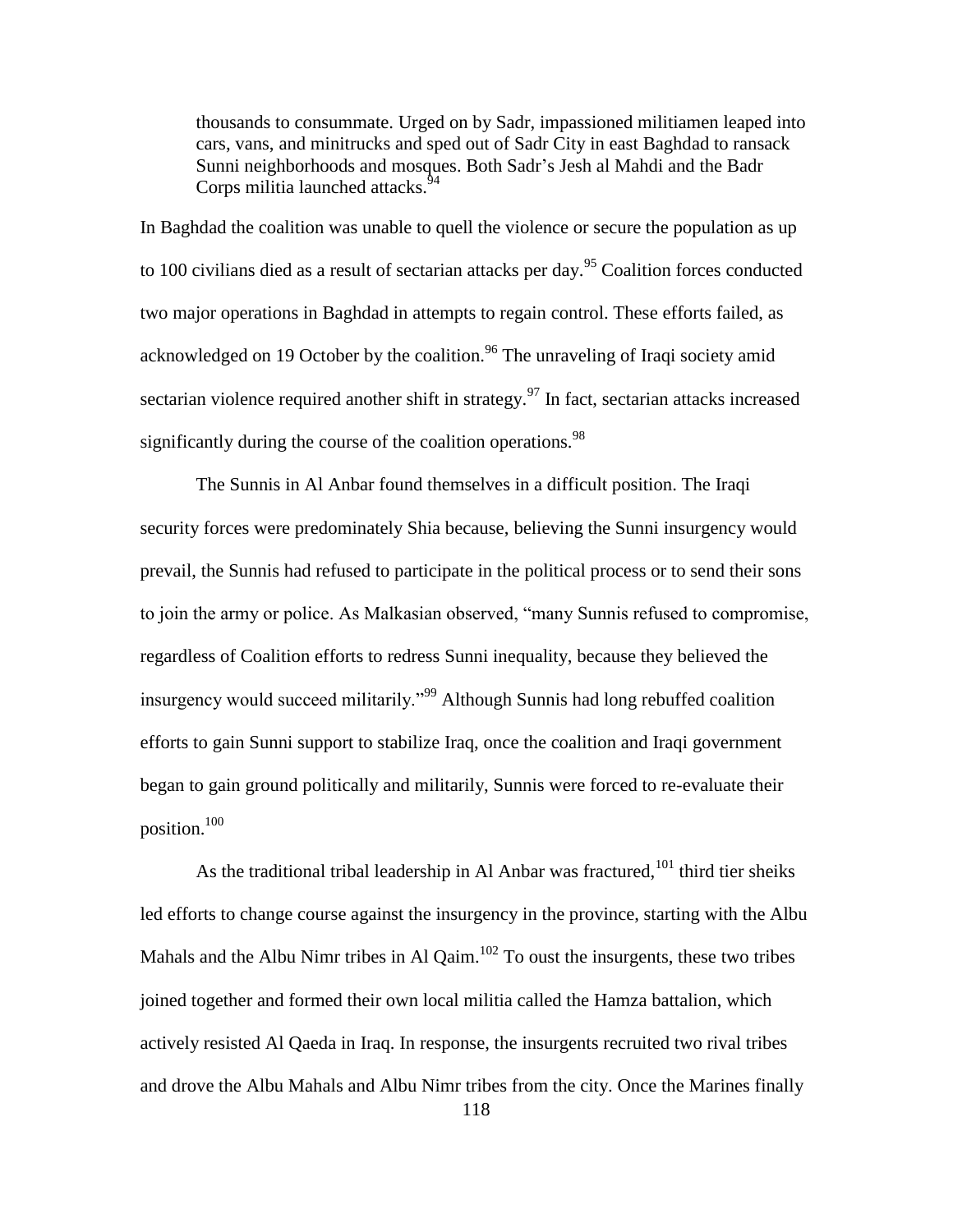drove the insurgents from the city, the Albu Mahals and Albu Nimr tribes regained their positions in the community and formed a large part of the Iraqi Army and police forces in the area while the tribesmen helped prevent the re-emergence of insurgents by assisting in providing local security.<sup>103</sup> While the tribal resistance to the insurgents in Al Qaim did not ignite the Al Anbar Awakening, Sheik Sittar, the leader of the Al Anbar Awakening gave credit for this mini-awakening to the Albu Mahals.<sup>104</sup>

# The Al Anbar Awakening

The only bright spot in 2006 was the Al Anbar Awakening. Led by Shaykh Abd

al Sittar Bezia Ftikhan al Rishawi who openly opposed Al Qaeda, this tribal movement

shifted the balance in Al Anbar away from the extremist elements and toward

cooperation with coalition forces to rid the province of the brutal insurgency.<sup>105</sup>

Described by Najim Abed al Jabouri,

Partnering with the United States in 2006 was mainly an attempt to recoup Sunni losses once the United States had seemingly changed its position in their regard. This happened as the Sunni community increasingly saw al Qaeda and Iran as bigger threats than the U.S. occupation. . . . The Anbar Awakening was an Iraqi grassroots initiative supported by the United States and paid for by the Iraqi government. $106$ 

While the decision and risk of the Awakening belonged to the Iraqis in Al Anbar,

the movement was encouraged by coalition forces. As noted by Major Niel Smith and

Colonel Sean MacFarland in their 2008 article, the Awakening

was the result of a concerted plan executed by U.S. forces in Ramadi. Tactical victory became a strategic turning point when farsighted senior leaders, both Iraqi and American, replicated the Ramadi model throughout Anbar province, in Baghdad, and other parts of the country, dramatically changing the Iraq security situation in the process. $107$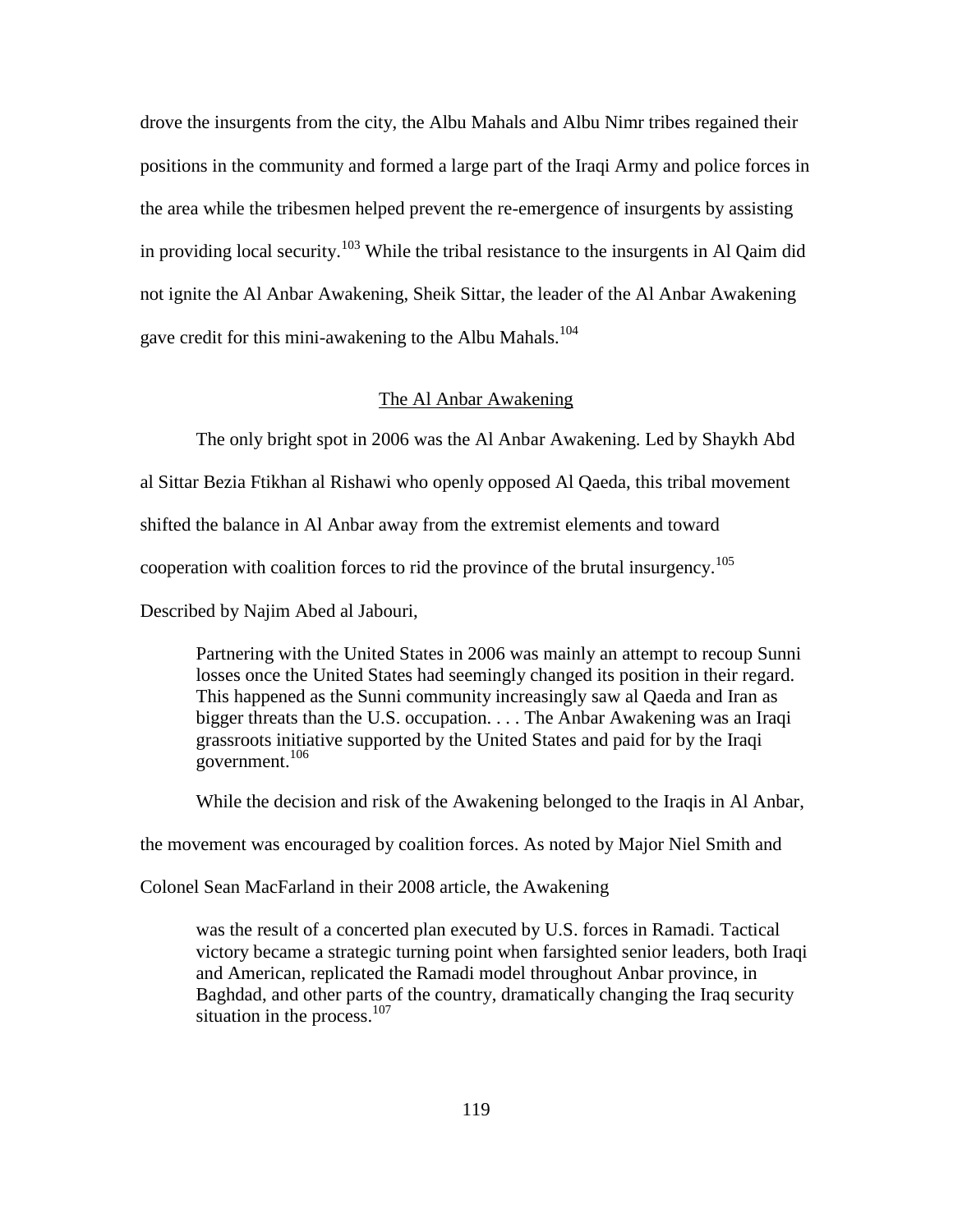These officers served in the 1st Brigade of the 1st Armored Division which originally deployed to Tal Afar to replace the 3d ACR, but later relocated to Ramadi, the capital of Al Anbar province in May of 2006.

Due to the large size and population of the city, the brigade lacked sufficient combat power to control the city even though it had a total of five maneuver battalions.<sup>108</sup> The brigade leadership realized that Iraqi security forces would be required to pacifythe city, but without the cooperation of the local leaders and the population any security would be fleeting, "We had to convince the tribal leaders to rejoin the fight against Al Qaeda."<sup>109</sup>

The brigade's plan involved several key objectives: isolation of the insurgents; deny the insurgents sanctuary; and build Iraqi security forces with emphasis on police.<sup>110</sup> Recognizing the support of the population as the center of gravity, and the local tribal leaders as the key to popular support, $111$  the brigade took measures to protect the local leaders who were cooperative. This conformed to Galula's First Law regarding the importance of the support of the population which stated,

What is the crux of the problem for the counterinsurgent? It is not how to clean an area. We have seen that he can always concentrate enough forces to do it, even if he has to take some risk in order to achieve the necessary concentration. The problem is, how to keep an area clean so that the counterinsurgent forces will be free to operate elsewhere. This can be achieved only with the support of the population.<sup>112</sup>

To protect the source of popular support, the brigade collaborated with the local leaders to form irregular security forces. In the words of Smith and MacFarland, "We established neighborhood watches that involved deputizing screened members of internal tribal militias as "Provisional Auxiliary Iraqi Police," authorizing them to wear uniforms, carry weapons, and provide security within the defined tribal area."<sup>113</sup>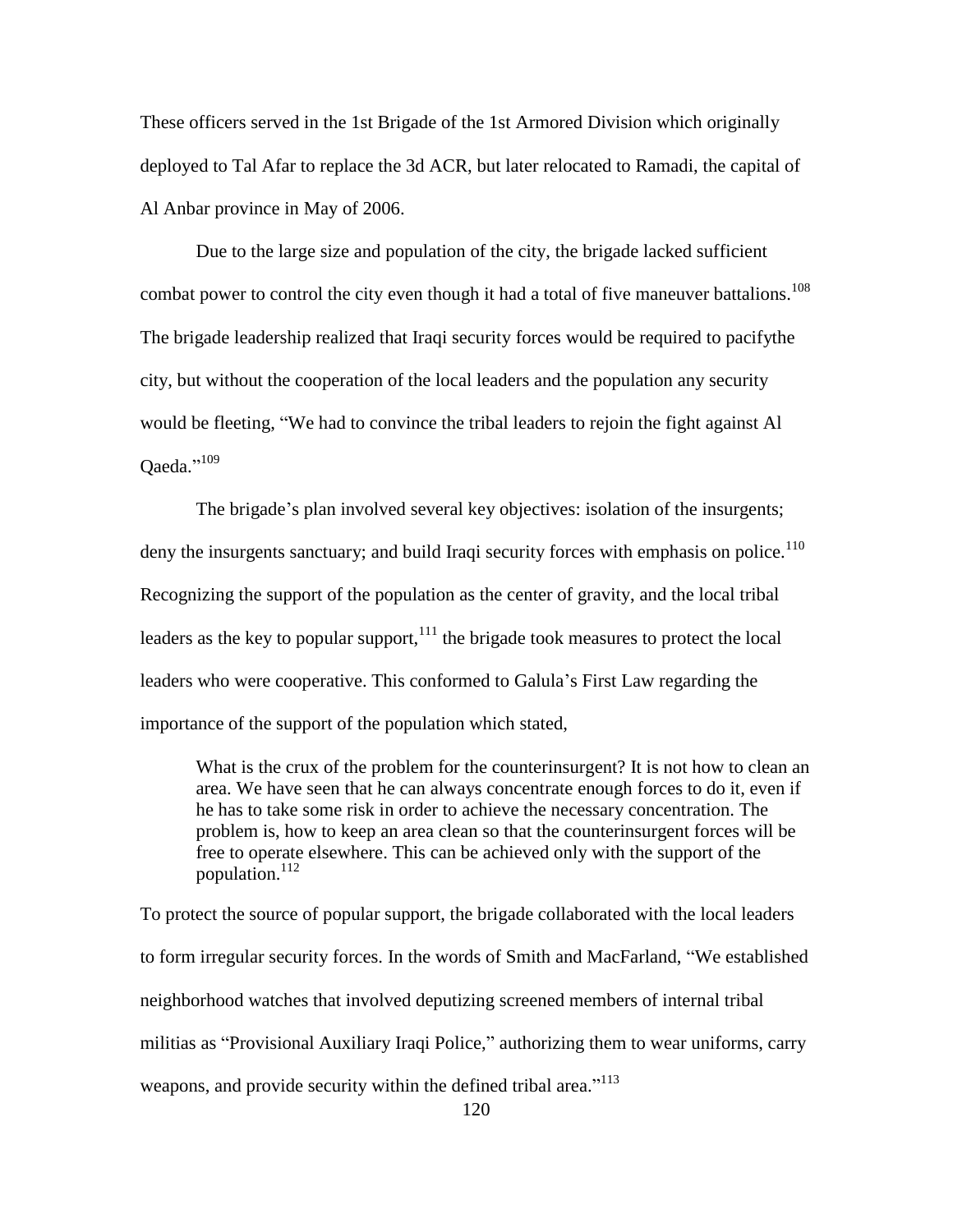In addition to creating irregular security forces, the brigade also changed their message to the local sheiks to convey resolve. As Smith and MacFarland wrote in their article, "Instead of telling them that we would leave soon and they must assume responsibility for their own security, we told them that we would stay as long as necessary to defeat the terrorists. That was the message they had been waiting to hear."<sup>114</sup> With the confidence that they would have an ally against the insurgents, the local leaders supported coalition efforts to recruit from the tribes to form additional irregular security forces as well as Iraqi Police. The popular support led by the sheiks allowed the nascent Sunni security forces to snuff out the insurgents in their tribal areas. As a former commander in Ramadi commented, "The irregular security forces were really the key to success. When a tribal area would flip, all enemy activity in that area would stop overnight."<sup>115</sup> With the population firmly behind the Awakening, the security forces in Al Anbar grew rapidly, and effectively eradicated the insurgency there by April of 2007.<sup>116</sup>

## The Surge

The final major shift in the strategy coincided with the arrival of GEN David Petraeus as the senior commander in Iraq, replacing Casey in February 2007. In addition to a new strategy, Petraeus arrived in Iraq amid the deployment of an additional five U.S. Army brigade combat teams and two Marine infantry battalions. Malkasian observed, ―Upon taking command on February 10, Petraeus incorporated the best lessons...into the security plan for Baghdad...Over 50 small outposts...manned by Iraqi police, the Iraqi Army, and US soldiers were emplaced throughout the city."<sup>117</sup> While the strategy became known as 'the Surge' based on the surge of troops into theater, the deployment of additional forces was only a component of the plan. The new strategy focused on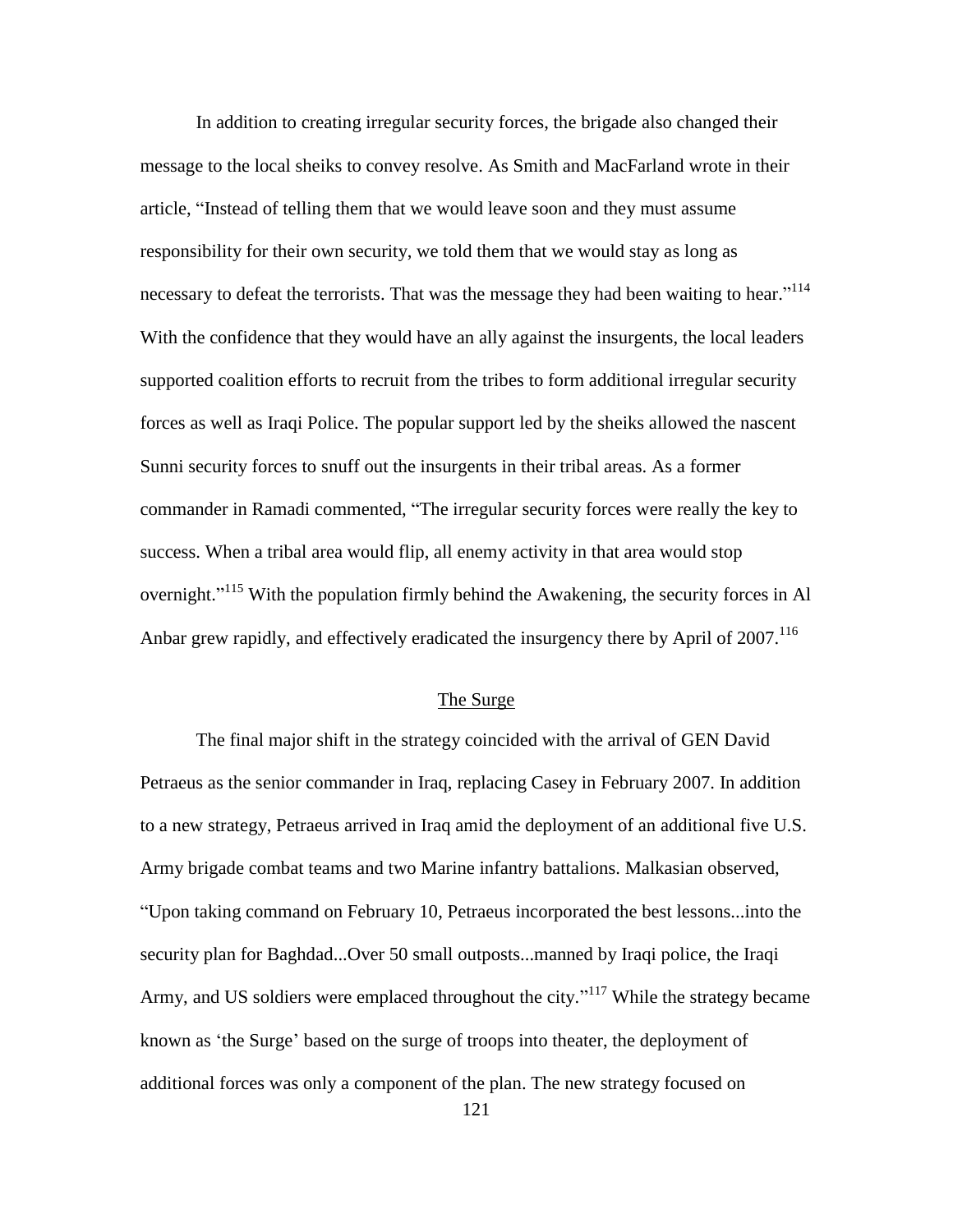securing the population to create time and space for political reconciliation versus building Iraqi security forces.<sup>118</sup> GEN Petraeus communicated his vision for the clearhold-build strategy on 19 March 2007 stating,

Improving security for Iraq's population is . . . the over-riding objective of your strategy. Accomplishing this mission requires carrying out complex military operations and convincing the Iraqi people that we will not just "clear" their neighborhoods of the enemy, we will also stay and help "hold" the neighborhoods so that the "build" phase that many of their communities need can go forward.<sup>119</sup>

Prior to the Surge, the U.S. led coalition lacked a viable strategy to establish security and stability in Iraq under Iraqi control, the prerequisites for withdrawal of U.S. forces. In July of 2007, GEN Petraeus issued his Counterinsurgency Guidance which included the following, "Secure the people where they sleep, give the people justice; Every unit must advise their ISF partners; and, Include ISF in your operations at the lowest possible level."<sup>120</sup> Stated simply, the Iraqi and coalition forces had to secure the population to allow the political process to occur.

Despite the increase in coalition combat power and the application of a new strategy, without the support of the local populations the plan would fail. As Kitson advised, "... the political leadership should take precedence over the military because the ultimate aim is usually political, and the means of achieving it are also political in so far as they are concerned with gaining control of the population."<sup>121</sup> Galula made the point that the key objective in counterinsurgency is for the population:

If the insurgent manages to dissociate the population from the counterinsurgent, to control it physically, to get its active support, he will win the war because, in the final analysis, the exercise of political power depends on the tacit or explicit agreement of the population or, at worst, on its submissiveness. Thus the battle for the population is a major characteristic of the revolutionary war.<sup>122</sup>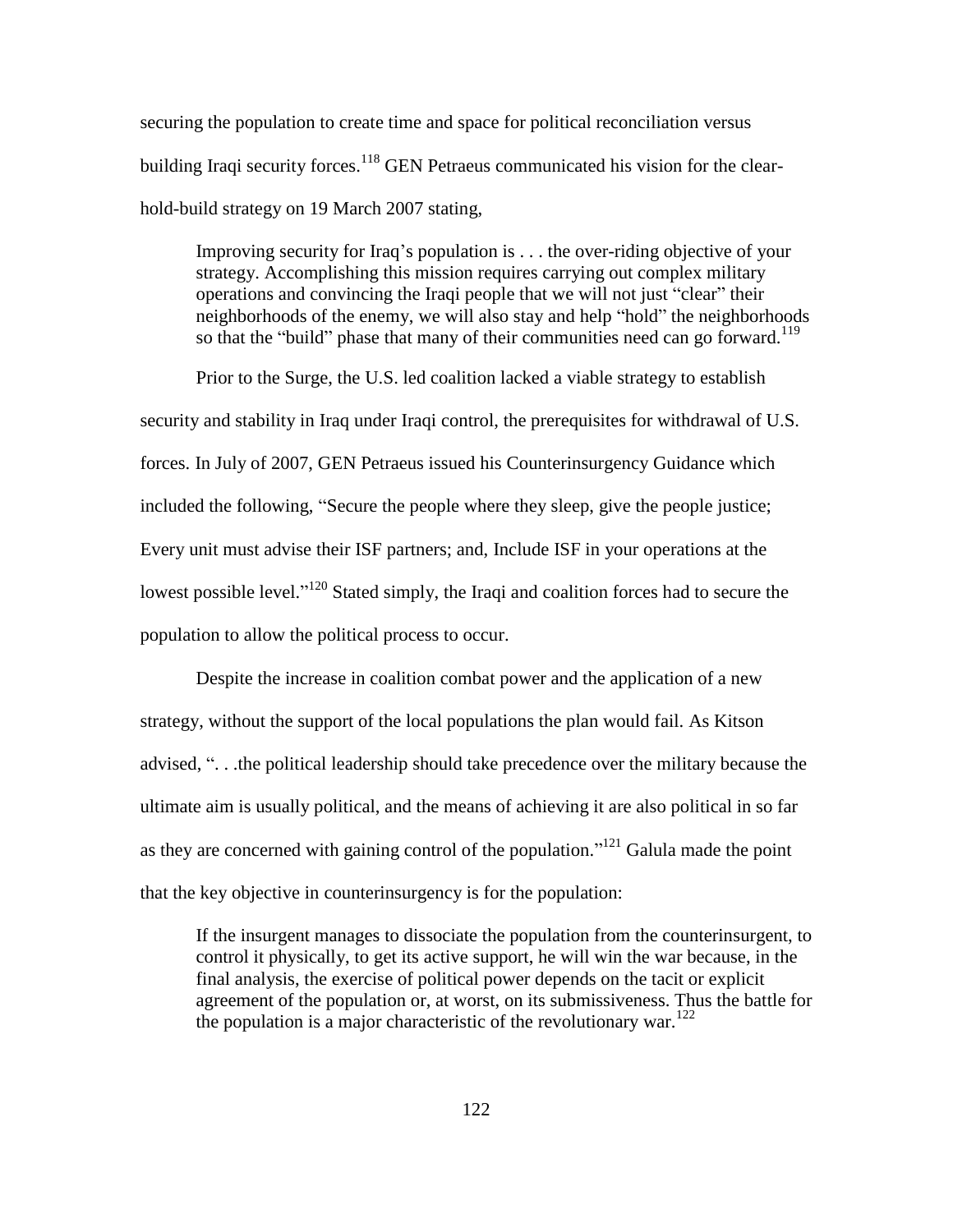By the early stages of 2008 it was apparent that the Surge was working as violence was dramatically decreased after an initial uptick as increased numbers of security forces entered hotly contested areas.<sup>123</sup> David Ucko cites two main factors as the source of the success at this point. "First, the Sunni community was increasingly turning against the extremist–or *takfiri*–groups such as Al Qaeda in Iraq (AQI), creating a split in the Sunni-led insurgency. . . . The second factor behind the reduction in violence was the U.S. military's change in strategy."<sup>124</sup> Further, Ucko credits the U.S. military with applying Galula's second law.<sup>125</sup> "By co-opting the middle ground and working with it against more extreme elements, the U.S. military not only helped achieve common goals but also contributed to the marginalization of hardliners."<sup>126</sup>

As Ucko pointed out, the Al Anbar Awakening greatly contributed to the success of the Surge by fracturing the Sunni insurgency. Another way in which the Awakening impacted the Surge was the development of the Sons of Iraq program which sought to replicate the Sunni shift away from the insurgents beyond the confines of Al Anbar and across all of Iraq. As a former brigade commander in Baghdad commented regarding these irregular security forces, "I will tell you that they were probably the most critical piece, the greatest key to our success." $127$  Najim Abed al Jabouri offered this description of the Sons of Iraq, "The Sons of Iraq program was a U.S.-led and -funded initiative to spread the success of the Anbar Awakening into other Sunni areas, particularly heterogeneous areas, and was not fully supported by the Iraqi government."<sup>128</sup>

The Sons of Iraq program initially sought to capitalize on the Sunni movement in Al Anbar to inspire other Sunnis across Iraq to resist the insurgents. The program eventually expanded to incorporate Shia Sons of Iraq groups. As James Corum noted,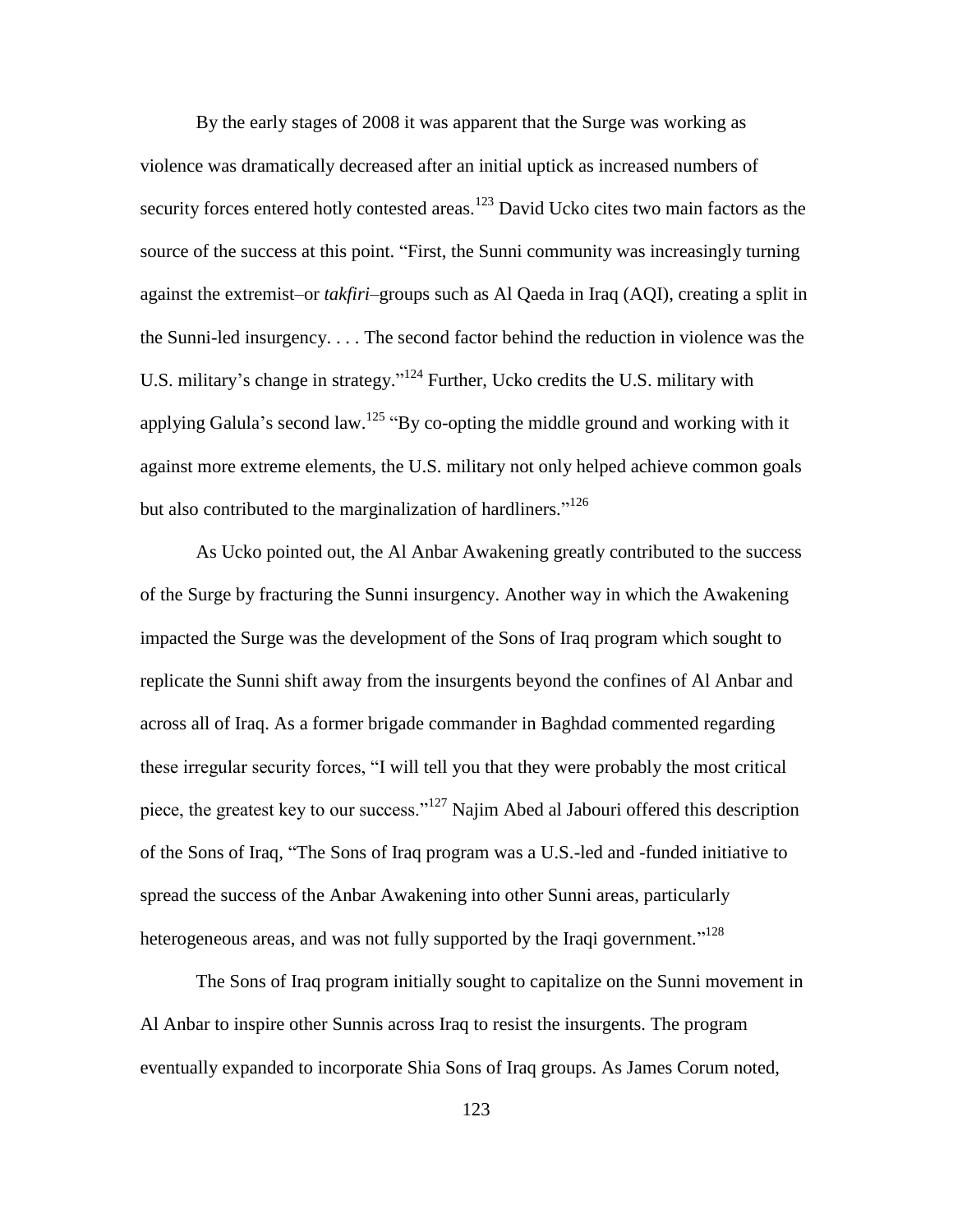When a nation is faced with instability and disorder, there is an inevitable response for local citizens to establish militias and irregular forces for their own security. It is politically unwise, perhaps even impossible, for any national government to ignore the issue of local militias, which are based on the natural desire for local security.<sup>129</sup>

Some of the willing recruits for the Sons of Iraq were probably motivated only by the financial gain or increased status, but as Corum described above the natural desire to protect their families and communities was the dominant motivation. As a former brigade operations officer in Iraq commented regarding the Sons of Iraq, ―Even though they were not well trained and did not have uniforms, their mere presence on the checkpoints was a psychological boost for the populace."<sup>130</sup>

Najim Abed al Jabouri's assessment also pointed to security as the primary reasons Iraqis were anxious to form their own Sons of Iraq groups, ―Since tribes are cross-sectarian social organizations, news of the Anbari tribes defeating AQI traveled fast. Sunnis in other AQI-infested areas, such as in northern and western Baghdad, wanted the same type of access to the Americans as Sheikh Sattar."<sup>131</sup> One of the main differences in the motivations between members of the Awakening and the Sons of Iraq was the threat of sectarian violence. Many of the Sunnis who lived in Shia dominated areas wanted to raise Sons of Iraq groups to protect them from sectarian violence waged by Shia dominated security forces.<sup>132</sup>

## **Conclusions**

Those responsible for planning and preparing for the invasion of Iraq in 2003 failed to develop, resource, and implement viable plans for operations after the conventional combat phase concluded. The U.S. planned exit strategy assumed that post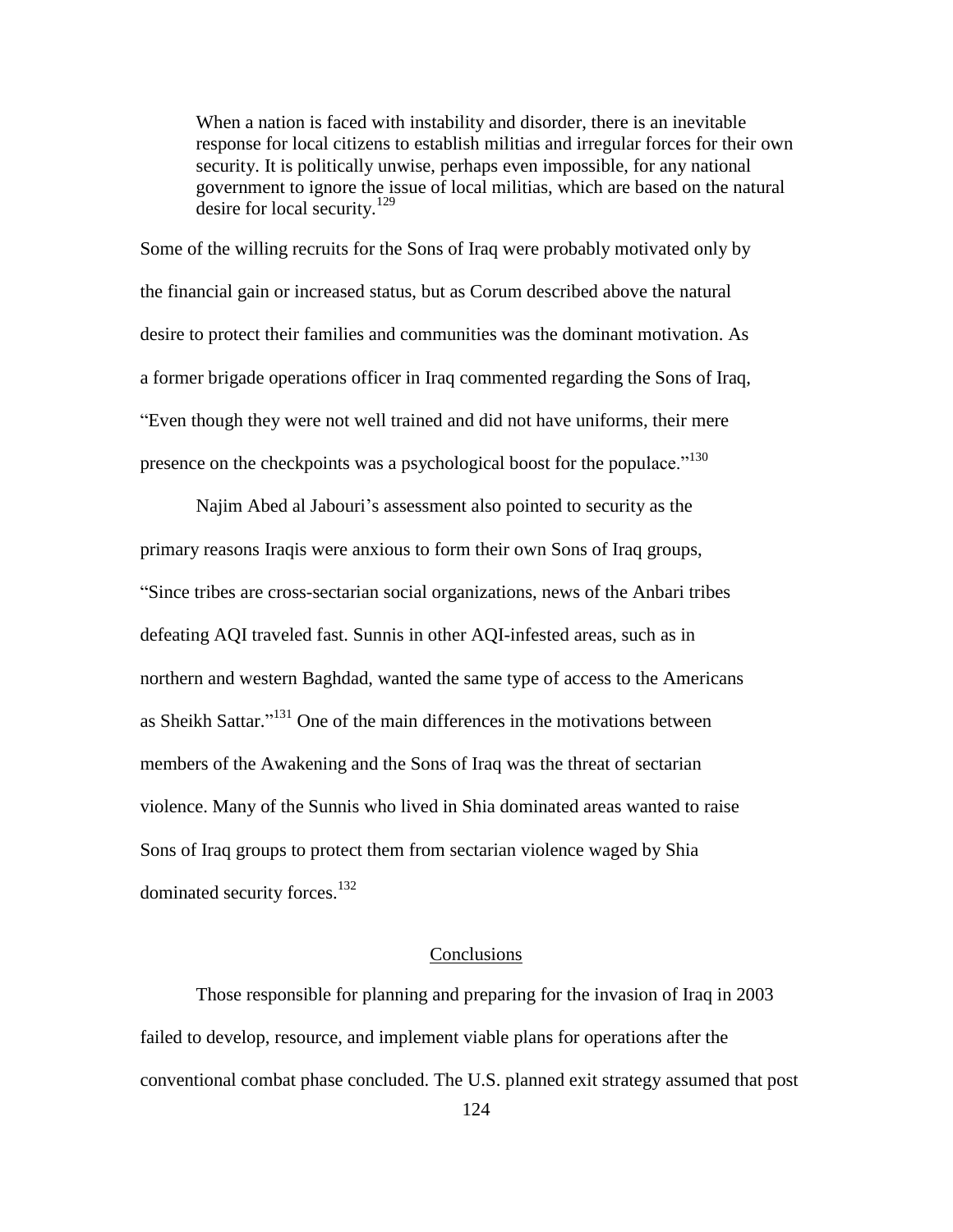conflict operations would be brief and quickly turned over to Iraqis. Tom Ricks described a background interview Jay Garner conducted regarding the post combat phase.

Among the principles he laid down for the postwar Iraq was that an obtrusive U.S. role would be short and the Iraqi army would continue to exist. "We intend to immediately start turning some things over, and every day, we'll turn over more things," Garner said.  $\dots$  The overall duration of the U.S. presence, he said, would be short. "I'll probably come back to hate this answer, but I'm talking months."<sup>133</sup>

The failure to plan and the assumption that the exit would be quick resulted in a lack of strategy to guide operations, and a superficial understanding of Iraq's complex society and internal dynamics.

These failures were compounded by the Bush administration's denial of the insurgency in its early stages.<sup>134</sup> Galula pointed out that in the cold revolutionary war phase, when the insurgents are largely operating within the law, it is difficult to justify a response to the insurgent threat.<sup>135</sup> Similarly, Sir Robert Thompson wrote, "during the build-up phase [of an insurgency], the signs are not always recognized, and the existence of a subversive movement may even be ignored or denied for short-sighted political reasons."<sup>136</sup> But the U.S. led coalition had just toppled the government, (hardly a cold phase in any regard) and the actions of the insurgents were not difficult to recognize as violent threats inconsistent with Galula's cold phase. Were attacks on coalition forces the acts of final hold-outs hopelessly resisting the U.S. led occupation or something else?

As mentioned previously, Iraqi security forces (mainly army) were the key to the U.S. exit strategy. Iraqi security forces would solve the problem of growing violence, and by allowing U.S. forces to leave, would remove the source of agitation and restore a sense of nationalism. Recall LTG Conway's comment in 2004, "The situation will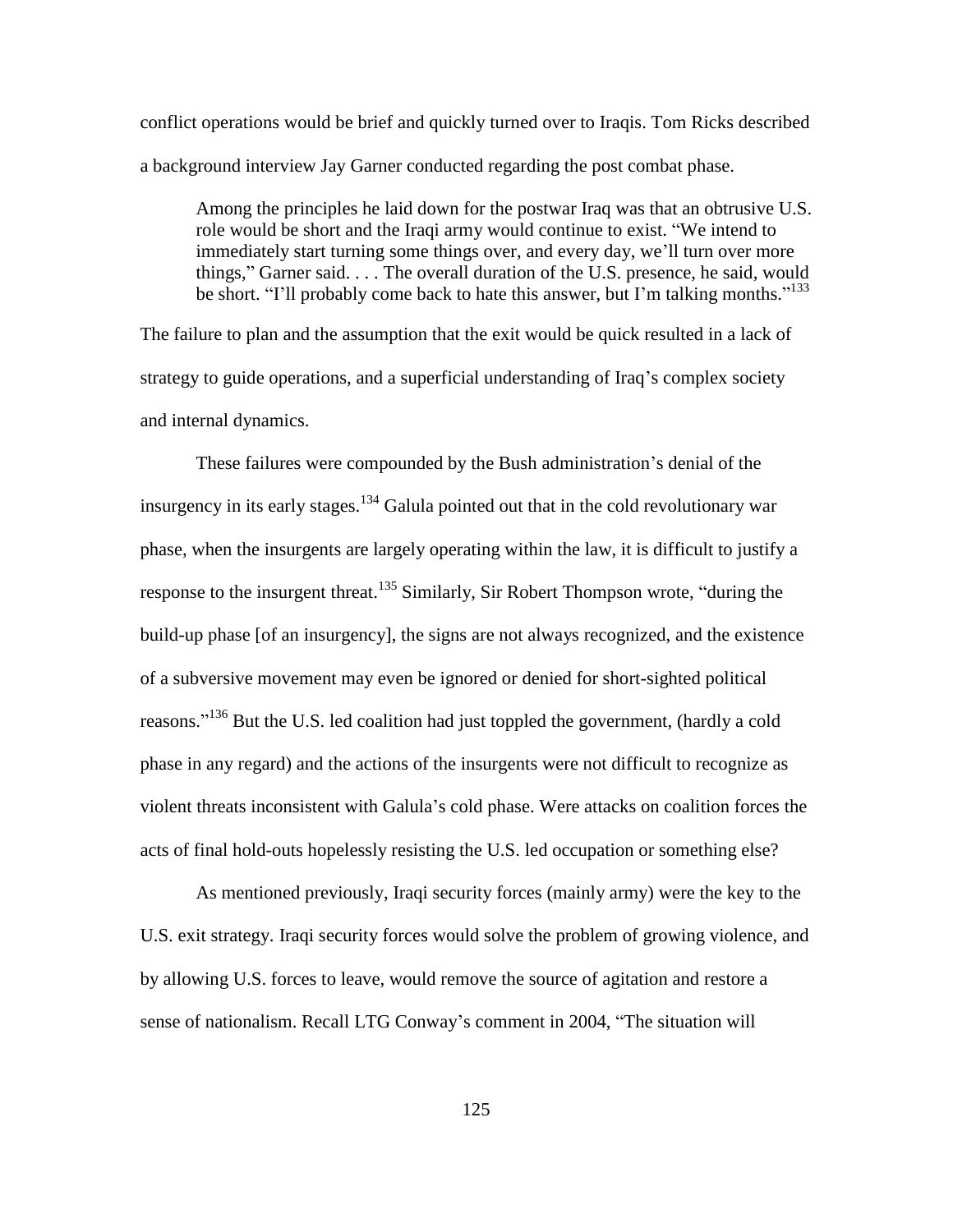change when Iraqi Army divisions arrive. They will engender people with a sense of nationalism. Together with an elected government, they will create Stability."<sup>137</sup>

There was no such thing as Iraqi nationalism in post-Saddam Iraq. Because the U.S. neglected to develop an understanding of Iraqi society in order to formulate viable plans for the post-combat phase, those in charge of developing the New Iraqi Army did not understand the impact of sectarian friction on the effectiveness of any Iraqi military operation.<sup>138</sup> Najim Abed al Jabouri summed up the friction succinctly,

Misunderstanding between the United States and Iraqi Sunni Arabs fed the insurgency. When coalition forces invaded Iraq in March 2003, the predominantly Sunni provinces of Anbar, Ninevah, and Salah al-Din did not want to confront the invading forces militarily. . . . The reigning U.S. assumption at the time was that the political vacuum created by the fall of the former regime would strengthen the position of the tribal leaders. . . . Meanwhile, Sunnis—in particular those without deep ties to the former regime—assumed that the United States would broker with them, since Sunnis had more government experience than any of the other ethnic or sectarian groups. Sunnis also assumed it was not in the U.S. interest to give the majority of the next government to Shia and Kurdish opposition groups, most of which were connected to Iran.<sup>139</sup>

These failures directly impacted the U.S. strategy to secure Iraq after the fall of Saddam's regime. As Tony Cordesman wrote in his assessment of Iraqi Security Forces, ―The United States did more than fail to plan for an effective effort to secure the country or to develop effective Iraqi forces before or during the invasion. It failed to deal with the risk–and then with the reality–of a growing insurgency effort for nearly a year after the fall of Saddam Hussein."<sup>140</sup> The inability (or unwillingness) to acknowledge the nature of the campaign limited the U.S. led coalition's ability to develop an appropriate response.

General Abizaid took command of CENTCOM in July of 2003 and diagnosed the violence in Iraq as "a classical guerrilla-type campaign."<sup>141</sup> Recognition of the threat as a guerrilla or insurgent campaign apparently had little impact on strategy. A brief scan of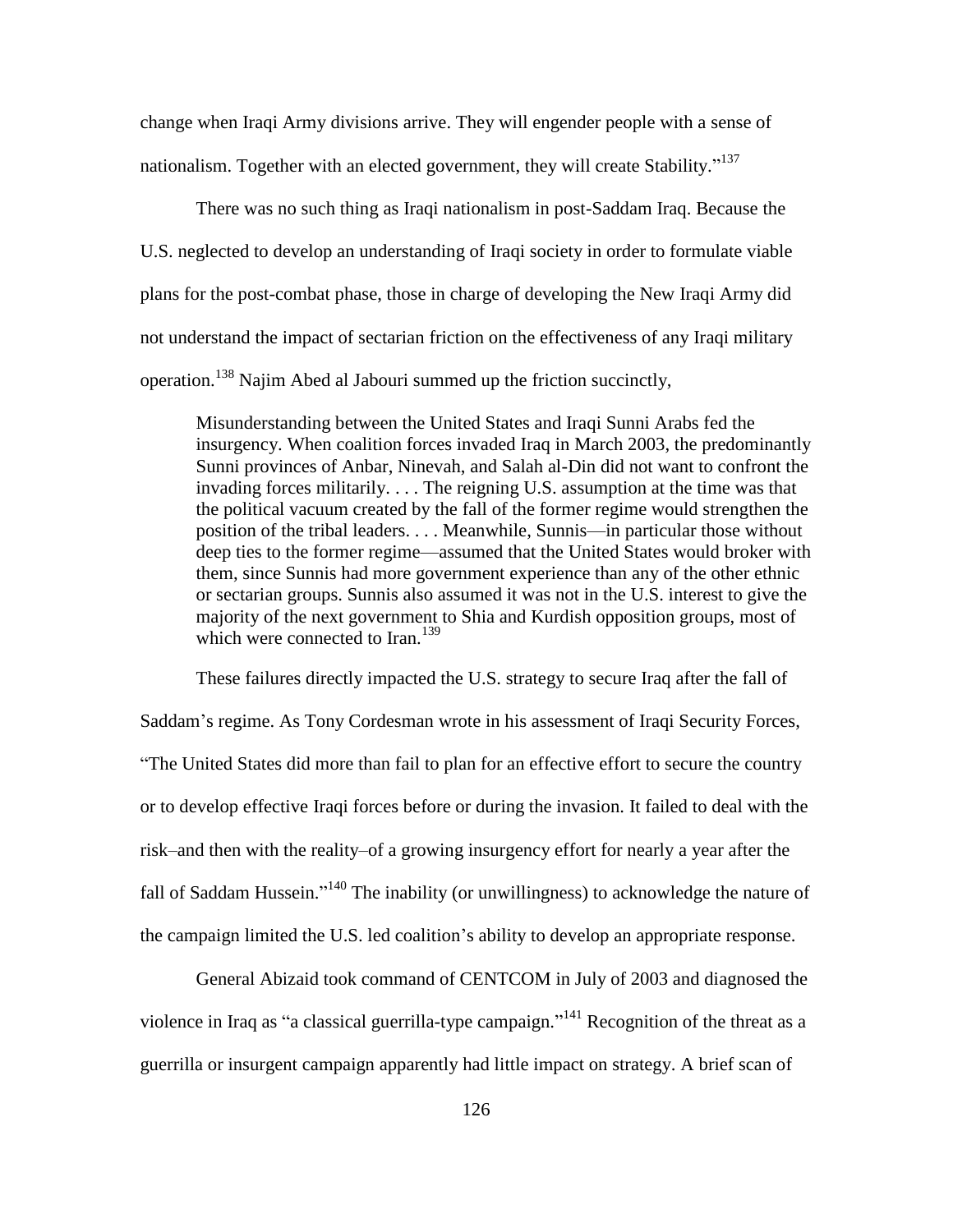even the table of contents of the works of classic counterinsurgency theorists would have led to many of the basic principles for successful counterinsurgency campaigns discussed thus far. For example, the table of contents of Sir Robert Thompson's work, *Defeating Communist Insurgency, The Lessons of Malaya and Vietnam, lists "Basic Principles of* Counter-Insurgency" as beginning on page  $50<sup>142</sup>$  Among these principles, Thompson advises the counterinsurgent to "secure its base areas first," advising that "priority in respect of security measures should be given to the more highly developed areas of the country" as they contain the majority of the population.<sup>143</sup>

Eventually U.S. strategy focused on securing the population versus destroying the insurgents. Recall General Petraeus' vision as the senior commander in Iraq which stated, "Improving security for Iraq's population is  $\dots$  the over-riding objective of your strategy."<sup>144</sup> In pursuit of this vision, Petraeus required additional troops to expand security to a greater part of the population. The simple increase of U.S. forces may have worked on its own, but when combined with a new strategy focused on securing the population which isolated the insurgents from bases of support, places to hide, and pools from which to recruit, the addition of combat forces contributed to success.

The most important factor which contributed to success was the shift in the support of the population sparked by the Al Anbar Awakening. As a retired general officer of the British Army commented, "An army can defeat an army. An army can't defeat a people."<sup>145</sup> As each of the counterinsurgency theorists discussed advised, counterinsurgency is a political struggle with victory going to the side which gains the support of the population.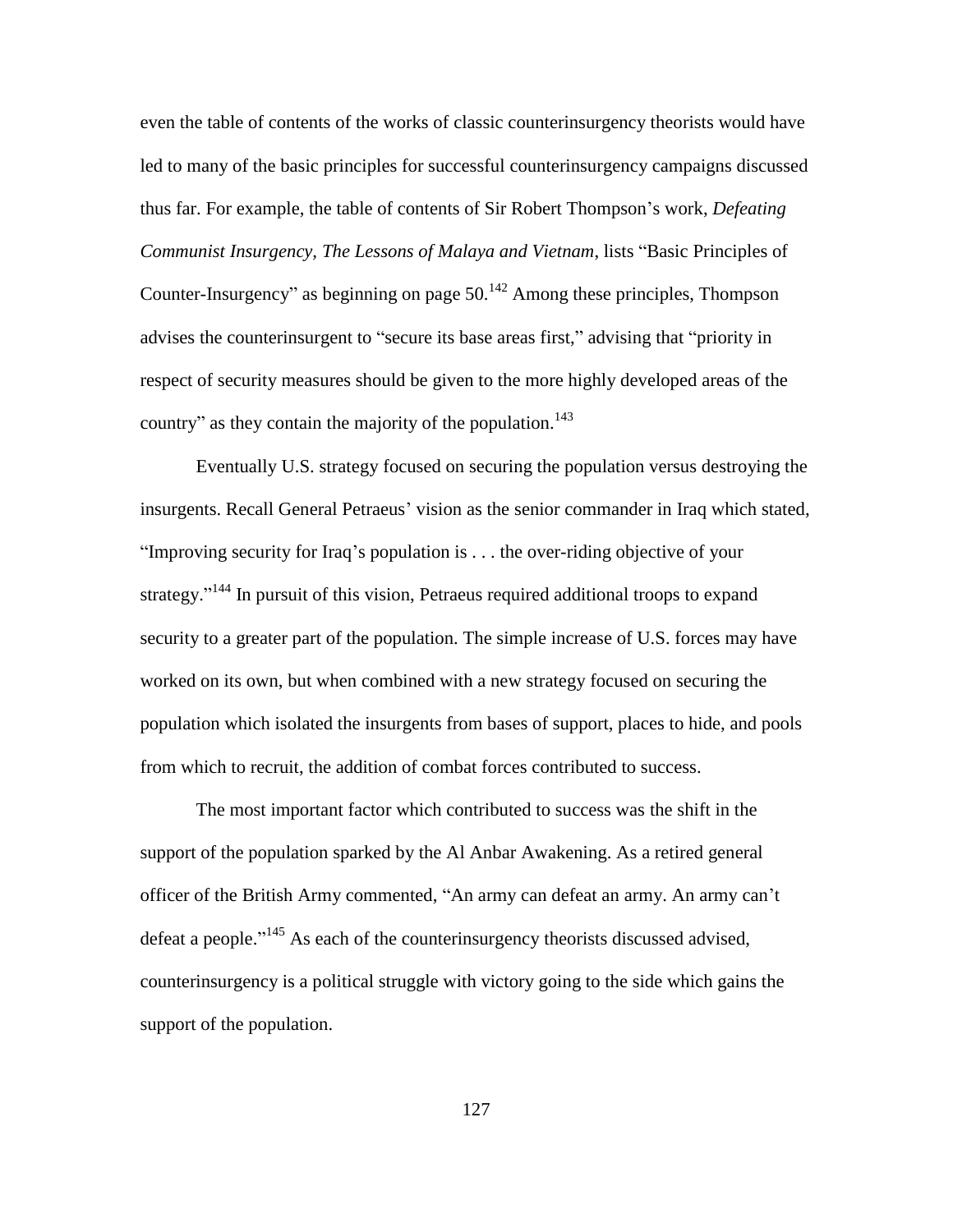Additional U.S. forces would not likely have swayed the population to stand against the insurgents. Nor would greater numbers of often sectarian Iraqi Army battalions have caused the population to throw their support behind the central government. According to Najim Abed al Jabouri,

Surge troops that came to Anbar in 2007 were not seen as useful, other than on the eastern border with Baghdad where the ISF acted as a sectarian militia. In fact, U.S. troops in general were not seen as useful even before the surge. . . Sheikh Sattar told the Americans . . . the U.S. forces could stay on their bases while the Anbaris fought, since they knew who the al Qaeda fighters were.<sup>146</sup>

The difference in the Al Anbar Awakening, and later the Sons of Iraq, was the ability of the population to take matters into their own hands to secure themselves and their interests. As Najim noted, "Contrary to a growing U.S. narrative about the Sunni Awakening being mainly the fruit of U.S. counterinsurgency tactics, in Ramadi having the U.S. forces in the neighborhoods was not what made the people feel safe. They felt safe when their men could join the police force and secure their areas by themselves."<sup>147</sup>

It is important to re-emphasize Najim's point above. The Surge alone did not turn things around in Iraq. The shift in the dialogue between coalition forces and disaffected Sunnis bolstered the change in strategy to focus on securing the population. A retired British Army general advised, "If the terrorists come from the people, you're not going to defeat the people, and therefore you've got to influence the terrorists in such a way that they will stop fighting."<sup>148</sup> Once the people turned against the insurgents, the insurgents had no chance of success.

 $\overline{a}$ 

<sup>&</sup>lt;sup>1</sup>The United Nations Security Council issued resolutions against Iraq following the Iraqi invasion of Kuwait, and the US lead coalition's ouster of Saddam Hussein's forces from Kuwait in 1991. For an in-depth account of the 1991 war in the Persian Gulf, see *Certain Victory* by BG Robert M. Scales, published by Brassey's in 1997.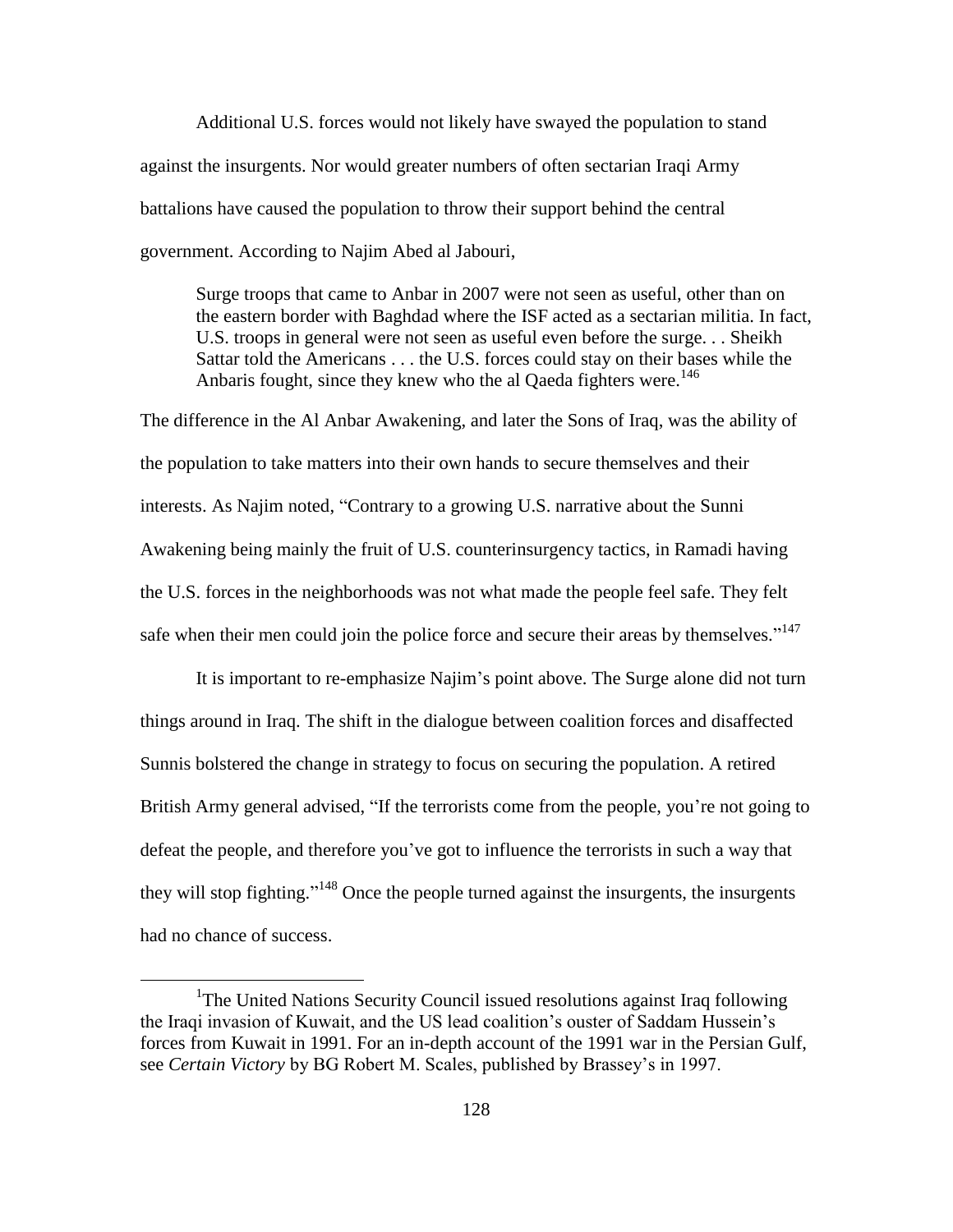<sup>2</sup>Dr. Donald P. Wright and COL Timothy R. Reese, *On Point II: Transition to the New Campaign* (Ft Leavenworth, KS: Combat Studies Institute Press, August 2008), 10- 11.

<sup>3</sup>COL Gregory Fontenot, US Army, Retired, LTC E. J. Degen, US Army, LTC David Tohn, US Army, *On Point* (Ft Leavenworth, KS: Combat Studies Institute Press, 2004), 86.

<sup>4</sup>Wright and Reese, 622.

<sup>5</sup>For an explantion of the origins of the Al Anbar Awakening and the Sons of Iraq, and their differences, see Najim Abed Al-Jabouri and Sterling Jensen, "The Iraqi and AQI Roles in the Sunni Awakening," *PRISM* 2, no. 1, National Defense University Press, Washington, DC, December 2010.

<sup>6</sup>Michael R. Gordon and GEN Bernard E. Trainor, *Cobra II: the Inside Story of the Invasion and Occupation of Iraq* (New York: Vintage Books, February 2007), 13. <sup>"A</sup> no-fly zone was decreed over northern Iraq, effectively making Kurdistan an autonomous enclave. Six months later, as the Iraqis kept up their air raids against the Shiites, a no-fly zone was belatedly established over southern Iraq as well."

 $\sigma$ Gordon and Trainor, 13. "The Bush administration settled on a policy of economic sanctions, military containment, and regular United Nations inspections to dismantle Saddam's programs to develop nuclear, biological, and chemical weapons. It was a strategy for a slow, steady squeeze, not deeper involvement."

<sup>8</sup>Gordon and Trainor, 14.

 $9^9$ Gordon and Trainor, 29. "When it came to Iraq, Franks was not starting with a blank slate. General Binford Peay, the commander of the  $101<sup>st</sup>$  Airborne during the Gulf War, had been appointed to run CENTCOM in 1994. He had been particularly concerned about a "Basra breakout," the possibility that Saddam would mass five divisions in the southern part of Iraq and rush them into Kuwait before the Americans could respond. If war came, the United States would defend Saudi Arabia, again fight to reclaim Kuwait, and then press north into Iraq."

 $10$ Gordon and Trainor, 31.

<sup>11</sup>GEN Tommy Franks, *American Soldier* (New York: Harper Collins, 2004), 182. General Franks assumed command of Third Army in May of 1997.

 $12$ Gordon and Trainor, 29. "Containing Saddam was not the problem. It was filling a potential power vacuum that worried him."

 $13$ Franks, 182, 198. General Franks assumed command of Third Army in May of 1997, and CENTCOM in July 2000.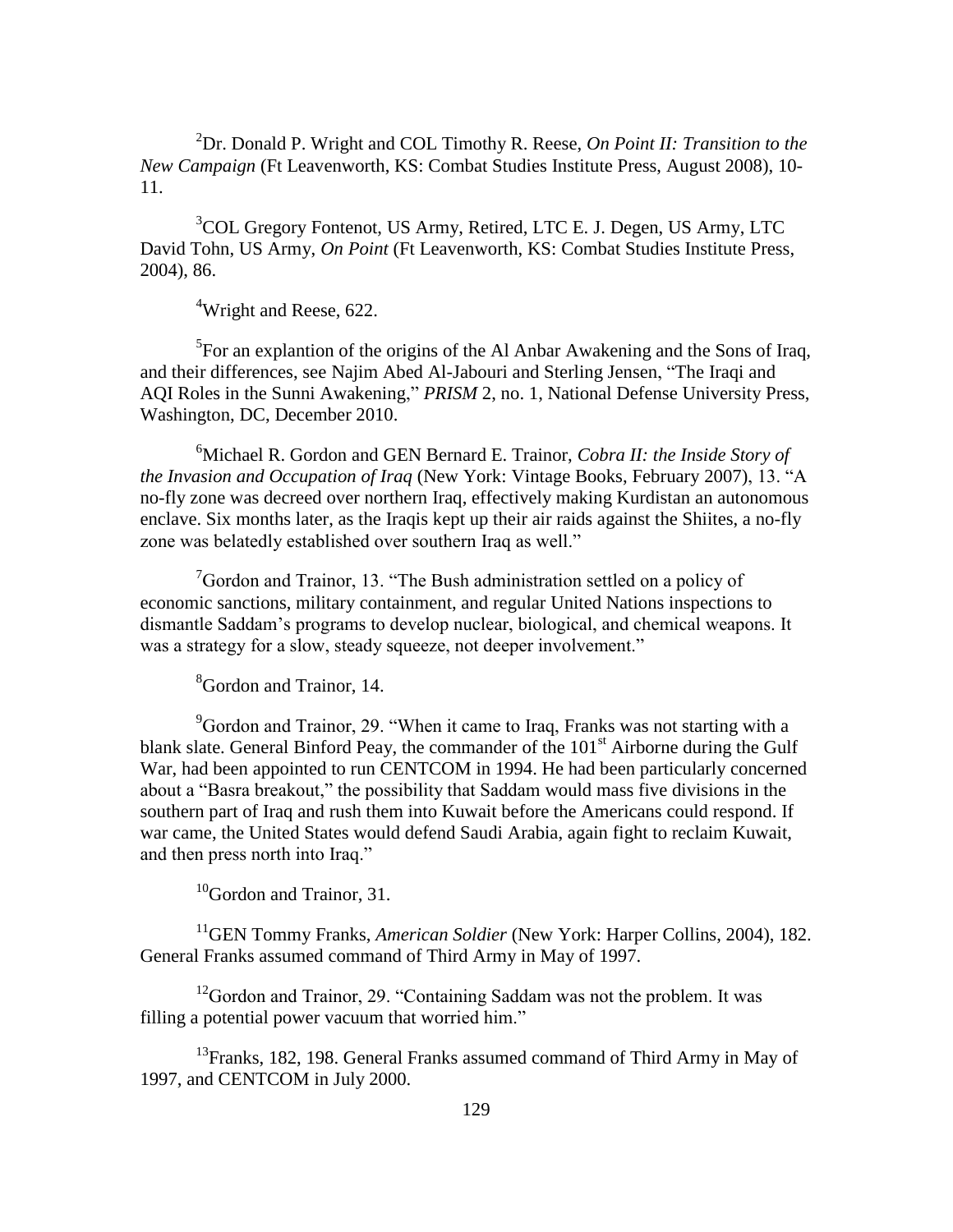$14$ Franks, 315. Relating a conversation with Secretary Rumsfeld, "'Mr. Secretary,' I said, 'we have a plan, of course. OPLAN 1003.' 'What's your opinion of it, General?' ‗Desert Storm II. It's out of date, under revision because conditions have changed. We have different force levels in the region than we had when the plan was written. And we obviously have learned some valuable lessons about precision weapons and Special Operations from our experience in Afghanistan."

# $^{15}$ Franks, 385.

 $16$ Gordon and Trainor, 28-29. "Franks later described the constant back and forth between them as an "iterative process." Gingrich had a more apt description: it was "constant negotiation.""

 $17$ Gordon and Trainor, 4. "Greg Newbold, the three-star general who served as chief operations deputy for the JCS, had the main assignment for the session. He was to outline Central Command's OPLAN 1003-98, the military's contingency plan in the event of a war with Iraq. . . . As Newbold outlined the plan, which called for as many as 500,000 troops, it was clear that Rumsfeld was growing increasingly irritated. . . . Myers asked Rumsfeld how many troops he thought might be needed. The defense secretary said in exasperation that he did not see why more than 125,000 troops would be required and even that was probably too many."

<sup>18</sup>Franks, 428. 'Ground troops' refers to Army and Marine forces and does not indicate combat troops, but rather includes support troops as well. "By the third week of March, our total strength in all components–including our Gulf State Coalition allies in Kuwait–would number 292,000. Of these, there would be approximately 170,000 soldiers and Marines assigned to the Combined Forces Land Component Command (CFLCC)."

<sup>19</sup>BB010, Battalion Commander, Interview by Mark Battjes and Nathan Springer, Fort Bliss, TX, 2 March 2011.

<sup>20</sup>Franks, 339-341. Referring to the diagram on page 340, "The starbursts at the intersections of Lines and Slices represented points of focus we would use to develop the specifics of a detailed plan. For example, the starburst at the intersection of "Operational" Fires" and "Leadership" meant we would attack leadership targets using bombs and missiles. Simply stated, the starbursts helped the Component Commanders and staff match specific military tools to specific targets, resulting in better synergy among traditionally independent arms and services."

 $^{21}$ Franks, 423. "Over the weeks ahead, Jay Garner and I would meet; he would build a team of specialists and experts from across the U.S. government, deploy the team to Kuwait, establish links with our commanders on the ground, and prepare to enter Iraq on the heels of our attacking troops. . . Secured by Coalition forces, these teams would work with Iraqis to build local governance in each major population center. And local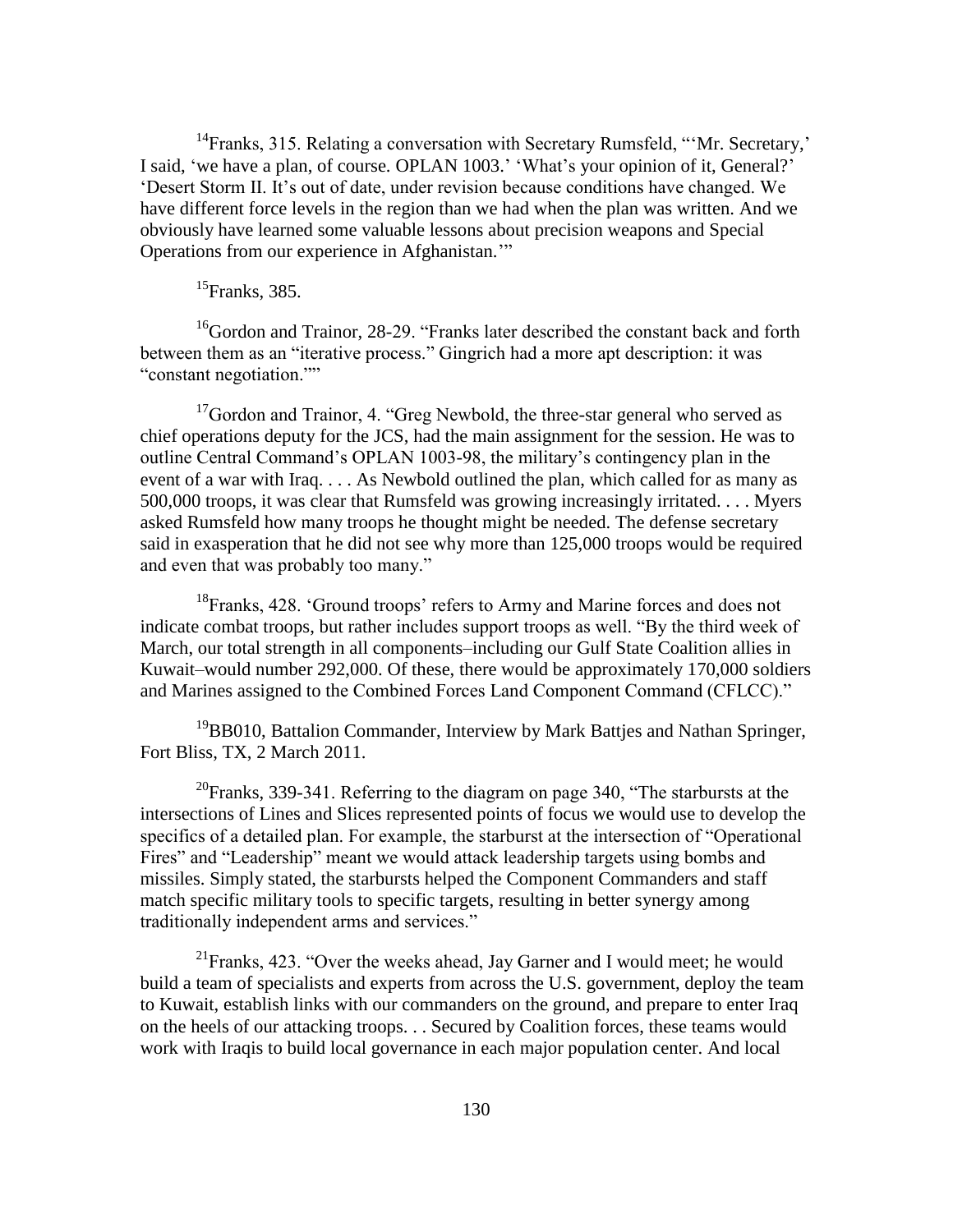Iraqis would represent every ethnic, tribal, and religious interest in the country in establishing national leadership."

 $^{22}$ Franks, 424.

<sup>23</sup>Bing West, *The Strongest Tribe: War, Politics, and the Endgame in Iraq* (New York: Random House, 2008), 5.

 $^{24}$ Franks, 421. "Congress passed, and President Clinton signed, the Iraq Liberation Act of 1998. This legislation declared that it would be the "policy of the United States to seek to remove the Saddam Hussein regime from power in Iraq and to replace it with a democratic government." The Act directed the President to designate one or more suitable Iraqi opposition organizations to receive assistance."

<sup>25</sup>Nadia Schadlow, "War and the Art of Governance," *Parameters* (Autumn 2003): 85.

 $26$ Franks, 419.

 $^{27}$ Gordon and Trainor, 165.

 $28$ Schadlow, 88. "Civilian leaders supported the Army's leadership over governance operations largely because of a lack of alternatives. Political leaders realized that the Army was the only agency capable of accomplishing reconstruction in the midst of and aftermath of combat. While some World War II leaders expressed concern that civilians could "lose" the postwar world by default (by failing to offer a "comprehensive") plan to rival that of the Army's"), President Roosevelt recognized that only the Army would be able to deliver "prompt results." Even the Secretary of State, James Byrnes, acknowledged that the State Department did not have the capacity to run an occupation."

 $29$ West, 6.

 $30$ West, 5-6. "Saddam's reign of terror had ended, but chaos was about to reign. Throughout the city, American commanders stood off to one side as mobs rushed like locusts into hundreds of government buildings and stripped them clean. . . I asked an American colonel what he was going to do to restore order. "Nothing," he said. "I have no such orders. They deserve whatever they can haul away, after what Saddam did to them." "In early May, Ambassador Zalmay Khalilzad and Assistant Secretary of State Ryan C. Crocker visited Baghdad and left shocked by the chaos and the American paralysis. Washington responded not by addressing the systemic failures of a detached military and a rudderless administration, but by replacing Garner."

 $31$ Gordon and Trainor, 533.

 $32$ Wright and Reese, 23.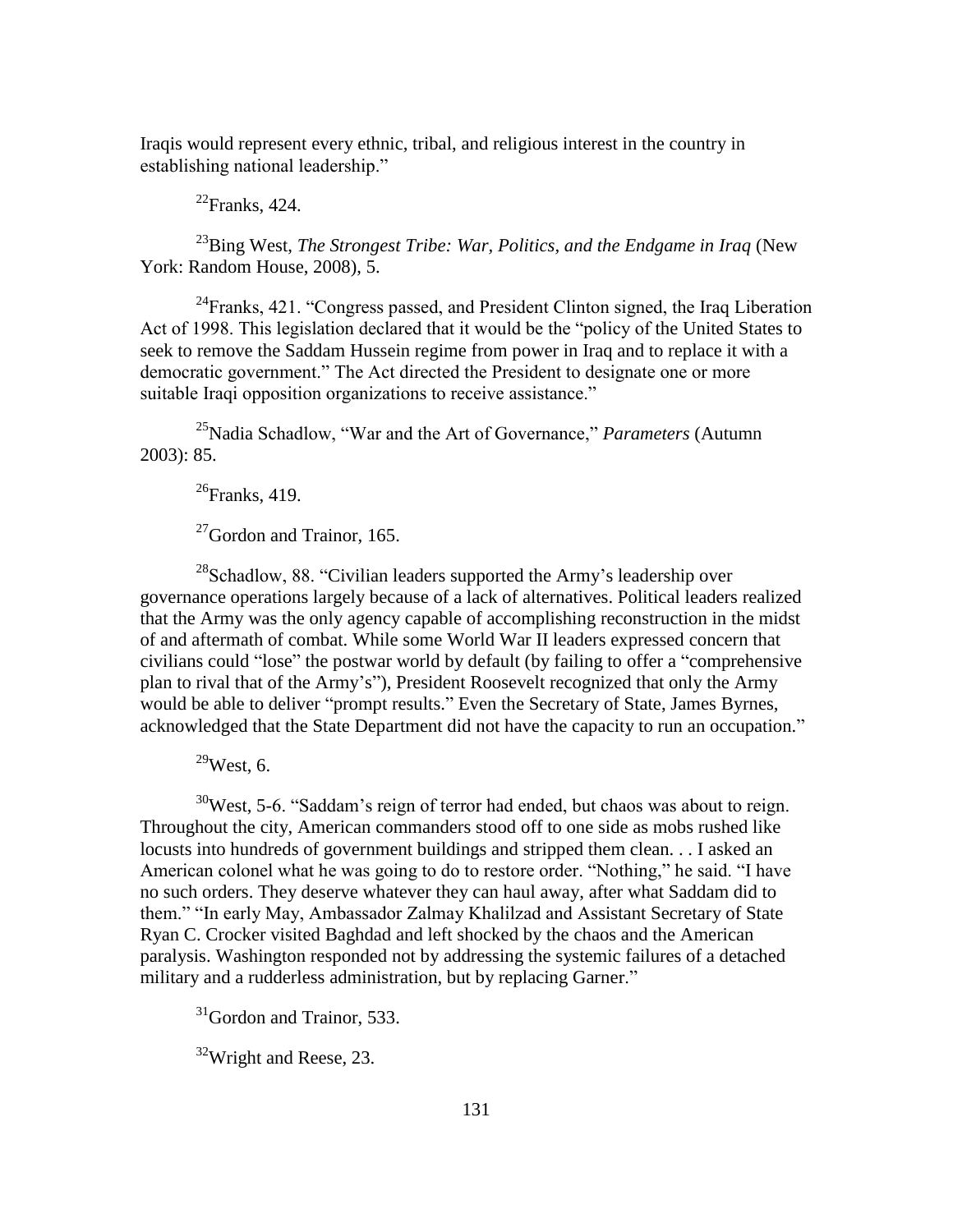$33$ Wright and Reese, 26. "Ambassador Bremer arrived with the Bush administration's charge to dramatically reshape Iraq, a mandate which led to two major decisions. . . . On 16 May Bremer issued CPA Order No. 1, "De-Baathification of Iraqi Society," which removed from public life those Iraqis who had held the top four ranks in the Baath Party and subjected to review members with lesser ranks . . . CPA Order No. 2, "Dissolution of Entities," quickly followed on 23 May and disbanded all of Saddam's military and intelligence institutions, rendering hundreds of thousands of Iraqi soldiers jobless."

 $34$ Wright and Reese, 26.

<sup>35</sup>Franks, 393.

 $36$ Wright and Reese, 26-27. "Many Coalition military figures believed at the time that these important CPA decisions created a pool of disaffected and unemployed Sunni Arabs from which a growing insurgency could later recruit."

 $37$ Najim and Jensen, "The Iraqi and AQI Roles in the Sunni Awakening," 5.

 $38$ West, 10.

 $39$ West, 10.

 $40$ West, 11-12.

 $^{41}$ Malkasian, "Counterinsurgency in Iraq," 290.

<sup>42</sup>David Galula, *Counterinsurgency Warfare Theory and Practice* (New Dehli: Praeger Security International, 2010), 60.

 $^{43}$ Galula, 59. "The division of the over-all action into successive steps following each other in logical order facilitates the tactical tasks of the agents; they know at each step what the intermediate objectives is and what they have to do to reach it."

 $44$ Galula, 59.

<sup>45</sup>West, 23. For example, "Maj. Gen. Charles H. Swannack, commanding the 82nd, told the sheiks that he wasn't going to tolerate the attacks against his paratroopers, which had increased from twelve a day in October to twenty a day in November. The JTF initiated Operation Iron Hammer, a get tough (or tougher) approach to quelling the insurgency. Attack aircraft with thousand-pound bombs were directed at insurgent hideouts and arms caches, the wives of insurgents were detained for questioning, and uncooperative villages were sealed off with barbed wire."

<sup>46</sup>West, 30.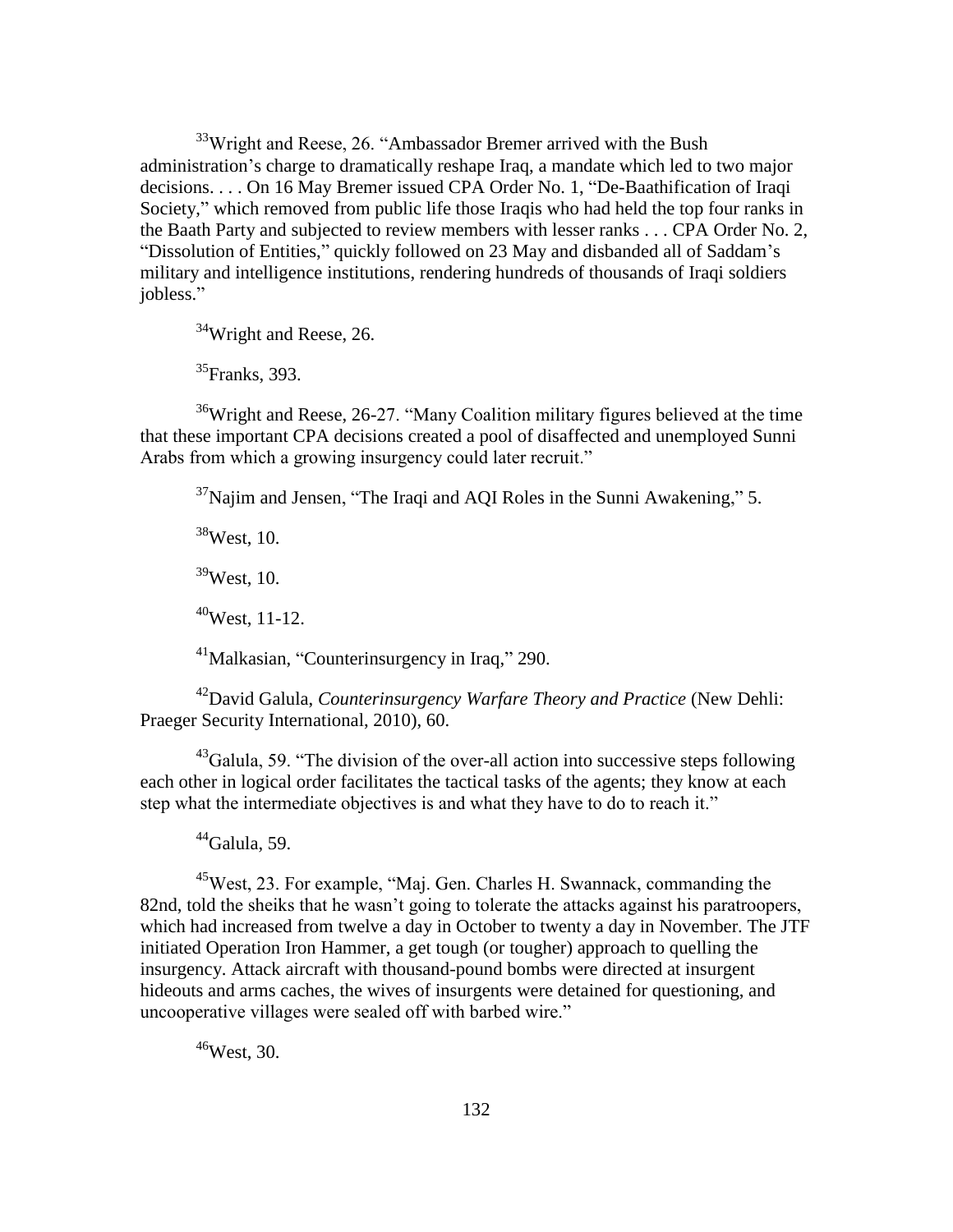<sup>47</sup>West, 30.

 $48$ Malkasian, "Counterinsurgency in Iraq," 291. "The ensuing offensive ignited widespread Sunni outrage. Viewing it as an attack on their society, Sunnis poured into Fallujah from other Sunni cities. When the Marines stepped off, they encountered heavy resistance from roughly 2,000 insurgents."

<sup>49</sup>Wright and Reese, 626.

 $50$ Malkasian, "Counterinsurgency in Iraq," 291-292. Because of the increase in violence in southern Iraq, the British also pushed for an end to the offensive in Fallujah.

 $<sup>51</sup>$ This implies that prior to the first assault on Fallujah there was a strategy. As</sup> discussed previously, Jay Garner who was supposed to execute the post combat phase of the campaign was replaced after only three weeks on the ground. If there was a strategy it may have left with Garner. LTG Sanchez and L. Paul Bremer apparently had no strategy to cope with the aftermath of the fall of Saddam's regime or the growing insurgency.

 $52$ Secretary of State Condoleezza Rice, Opening Remarks before the Senate Foreign Relations Committee, 19 October 2005, http://www.globalsecurity.org/ military/library/congress/2005 hr/051019-rice.pdf (accessed 19 May 2011), 1-4.  $\text{H}$ n 2003, enforcing UN resolutions, we overthrew a brutal dictator and liberated a nation. Our strategy emphasized the military defeat of the regime's forces and creation of a temporary government with the Coalition Provisional Authority and an Iraqi Governing Council. In 2004, President Bush outlined a five step plan to end the occupation: transferring sovereignty to an Iraqi interim government, rebuilding Iraq's infrastructure, getting more international support, preparing for Iraq's first national election this past January, and helping establish security. . . In 2005, we emphasized transition: a security transition to greater reliance on Iraqi forces and a political transition to a permanent, constitutional democracy. . . Now we are preparing for 2006. . . We are moving from a stage of transition toward the strategy to prepare a permanent Iraqi government for a decisive victory. . . With our Iraqi allies, we are working to:--*Clear* the toughest places - no sanctuaries to the enemy–and disrupt foreign support for the insurgents.--*Hold* and steadily enlarge the secure areas, integrating political and economic outreach with our military operations.--*Build* truly national institutions working with more capable provincial and local authorities. . . None of these elements can be achieved by military action alone. None are purely civilian. All require an integrated civil-military partnership."

# $53$ Galula, 4.

<sup>54</sup>See the first chapter for a brief discussion of some of the prominent counterinsurgency theorists and authors.

 $55$ West, 9.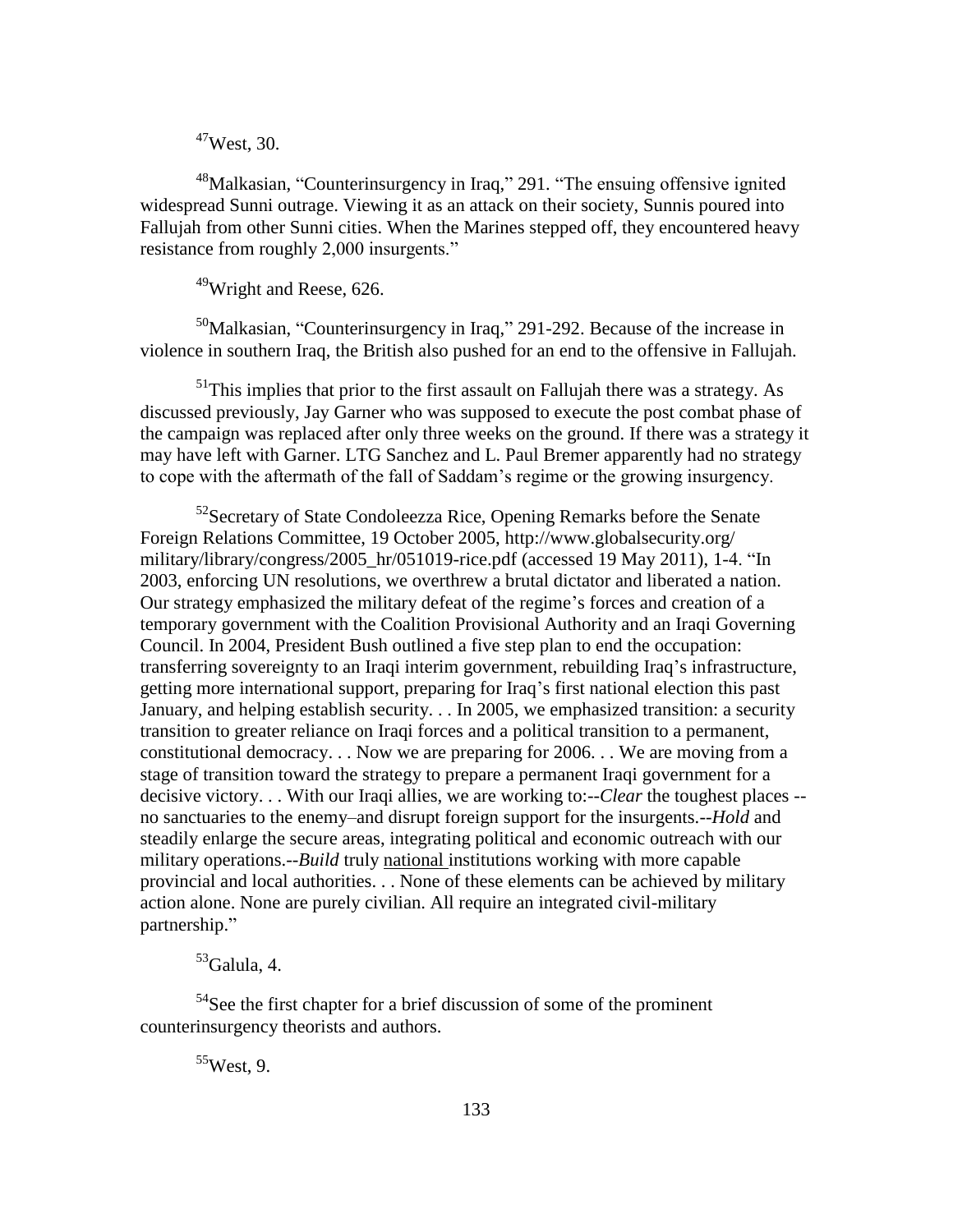<sup>56</sup>Wright and Reese, 166-167.

 $57$ Malkasian, "Counterinsurgency in Iraq," 293.

<sup>58</sup>Wright and Reese, 166.

 $59$ Malkasian, "Counterinsurgency in Iraq," 293.

 $60$ Malkasian, "Counterinsurgency in Iraq," 293. "Success in developing the Iraqi Nation Guard and other forces depended entirely on the attitudes of the local population. National Guard battalions based on the Kurdish militia (*peshmerga*), or Shi'a militias, performed adequately. Battalions based on Sunnis did not. Disaffected from the Iraqi government and angry at the coalition, at this stage in the war, Sunnis generally sympathized with the insurgency and had no intention of fighting their fellow tribesmen or family members."

 $<sup>61</sup>$ Malkasian, "Counterinsurgency in Iraq," 293. "There is little doubt that the US</sup> military could have done a better job advising and training the Iraqis. Few commanders embedded advisers with local forces. Yet at this time, even when Americans did, Sunnis remained reluctant to fight."

 $^{62}$ Franks, 393.

 $^{63}$ Malkasian, "Counterinsurgency in Iraq," 294.

 $64$ West, 74. "Petraeus had agreed to train on a priority basis 1,000 former soldiers from the Habbaniyah area. But the Sunni recruits refused to leave the province, or fight alongside Americans and have their own people turn against them."

 $^{65}$ Wright and Reese, 449. As an example, referring to the 2nd Battalion of the New Iraqi Army, "Sunni soldier in the unit refused to engage in combat against Sunni insurgents."

 $66$ West, 74. "The Shiite battalions stationed near Baghdad didn't want to come to Anbar and be shot at."

 $67$ West, 39.

<sup>68</sup>President George W. Bush, National Address, Carlisle PA, 24 May 2004, http://georgewbush-whitehouse.archives.gov/news/releases/ 2004/05/print/20040524- 10.html (accessed 31 May 2011).

 $69$ West, 41.

 $^{70}$ Najim and Jensen, "The Iraqi and AQI Roles in the Sunni Awakening," 8. "However, the announcement of the Interim Governing Council in July 2003, 5 months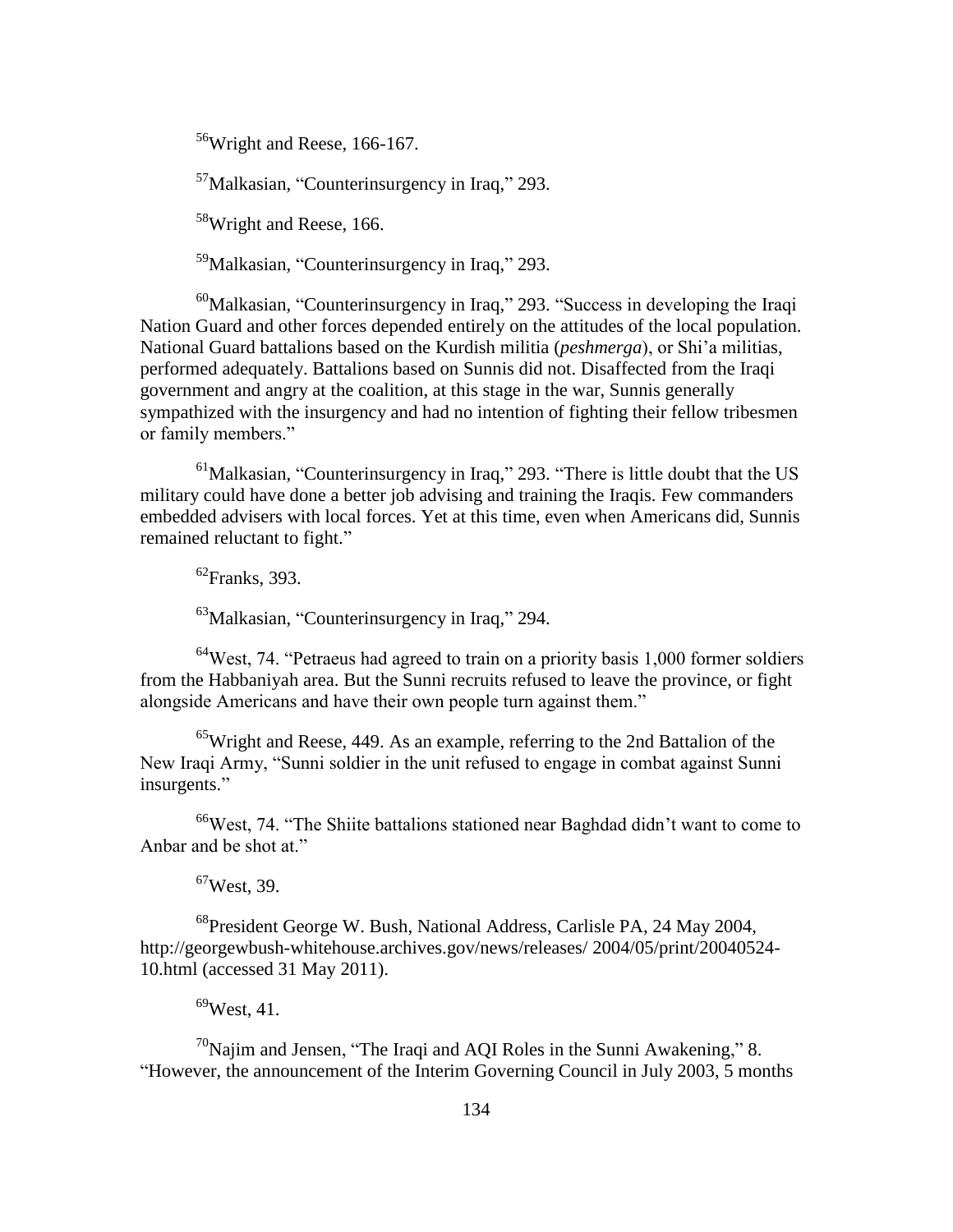after the invasion, confirmed Sunni suspicions that the United States intended to de-Sunnify Iraq and tilt the regional balance of power toward Iran. Choosing Shia and Kurdish opposition groups close to Iran to form the next Iraqi government not only was a catalyst for national resistance, but it also created the conditions for the national resistance—now being led by once-skeptical former military and Ba'athist officials—to tolerate, trust, and in some instances embrace jihadists and al Qaeda as means to spoil American objectives. After the interim government had formed, the majority of Sunnis, rather than just the margins, significantly distrusted U.S. intentions. Ideas circulated through the Sunni community that the United States was changing its alliances in the Middle East because it now considered Shia religious extremism less threatening to its long-term interests in the region than Sunni religious extremism, especially the Wahhabism coming from Saudi Arabia. Whether the United States intended to de-Sunnify Iraq and change the regional balance of power from Sunni to Shia leadership did not matter at this point. Sunnis were now convinced this was the case."

 $171$ Najim and Jensen, "The Iraqi and AQI Roles in the Sunni Awakening," 4. ―Misunderstanding between the United States and Iraqi Sunni Arabs fed the insurgency. When coalition forces invaded Iraq in March 2003, the predominantly Sunni provinces of Anbar, Ninevah, and Salah al-Din did not want to confront the invading forces militarily. As Sunnis in the north saw the destruction and looting taking place in the south as coalition troops entered, a number of tribal leaders who had been in contact with U.S. military and intelligence personnel prior to the invasion convinced the Iraqi military and Ba'ath party leadership in Anbar, Ninevah, and Salah al-Din to meet with the Americans upon their arrival. The reigning U.S. assumption at the time was that the political vacuum created by the fall of the former regime would strengthen the position of the tribal leaders. Therefore, brokering with the tribes was a means to communicate with civilmilitary leaders and in turn to influence the populace. Meanwhile, Sunnis—in particular those without deep ties to the former regime—assumed that the United States would broker with them, since Sunnis had more government experience than any of the other ethnic or sectarian groups. Sunnis also assumed it was not in the U.S. interest to give the majority of the next government to Shia and Kurdish opposition groups, most of which were connected to Iran. Giving the Shia and Kurds responsibility for the government would increase Iranian influence in Iraq."

 $^{72}$ Najim and Jensen, "The Iraqi and AQI Roles in the Sunni Awakening," 5. "In the early days of the post-invasion, the tribes convinced military and political leaders in Anbar, Ninevah, and Salah al-Din to negotiate an arrangement until the next government took shape. Military and Ba'ath party leaders were chosen as interim governors and police chiefs through temporary elections in Ninevah and through appointment by tribal leaders in Anbar and Salah al-Din. The Sunni leaders in these provinces thought that doing so would spare their cities and personal property and would put them in leadership positions for the next government."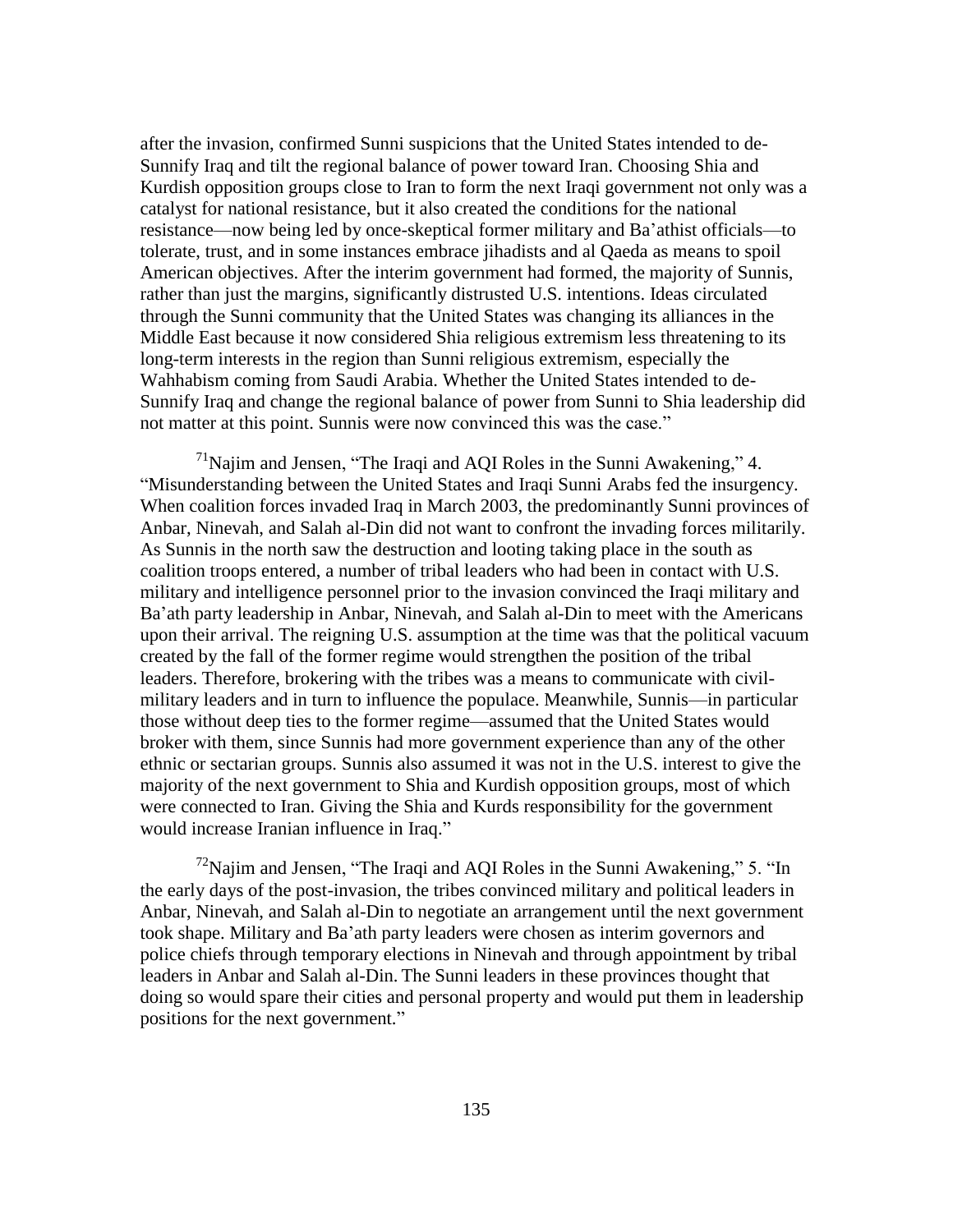$73$ West, 14. "... word went out over the classified military Internet–Bremer will decide when, where, and how any election will be held. . . . The military stood down their plan for local elections."

 $74$ Wright and Reese, 627.  $^{75}$ West, 39. <sup>76</sup>Wright and Reese, 627.

 $77$ Wright and Reese, 627.

 $78$ Malkasian, "Counterinsurgency in Iraq," 296. "In 2004 Casey conducted a review of the campaign and determined, with advice from COIN expert Kalev Sepp, that Iraqi Army formation needed to be accelerated."

 $79$ Wright and Reese, 176. "The new organization, Multi-National Security Transition Command-Iraq (MNSTC-I), would follow the newer vision for the ISF. Major General Petraeus, who commanded the 101<sup>st</sup> ABN during the invasion of Iraq in March 2003, was selected and promoted to be the first three-star commander of MNSTC-I, taking command on 6 June 2004."

 $\rm{^{80}Malkasian}$ , "Counterinsurgency in Iraq," 294.

 ${}^{81}$ Malkasian, "Counterinsurgency in Iraq," 295-296.

 ${}^{82}$ Malkasian, "Counterinsurgency in Iraq," 296.

 $83^{\circ}$ Correspondence with a Marine adviser in Iraq in 2004 to 2005.

<sup>84</sup>Wright and Reese, 177.

<sup>85</sup>Carl von Clausewitz, *On War*, ed. and trans. Michael Howard and Peter Paret (Princeton, NJ: Princeton University Press, 1976), 88-9. "As the first, the supreme, the most far reaching act of judgment that the statesman and commander have to make is to establish the kind of war on which they are embarking, neither mistaking it for, nor trying to turn it into something that is alien to its nature. This is the first of all strategic questions and the most comprehensive."

<sup>86</sup>West, 70-71.

 $87$ Malkasian, "Counterinsurgency in Iraq," 297.

 $88$ Malkasian, "Counterinsurgency in Iraq," 297.

<sup>89</sup>Wright and Reese, 456.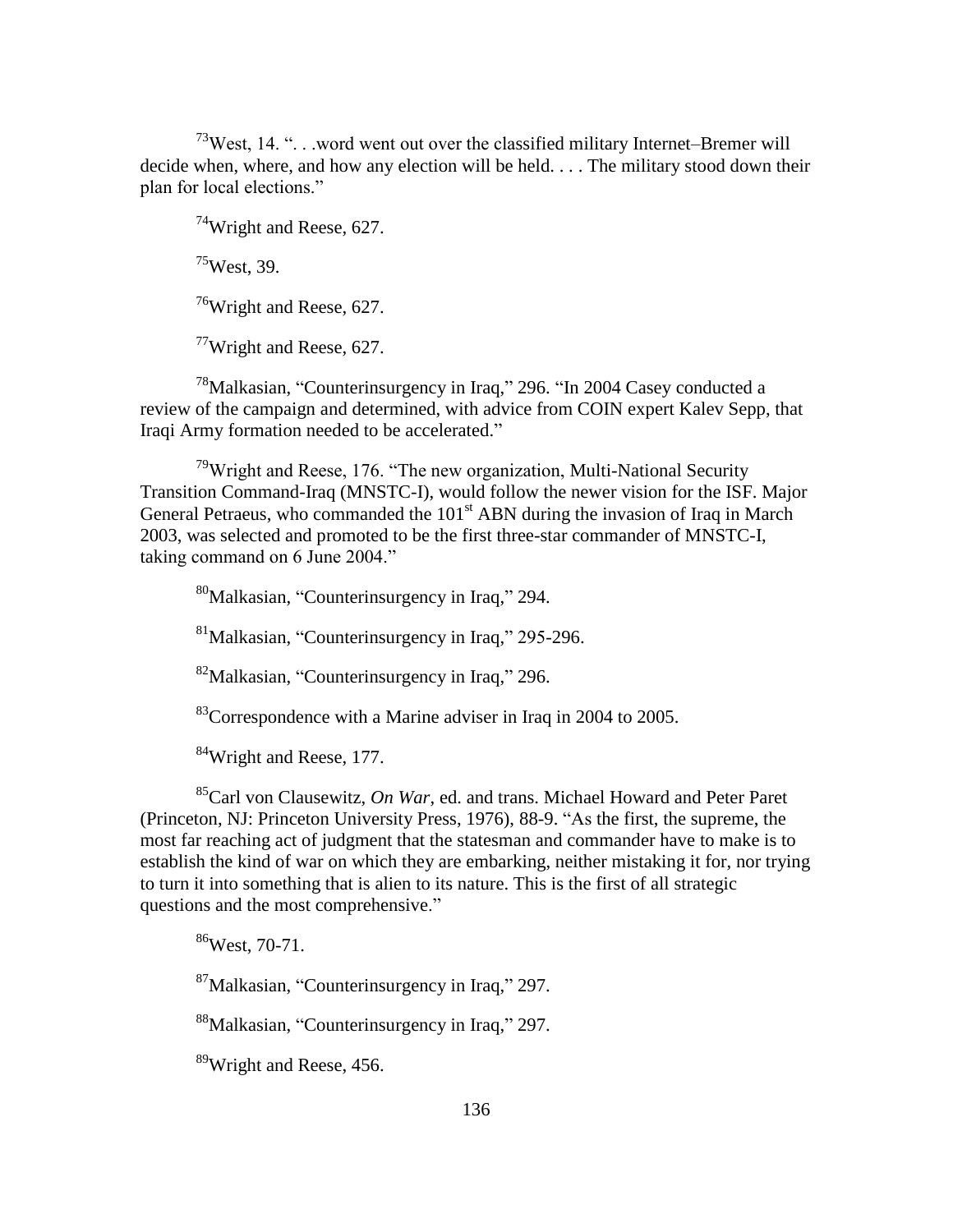$90$ Malkasian, "Counterinsurgency in Iraq," 297. "From their perspective, the Iraqi Army could both provide vital manpower and gather intelligence better than coalition forces. Plus, Iraqi soldiers would not be perceived as occupiers, undercutting a major cause of the insurgency."

 $91$ BC010, Field Grade Officer, Interview by Robert Green and Aaron Kaufman, Fort Bragg, NC, 1 March 2011.

 $92$ BC010, Interview.

93 Carter Malkasian, "The Role of Perceptions and Political reform in Counterinsurgency: The Case of Western Iraq, 2004-2005," *Small Wars and Insurgencies* 17, no 3 (September 2006): 370-371.

 $^{94}$ West, 114-115.

 $^{95}$ Malkasian, "Counterinsurgency in Iraq," 302.

<sup>96</sup>Malkasian, "Counterinsurgency in Iraq," 302. "On October 19, Major General William Caldwell, the coalition spokesman, acknowledged that Operation *Together Forward II* had failed."

 $^{97}$ Malkasian, "Counterinsurgency in Iraq," 304. "The civil war forced a major change in US strategy. The republican defeat in the midterm elections, followed by the Iraq Study Group report, made it impossible for Bush to ignore the deteriorating situation. The Iraq Study Group . . . recommended placing greater effort in expanding and training the Iraqi security forces, particularly the Iraqi Army. The group also called for benchmarks to measure the progress of the Iraqi government toward political reconciliation, and negotiating with Iraq's neighboring countries."

<sup>98</sup>LTG Michael D. Maples, U.S. Army, Director, Defense Intelligence Agency, ―The Current Situation in Iraq and Afghanistan, Statement for the Record Senate Armed Services Committee," (15 November 2006), 3. http://www.fas.org/irp/congress/ 2006 hr/111506maples.pdf (accessed 20 May 2011), "Overall attacks averaged approximately 180 per day in October 2006, up from approximately 170 the previous month, and 70 in January 2006. Daily average of attacks against Iraqi Security Forces in October more than doubled the number reported in January, approximately 30 compared to 13. Daily average of attacks on civilians in October was four times higher than reported in January, approximately 40 compared to 10."

 $99^{\circ}$ Carter Malkasian, "The Role of Perceptions and Political reform in Counterinsurgency: The Case of Western Iraq, 2004-2005," Small Wars and Insurgencies 17, no 3 (September 2006), 367-368.

 $100$ Carter Malkasian, "The Role of Perceptions and Political reform in Counterinsurgency: The Case of Western Iraq, 2004-2005," Small Wars and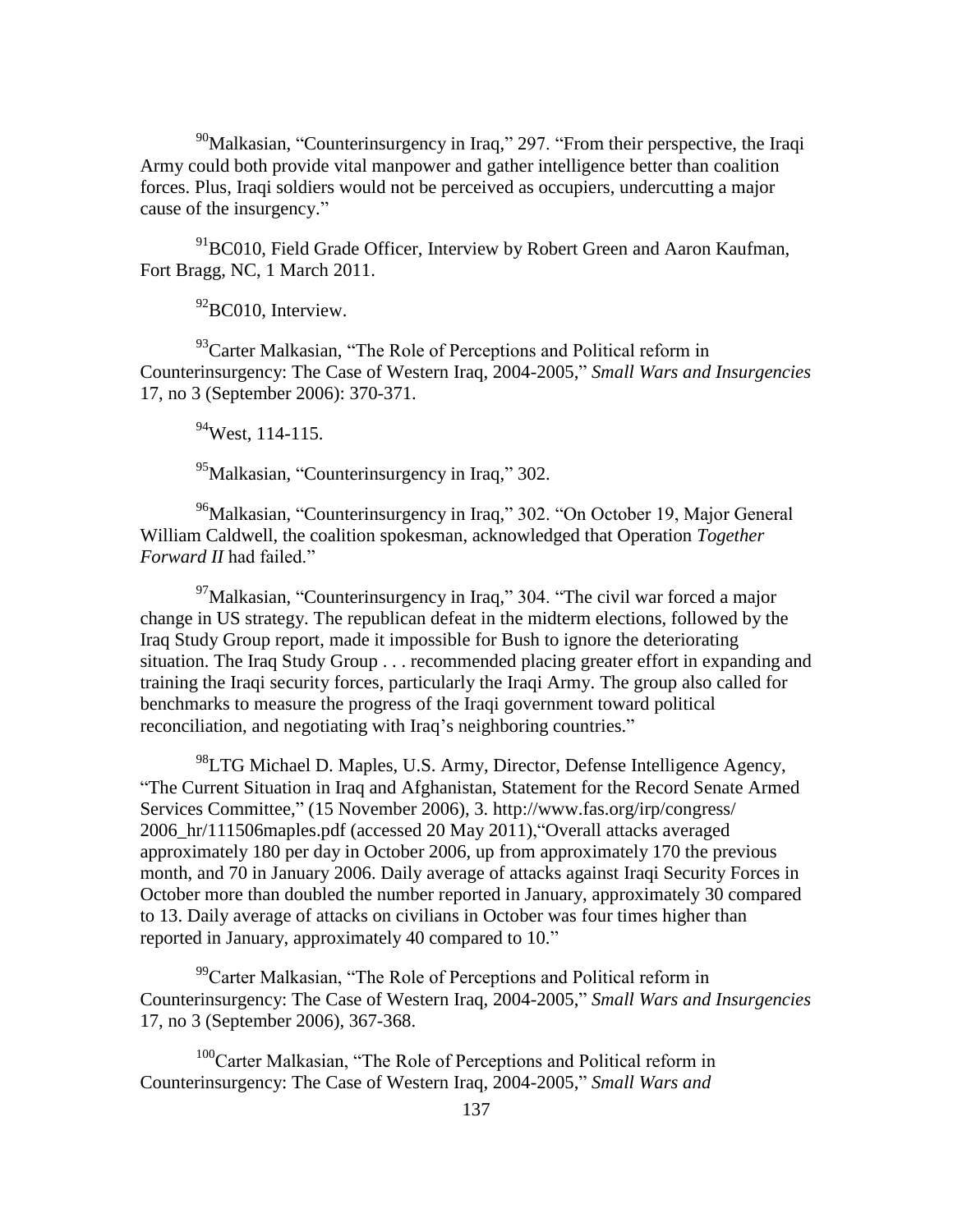*Insurgencies* 17, no 3 (September 2006): 368. "When the Coalition and Iraqi Interim Government broke this perception through a series of military and political successes, Sunnis made serious approaches to find a compromise."

 $101$ Najim and Jensen, "The Iraqi and AQI Roles in the Sunni Awakening," 12. ―The Iraqi Islamic Party (IIP) controlled the Anbar Provincial Council, and al Qaeda's murder and intimidation campaign and word of a U.S. armored brigade (1–1 AD) coming to Ramadi in spring 2006 to conduct a large, Fallujah-like military sweep of the city sent the provincial and municipal council into exile. The tribal leadership was also in exile, leaving mainly third-tier tribal leaders in the province."

<sup>102</sup>James A. Russell, *Innovation, Transformation, and War, Counterinsurgency Operations in Anbar and Ninewa Provinces, Iraq, 2005 to 2007* (Stanford, CA: Stanford University Press, 2011), 60.

 $103$ Russell, 60-61.

<sup>104</sup>BH040, Afghanistan Veterans Panel, Interview by Richard Johnson, Aaron Kaufman, Nathan Springer, and Thomas Walton, Washington, DC, 24 March 2011.

 $105$ Malkasian, "Counterinsurgency in Iraq," 304.

 $106$ Najim and Jensen, "The Iraqi and AQI Roles in the Sunni Awakening," 4.

<sup>107</sup>MAJ Niel Smith and COL Sean MacFarland, "Anbar Awakens: the Tipping Point," *Military Review* (March-April 2008): 41.

 $108$ Smith and MacFarland, "Anbar Awakens: the Tipping Point," 43. These battalions included Marine and Army units.

 $109$ Smith and MacFarland, "Anbar Awakens: the Tipping Point," 43. As an aside, the article also describes the previous attempt by Sunni leaders in Al Anbar to oust the insurgents while simultaneously battling the coalition forces, which failed.

 $110$ Smith and MacFarland, "Anbar Awakens: the Tipping Point," 43.

<sup>111</sup>See David Galula, *Counterinsurgency Warfare Theory and Practice* (New Delhi: Praeger Security International, 2010), 53. Discussion of the active minority. "The Second Law: Support Is Gained Through an Active Minority. The original problem becomes now: how to obtain the support of the population—support not only in the form of sympathy and approval but also in active participation in the fight against the insurgent. The answer lies in the following proposition, which simply expresses the basic tenet of the exercise of political power: In any situation, whatever the cause, there will be an active minority for the cause, a neutral majority, and an active minority against the cause. The technique of power consists in relying on the favorable minority in order to rally the neutral majority and to neutralize or eliminate the hostile minority."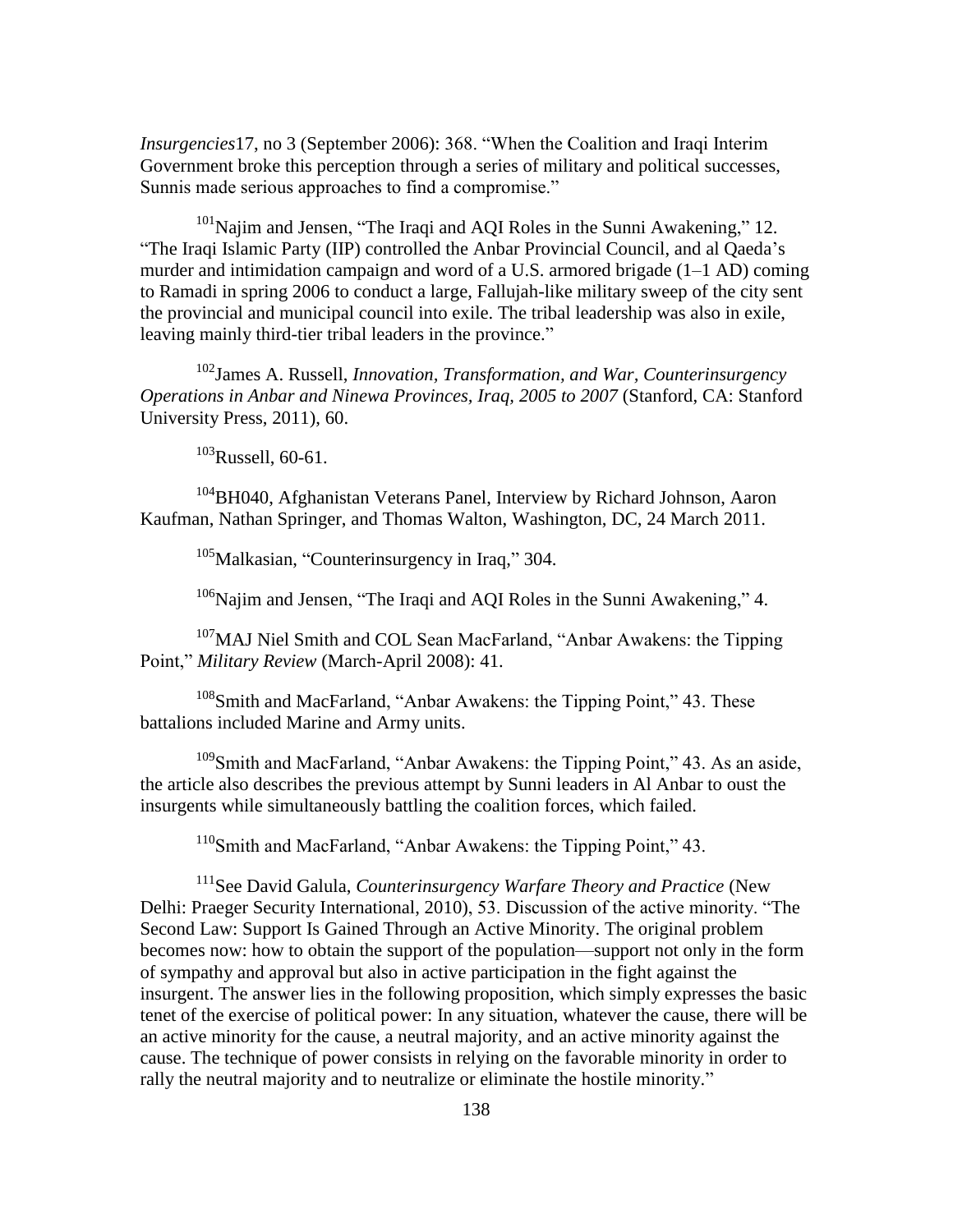$112$ Galula, 52.

 $113$ Smith and MacFarland, "Anbar Awakens: the Tipping Point," 43.

<sup>114</sup>Smith and MacFarland, "Anbar Awakens: the Tipping Point," 44.

<sup>115</sup>BA010, Brigade Commander, Interview by Richard Johnson and Thomas Walton, Fort Leavenworth, KS, 22 February 2011. "We got the Iraqi government to pay them. Now they are taking the government's salt, and they're swearing allegiance to the government of Iraq. They weren't a tribal militia with no affiliation to the ISF. They were an adjunct to the ISF. They were an extension of them. . . I used them mostly in the neighborhood watch mode which allowed me to use the actual IPs proper into the city and into the more problematic areas. . . . The irregular security forces were really the key to success. When a tribal area would flip, boom, all enemy activity in that area would stop overnight. . . The important thing was they were providing their own security. . . . They knew exactly who the bad guys were in those areas and they were able to let them know, 'Hey the bottom rail's on top now; either clean up your act or get out of town'... Were some of these guys former insurgents? Absolutely. I'm sure they were... But I didn't care. All that mattered to me was my soldiers and marines weren't being killed anymore in those areas. That's what mattered to me."

 $116$ Malkasian, "Counterinsurgency in Iraq," 304. "Sittar's movement backed local police forces. Because they were Sunni, the local community would give the police intelligence, enabling them to kill or detain more insurgents than the Iraqi Army. The number of police actively in operations grew from fewer than 1,000 in early 2006 to over 7,000 in early 2007. By April, the police had managed to suppress insurgent activity in Ramadi, and most of the key tribes of Al Anbar had aligned with Sittar's movement."

 $117$ Malkasian, "Counterinsurgency in Iraq," 304.

 $118$ Malkasian, "Counterinsurgency in Iraq," 304. "His top priority was protecting the people rather than building the Iraqi Army (although that remained a critical task). In his view, the point of the surge was to create a breathing space in the violence . . . in which political reconciliation could take place."

<sup>119</sup>GEN David Petraeus, Note to Troops, Baghdad, 19 March 2007.

<sup>120</sup>GEN David Petraeus, MNF-I COIN Guidance, Baghdad, July 2007.

 $121$ Kitson, 41.

 $122$ Galula, 4. "Afflicted with his congenital weakness, the insurgent would be foolish if he mustered whatever forces were available to him and attacked his opponent in a conventional fashion, taking as his objective the destruction of the enemy's forces and the conquest of the territory. Logic forces him instead to carry the fight to a different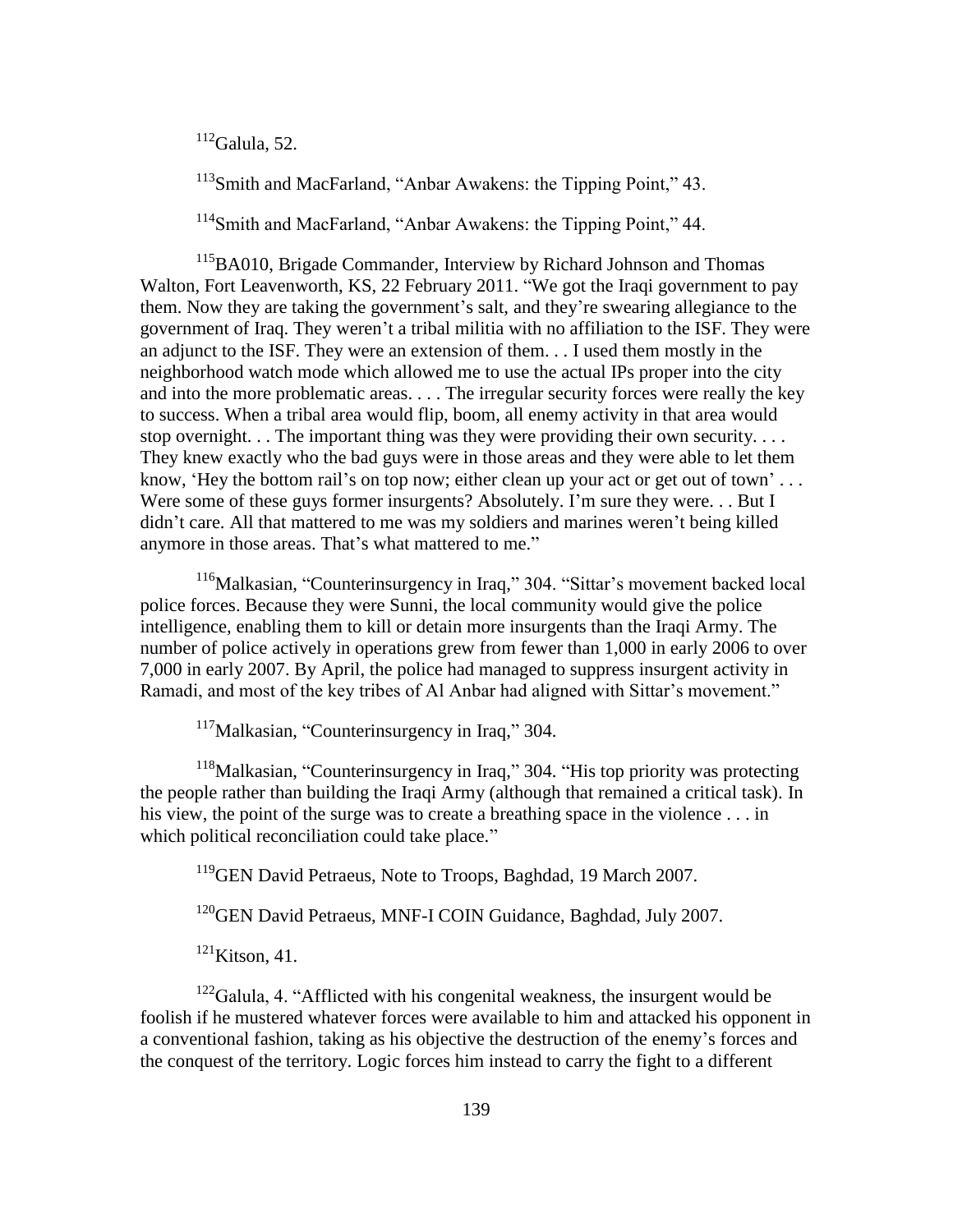ground where he has a better chance to balance the physical odds against him. The population represents this new ground."

 $123$ Malkasian, "Counterinsurgency in Iraq," 305. "Violence escalated initially as US and Iraqi forces (ISF) moved into contested neighborhoods to create and man the joint security stations. . . . In June 2007, at the height of the surge, there were more than 1,500 security incidents throughout Iraq; in August 2008, these had dropped to just under  $200."$ 

<sup>124</sup>David Ucko, *The New Counterinsurgency Era: Transforming the US Military for Modern Wars* (Washington DC: Georgetown University Press, 2009), 126. "The transition from larger isolated bases to smaller joint security stations helped U.S. troops provide security, which enabled bridges to be built with local communities seeking greater stability or protection. . . In short, U.S. brigades moved from a narrow and predominantly enemy-centered focus on rooting out the insurgency to a broader effort to "end the cycle of violence," primarily by engaging with its adversaries' initial motivation to take up arms."

 $125$ Galula, 53. "The Second Law: Support Is Gained Through an Active Minority. The original problem becomes now: how to obtain the support of the population support not only in the form of sympathy and approval but also in active participation in the fight against the insurgent. The answer lies in the following proposition, which simply expresses the basic tenet of the exercise of political power: In any situation, whatever the cause, there will be an active minority for the cause, a neutral majority, and an active minority against the cause. The technique of power consists in relying on the favorable minority in order to rally the neutral majority and to neutralize or eliminate the hostile minority."

<sup>126</sup>Ucko, 126.

<sup>127</sup>BE060, Brigade Commander, Interview by Mark Battjes and Thomas Walton, Fort Irwin, CA, 9 March 2011.

 $128$ Najim and Jensen, "The Iraqi and AQI Roles in the Sunni Awakening," 3.

 $129$ Corum, 48.

<sup>130</sup>BG070, Field Grade Officer, Interview by Nathan Springer and Thomas Walton, Fort Stewart, GA, 15 March 2011.

 $131$ Najim and Jensen, "The Iraqi and AQI Roles in the Sunni Awakening," 13-15. "In the Anbar Awakening, Sunnis did not see benefit in having the U.S. combat forces stationed in the cities taking the lead in security operations. Sunnis felt the best way to combat AQI was through local security force recruitment and permission to conduct their own operations with support from the American troops. This was because Anbar is largely a homogeneous province in which Sunnis saw a U.S. troop presence in the cities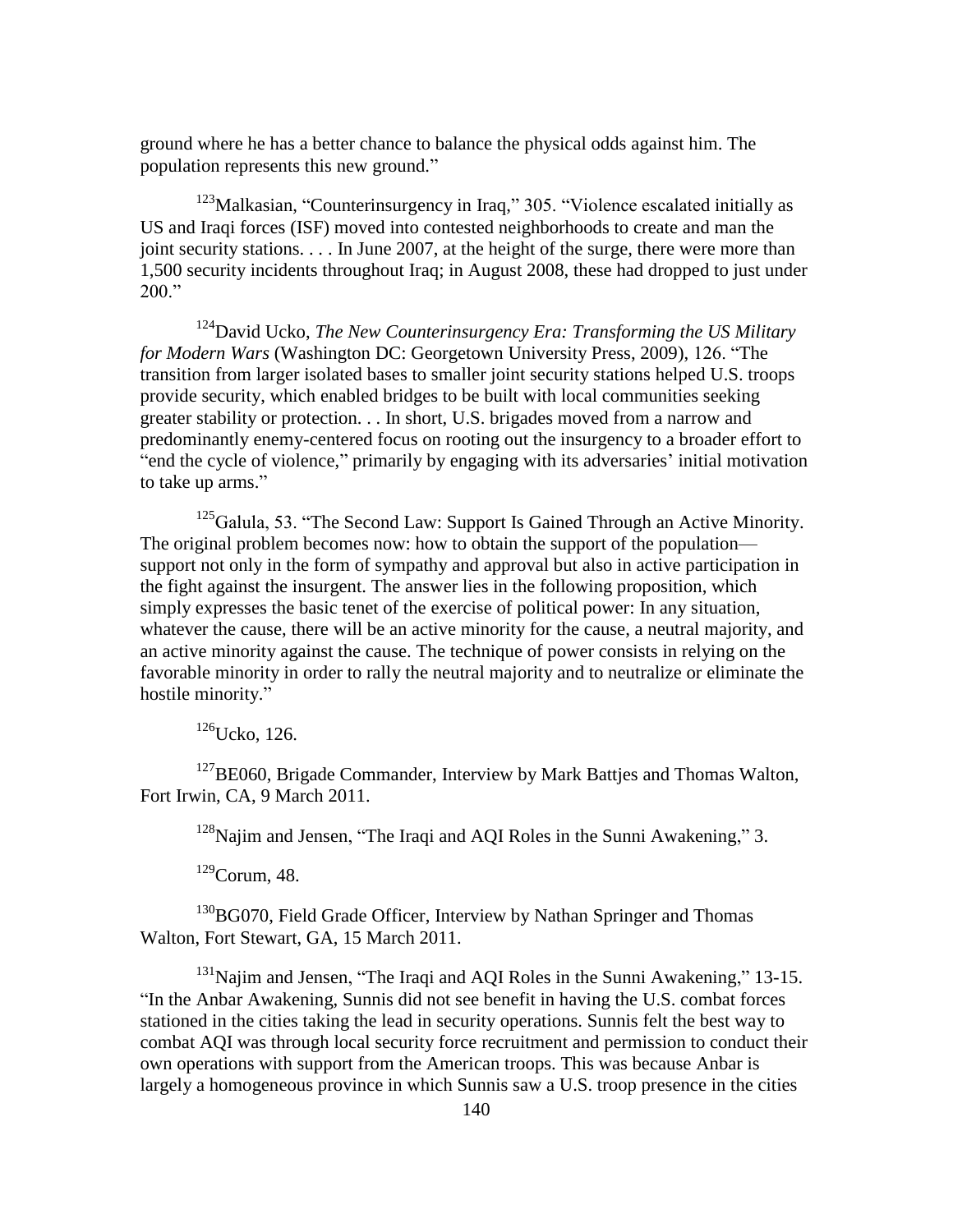as a clear sign of occupation. All efforts were made by Awakening leaders to distance themselves from being seen as supporting a U.S. occupation. For them it was ideal if the Iraqis could take the lead, with the United States playing a supporting role. This way they could show the populace that the Americans were their guests helping them fight the real occupiers, al Qaeda and Iran."

 $132$ Najim and Jensen, "The Iraqi and AQI Roles in the Sunni Awakening," 13-14. ―Abdul Sattar's Sunni visitors were generally from the mixed cities in Salah al-Din, Diyala, and Baghdad, where the Iraqi Police were already well established but were heavily sectarian. The Americans in these mixed areas were less likely to work with former insurgents or people who did not fully support the local ISF or government— Americans were inclined to only support local military and political leaders, even if those leaders lacked legitimacy or were seen as sectarian. In these heterogeneous areas, the Iraqi Police were often an instrument for sectarian violence where Sunnis sought a means to defend themselves legally."

<sup>133</sup>Thomas E. Ricks, *Fiasco, The American Military Adventure in Iraq* (New York: Penguin Group USA, 2007), 104.

<sup>134</sup>West, 10. Secretary Rumsfeld did not see an insurgency growing in Iraq and explained away the growing violence as the work of "dead-enders."

 $135$ Galula, 43-44. "The situation at this stage is characterized by the fact that the insurgent operates largely on the legal side, and only partly on the fringe of legality, through his subversion tactics. He may or may not have been recognized as an insurgent; if he has been identified as such, only the police and a few people in the government generally realize what is looming. The essential problem for the counterinsurgent stems from the fact that the actual danger will always appear to the nation as out of proportion to the demands made by an adequate response. The potential danger is enormous, but how to prove it on the basis of available, objective facts? How to justify the efforts and sacrifices needed to smother the incipient insurgency?"

<sup>136</sup>Thompson, 50.

 $137$ Malkasian, "Counterinsurgency in Iraq," 294.

 $138$ Had the administration worked through basic questions such as, 'who is going to gain power, who is capable of administration at the national, provincial, and local levels, who is going to keep the lights on and the water running,' they might have identified some of the complexity of the Iraqi society.

 $139$ Najim and Jensen, "The Iraqi and AQI Roles in the Sunni Awakening," 4. ―Misunderstanding between the United States and Iraqi Sunni Arabs fed the insurgency. When coalition forces invaded Iraq in March 2003, the predominantly Sunni provinces of Anbar, Ninevah, and Salah al-Din did not want to confront the invading forces militarily. As Sunnis in the north saw the destruction and looting taking place in the south as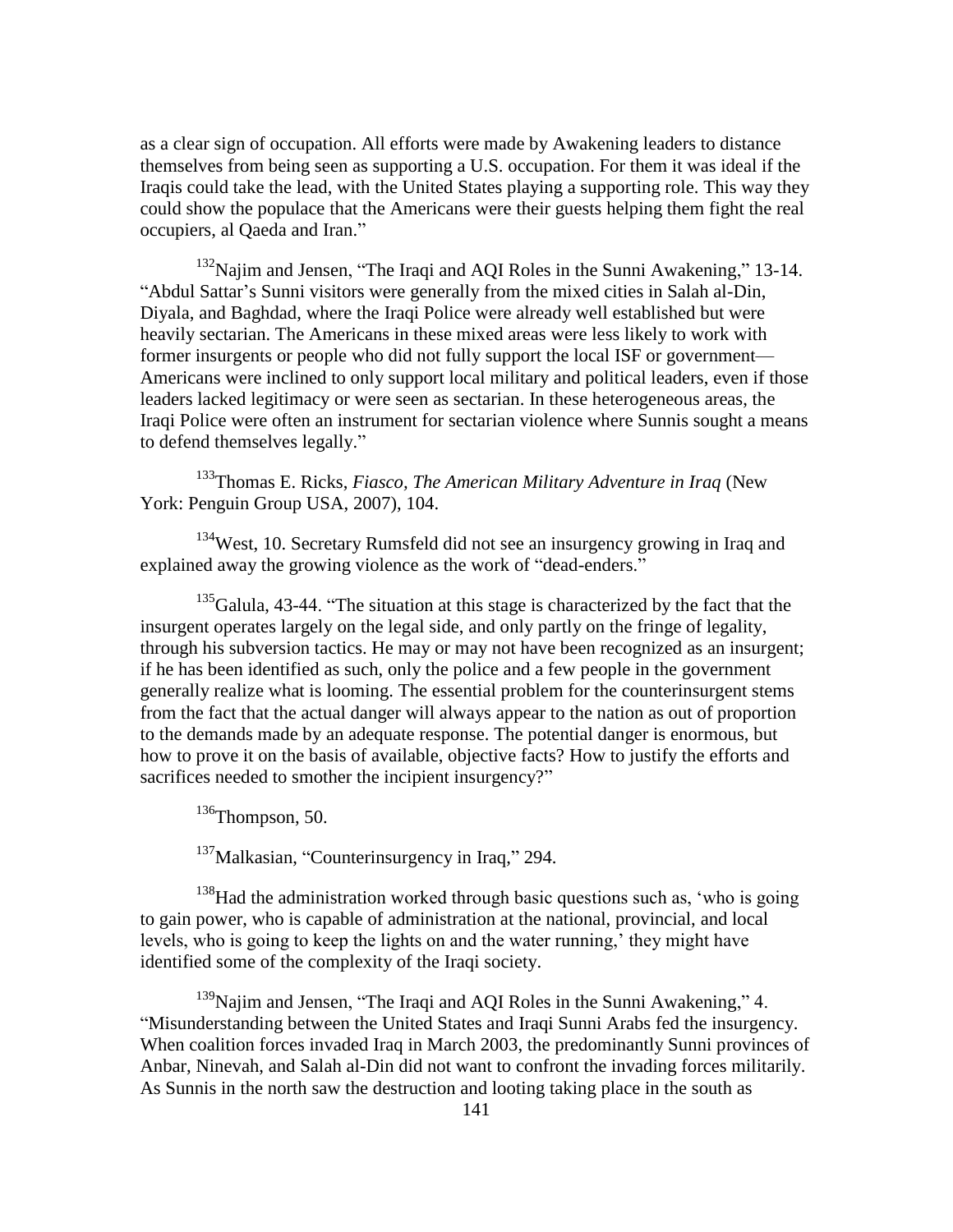coalition troops entered, a number of tribal leaders who had been in contact with U.S. military and intelligence personnel prior to the invasion convinced the Iraqi military and Ba'ath party leadership in Anbar, Ninevah, and Salah al-Din to meet with the Americans upon their arrival. The reigning U.S. assumption at the time was that the political vacuum created by the fall of the former regime would strengthen the position of the tribal leaders. Therefore, brokering with the tribes was a means to communicate with civilmilitary leaders and in turn to influence the populace. Meanwhile, Sunnis—in particular those without deep ties to the former regime—assumed that the United States would broker with them, since Sunnis had more government experience than any of the other ethnic or sectarian groups. Sunnis also assumed it was not in the U.S. interest to give the majority of the next government to Shia and Kurdish opposition groups, most of which were connected to Iran. Giving the Shia and Kurds responsibility for the government would increase Iranian influence in Iraq."

<sup>140</sup>Anthony H. Cordesman, *Iraqi Security Forces, A Strategy for Success* (Connecticutt: Praeger Security International, 2006), 15.

<sup>141</sup>West, 10.

 $142$ Thompson, 111.

<sup>143</sup>Thompson, 57.

<sup>144</sup>GEN David Petraeus, Note to Troops, Baghdad, 19 March 2007.

<sup>145</sup>BL070, Interview.

 $146$ Najim and Jensen, "The Iraqi and AQI Roles in the Sunni Awakening," 15.

 $147$ Najim and Jensen, "The Iraqi and AQI Roles in the Sunni Awakening," 11. ―Contrary to a growing U.S. narrative about the Sunni Awakening being mainly the fruit of U.S. counterinsurgency tactics, in Ramadi having the U.S. forces in the neighborhoods was not what made the people feel safe. They felt safe when their men could join the police force and secure their areas by themselves. Joining the police and working in their own local areas were also a way to avoid being targeted by the Americans. As policemen, they might have wanted U.S. support doing operations, but they did not want to support U.S. operations—as experienced by the Fallujah Brigade in 2004. Also, as policemen they received official pay and had better chances of winning reconstruction work in their areas."

<sup>148</sup>BL070, Interview.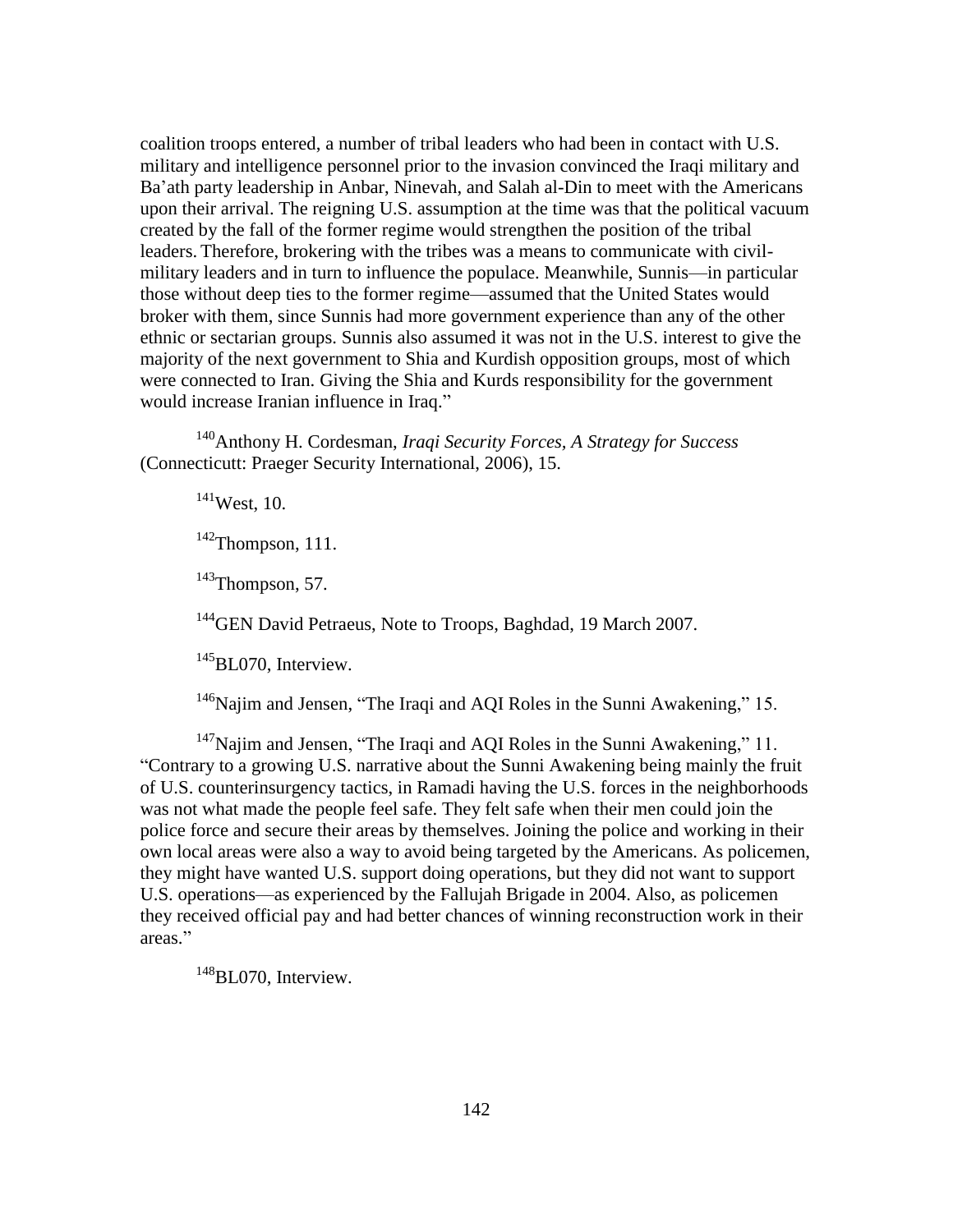# CHAPTER 5

# CONCLUSIONS

Irregular security forces have had major impacts on the outcome of many counterinsurgency campaigns (e.g.  $firqa$ ,  $\frac{1}{2}$  Sons of Iraq,  $\frac{2}{3}$  Philippine Constabulary). Irregular security forces are indigenous forces, not part of the regular police or military organizations of the host nation, that are recruited locally to provide a basic level of security in a given area. Irregular security forces, when used in conjunction with all other available capabilities, contribute to, but do not in and of themselves ensure success. As MG Tony Jeapes concluded, "The *firqats'* understanding of ground and their speed of manoeuvre were both superior to SAF troops', but when it came to straight military tactics, the SAF's discipline told every time. The two forces were complementary; neither could have won the war alone."<sup>3</sup>

In Dhofar, the *firqa* added critical elements to the Sultan's campaign such as knowledge of local terrain,<sup>4</sup> the ability to convince other insurgents to switch sides,<sup>5</sup> and by securing cleared areas, the *firqa* enabled the Sultan's conventional forces to concentrate for offensive operations elsewhere. As John Akehurst described it in his book *We Won a War,*

The Firqats at that time were about 1,400 strong and were the key to the centre and east. Considerable strength would be needed to take on the enemy in the west and it could only be amassed at the expense of the centre and east. Either the enemy must be cleaned out altogether, an impossible task in the short term, or the securing must be taken over by the Firqats.

The *firqa* relied heavily on conventional forces and capabilities to include their SAS advisers, fire support, logistics support, communications, and medical treatment. The regular and irregular forces in Dhofar formed a more complete fighting force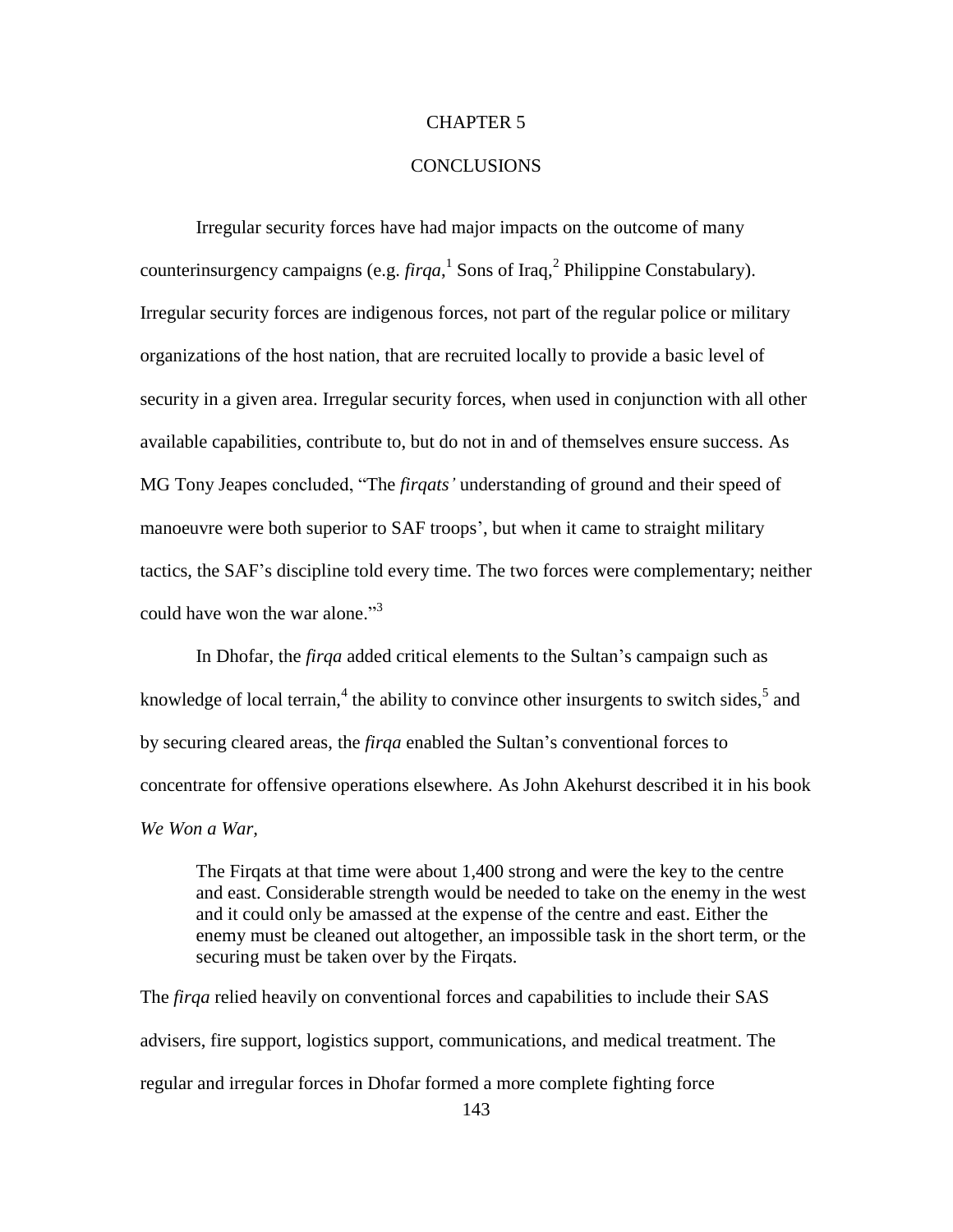complementing for the weakness of the other, and capitalizing on their respective strengths.

Due to their intimate knowledge of their local areas, the irregular security forces of the Awakening and the Sons of Iraq were able establish security where coalition and Iraqi Security Forces could not. According to a former commander in Ramadi during the Awakening, "The irregular security forces were really the key to success. When a tribal area would flip, all enemy activity in that area would stop overnight."<sup>6</sup> Each constituted forces capable of preventing the re-emergence of insurgents in cleared areas, and signaled a shift away from the insurgents toward the government. Each force relied to varying degrees on support from conventional forces and the Iraqi government which helped solidify their shift away from the insurgents.<sup>7</sup>

Paraphrasing Clausewitz, $^8$  counterinsurgents must understand the nature and the aim of the conflict in which they are engaged. Regarding irregular security forces, counterinsurgents must consider several factors to include the intended purpose of the force, how the force fits into the overall strategy, the nature and capabilities of the threat the irregular force will encounter, and the appropriate composition of the force to support the strategy and counter the threat.<sup>9</sup> Additional factors include the perception of legitimacy of the force in the eyes of the population, the type and duration of the training required, the location of employment, of the force, and the availability and competency of likely leadership for the force. Finally, counterinsurgents must be prepared to provide competent partnership and advisory support to the force in quantities sufficient to account for the size and distribution, or scope, of the irregular force.When raised with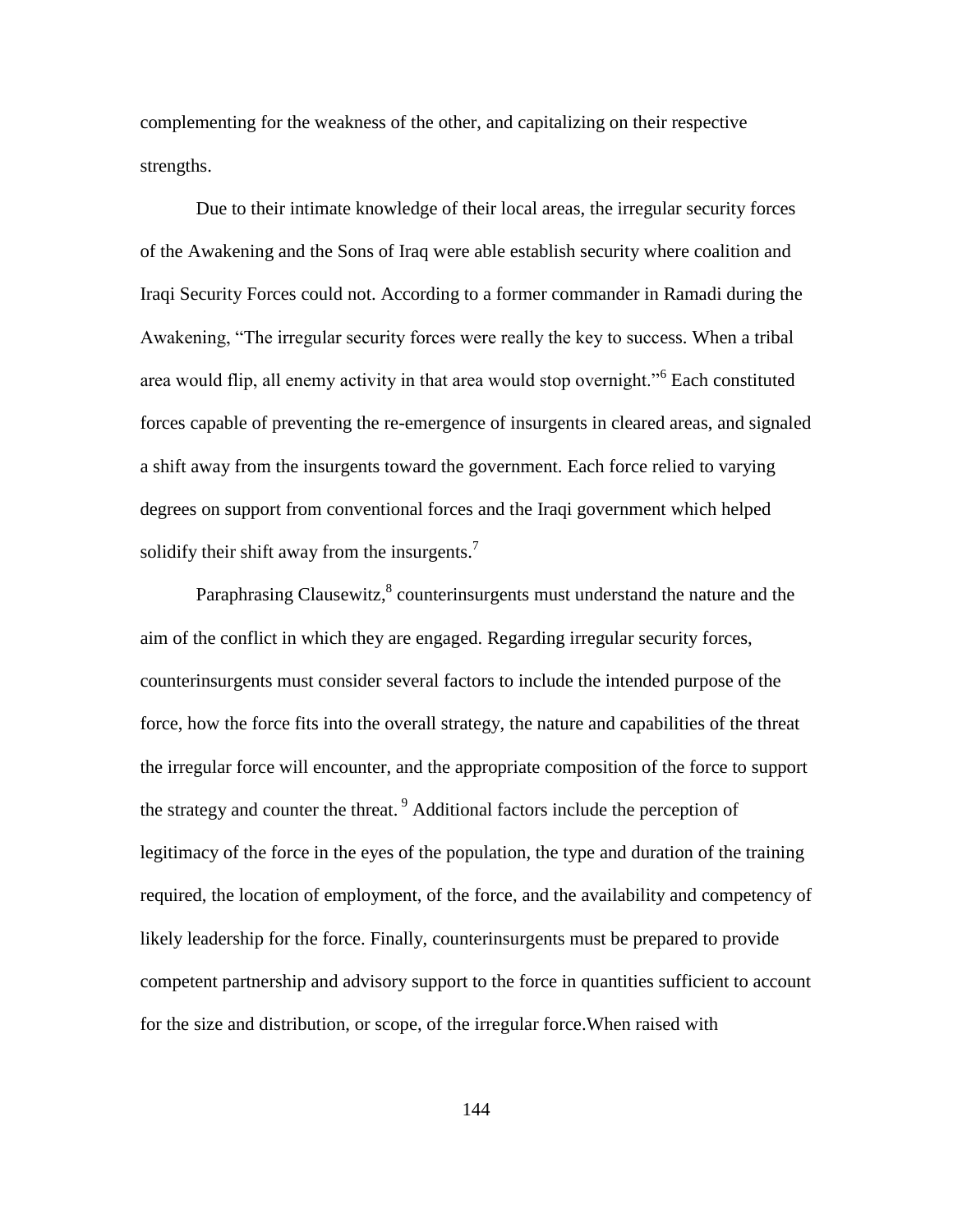consideration of these aspects, irregular security forces provide additional capabilities to the host nation's efforts that conventional forces do not possess.

While irregular security forces could provide a multitude of capabilities to complement conventional forces, counterinsurgents must understand the purpose of such forces in the context of the overall strategy. When asked about the key aspects of raising irregular security forces a former counterinsurgency practitioner and retired general officer from the U.K. Army identified the purpose as the first requirement, "What is the aim? What are you trying to do? . . . Your aim must obviously be compatible with the government's aim, although they may not necessarily be exactly the same. They must be compatible. You must know what you're trying to do."<sup>10</sup>

When counterinsurgents recruit irregular security forces from, and employ them within, their local area, these forces prove useful in gathering intelligence, holding cleared areas, strengthening ties between the population and the government, and enabling other forces to focus on offensive operations against insurgents. Dependent upon the nature of the conflict and the myriad variables of the environment in which the campaign unfolds, irregular security forces could conduct surveillance tasks, fixed site security, $^{11}$  population control measures, $^{12}$  or augment regular forces during limited offensive operations. The purpose of the irregular security force within the greater context of the overall strategy drives the determination of the other requirements (i.e. training, equipping, advisory).

Counterinsurgents have used various strategies in previous campaigns. The French campaign in Algeria generated the *quadrillage*<sup>13</sup> strategy, whereas the U.S. experience in Vietnam brought about the oil-spot strategy.<sup>14</sup> In Dhofar, LTC John Watts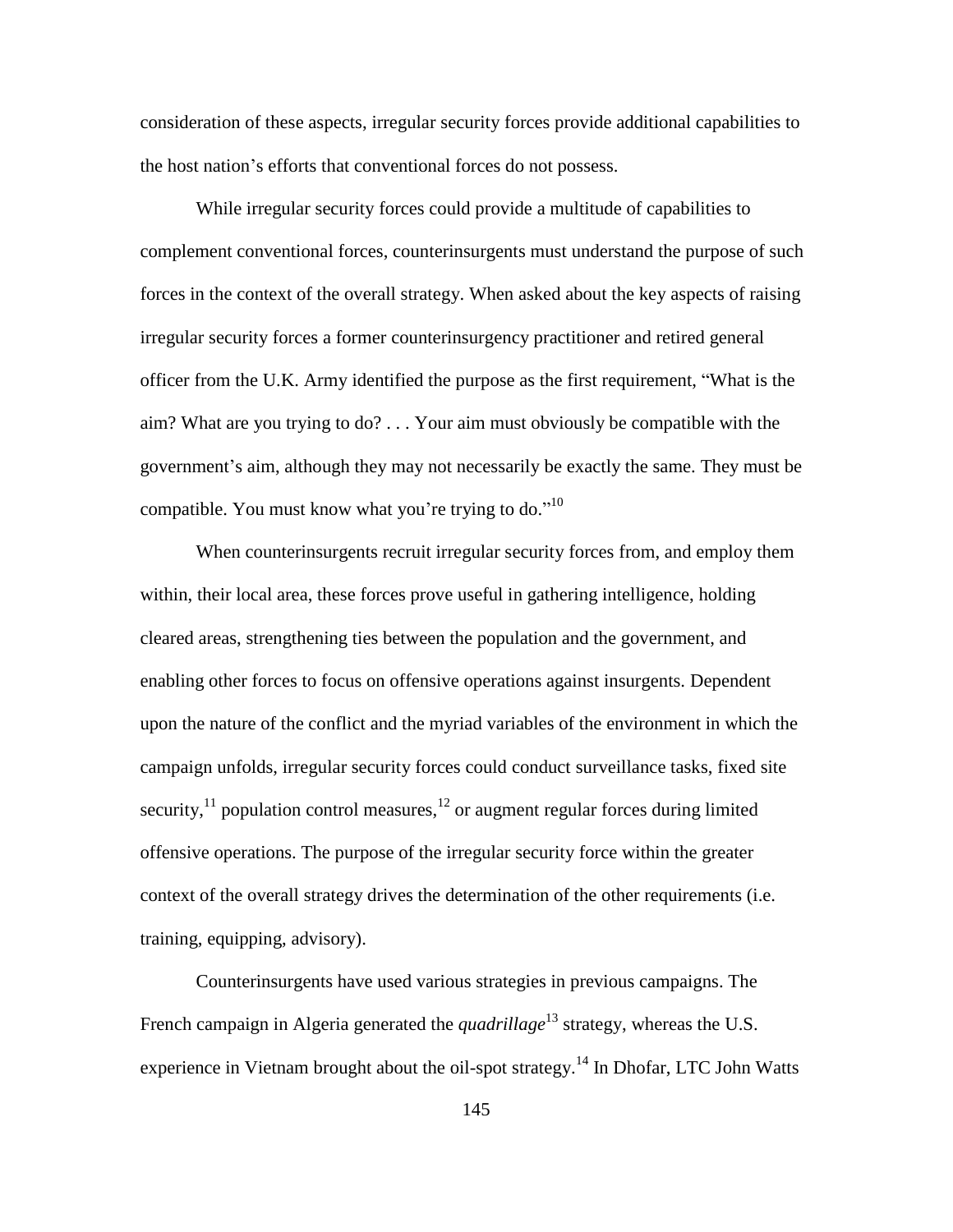devised the Five Fronts to guide SAS support to the Sultan's campaign.<sup>15</sup> The U.S. strategy in Iraq shifted several times but eventually evolved into Clear, Hold, Build.<sup>16</sup> Counterinsurgents must have a clear strategy in order to raise proper irregular security forces which support the efforts of the host nation government to achieve its desired end state. As a retired British general officer observed, "A short-term success that doesn't affect the long-term aim is a failure." $17$ 

Counterinsurgents tend to overlook irregular security forces as a component of their strategy, instead focusing initially on increasing the capacities of army or police.<sup>18</sup> This indicates that either the observations of previous counterinsurgency practitioners have not been considered, $19$  or the host nation has failed to identify the true nature of the conflict. Considering the primacy of the political in counterinsurgency operations,  $^{20}$  and the supreme importance of popular support, properly raised irregular security forces are often more effective than other security forces in gaining the support of the population.

In counterinsurgency operations, irregular security forces serve as a symbol of popular support. $^{21}$  For this reason, counterinsurgents must understand the capabilities of the insurgents to avoid employing irregular forces beyond their capabilities. As FM 3-24 advises, counterinsurgents must employ irregular security forces in limited roles initially to build confidence and avoid politically costly defeat.<sup>22</sup>

It is important to understand the cultural and social factors that could potentially impact the effectiveness of an irregular security force. For example, in Dhofar, to avoid in-fighting and disintegration, *firqa* units were developed along tribal lines versus mixed tribal *firqa.*<sup>23</sup> As an SAS veteran of the Dhofar campaign observed, "It was only the first firqa that was a composite tribal mix. And then I think people realized pretty quickly that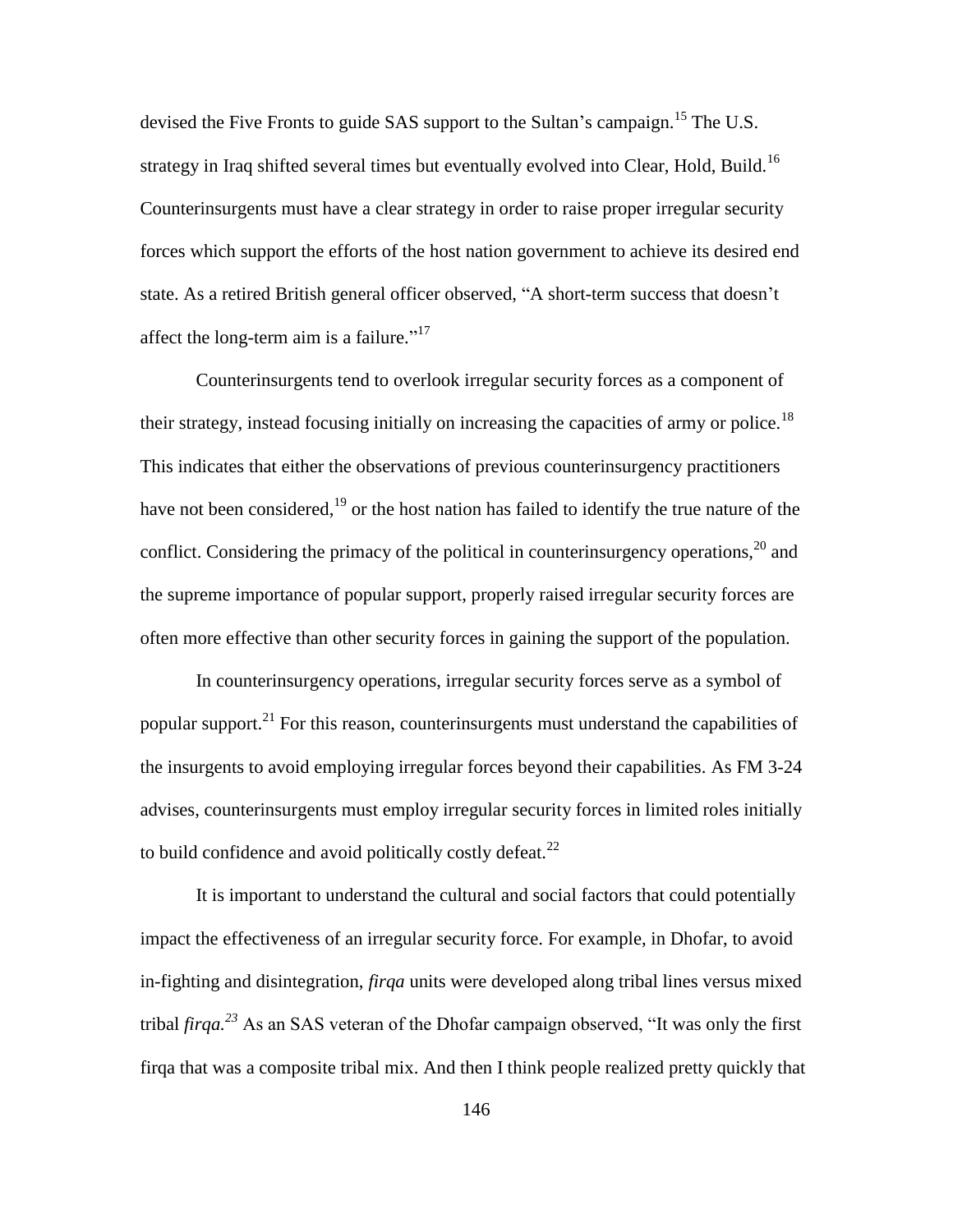they needed a tribal based firqa."<sup>24</sup> Based on the discussion of sectarian violence in Iraq during Operation Iraqi Freedom,  $^{25}$  the negative outcome of a mixed Sunni and Shia irregular security force are obvious.

In addition to the social considerations regarding the composition of irregular security forces, there are organizational considerations. Irregular security forces generally conduct operations within their local areas and therefore do not require a great deal of infrastructure or logistic support. Being light and agile is one of the advantages of irregular security forces. An SAS veteran of Dhofar describes the *firqa*,

I suppose you would class them as light recce troops really. . . . They always travelled light. They rarely carried any weight. . . . Most of them were pretty athletic. They were fast over the sort of first three to five meters, so in a contact they would move very quickly, but they couldn't carry weight for any distance . . . What we would often do is have a patrol at night, establish a position, before first light put up a light sangar, and then we'd get the helicopters to come in, and the first load would always bring in the mortar and a number of rounds.  $^{26}$ 

Should the host nation provide irregular security forces equipment such vehicles, advanced communication systems, or heavy weapons, the host nation must also provide training and logistic support to the irregular force.

Irregular security forces provide the population a means to secure their own areas, and often, a source of income with which to support their families. Because one of the key benefits of irregular security forces is greater access and connection to the population which produces intelligence, the population must see irregular security forces as legitimate. Without the popular perception of legitimacy, irregular security forces will become disconnected from the population and lose their ability to operate effectively. As Ian Gardiner recounted regarding the benefit of the *firqa's* connection to the local population,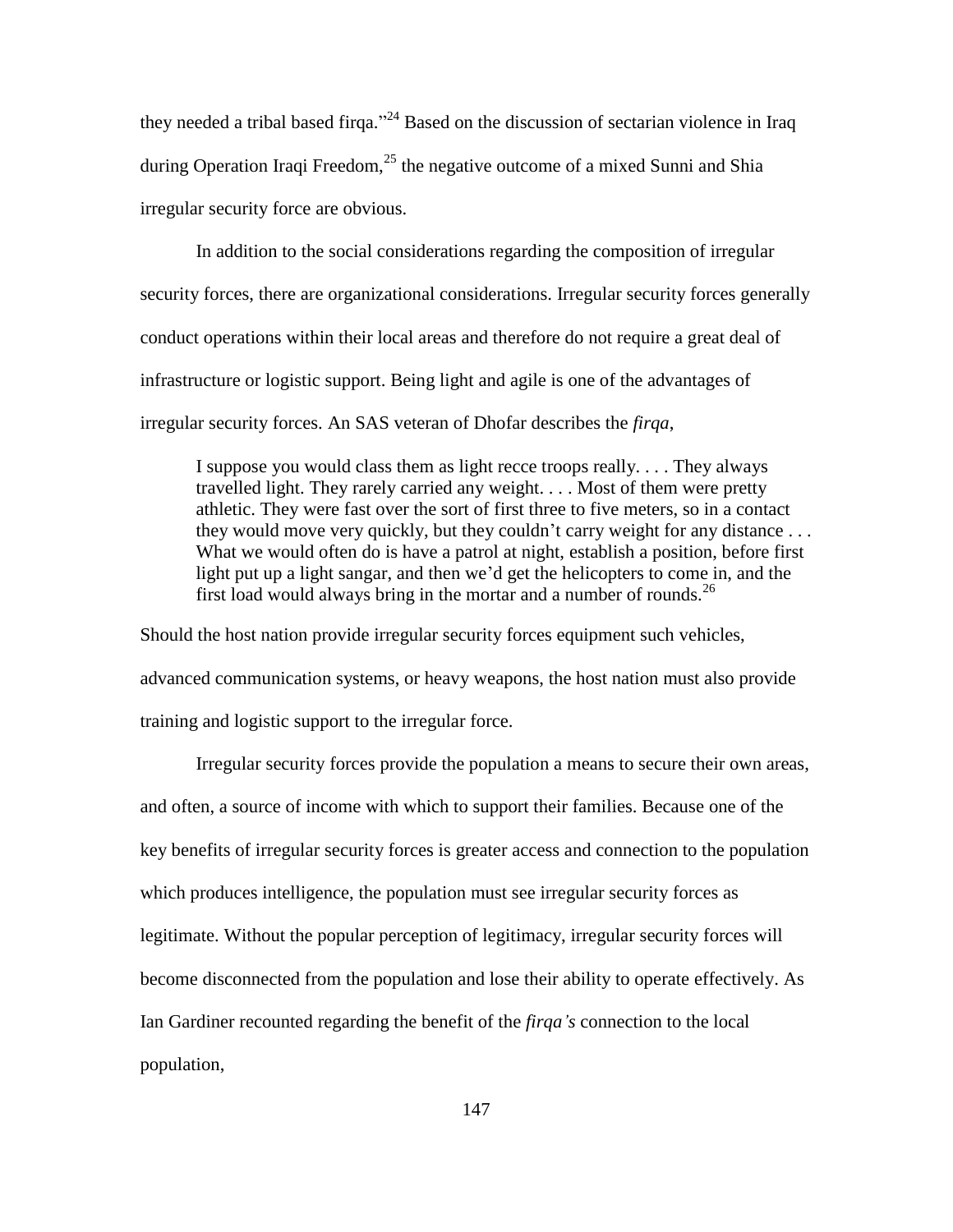As our former enemies they knew the ground and the tactics of their former friends intimately, and they were good at things that we were poor at, namely reconnaissance, gathering intelligence and communicating with the nomadic population. They were of that population after all. They were, therefore, extremely useful in retaining the peace in an area which had been cleared of *adoo*, thereby leaving conventional forces to get on with prosecuting the war elsewhere. For all their limitations, I do not believe we could have won the war without the Firqat. $27$ 

In order to create effective irregular security forces which suit their intended purpose as part of the overall strategy, counterinsurgents must have an understanding of the local population from which they are recruiting. Important factors which impact training include literacy, fluency in the local language and other dialects, social structures which may affect discipline, previous military or police experience, and health. $^{28}$ Counterinsurgents should train irregular security forces to maximize their natural capabilities. Recall T. E. Lawrence's advice, "Do not try to do too much with your own hands. Better the Arabs do it tolerably than that you do it perfectly. It is their war, and you are to help them, not to win it for them."<sup>29</sup> Members of the BATT in Dhofar offered the following advice, "The most important factor in selecting an irregular indigenous force is to establish their true motive for fighting and to use this as a bait as much as possible. In this way a force will be created using its own motivation which will hold it together and keep it going in difficult times.<sup>30</sup> This is especially true of those selected as leaders of irregular security forces as discussed later in this chapter.

Where irregular security forces operate is of critical importance. When irregular security forces operate on their own turf and they have the support of population, they gain several advantages over the insurgents. In this case, irregular security forces have intimate knowledge of the terrain and the population, and can access intelligence from the population which can provide early warning of attacks. By operating close to home,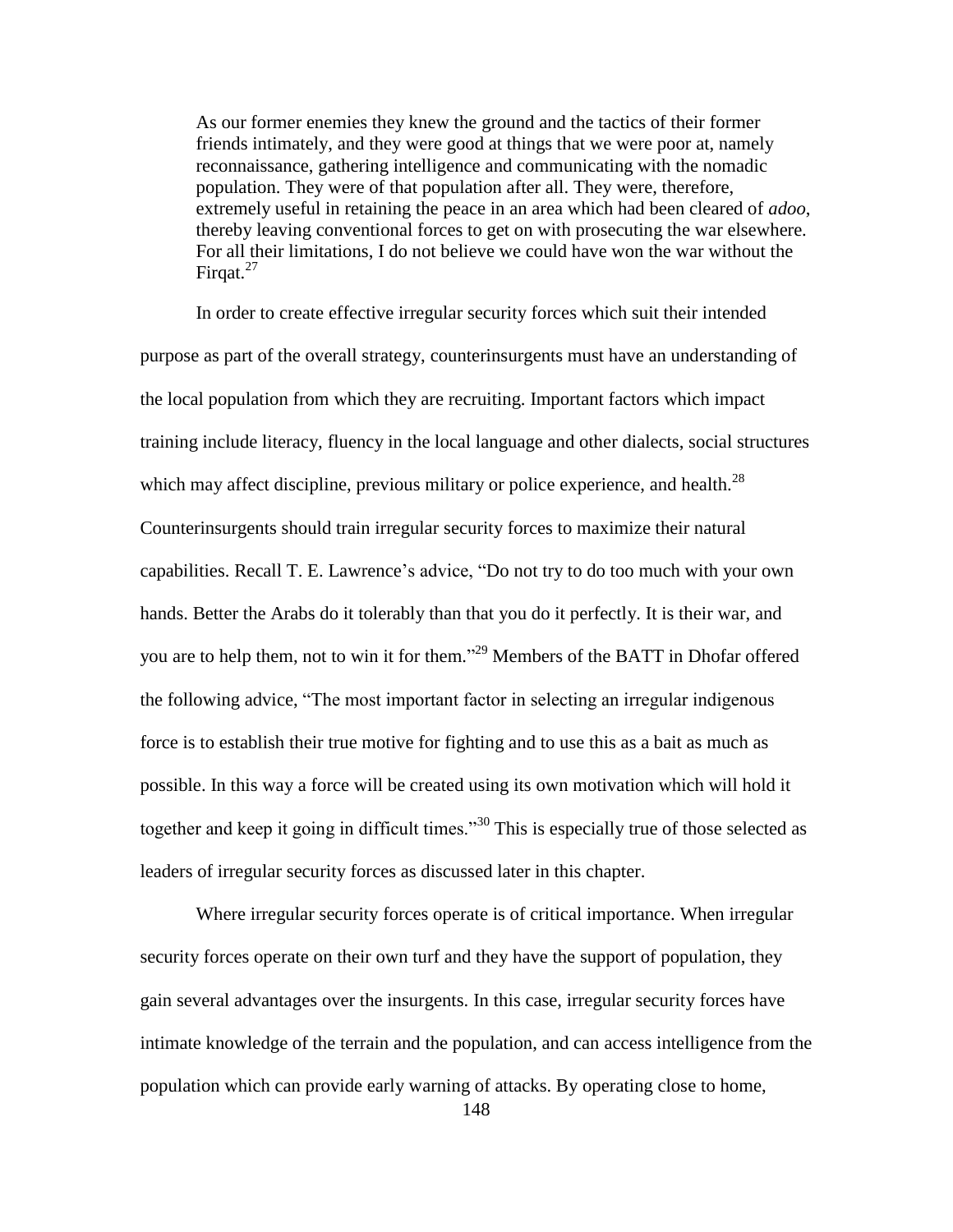irregular security forces' logistics requirements are lessened. Additionally, because the local population sees their own family members providing for their security, they feel more secure, and are naturally more supportive.  $31$ 

By their nature, irregular security forces generally do not have a pool of experienced irregular security force veterans from which to select their leadership. There may be members of the community with prior experience in either the military or the police which can be beneficial. The most important aspect for irregular security force leadership is the support they enjoy from the local population and the member of the force. As a retired British general officer advised regarding leaders of irregular security forces, "There's got to be somebody who is a leader, in local terms, not necessarily someone who meets our staff college requirements. He's got to be a local leader. He's got to be respected. He's got to have a following otherwise there's no point in having him." $32$ 

As David Galula stated, "[T]he turning point really comes when leaders have emerged from the population and have committed themselves on the side of the counterinsurgent. They can be counted upon because they have proved their loyalty in deeds and not in words, and because they have everything to lose from a return of the insurgents."<sup>33</sup> In the case of the Sons of Iraq, the key leadership was at the tribal sheik level. Once these sheiks made the decision to take coalition support against the insurgents, the population by and large followed their lead.<sup>34</sup> In Dhofar, the *firqa* generally chose their own leaders, but when operating with a BATT, the SAS man commanding the BATT was essentially the *firqa* commander as well.<sup>35</sup> The question of leadership must be answered by the local population and approached by the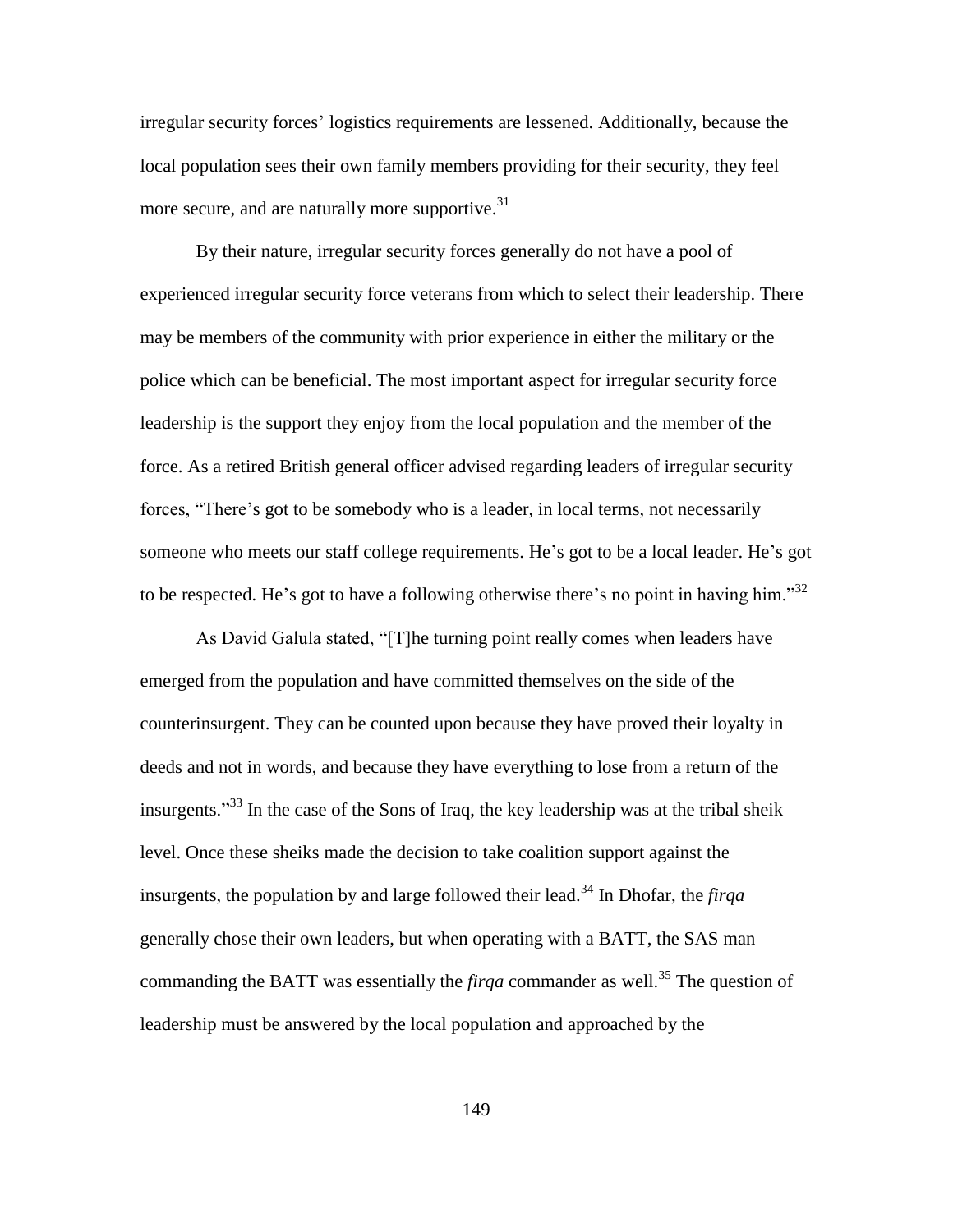counterinsurgents as a matter of compromise versus confrontation. <sup>36</sup> What works for them? If they don't accept the leader, his qualifications to lead are irrelevant.

Partnering irregular security forces and conventional forces provides many benefits. By partnering conventional and irregular forces, each has access to the other's unique capabilities (e.g. knowledge of local terrain, access to fire support).<sup>37</sup> Each force is able to learn from the other during training and operations. Partnership between irregular and conventional forces can also mitigate the negative effects of poor irregular force leadership by developing those leaders over time.<sup>38</sup>

Although similar to partnership, embedding advisors into irregular force units instead makes the advisor part of the team. Advisors share hardships and burdens, provide a constant source of advice, expertise, and leadership, and access to conventional force capabilities.<sup>39</sup> The CSAF in 1972 summed up the effect of competent advisers, ―Firqats supported by 22 SAS should achieve a lot: Firqats supported by a small party from SAF or unsupported will achieve little. They might even decamp to the Coastal Plain."<sup>40</sup>

Not all good soldiers make good advisors. Given the importance of the advisory mission, and the above criteria for effective advisors, counterinsurgents must regard selection of officers for advisory duty as a positive and beneficial assignment, selecting only those best qualified. As Ian Gardiner wrote, "Regular soldiers could find the Firqat infuriating. The SAS, who themselves were somewhat irregular, and were trained to train irregular soldiers, were mostly pretty well adjusted to the task." $41$ 

Critical to the success of advisory missions are advisers that can speak the language of the forces with which they are operating. One former SAS adviser to the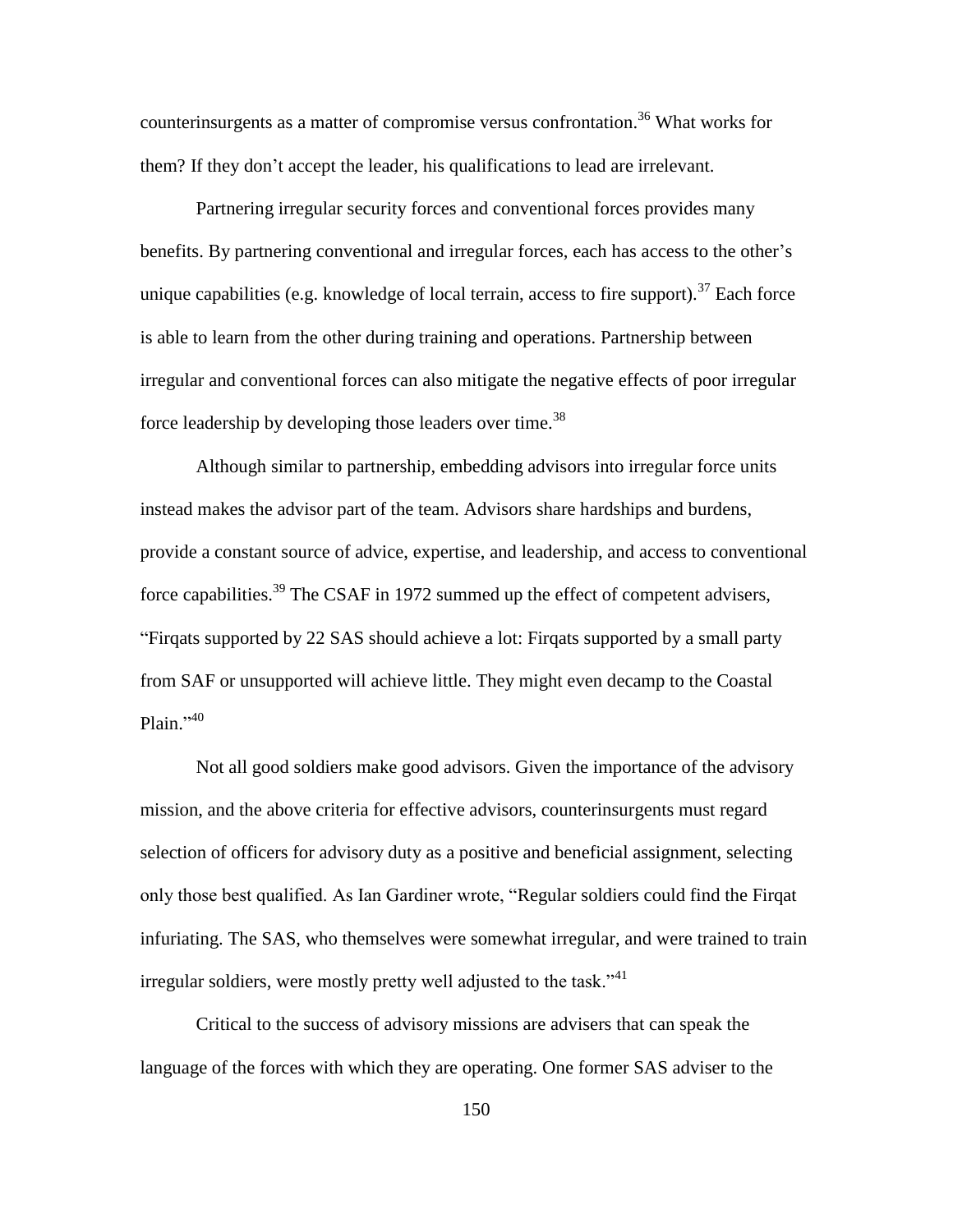*firqa* in Dhofar identified the lack of language capability as the greatest source of friction between the *firqa* and their advisers.<sup>42</sup> As a retired British officer who commanded SAS troops in Dhofar related, "My directive stated that my primary task was to train surrendered enemy personnel. $1^{43}$  This task was made easier by the language capabilities within his command. "18 of my soldiers, out 65, could speak Arabic. Every four man patrol had an Arabist."<sup>44</sup>

The final key aspect is scope. How many irregular security forces are needed in how many areas by when to achieve the purpose in support of the strategy? If only a small number of irregular security forces are needed in only a few areas, the host nation may perhaps be able to apply more resources and time to develop them. Should the scope of the requirement for irregular security forces be great, counterinsurgents should avoid rapidly raising large numbers of forces with little training or leadership.<sup>45</sup>

All of the aspects discussed above are interconnected. Changes in one ripples into changes in all. The first aspect counterinsurgents must address is the purpose in the context of the strategy. What does the host nation hope to achieve by raising irregular security forces? If that is not understood, the other aspects cannot be accurately factored into the development of appropriate irregular security forces.

While this thesis does not cover the topic of irregular security forces in counterinsurgency with sufficient depth to be used as a sole source for raising such forces, it is a starting point. Within each of the aspects discussed there are multiple variables which counterinsurgents must identify and consider as they develop plans to raise irregular security forces. For example, what impact does simple and affordable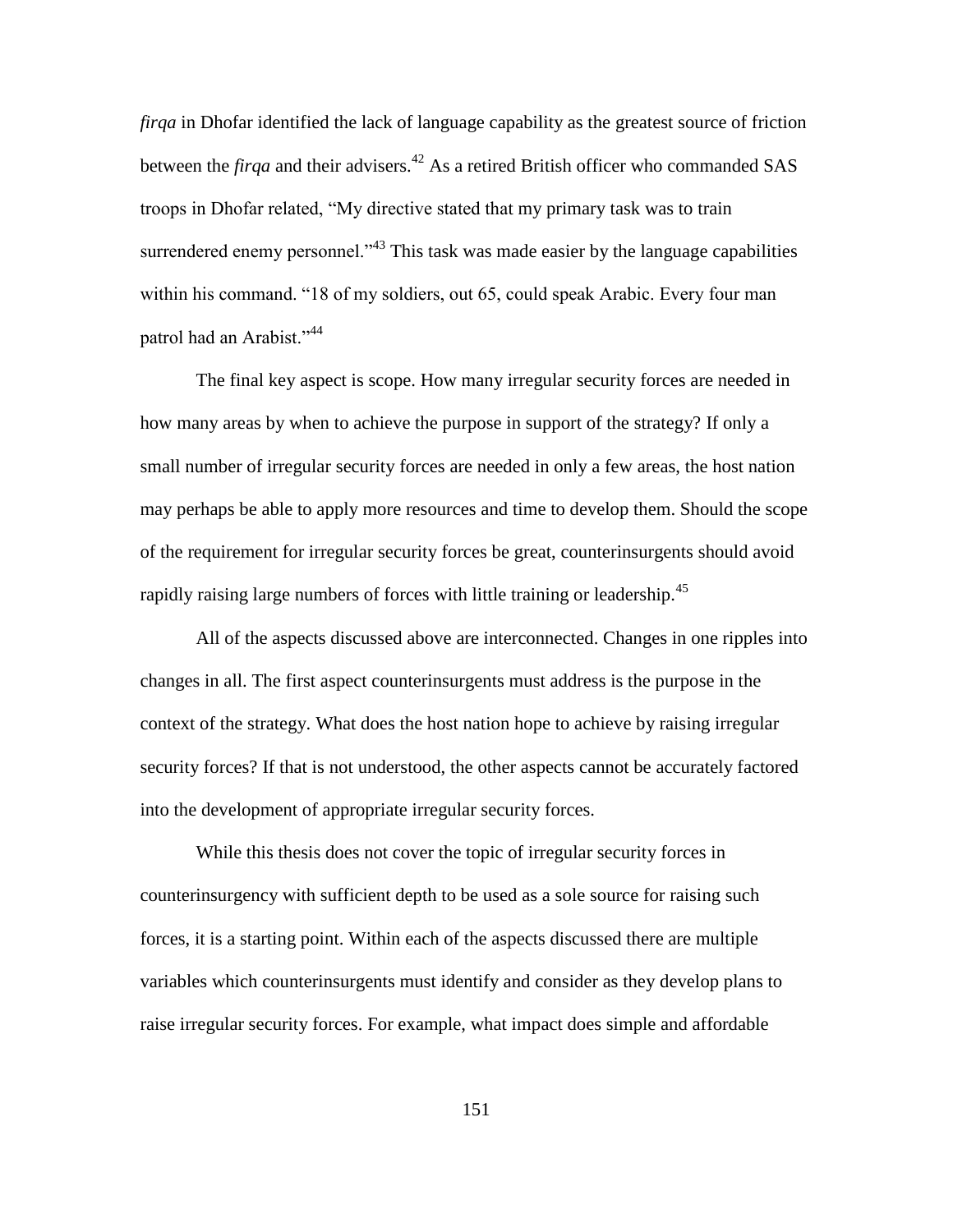communications devices have on the ability of less experienced indigenous leaders to command and control irregular security forces and access support from other forces?

Much remains to be learned regarding irregular security forces. Additional case studies of other campaigns would expand the body of knowledge on this topic. Intelligence services may have some lessons to share regarding irregular security forces, but those lessons would most likely push the research and the thesis into classified areas. Perhaps one of the yet untapped sources for further study of irregular security forces is Soviet material from the era of cold war and proxy wars.

Irregular security forces have proven to be a powerful capability in counterinsurgency operations. They have never been the silver bullet or associated counter to insurgency. Irregular security forces provide capabilities which are different than, but complementary to, conventional forces, and should be considered as a component of any counterinsurgency operation.

<sup>2</sup>See chapter 4 for a detailed discussion of the Sons of Iraq.

3 Jeapes, *SAS: Secret War,* 237.

 $\overline{a}$ 

<sup>4</sup>Akehurst, *We Won a War*, 43. "I must reiterate how vitally important the *Firgats* were in the struggle. Their knowledge of the ground and their influence with the civilians were indispensible, and worth all the time, trouble and money spent to secure and retain their goodwill and allegiance."

 $5BL070$ , Interview. Cites Salim Mubarak as saying, "We are going to form a *firqa* of all the people coming down [from the Jebel to join the Sultan] . . . and then we will sweep them [ $adoo$ ] off the Jebel!"

 ${}^{6}$ BA010, Brigade Commander, Interview by Richard Johnson and Thomas Walton, Fort Leavenworth, KS, 22 February 2011. "We got the Iraqi government to pay them. Now they are taking the government's salt, and they're swearing allegiance to the government of Iraq. They weren't a tribal militia with no affiliation to the ISF. They were

<sup>&</sup>lt;sup>1</sup>See chapter 3 for a detailed discussion of the *firqa* in Oman.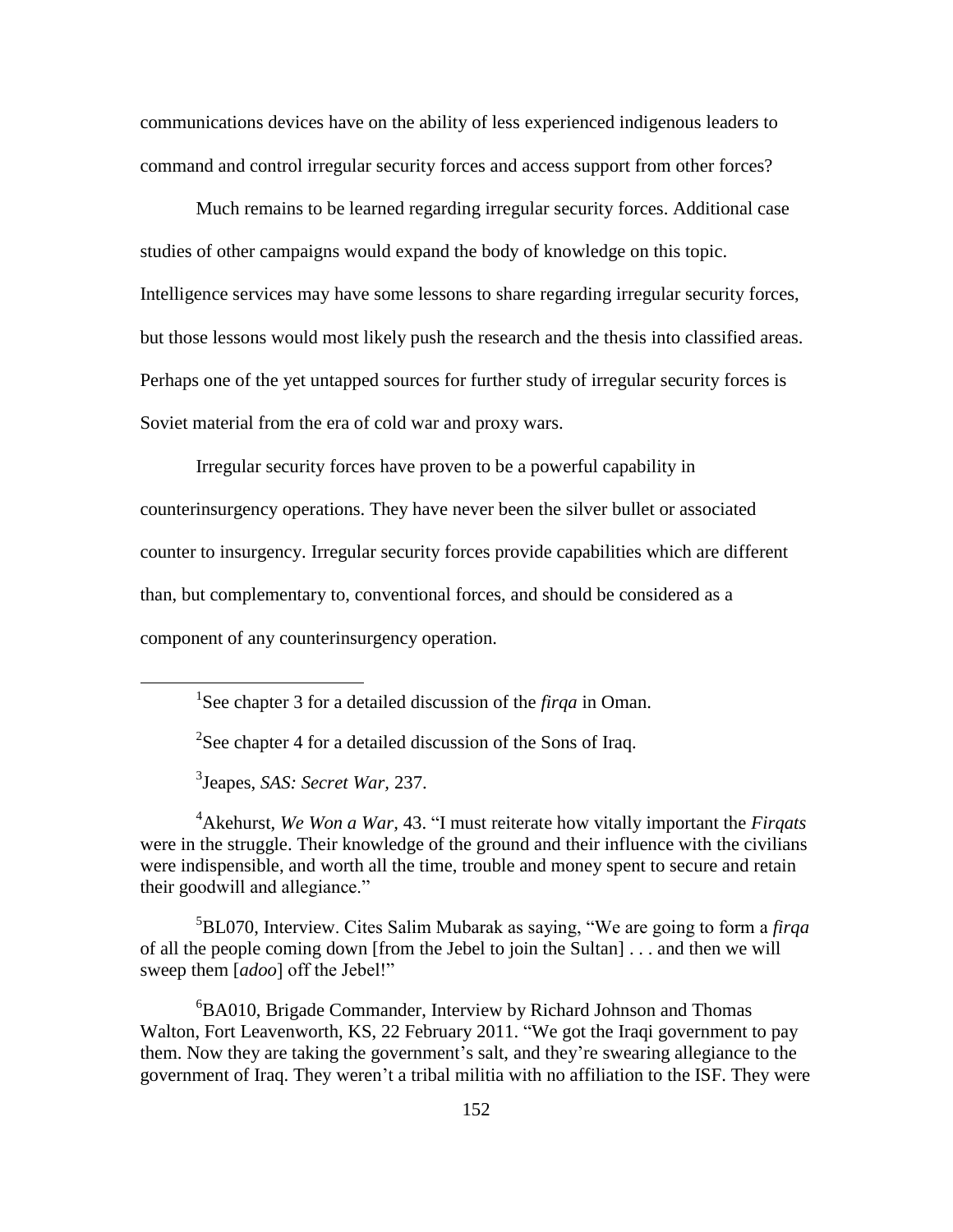an adjunct to the ISF. They were an extension of them. . . I used them mostly in the neighborhood watch mode which allowed me to use the actual IPs proper into the city and into the more problematic areas. . . . The irregular security forces were really the key to success. When a tribal area would flip, boom, all enemy activity in that area would stop overnight. . . The important thing was they were providing their own security. . . . They knew exactly who the bad guys were in those areas and they were able to let them know, 'Hey the bottom rail's on top now; either clean up your act or get out of town'.... Were some of these guys former insurgents? Absolutely. I'm sure they were.... But I didn't care. All that mattered to me was my soldiers and marines weren't being killed anymore in those areas. That's what mattered to me."

 $7$ For a detailed discussion of the differences between the Al Anbar Awakening and the Sons of Iraq, see Najim Abed Al-Jabouri and Sterling Jensen, "The Iraqi and AQI Roles in the Sunni Awakening," *PRISM* 2, no. 1, National Defense University Press, Washington, DC, (December 2010): 4.

 ${}^{8}$ Clausewitz, 88-9. "As the first, the supreme, the most far reaching act of judgment that the statesman and commander have to make is to establish the kind of war on which they are embarking, neither mistaking it for, nor trying to turn it into something that is alien to its nature. This is the first of all strategic questions and the most comprehensive."

 $9$ See Chapter 2 for a detailed discussion of the key aspects to consider for irregular security force development.

<sup>10</sup>BI070, Retired General Officer, Interview by Mark Battjes, Ben Boardman, Robert Green, Richard Johnson, Aaron Kaufman, Dustin Mitchell, Nathan Springer, and Thomas Walton, United Kingdom, 30 March 2011.

<sup>11</sup>Fixed security points include traffic control points (both vehicular and foot traffic), securing critical infrastructure, and other static guard duties.

 $12$ Population control measures include census taking, controlling access to secured population centers, curfew enforcement, rationing commodities, and searching persons, dwellings, and vehicles for contraband.

 $13$ For a complete discussion of the French strategy in Algeria, see David Galula, *Pacification in Algeria 1956-1958* (Santa Monica: RAND, 2006). 5-25 and 243-270; Roger Trinquier, *Modern Warfare: A French View of Counterinsurgency* (Ft Leavenworth: CSI, 1985), 67-93.

<sup>14</sup>Komer, *Bureaucracy at War*, 135. Assistant Secretary Roger Hilsman's final memorandum to the Secretary of State in March 1964 called for, "primary emphasis on giving security to the villagers. The tactics are the so-called oil-blot approach, starting with a secure area and extending it slowly. . . . This calls for the use of military forces in a different way from that of orthodox, conventional war. Rather that chasing Viet Cong,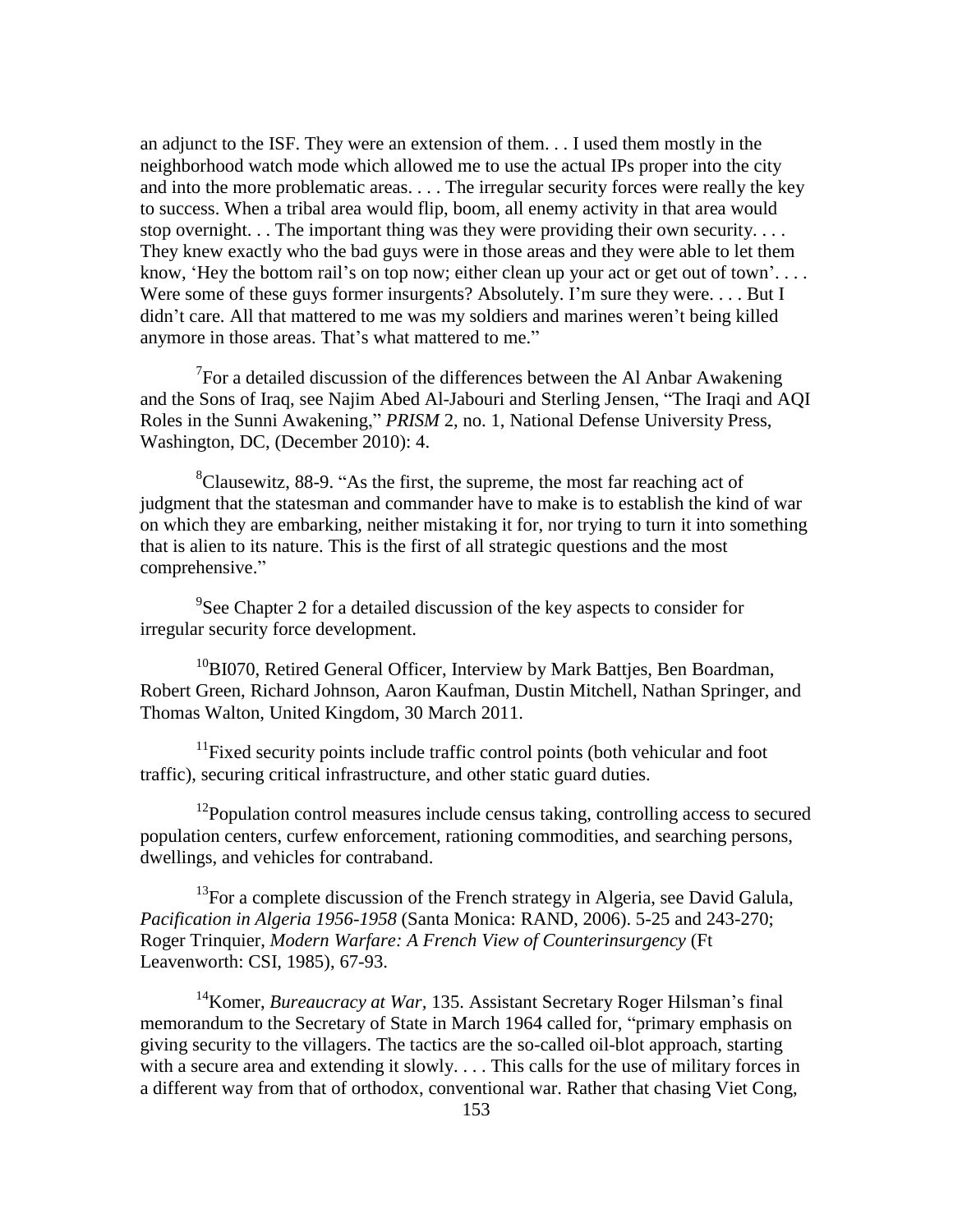the military must put primary emphasis on clear-and-hold operations and on rapid reinforcement of villages under attack. It is also important of course, to keep the Viet Cong regular units off balance by conventional offensive operations, but these should be secondary to the major task of extending security."

<sup>15</sup>Jeapes, *SAS: Operation Oman*, 31.

<sup>16</sup>National Security Council, "National Strategy for Victory in Iraq," The White House, 30 November 2005, http://www.whitehouse.gov/infocus/iraq/iraq\_national\_ strategy\_20051130.pdf, 8. "Objective: To develop the Iraqis' capacity to secure their country while carrying out a campaign to defeat the terrorists and neutralize the insurgency.-To achieve this objective, we are helping the Iraqi government: *Clear* areas of enemy control by remaining on the offensive, killing and capturing enemy fighters and denying them safe-haven, *Hold* areas freed from enemy control by ensuring that they remain under the control of a peaceful Iraqi government with an adequate Iraqi security force presence, *Build* Iraqi Security Forces and the capacity of local institutions to deliver services, advance the rule of law, and nurture civil society."

 $17B1070$ , Retired General Officer, Interview by Mark Battjes, Ben Boardman, Robert Green, Richard Johnson, Aaron Kaufman, Dustin Mitchell, Nathan Springer, and Thomas Walton, United Kingdom, 30 March 2011.

<sup>18</sup>As examples, in Malaya the initial response to the crisis was to rapidly expand the police force in short order whereas in Iraq and Afghanistan the initial emphasis was placed on building armies to improve security.

 $19$ For more detail on the principles developed by various counterinsurgency practitioners and scholars, see Chapter One of this thesis.

 $20$ Galula, Hailer, 89. "That the political power is the undisputed boss is a matter of both principle and practicality. What is at stake is the country's political regime, and to defend it is a political affair. Even if this requires military action, the action is constantly directed toward a political goal. Essential though it is, the military action is secondary to the political one, its primary purpose being to afford the political power enough freedom to work safely with the population."

 $^{21}$ Galula, 57. "When troops live among the population and give it protection until the population is able to protect itself with a minimum of outside support, the insurgent's power cannot easily be rebuilt, and this in itself is no mean achievement. But the turning point really comes when leaders have emerged from the population and have committed themselves on the side of the counterinsurgent. They can be counted upon because they have proved their loyalty in deeds and not in words, and because they have everything to lose from a return of the insurgents."

<sup>22</sup>FM 3-24, 6-16. "Committing poorly trained and badly led forces results in high casualties and invites tactical defeats. While defeat in a small operation may have little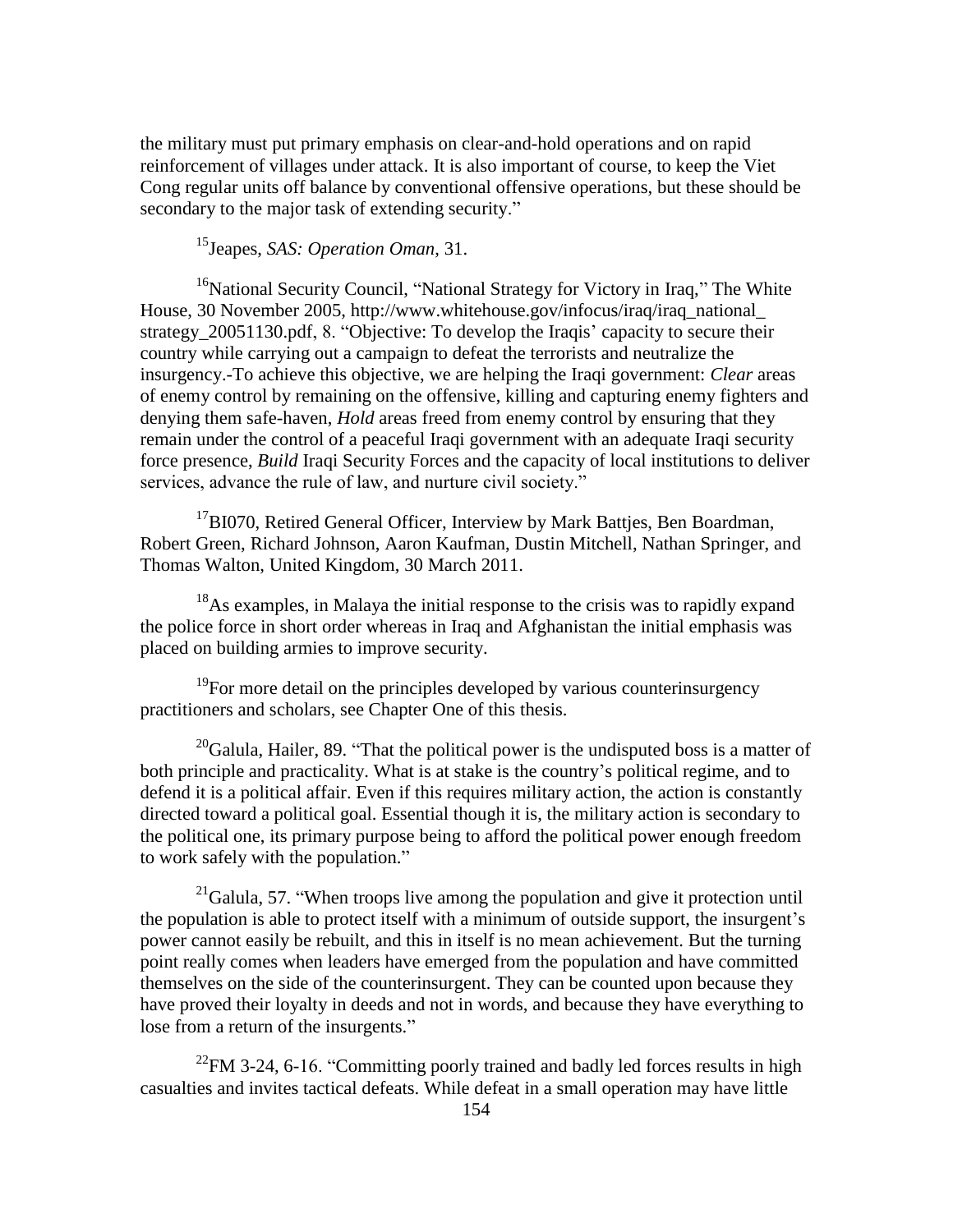strategic consequence in a conventional war, even a small tactical defeat of HN forces can have serious strategic consequences in a COIN. Insurgent warfare is largely about perceptions. Effective insurgent leaders can quickly turn minor wins into major propaganda victories. Defeat of one government force can quickly degrade the morale of others. If a HN force fails, the local populace may begin to lose confidence in the government's ability to protect them."

 $^{23}$ Tribal alignment was a lesson learned and an example of a successful adaptation on the part of the SAS in Dhofar after the first mixed tribe *firqa* collapsed after the death of their leader Salim Mubarak.

 $^{24}$ BL330, Interview with SAS Dhofar veteran, United Kingdom, 28 March 2011

<sup>25</sup>See chapter 4.

 $^{26}$ BL330, Interview.

 $^{27}$ Ian Gardiner, 159

 $^{28}$ BATT Notes, 1. Recruits that were too old, too young, or in very sick were rejected as unfit for the rigors of combat.

 $^{29}$ Lawrence, While Lawrence referred directly to Arabs as that was his experience, the same advice is probably valuable when raising irregular security forces in any country or among any ethnic group.

 $30$ BATT Notes, 1.

 $31$ Najim and Jensen, "The Iraqi and AQI Roles in the Sunni Awakening," 11.

<sup>32</sup>BI080, Retired General Officer, Interview by Ben Boardman, Robert Green, Nathan Springer, and Thomas Walton, United Kingdom, 3 April 2011.

 $33$ Galula, 57.

 $34$ Najim and Jensen, "The Iraqi and AQI Roles in the Sunni Awakening," 11. ―After Abdul Sattar had announced the Anbar Awakening, working with the Americans was a means of securing Sunni areas."

<sup>35</sup>BL330, Interview with SAS Dhofar veteran, United Kingdom, 28 March 2011. ―You had a firqa leader, an Arab firqa leader who was from the tribe but when BATT was with the firqa it was the BATT commander who was the firqa leader. So when I was with the firqa I was the firqa leader, and that was true of all the BATT/firqa relationships. So you were actually in command, and what you said was an order even though perhaps there was some negotiation before you would go firm on that. The BATT commander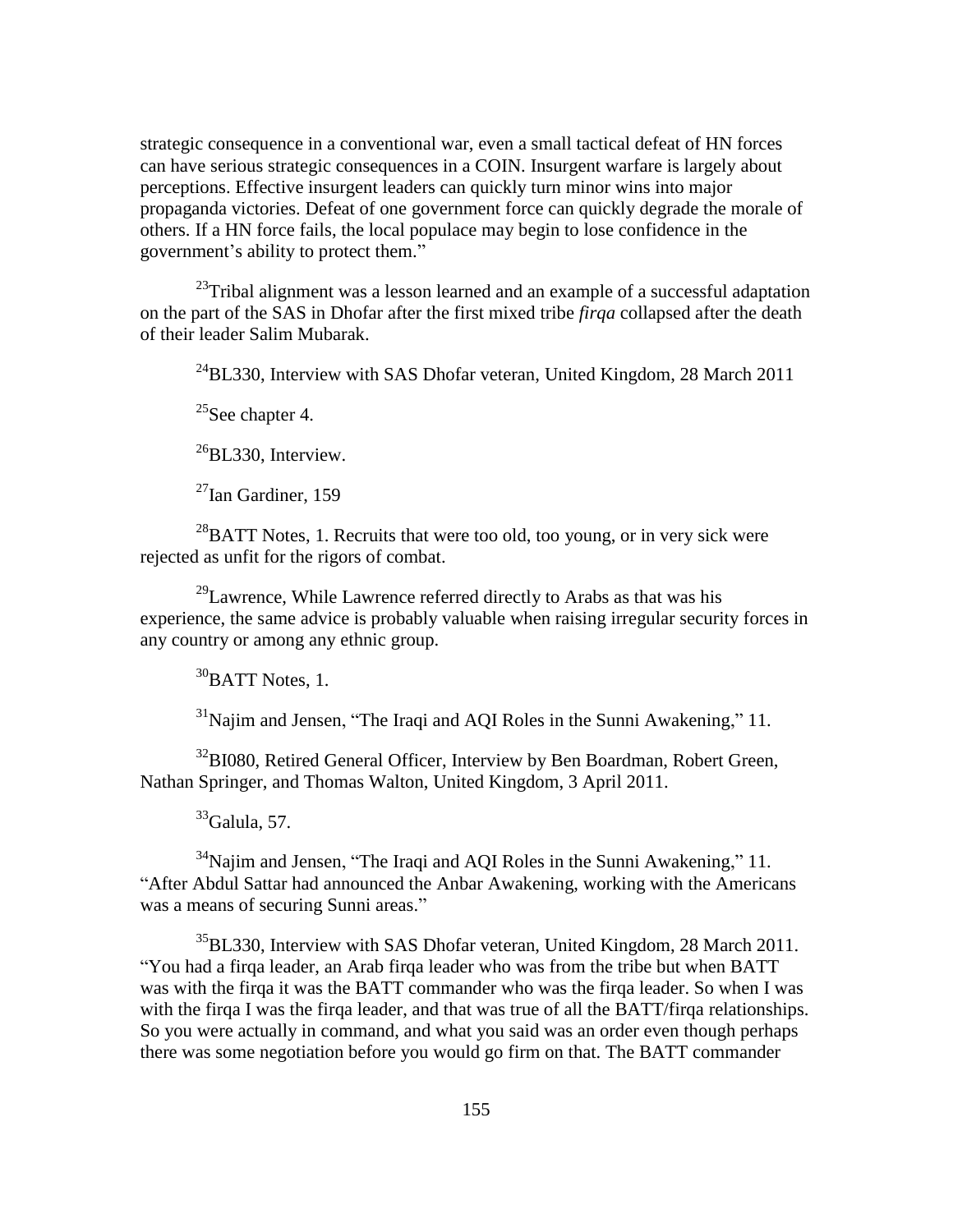was in charge of the group shall we say, the firqa. That maybe puts a slightly different perspective on it."

 $36BL330$ , Interview. "It was the way you chose to lead the firqa whether it was successful or not, whether you were in constant confrontation or you compromised and achieved an operational objective."

 $37$ Najim and Jensen, "The Iraqi and AQI Roles in the Sunni Awakening," 15.

<sup>38</sup>GEN Stanley McCrystal, "COMISAF Initial Assessment (UNCLASSIFIED)" (Kabul, Afghanistan: Headquarters International Security Assistance Force, 30 August 2009), G-2

<sup>39</sup>Peter Chiarelli and Patrick Michaelis, "The Requirements for Full-Spectrum Operations," *Military Review* 85, no. 4 (July-August 2005): 7-8. "Over 500,000 hours of dedicated training by an embedded advisory staff, who lived, ate, and trained with the Iraqi Army, resulted in over 3,000 Iraqi missions executed independent of coalition presence in and around Baghdad. This critical step in the progress toward establishing full independence was accomplished through a robust advisory system where the division embedded over 70 full-time military advisory teams per Iraqi battalion over the course of the deployment. Resourced down to the platoon level, the advisors leveraged the cultural importance of relationships to the Arab people to build trust and rapport and create momentum toward a truly professional military force."

 $^{40}$ CSAF Assessment, 11.

 $41$ Gardiner, 156.

<sup>42</sup>BI330, Dhofar Veteran, Interview by Robert Green, United Kingdom, 28 March 2011. "But coming back to the importance of language, perhaps; that was a major problem that was never fully acknowledged I do think. A lot of the guys just did not understand what the guy was saying, and then tempers would get frayed and people would get very heated when there was no need to do so."

<sup>43</sup>BI090, Retired General Officer, Interview by Ben Boardman, Robert Green, Nathan Springer, and Thomas Walton, United Kingdom, 4 April 2011.

<sup>44</sup>BI090, Interview.

 $^{45}$ FM 3-24, 6-16. "Committing poorly trained and badly led forces results in high casualties and invites tactical defeats. While defeat in a small operation may have little strategic consequence in a conventional war, even a small tactical defeat of HN forces can have serious strategic consequences in a COIN. Insurgent warfare is largely about perceptions. Effective insurgent leaders can quickly turn minor wins into major propaganda victories. Defeat of one government force can quickly degrade the morale of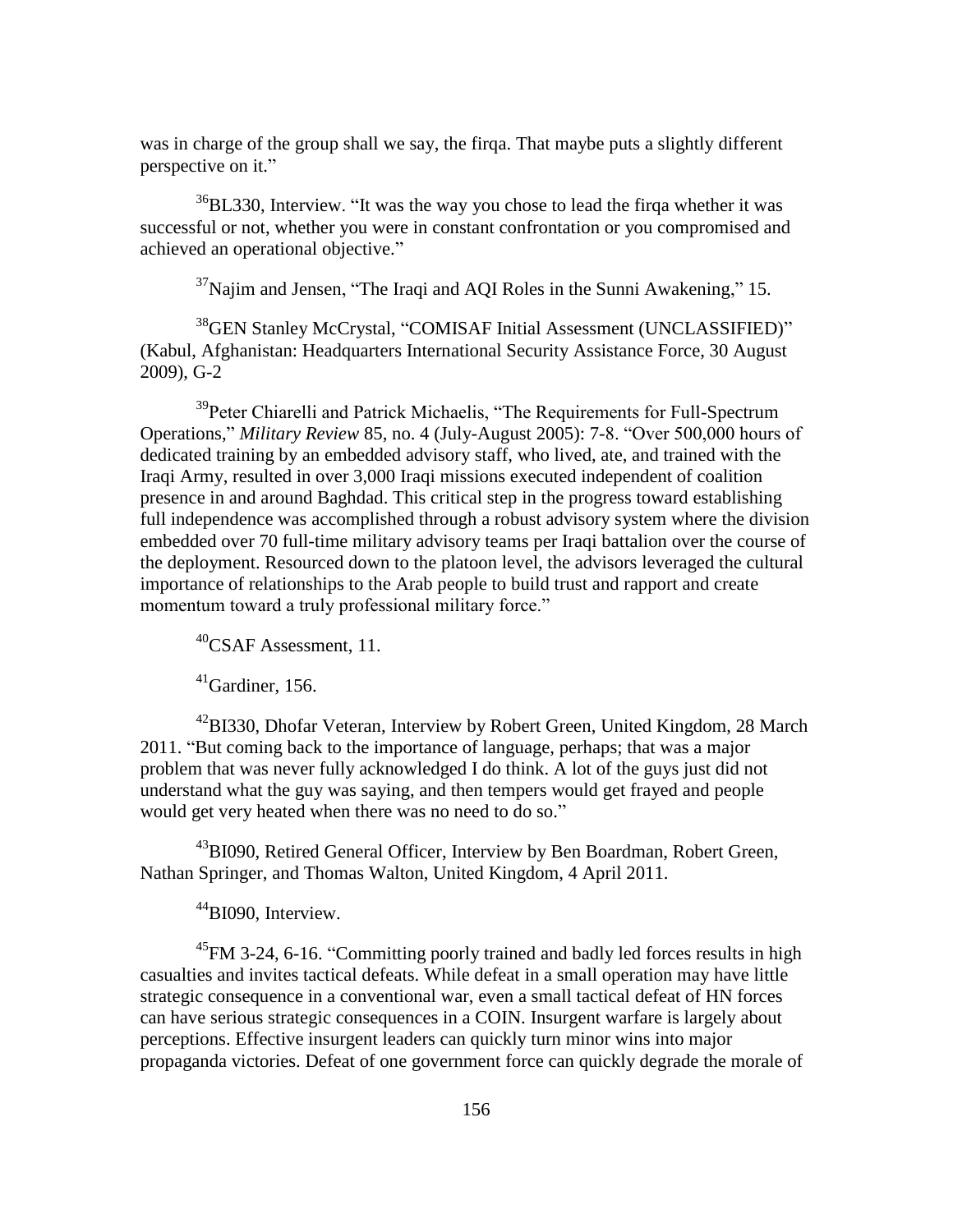others. If a HN force fails, the local populace may begin to lose confidence in the government's ability to protect them."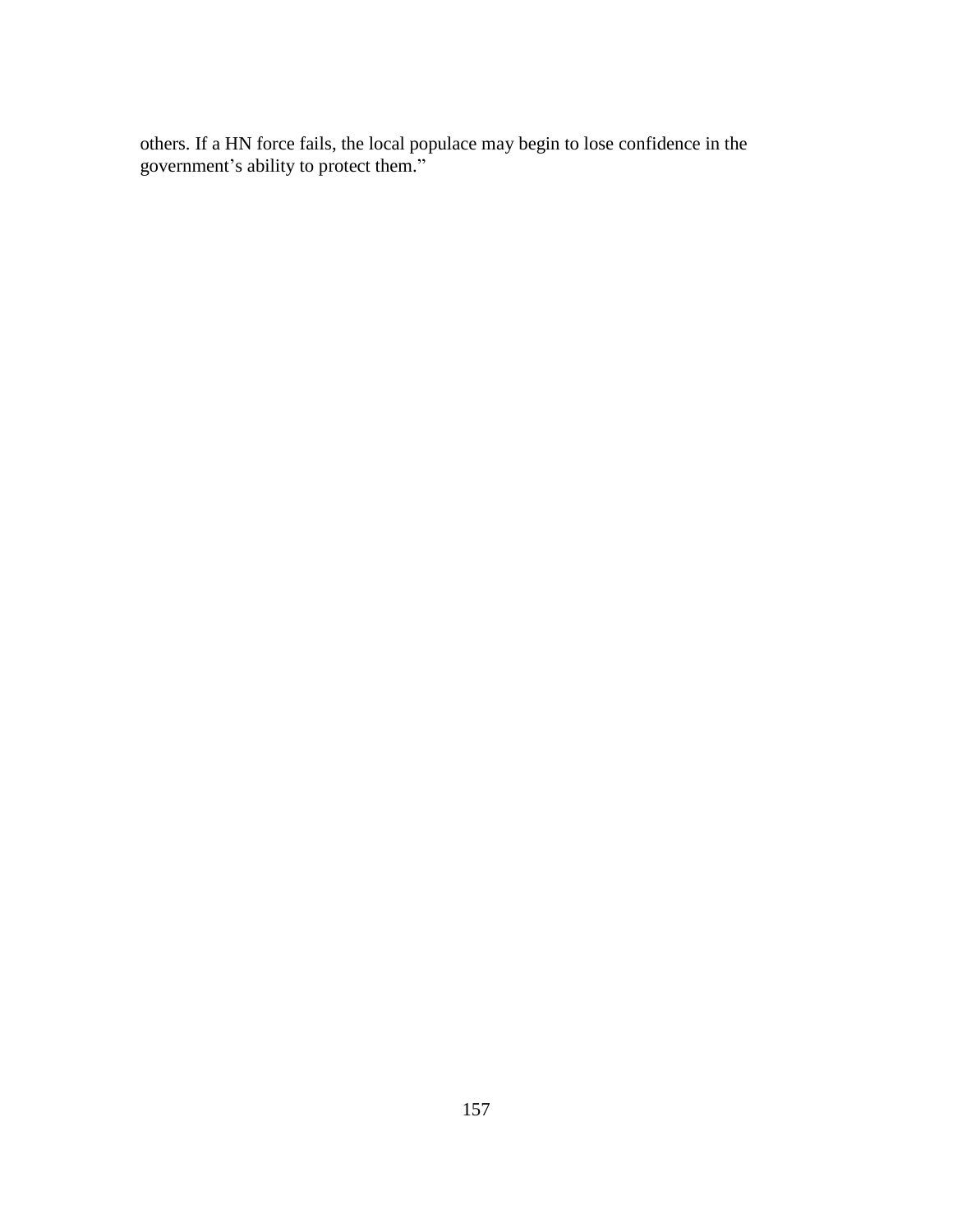### BIBLIOGRAPHY

#### Primary Sources

## Interviews

Command and General Staff College (CGSC) Scholars Program 2011. Scholars Program Counterinsurgency Research Study 2011. Research Study, Fort Leavenworth, KS: Ike Skelton Chair in Counterinsurgency, Dr. Daniel Marston, 2011. This study included interviews of counterinsurgency practitioners and policy professionals from the United States and United Kingdom. Each interview was executed as an oral history interview and adhered to Army policies of informed consent in compliance with federal law. Finally, each interview was coordinated through the Ike Skelton Chair in Counterinsurgency, CGSC Fort Leavenworth, KS.

### Boston, Massachusetts

BF020, Civilian Advisor to MNF-I. Interview by Richard Johnson and Aaron Kaufman, 11 March 2011.

## Fort Bliss, Texas

- BB010, Battalion Commander. Interview by Mark Battjes and Nathan Springer, 2 March 2011.
- BB020, Battalion Commander. Interview by Mark Battjes and Nathan Springer, 2 March 2011.
- BB030, Brigade Commander. Interview by Mark Battjes and Nathan Springer, 3 March 2011.

## Fort Bragg, North Carolina

- BC010, Field Grade Officer. Interview by Robert Green and Aaron Kaufman, 1 March 2011.
- BC020, Brigade Commander. Interview by Robert Green and Aaron Kaufman, 2 March 2011.
- BC030, Battalion Commander. Interview by Benjamin Boardman and Richard Johnson, 1 March 2011.
- BC040, Battalion Commander. Interview by Benjamin Boardman and Richard Johnson, 2 March 2011.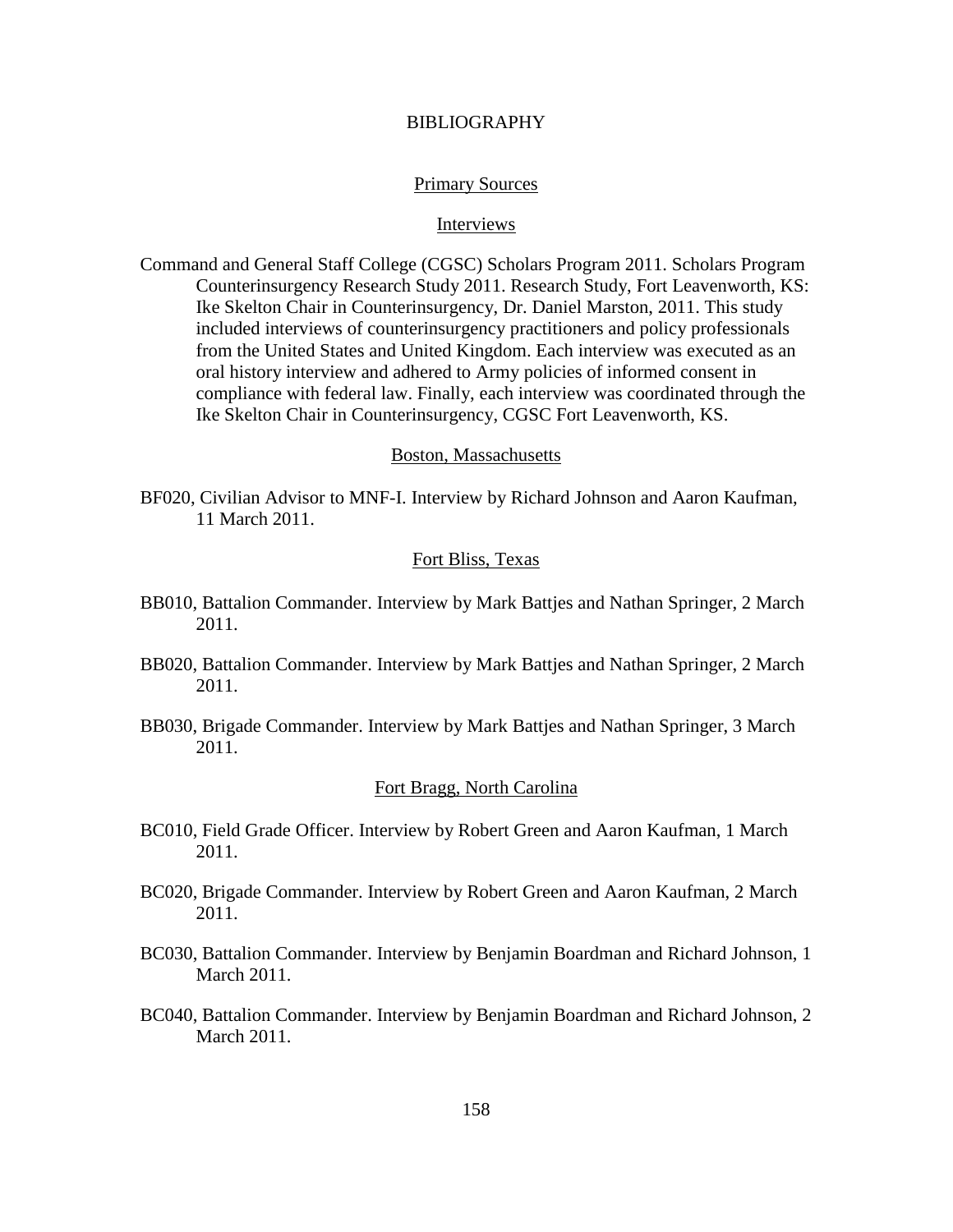- BC050, Battalion Commander. Interview by Benjamin Boardman and Richard Johnson, 2 March 2011.
- BC060, Battalion Commander. Interview by Benjamin Boardman and Richard Johnson, 3 March 2011.

#### Fort Irwin, California

- BE010, Transition Team Leader. Interview by Mark Battjes and Thomas Walton, 7 March 2011.
- BE020, Transition Team Member. Interview by Mark Battjes and Thomas Walton, 7 March 2011.
- BE030, Company Commander. Interview by Mark Battjes and Thomas Walton, 8 March 2011.
- BE040, Transition Team Leader. Interview by Mark Battjes and Thomas Walton, 9 March 2011.
- BE050, Battery Commander. Interview by Robert Green and Aaron Kaufman, 8 March 2011.
- BE060, Brigade Commander. Interview by Mark Battjes and Thomas Walton, 9 March 2011.
- BE070, Field Grade Officer. Interview by Robert Green and Aaron Kaufman, 9 March 2011.
- BE080, Battalion Commander. Interview by Robert Green and Aaron Kaufman, 7 March 2011.
- BE090, Battalion Commander. Interview by Robert Green and Aaron Kaufman, 7 March 2011.

## Fort Knox, Kentucky

- BD010, Field Grade Officer. Interview by Benjamin Boardman and Dustin Mitchell, 14 March 2011.
- BD020, Commander. Interview by Benjamin Boardman and Dustin Mitchell, 14 March 2011.
- BD030, Commander. Interview by Benjamin Boardman and Dustin Mitchell, 14 March 2011.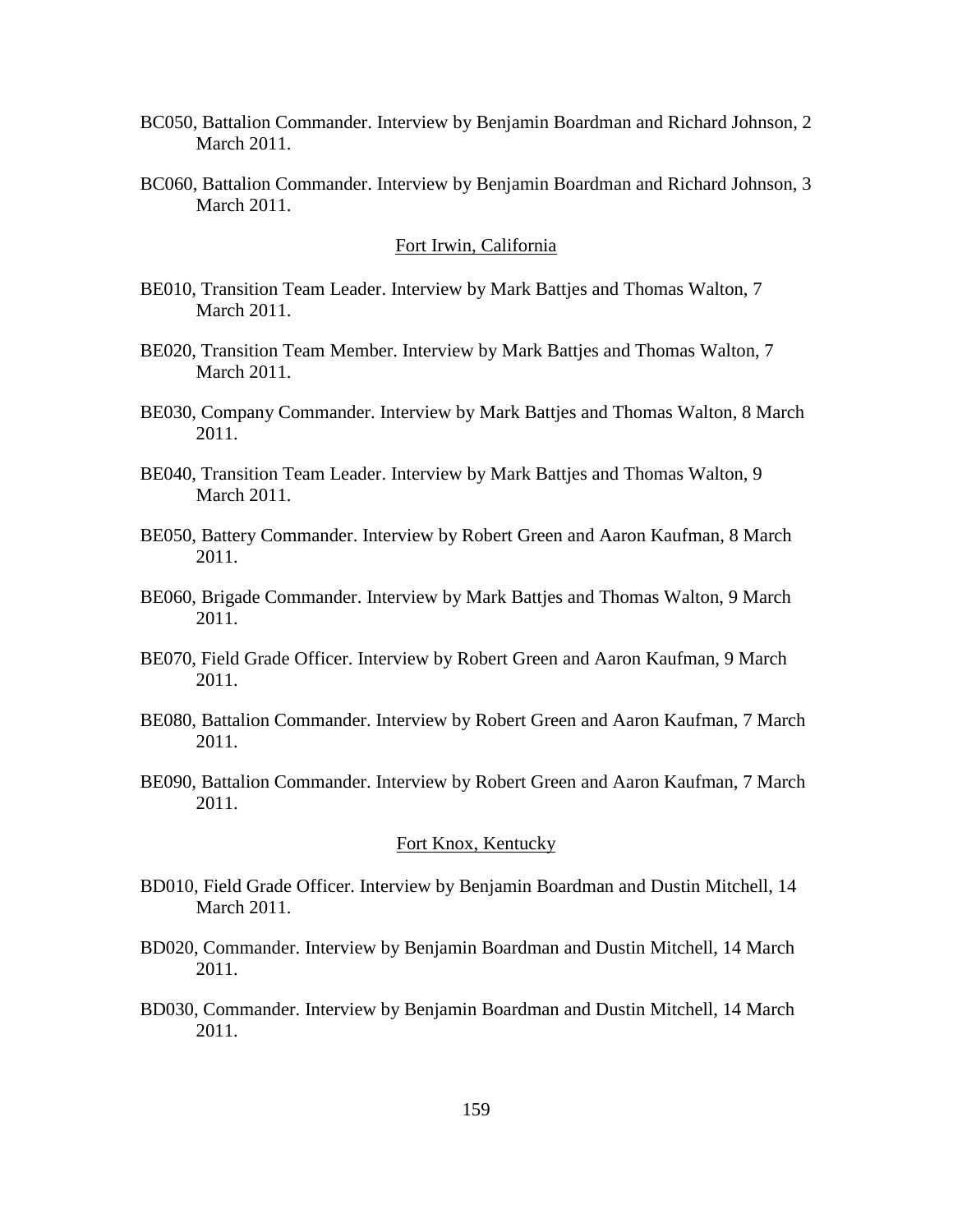- BD040, Commander. Interview by Benjamin Boardman and Dustin Mitchell, 15 March 2011.
- BD050, Commander. Interview by Benjamin Boardman and Dustin Mitchell, 15 March 2011.
- BD060, Field Grade Officer. Interview by Benjamin Boardman and Dustin Mitchell, 16 March 2011.
- BD070, Field Grade Officer. Interview by Benjamin Boardman and Dustin Mitchell, 16 March 2011.
- BD080, Field Grade Officer. Interview by Benjamin Boardman and Dustin Mitchell, 17 March 2011.

### Fort Leavenworth, Kansas

- BA010, Brigade Commander. Interview by Richard Johnson and Thomas Walton, 22 February 2011.
- BA020, Battalion Commander. Interview by Mark Battjes and Benjamin Boardman, 23 February 2011.
- BA030, Vietnam Veteran. Interview by Aaron Kaufman and Dustin Mitchell, 24 February 2011.
- BA040, Brigade Commander. Interview by Aaron Kaufman and Dustin Mitchell, 23 February 2011.
- BA050, Battalion Commander. Interview by Robert Green and Nathan Springer, 23 February 2011.
- BA060, Battalion Commander. Interview by Robert Green and Nathan Springer, 23 February 2011.
- BA070, Battery Commander. Interview by Richard Johnson and Thomas Walton, 24 February 2011.
- BA080, Counterinsurgency Advisor. Interview by Richard Johnson and Nathan Springer, 9 March 2011.
- BA090, Brigade Commander. Interview by Mark Battjes and Benjamin Boardman, 24 February 2011.

# Fort Stewart, Georgia:

BG010, Battalion Commander. Interview by Nathan Springer, 14 March 2011.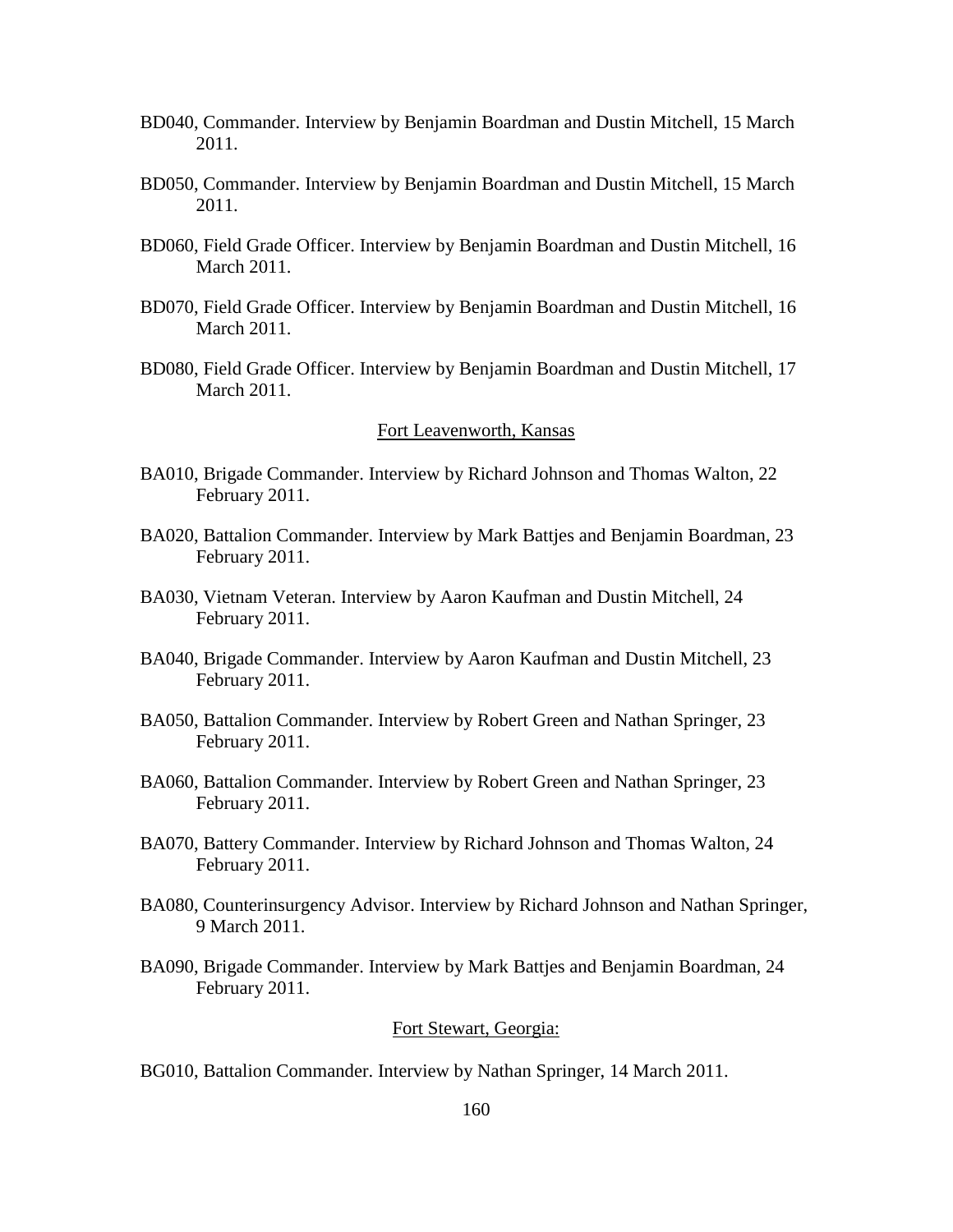- BG020, Brigade Commander. Interview by Mark Battjes and Thomas Walton, 14 March 2011.
- BG030, Troop Commander. Interview by Mark Battjes, Nathan Springer, and Thomas Walton, 14 March 2011.
- BG040, Brigade Commander. Interview by Nathan Springer and Thomas Walton, 15 March 2011.
- BG050, Battalion Commander. Interview by Mark Battjes, 15 March 2011.
- BG060, Battalion Commander. Interview by Mark Battjes, 15 March 2011.
- BG070, Field Grade Officer. Interview by Nathan Springer and Thomas Walton, 15 March 2011.
- BG080, Battalion Commander. Interview by Mark Battjes and Thomas Walton, 16 March 2011.
- BG090, Battalion Commander. Interview by Mark Battjes and Nathan Springer, 16 March 2011.
- BG100, Brigade Commander. Interview by Mark Battjes and Nathan Springer, 16 March 2011.

### United Kingdom

- BI010, Senior British Officer. Interview by Mark Battjes, Benjamin Boardman, Robert Green, Richard Johnson, Aaron Kaufman, Dustin Mitchell, and Nathan Springer, 29 March 2011.
- BI020, Battle Group Commander. Interview by Aaron Kaufman and Thomas Walton, 31 March 2011.
- BI030, Field Grade Officer. Interview by Robert Green and Thomas Walton, 29 March 2011.
- BI040, Field Grade Officer. Interview by Mark Battjes and Dustin Mitchell, 1 April 2011.
- BI050, Dhofar Veterans Panel. Interview by Mark Battjes, Ben Boardman, Robert Green, Richard Johnson, Aaron Kaufman, Dustin Mitchell, Nathan Springer, and Thomas Walton, 28 March 2011.
- BI060, Dhofar Veterans Panel. Interview by Mark Battjes, Ben Boardman, Robert Green, Richard Johnson, Aaron Kaufman, Dustin Mitchell, Nathan Springer, and Thomas Walton, 2 April 2011.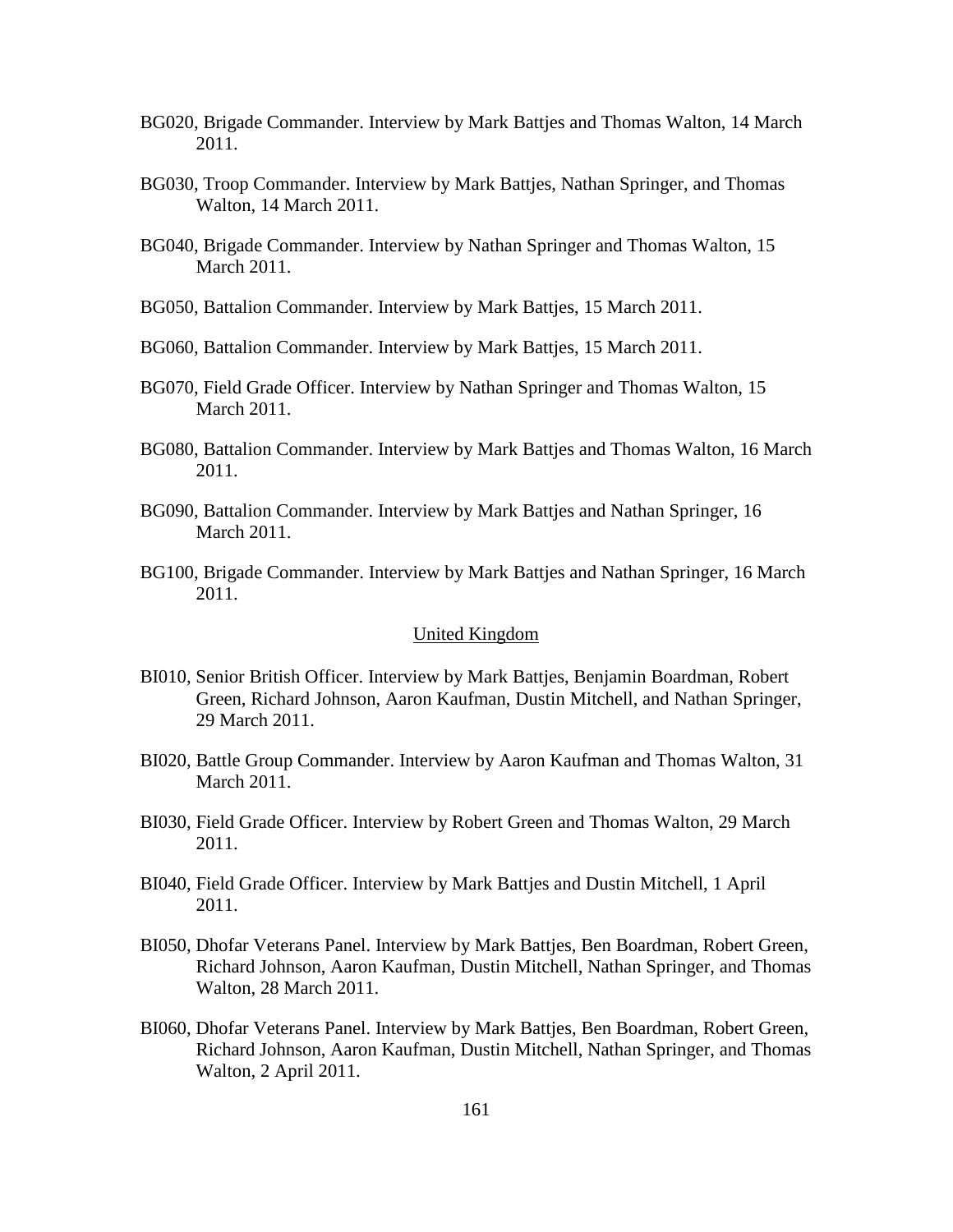- BI070, Retired General Officer. Interview by Mark Battjes, Ben Boardman, Robert Green, Richard Johnson, Aaron Kaufman, Dustin Mitchell, Nathan Springer, and Thomas Walton, 30 March 2011.
- BI080, Retired General Officer. Interview by Ben Boardman, Robert Green, Nathan Springer, and Thomas Walton, 3 April 2011.
- BI090, Retired General Officer. Interview by Ben Boardman, Robert Green, Nathan Springer, and Thomas Walton, 4 April 2011.
- BI100, Senior Army Officer. Interview by Mark Battjes, Richard Johnson, Aaron Kaufman, and Dustin Mitchell, 4 April 2011.
- BI110, Battalion Commander. Interview by Mark Battjes, Richard Johnson, and Dustin Mitchell, 8 April 2011.
- BI120, Retired Army Officer. Interview by Ben Boardman, Robert Green, Nathan Springer, and Thomas Walton, 8 April 2011.
- BI130, Platoon Commander. Interview by Ben Boardman and Richard Johnson, 5 April 2011.
- BI140, Afghan Army Advisor. Interview by Ben Boardman and Richard Johnson, 5 April 2011.
- BI150, Company Sergeant Major. Interview by Aaron Kaufman and Dustin Mitchell, 5 April 2011.
- BI160, Company 2nd In Command. Interview by Aaron Kaufman and Dustin Mitchell, 5 April 2011.
- BI170, Afghan Army Advisor. Interview by Aaron Kaufman and Dustin Mitchell, 5 April 2011.
- BI190, Senior Non-Commissioned Officer. Interview by Mark Battjes and Thomas Walton, 5 April 2011.
- BI200, Platoon Commander. Interview by Aaron Kaufman and Dustin Mitchell, 7 April 2011.
- BI210, Company 2nd In Command. Interview by Mark Battjes and Thomas Walton, 7 April 2011.
- BI220, Field Grade Officer. Interview by Aaron Kaufman and Dustin Mitchell, 7 April 2011.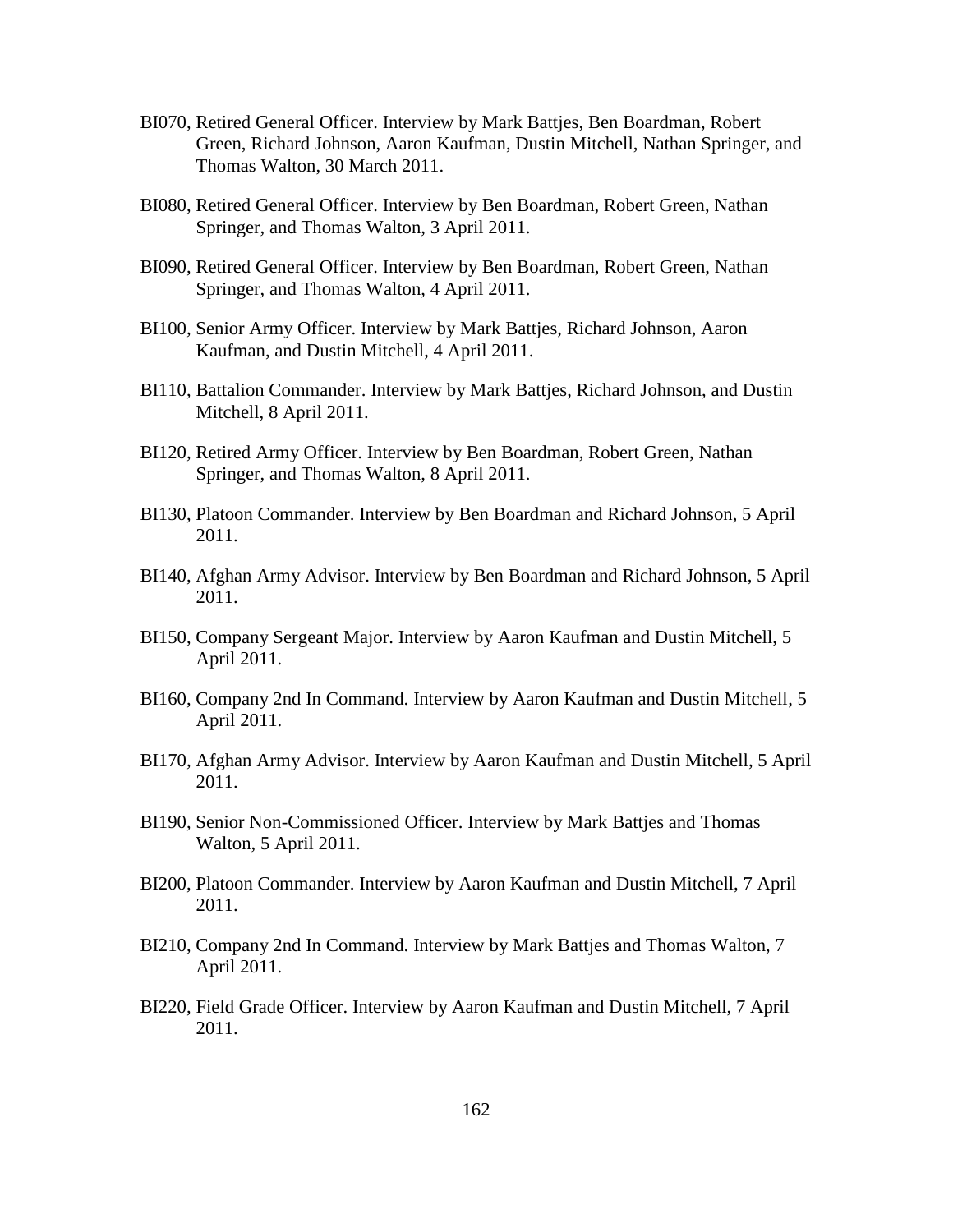- BI230, Company Commander. Interview by Robert Green and Nathan Springer, 7 April 2011.
- BI240, Company Grade Officer. Interview by Benjamin Boardman and Richard Johnson, 7 April 2011.
- BI250, Battalion Commander. Interview by Benjamin Boardman and Richard Johnson, 7 April 2011.
- BI260, Non-Commissioned Officer. Interview by Robert Green and Nathan Springer, 7 April 2011.
- BI270, Company Grade Officer. Interview by Mark Battjes and Thomas Walton, 7 April 2011.
- BI280, Commander's Panel. Interview by Richard Johnson, 1 April 2011.
- BI290, Battery Commander. Interview by Richard Johnson, 1 April 2011.
- BI300, Company Commander. Interview by Richard Johnson, 2 April 2011.
- BI310, Company Commander. Interview by Benjamin Boardman and Nathan Springer, 31 March 2011.
- BI320, Field Grade Officer. Interview by Benjamin Boardman and Dustin Mitchell, 29 March 2011.
- BI330, Dhofar Veteran. Interview by Robert Green, 28 March 2011.

#### Washington, DC

- BH010, Senior Policy Official. Interview by Mark Battjes, Ben Boardman, Robert Green, Richard Johnson, Aaron Kaufman, Dustin Mitchell, Nathan Springer, and Thomas Walton, 21 March 2011.
- BH020, Brigade Commander. Interview by Mark Battjes, Ben Boardman, Robert Green, Richard Johnson, Aaron Kaufman, Dustin Mitchell, Nathan Springer, and Thomas Walton, 21 March 2011.
- BH030, Iraq Veterans Panel. Interview by Mark Battjes, Robert Green, Aaron Kaufman, and Dustin Mitchell, 22 March 2011.
- BH040, Afghanistan Veterans Panel. Interview by Richard Johnson, Aaron Kaufman, Nathan Springer, and Thomas Walton, 24 March 2011.
- BH050, Historian. Interview by Mark Battjes, Robert Green, Richard Johnson, Aaron Kaufman, and Dustin Mitchell, 22 March 2011.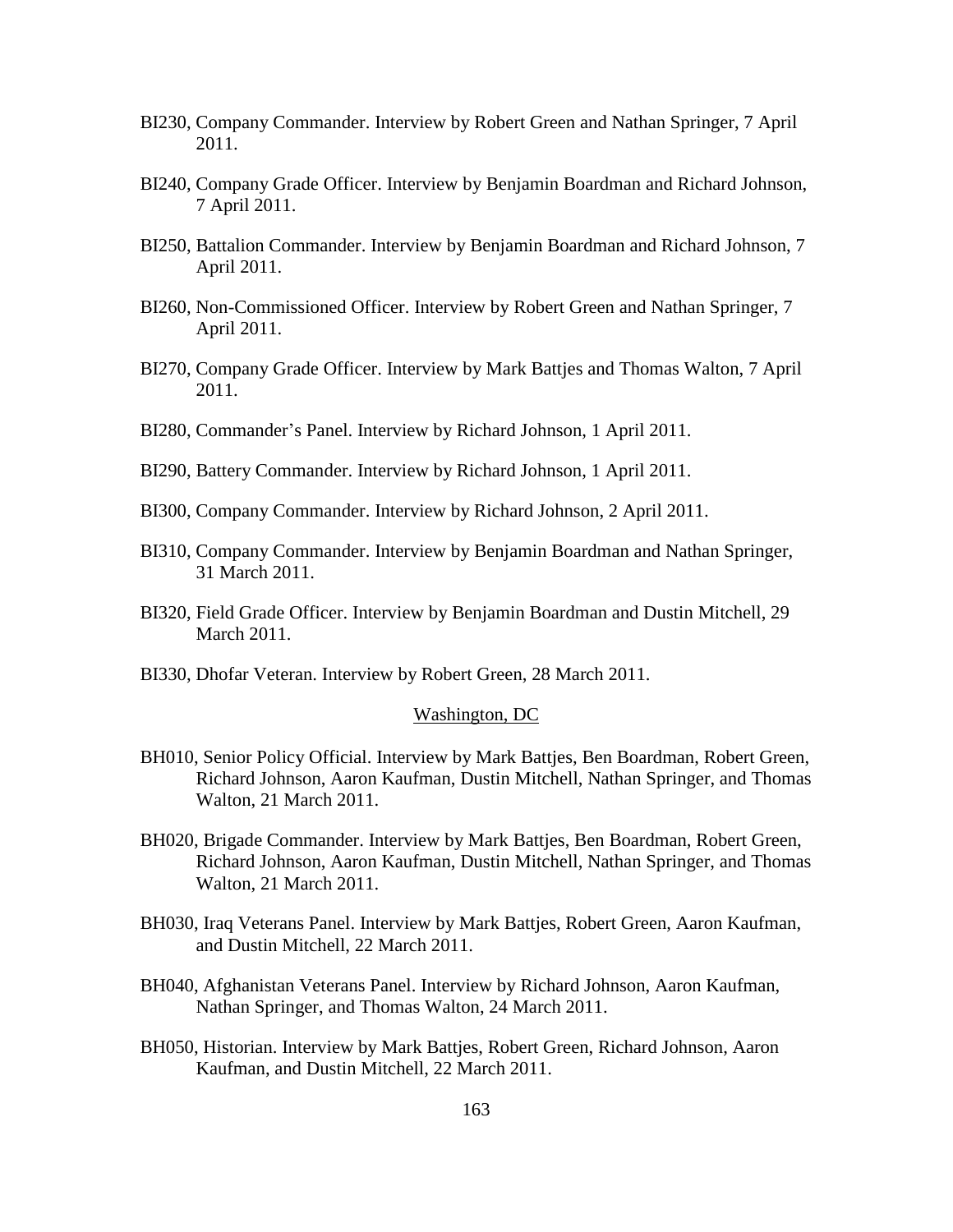- BH060, Vietnam Political and Military Analyst. Interview by Mark Battjes, Ben Boardman, Robert Green, and Dustin Mitchell, 24 March 2011.
- BH070, Iraqi Mayor. Interview by Mark Battjes and Robert Green, 25 March 2011.

### Official Reports and Memoranda

- Anti-Guerrilla Operations in Dhofar Lessons Learned
- BATT Notes on Raising and Training of Irregular Forces in Dhofar, Annex B to Section 10 of unknown report, Middle East Centre, St. Anthony's College, Oxford, UK
- British Army Tactical Doctrine Retrieval Cell. "CSAF Assessment in Dhofar." Oman: CSAF, 16 February 1972.
- ———. Dhofar presentations, Alanbrooke Hall, Staff College, UK, 30 June 1982.
- Irregular Forces–SAF View, Annex A to Section 10 General Graham Papers, Middle East Centre, St. Anthony's College, Oxford, UK

## Personal Accounts

- Akehurst, John. *We Won a War, The Campaign in Oman 1965-1975*. Great Britain: Biddles Ltd., 1982
- Chiarelli, Peter, and Patrick Michaelis. "The Requirements for Full-Spectrum Operations.‖ *Military Review* (July-August 2005): 4-17.
- Clutterbuck, Richard L. *The Long, Long War Counterinsurgency in Malaya and Vietnam.* New York: Frederick A. Praeger, 1966.
- Collier, Craig. "Now That We're Leaving Iraq, What Did We Learn?" *Military Review* (September-October 2010): 88-93.
- Franks, Tommy. *American Soldier.* New York: Harper Collins, 2004
- Gardiner, Ian. *In the Service of the Sultan A First Hand Account of the Dhofar Insurgency*. South Yorkshire, England: Pen and Sword Books Limited, 2007
- Jeapes, Tony. *SAS: Operation Oman*. London: William Kimber, 1980
- ———. *SAS: Secret War*. Surrey: Harper Collins, 1996
- Komer, Robert. *Bureaucracy at War: U.S. Performance in the Vietnam Conflict*. Boulder, CO: Westview Press, 1986.

Perkins, Ken. *A Fortunate Soldier*, London: Brassey's Defence Publishers Limited, 1988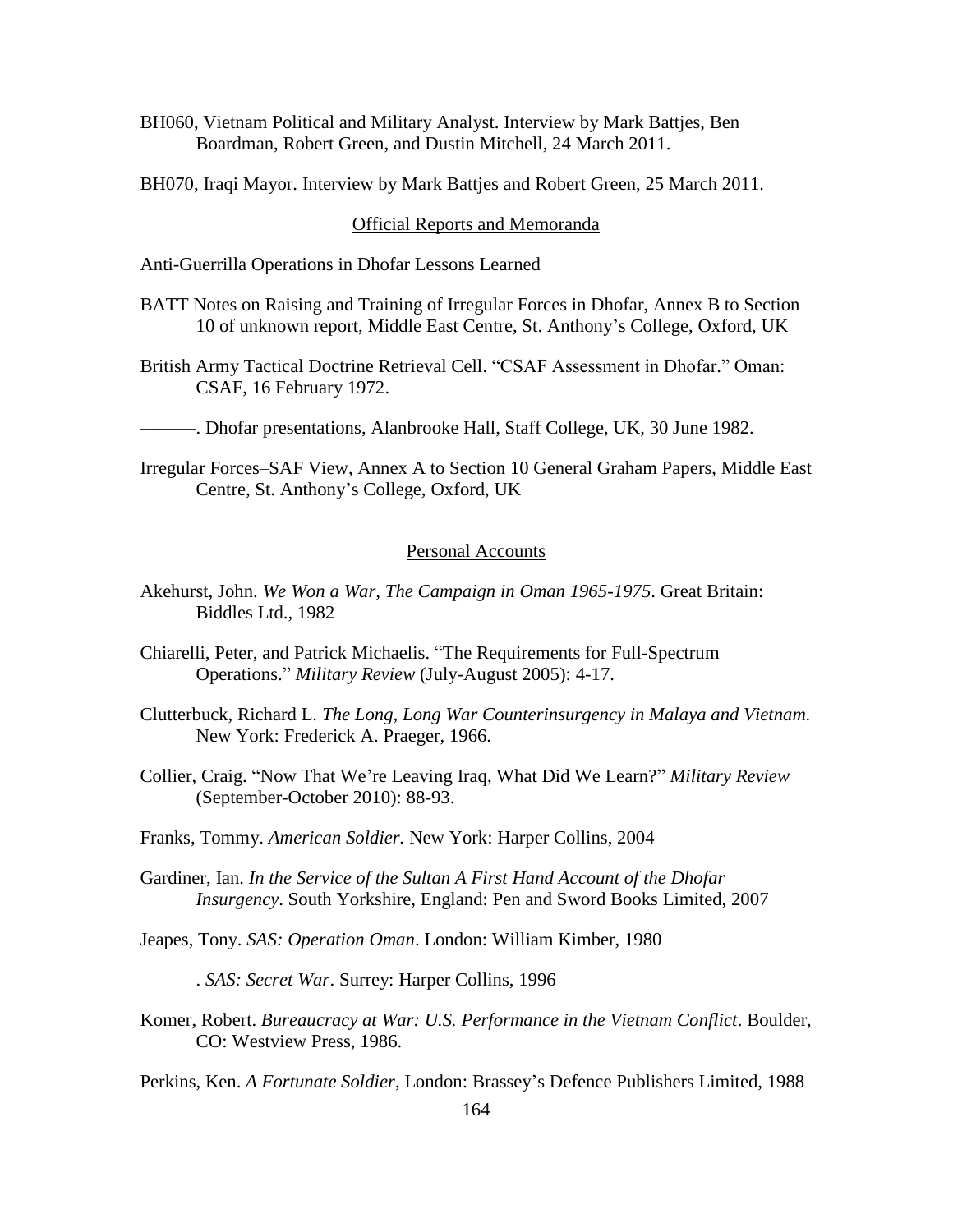- Ray, Bryan. *Dangerous Frontiers Campaigning in Somaliland and Oman*. South Yorkshire, England: Pen and Sword Books Limited, 2008
- Sibley, Paul. *A Monk in the SAS*, London: Spiderwise Publishing, 2011
- Smith, Neil, and Sean MacFarland. "Anbar Awakens: The Tipping Point." *Military Review* (March-April 2008): 41-53.

#### Documents

- Coalition Provisional Authority. "Order No. 1, De'Ba'athification of Iraqi Society." 16 May 2003.
- ———. "Order No. 2, "Dissolution of Entities." 23 May 2003.
- —. "Regulation No. 1." 16 May 2003. http://www.iraqcoalition.org/regulations/ 20030516\_CPAREG\_1\_The\_Coalition\_Provisional\_Authority\_.pdf (accessed 1 May 2011).
- ———. "Order No. 7." 9 June 2003. http://www.iraqcoalition.org/regulations/ 20030610\_CPAORD\_7\_Penal\_Code.pdf (accessed 1 May 2011).

——. "Order No. 3, (Revised) (Amended)." 31 December 2003. http://www.iraqcoalition.org/regulations/20031231\_CPAORD3\_REV\_\_AMD\_.p df (accessed 1 May 2011).

- Iraqi Governing Council. "Transitional Administrative Law." 8 March 2004. http://www.constitution.org/cons/iraq/TAL.html (accessed 1 May 2011).
- United Nations Security Council. "Resolution 1483." 22 May 2003. http://www.un.org/ Docs /sc/unsc\_resolutions03.html (accessed 1 May 2011).

——. "Resolution 1511." 16 October 2003. http://www.un.org/Docs/sc/ unsc\_resolutions03.html (accessed 1 May 2011).

———. ―Resolution 1546.‖ 8 June 2004. http://www.un.org/Docs/sc/ unsc\_resolutions04.html (accessed 1 May 2011).

———. "Resolution 1637." 8 November 2005. http://www.un.org/Docs/sc/ unsc\_resolutions05.htm (accessed 1 May 2011).

———. "Resolution 1723." 28 November 2006. http://www.un.org/Docs/sc/ unsc\_resolutions06.htm (accessed 1 May 2011).

———. "Resolution 1790." 18 December 2007. http://www.un.org/Docs/sc/ unsc\_resolutions07.htm (accessed 1 May 2011).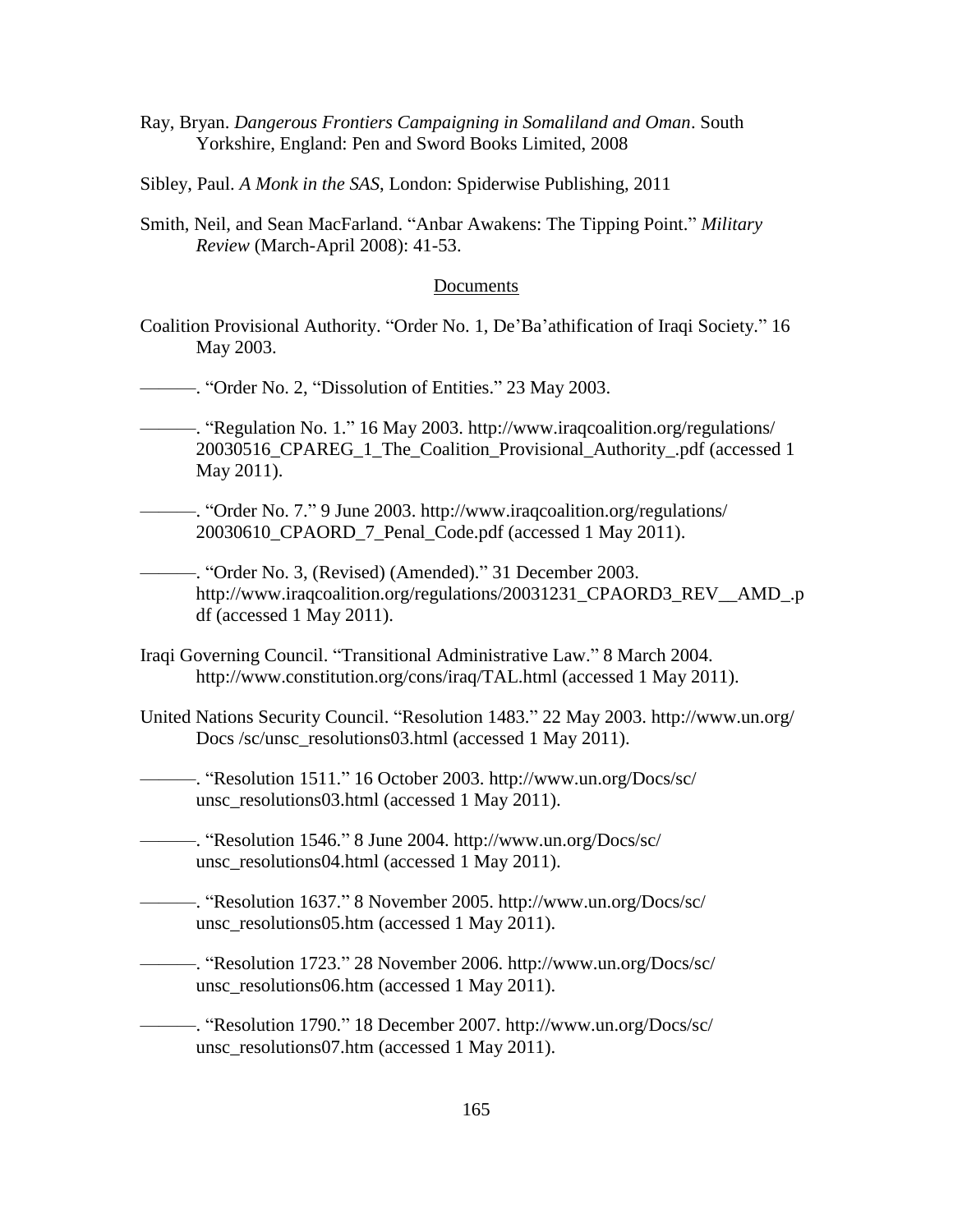#### Doctrinal References

- Adjutant General's Office, U. S. War Department. *General Orders Number 100*, Washington, DC: War Department, 1863.
- Department of the Army. Field Manual 27-10, *The Law of Land Warfare*. Washington, DC: Department of the Army, 1956.
- ———. Field Manual 3-24, *Counterinsurgency.* Washington DC: Department of the Army, 2006.
- ———. Field Manual 1-02, *Operational Terms and Graphics*. Washington DC: Department of the Army, 2004.
- Ministry of Defence. British Army Field Manual Volume 1 Part 10, *Countering Insurgency*. London: Ministry of Defense, 2010.
- Training and Doctrine Command, TRADOC PAM 525-3-0, *The Army Capstone Concept: Operational Adaptability—Operating Under Conditions of Uncertainty and Complexity in an Era of Persistent Conflict* Fort Monroe, VA: Government Printing Office, 2009

# Secondary Sources

- Afsar, Shahid, and Chris Samples. "The Taliban: An Organizational Analysis." *Military Review* (May-June 2008): 58-73.
- Al-Jabouri, Najim Abed, and Sterling Jensen. "The Iraqi and AQI Roles in the Sunni Awakening.‖ *Prism* 2, no. 1 (2010): 3-18.
- Andrade, Dale. "Westmoreland Was Right: Learning the Wrong Lessons from the Vietnam War.‖ *Small Wars and Insurgencies* 19, no. 2 (June 2008): 145-181.
- Baker, Jay B. "Tal Afar 2005: Laying the Counterinsurgency Framework." *Army* (June 2009): 61-67.
- Beckett, Ian. "The British Counter-insurgency Campaign in Dhofar, 1965-1975." In *Counterinsurgency in Modern Warfare*, edited by Daniel Marston and Carter Malkasian, 175-190. Oxford: Osprey Publishing, 2010.
- Bergerud, Eric. *The Dynamics of Defeat: The Vietnam War in Hau Nghia Province.* Boulder, CO: Westview Press, Inc., 1991.
- Birtle, Andrew J. *U.S. Army Counterinsurgency and Contingency Operations Doctrine 1860-1941.* Washington, DC: Center of Military History, United States Army, 2003.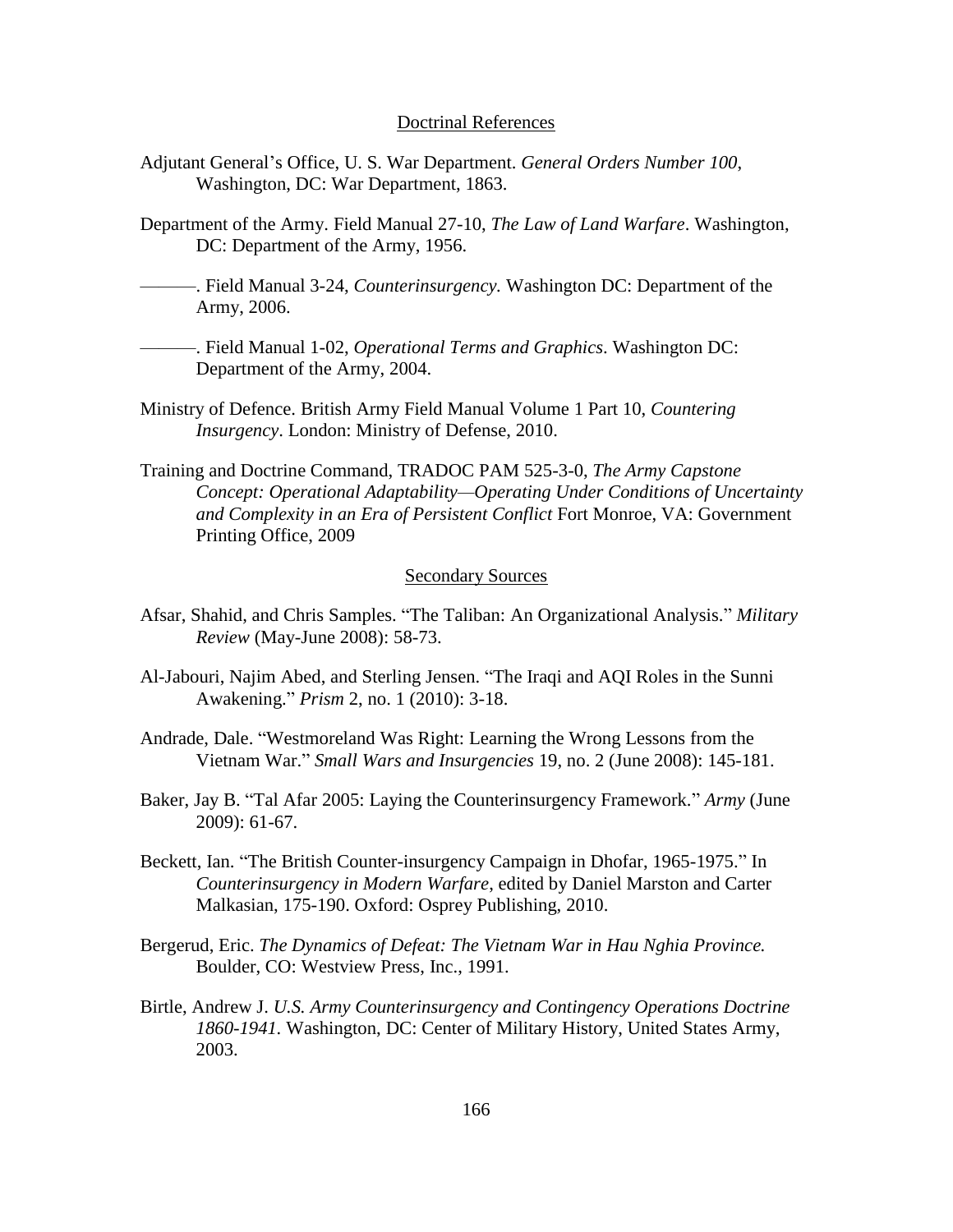- Burton, Brian, and John Nagl. "Learning As We Go: The US Army Adapts to COIN in Iraq, July 2004-December 2006." *Small Wars and Insurgencies* 19, no. 3 (September 2008): 303-327.
- Clausewitz, Carl von. *On War.* Edited and translated by Howard, Michael and Peter Paret. Princeton, NJ: Princeton University Press, 1976.
- Cordesman, Anthony H. *Iraqi Security Forces, A Strategy for Success.* Connecticut: Praeger Security International, 2006.
- Fontenot, Gregory, E. J. Degan, and David Tohn. *On Point, The United States Army in Operation IRAQI FREEDOM*. Fort Leavenworth, KS: Combat Studies Institute Press, 2004.
- Galula, David. *Counterinsurgency Warfare: Theory and Practice.* Saint Petersburg, FL: Glenwood Press, 1964.

———. *Pacification in Algeria, 1956-1958.* Santa Monica, CA: Rand Corporation, 2006.

- Gentile, Gian. "A Strategy of Tactics: Population Centric COIN and the Army." *Parameters* (Autumn 2009): 5-17.
- Gordon, Michael R., and Bernard E. Trainor. *Cobra II*. New York: Pantheon Books, 2006.
- Green, T. N. *The Guerilla: Selections from the Marine Corps Gazzette.* New York: Praeger, 2005.
- Gywnn, Major General Sir Charles W. *Imperial Policing.* London: MacMillian and Co. Ltd., 1934.
- Hoffman, Frank. "Neo-Classical Counter-Insurgency?" *Parameters* (Summer 2007): 77-87.
- Howard, Michael. *Clausewitz: A Very Short Introduction*. Oxford: Oxford University Press, 2002.
- Hunt, Richard. *Pacification: The American Struggle for Vietnam's Hearts and Minds.* Boulder, CO: Westview Press, 1995.
- Iron, Richard. "Britain's Longest War: Northern Ireland 1967-2007." In *Counterinsurgency in Modern Warfare*, edited by Daniel Marston and Carter Malkasian, 157-174. Oxford: Osprey Publishing, 2010.
- Joes, Anthony James. "Counterinsurgency in the Philippines, 1898-1954." In *Counterinsurgency in Modern Warfare*, edited by Daniel Marston and Carter Malkasian, 39-56. Oxford: Osprey Publishing, 2010.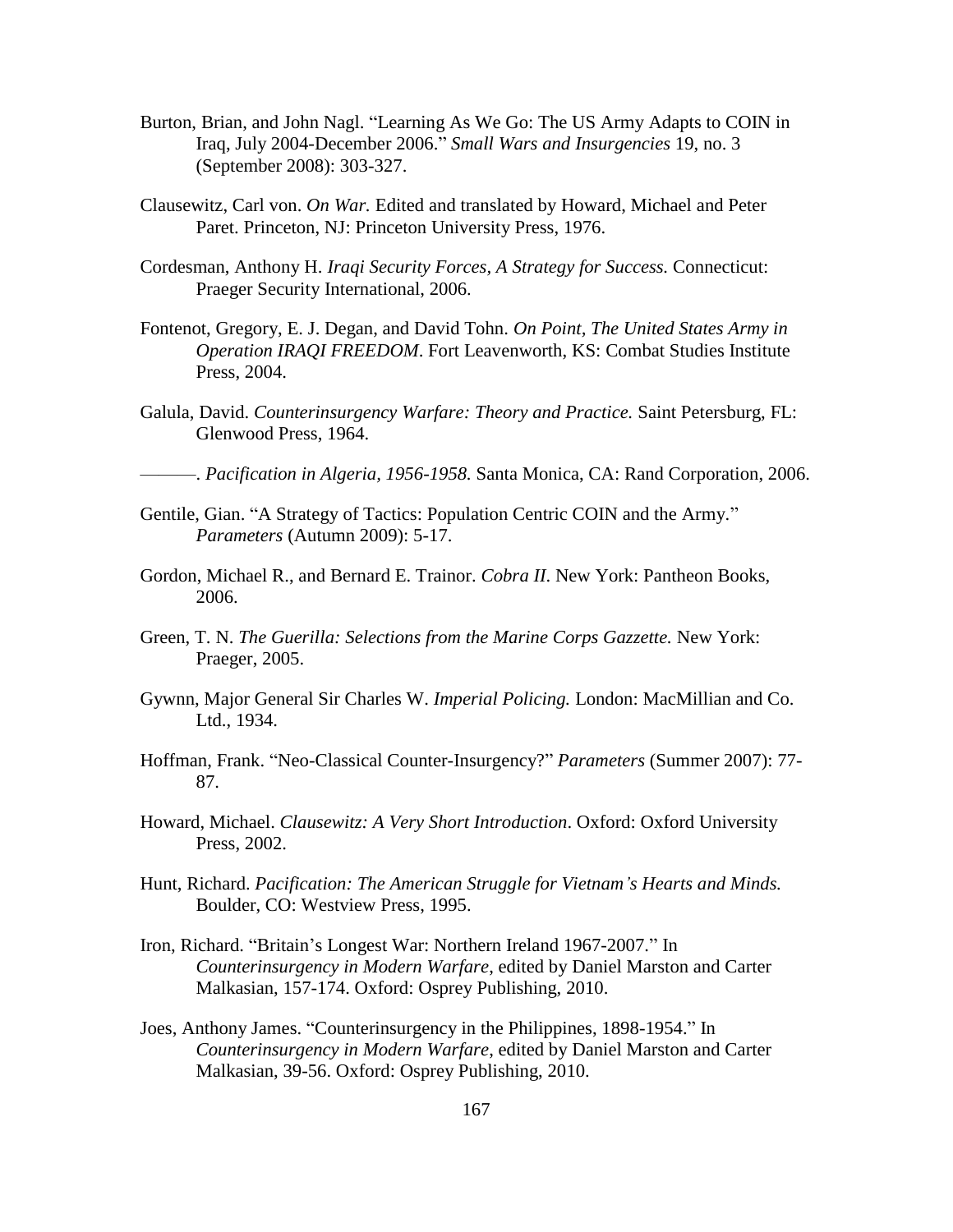Kilcullen, David. *Counterinsurgency.* New York: Oxford University Press, 2010

- ———. *The Accidental Guerrilla : Fighting Small Wars in the Midst of a Big One.* New York: Oxford University Press, 2009.
- Kitson, Frank. *Low Intensity Operations: Subversion, Insurgency, Peacekeeping.* London: Archon Books, 1971.
- ———. *Bunch of Five.* London: Faber and Faber, 1977.
- Krepinevich, Andrew F. Jr. *The Army and Vietnam.* Baltimore, MD: Johns Hopkins University Press, 1986.
- Linn, Brian. *The Philippine War, 1899-1902*. Lawrence, KS: University of Kansas Press, 2000.
- Mackinlay, John. *The Insurgent Archipelago: From Mao to Bin Laden.* New York.: Columbia University Press, 2009.
- Mackinlay, John, and Alison Al-Baddawy. *Rethinking Counterinsurgency*. Santa Monica, CA: 2008.
- Malkasian, Carter. "Counterinsurgency in Iraq." In *Counterinsurgency in Modern Warfare*, edited by Daniel Marston and Carter Malkasian, 287-310. Oxford: Osprey Publishing, 2010.
- ———. ―The Role of Perceptions and Political reform in Counterinsurgency: The Case of Western Iraq, 2004-2005.‖ *Small Wars and Insurgencies* 17, no. 3 (September 2006): 367-394.
- Mansfield, Don. "The Irish Republican Army and Northern Ireland." In *Insurgency in the Modern World*, edited by Bard O'Neill, 44-85. Boulder, CO: Westview Press, 1980.
- Mao, Tse-Tung. *On Guerrilla Warfare.* New York: Praeger, 1961.
- Markel, Wade. "Draining the Swamp: The British Strategy of Population Control." *Parameters* (Spring 2006): 35-48.
- Marston, Daniel. "Adaptation in the Field: The British Army's Difficult Campaign in Iraq.‖ *Security Challenges* 6, no. 1 (Autumn 2010): 71-84.
	- ———. ―Lost and Found in the Jungle.‖ In *Big Wars and Small Wars*, edited by Hew Strachan, 96-114. London: Routledge, 2006.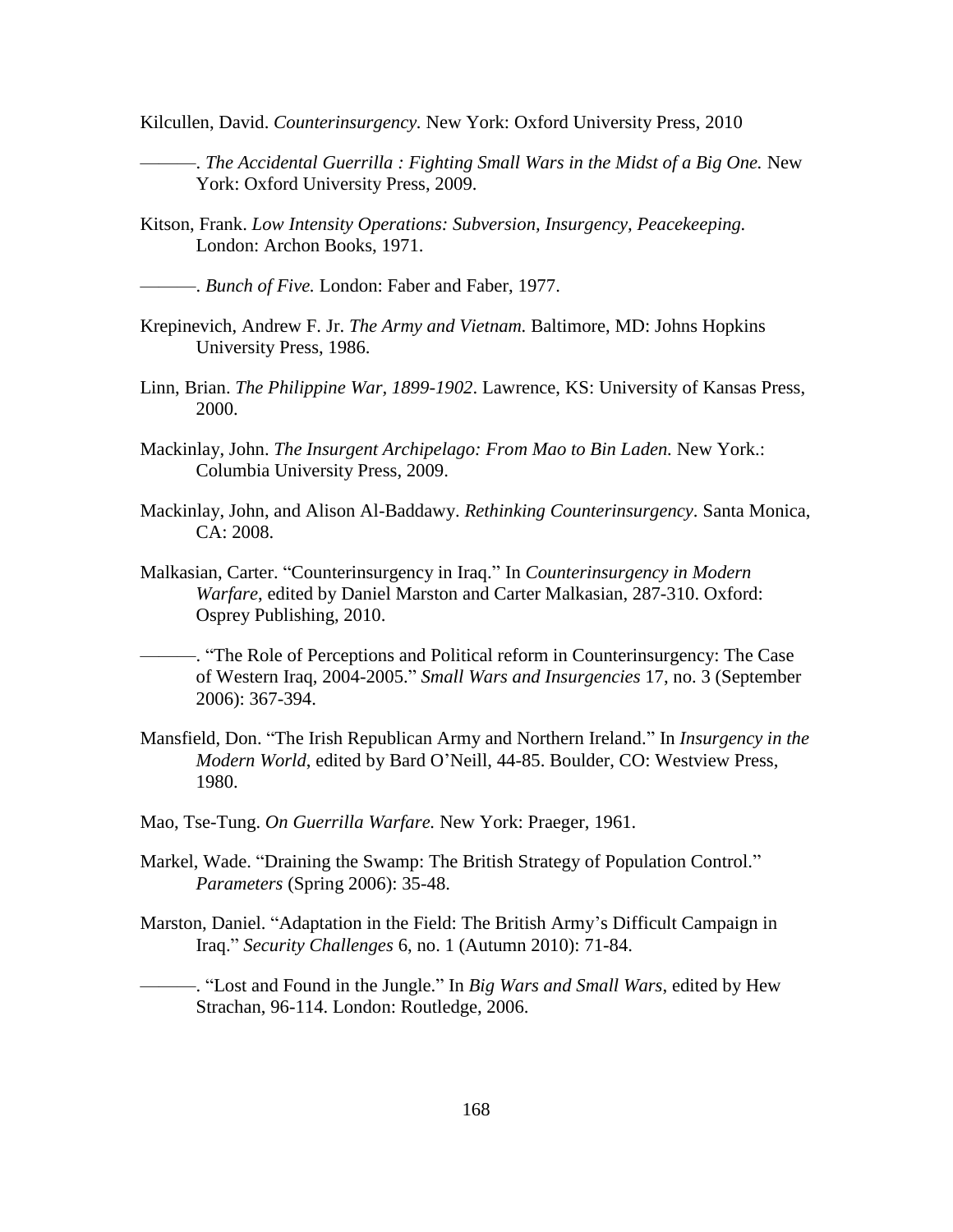———. ―Realizing the Extent of Our Errors and Forging the Road Ahead: Afghanistan 2001-2010." In *Counterinsurgency in Modern Warfare*, edited by Daniel Marston and Carter Malkasian, 251-286. Oxford: Osprey Publishing, 2010.

- Marston, Daniel, and Carter Malkasian, eds. *Counterinsurgency in Modern Warfare*. Oxford: Osprey Publishing, 2008.
- McCoy, Alfred W. *Policing America's Empire*. Madison, WI: The University of Wisconsin Press, 2009.
- McCuen, John J. *The Art of Counter-Revolutionary War*. Harrisburg, PA: Stackpole Books, 1966.
- McMaster, H. R. "Crack in the Foundation: Defense Transformation and the Underlying Assumption of Dominant Knowledge in Future War." Research Projects, U.S. Army War College, Carlisle Barracks, Pennsylvania, 2003

———.―On War: Lessons to be Learned.‖ *Survival: Global Politics and Strategy* 50, no. 1 (2008).

- Metz, Steven. "New Challenges and Old Concepts: Understanding the 21st Century Insurgency.‖ *Parameters* (Winter 2007-2008): 20-32.
- Miers, Richard. *Shoot to Kill*. London: Faber and Faber, 1959.
- O'Neill, Bard. "Revolutionary War in Oman." In *Insurgency in the Modern World*, edited by Bard O'Neill, 213-234. Boulder, CO: Westview Press, 1980.
- O'Neill, Mark. *Confronting the Hydra.* Sydney, Australia: Lowy Institute, 2009.
- Paget, Julian. *Counterinsurgency Operations*. New York: Walker and Company, 1967.
- Paret, Peter. *French Revolutionary Warfare from Indochina to Algeria: The Analysis of a Political and Military Doctrine*. New York: Frederick A. Praeger, 1964.
- Race, Jeffrey. *War Comes to Long An.* California: UC Press, 1972.
- Ricks, Thomas E. *Fiasco, The American Military Adventure in Iraq*. New York: Penguin Group USA, 2007.
- Rubin, Barnett and Ahmed Rashid. "The Great Game to the Great Bargain." *Foreign Affairs* 87, no. 6 (November-December 2008): 30-44.
- Russel, James A. *Innovation, Transformation, and War: Counterinsurgency Operations in Anbar and Ninewah, Iraq, 2005-2007*. Stanford, CA: Stanford Security Studies, 2011.

Schadlow, Nadia. "War and the Art of Governance." *Parameters* (Autumn 2003).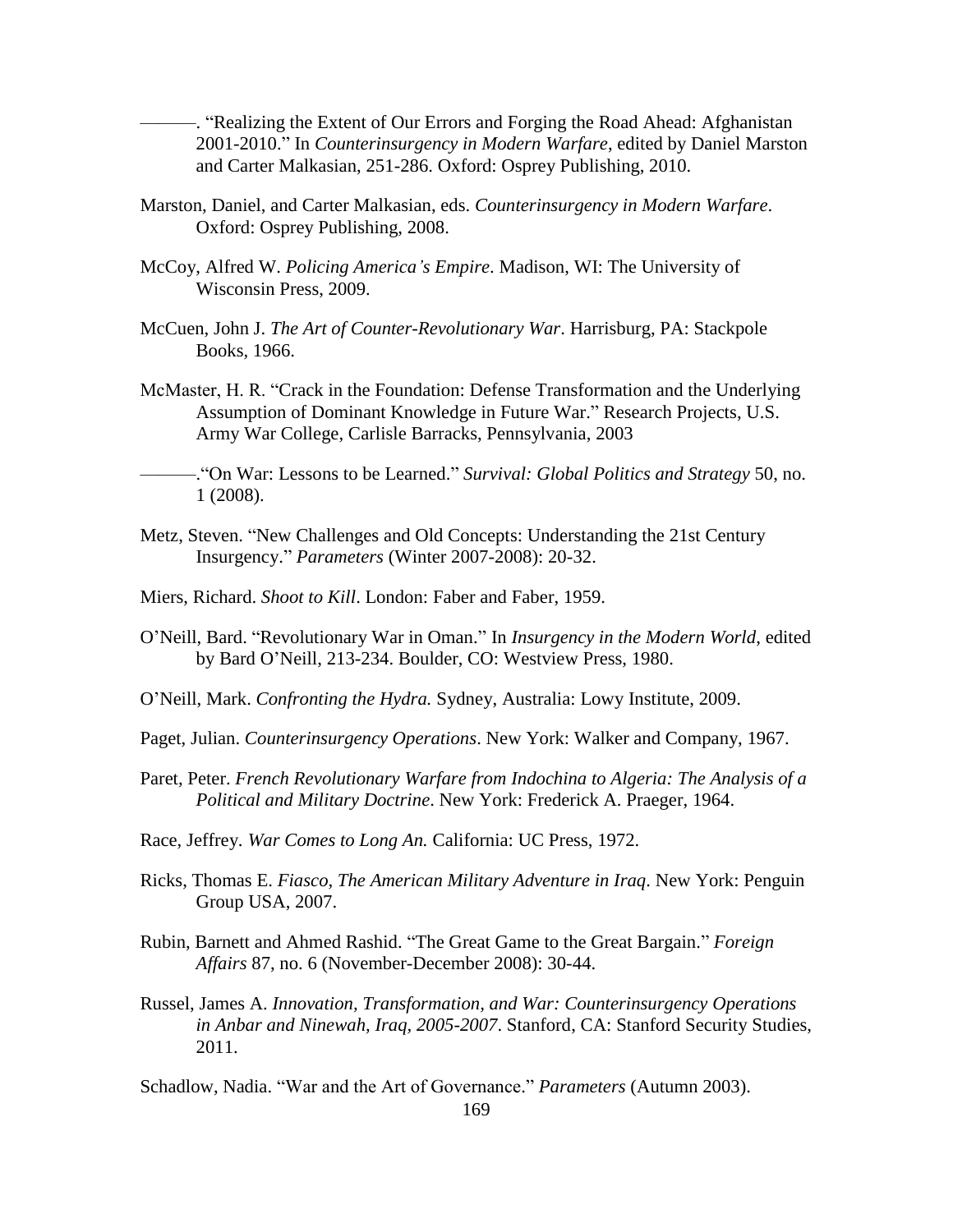- Semple, Michael and Fotini Christia. "How to Flip the Taliban." *Foreign Affairs* (July-August 2009).
- Shy, John, and Thomas Collier. "Revolutionary war." In *Makers of Modern Strategy : Military Thought from Machiavelli to the Nuclear Age*, edited by Peter Paret, 815- 862. Princeton, NJ: Princeton University Press., 1986.
- Stubbs, Richard. "From Search and Destroy to Hearts and Minds: The Evolution of British Strategy in Malaya 1948-60." In *Counterinsurgency in Modern Warfare*, edited by Daniel Marston and Carter Malkasian, 101-118. Oxford: Osprey Publishing, 2010.
- Thompson, Robert. *Defeating Communist Insurgency.* London: Chatto and Windus, 1967.
- Thompson, W. Scott, and Donaldson Frizzell. *The Lessons of Vietnam.* New York: Crane, Russak and Company, 1977.
- Thornton, Rod. "Getting It Wrong: The Crucial Mistakes Made in the Early Stages of the British Army's Deployment to Northern Ireland.‖ *Journal of Strategic Studies* 30, no. 1 (February 2007): 73-107.
- Trinquier, Roger. *Modern Warfare: A French View of Counterinsurgency.* Westport, CT: Praego, 1964.
- Ucko, David. *The New Counterinsurgency Era: Transforming the US Military for Modern Wars.* Washington DC: Georgetown University Press, 2009.
- West, Bing. *The Strongest Tribe*. New York: Random House, 2009.
- Wright, Donald P., and Timothy Reese. *On Point II.* Fort Leavenworth, KS: Combat Studies Institute, 2008.